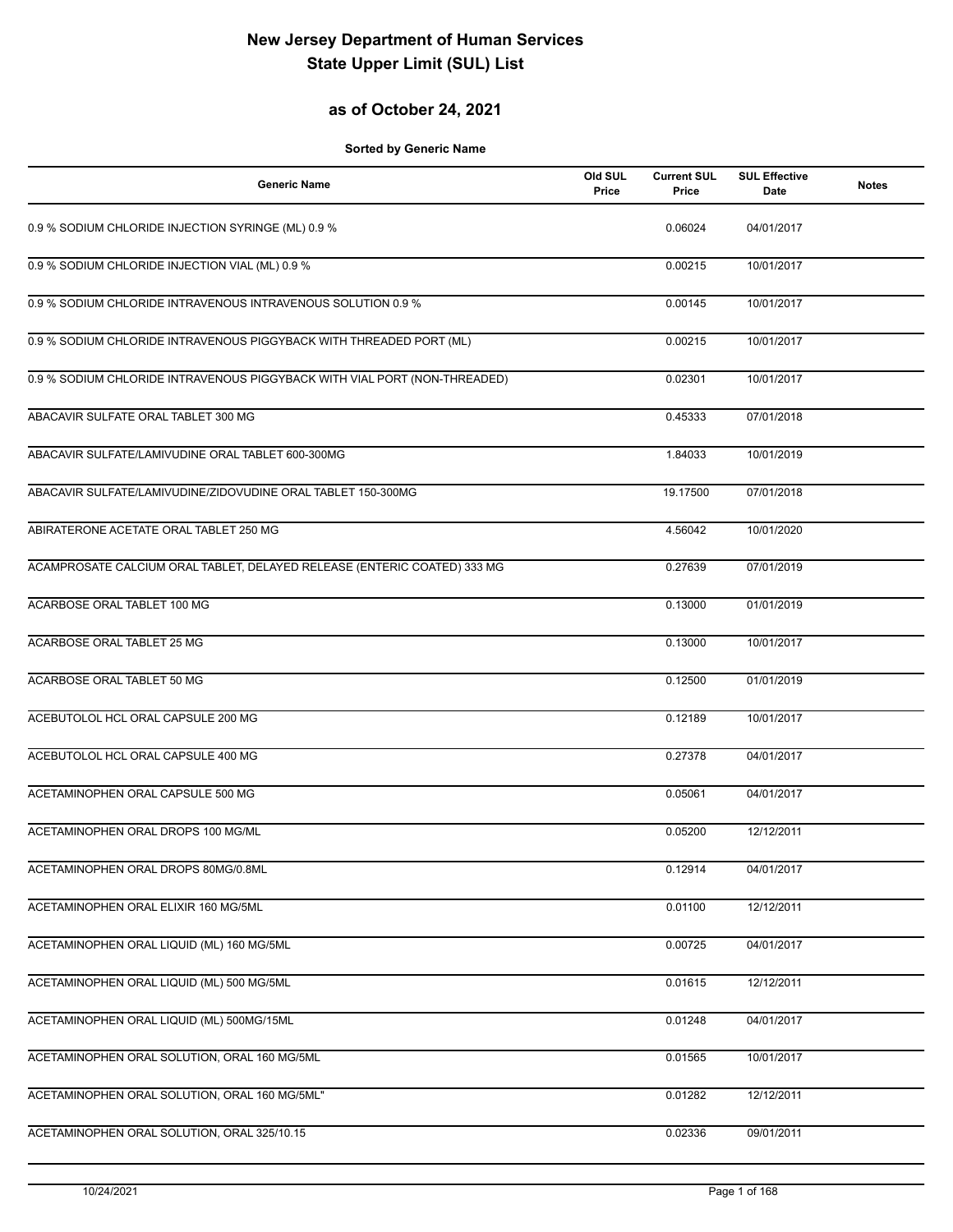## **as of October 24, 2021**

| <b>Generic Name</b>                                                    | Old SUL<br>Price | <b>Current SUL</b><br>Price | <b>SUL Effective</b><br><b>Date</b> | <b>Notes</b> |
|------------------------------------------------------------------------|------------------|-----------------------------|-------------------------------------|--------------|
| ACETAMINOPHEN ORAL SOLUTION, ORAL 650MG/20.3                           |                  | 0.02336                     | 12/12/2011                          |              |
| ACETAMINOPHEN ORAL SUSPENSION, DROPS(FINAL DOSAGE FORM)(ML) 100 MG/ML  |                  | 0.05200                     | 12/12/2011                          |              |
| ACETAMINOPHEN ORAL SUSPENSION, DROPS(FINAL DOSAGE FORM)(ML) 80MG/0.8ML |                  | 0.03484                     | 10/01/2017                          |              |
| ACETAMINOPHEN ORAL SUSPENSION, ORAL (FINAL DOSE FORM) 160 MG/5ML       |                  | 0.01166                     | 10/01/2017                          |              |
| ACETAMINOPHEN ORAL SUSPENSION, ORAL (FINAL DOSE FORM) 160 MG/5ML       |                  | 0.01814                     | 10/01/2017                          |              |
| ACETAMINOPHEN ORAL SUSPENSION, ORAL (FINAL DOSE FORM) 325/10.15        |                  | 0.01166                     | 10/01/2017                          |              |
| ACETAMINOPHEN ORAL SUSPENSION, ORAL (FINAL DOSE FORM) 650MG/20.3       |                  | 0.01741                     | 12/12/2011                          |              |
| ACETAMINOPHEN ORAL SYRINGE (ML) 160 MG/5ML                             |                  | 0.01509                     | 04/01/2017                          |              |
| ACETAMINOPHEN ORAL SYRINGE (ML) 80MG/2.5ML                             |                  | 0.01509                     | 04/01/2017                          |              |
| ACETAMINOPHEN ORAL TABLET 325 MG                                       |                  | 0.00533                     | 10/01/2017                          |              |
| ACETAMINOPHEN ORAL TABLET 500 MG                                       |                  | 0.00844                     | 10/01/2017                          |              |
| ACETAMINOPHEN ORAL TABLET, CHEWABLE 160 MG                             |                  | 0.11550                     | 12/12/2011                          |              |
| ACETAMINOPHEN ORAL TABLET, CHEWABLE 80 MG                              |                  | 0.04133                     | 04/01/2017                          |              |
| ACETAMINOPHEN ORAL TABLET, EXTENDED RELEASE 650 MG                     |                  | 0.06143                     | 04/01/2017                          |              |
| ACETAMINOPHEN ORAL TABLET, DISINTEGRATING 160 MG                       |                  | 0.08723                     | 04/01/2017                          |              |
| ACETAMINOPHEN ORAL TABLET, DISINTEGRATING 80 MG                        |                  | 0.05211                     | 04/01/2017                          |              |
| ACETAMINOPHEN RECTAL SUPPOSITORY, RECTAL 120 MG                        |                  | 0.18917                     | 04/01/2017                          |              |
| ACETAMINOPHEN RECTAL SUPPOSITORY, RECTAL 325 MG                        |                  | 0.27591                     | 10/01/2017                          |              |
| ACETAMINOPHEN RECTAL SUPPOSITORY, RECTAL 650 MG                        |                  | 0.20552                     | 10/01/2017                          |              |
| ACETAMINOPHEN WITH CODEINE PHOSPHATE ORAL ELIXIR 120-12MG/5            |                  | 0.01348                     | 09/01/2011                          |              |
| ACETAMINOPHEN WITH CODEINE PHOSPHATE ORAL SOLUTION, ORAL 120-12MG/5    |                  | 0.01189                     | 04/01/2017                          |              |
| ACETAMINOPHEN WITH CODEINE PHOSPHATE ORAL SOLUTION, ORAL 120-12MG/5    |                  | 0.01600                     | 04/01/2017                          |              |
| ACETAMINOPHEN WITH CODEINE PHOSPHATE ORAL SOLUTION, ORAL 300MG/12.5    |                  | 0.01600                     | 04/01/2017                          |              |
| ACETAMINOPHEN WITH CODEINE PHOSPHATE ORAL TABLET 300MG-15MG            |                  | 0.15346                     | 04/01/2017                          |              |
| ACETAMINOPHEN WITH CODEINE PHOSPHATE ORAL TABLET 300MG-30MG            |                  | 0.07720                     | 10/01/2020                          |              |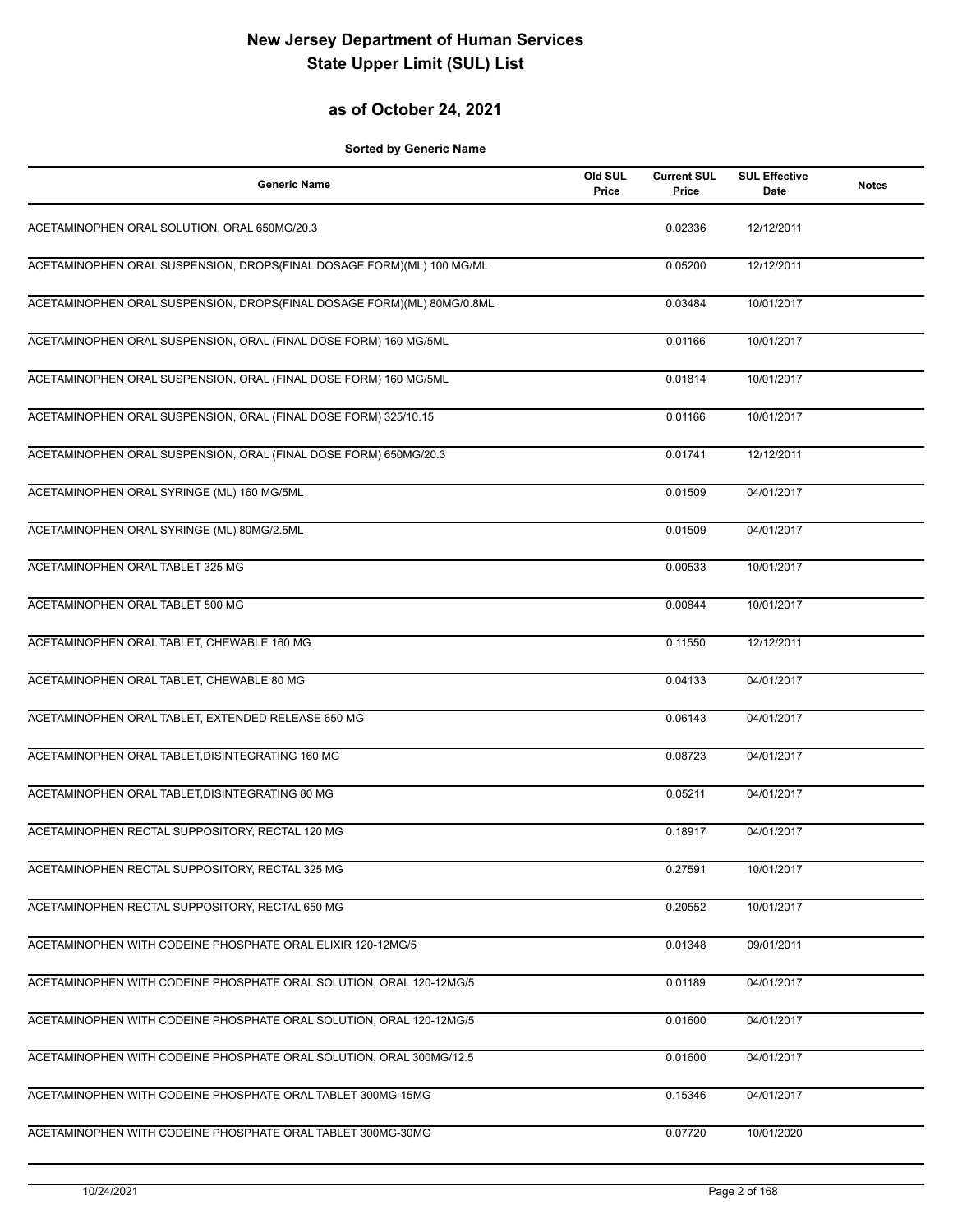## **as of October 24, 2021**

| <b>Generic Name</b>                                                                      | Old SUL<br>Price | <b>Current SUL</b><br>Price | <b>SUL Effective</b><br>Date | <b>Notes</b> |
|------------------------------------------------------------------------------------------|------------------|-----------------------------|------------------------------|--------------|
| ACETAMINOPHEN WITH CODEINE PHOSPHATE ORAL TABLET 300MG-60MG                              |                  | 0.14271                     | 10/01/2017                   |              |
| ACETAMINOPHEN/CAFFEINE/DIHYDROCODEINE BITARTRATE ORAL CAPSULE 320.5-30MG                 |                  | 2.74353                     | 04/01/2017                   |              |
| ACETAMINOPHEN/DEXTROMETHORPHAN HBR ORAL LIQUID (ML) 1000-30/30                           |                  | 0.01898                     | 04/01/2017                   |              |
| ACETAMINOPHEN/DEXTROMETHORPHAN HBR ORAL SUSPENSION, ORAL (FINAL DOSE<br>FORM) 160-5MG/5  |                  | 0.04194                     | 04/01/2017                   |              |
| ACETAMINOPHEN/DIPHENHYDRAMINE HCL ORAL TABLET 325-12.5MG                                 |                  | 0.01982                     | 04/01/2017                   |              |
| ACETAMINOPHEN/DIPHENHYDRAMINE HCL ORAL TABLET 500MG-25MG                                 |                  | 0.04246                     | 04/01/2017                   |              |
| ACETAZOLAMIDE ORAL CAPSULE, EXTENDED RELEASE 500 MG                                      |                  | 0.33990                     | 01/01/2019                   |              |
| ACETAZOLAMIDE ORAL TABLET 125 MG                                                         |                  | 1.03013                     | 10/01/2017                   |              |
| ACETAZOLAMIDE ORAL TABLET 250 MG                                                         |                  | 0.56303                     | 04/01/2021                   |              |
| ACETAZOLAMIDE SODIUM INJECTION VIAL (EA) 500 MG                                          |                  | 40.00000                    | 04/01/2017                   |              |
| ACETIC ACID IRRIGATION SOLUTION, IRRIGATION 0.25 %                                       |                  | 0.00116                     | 10/01/2017                   |              |
| ACETIC ACID OTIC SOLUTION, NON-ORAL 2 %                                                  |                  | 1.05467                     | 07/01/2019                   |              |
| ACETIC ACID/ALUMINUM ACETATE OTIC DROPS 2 %                                              |                  | 0.92487                     | 04/01/2017                   |              |
| ACETIC ACID/ANTIPYRINE/BENZOCAINE/POLICOSANOL NO.1/AL ACETAT OTIC DROPS 5.4<br>$% -1.4%$ |                  | 11.92038                    | 12/12/2011                   |              |
| ACETYLCYSTEINE INTRAVENOUS VIAL (ML) 200 MG/ML                                           |                  | 6.25000                     | 04/01/2017                   |              |
| ACETYLCYSTEINE MISCELLANEOUS VIAL (ML) 100 MG/ML                                         |                  | 0.31485                     | 04/01/2017                   |              |
| ACETYLCYSTEINE MISCELLANEOUS VIAL (ML) 200 MG/ML                                         |                  | 0.19900                     | 04/01/2020                   |              |
| ACETYLCYSTEINE/MECOBALAMIN/LEVOMEFOLATE CALCIUM ORAL TABLET 600-2-6 MG                   |                  | 1.79867                     | 07/01/2016                   |              |
| ACITRETIN ORAL CAPSULE 10 MG                                                             |                  | 6.66667                     | 01/01/2018                   |              |
| ACITRETIN ORAL CAPSULE 17.5 MG                                                           |                  | 30.76733                    | 04/01/2017                   |              |
| <b>ACITRETIN ORAL CAPSULE 25 MG</b>                                                      |                  | 9.33333                     | 07/01/2019                   |              |
| ACYCLOVIR ORAL CAPSULE 200 MG                                                            |                  | 0.05759                     | 10/01/2017                   |              |
| ACYCLOVIR ORAL SUSPENSION, ORAL (FINAL DOSE FORM) 200 MG/5ML                             |                  | 0.37206                     | 01/01/2019                   |              |
| ACYCLOVIR ORAL TABLET 400 MG                                                             |                  | 0.03700                     | 01/01/2019                   |              |
| ACYCLOVIR ORAL TABLET 800 MG                                                             |                  | 0.10462                     | 10/01/2017                   |              |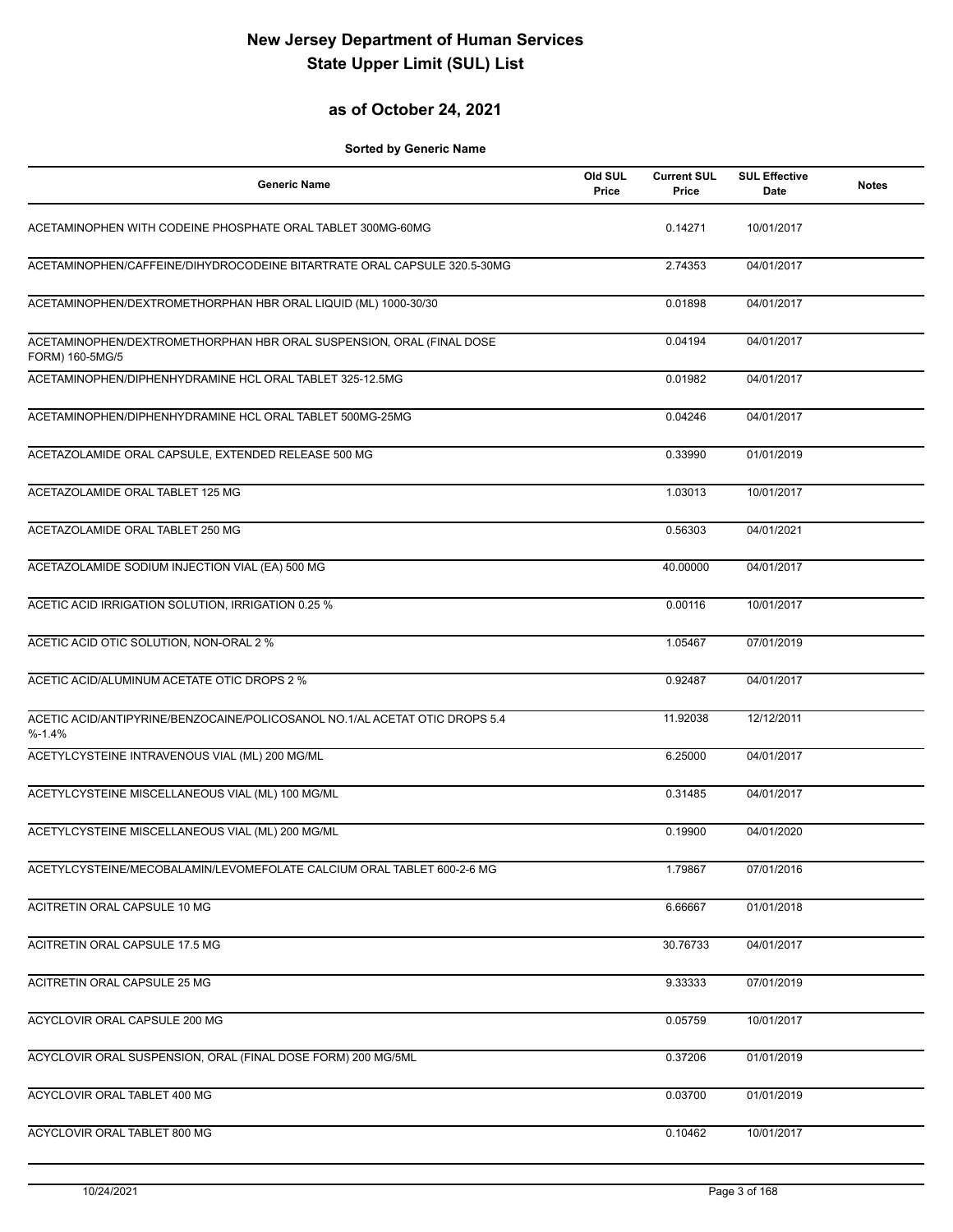## **as of October 24, 2021**

| <b>Generic Name</b>                                                 | Old SUL<br>Price | <b>Current SUL</b><br>Price | <b>SUL Effective</b><br>Date | <b>Notes</b> |
|---------------------------------------------------------------------|------------------|-----------------------------|------------------------------|--------------|
| ACYCLOVIR SODIUM INTRAVENOUS VIAL (ML) 50 MG/ML                     |                  | 0.43000                     | 04/01/2017                   |              |
| ACYCLOVIR TOPICAL CREAM (GRAM) 5 %                                  |                  | 111.35800                   | 10/01/2020                   |              |
| <b>ACYCLOVIR TOPICAL OINTMENT (GRAM) 5 %</b>                        |                  | 1.19400                     | 07/01/2021                   |              |
| ADAPALENE TOPICAL CREAM (GRAM) 0.1 %                                |                  | 2.88667                     | 01/01/2020                   |              |
| ADAPALENE TOPICAL GEL (GRAM) 0.1 %                                  |                  | 1.52333                     | 07/01/2018                   |              |
| ADAPALENE TOPICAL GEL (GRAM) 0.3 %                                  |                  | 1.32664                     | 10/01/2021                   |              |
| ADAPALENE TOPICAL GEL WITH PUMP (GRAM) 0.3 %                        |                  | 4.81072                     | 04/01/2017                   |              |
| ADAPALENE/BENZOYL PEROXIDE TOPICAL GEL WITH PUMP (GRAM) 0.1 %-2.5%  |                  | 1.24000                     | 07/01/2019                   |              |
| ADEFOVIR DIPIVOXIL ORAL TABLET 10 MG                                |                  | 22.80000                    | 07/01/2019                   |              |
| ADENOSINE INTRAVENOUS SYRINGE (ML) 3 MG/ML                          |                  | 6.50000                     | 04/01/2017                   |              |
| ADENOSINE INTRAVENOUS VIAL (ML) 3 MG/ML                             |                  | 2.75000                     | 04/01/2017                   |              |
| ADENOSINE INTRAVENOUS VIAL (ML) 3 MG/ML                             |                  | 3.09640                     | 04/01/2017                   |              |
| ALBENDAZOLE ORAL TABLET 200 MG                                      |                  | 30.76444                    | 10/01/2021                   |              |
| ALBUMIN HUMAN INTRAVENOUS INTRAVENOUS SOLUTION 25 %                 |                  | 1.14800                     | 04/01/2017                   |              |
| ALBUMIN HUMAN INTRAVENOUS INTRAVENOUS SOLUTION 5 %                  |                  | 0.25700                     | 04/01/2017                   |              |
| ALBUTEROL SULFATE INHALATION HFA AEROSOL WITH ADAPTER (GRAM) 90 MCG |                  | 2.01110                     | 10/01/2020                   |              |
| ALBUTEROL SULFATE INHALATION SOLUTION, NON-ORAL 5 MG/ML             |                  | 0.37880                     | 10/01/2017                   |              |
| ALBUTEROL SULFATE INHALATION VIAL, NEBULIZER (EA) 2.5 MG/0.5        |                  | 0.23782                     | 10/01/2017                   |              |
| ALBUTEROL SULFATE INHALATION VIAL, NEBULIZER (ML) 0.63MG/3ML        |                  | 0.11333                     | 01/01/2020                   |              |
| ALBUTEROL SULFATE INHALATION VIAL, NEBULIZER (ML) 1.25MG/3ML        |                  | 0.13760                     | 01/01/2019                   |              |
| ALBUTEROL SULFATE INHALATION VIAL, NEBULIZER (ML) 2.5 MG/3ML        |                  | 0.02600                     | 04/01/2017                   |              |
| ALBUTEROL SULFATE ORAL SYRUP 2 MG/5 ML                              |                  | 0.00661                     | 10/01/2017                   |              |
| ALBUTEROL SULFATE ORAL TABLET 2 MG                                  |                  | 3.01000                     | 07/01/2019                   |              |
| ALBUTEROL SULFATE ORAL TABLET 4 MG                                  |                  | 3.55114                     | 04/01/2017                   |              |
| ALBUTEROL SULFATE ORAL TABLET, EXTENDED RELEASE 12 HR 4 MG          |                  | 0.67335                     | 10/01/2017                   |              |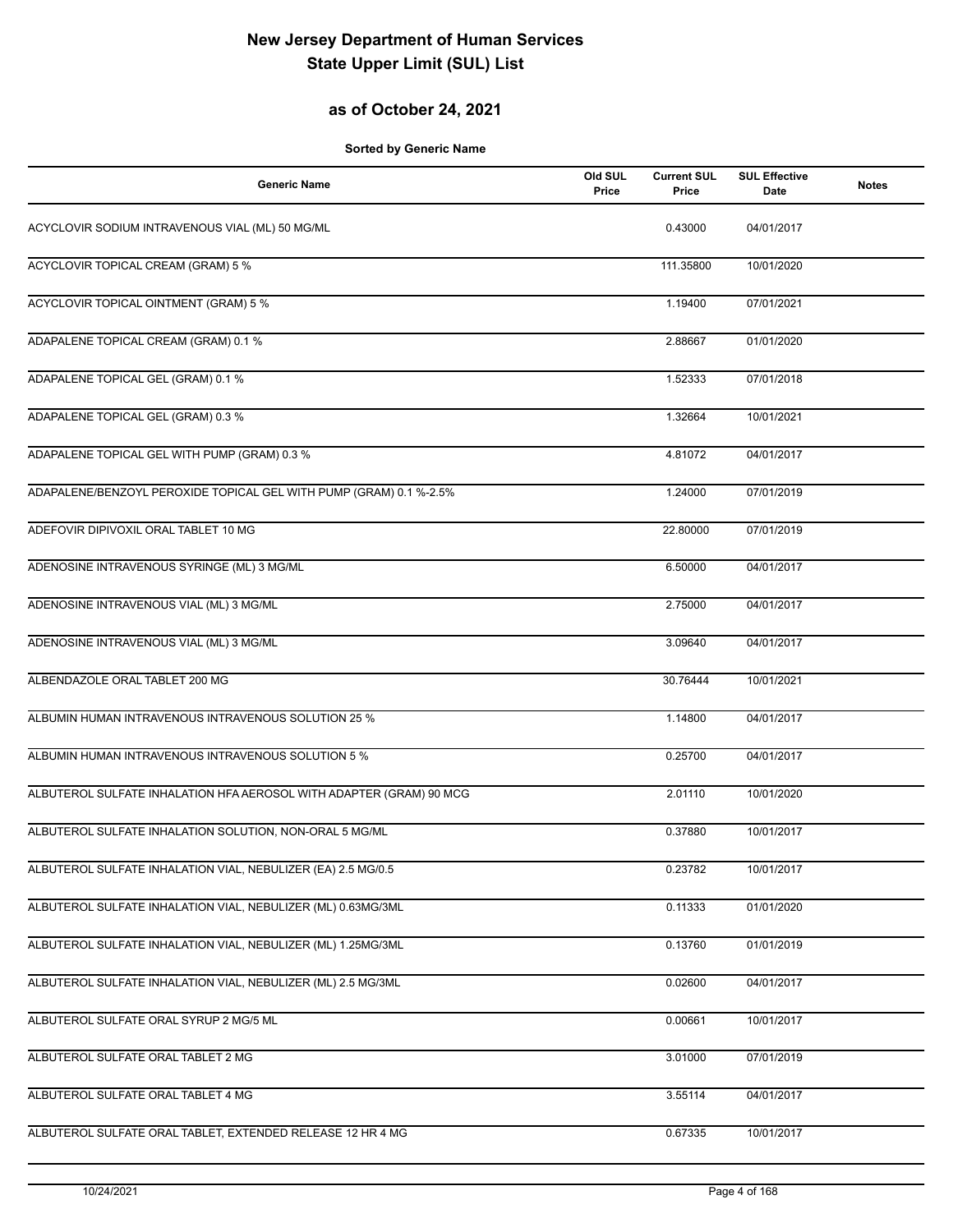## **as of October 24, 2021**

| <b>Generic Name</b>                                         | Old SUL<br>Price | <b>Current SUL</b><br>Price | <b>SUL Effective</b><br>Date | <b>Notes</b> |
|-------------------------------------------------------------|------------------|-----------------------------|------------------------------|--------------|
| ALBUTEROL SULFATE ORAL TABLET, EXTENDED RELEASE 12 HR 8 MG  |                  | 1.23692                     | 10/01/2017                   |              |
| ALCLOMETASONE DIPROPIONATE TOPICAL CREAM (GRAM) 0.05 %      |                  | 0.24933                     | 04/01/2017                   |              |
| ALCLOMETASONE DIPROPIONATE TOPICAL OINTMENT (GRAM) 0.05 %   |                  | 0.89933                     | 01/01/2018                   |              |
| ALCOHOL ANTISEPTIC PADS TOPICAL PADS, MEDICATED (EA)        |                  | 0.01260                     | 04/01/2017                   |              |
| ALENDRONATE SODIUM ORAL SOLUTION, ORAL 70 MG/75ML           |                  | 0.32844                     | 04/01/2017                   |              |
| ALENDRONATE SODIUM ORAL TABLET 10 MG                        |                  | 0.13833                     | 07/01/2019                   |              |
| ALENDRONATE SODIUM ORAL TABLET 35 MG                        |                  | 0.21250                     | 01/01/2019                   |              |
| ALENDRONATE SODIUM ORAL TABLET 40 MG                        |                  | 5.27900                     | 04/01/2017                   |              |
| ALENDRONATE SODIUM ORAL TABLET 5 MG                         |                  | 0.13472                     | 04/01/2017                   |              |
| ALENDRONATE SODIUM ORAL TABLET 70 MG                        |                  | 0.13750                     | 01/01/2019                   |              |
| ALFENTANIL HCL INJECTION AMPUL (ML) 500 MCG/ML              |                  | 1.27000                     | 04/01/2017                   |              |
| ALFUZOSIN HCL ORAL TABLET, EXTENDED RELEASE 24 HR 10 MG     |                  | 0.06000                     | 01/01/2019                   |              |
| ALISKIREN HEMIFUMARATE ORAL TABLET 150 MG                   |                  | 5.26000                     | 10/01/2020                   |              |
| ALLOPURINOL ORAL TABLET 100 MG                              |                  | 0.01600                     | 01/01/2019                   |              |
| ALLOPURINOL ORAL TABLET 300 MG                              |                  | 0.03690                     | 01/01/2019                   |              |
| ALLOPURINOL SODIUM INTRAVENOUS VIAL (EA) 500 MG             |                  | 328.48038                   | 10/01/2017                   |              |
| ALMOTRIPTAN MALATE ORAL TABLET 12.5 MG                      |                  | 19.23583                    | 04/01/2019                   |              |
| ALMOTRIPTAN MALATE ORAL TABLET 6.25 MG                      |                  | 31.15933                    | 04/01/2017                   |              |
| ALOE VERA/PETROLATUM, HYDROPHILIC TOPICAL OINTMENT (GRAM)   |                  | 0.03508                     | 12/12/2011                   |              |
| ALOGLIPTIN BENZOATE ORAL TABLET 12.5 MG                     |                  | 5.28900                     | 06/27/2018                   |              |
| ALOGLIPTIN BENZOATE ORAL TABLET 25 MG                       |                  | 4.96513                     | 07/01/2021                   |              |
| ALOGLIPTIN BENZOATE ORAL TABLET 6.25 MG                     |                  | 5.81767                     | 04/01/2019                   |              |
| ALOGLIPTIN BENZOATE/METFORMIN HCL ORAL TABLET 12.5-1000     |                  | 1.75000                     | 01/01/2019                   |              |
| ALOGLIPTIN BENZOATE/METFORMIN HCL ORAL TABLET 12.5-500MG    |                  | 2.08333                     | 07/01/2018                   |              |
| ALOGLIPTIN BENZOATE/PIOGLITAZONE HCL ORAL TABLET 12.5-15 MG |                  | 6.50000                     | 04/01/2017                   |              |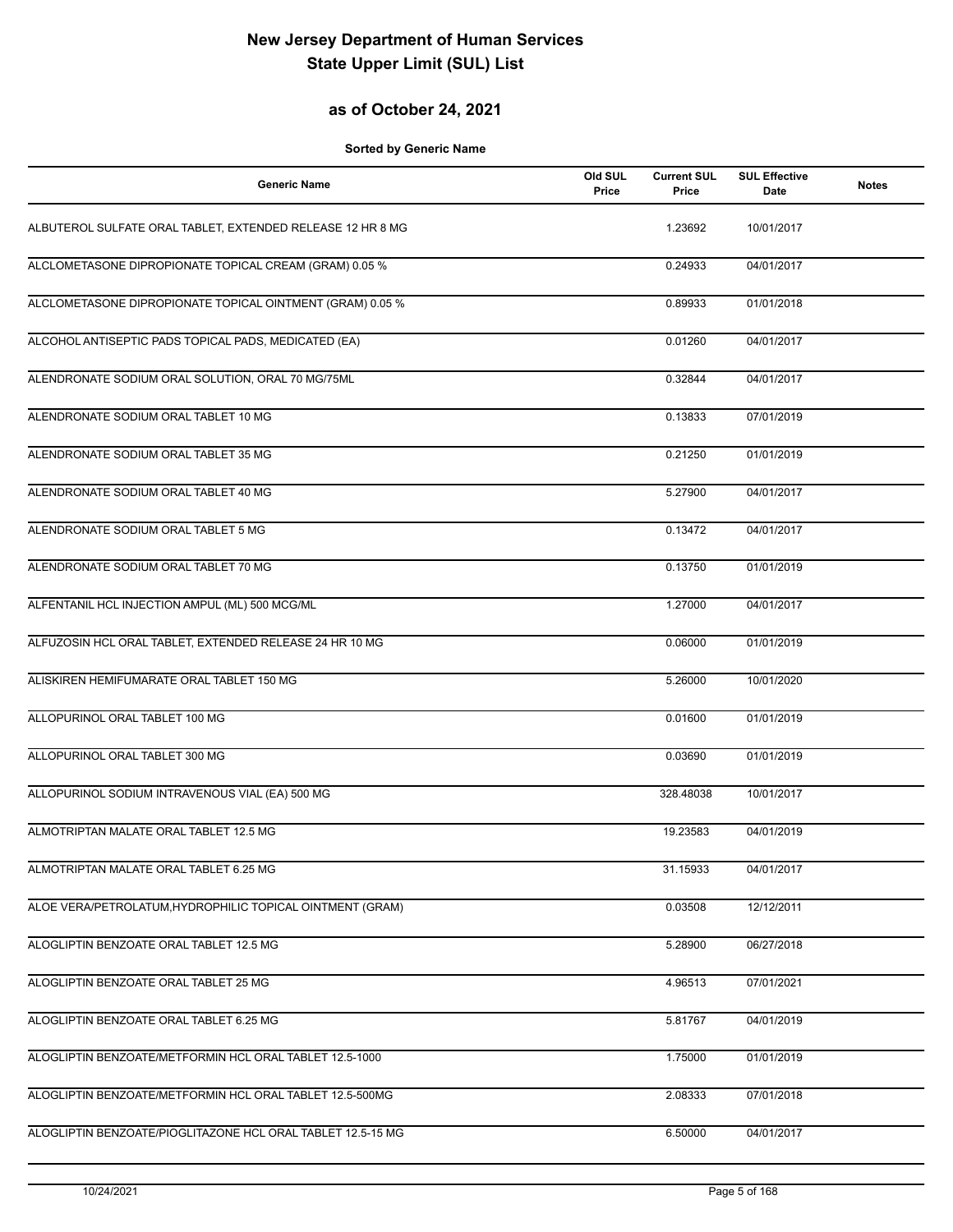## **as of October 24, 2021**

| <b>Generic Name</b>                                                   | Old SUL<br>Price | <b>Current SUL</b><br>Price | <b>SUL Effective</b><br>Date | <b>Notes</b> |
|-----------------------------------------------------------------------|------------------|-----------------------------|------------------------------|--------------|
| ALOGLIPTIN BENZOATE/PIOGLITAZONE HCL ORAL TABLET 12.5-30 MG           |                  | 6.50000                     | 04/01/2017                   |              |
| ALOGLIPTIN BENZOATE/PIOGLITAZONE HCL ORAL TABLET 12.5-45 MG           |                  | 6.50000                     | 04/01/2017                   |              |
| ALOGLIPTIN BENZOATE/PIOGLITAZONE HCL ORAL TABLET 25 MG-15MG           |                  | 6.43761                     | 04/01/2017                   |              |
| ALOGLIPTIN BENZOATE/PIOGLITAZONE HCL ORAL TABLET 25 MG-30MG           |                  | 5.50767                     | 04/01/2017                   |              |
| ALOGLIPTIN BENZOATE/PIOGLITAZONE HCL ORAL TABLET 25 MG-45MG           |                  | 6.50000                     | 04/01/2017                   |              |
| ALOSETRON HCL ORAL TABLET 0.5 MG                                      |                  | 11.33200                    | 10/01/2020                   |              |
| ALOSETRON HCL ORAL TABLET 1 MG                                        |                  | 11.35072                    | 01/01/2021                   |              |
| ALPRAZOLAM ORAL TABLET 0.25 MG                                        |                  | 0.01235                     | 07/01/2017                   |              |
| ALPRAZOLAM ORAL TABLET 0.5 MG                                         |                  | 0.01310                     | 04/01/2017                   |              |
| ALPRAZOLAM ORAL TABLET 1 MG                                           |                  | 0.01759                     | 04/01/2017                   |              |
| ALPRAZOLAM ORAL TABLET 2 MG                                           |                  | 0.02370                     | 01/01/2019                   |              |
| ALPRAZOLAM ORAL TABLET, EXTENDED RELEASE 24 HR 0.5 MG                 |                  | 0.21530                     | 04/01/2017                   |              |
| ALPRAZOLAM ORAL TABLET, EXTENDED RELEASE 24 HR 1 MG                   |                  | 0.23533                     | 04/01/2018                   |              |
| ALPRAZOLAM ORAL TABLET, EXTENDED RELEASE 24 HR 2 MG                   |                  | 0.30378                     | 04/01/2017                   |              |
| ALPRAZOLAM ORAL TABLET, EXTENDED RELEASE 24 HR 3 MG                   |                  | 0.35572                     | 04/01/2017                   |              |
| ALPRAZOLAM ORAL TABLET, DISINTEGRATING 0.25 MG                        |                  | 1.07900                     | 04/01/2017                   |              |
| ALPRAZOLAM ORAL TABLET.DISINTEGRATING 0.5 MG                          |                  | 1.29110                     | 04/01/2017                   |              |
| ALPRAZOLAM ORAL TABLET, DISINTEGRATING 1 MG                           |                  | 1.75483                     | 04/01/2017                   |              |
| ALPRAZOLAM ORAL TABLET, DISINTEGRATING 2 MG                           |                  | 3.04980                     | 04/01/2017                   |              |
| ALPROSTADIL INJECTION VIAL (ML) 500 MCG/ML                            |                  | 40.58800                    | 04/01/2017                   |              |
| ALUMINUM CHLORIDE TOPICAL SOLUTION, NON-ORAL 20 %                     |                  | 0.19526                     | 12/12/2011                   |              |
| ALUMINUM HYDROXIDE ORAL SUSPENSION, ORAL (FINAL DOSE FORM) 320 MG/5ML |                  | 0.00715                     | 04/01/2017                   |              |
| ALUMINUM HYDROXIDE ORAL SUSPENSION, ORAL (FINAL DOSE FORM) 600MG/5ML  |                  | 0.01558                     | 12/12/2011                   |              |
| AMANTADINE HCL ORAL CAPSULE 100 MG                                    |                  | 0.19742                     | 04/01/2020                   |              |
| AMANTADINE HCL ORAL SOLUTION, ORAL 50 MG/5 ML                         |                  | 0.01500                     | 04/01/2021                   |              |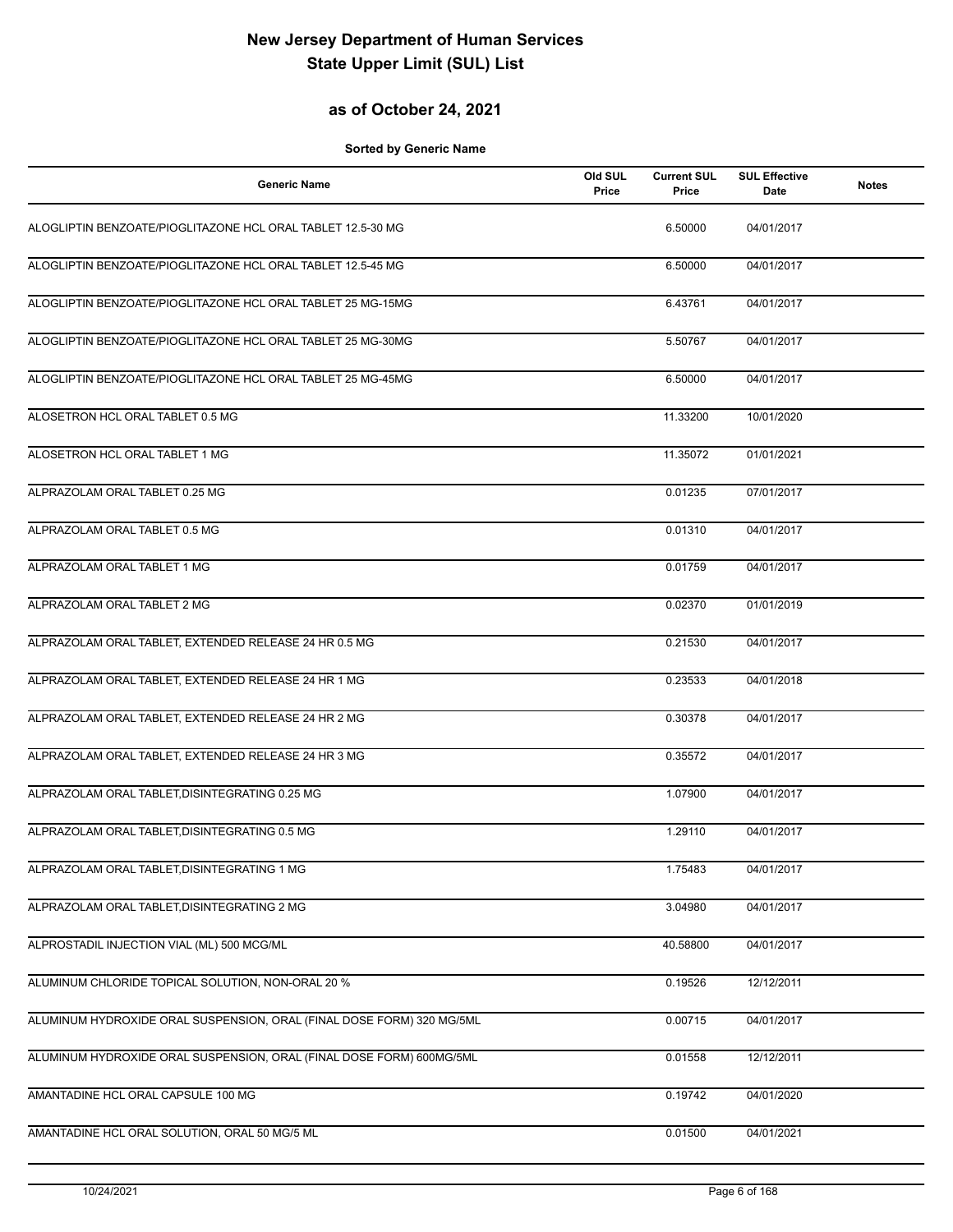## **as of October 24, 2021**

| <b>Generic Name</b>                                      | Old SUL<br>Price | <b>Current SUL</b><br>Price | <b>SUL Effective</b><br>Date | <b>Notes</b> |
|----------------------------------------------------------|------------------|-----------------------------|------------------------------|--------------|
| AMANTADINE HCL ORAL TABLET 100 MG                        |                  | 0.13100                     | 10/01/2019                   |              |
| AMCINONIDE TOPICAL CREAM (GRAM) 0.1 %                    |                  | 0.90433                     | 10/01/2017                   |              |
| AMCINONIDE TOPICAL LOTION (ML) 0.1 %                     |                  | 4.52400                     | 04/01/2017                   |              |
| AMCINONIDE TOPICAL OINTMENT (GRAM) 0.1 %                 |                  | 5.40000                     | 04/01/2017                   |              |
| AMIFOSTINE CRYSTALLINE INTRAVENOUS VIAL (EA) 500 MG      |                  | 451.93333                   | 04/01/2017                   |              |
| AMIKACIN SULFATE INJECTION VIAL (ML) 1000MG/4ML          |                  | 1.82500                     | 04/01/2017                   |              |
| AMIKACIN SULFATE INJECTION VIAL (ML) 500 MG/2ML          |                  | 1.85000                     | 04/01/2017                   |              |
| AMILORIDE HCL ORAL TABLET 5 MG                           |                  | 0.14880                     | 01/01/2020                   |              |
| AMILORIDE HCL/HYDROCHLOROTHIAZIDE ORAL TABLET 5 MG-50 MG |                  | 0.02663                     | 10/01/2017                   |              |
| AMINOCAPROIC ACID INTRAVENOUS VIAL (ML) 250 MG/ML        |                  | 0.05624                     | 10/01/2017                   |              |
| AMINOCAPROIC ACID ORAL SOLUTION, ORAL 250 MG/ML          |                  | 1.11854                     | 12/12/2011                   |              |
| AMINOCAPROIC ACID ORAL TABLET 500 MG                     |                  | 1.56704                     | 12/12/2011                   |              |
| AMINOPHYLLINE INTRAVENOUS VIAL (ML) 250MG/10ML           |                  | 1.12000                     | 04/01/2017                   |              |
| AMINOPHYLLINE INTRAVENOUS VIAL (ML) 500MG/20ML           |                  | 0.32000                     | 04/01/2017                   |              |
| AMINOPHYLLINE ORAL TABLET 100 MG                         |                  | 0.03208                     | 12/12/2011                   |              |
| AMIODARONE HCL INTRAVENOUS SYRINGE (ML) 150 MG/3ML       |                  | 4.33333                     | 04/01/2017                   |              |
| AMIODARONE HCL INTRAVENOUS VIAL (ML) 50 MG/ML            |                  | 0.63518                     | 04/01/2017                   |              |
| AMIODARONE HCL ORAL TABLET 100 MG                        |                  | 1.69500                     | 10/01/2020                   |              |
| AMIODARONE HCL ORAL TABLET 200 MG                        |                  | 0.07850                     | 01/01/2019                   |              |
| AMIODARONE HCL ORAL TABLET 400 MG                        |                  | 2.63667                     | 04/01/2017                   |              |
| AMITRIPTYLINE HCL ORAL TABLET 10 MG                      |                  | 0.01779                     | 10/01/2017                   |              |
| AMITRIPTYLINE HCL ORAL TABLET 100 MG                     |                  | 0.28650                     | 07/01/2019                   |              |
| AMITRIPTYLINE HCL ORAL TABLET 150 MG                     |                  | 0.29900                     | 01/01/2020                   |              |
| AMITRIPTYLINE HCL ORAL TABLET 25 MG                      |                  | 0.04490                     | 01/01/2019                   |              |
| AMITRIPTYLINE HCL ORAL TABLET 50 MG                      |                  | 0.08705                     | 07/01/2019                   |              |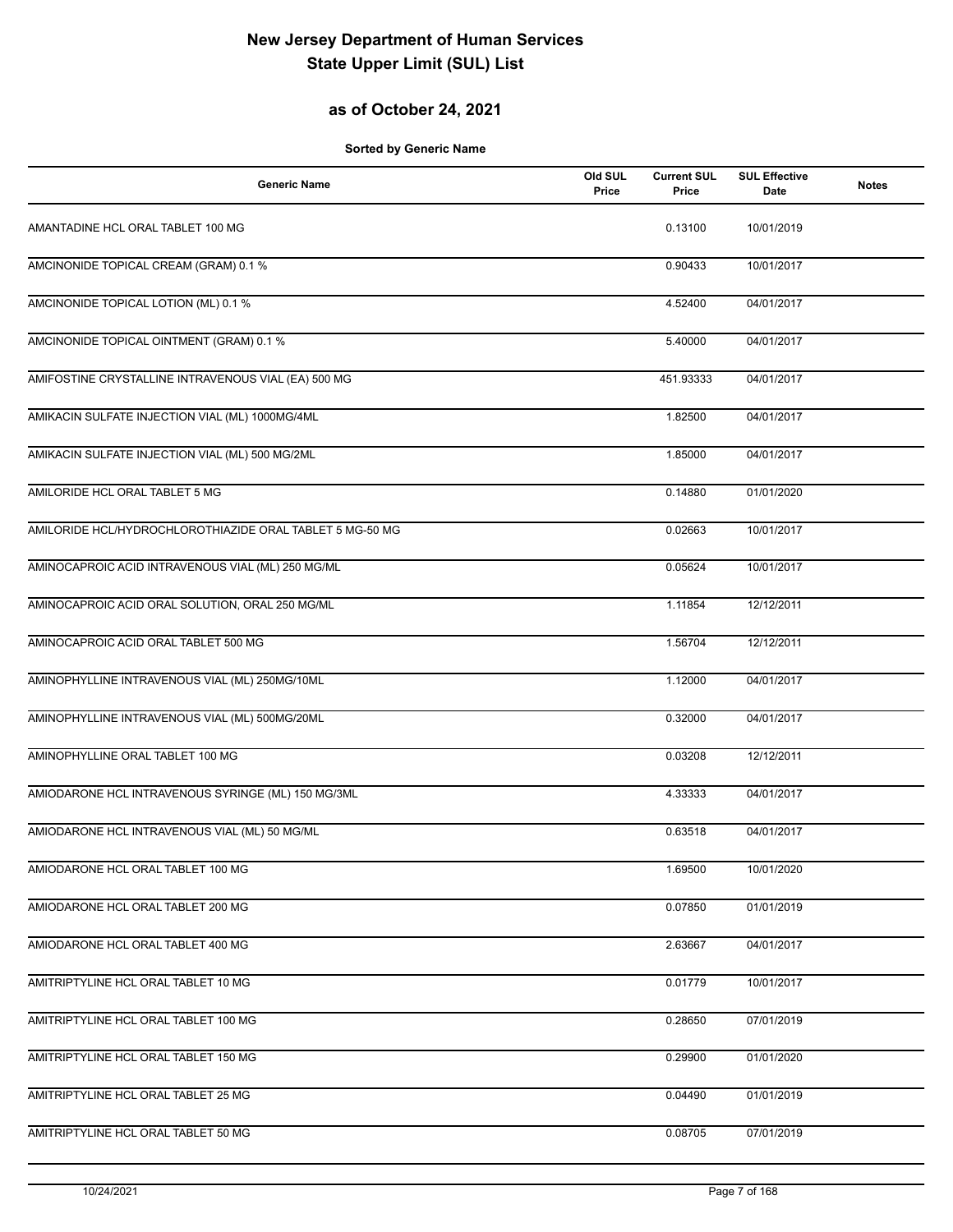## **as of October 24, 2021**

| <b>Generic Name</b>                                             | Old SUL<br>Price | <b>Current SUL</b><br>Price | <b>SUL Effective</b><br>Date | <b>Notes</b> |
|-----------------------------------------------------------------|------------------|-----------------------------|------------------------------|--------------|
| AMITRIPTYLINE HCL ORAL TABLET 75 MG                             |                  | 0.20000                     | 10/01/2020                   |              |
| AMITRIPTYLINE HCL/CHLORDIAZEPOXIDE ORAL TABLET 12.5MG-5MG       |                  | 0.50211                     | 10/01/2017                   |              |
| AMITRIPTYLINE HCL/CHLORDIAZEPOXIDE ORAL TABLET 25 MG-10MG       |                  | 1.58180                     | 10/01/2017                   |              |
| AMLODIPINE BESYLATE ORAL TABLET 10 MG                           |                  | 0.01200                     | 04/01/2017                   |              |
| AMLODIPINE BESYLATE ORAL TABLET 2.5 MG                          |                  | 0.01252                     | 04/01/2017                   |              |
| AMLODIPINE BESYLATE ORAL TABLET 5 MG                            |                  | 0.01000                     | 04/01/2017                   |              |
| AMLODIPINE BESYLATE/ATORVASTATIN CALCIUM ORAL TABLET 10 MG-10MG |                  | 1.46667                     | 01/01/2020                   |              |
| AMLODIPINE BESYLATE/ATORVASTATIN CALCIUM ORAL TABLET 10 MG-20MG |                  | 1.99467                     | 01/01/2019                   |              |
| AMLODIPINE BESYLATE/ATORVASTATIN CALCIUM ORAL TABLET 10 MG-40MG |                  | 2.88600                     | 04/01/2020                   |              |
| AMLODIPINE BESYLATE/ATORVASTATIN CALCIUM ORAL TABLET 10 MG-80MG |                  | 5.53825                     | 04/01/2017                   |              |
| AMLODIPINE BESYLATE/ATORVASTATIN CALCIUM ORAL TABLET 2.5MG-10MG |                  | 4.34266                     | 04/01/2017                   |              |
| AMLODIPINE BESYLATE/ATORVASTATIN CALCIUM ORAL TABLET 2.5MG-20MG |                  | 4.82300                     | 04/01/2020                   |              |
| AMLODIPINE BESYLATE/ATORVASTATIN CALCIUM ORAL TABLET 2.5MG-40MG |                  | 6.03400                     | 04/01/2017                   |              |
| AMLODIPINE BESYLATE/ATORVASTATIN CALCIUM ORAL TABLET 5 MG-10 MG |                  | 2.91367                     | 04/01/2017                   |              |
| AMLODIPINE BESYLATE/ATORVASTATIN CALCIUM ORAL TABLET 5 MG-20 MG |                  | 2.74000                     | 07/01/2018                   |              |
| AMLODIPINE BESYLATE/ATORVASTATIN CALCIUM ORAL TABLET 5 MG-40 MG |                  | 3.09133                     | 04/01/2020                   |              |
| AMLODIPINE BESYLATE/ATORVASTATIN CALCIUM ORAL TABLET 5 MG-80 MG |                  | 3.28900                     | 07/01/2019                   |              |
| AMLODIPINE BESYLATE/BENAZEPRIL HCL ORAL CAPSULE 10 MG-20MG      |                  | 0.07250                     | 10/01/2017                   |              |
| AMLODIPINE BESYLATE/BENAZEPRIL HCL ORAL CAPSULE 10 MG-40MG      |                  | 0.13100                     | 01/01/2020                   |              |
| AMLODIPINE BESYLATE/BENAZEPRIL HCL ORAL CAPSULE 2.5MG-10MG      |                  | 0.05000                     | 07/01/2018                   |              |
| AMLODIPINE BESYLATE/BENAZEPRIL HCL ORAL CAPSULE 5 MG-10 MG      |                  | 0.07450                     | 10/01/2018                   |              |
| AMLODIPINE BESYLATE/BENAZEPRIL HCL ORAL CAPSULE 5 MG-20 MG      |                  | 0.07850                     | 01/01/2019                   |              |
| AMLODIPINE BESYLATE/BENAZEPRIL HCL ORAL CAPSULE 5 MG-40 MG      |                  | 0.11005                     | 10/01/2017                   |              |
| AMLODIPINE BESYLATE/OLMESARTAN MEDOXOMIL ORAL TABLET 10 MG-20MG |                  | 0.31333                     | 01/01/2020                   |              |
| AMLODIPINE BESYLATE/OLMESARTAN MEDOXOMIL ORAL TABLET 10 MG-40MG |                  | 0.49867                     | 07/01/2019                   |              |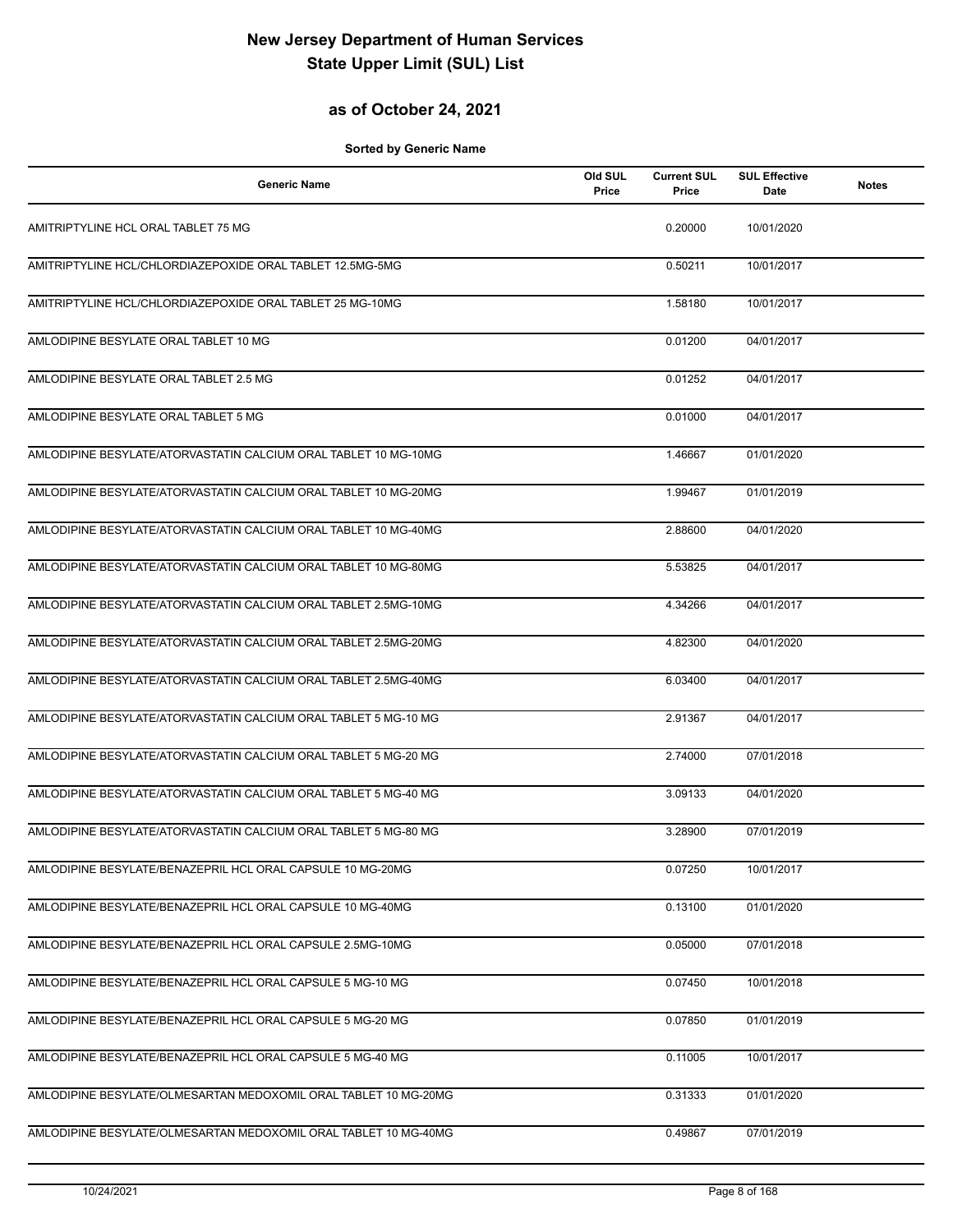### **as of October 24, 2021**

| <b>Generic Name</b>                                                      | Old SUL<br>Price | <b>Current SUL</b><br>Price | <b>SUL Effective</b><br>Date | <b>Notes</b> |
|--------------------------------------------------------------------------|------------------|-----------------------------|------------------------------|--------------|
| AMLODIPINE BESYLATE/OLMESARTAN MEDOXOMIL ORAL TABLET 5 MG-20 MG          |                  | 0.36000                     | 04/01/2019                   |              |
| AMLODIPINE BESYLATE/OLMESARTAN MEDOXOMIL ORAL TABLET 5 MG-40 MG          |                  | 0.68867                     | 07/01/2018                   |              |
| AMLODIPINE BESYLATE/VALSARTAN ORAL TABLET 10MG-160MG                     |                  | 0.34522                     | 01/01/2020                   |              |
| AMLODIPINE BESYLATE/VALSARTAN ORAL TABLET 10MG-320MG                     |                  | 0.43333                     | 01/01/2018                   |              |
| AMLODIPINE BESYLATE/VALSARTAN ORAL TABLET 5 MG-160MG                     |                  | 0.25000                     | 01/01/2019                   |              |
| AMLODIPINE BESYLATE/VALSARTAN ORAL TABLET 5 MG-320MG                     |                  | 0.38367                     | 04/01/2017                   |              |
| AMLODIPINE BESYLATE/VALSARTAN/HYDROCHLOROTHIAZIDE ORAL TABLET 10-160-25  |                  | 0.91533                     | 07/01/2018                   |              |
| AMLODIPINE BESYLATE/VALSARTAN/HYDROCHLOROTHIAZIDE ORAL TABLET 10-320-25  |                  | 0.94467                     | 07/01/2019                   |              |
| AMLODIPINE BESYLATE/VALSARTAN/HYDROCHLOROTHIAZIDE ORAL TABLET 10MG-160MG |                  | 1.15000                     | 10/01/2020                   |              |
| AMLODIPINE BESYLATE/VALSARTAN/HYDROCHLOROTHIAZIDE ORAL TABLET 5-160-12.5 |                  | 1.73200                     | 10/01/2017                   |              |
| AMLODIPINE BESYLATE/VALSARTAN/HYDROCHLOROTHIAZIDE ORAL TABLET 5-160-25MG |                  | 3.41652                     | 04/01/2017                   |              |
| AMMONIA INHALATION AMPUL (EA) 15 % (W/V)                                 |                  | 0.36033                     | 04/01/2017                   |              |
| AMMONIUM IODIDE/POTASSIUM IODIDE TOPICAL TINCTURE                        |                  | 0.06339                     | 04/01/2017                   |              |
| AMMONIUM LACTATE TOPICAL CREAM (GRAM) 12 %                               |                  | 0.03572                     | 10/01/2017                   |              |
| AMMONIUM LACTATE TOPICAL LOTION (GRAM) 12 %                              |                  | 0.01927                     | 10/01/2017                   |              |
| AMOXAPINE ORAL TABLET 100 MG                                             |                  | 0.78908                     | 10/01/2017                   |              |
| AMOXAPINE ORAL TABLET 150 MG                                             |                  | 0.86368                     | 10/01/2017                   |              |
| AMOXAPINE ORAL TABLET 25 MG                                              |                  | 0.46980                     | 04/01/2017                   |              |
| AMOXAPINE ORAL TABLET 50 MG                                              |                  | 0.30823                     | 10/01/2017                   |              |
| AMOXICILLIN ORAL CAPSULE 250 MG                                          |                  | 0.04196                     | 10/01/2018                   |              |
| AMOXICILLIN ORAL CAPSULE 500 MG                                          |                  | 0.04400                     | 04/01/2017                   |              |
| AMOXICILLIN ORAL SUSPENSION, RECONSTITUTED, ORAL (ML) 125 MG/5ML         |                  | 0.01562                     | 04/01/2017                   |              |
| AMOXICILLIN ORAL SUSPENSION, RECONSTITUTED, ORAL (ML) 200 MG/5ML         |                  | 0.01730                     | 01/01/2019                   |              |
| AMOXICILLIN ORAL SUSPENSION, RECONSTITUTED, ORAL (ML) 250 MG/5ML         |                  | 0.01073                     | 10/01/2017                   |              |
| AMOXICILLIN ORAL SUSPENSION, RECONSTITUTED, ORAL (ML) 400 MG/5ML         |                  | 0.01500                     | 04/01/2017                   |              |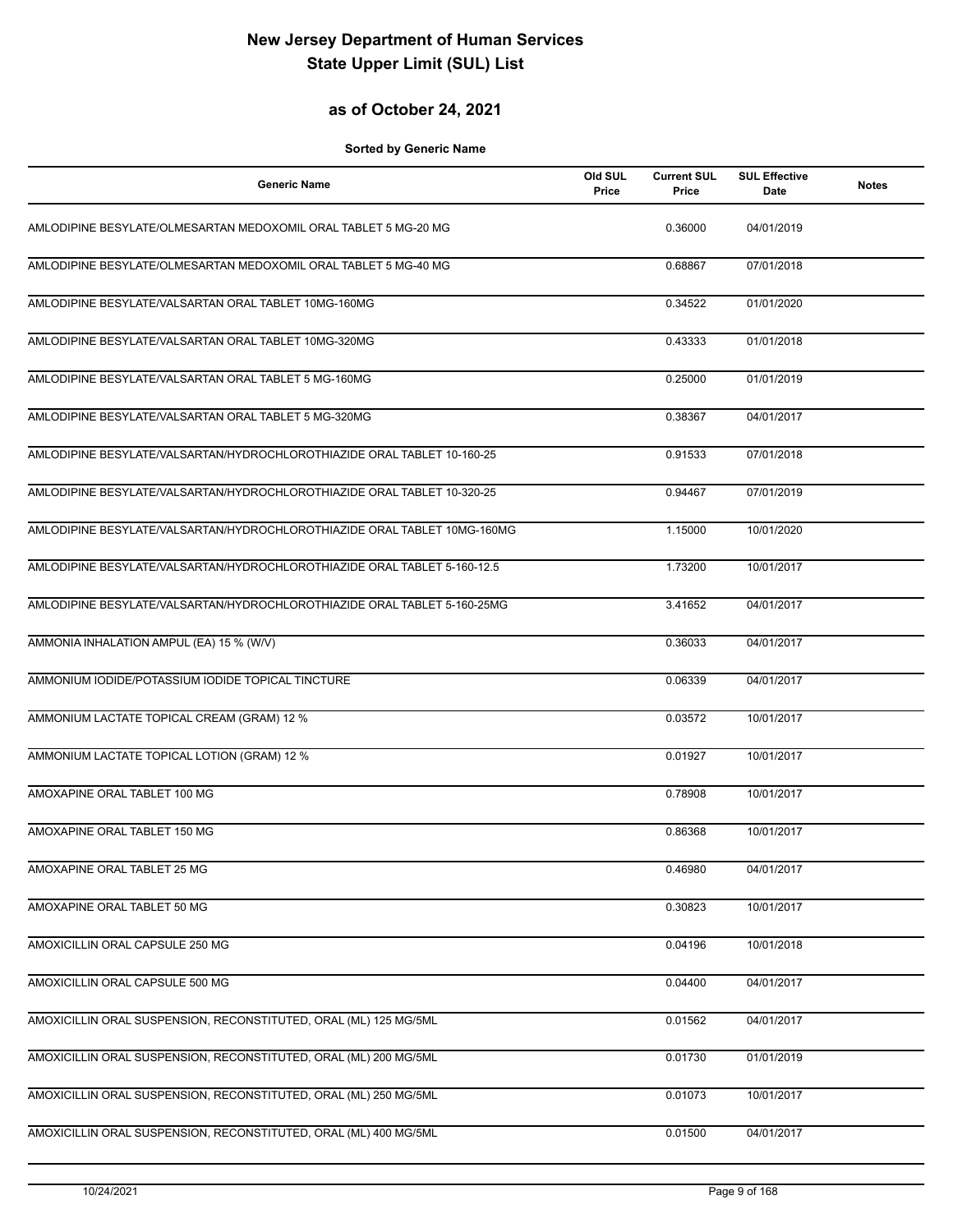## **as of October 24, 2021**

| <b>Generic Name</b>                                                                       | Old SUL<br>Price | <b>Current SUL</b><br>Price | <b>SUL Effective</b><br>Date | <b>Notes</b> |
|-------------------------------------------------------------------------------------------|------------------|-----------------------------|------------------------------|--------------|
| AMOXICILLIN ORAL TABLET 500 MG                                                            |                  | 0.13970                     | 10/01/2017                   |              |
| AMOXICILLIN ORAL TABLET 875 MG                                                            |                  | 0.08090                     | 01/01/2019                   |              |
| AMOXICILLIN ORAL TABLET, CHEWABLE 125 MG                                                  |                  | 0.06958                     | 10/01/2017                   |              |
| AMOXICILLIN ORAL TABLET, CHEWABLE 200 MG                                                  |                  | 0.21346                     | 12/12/2011                   |              |
| AMOXICILLIN ORAL TABLET, CHEWABLE 250 MG                                                  |                  | 0.23706                     | 04/01/2017                   |              |
| AMOXICILLIN ORAL TABLET, CHEWABLE 400 MG                                                  |                  | 0.53654                     | 12/12/2011                   |              |
| AMOXICILLIN/POTASSIUM CLAVULANATE ORAL SUSPENSION, RECONSTITUTED, ORAL (ML)<br>200-28.5/5 |                  | 0.03290                     | 01/01/2018                   |              |
| AMOXICILLIN/POTASSIUM CLAVULANATE ORAL SUSPENSION, RECONSTITUTED, ORAL (ML)<br>250-62.5/5 |                  | 0.33200                     | 10/01/2021                   |              |
| AMOXICILLIN/POTASSIUM CLAVULANATE ORAL SUSPENSION, RECONSTITUTED, ORAL (ML)<br>400-57MG/5 |                  | 0.03480                     | 01/01/2019                   |              |
| AMOXICILLIN/POTASSIUM CLAVULANATE ORAL SUSPENSION, RECONSTITUTED, ORAL (ML)<br>600-42.9/5 |                  | 0.04888                     | 01/01/2019                   |              |
| AMOXICILLIN/POTASSIUM CLAVULANATE ORAL TABLET 250-125 MG                                  |                  | 2.88800                     | 10/01/2020                   |              |
| AMOXICILLIN/POTASSIUM CLAVULANATE ORAL TABLET 500-125 MG                                  |                  | 0.17600                     | 01/01/2019                   |              |
| AMOXICILLIN/POTASSIUM CLAVULANATE ORAL TABLET 875-125 MG                                  |                  | 0.10250                     | 01/01/2019                   |              |
| AMOXICILLIN/POTASSIUM CLAVULANATE ORAL TABLET, CHEWABLE 200-28.5MG                        |                  | 0.17162                     | 10/01/2017                   |              |
| AMOXICILLIN/POTASSIUM CLAVULANATE ORAL TABLET, CHEWABLE 400-57MG                          |                  | 0.93867                     | 10/01/2017                   |              |
| AMOXICILLIN/POTASSIUM CLAVULANATE ORAL TABLET, EXTENDED RELEASE 12 HR<br>1000-62.5        |                  | 2.48970                     | 04/01/2017                   |              |
| AMPHETAMINE SULFATE ORAL TABLET 10 MG                                                     |                  | 5.25000                     | 04/01/2020                   |              |
| AMPHOTERICIN B INJECTION VIAL (EA) 50 MG                                                  |                  | 38.00000                    | 04/01/2017                   |              |
| AMPICILLIN SODIUM INJECTION VIAL (EA) 1 G                                                 |                  | 4.84500                     | 04/01/2017                   |              |
| AMPICILLIN SODIUM INJECTION VIAL (EA) 10 G                                                |                  | 11.37970                    | 10/01/2017                   |              |
| AMPICILLIN SODIUM INJECTION VIAL (EA) 125 MG                                              |                  | 4.17600                     | 04/01/2017                   |              |
| AMPICILLIN SODIUM INJECTION VIAL (EA) 2 G                                                 |                  | 2.55100                     | 04/01/2019                   |              |
| AMPICILLIN SODIUM INJECTION VIAL (EA) 250 MG                                              |                  | 1.84500                     | 04/01/2017                   |              |
| AMPICILLIN SODIUM INJECTION VIAL (EA) 500 MG                                              |                  | 2.37000                     | 04/01/2017                   |              |
| AMPICILLIN SODIUM INTRAVENOUS VIAL WITH THREADED PORT (EA) 1 G                            |                  | 13.10000                    | 04/01/2017                   |              |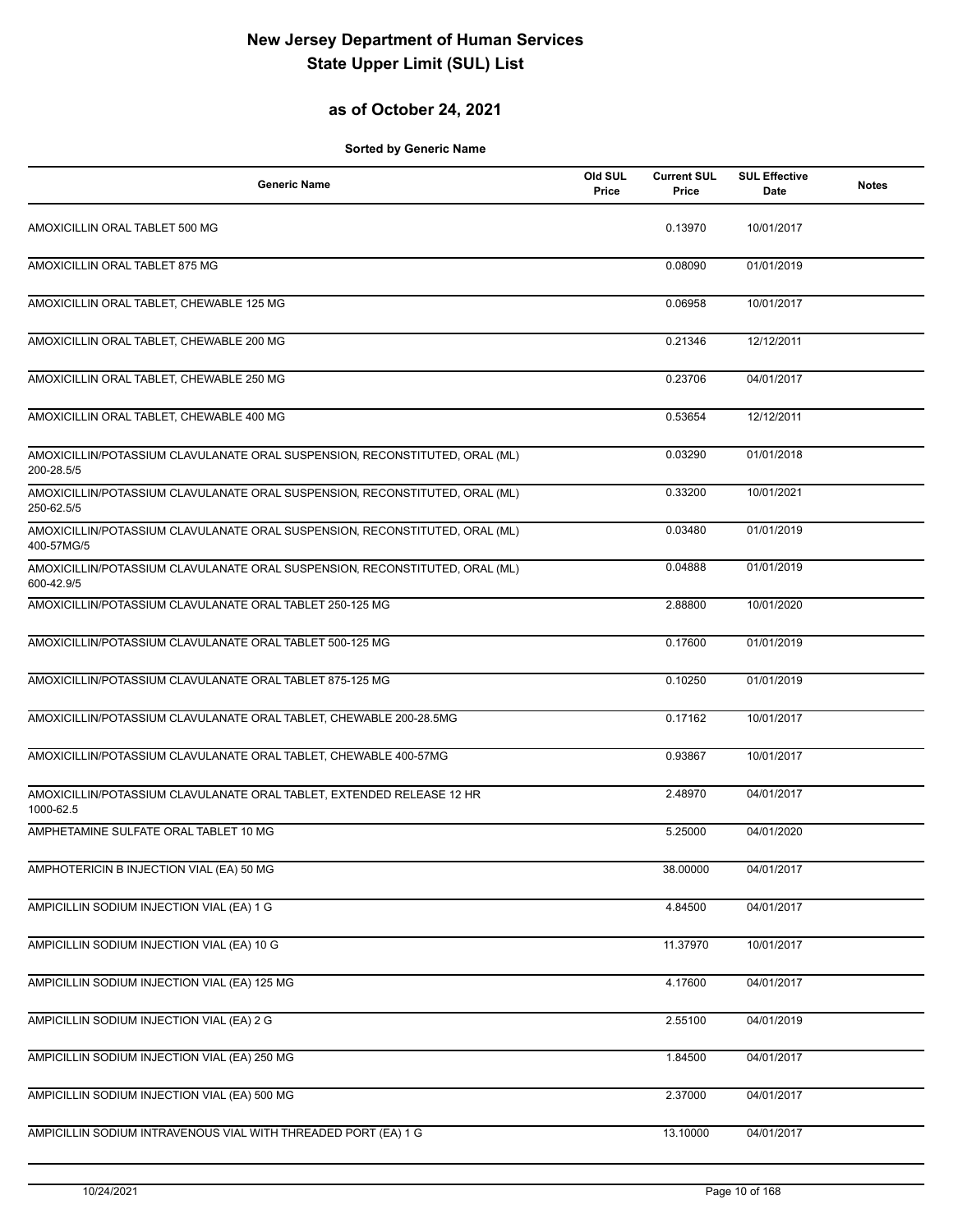## **as of October 24, 2021**

| <b>Generic Name</b>                                                                             | Old SUL<br>Price | <b>Current SUL</b><br>Price | <b>SUL Effective</b><br>Date | <b>Notes</b> |
|-------------------------------------------------------------------------------------------------|------------------|-----------------------------|------------------------------|--------------|
| AMPICILLIN SODIUM INTRAVENOUS VIAL WITH THREADED PORT (EA) 2 G                                  |                  | 25.41000                    | 04/01/2017                   |              |
| AMPICILLIN SODIUM/SULBACTAM SODIUM INJECTION VIAL (EA) 1.5 G                                    |                  | 3.74865                     | 10/01/2017                   |              |
| AMPICILLIN SODIUM/SULBACTAM SODIUM INJECTION VIAL (EA) 15 G                                     |                  | 21.86000                    | 04/01/2017                   |              |
| AMPICILLIN SODIUM/SULBACTAM SODIUM INJECTION VIAL (EA) 3 G                                      |                  | 2.50000                     | 01/01/2018                   |              |
| AMPICILLIN SODIUM/SULBACTAM SODIUM INTRAVENOUS VIAL WITH THREADED PORT (EA)<br>1.5 <sub>G</sub> |                  | 5.59500                     | 12/12/2011                   |              |
| AMPICILLIN SODIUM/SULBACTAM SODIUM INTRAVENOUS VIAL WITH THREADED PORT (EA)<br>3 G              |                  | 9.24000                     | 12/12/2011                   |              |
| AMPICILLIN TRIHYDRATE ORAL CAPSULE 250 MG                                                       |                  | 0.06979                     | 04/01/2017                   |              |
| AMPICILLIN TRIHYDRATE ORAL CAPSULE 500 MG                                                       |                  | 0.12460                     | 04/01/2017                   |              |
| AMPICILLIN TRIHYDRATE ORAL SUSPENSION, RECONSTITUTED, ORAL (ML) 125 MG/5ML                      |                  | 0.05412                     | 10/01/2017                   |              |
| AMPICILLIN TRIHYDRATE ORAL SUSPENSION, RECONSTITUTED, ORAL (ML) 250 MG/5ML                      |                  | 0.10800                     | 04/01/2017                   |              |
| ANAGRELIDE HCL ORAL CAPSULE 0.5 MG                                                              |                  | 0.22598                     | 10/01/2017                   |              |
| ANAGRELIDE HCL ORAL CAPSULE 1 MG                                                                |                  | 0.25164                     | 10/01/2017                   |              |
| ANASTROZOLE ORAL TABLET 1 MG                                                                    |                  | 0.04000                     | 01/01/2019                   |              |
| ANTIPYRINE/BENZOCAINE/GLYCERIN OTIC DROPS 5.4 %-1.4%                                            |                  | 0.72000                     | 12/12/2011                   |              |
| ANTIVENIN, LATRODECTUS MACTANS INJECTION VIAL (EA) 6000 UNIT                                    |                  | 27.71000                    | 04/01/2017                   |              |
| ANTIVENIN, MICRURUS FULVIUS INJECTION VIAL (EA)                                                 |                  | 4950.00000                  | 04/01/2017                   |              |
| APRACLONIDINE HCL OPHTHALMIC DROPS 0.5 %                                                        |                  | 10.09000                    | 07/01/2021                   |              |
| APREPITANT ORAL CAPSULE 125 MG                                                                  |                  | 254.70833                   | 04/01/2017                   |              |
| APREPITANT ORAL CAPSULE 40 MG                                                                   |                  | 87.94800                    | 04/01/2017                   |              |
| APREPITANT ORAL CAPSULE 80 MG                                                                   |                  | 163.00833                   | 04/01/2017                   |              |
| APREPITANT ORAL CAPSULE, DOSE PACK 125MG-80MG                                                   |                  | 192.33000                   | 04/01/2017                   |              |
| ARGATROBAN IN 0.9 % SODIUM CHLORIDE INTRAVENOUS INTRAVENOUS SOLUTION<br>250MG/250               |                  | 3.17800                     | 04/01/2017                   |              |
| ARGATROBAN IN 0.9 % SODIUM CHLORIDE INTRAVENOUS VIAL (ML) 125 MG/125                            |                  | 4.53944                     | 04/01/2017                   |              |
| ARGATROBAN IN 0.9 % SODIUM CHLORIDE INTRAVENOUS VIAL (ML) 50 MG/50ML                            |                  | 3.96000                     | 04/01/2017                   |              |
| ARGATROBAN IN SODIUM CHLORIDE, ISO-OSMOTIC INTRAVENOUS VIAL (ML) 50 MG/50ML                     |                  | 4.40000                     | 04/01/2017                   |              |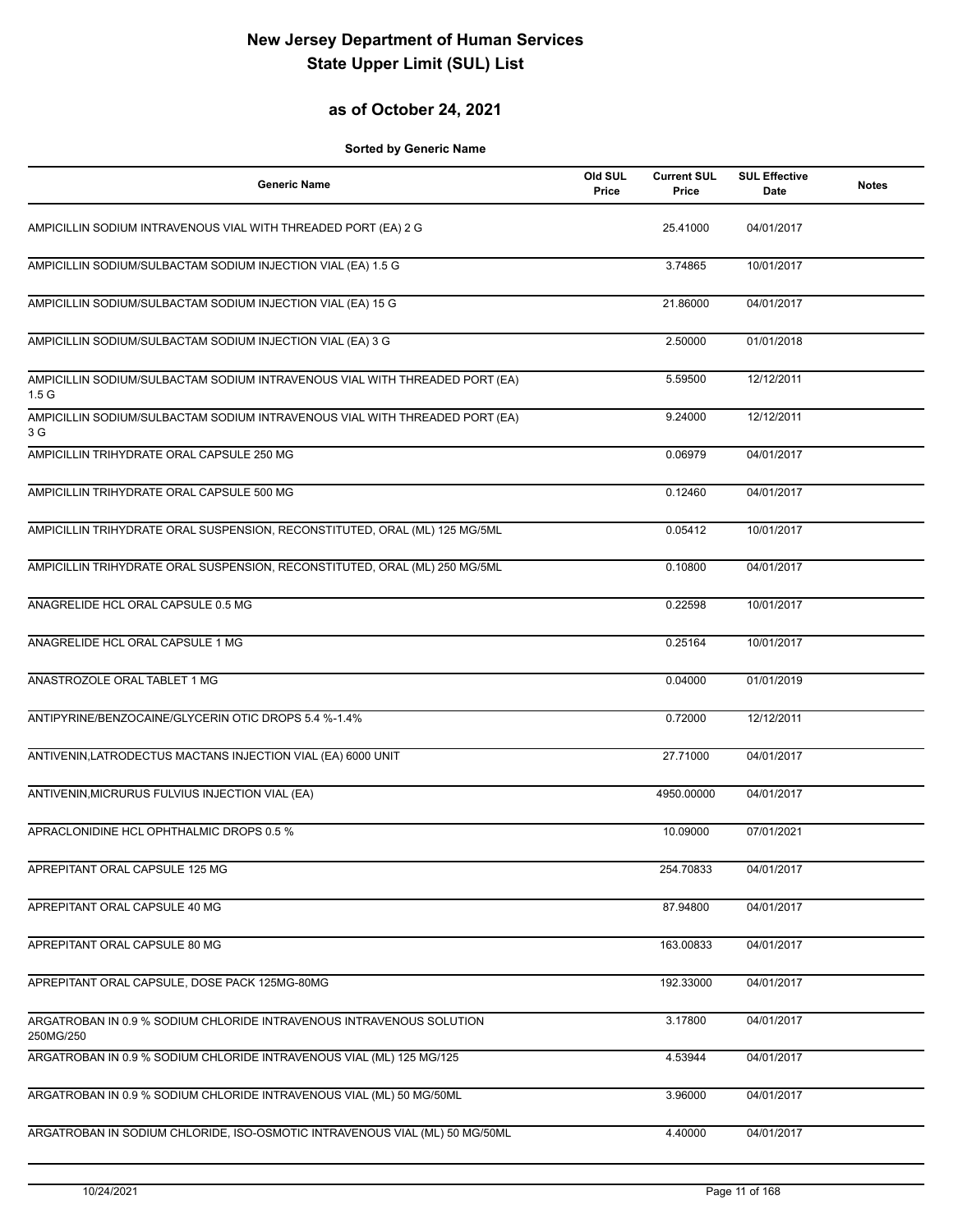## **as of October 24, 2021**

| <b>Generic Name</b>                                          | Old SUL<br>Price | <b>Current SUL</b><br>Price | <b>SUL Effective</b><br>Date | <b>Notes</b> |
|--------------------------------------------------------------|------------------|-----------------------------|------------------------------|--------------|
| ARGATROBAN INTRAVENOUS VIAL (ML) 100 MG/ML                   |                  | 204.00000                   | 04/01/2017                   |              |
| ARIPIPRAZOLE ORAL SOLUTION, ORAL 1 MG/ML                     |                  | 1.45920                     | 10/01/2019                   |              |
| ARIPIPRAZOLE ORAL TABLET 10 MG                               |                  | 0.07267                     | 01/01/2019                   |              |
| ARIPIPRAZOLE ORAL TABLET 15 MG                               |                  | 0.09600                     | 01/01/2019                   |              |
| ARIPIPRAZOLE ORAL TABLET 2 MG                                |                  | 0.06467                     | 10/01/2021                   |              |
| ARIPIPRAZOLE ORAL TABLET 20 MG                               |                  | 0.11000                     | 01/01/2019                   |              |
| ARIPIPRAZOLE ORAL TABLET 30 MG                               |                  | 0.13300                     | 01/01/2019                   |              |
| ARIPIPRAZOLE ORAL TABLET 5 MG                                |                  | 0.06633                     | 01/01/2019                   |              |
| ARIPIPRAZOLE ORAL TABLET, DISINTEGRATING 10 MG               |                  | 30.63466                    | 04/01/2017                   |              |
| ARIPIPRAZOLE ORAL TABLET, DISINTEGRATING 15 MG               |                  | 30.63466                    | 04/01/2017                   |              |
| ARMODAFINIL ORAL TABLET 150 MG                               |                  | 1.23167                     | 01/01/2019                   |              |
| ARMODAFINIL ORAL TABLET 200 MG                               |                  | 1.27067                     | 04/01/2020                   |              |
| ARMODAFINIL ORAL TABLET 250 MG                               |                  | 1.01900                     | 07/01/2018                   |              |
| ARMODAFINIL ORAL TABLET 50 MG                                |                  | 0.43671                     | 04/01/2021                   |              |
| ASCORBIC ACID INJECTION VIAL (ML) 500 MG/ML                  |                  | 1.80960                     | 04/01/2017                   |              |
| ASCORBIC ACID ORAL SYRUP 500 MG/5ML                          |                  | 0.04152                     | 12/12/2011                   |              |
| ASCORBIC ACID ORAL TABLET 1000 MG                            |                  | 0.05712                     | 12/12/2011                   |              |
| ASCORBIC ACID ORAL TABLET 250 MG                             |                  | 0.01904                     | 12/12/2011                   |              |
| ASCORBIC ACID ORAL TABLET 500 MG                             |                  | 0.03127                     | 12/12/2011                   |              |
| ASCORBIC ACID ORAL TABLET, CHEWABLE 500 MG                   |                  | 0.04863                     | 12/12/2011                   |              |
| ASPIRIN ORAL TABLET 325 MG                                   |                  | 0.01050                     | 04/01/2017                   |              |
| ASPIRIN ORAL TABLET, CHEWABLE 81 MG                          |                  | 0.01500                     | 10/01/2017                   |              |
| ASPIRIN ORAL TABLET, DELAYED RELEASE (ENTERIC COATED) 325 MG |                  | 0.01330                     | 04/01/2017                   |              |
| ASPIRIN ORAL TABLET, DELAYED RELEASE (ENTERIC COATED) 81 MG  |                  | 0.00539                     | 10/01/2017                   |              |
| ASPIRIN RECTAL SUPPOSITORY, RECTAL 300 MG                    |                  | 1.16666                     | 04/01/2017                   |              |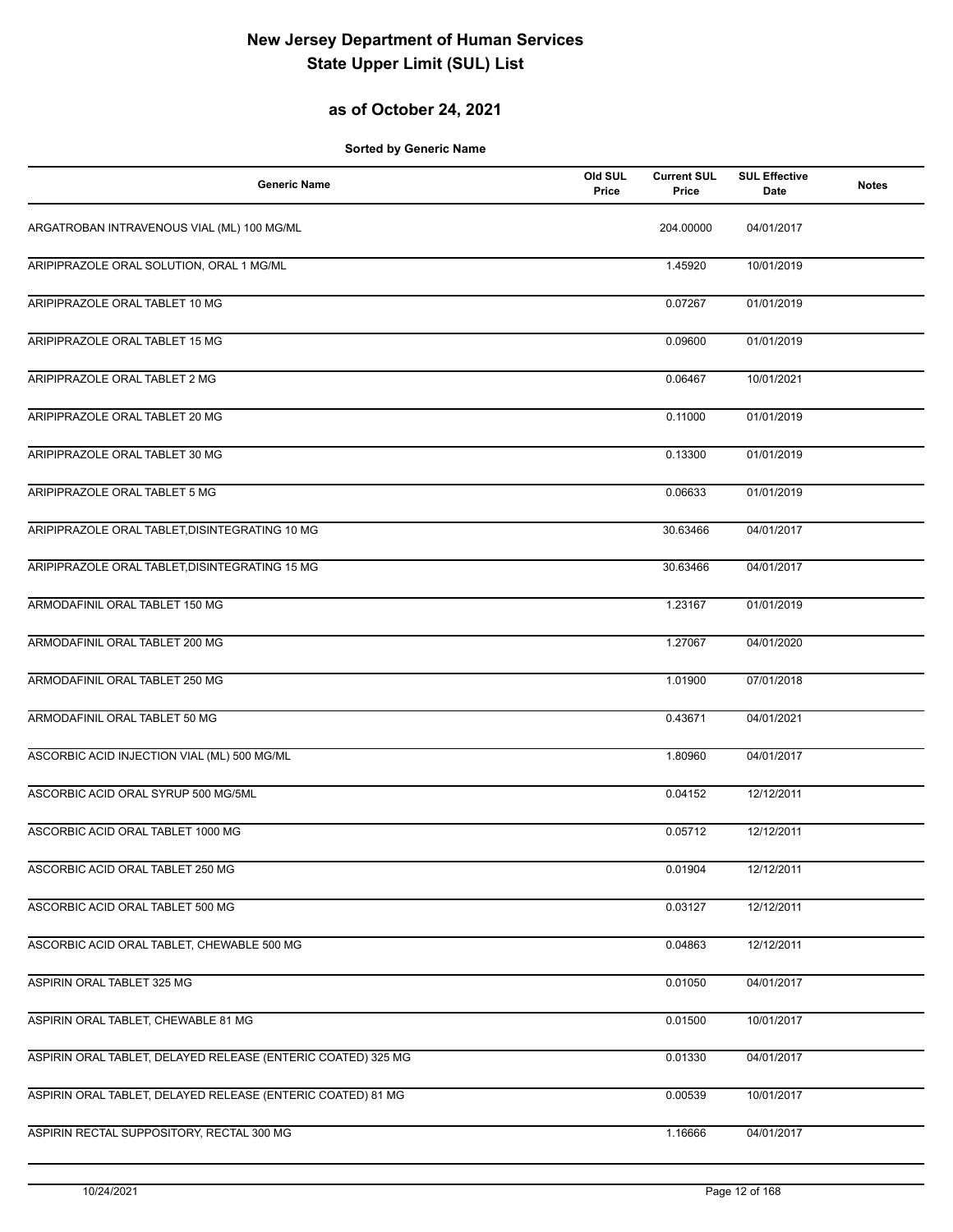## **as of October 24, 2021**

| <b>Generic Name</b>                                                               | Old SUL<br>Price | <b>Current SUL</b><br>Price | <b>SUL Effective</b><br>Date | <b>Notes</b> |
|-----------------------------------------------------------------------------------|------------------|-----------------------------|------------------------------|--------------|
| ASPIRIN RECTAL SUPPOSITORY, RECTAL 600 MG                                         |                  | 1.20666                     | 04/01/2017                   |              |
| ASPIRIN/ACETAMINOPHEN/CAFFEINE ORAL TABLET 250-250-65                             |                  | 0.05575                     | 04/01/2017                   |              |
| ASPIRIN/CAFFEINE/DIHYDROCODEINE BITARTRATE ORAL CAPSULE 356-30-16                 |                  | 1.53950                     | 04/01/2017                   |              |
| ASPIRIN/CALCIUM CARBONATE/MAGNESIUM ORAL TABLET 325 MG                            |                  | 0.01771                     | 04/01/2017                   |              |
| ASPIRIN/DIPYRIDAMOLE ORAL CAPSULE, EXTENDED RELEASE MULTIPHASE 12HR<br>25MG-200MG |                  | 1.39453                     | 01/01/2021                   |              |
| ATAZANAVIR SULFATE ORAL CAPSULE 200 MG                                            |                  | 4.48417                     | 07/01/2019                   |              |
| ATAZANAVIR SULFATE ORAL CAPSULE 300 MG                                            |                  | 7.50000                     | 10/01/2019                   |              |
| ATENOLOL ORAL TABLET 100 MG                                                       |                  | 0.02480                     | 04/01/2017                   |              |
| ATENOLOL ORAL TABLET 25 MG                                                        |                  | 0.01208                     | 04/01/2017                   |              |
| ATENOLOL ORAL TABLET 50 MG                                                        |                  | 0.00960                     | 07/01/2017                   |              |
| ATENOLOL/CHLORTHALIDONE ORAL TABLET 100MG-25MG                                    |                  | 0.07688                     | 10/01/2017                   |              |
| ATENOLOL/CHLORTHALIDONE ORAL TABLET 50 MG-25MG                                    |                  | 0.04553                     | 10/01/2017                   |              |
| ATOMOXETINE HCL ORAL CAPSULE 10 MG                                                |                  | 1.83300                     | 10/01/2020                   |              |
| ATOMOXETINE HCL ORAL CAPSULE 100 MG                                               |                  | 1.66900                     | 01/01/2020                   |              |
| ATOMOXETINE HCL ORAL CAPSULE 18 MG                                                |                  | 1.30000                     | 07/01/2019                   |              |
| ATOMOXETINE HCL ORAL CAPSULE 25 MG                                                |                  | 1.66667                     | 01/01/2019                   |              |
| ATOMOXETINE HCL ORAL CAPSULE 40 MG                                                |                  | 1.23845                     | 04/01/2021                   |              |
| ATOMOXETINE HCL ORAL CAPSULE 60 MG                                                |                  | 1.92717                     | 10/01/2020                   |              |
| ATOMOXETINE HCL ORAL CAPSULE 80 MG                                                |                  | 1.66667                     | 01/01/2020                   |              |
| ATORVASTATIN CALCIUM ORAL TABLET 10 MG                                            |                  | 0.02891                     | 10/01/2021                   |              |
| ATORVASTATIN CALCIUM ORAL TABLET 20 MG                                            |                  | 0.04500                     | 07/01/2018                   |              |
| ATORVASTATIN CALCIUM ORAL TABLET 40 MG                                            |                  | 0.05290                     | 10/01/2017                   |              |
| ATORVASTATIN CALCIUM ORAL TABLET 80 MG                                            |                  | 0.07000                     | 07/01/2018                   |              |
| ATOVAQUONE ORAL SUSPENSION, ORAL (FINAL DOSE FORM) 750 MG/5ML                     |                  | 1.42857                     | 01/01/2020                   |              |
| ATOVAQUONE/PROGUANIL HCL ORAL TABLET 250-100 MG                                   |                  | 2.19550                     | 01/01/2020                   |              |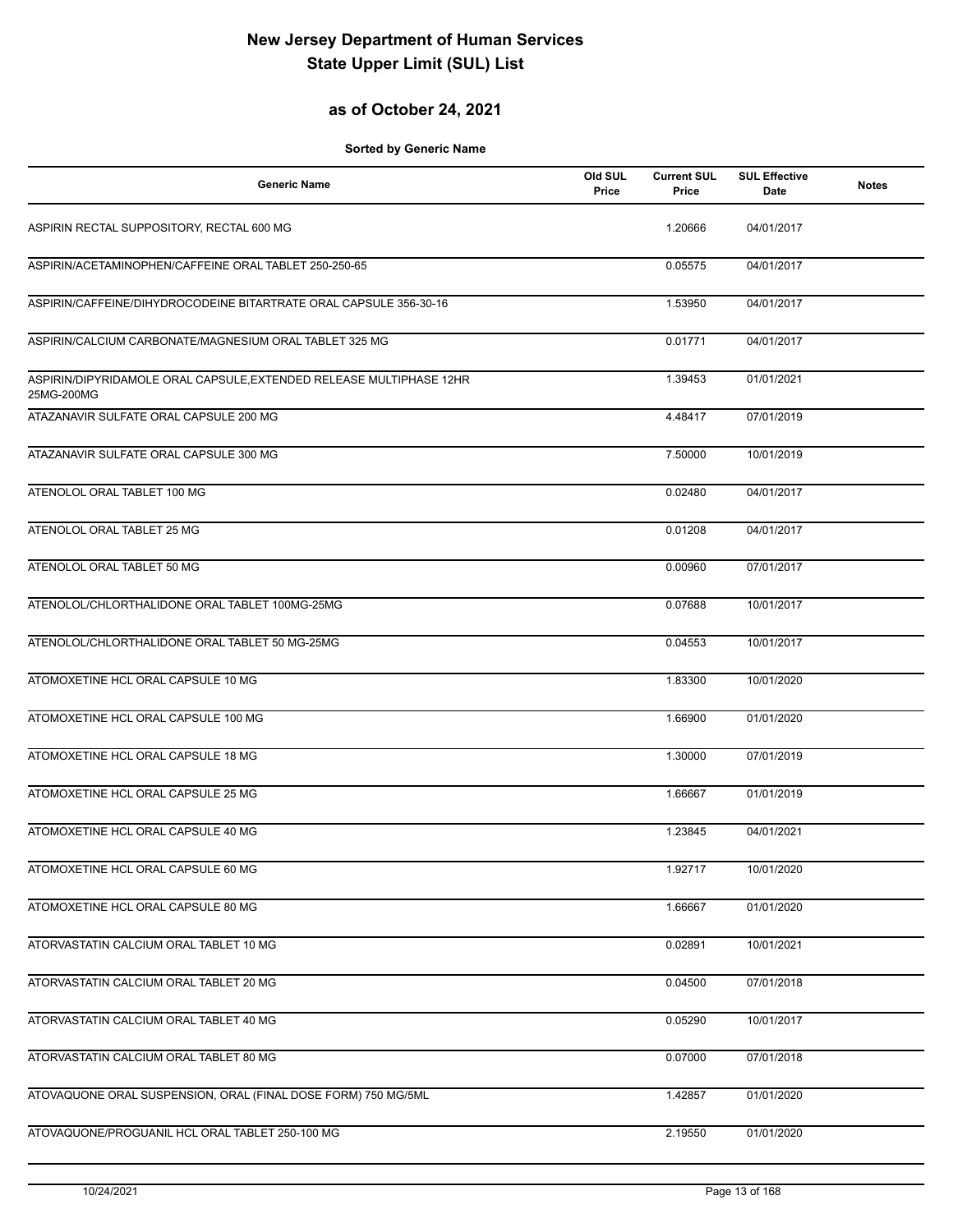## **as of October 24, 2021**

| <b>Generic Name</b>                                                                       | Old SUL<br>Price | <b>Current SUL</b><br>Price | <b>SUL Effective</b><br>Date | <b>Notes</b> |
|-------------------------------------------------------------------------------------------|------------------|-----------------------------|------------------------------|--------------|
| ATOVAQUONE/PROGUANIL HCL ORAL TABLET 62.5-25 MG                                           |                  | 0.78180                     | 04/01/2017                   |              |
| ATRACURIUM BESYLATE INTRAVENOUS VIAL (ML) 10 MG/ML                                        |                  | 1.30000                     | 04/01/2017                   |              |
| ATROPINE SULFATE INJECTION SYRINGE (ML) 0.05 MG/ML                                        |                  | 2.31600                     | 04/01/2017                   |              |
| ATROPINE SULFATE INJECTION SYRINGE (ML) 0.1 MG/ML                                         |                  | 0.46100                     | 04/01/2017                   |              |
| ATROPINE SULFATE INJECTION VIAL (ML) 0.4 MG/ML                                            |                  | 1.75500                     | 04/01/2017                   |              |
| ATROPINE SULFATE INJECTION VIAL (ML) 1 MG/ML                                              |                  | 5.50000                     | 04/01/2017                   |              |
| ATROPINE SULFATE OPHTHALMIC DROPS 1 %                                                     |                  | 8.34533                     | 10/01/2021                   |              |
| ATROPINE SULFATE OPHTHALMIC OINTMENT (GRAM) 1 %                                           |                  | 0.50250                     | 10/01/2017                   |              |
| ATROPINE SULFATE/PF OPHTHALMIC DROPS 1 %                                                  |                  | 3.22750                     | 12/12/2011                   |              |
| AZACITIDINE INJECTION VIAL (EA) 100 MG                                                    |                  | 311.28000                   | 04/01/2017                   |              |
| AZATHIOPRINE ORAL TABLET 50 MG                                                            |                  | 0.17000                     | 01/01/2020                   |              |
| AZATHIOPRINE SODIUM INJECTION VIAL (EA) 100 MG                                            |                  | 250.00000                   | 04/01/2017                   |              |
| AZELAIC ACID TOPICAL GEL (GRAM) 15 %                                                      |                  | 1.97380                     | 04/01/2020                   |              |
| AZELASTINE HCL NASAL AEROSOL, SPRAY WITH PUMP (ML) 137 MCG                                |                  | 0.17700                     | 01/01/2019                   |              |
| AZELASTINE HCL NASAL AEROSOL, SPRAY WITH PUMP (ML) 205.5 MCG                              |                  | 0.66917                     | 01/01/2021                   |              |
| AZELASTINE HCL OPHTHALMIC DROPS 0.05 %                                                    |                  | 1.31833                     | 01/01/2021                   |              |
| AZELASTINE HCL/FLUTICASONE PROPIONATE NASAL AEROSOL, SPRAY WITH PUMP<br>(GRAM) 137-50 MCG |                  | 4.48317                     | 04/01/2021                   |              |
| AZITHROMYCIN INTRAVENOUS VIAL (EA) 500 MG                                                 |                  | 7.32645                     | 10/01/2017                   |              |
| AZITHROMYCIN INTRAVENOUS VIAL WITH THREADED PORT (EA) 500 MG                              |                  | 7.32645                     | 10/01/2017                   |              |
| AZITHROMYCIN ORAL PACKET (EA) 1 G                                                         |                  | 7.50735                     | 10/01/2017                   |              |
| AZITHROMYCIN ORAL SUSPENSION, RECONSTITUTED, ORAL (ML) 100 MG/5ML                         |                  | 0.43550                     | 10/01/2017                   |              |
| AZITHROMYCIN ORAL SUSPENSION, RECONSTITUTED, ORAL (ML) 200 MG/5ML                         |                  | 0.22833                     | 04/01/2017                   |              |
| AZITHROMYCIN ORAL TABLET 250 MG                                                           |                  | 0.16333                     | 04/01/2017                   |              |
| AZITHROMYCIN ORAL TABLET 500 MG                                                           |                  | 0.41111                     | 04/01/2017                   |              |
| AZITHROMYCIN ORAL TABLET 600 MG                                                           |                  | 1.04400                     | 01/01/2019                   |              |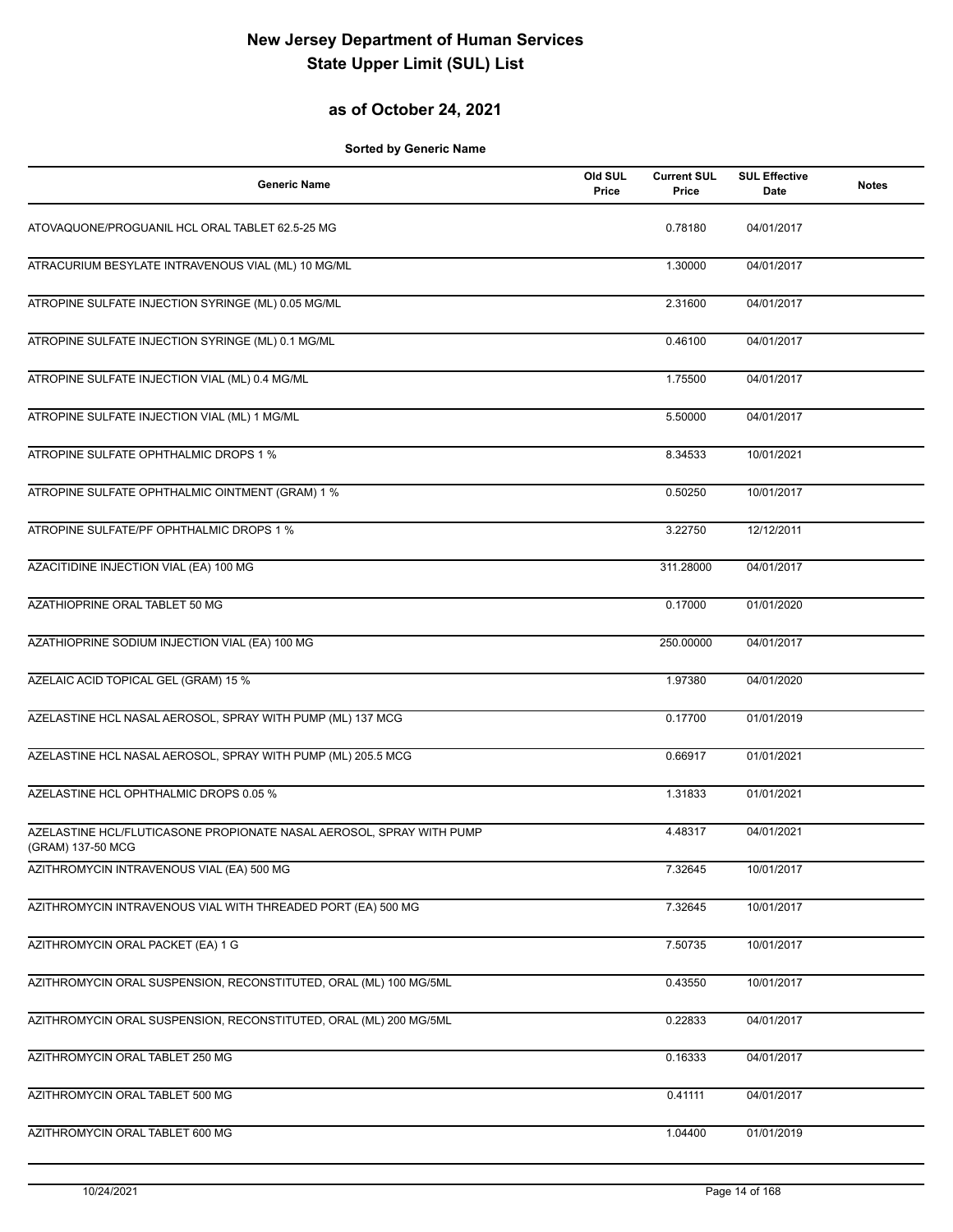## **as of October 24, 2021**

| <b>Generic Name</b>                                                   | Old SUL<br>Price | <b>Current SUL</b><br>Price | <b>SUL Effective</b><br>Date | <b>Notes</b> |
|-----------------------------------------------------------------------|------------------|-----------------------------|------------------------------|--------------|
| AZTREONAM INJECTION VIAL (EA) 1 G                                     |                  | 27.31000                    | 04/01/2017                   |              |
| AZTREONAM INJECTION VIAL (EA) 2 G                                     |                  | 54.29100                    | 01/01/2018                   |              |
| <b>B COMPLEX WITH VITAMIN C ORAL TABLET</b>                           |                  | 0.08573                     | 12/12/2011                   |              |
| BACITRACIN INTRAMUSCULAR VIAL (EA) 50000 UNIT                         |                  | 5.00000                     | 04/01/2017                   |              |
| BACITRACIN OPHTHALMIC OINTMENT (GRAM) 500 UNIT/G                      |                  | 24.27142                    | 05/24/2019                   |              |
| BACITRACIN TOPICAL OINTMENT (GRAM) 500 UNIT/G                         |                  | 0.05810                     | 04/01/2019                   |              |
| BACITRACIN TOPICAL PACKET (EA) 500 UNIT/G                             |                  | 0.07141                     | 04/01/2017                   |              |
| BACITRACIN ZINC TOPICAL OINTMENT (GRAM) 500 UNIT/G                    |                  | 0.07958                     | 04/01/2017                   |              |
| BACITRACIN ZINC TOPICAL PACKET (EA) 500 UNIT/G                        |                  | 0.20000                     | 04/01/2017                   |              |
| BACITRACIN ZINC/POLYMYXIN B SULFATE TOPICAL OINTMENT (GRAM) 500-10K/G |                  | 0.08063                     | 04/01/2017                   |              |
| BACITRACIN/POLYMYXIN B SULFATE OPHTHALMIC OINTMENT (GRAM) 500-10K/G   |                  | 2.05714                     | 10/01/2019                   |              |
| BACITRACIN/POLYMYXIN B SULFATE TOPICAL OINTMENT (GRAM) 500-10K/G      |                  | 0.11650                     | 10/01/2017                   |              |
| BACITRACIN/POLYMYXIN B SULFATE TOPICAL PACKET (EA)                    |                  | 0.19000                     | 04/01/2017                   |              |
| BACLOFEN MISCELLANEOUS POWDER (GRAM) 100 %                            |                  | 2.73600                     | 12/12/2011                   |              |
| BACLOFEN ORAL TABLET 10 MG                                            |                  | 0.05757                     | 04/01/2021                   |              |
| BACLOFEN ORAL TABLET 20 MG                                            |                  | 0.11123                     | 10/01/2020                   |              |
| BACLOFEN ORAL TABLET 5 MG                                             |                  | 0.86076                     | 04/01/2021                   |              |
| BACTERIOSTATIC SODIUM CHLORIDE INJECTION VIAL (ML) 0.9 %              |                  | 0.02245                     | 10/01/2017                   |              |
| BALANCED SALT IRRIG SOLN NO.2 INTRAOCULAR SOLUTION, IRRIGATION        |                  | 0.02050                     | 04/01/2017                   |              |
| BALSALAZIDE DISODIUM ORAL CAPSULE 750 MG                              |                  | 0.22496                     | 04/01/2018                   |              |
| BCG LIVE INTRAVESICAL VIAL (EA) 50 MG                                 |                  | 145.15000                   | 04/01/2017                   |              |
| BENAZEPRIL HCL ORAL TABLET 10 MG                                      |                  | 0.01900                     | 01/01/2019                   |              |
| BENAZEPRIL HCL ORAL TABLET 20 MG                                      |                  | 0.03200                     | 04/01/2017                   |              |
| BENAZEPRIL HCL ORAL TABLET 40 MG                                      |                  | 0.05240                     | 04/01/2017                   |              |
| BENAZEPRIL HCL ORAL TABLET 5 MG                                       |                  | 0.02402                     | 10/01/2017                   |              |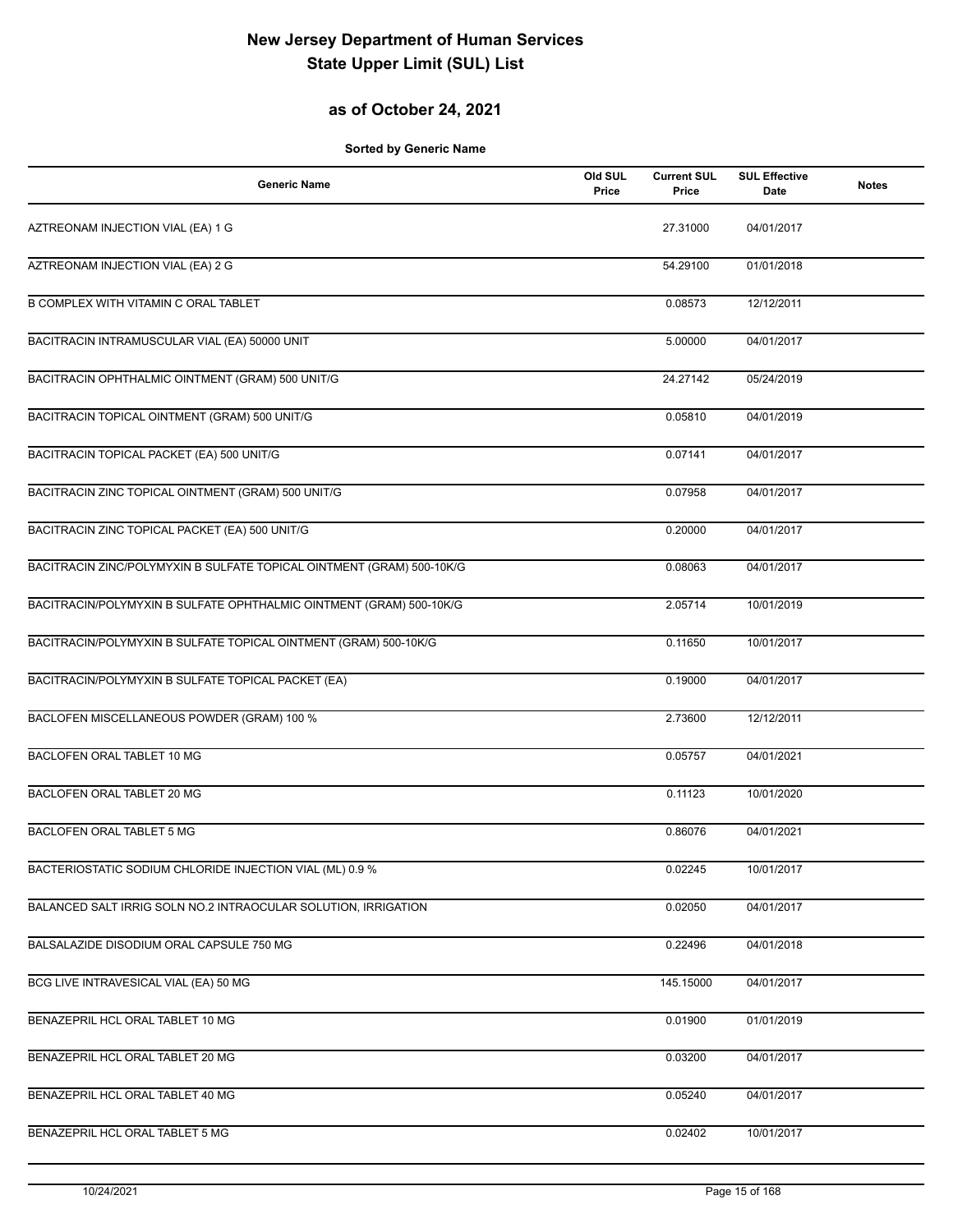## **as of October 24, 2021**

| <b>Generic Name</b>                                                               | Old SUL<br>Price | <b>Current SUL</b><br>Price | <b>SUL Effective</b><br><b>Date</b> | <b>Notes</b> |
|-----------------------------------------------------------------------------------|------------------|-----------------------------|-------------------------------------|--------------|
| BENAZEPRIL HCL/HYDROCHLOROTHIAZIDE ORAL TABLET 10-12.5MG                          |                  | 0.56041                     | 10/01/2020                          |              |
| BENAZEPRIL HCL/HYDROCHLOROTHIAZIDE ORAL TABLET 20 MG-25MG                         |                  | 0.13970                     | 10/01/2017                          |              |
| BENAZEPRIL HCL/HYDROCHLOROTHIAZIDE ORAL TABLET 20-12.5 MG                         |                  | 0.12010                     | 10/01/2017                          |              |
| BENAZEPRIL HCL/HYDROCHLOROTHIAZIDE ORAL TABLET 5-6.25MG                           |                  | 0.89470                     | 04/01/2017                          |              |
| BENOXINATE HCL/FLUORESCEIN SODIUM OPHTHALMIC DROPS 0.4%-0.25%                     |                  | 8.57200                     | 04/01/2017                          |              |
| BENZALKONIUM CHLORIDE TOPICAL LIQUID (ML)                                         |                  | 0.01966                     | 04/01/2017                          |              |
| BENZETHONIUM CHLORIDE TOPICAL CLEANSER (ML) 0.13 %                                |                  | 0.01064                     | 04/01/2017                          |              |
| BENZETHONIUM CHLORIDE TOPICAL FOAM (ML) 0.13 %                                    |                  | 0.04776                     | 04/01/2017                          |              |
| BENZETHONIUM CHLORIDE/PETROLATUM, WHITE TOPICAL COMBINATION PACKAGE (EA)<br>0.13% |                  | 11.60000                    | 04/01/2017                          |              |
| BENZOCAINE/MENTHOL MUCOUS MEMBRANE LOZENGE 15MG-3.6MG                             |                  | 0.08945                     | 04/01/2017                          |              |
| BENZOCAINE/TRICLOSAN TOPICAL AEROSOL, SPRAY (GRAM) 20 %-0.13%                     |                  | 0.04611                     | 04/01/2017                          |              |
| BENZOIN/ALOE VERA/STORAX/TOLU BALSAM TOPICAL TINCTURE 10-2-8-4%                   |                  | 0.07457                     | 04/01/2017                          |              |
| BENZONATATE ORAL CAPSULE 100 MG                                                   |                  | 0.06472                     | 10/01/2017                          |              |
| BENZONATATE ORAL CAPSULE 150 MG                                                   |                  | 2.20400                     | 04/01/2017                          |              |
| BENZONATATE ORAL CAPSULE 200 MG                                                   |                  | 0.10040                     | 10/01/2017                          |              |
| BENZOYL PEROXIDE MICROSPHERES TOPICAL CLEANSER (GRAM) 7 %                         |                  | 0.16455                     | 10/01/2017                          |              |
| BENZOYL PEROXIDE TOPICAL CLEANSER (GRAM) 10 %                                     |                  | 0.04441                     | 04/01/2017                          |              |
| BENZOYL PEROXIDE TOPICAL CLEANSER (GRAM) 3 %                                      |                  | 0.10091                     | 04/01/2017                          |              |
| BENZOYL PEROXIDE TOPICAL CLEANSER (GRAM) 4 %                                      |                  | 0.03780                     | 04/01/2017                          |              |
| BENZOYL PEROXIDE TOPICAL CLEANSER (GRAM) 5 %                                      |                  | 0.03825                     | 04/01/2017                          |              |
| BENZOYL PEROXIDE TOPICAL CLEANSER (GRAM) 6 %                                      |                  | 0.06723                     | 04/01/2017                          |              |
| BENZOYL PEROXIDE TOPICAL CLEANSER (GRAM) 7 %                                      |                  | 0.24560                     | 12/12/2011                          |              |
| BENZOYL PEROXIDE TOPICAL CLEANSER (GRAM) 9%                                       |                  | 0.10050                     | 10/01/2017                          |              |
| BENZOYL PEROXIDE TOPICAL CLEANSER (ML) 7 %                                        |                  | 0.16455                     | 10/01/2017                          |              |
| BENZOYL PEROXIDE TOPICAL FOAM (GRAM) 5.3%                                         |                  | 1.75250                     | 04/01/2017                          |              |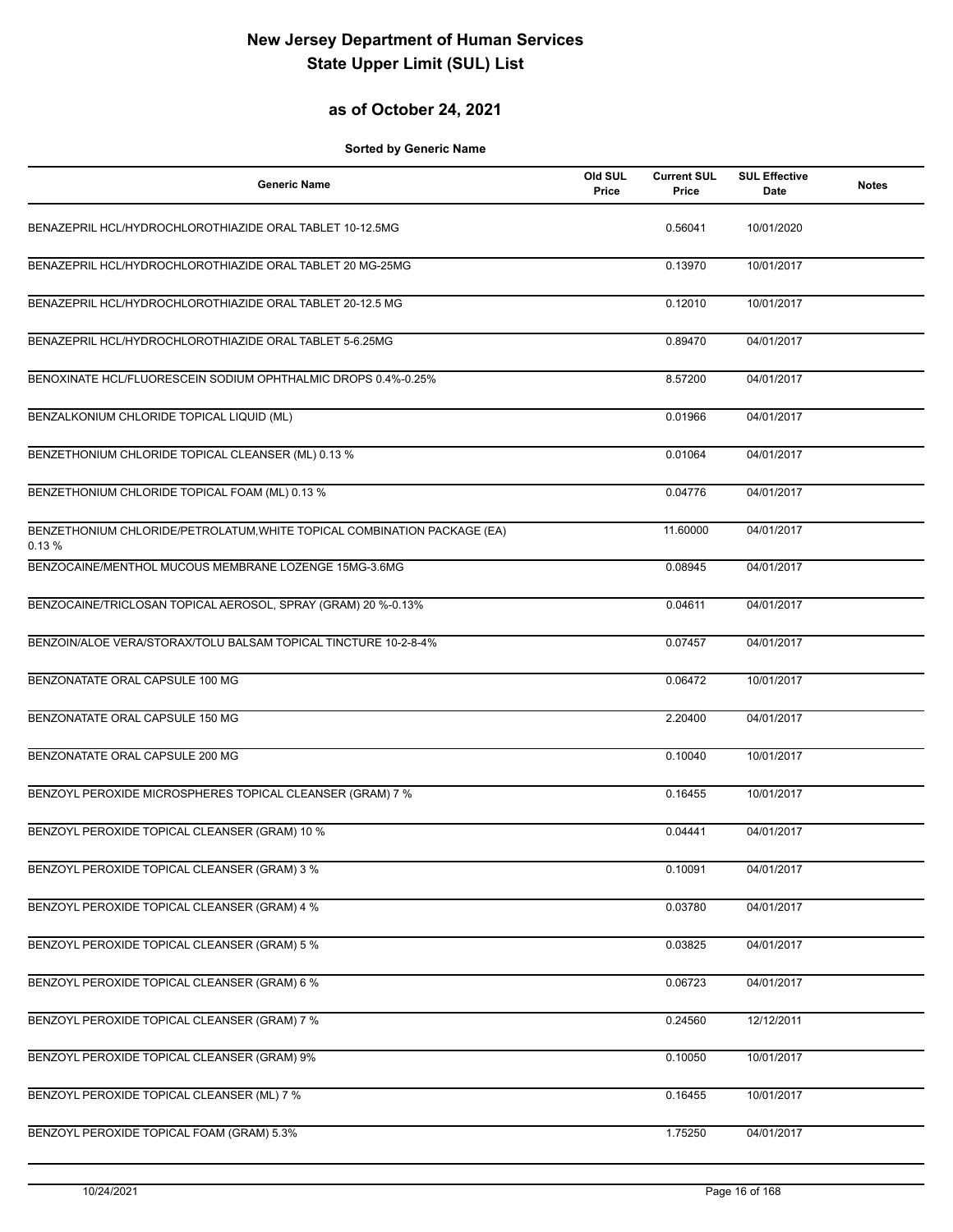## **as of October 24, 2021**

| <b>Generic Name</b>                                                                 | Old SUL<br>Price | <b>Current SUL</b><br>Price | <b>SUL Effective</b><br>Date | <b>Notes</b> |
|-------------------------------------------------------------------------------------|------------------|-----------------------------|------------------------------|--------------|
| BENZOYL PEROXIDE TOPICAL FOAM (GRAM) 9.8 %                                          |                  | 1.76290                     | 04/01/2017                   |              |
| BENZOYL PEROXIDE TOPICAL GEL (GRAM) 10 %                                            |                  | 0.05755                     | 10/01/2017                   |              |
| BENZOYL PEROXIDE TOPICAL GEL (GRAM) 2.5 %                                           |                  | 0.22872                     | 04/01/2017                   |              |
| BENZOYL PEROXIDE TOPICAL GEL (GRAM) 5 %                                             |                  | 0.04458                     | 10/01/2017                   |              |
| BENZOYL PEROXIDE TOPICAL GEL (GRAM) 8 %                                             |                  | 1.89692                     | 12/12/2011                   |              |
| BENZOYL PEROXIDE TOPICAL GEL, ALCOHOL BASED 5 %                                     |                  | 0.11904                     | 09/01/2011                   |              |
| BENZOYL PEROXIDE TOPICAL KIT 4%-5%                                                  |                  | 79.60385                    | 12/12/2011                   |              |
| BENZOYL PEROXIDE TOPICAL KIT 8%-5%                                                  |                  | 82.56923                    | 12/12/2011                   |              |
| BENZOYL PEROXIDE TOPICAL LOTION (ML) 10 %                                           |                  | 0.10843                     | 12/12/2011                   |              |
| BENZOYL PEROXIDE TOPICAL LOTION (ML) 5 %                                            |                  | 0.09493                     | 12/12/2011                   |              |
| BENZOYL PEROXIDE TOPICAL PADS, MEDICATED (EA) 3 %                                   |                  | 4.20950                     | 12/12/2011                   |              |
| BENZOYL PEROXIDE TOPICAL PADS, MEDICATED (EA) 6 %                                   |                  | 2.99050                     | 12/12/2011                   |              |
| BENZOYL PEROXIDE TOPICAL TOWELETTE (EA) 6 %                                         |                  | 5.41260                     | 10/01/2017                   |              |
| BENZOYL PEROXIDE/UREA TOPICAL CLEANSER (ML) 8.5%-10%                                |                  | 0.11538                     | 12/12/2011                   |              |
| BENZPHETAMINE HCL ORAL TABLET 25 MG                                                 |                  | 1.24950                     | 04/01/2017                   |              |
| BENZPHETAMINE HCL ORAL TABLET 50 MG                                                 |                  | 0.35330                     | 01/01/2020                   |              |
| BENZTROPINE MESYLATE INJECTION AMPUL (ML) 2 MG/2 ML                                 |                  | 16.50200                    | 04/01/2018                   |              |
| BENZTROPINE MESYLATE INJECTION VIAL (ML) 2 MG/2 ML                                  |                  | 22.50000                    | 04/01/2018                   |              |
| BENZTROPINE MESYLATE ORAL TABLET 0.5 MG                                             |                  | 0.04230                     | 01/01/2019                   |              |
| BENZTROPINE MESYLATE ORAL TABLET 1 MG                                               |                  | 0.06175                     | 04/01/2021                   |              |
| BENZTROPINE MESYLATE ORAL TABLET 2 MG                                               |                  | 0.06000                     | 01/01/2019                   |              |
| BETAMETHASONE ACETATE/BETAMETHASONE SODIUM PHOSPHATE INJECTION VIAL (ML)<br>6 MG/ML |                  | 6.12900                     | 04/01/2017                   |              |
| BETAMETHASONE DIPROPIONATE TOPICAL CREAM (GRAM) 0.05 %                              |                  | 0.14044                     | 04/01/2017                   |              |
| BETAMETHASONE DIPROPIONATE TOPICAL GEL (GRAM) 0.05 %                                |                  | 0.09470                     | 10/01/2017                   |              |
| BETAMETHASONE DIPROPIONATE TOPICAL LOTION (ML) 0.05 %                               |                  | 0.43250                     | 01/01/2020                   |              |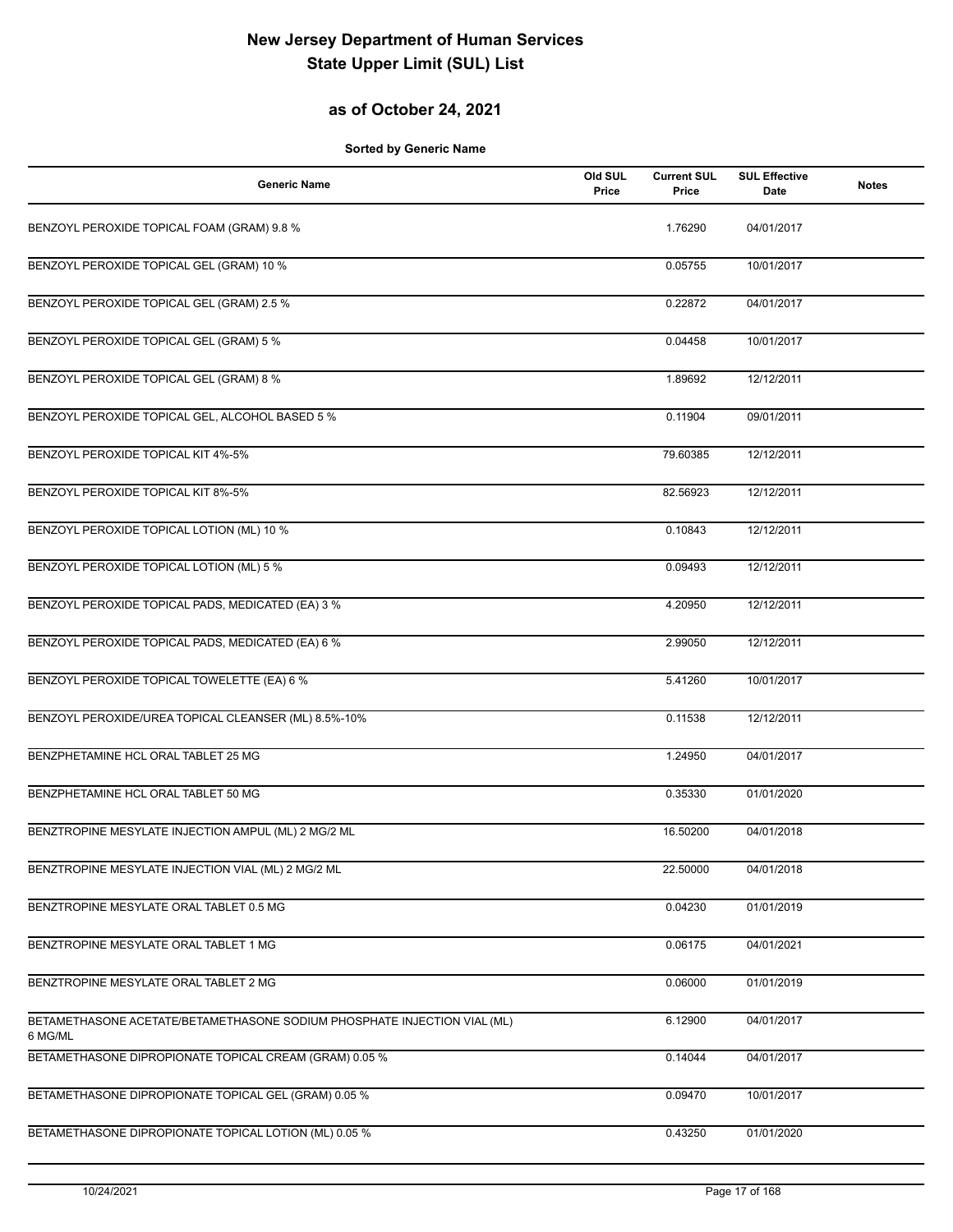## **as of October 24, 2021**

| <b>Generic Name</b>                                                                | Old SUL<br>Price | <b>Current SUL</b><br>Price | <b>SUL Effective</b><br>Date | <b>Notes</b> |
|------------------------------------------------------------------------------------|------------------|-----------------------------|------------------------------|--------------|
| BETAMETHASONE DIPROPIONATE TOPICAL OINTMENT (GRAM) 0.05 %                          |                  | 0.88239                     | 10/01/2017                   |              |
| BETAMETHASONE DIPROPIONATE/PROPYLENE GLYCOL TOPICAL CREAM (GRAM) 0.05 %            |                  | 0.14740                     | 04/01/2017                   |              |
| BETAMETHASONE DIPROPIONATE/PROPYLENE GLYCOL TOPICAL LOTION (ML) 0.05 %             |                  | 1.83783                     | 07/01/2018                   |              |
| BETAMETHASONE DIPROPIONATE/PROPYLENE GLYCOL TOPICAL OINTMENT (GRAM) 0.05<br>%      |                  | 1.08849                     | 04/01/2020                   |              |
| BETAMETHASONE VALERATE TOPICAL CREAM (GRAM) 0.1 %                                  |                  | 0.16667                     | 04/01/2020                   |              |
| BETAMETHASONE VALERATE TOPICAL FOAM (GRAM) 0.12 %                                  |                  | 2.10000                     | 07/01/2019                   |              |
| BETAMETHASONE VALERATE TOPICAL LOTION (ML) 0.1 %                                   |                  | 0.26967                     | 04/01/2020                   |              |
| BETAMETHASONE VALERATE TOPICAL OINTMENT (GRAM) 0.1 %                               |                  | 0.56667                     | 04/01/2020                   |              |
| BETAXOLOL HCL OPHTHALMIC DROPS 0.5 %                                               |                  | 7.35825                     | 04/01/2017                   |              |
| BETAXOLOL HCL ORAL TABLET 10 MG                                                    |                  | 0.51160                     | 10/01/2019                   |              |
| BETAXOLOL HCL ORAL TABLET 20 MG                                                    |                  | 0.67258                     | 10/01/2017                   |              |
| BETHANECHOL CHLORIDE ORAL TABLET 10 MG                                             |                  | 0.12834                     | 10/01/2017                   |              |
| BETHANECHOL CHLORIDE ORAL TABLET 25 MG                                             |                  | 0.17580                     | 10/01/2019                   |              |
| BETHANECHOL CHLORIDE ORAL TABLET 5 MG                                              |                  | 0.12190                     | 01/01/2020                   |              |
| BETHANECHOL CHLORIDE ORAL TABLET 50 MG                                             |                  | 0.22678                     | 04/01/2017                   |              |
| BEXAROTENE ORAL CAPSULE 75 MG                                                      |                  | 29.80580                    | 07/01/2019                   |              |
| BICALUTAMIDE ORAL TABLET 50 MG                                                     |                  | 0.10180                     | 10/01/2018                   |              |
| BIMATOPROST OPHTHALMIC DROPS 0.03 %                                                |                  | 31.09940                    | 04/01/2017                   |              |
| BIMATOPROST TOPICAL DROPS, WITH APPLICATOR (ML) 0.03 %                             |                  | 29.56600                    | 04/01/2017                   |              |
| BISACODYL ORAL TABLET 5 MG                                                         |                  | 0.04472                     | 04/01/2017                   |              |
| BISACODYL ORAL TABLET, DELAYED RELEASE (ENTERIC COATED) 5 MG                       |                  | 0.00715                     | 01/01/2019                   |              |
| BISACODYL RECTAL SUPPOSITORY, RECTAL 10 MG                                         |                  | 0.09958                     | 04/01/2017                   |              |
| BISACODYL/SODIUM CHLOR/SODIUM BICARB/POTASSIUM CHL/PEG 3350 ORAL KIT 5<br>MG-210 G |                  | 67.05000                    | 04/01/2017                   |              |
| BISMUTH SUBSALICYLATE ORAL SUSPENSION, ORAL (FINAL DOSE FORM) 262MG/15ML           |                  | 0.01037                     | 04/01/2017                   |              |
| BISMUTH SUBSALICYLATE ORAL SUSPENSION, ORAL (FINAL DOSE FORM) 525MG/15ML           |                  | 0.01039                     | 04/01/2017                   |              |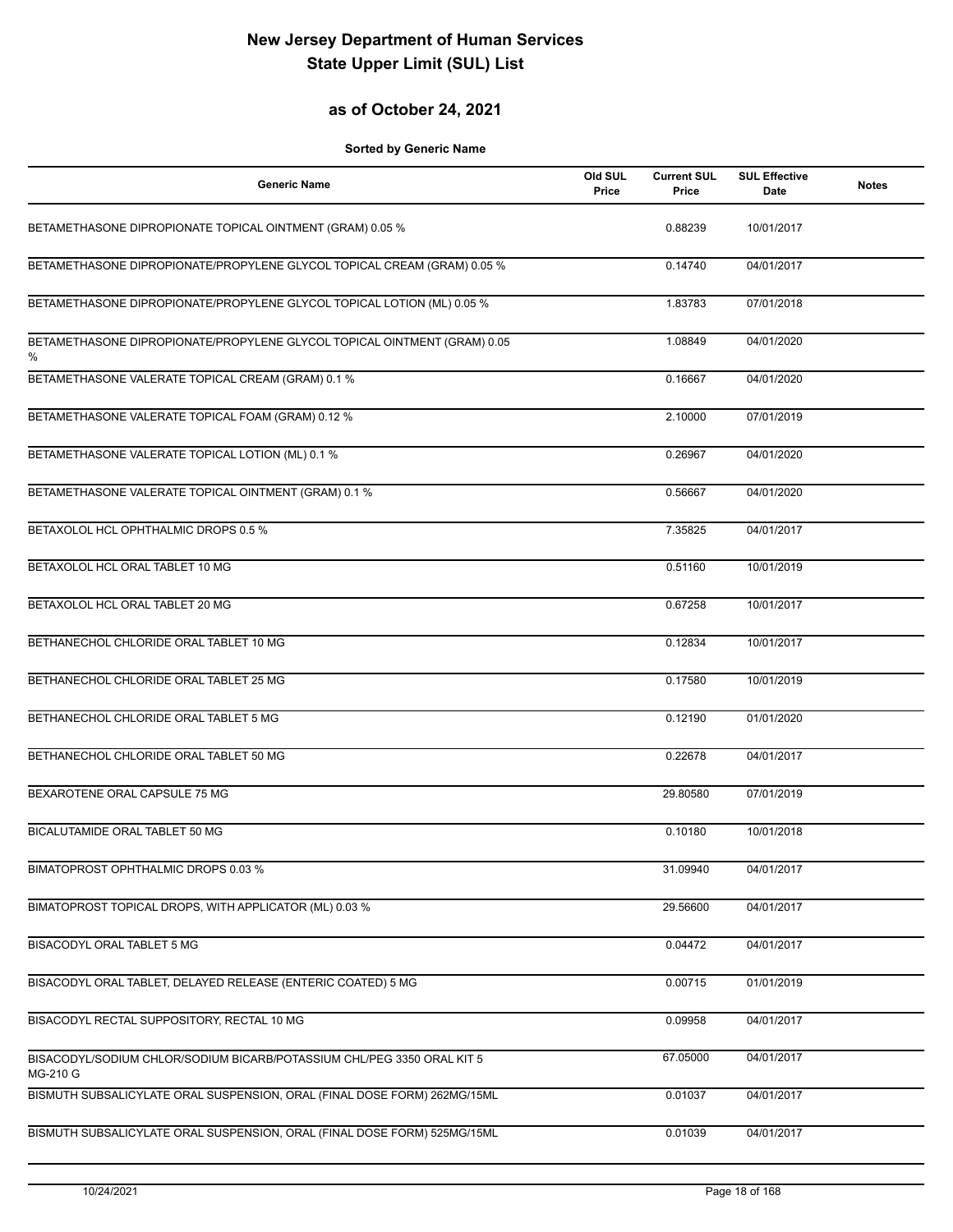## **as of October 24, 2021**

| <b>Generic Name</b>                                                                         | Old SUL<br>Price | <b>Current SUL</b><br>Price | <b>SUL Effective</b><br>Date | <b>Notes</b> |
|---------------------------------------------------------------------------------------------|------------------|-----------------------------|------------------------------|--------------|
| BISMUTH SUBSALICYLATE ORAL TABLET 262 MG                                                    |                  | 0.06690                     | 04/01/2017                   |              |
| BISMUTH SUBSALICYLATE ORAL TABLET, CHEWABLE 262 MG                                          |                  | 0.06753                     | 04/01/2017                   |              |
| BISOPROLOL FUMARATE ORAL TABLET 10 MG                                                       |                  | 0.09470                     | 10/01/2017                   |              |
| BISOPROLOL FUMARATE ORAL TABLET 5 MG                                                        |                  | 0.14070                     | 10/01/2017                   |              |
| BISOPROLOL FUMARATE/HYDROCHLOROTHIAZIDE ORAL TABLET 10-6.25MG                               |                  | 0.04171                     | 10/01/2017                   |              |
| BISOPROLOL FUMARATE/HYDROCHLOROTHIAZIDE ORAL TABLET 2.5-6.25MG                              |                  | 0.03462                     | 04/01/2018                   |              |
| BISOPROLOL FUMARATE/HYDROCHLOROTHIAZIDE ORAL TABLET 5-6.25MG                                |                  | 0.03900                     | 04/01/2017                   |              |
| BIVALIRUDIN INTRAVENOUS VIAL (EA) 250 MG                                                    |                  | 508.00000                   | 04/01/2017                   |              |
| BIVALIRUDIN INTRAVENOUS VIAL WITH THREADED PORT (EA) 250 MG                                 |                  | 530.25000                   | 04/01/2017                   |              |
| BLEOMYCIN SULFATE INJECTION VIAL (EA) 15 UNIT                                               |                  | 33.12000                    | 04/01/2017                   |              |
| BLEOMYCIN SULFATE INJECTION VIAL (EA) 30 UNIT                                               |                  | 73.23000                    | 04/01/2017                   |              |
| BRIMONIDINE TARTRATE OPHTHALMIC DROPS 0.15 %                                                |                  | 22.61500                    | 10/01/2017                   |              |
| BRIMONIDINE TARTRATE OPHTHALMIC DROPS 0.2 %                                                 |                  | 0.49400                     | 04/01/2017                   |              |
| BROMFENAC SODIUM OPHTHALMIC DROPS 0.09%                                                     |                  | 0.00000                     | 04/30/2013                   |              |
| BROMOCRIPTINE MESYLATE ORAL CAPSULE 5 MG                                                    |                  | 4.91178                     | 10/01/2020                   |              |
| BROMOCRIPTINE MESYLATE ORAL TABLET 2.5 MG                                                   |                  | 1.06633                     | 01/01/2020                   |              |
| BROMPHENIRAMINE MALEATE/PHENYLEPHRINE HCL ORAL SOLUTION, ORAL 1-2.5 MG/5                    |                  | 0.01839                     | 07/01/2019                   |              |
| BROMPHENIRAMINE MALEATE/PHENYLEPHRINE HCL ORAL TABLET 4MG-10MG                              |                  | 0.72427                     | 04/01/2017                   |              |
| BROMPHENIRAMINE MALEATE/PHENYLEPHRINE HCL/DEXTROMETHORPHAN ORAL LIQUID<br>(ML) 2-5-10MG/5   |                  | 0.06805                     | 04/01/2017                   |              |
| BROMPHENIRAMINE MALEATE/PHENYLEPHRINE HCL/DEXTROMETHORPHAN ORAL LIQUID<br>(ML) 4-7.5-15/5   |                  | 0.15421                     | 04/01/2017                   |              |
| BROMPHENIRAMINE MALEATE/PHENYLEPHRINE HCL/DEXTROMETHORPHAN ORAL<br>SOLUTION, ORAL 1-2.5-5/5 |                  | 0.01466                     | 07/01/2018                   |              |
| BROMPHENIRAMINE MALEATE/PSEUDOEPHEDRINE HCL ORAL LIQUID (ML) 1-15MG/5ML                     |                  | 0.01212                     | 04/01/2017                   |              |
| BROMPHENIRAMINE MALEATE/PSEUDOEPHEDRINE HCL/CHLOPHEDIANOL ORAL LIQUID<br>(ML) 2-30-12.5     |                  | 0.11205                     | 04/01/2017                   |              |
| BROMPHENIRAMINE MALEATE/PSEUDOEPHEDRINE HCL/CODEINE PHOSPHAT ORAL<br>LIQUID (ML) 1.3-10-6.3 |                  | 0.09989                     | 04/01/2017                   |              |
| BROMPHENIRAMINE MALEATE/PSEUDOEPHEDRINE HCL/DEXTROMETHORPHAN ORAL<br>SYRUP 2-30-10/5        |                  | 0.03543                     | 01/01/2019                   |              |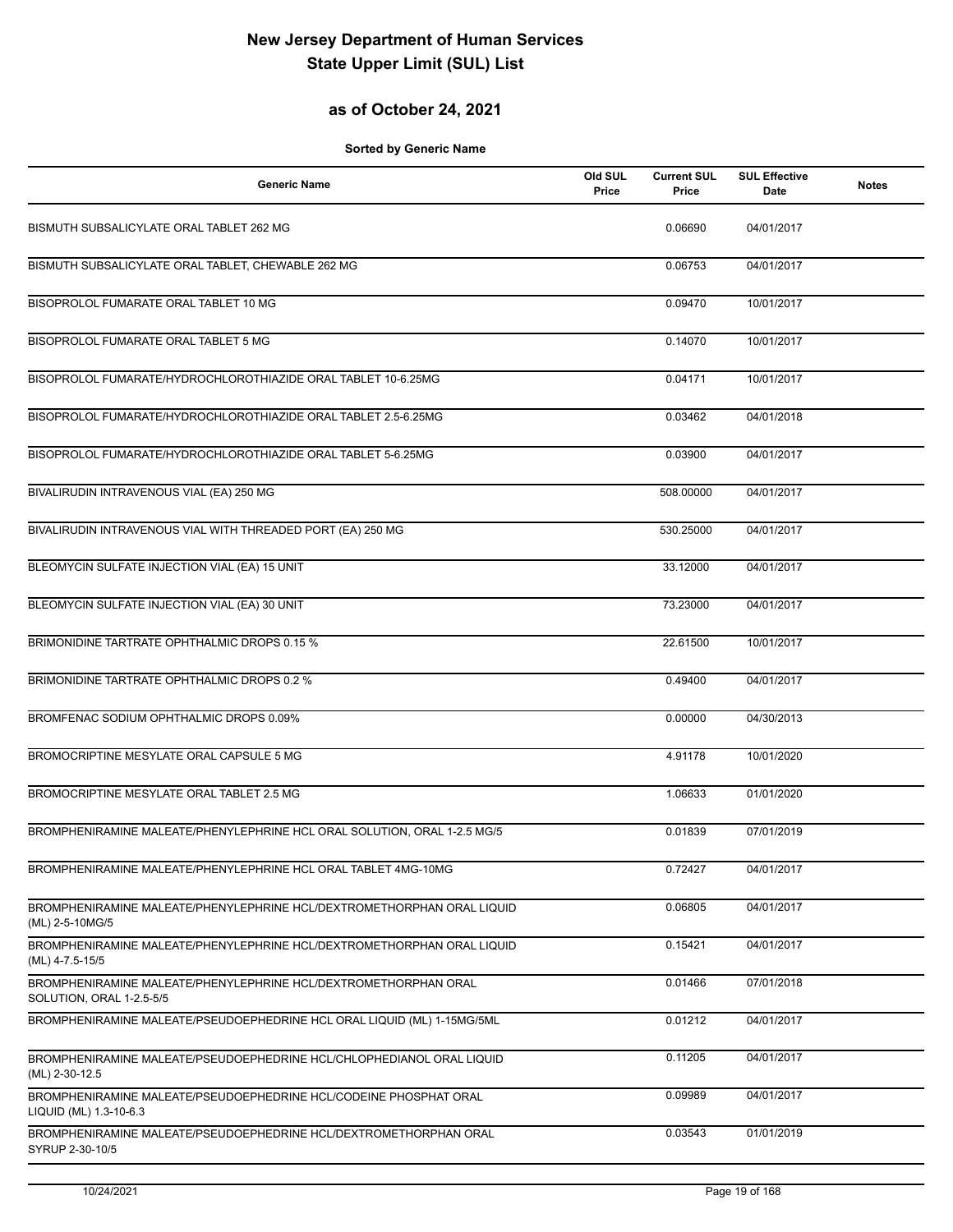## **as of October 24, 2021**

| <b>Generic Name</b>                                                                     | Old SUL<br>Price | <b>Current SUL</b><br>Price | <b>SUL Effective</b><br>Date | <b>Notes</b> |
|-----------------------------------------------------------------------------------------|------------------|-----------------------------|------------------------------|--------------|
| BUDESONIDE INHALATION AMPUL FOR NEBULIZATION (ML) 0.25MG/2ML                            |                  | 0.24583                     | 01/01/2019                   |              |
| BUDESONIDE INHALATION AMPUL FOR NEBULIZATION (ML) 0.5 MG/2ML                            |                  | 0.46667                     | 01/01/2019                   |              |
| BUDESONIDE INHALATION AMPUL FOR NEBULIZATION (ML) 1 MG/2 ML                             |                  | 4.11367                     | 10/01/2020                   |              |
| BUDESONIDE NASAL AEROSOL, SPRAY WITH PUMP (GRAM) 32MCG                                  |                  | 11.98243                    | 04/01/2017                   |              |
| BUDESONIDE NASAL AEROSOL, SPRAY WITH PUMP (ML) 32MCG                                    |                  | 1.23140                     | 01/01/2019                   |              |
| BUDESONIDE ORAL CAPSULE, DELAYED, AND EXTENDED RELEASE 3 MG                             |                  | 0.67439                     | 04/01/2021                   |              |
| BUDESONIDE ORAL TABLET, DELAYED AND EXTENDED RELEASE 9 MG                               |                  | 33.79683                    | 10/01/2021                   |              |
| BUDESONIDE/FORMOTEROL FUMARATE INHALATION HFA AEROSOL WITH ADAPTER<br>(GRAM) 160-4.5MCG |                  | 23.24832                    | 07/01/2021                   |              |
| BUDESONIDE/FORMOTEROL FUMARATE INHALATION HFA AEROSOL WITH ADAPTER<br>(GRAM) 80-4.5 MCG |                  | 19.55534                    | 10/01/2020                   |              |
| BUMETANIDE INJECTION VIAL (ML) 0.25 MG/ML                                               |                  | 0.24700                     | 04/01/2017                   |              |
| BUMETANIDE ORAL TABLET 0.5 MG                                                           |                  | 0.08372                     | 10/01/2017                   |              |
| <b>BUMETANIDE ORAL TABLET 1 MG</b>                                                      |                  | 0.24294                     | 07/01/2021                   |              |
| <b>BUMETANIDE ORAL TABLET 2 MG</b>                                                      |                  | 0.42313                     | 10/01/2021                   |              |
| BUPIVACAINE HCL INJECTION VIAL (ML) 2.5 MG/ML                                           |                  | 0.04221                     | 10/01/2017                   |              |
| BUPIVACAINE HCL INJECTION VIAL (ML) 5 MG/ML                                             |                  | 0.04760                     | 04/01/2017                   |              |
| BUPIVACAINE HCL/DEXTROSE-WATER/PF INJECTION AMPUL (ML) 0.75 %                           |                  | 1.14000                     | 04/01/2017                   |              |
| BUPIVACAINE HCL/EPINEPHRINE INJECTION VIAL (ML) 0.25-.0005                              |                  | 0.10480                     | 04/01/2017                   |              |
| BUPIVACAINE HCL/EPINEPHRINE INJECTION VIAL (ML) 0.5-1:200K                              |                  | 0.11340                     | 04/01/2017                   |              |
| BUPIVACAINE HCL/EPINEPHRINE/PF INJECTION VIAL (ML) 0.25-.0005                           |                  | 0.08133                     | 04/01/2017                   |              |
| BUPIVACAINE HCL/EPINEPHRINE/PF INJECTION VIAL (ML) 0.5-1:200K                           |                  | 0.07000                     | 04/01/2017                   |              |
| BUPIVACAINE HCL/EPINEPHRINE/PF INJECTION VIAL (ML) 0.75-.0005                           |                  | 0.31033                     | 04/01/2017                   |              |
| BUPIVACAINE HCL/PF INJECTION AMPUL (ML) 2.5 MG/ML                                       |                  | 0.04221                     | 10/01/2017                   |              |
| BUPIVACAINE HCL/PF INJECTION AMPUL (ML) 5 MG/ML                                         |                  | 0.04925                     | 10/01/2017                   |              |
| BUPIVACAINE HCL/PF INJECTION AMPUL (ML) 7.5 MG/ML                                       |                  | 0.21966                     | 04/01/2017                   |              |
| BUPIVACAINE HCL/PF INJECTION VIAL (ML) 2.5 MG/ML                                        |                  | 0.04221                     | 10/01/2017                   |              |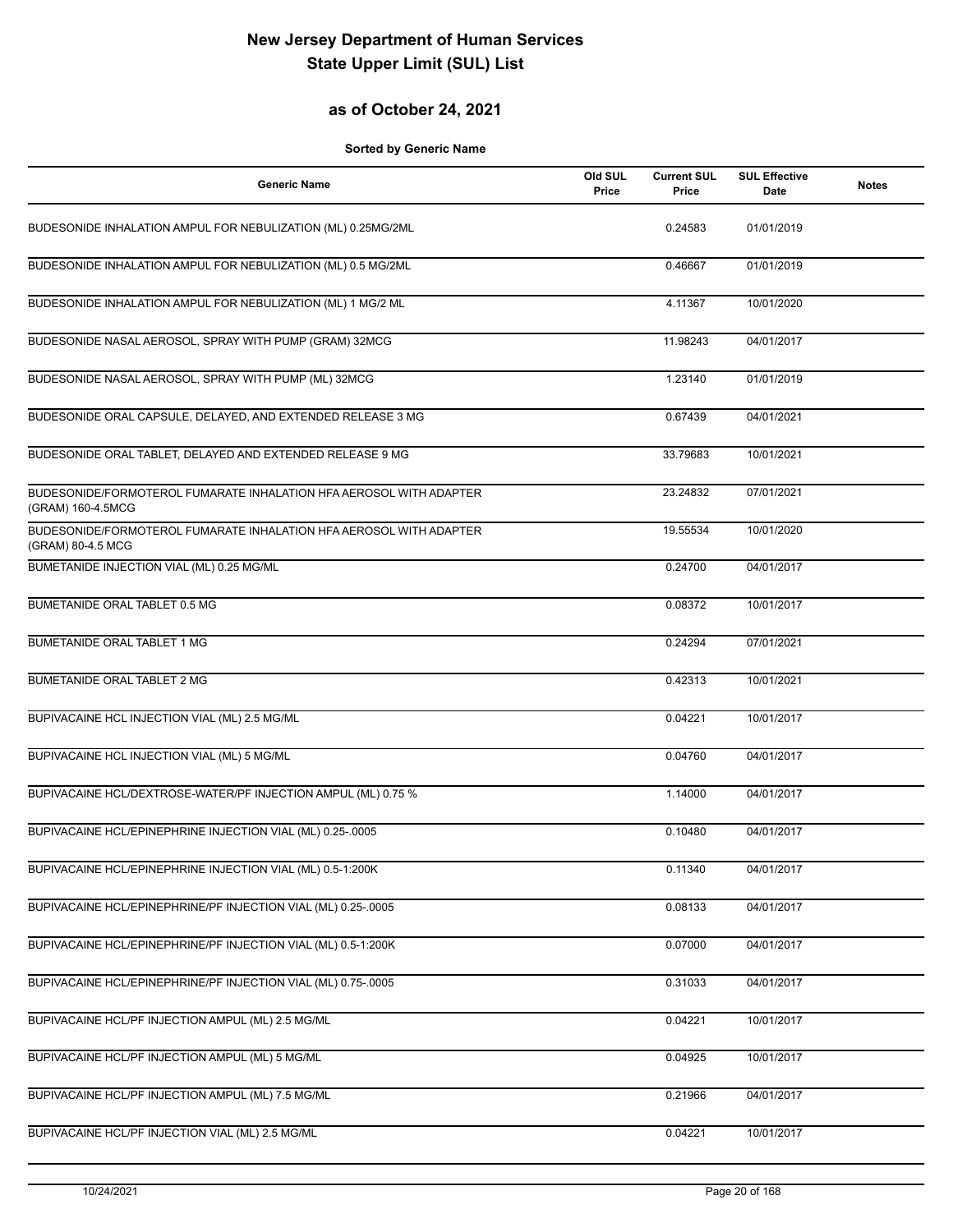## **as of October 24, 2021**

| <b>Generic Name</b>                                                       | Old SUL<br>Price | <b>Current SUL</b><br>Price | <b>SUL Effective</b><br>Date | <b>Notes</b> |
|---------------------------------------------------------------------------|------------------|-----------------------------|------------------------------|--------------|
| BUPIVACAINE HCL/PF INJECTION VIAL (ML) 5 MG/ML                            |                  | 0.04925                     | 10/01/2017                   |              |
| BUPIVACAINE HCL/PF INJECTION VIAL (ML) 7.5 MG/ML                          |                  | 0.10900                     | 04/01/2017                   |              |
| BUPRENORPHINE HCL INJECTION SYRINGE (ML) 0.3 MG/ML                        |                  | 2.48235                     | 10/01/2017                   |              |
| BUPRENORPHINE HCL INJECTION VIAL (ML) 0.3 MG/ML                           |                  | 2.48235                     | 10/01/2017                   |              |
| BUPRENORPHINE HCL SUBLINGUAL TABLET, SUBLINGUAL 2 MG                      |                  | 0.51150                     | 01/01/2021                   |              |
| BUPRENORPHINE HCL SUBLINGUAL TABLET, SUBLINGUAL 8 MG                      |                  | 0.57867                     | 04/01/2021                   |              |
| BUPRENORPHINE HCL/NALOXONE HCL SUBLINGUAL FILM, MEDICATED (EA) 12 MG-3 MG |                  | 8.18600                     | 01/01/2021                   |              |
| BUPRENORPHINE HCL/NALOXONE HCL SUBLINGUAL FILM, MEDICATED (EA) 2 MG-0.5MG |                  | 2.43517                     | 07/01/2021                   |              |
| BUPRENORPHINE HCL/NALOXONE HCL SUBLINGUAL FILM, MEDICATED (EA) 4MG-1MG    |                  | 4.37570                     | 04/01/2021                   |              |
| BUPRENORPHINE HCL/NALOXONE HCL SUBLINGUAL FILM, MEDICATED (EA) 8 MG-2 MG  |                  | 3.20017                     | 10/01/2021                   |              |
| BUPRENORPHINE HCL/NALOXONE HCL SUBLINGUAL TABLET, SUBLINGUAL 2 MG-0.5MG   |                  | 1.13000                     | 07/01/2019                   |              |
| BUPRENORPHINE HCL/NALOXONE HCL SUBLINGUAL TABLET, SUBLINGUAL 8 MG-2 MG    |                  | 1.19867                     | 07/01/2021                   |              |
| BUPRENORPHINE TRANSDERMAL PATCH, TRANSDERMAL WEEKLY 10 MCG/HR             |                  | 55.26143                    | 10/01/2020                   |              |
| BUPRENORPHINE TRANSDERMAL PATCH, TRANSDERMAL WEEKLY 15 MCG/HR             |                  | 75.07750                    | 10/01/2021                   |              |
| BUPRENORPHINE TRANSDERMAL PATCH, TRANSDERMAL WEEKLY 5 MCG/HR              |                  | 42.50000                    | 10/01/2021                   |              |
| BUPROPION HCL ORAL TABLET 100 MG                                          |                  | 0.12840                     | 07/01/2021                   |              |
| BUPROPION HCL ORAL TABLET 75 MG                                           |                  | 0.05590                     | 10/01/2019                   |              |
| BUPROPION HCL ORAL TABLET, EXTENDED RELEASE 12 HR 100 MG                  |                  | 0.07644                     | 04/01/2018                   |              |
| BUPROPION HCL ORAL TABLET, EXTENDED RELEASE 150 MG                        |                  | 0.29964                     | 04/01/2017                   |              |
| BUPROPION HCL ORAL TABLET, EXTENDED RELEASE 24 HR 150 MG                  |                  | 0.09467                     | 01/01/2019                   |              |
| BUPROPION HCL ORAL TABLET, EXTENDED RELEASE 24 HR 300 MG                  |                  | 0.15567                     | 01/01/2019                   |              |
| BUPROPION HCL ORAL TABLET, EXTENDED RELEASE 24 HR 450 MG                  |                  | 8.54683                     | 10/01/2021                   |              |
| BUPROPION HCL ORAL TABLET, SUSTAINED-RELEASE 12 HR 150 MG                 |                  | 0.07530                     | 01/01/2019                   |              |
| BUPROPION HCL ORAL TABLET, SUSTAINED-RELEASE 12 HR 200 MG                 |                  | 0.08069                     | 01/01/2021                   |              |
| BUSPIRONE HCL ORAL TABLET 10 MG                                           |                  | 0.03497                     | 10/01/2021                   |              |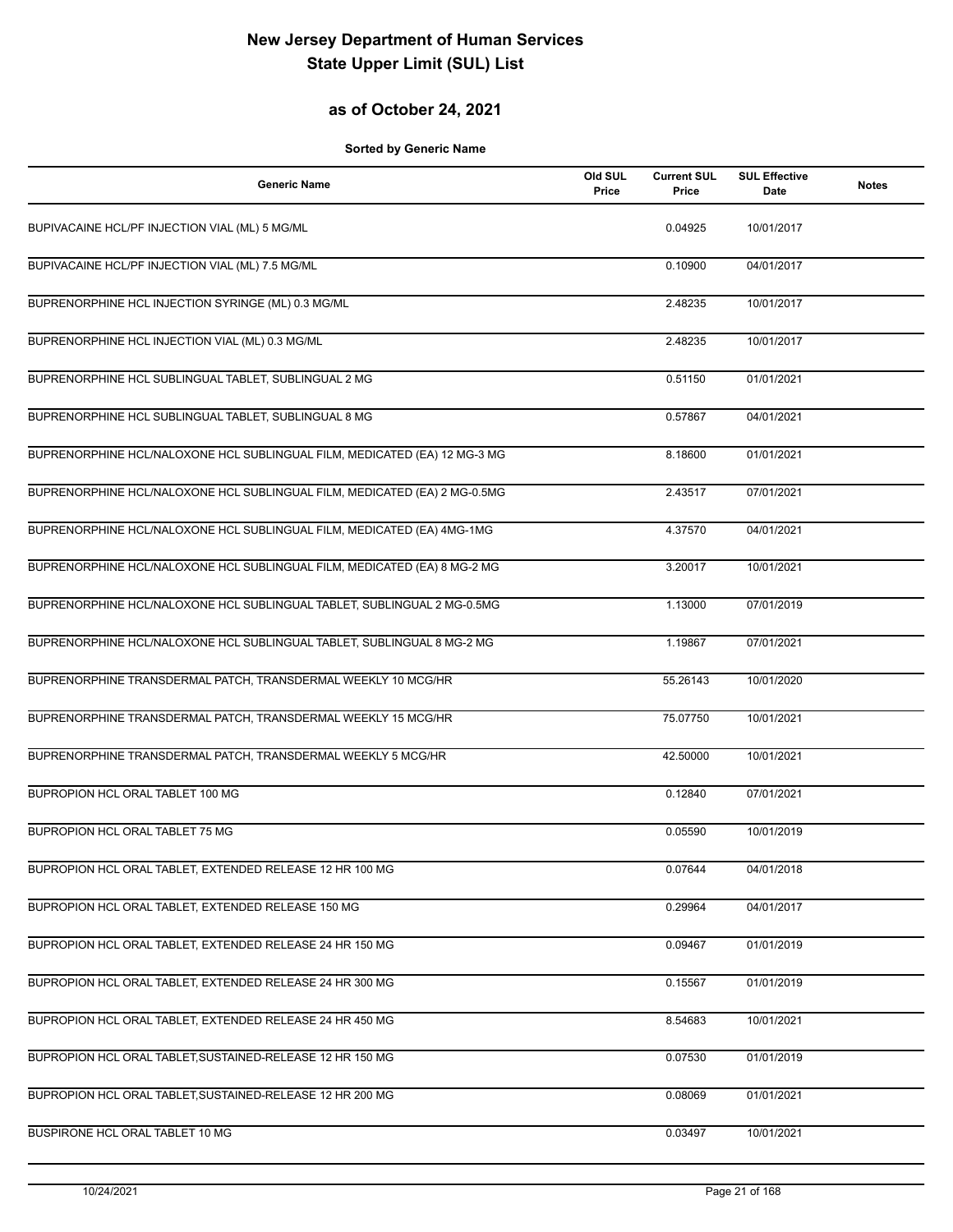## **as of October 24, 2021**

| <b>Generic Name</b>                                                            | Old SUL<br>Price | <b>Current SUL</b><br>Price | <b>SUL Effective</b><br>Date | <b>Notes</b> |
|--------------------------------------------------------------------------------|------------------|-----------------------------|------------------------------|--------------|
| BUSPIRONE HCL ORAL TABLET 15 MG                                                |                  | 0.04652                     | 01/01/2021                   |              |
| BUSPIRONE HCL ORAL TABLET 30 MG                                                |                  | 0.11717                     | 01/01/2021                   |              |
| BUSPIRONE HCL ORAL TABLET 5 MG                                                 |                  | 0.01317                     | 10/01/2017                   |              |
| BUSPIRONE HCL ORAL TABLET 7.5 MG                                               |                  | 0.25751                     | 04/01/2021                   |              |
| BUTALBITAL/ACETAMINOPHEN ORAL TABLET 50MG-300MG                                |                  | 2.10690                     | 01/01/2020                   |              |
| BUTALBITAL/ACETAMINOPHEN ORAL TABLET 50MG-325MG                                |                  | 1.00490                     | 07/01/2017                   |              |
| BUTALBITAL/ACETAMINOPHEN/CAFFEINE ORAL CAPSULE (HARD, SOFT, ETC.) 50-500-40    |                  | 0.11539                     | 09/01/2011                   |              |
| BUTALBITAL/ACETAMINOPHEN/CAFFEINE ORAL CAPSULE 50-300-40                       |                  | 0.68433                     | 10/01/2021                   |              |
| BUTALBITAL/ACETAMINOPHEN/CAFFEINE ORAL CAPSULE 50-325-40                       |                  | 0.20795                     | 10/01/2017                   |              |
| BUTALBITAL/ACETAMINOPHEN/CAFFEINE ORAL SOLUTION, ORAL 50-325/15                |                  | 2.36786                     | 04/01/2017                   |              |
| BUTALBITAL/ACETAMINOPHEN/CAFFEINE ORAL TABLET 50-325-40                        |                  | 0.15773                     | 04/01/2021                   |              |
| BUTALBITAL/ACETAMINOPHEN/CAFFEINE ORAL TABLET 50-500-40                        |                  | 0.10575                     | 09/01/2011                   |              |
| BUTALBITAL/ACETAMINOPHEN/CAFFEINE/CODEINE PHOSPHATE ORAL CAPSULE 50-300-30     |                  | 4.73878                     | 04/01/2017                   |              |
| BUTALBITAL/ACETAMINOPHEN/CAFFEINE/CODEINE PHOSPHATE ORAL CAPSULE 50-325-30     |                  | 0.25879                     | 10/01/2017                   |              |
| BUTALBITAL/ASPIRIN/CAFFEINE ORAL CAPSULE 50-325-40                             |                  | 0.89900                     | 01/01/2020                   |              |
| BUTALBITAL/ASPIRIN/CAFFEINE ORAL TABLET 50-325-40                              |                  | 0.14175                     | 12/12/2011                   |              |
| BUTOCONAZOLE NITRATE VAGINAL CREAM WITH PREFILLED APPLICATOR 2 %               |                  | 18.88600                    | 04/01/2017                   |              |
| BUTORPHANOL TARTRATE INJECTION VIAL (ML) 1 MG/ML                               |                  | 3.99000                     | 04/01/2017                   |              |
| BUTORPHANOL TARTRATE INJECTION VIAL (ML) 2 MG/ML                               |                  | 3.43500                     | 04/01/2017                   |              |
| BUTORPHANOL TARTRATE NASAL AEROSOL, SPRAY (ML) 10 MG/ML                        |                  | 5.43860                     | 10/01/2017                   |              |
| CA CARBONATE/MAG OXIDE/VITAMIN D3/VIT B12/FA/VIT B6/BORON ORAL WAFER 500-300-1 |                  | 0.80625                     | 12/12/2011                   |              |
| CABERGOLINE ORAL TABLET 0.5 MG                                                 |                  | 2.12000                     | 10/01/2020                   |              |
| CAFFEINE CITRATE INTRAVENOUS VIAL (ML) 60 MG/3 ML                              |                  | 3.87333                     | 04/01/2017                   |              |
| CAFFEINE CITRATE ORAL SOLUTION, ORAL 60 MG/3 ML                                |                  | 8.46133                     | 04/01/2017                   |              |
| CAFFEINE ORAL TABLET 200 MG                                                    |                  | 0.07990                     | 04/01/2017                   |              |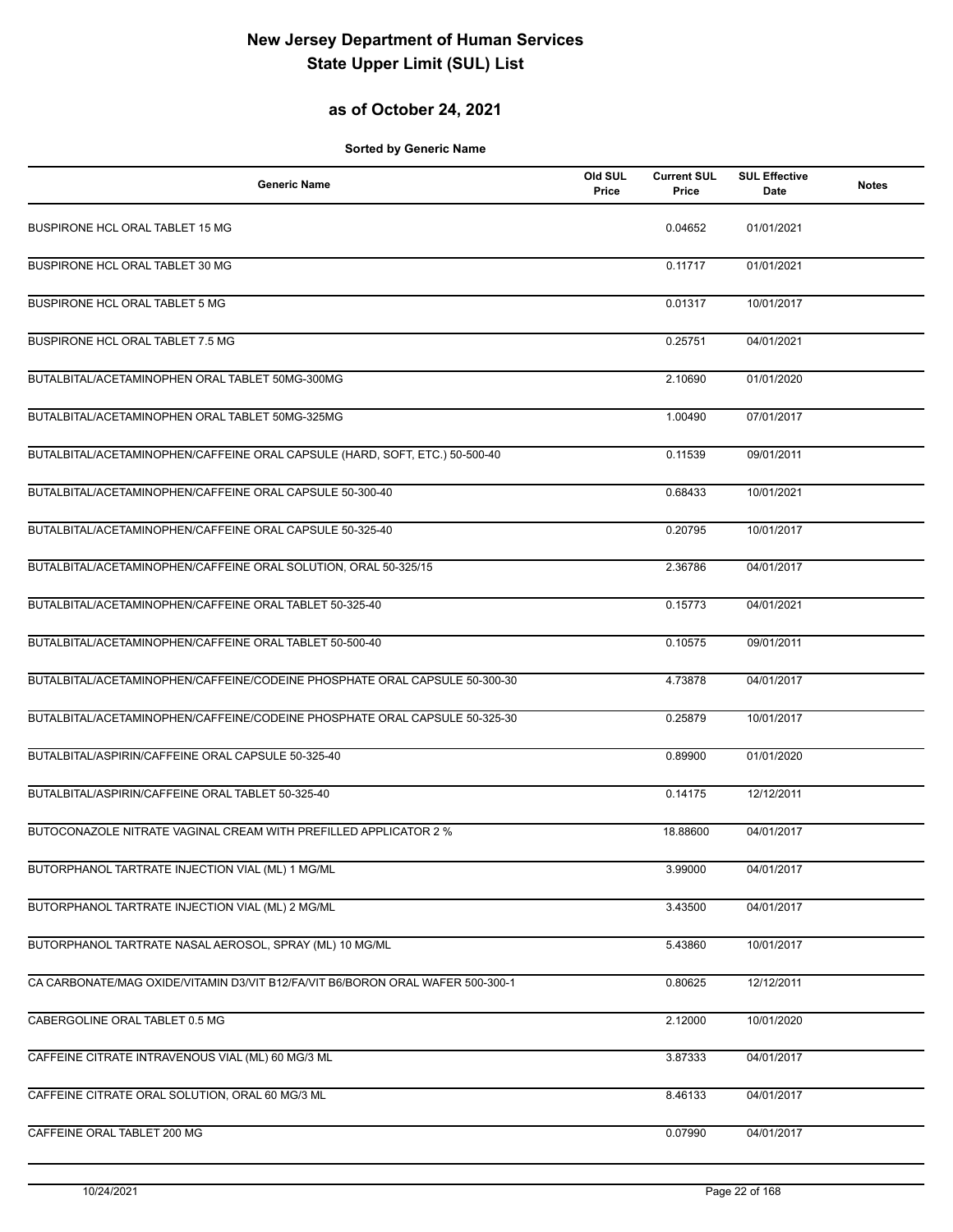## **as of October 24, 2021**

| <b>Generic Name</b>                                                             | Old SUL<br>Price | <b>Current SUL</b><br>Price | <b>SUL Effective</b><br>Date | <b>Notes</b> |
|---------------------------------------------------------------------------------|------------------|-----------------------------|------------------------------|--------------|
| CAFFEINE/SODIUM BENZOATE INJECTION VIAL (ML) 250 MG/ML                          |                  | 8.75000                     | 04/01/2017                   |              |
| CALAMINE TOPICAL LOTION (ML)                                                    |                  | 0.00485                     | 12/12/2011                   |              |
| CALAMINE/ZINC OXIDE TOPICAL LOTION (ML) 8 %-8 %                                 |                  | 0.00853                     | 04/01/2017                   |              |
| CALAMINE/ZINC OXIDE/PHENOL LIQUID TOPICAL SUSPENSION, TOPICAL (ML) 8%-8%-1%     |                  | 0.01451                     | 04/01/2017                   |              |
| CALCIPOTRIENE TOPICAL CREAM (GRAM) 0.005 %                                      |                  | 1.15940                     | 07/01/2021                   |              |
| CALCIPOTRIENE TOPICAL OINTMENT (GRAM) 0.005 %                                   |                  | 1.94917                     | 07/01/2019                   |              |
| CALCIPOTRIENE TOPICAL SOLUTION, NON-ORAL 0.005 %                                |                  | 0.94983                     | 10/01/2020                   |              |
| CALCIPOTRIENE/BETAMETHASONE DIPROPIONATE TOPICAL OINTMENT (GRAM) 0.005-.064     |                  | 7.03200                     | 07/01/2019                   |              |
| CALCITONIN, SALMON, SYNTHETIC NASAL AEROSOL, SPRAY WITH PUMP (ML) 200/SPRAY     |                  | 7.91081                     | 10/01/2019                   |              |
| CALCITRIOL INTRAVENOUS AMPUL (ML) 1 MCG/ML                                      |                  | 5.99000                     | 04/01/2017                   |              |
| CALCITRIOL ORAL CAPSULE 0.25 MCG                                                |                  | 0.07700                     | 01/01/2019                   |              |
| CALCITRIOL ORAL CAPSULE 0.5 MCG                                                 |                  | 0.20400                     | 01/01/2019                   |              |
| CALCITRIOL ORAL SOLUTION, ORAL 1 MCG/ML                                         |                  | 4.59200                     | 10/01/2019                   |              |
| CALCITRIOL TOPICAL OINTMENT (GRAM) 3 MCG/G                                      |                  | 5.53838                     | 04/01/2017                   |              |
| CALCIUM ACETATE ORAL CAPSULE 667 MG                                             |                  | 0.07415                     | 01/01/2019                   |              |
| CALCIUM ACETATE ORAL TABLET 667 MG                                              |                  | 0.30825                     | 01/01/2019                   |              |
| CALCIUM ACETATE/ALUMINUM SULFATE TOPICAL POWDER IN PACKET (EA) 952-1347MG       |                  | 0.61269                     | 04/01/2017                   |              |
| CALCIUM CARB/MAG OXIDE/VITAMIN D3/VIT B12/FA/VIT B6/BORON ORAL TABLET 500-1.1MG |                  | 0.21483                     | 04/01/2017                   |              |
| CALCIUM CARBONATE ORAL SUSPENSION, ORAL (FINAL DOSE FORM) 500 MG/5ML            |                  | 0.01584                     | 04/01/2017                   |              |
| CALCIUM CARBONATE ORAL TABLET 260MG(648)                                        |                  | 0.00763                     | 04/01/2017                   |              |
| CALCIUM CARBONATE ORAL TABLET 500(1250)                                         |                  | 0.04610                     | 04/01/2017                   |              |
| CALCIUM CARBONATE ORAL TABLET, CHEWABLE 1177 MG                                 |                  | 0.12250                     | 04/01/2017                   |              |
| CALCIUM CARBONATE ORAL TABLET, CHEWABLE 200(500)MG                              |                  | 0.01390                     | 04/01/2017                   |              |
| CALCIUM CARBONATE ORAL TABLET, CHEWABLE 215(500)MG                              |                  | 0.01558                     | 04/01/2017                   |              |
| CALCIUM CARBONATE ORAL TABLET, CHEWABLE 300MG(750)                              |                  | 0.02533                     | 04/01/2017                   |              |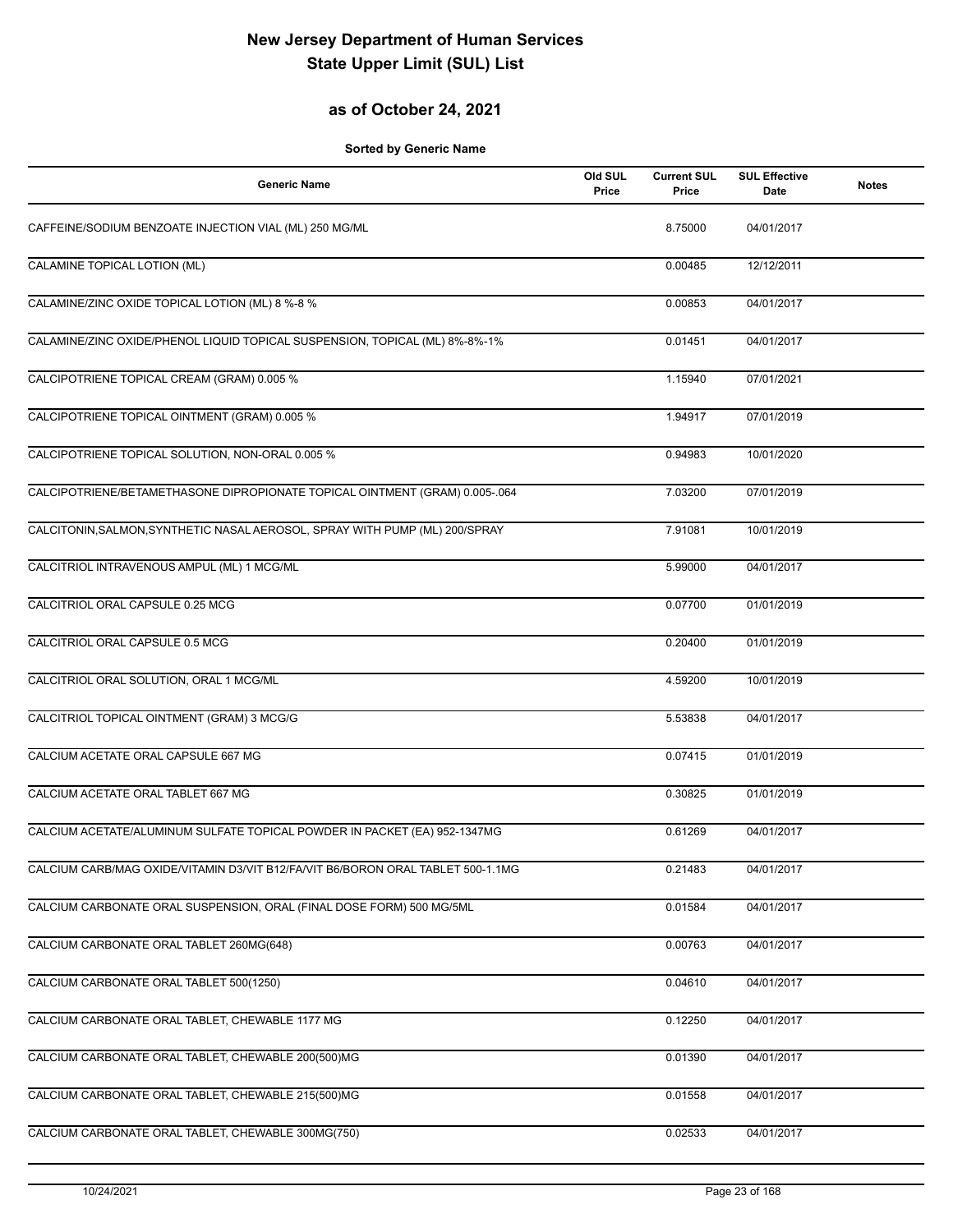## **as of October 24, 2021**

| <b>Generic Name</b>                                                                | Old SUL<br>Price | <b>Current SUL</b><br>Price | <b>SUL Effective</b><br>Date | <b>Notes</b> |
|------------------------------------------------------------------------------------|------------------|-----------------------------|------------------------------|--------------|
| CALCIUM CARBONATE ORAL TABLET, CHEWABLE 320MG(750)                                 |                  | 0.03116                     | 10/01/2017                   |              |
| CALCIUM CARBONATE ORAL TABLET, CHEWABLE 400(1000)                                  |                  | 0.03075                     | 04/01/2017                   |              |
| CALCIUM CARBONATE ORAL TABLET, CHEWABLE 500(1250)                                  |                  | 0.10993                     | 12/12/2011                   |              |
| CALCIUM CARBONATE/CHOLECALCIFEROL (VIT D3)/MINERALS ORAL TABLET 600 MG-400         |                  | 0.10627                     | 12/12/2011                   |              |
| CALCIUM CARBONATE/CHOLECALCIFEROL (VITAMIN D3) ORAL TABLET 600 MG-400              |                  | 0.03684                     | 04/01/2013                   |              |
| CALCIUM CARBONATE/CHOLECALCIFEROL (VITAMIN D3) ORAL TABLET, CHEWABLE 500<br>MG-100 |                  | 0.02196                     | 09/01/2011                   |              |
| CALCIUM CARBONATE/MAGNESIUM HYDROXIDE ORAL TABLET, CHEWABLE 550-110 MG             |                  | 0.01606                     | 04/01/2017                   |              |
| CALCIUM CARBONATE/MAGNESIUM HYDROXIDE ORAL TABLET, CHEWABLE 700-300MG              |                  | 0.04428                     | 04/01/2017                   |              |
| CALCIUM CARBONATE/SIMETHICONE ORAL TABLET, CHEWABLE 1000-60 MG                     |                  | 0.02644                     | 04/01/2017                   |              |
| CALCIUM CHLORIDE INTRAVENOUS SYRINGE (ML) 100 MG/ML                                |                  | 0.62000                     | 04/01/2017                   |              |
| CALCIUM CHLORIDE INTRAVENOUS VIAL (ML) 100 MG/ML                                   |                  | 0.32500                     | 04/01/2017                   |              |
| CALCIUM CITRATE ORAL TABLET 200(950)MG                                             |                  | 0.03981                     | 12/12/2011                   |              |
| CALCIUM CITRATE/CHOLECALCIFEROL (VITAMIN D3) ORAL TABLET 315MG-250                 |                  | 0.08766                     | 12/12/2011                   |              |
| CALCIUM GLUCONATE INTRAVENOUS VIAL (ML) 100 MG/ML                                  |                  | 0.02320                     | 10/01/2017                   |              |
| CALCIUM GLUCONATE ORAL TABLET 45(500) MG                                           |                  | 0.14866                     | 04/01/2017                   |              |
| CALCIUM ORAL TABLET 500 MG                                                         |                  | 0.09219                     | 12/12/2011                   |              |
| CALCIUM POLYCARBOPHIL ORAL TABLET 625 MG                                           |                  | 0.05361                     | 04/01/2017                   |              |
| CAMPHOR/PHENOL TOPICAL SOLUTION, NON-ORAL 10.8-4.7%                                |                  | 0.05533                     | 04/01/2017                   |              |
| CANDESARTAN CILEXETIL ORAL TABLET 16 MG                                            |                  | 0.82000                     | 07/01/2019                   |              |
| CANDESARTAN CILEXETIL ORAL TABLET 32 MG                                            |                  | 1.22271                     | 01/01/2021                   |              |
| CANDESARTAN CILEXETIL ORAL TABLET 4 MG                                             |                  | 1.45322                     | 01/01/2020                   |              |
| CANDESARTAN CILEXETIL ORAL TABLET 8 MG                                             |                  | 1.25400                     | 10/01/2019                   |              |
| CANDESARTAN CILEXETIL/HYDROCHLOROTHIAZIDE ORAL TABLET 16-12.5MG                    |                  | 1.35534                     | 10/01/2017                   |              |
| CANDESARTAN CILEXETIL/HYDROCHLOROTHIAZIDE ORAL TABLET 32-12.5MG                    |                  | 1.35534                     | 10/01/2017                   |              |
| CANDESARTAN CILEXETIL/HYDROCHLOROTHIAZIDE ORAL TABLET 32MG-25MG                    |                  | 2.03670                     | 10/01/2017                   |              |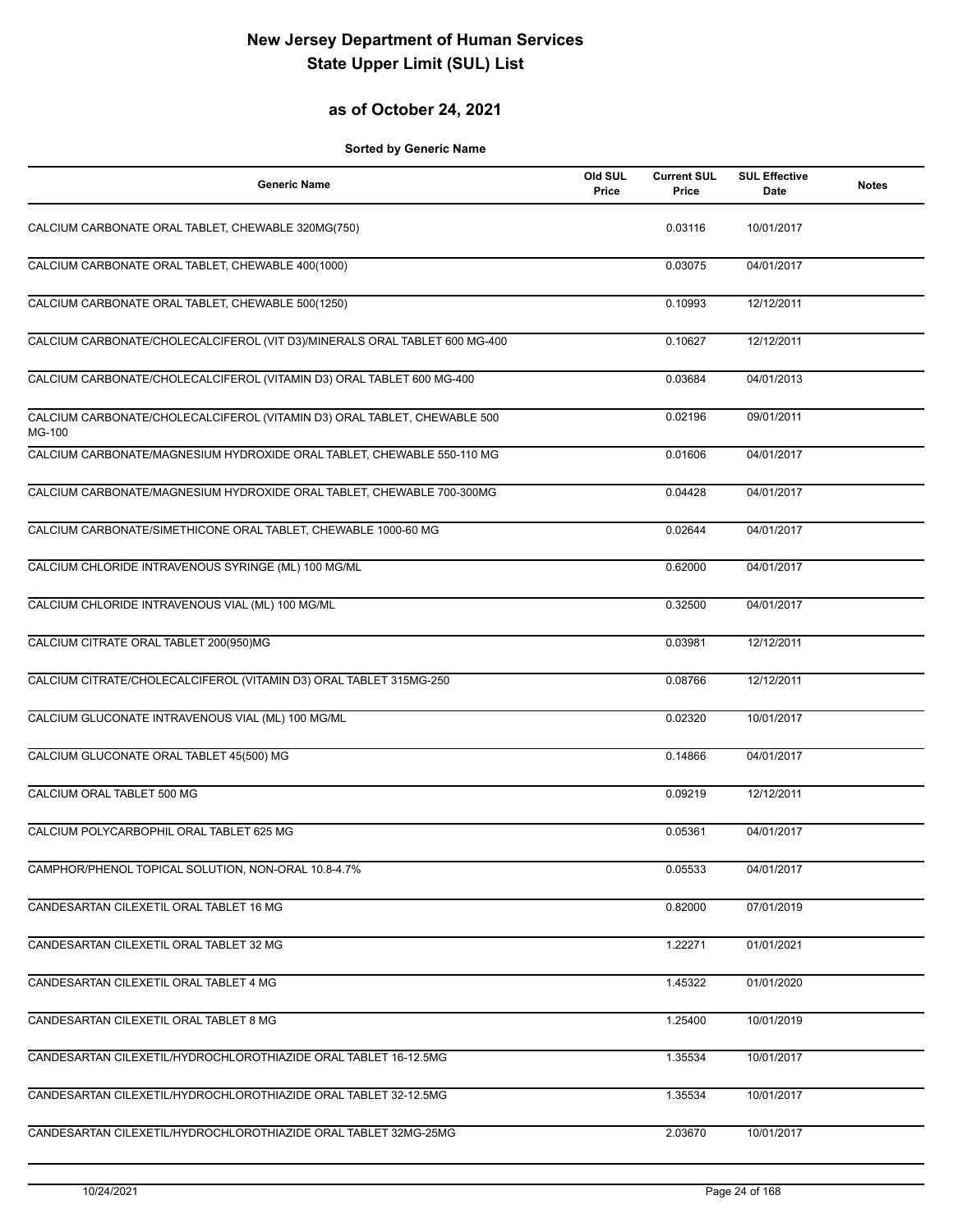## **as of October 24, 2021**

| <b>Generic Name</b>                                                 | Old SUL<br>Price | <b>Current SUL</b><br>Price | <b>SUL Effective</b><br>Date | <b>Notes</b> |
|---------------------------------------------------------------------|------------------|-----------------------------|------------------------------|--------------|
| CAPECITABINE ORAL TABLET 150 MG                                     |                  | 1.58333                     | 10/01/2019                   |              |
| CAPECITABINE ORAL TABLET 500 MG                                     |                  | 0.49958                     | 07/01/2021                   |              |
| CAPSAICIN TOPICAL CREAM (GRAM) 0.025 %                              |                  | 0.07664                     | 04/01/2017                   |              |
| CAPSAICIN TOPICAL CREAM (GRAM) 0.075 %                              |                  | 0.10794                     | 12/12/2011                   |              |
| CAPSAICIN TOPICAL LIQUID (ML) 0.15 %                                |                  | 0.10500                     | 04/01/2017                   |              |
| CAPTOPRIL ORAL TABLET 100 MG                                        |                  | 1.85176                     | 04/01/2017                   |              |
| CAPTOPRIL ORAL TABLET 12.5 MG                                       |                  | 0.40733                     | 10/01/2017                   |              |
| CAPTOPRIL ORAL TABLET 25 MG                                         |                  | 0.34070                     | 01/01/2019                   |              |
| CAPTOPRIL ORAL TABLET 50 MG                                         |                  | 0.77990                     | 01/01/2020                   |              |
| CAPTOPRIL/HYDROCHLOROTHIAZIDE ORAL TABLET 25 MG-15MG                |                  | 0.81140                     | 04/01/2017                   |              |
| CAPTOPRIL/HYDROCHLOROTHIAZIDE ORAL TABLET 25 MG-25MG                |                  | 0.97380                     | 04/01/2017                   |              |
| CAPTOPRIL/HYDROCHLOROTHIAZIDE ORAL TABLET 50 MG-15MG                |                  | 1.59263                     | 04/01/2017                   |              |
| CAPTOPRIL/HYDROCHLOROTHIAZIDE ORAL TABLET 50 MG-25MG                |                  | 1.55824                     | 04/01/2017                   |              |
| CARBAMAZEPINE ORAL CAPSULE, EXTENDED RELEASE MULTIPHASE 12HR 100 MG |                  | 0.23867                     | 01/01/2018                   |              |
| CARBAMAZEPINE ORAL CAPSULE, EXTENDED RELEASE MULTIPHASE 12HR 200 MG |                  | 0.31180                     | 10/01/2017                   |              |
| CARBAMAZEPINE ORAL CAPSULE, EXTENDED RELEASE MULTIPHASE 12HR 300 MG |                  | 0.31229                     | 01/01/2018                   |              |
| CARBAMAZEPINE ORAL SUSPENSION, ORAL (FINAL DOSE FORM) 100 MG/5ML    |                  | 0.10414                     | 04/01/2021                   |              |
| CARBAMAZEPINE ORAL SUSPENSION, ORAL (FINAL DOSE FORM) 100 MG/5ML    |                  | 0.04480                     | 10/01/2017                   |              |
| CARBAMAZEPINE ORAL SUSPENSION, ORAL (FINAL DOSE FORM) 200MG/10ML    |                  | 0.37890                     | 04/01/2017                   |              |
| CARBAMAZEPINE ORAL TABLET 200 MG                                    |                  | 0.17954                     | 07/01/2021                   |              |
| CARBAMAZEPINE ORAL TABLET, EXTENDED RELEASE 12 HR 100 MG            |                  | 0.39510                     | 04/01/2020                   |              |
| CARBAMAZEPINE ORAL TABLET, EXTENDED RELEASE 12 HR 200 MG            |                  | 1.02720                     | 08/12/2020                   |              |
| CARBAMAZEPINE ORAL TABLET, EXTENDED RELEASE 12 HR 400 MG            |                  | 1.50000                     | 07/01/2019                   |              |
| CARBAMAZEPINE ORAL TABLET, CHEWABLE 100 MG                          |                  | 0.21800                     | 01/01/2019                   |              |
| CARBAMIDE PEROXIDE OTIC DROPS 6.5 %                                 |                  | 0.06800                     | 10/01/2017                   |              |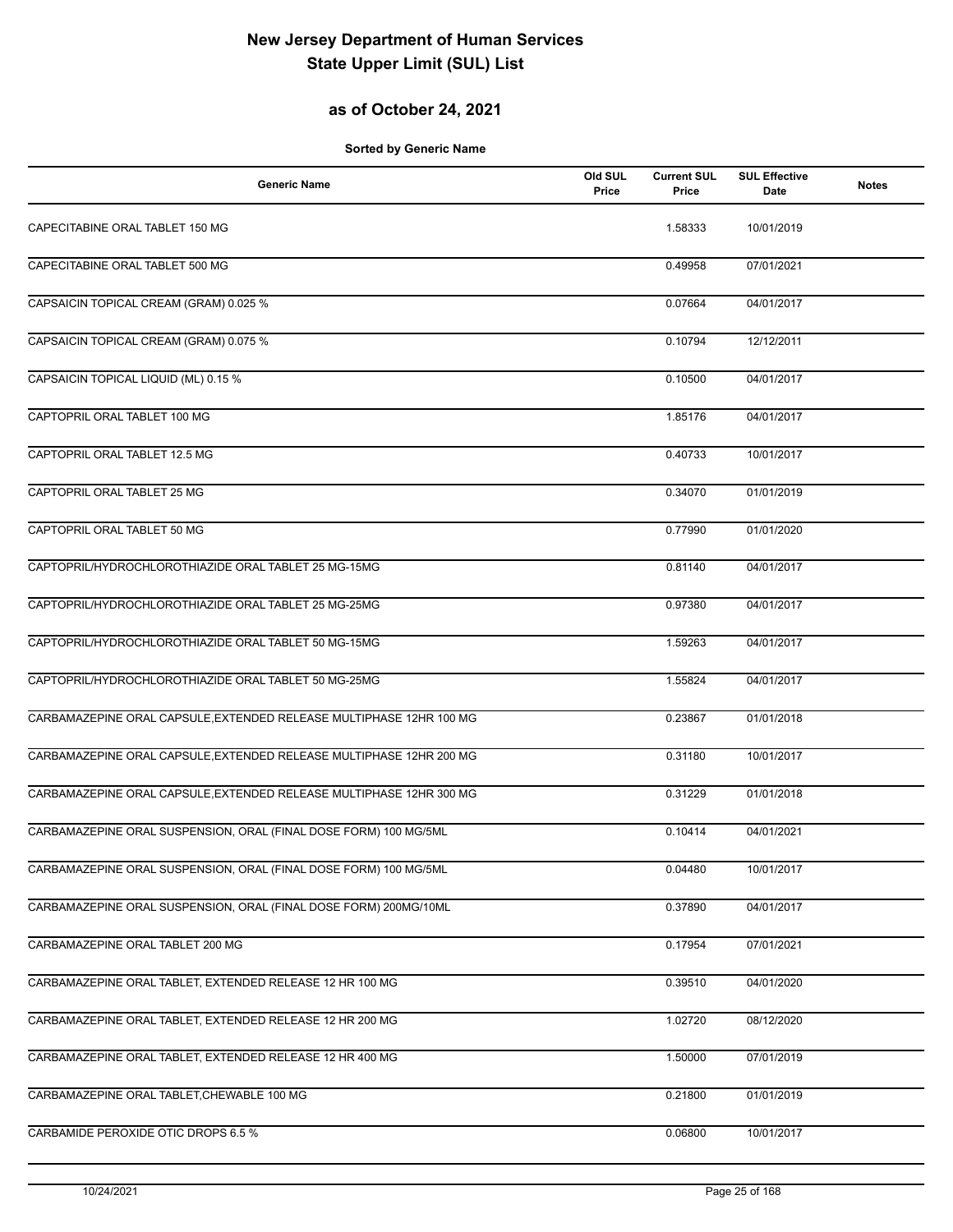## **as of October 24, 2021**

| <b>Generic Name</b>                                                                      | Old SUL<br>Price | <b>Current SUL</b><br>Price | <b>SUL Effective</b><br>Date | <b>Notes</b> |
|------------------------------------------------------------------------------------------|------------------|-----------------------------|------------------------------|--------------|
| CARBIDOPA ORAL TABLET 25 MG                                                              |                  | 0.93340                     | 04/01/2020                   |              |
| CARBIDOPA/LEVODOPA ORAL TABLET 10MG-100MG                                                |                  | 0.10165                     | 07/01/2019                   |              |
| CARBIDOPA/LEVODOPA ORAL TABLET 25MG-100MG                                                |                  | 0.07437                     | 04/01/2021                   |              |
| CARBIDOPA/LEVODOPA ORAL TABLET 25MG-250MG                                                |                  | 0.12846                     | 04/01/2021                   |              |
| CARBIDOPA/LEVODOPA ORAL TABLET, EXTENDED RELEASE 25MG-100MG                              |                  | 0.18045                     | 04/01/2019                   |              |
| CARBIDOPA/LEVODOPA ORAL TABLET, EXTENDED RELEASE 50MG-200MG                              |                  | 0.18000                     | 01/01/2019                   |              |
| CARBIDOPA/LEVODOPA ORAL TABLET, DISINTEGRATING 10MG-100MG                                |                  | 0.51270                     | 04/01/2020                   |              |
| CARBIDOPA/LEVODOPA ORAL TABLET, DISINTEGRATING 25MG-100MG                                |                  | 0.72343                     | 04/01/2017                   |              |
| CARBIDOPA/LEVODOPA ORAL TABLET, DISINTEGRATING 25MG-250MG                                |                  | 0.85410                     | 04/01/2018                   |              |
| CARBIDOPA/LEVODOPA/ENTACAPONE ORAL TABLET 12.5-50 MG                                     |                  | 0.90720                     | 04/01/2018                   |              |
| CARBIDOPA/LEVODOPA/ENTACAPONE ORAL TABLET 18.75-75MG                                     |                  | 3.00060                     | 04/01/2017                   |              |
| CARBIDOPA/LEVODOPA/ENTACAPONE ORAL TABLET 25-100-200                                     |                  | 1.31240                     | 04/01/2017                   |              |
| CARBIDOPA/LEVODOPA/ENTACAPONE ORAL TABLET 31.25-125                                      |                  | 1.13280                     | 04/01/2019                   |              |
| CARBIDOPA/LEVODOPA/ENTACAPONE ORAL TABLET 37.5-150MG                                     |                  | 0.62336                     | 04/01/2020                   |              |
| CARBIDOPA/LEVODOPA/ENTACAPONE ORAL TABLET 50-200-200                                     |                  | 0.54950                     | 07/01/2019                   |              |
| CARBINOXAMINE MALEATE ORAL LIQUID (ML) 4 MG/5 ML                                         |                  | 0.09219                     | 04/01/2017                   |              |
| CARBINOXAMINE MALEATE ORAL TABLET 4 MG                                                   |                  | 0.36702                     | 04/01/2017                   |              |
| CARBOPLATIN INTRAVENOUS VIAL (ML) 10 MG/ML                                               |                  | 0.49016                     | 04/01/2017                   |              |
| CARBOPLATIN INTRAVENOUS VIAL (SDV, MDV OR ADDITIVE) (EA) 150 MG                          |                  | 45.00015                    | 09/01/2011                   |              |
| CARBOXYMETHYLCELLULOSE SODIUM OPHTHALMIC DROPPERETTE, SINGLE-USE DROP<br>DISPENSER 0.5 % |                  | 0.16327                     | 04/01/2017                   |              |
| CARDIOPLEGIC SOLUTION NO.1 PERFUSION PLASTIC BAG, PERFUSION (ML) K+=16MEQ/L              |                  | 0.04429                     | 04/01/2017                   |              |
| CARISOPRODOL ORAL TABLET 250 MG                                                          |                  | 1.87370                     | 07/01/2018                   |              |
| CARISOPRODOL ORAL TABLET 350 MG                                                          |                  | 0.03439                     | 10/01/2017                   |              |
| CARISOPRODOL/ASPIRIN ORAL TABLET 200-325 MG                                              |                  | 0.23965                     | 10/01/2017                   |              |
| CARISOPRODOL/ASPIRIN/CODEINE PHOSPHATE ORAL TABLET 200-325-16                            |                  | 1.93760                     | 04/01/2017                   |              |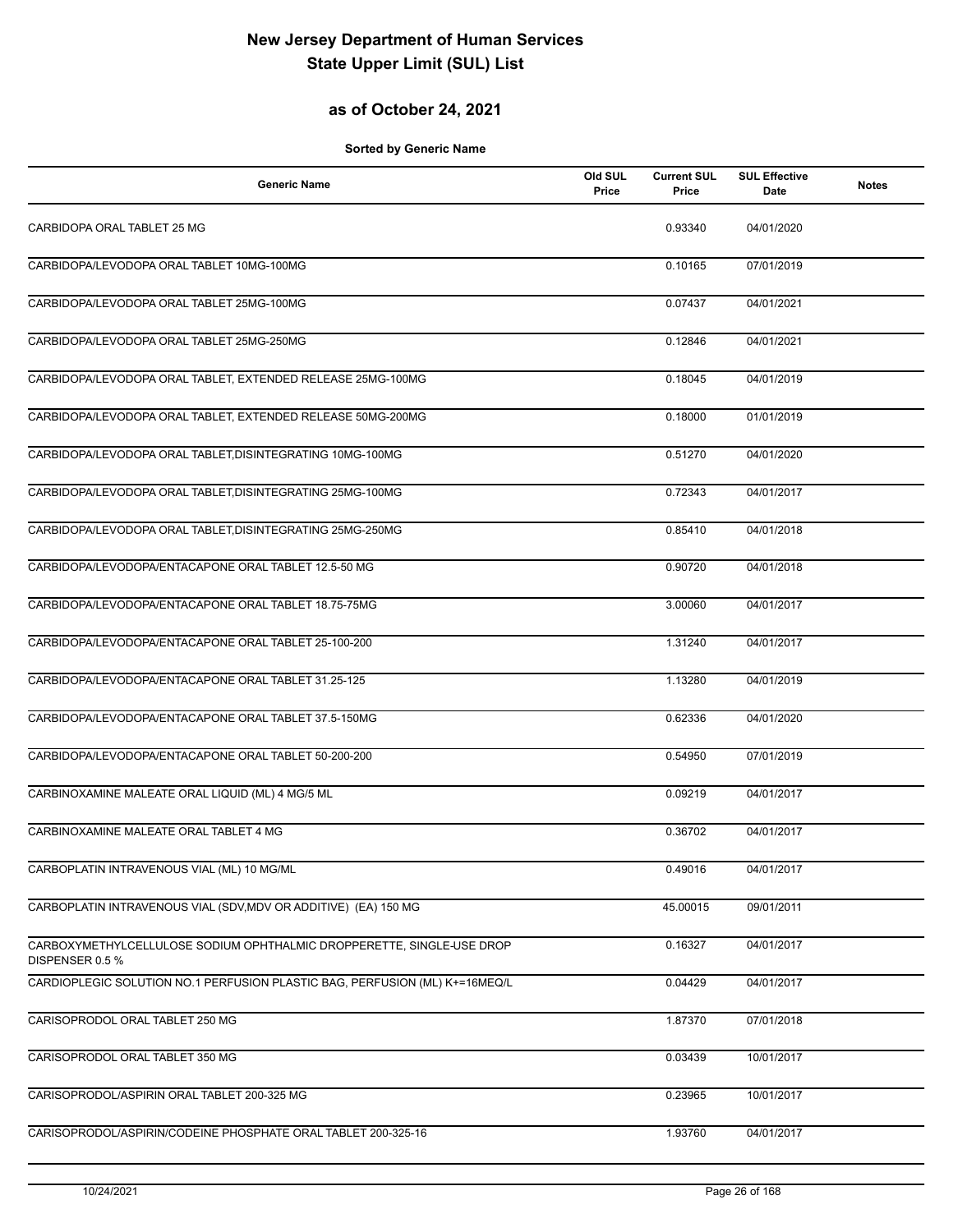## **as of October 24, 2021**

| <b>Generic Name</b>                                                       | Old SUL<br>Price | <b>Current SUL</b><br>Price | <b>SUL Effective</b><br>Date | <b>Notes</b> |
|---------------------------------------------------------------------------|------------------|-----------------------------|------------------------------|--------------|
| CARTEOLOL HCL OPHTHALMIC DROPS 1 %                                        |                  | 1.26108                     | 04/01/2017                   |              |
| CARVEDILOL ORAL TABLET 12.5 MG                                            |                  | 0.01862                     | 04/01/2017                   |              |
| CARVEDILOL ORAL TABLET 25 MG                                              |                  | 0.02210                     | 04/01/2017                   |              |
| CARVEDILOL ORAL TABLET 3.125 MG                                           |                  | 0.01744                     | 04/01/2017                   |              |
| CARVEDILOL ORAL TABLET 6.25 MG                                            |                  | 0.01686                     | 04/01/2017                   |              |
| CARVEDILOL PHOSPHATE ORAL CAPSULE, EXTENDED RELEASE MULTIPHASE 24HR 10 MG |                  | 5.42073                     | 04/01/2021                   |              |
| CARVEDILOL PHOSPHATE ORAL CAPSULE, EXTENDED RELEASE MULTIPHASE 24HR 20 MG |                  | 5.63500                     | 10/01/2020                   |              |
| CARVEDILOL PHOSPHATE ORAL CAPSULE, EXTENDED RELEASE MULTIPHASE 24HR 40 MG |                  | 4.72533                     | 10/01/2020                   |              |
| CARVEDILOL PHOSPHATE ORAL CAPSULE, EXTENDED RELEASE MULTIPHASE 24HR 80 MG |                  | 5.99833                     | 01/01/2019                   |              |
| CASTOR OIL ORAL OIL (ML)                                                  |                  | 0.02079                     | 04/01/2017                   |              |
| CEFACLOR ORAL CAPSULE 250 MG                                              |                  | 1.37133                     | 04/01/2018                   |              |
| CEFACLOR ORAL CAPSULE 500 MG                                              |                  | 1.57649                     | 04/01/2017                   |              |
| CEFACLOR ORAL SUSPENSION, RECONSTITUTED, ORAL (ML) 125 MG/5ML             |                  | 0.06958                     | 10/01/2017                   |              |
| CEFACLOR ORAL SUSPENSION, RECONSTITUTED, ORAL (ML) 250 MG/5ML             |                  | 0.08504                     | 10/01/2017                   |              |
| CEFACLOR ORAL SUSPENSION, RECONSTITUTED, ORAL (ML) 375 MG/5ML             |                  | 0.13915                     | 10/01/2017                   |              |
| CEFACLOR ORAL TABLET, EXTENDED RELEASE 12 HR 500 MG                       |                  | 12.83910                    | 04/01/2017                   |              |
| CEFADROXIL ORAL CAPSULE 500 MG                                            |                  | 0.11000                     | 07/01/2018                   |              |
| CEFADROXIL ORAL SUSPENSION, RECONSTITUTED, ORAL (ML) 250 MG/5ML           |                  | 0.20630                     | 01/01/2020                   |              |
| CEFADROXIL ORAL SUSPENSION, RECONSTITUTED, ORAL (ML) 500 MG/5ML           |                  | 0.24250                     | 01/01/2019                   |              |
| CEFADROXIL ORAL TABLET 1 G                                                |                  | 1.66247                     | 10/01/2017                   |              |
| CEFAZOLIN SODIUM INJECTION VIAL (EA) 1 G                                  |                  | 0.65003                     | 10/01/2017                   |              |
| CEFAZOLIN SODIUM INJECTION VIAL (EA) 10 G                                 |                  | 7.51767                     | 10/01/2020                   |              |
| CEFAZOLIN SODIUM INJECTION VIAL (EA) 20 G                                 |                  | 31.53000                    | 04/01/2017                   |              |
| CEFAZOLIN SODIUM INJECTION VIAL (EA) 500 MG                               |                  | 1.40000                     | 04/01/2017                   |              |
| CEFAZOLIN SODIUM INTRAVENOUS VIAL WITH THREADED PORT (EA) 1 G             |                  | 1.05525                     | 10/01/2017                   |              |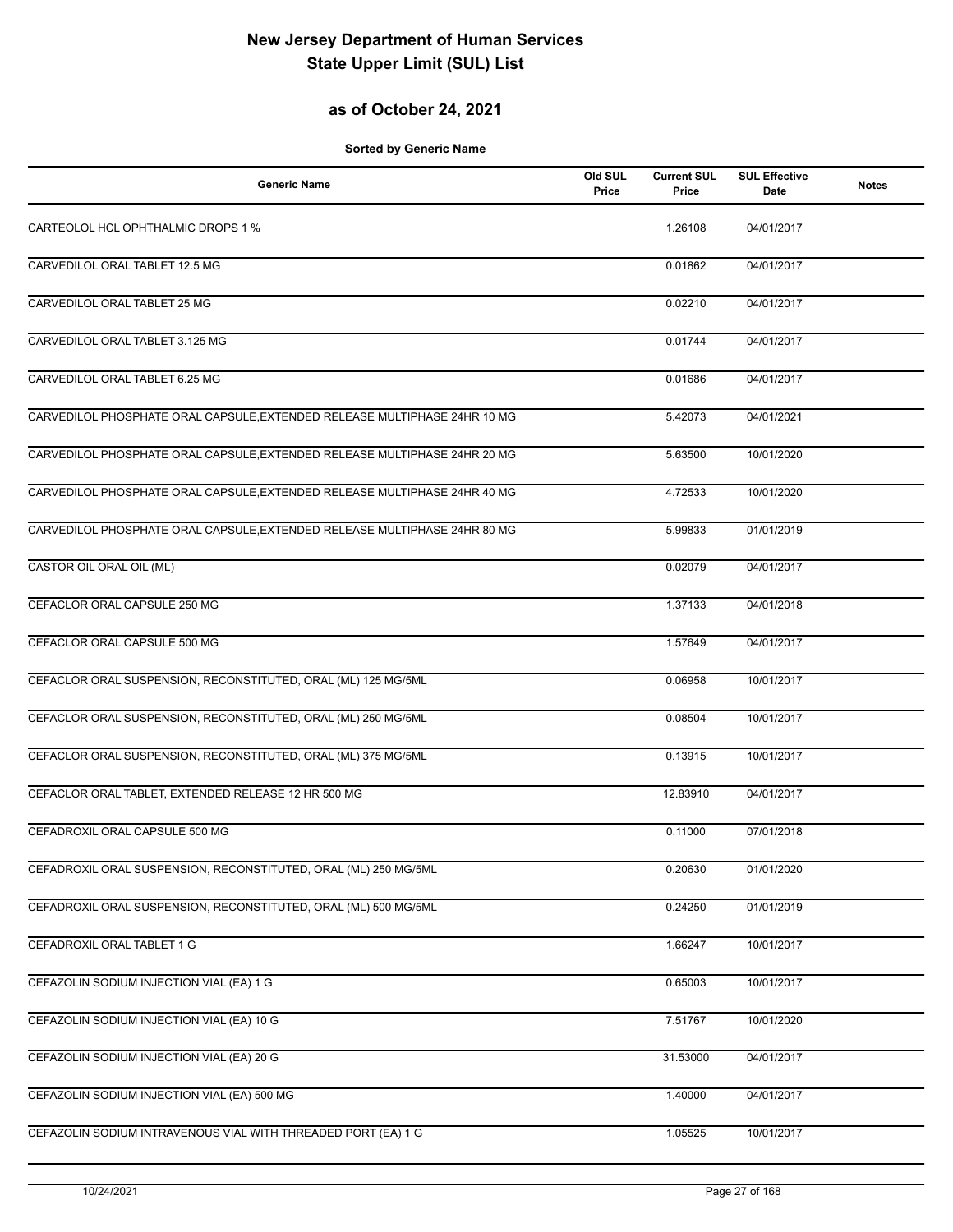## **as of October 24, 2021**

| <b>Generic Name</b>                                                                                       | Old SUL<br>Price | <b>Current SUL</b><br>Price | <b>SUL Effective</b><br>Date | <b>Notes</b> |
|-----------------------------------------------------------------------------------------------------------|------------------|-----------------------------|------------------------------|--------------|
| CEFAZOLIN SODIUM/DEXTROSE, ISO-OSMOTIC INTRAVENOUS INTRAVENOUS SOLUTION,<br>PIGGYBACK (EA) 1 G/50 ML      |                  | 4.20000                     | 04/01/2017                   |              |
| CEFAZOLIN SODIUM/DEXTROSE, ISO-OSMOTIC INTRAVENOUS INTRAVENOUS SOLUTION,<br>PIGGYBACK (EA) 2 G/50 ML      |                  | 7.30000                     | 04/01/2017                   |              |
| CEFAZOLIN SODIUM/DEXTROSE, ISO-OSMOTIC INTRAVENOUS IV SOLUTION, PIGGYBACK<br>PREMIX FROZEN(ML) 1 G/50 ML  |                  | 0.08960                     | 04/01/2017                   |              |
| CEFAZOLIN SODIUM/DEXTROSE, ISO-OSMOTIC INTRAVENOUS IV SOLUTION, PIGGYBACK<br>PREMIX FROZEN(ML) 2 G/100 ML |                  | 0.09250                     | 04/01/2017                   |              |
| CEFDINIR ORAL CAPSULE 300 MG                                                                              |                  | 0.23250                     | 04/01/2017                   |              |
| CEFDINIR ORAL SUSPENSION, RECONSTITUTED, ORAL (ML) 125 MG/5ML                                             |                  | 0.04490                     | 07/01/2018                   |              |
| CEFDINIR ORAL SUSPENSION, RECONSTITUTED, ORAL (ML) 250 MG/5ML                                             |                  | 0.08317                     | 07/01/2018                   |              |
| CEFEPIME HCL IN DEXTROSE 5 % IN WATER INTRAVENOUS INTRAVENOUS SOLUTION,<br>PIGGYBACK (EA) 1 G/50 ML       |                  | 11.33000                    | 04/01/2017                   |              |
| CEFEPIME HCL IN DEXTROSE 5 % IN WATER INTRAVENOUS INTRAVENOUS SOLUTION,<br>PIGGYBACK (EA) 2 G/50 ML       |                  | 17.09000                    | 04/01/2017                   |              |
| CEFEPIME HCL IN ISO-OSMOTIC DEXTROSE INTRAVENOUS IV SOLUTION, PIGGYBACK<br>PREMIX FROZEN(ML) 1 G/50 ML    |                  | 0.53120                     | 04/01/2017                   |              |
| CEFEPIME HCL IN ISO-OSMOTIC DEXTROSE INTRAVENOUS IV SOLUTION, PIGGYBACK<br>PREMIX FROZEN(ML) 2 G/100 ML   |                  | 0.42580                     | 04/01/2017                   |              |
| CEFEPIME HCL INJECTION VIAL (EA) 1 G                                                                      |                  | 4.04600                     | 10/01/2019                   |              |
| CEFEPIME HCL INJECTION VIAL (EA) 2 G                                                                      |                  | 3.93300                     | 04/01/2018                   |              |
| CEFIXIME ORAL CAPSULE 400 MG                                                                              |                  | 9.94480                     | 07/01/2021                   |              |
| CEFIXIME ORAL SUSPENSION, RECONSTITUTED, ORAL (ML) 100 MG/5ML                                             |                  | 2.90880                     | 04/01/2017                   |              |
| CEFIXIME ORAL SUSPENSION, RECONSTITUTED, ORAL (ML) 200 MG/5ML                                             |                  | 6.12396                     | 04/01/2017                   |              |
| CEFOTAXIME SODIUM INJECTION VIAL (EA) 1 G                                                                 |                  | 2.20000                     | 04/01/2017                   |              |
| CEFOTAXIME SODIUM INJECTION VIAL (EA) 10 G                                                                |                  | 27.00000                    | 04/01/2017                   |              |
| CEFOTAXIME SODIUM INJECTION VIAL (EA) 2 G                                                                 |                  | 5.00000                     | 04/01/2017                   |              |
| CEFOTAXIME SODIUM INJECTION VIAL (EA) 500 MG                                                              |                  | 1.50000                     | 04/01/2017                   |              |
| CEFOTETAN DISODIUM IN ISO-OSMOTIC DEXTROSE INTRAVENOUS INTRAVENOUS<br>SOLUTION, PIGGYBACK (EA) 1 G/50 ML  |                  | 15.08958                    | 04/01/2017                   |              |
| CEFOTETAN DISODIUM IN ISO-OSMOTIC DEXTROSE INTRAVENOUS INTRAVENOUS<br>SOLUTION, PIGGYBACK (EA) 2 G/50 ML  |                  | 20.90000                    | 04/01/2017                   |              |
| CEFOTETAN DISODIUM INJECTION VIAL (EA) 1 G                                                                |                  | 19.23000                    | 04/01/2017                   |              |
| CEFOTETAN DISODIUM INJECTION VIAL (EA) 2 G                                                                |                  | 38.47000                    | 04/01/2017                   |              |
| CEFOTETAN DISODIUM INTRAVENOUS VIAL (EA) 10 G                                                             |                  | 190.45000                   | 04/01/2017                   |              |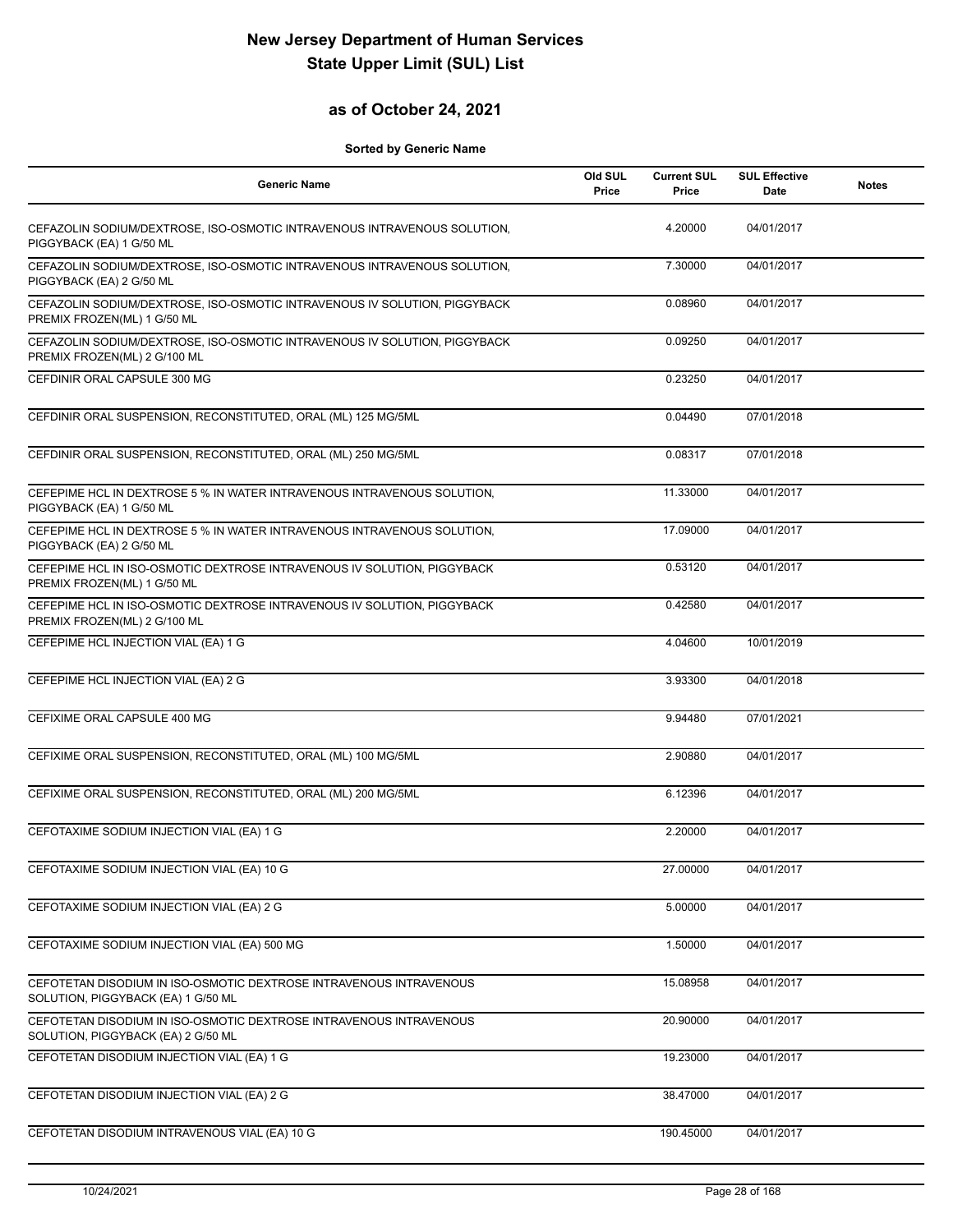## **as of October 24, 2021**

| <b>Generic Name</b>                                                                                          | Old SUL<br>Price | <b>Current SUL</b><br>Price | <b>SUL Effective</b><br>Date | <b>Notes</b> |
|--------------------------------------------------------------------------------------------------------------|------------------|-----------------------------|------------------------------|--------------|
| CEFOXITIN SODIUM INTRAVENOUS VIAL (EA) 1 G                                                                   |                  | 3.21000                     | 04/01/2017                   |              |
| CEFOXITIN SODIUM INTRAVENOUS VIAL (EA) 10 G                                                                  |                  | 50.00000                    | 04/01/2017                   |              |
| CEFOXITIN SODIUM INTRAVENOUS VIAL (EA) 2 G                                                                   |                  | 6.41000                     | 04/01/2017                   |              |
| CEFOXITIN SODIUM/DEXTROSE, ISO-OSMOTIC INTRAVENOUS INTRAVENOUS SOLUTION,<br>PIGGYBACK (EA) 1 G/50 ML         |                  | 11.16000                    | 04/01/2017                   |              |
| CEFOXITIN SODIUM/DEXTROSE, ISO-OSMOTIC INTRAVENOUS INTRAVENOUS SOLUTION,<br>PIGGYBACK (EA) 2 G/50 ML         |                  | 20.50000                    | 04/01/2017                   |              |
| CEFPODOXIME PROXETIL ORAL SUSPENSION, RECONSTITUTED, ORAL (ML) 100 MG/5ML                                    |                  | 1.16000                     | 10/01/2020                   |              |
| CEFPODOXIME PROXETIL ORAL SUSPENSION, RECONSTITUTED, ORAL (ML) 50 MG/5 ML                                    |                  | 0.37104                     | 10/01/2017                   |              |
| CEFPODOXIME PROXETIL ORAL TABLET 100 MG                                                                      |                  | 0.85950                     | 10/01/2019                   |              |
| CEFPODOXIME PROXETIL ORAL TABLET 200 MG                                                                      |                  | 3.06428                     | 10/01/2017                   |              |
| CEFPROZIL ORAL SUSPENSION, RECONSTITUTED, ORAL (ML) 125 MG/5ML                                               |                  | 0.14400                     | 04/01/2019                   |              |
| CEFPROZIL ORAL SUSPENSION, RECONSTITUTED, ORAL (ML) 250 MG/5ML                                               |                  | 0.11250                     | 01/01/2019                   |              |
| CEFPROZIL ORAL TABLET 250 MG                                                                                 |                  | 0.71478                     | 04/01/2017                   |              |
| CEFPROZIL ORAL TABLET 500 MG                                                                                 |                  | 1.07200                     | 04/01/2020                   |              |
| CEFTAZIDIME IN DEXTROSE 5% AND WATER INTRAVENOUS INTRAVENOUS SOLUTION,<br>PIGGYBACK (EA) 1 G/50 ML           |                  | 10.44000                    | 04/01/2017                   |              |
| CEFTAZIDIME IN DEXTROSE 5% AND WATER INTRAVENOUS INTRAVENOUS SOLUTION,<br>PIGGYBACK (EA) 2 G/50 ML           |                  | 14.59000                    | 04/01/2017                   |              |
| CEFTAZIDIME INJECTION VIAL (EA) 1 G                                                                          |                  | 3.42947                     | 04/01/2017                   |              |
| CEFTAZIDIME INJECTION VIAL (EA) 2 G                                                                          |                  | 8.92440                     | 10/01/2017                   |              |
| CEFTAZIDIME INJECTION VIAL (EA) 6 G                                                                          |                  | 22.05000                    | 04/01/2017                   |              |
| CEFTAZIDIME INTRAVENOUS VIAL WITH THREADED PORT (EA) 1 G                                                     |                  | 4.05015                     | 10/01/2017                   |              |
| CEFTAZIDIME INTRAVENOUS VIAL WITH THREADED PORT (EA) 2 G                                                     |                  | 10.89000                    | 04/01/2017                   |              |
| CEFTIBUTEN ORAL CAPSULE 400 MG                                                                               |                  | 27.34000                    | 04/01/2017                   |              |
| CEFTIBUTEN ORAL SUSPENSION, RECONSTITUTED, ORAL (ML) 180 MG/5ML                                              |                  | 7.68883                     | 04/01/2017                   |              |
| CEFTRIAXONE SODIUM IN ISO-OSMOTIC DEXTROSE INTRAVENOUS INTRAVENOUS<br>SOLUTION, PIGGYBACK (EA) 1 G/50 ML     |                  | 11.60000                    | 04/01/2017                   |              |
| CEFTRIAXONE SODIUM IN ISO-OSMOTIC DEXTROSE INTRAVENOUS INTRAVENOUS<br>SOLUTION, PIGGYBACK (EA) 2 G/50 ML     |                  | 18.54000                    | 04/01/2017                   |              |
| CEFTRIAXONE SODIUM IN ISO-OSMOTIC DEXTROSE INTRAVENOUS IV SOLUTION,<br>PIGGYBACK PREMIX FROZEN(ML) 1 G/50 ML |                  | 0.28380                     | 04/01/2017                   |              |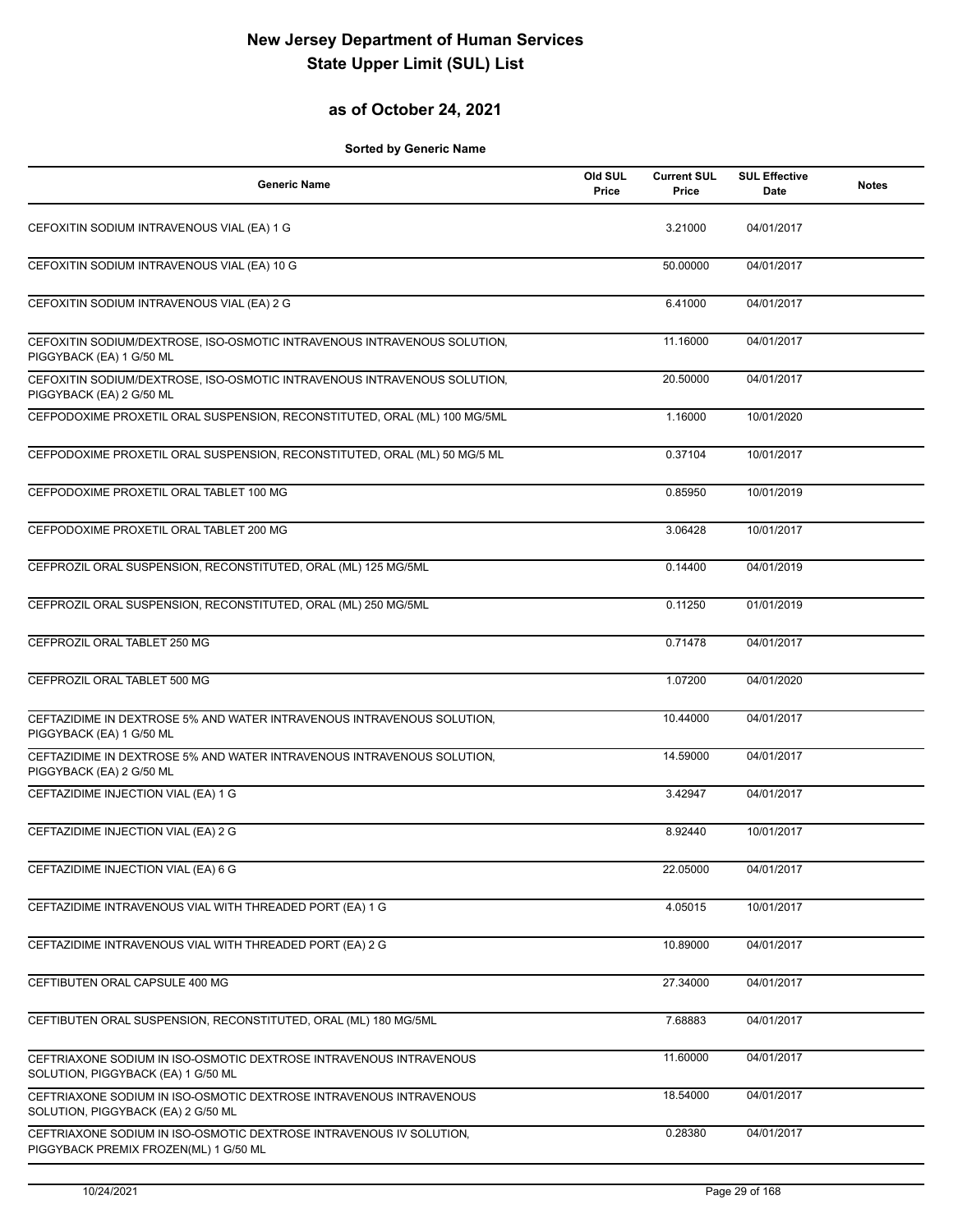## **as of October 24, 2021**

| <b>Generic Name</b>                                                                                          | Old SUL<br>Price | <b>Current SUL</b><br>Price | <b>SUL Effective</b><br>Date | <b>Notes</b> |
|--------------------------------------------------------------------------------------------------------------|------------------|-----------------------------|------------------------------|--------------|
| CEFTRIAXONE SODIUM IN ISO-OSMOTIC DEXTROSE INTRAVENOUS IV SOLUTION,<br>PIGGYBACK PREMIX FROZEN(ML) 2 G/50 ML |                  | 0.67220                     | 04/01/2017                   |              |
| CEFTRIAXONE SODIUM INJECTION VIAL (EA) 1 G                                                                   |                  | 0.92998                     | 10/01/2019                   |              |
| CEFTRIAXONE SODIUM INJECTION VIAL (EA) 10 G                                                                  |                  | 14.68750                    | 04/01/2017                   |              |
| CEFTRIAXONE SODIUM INJECTION VIAL (EA) 2 G                                                                   |                  | 0.21605                     | 07/01/2019                   |              |
| CEFTRIAXONE SODIUM INJECTION VIAL (EA) 250 MG                                                                |                  | 0.08900                     | 07/01/2018                   |              |
| CEFTRIAXONE SODIUM INJECTION VIAL (EA) 500 MG                                                                |                  | 0.85100                     | 10/01/2017                   |              |
| CEFTRIAXONE SODIUM INTRAVENOUS IV SOLUTION, PIGGYBACK, BOTTLE (EA) 1 G                                       |                  | 4.78269                     | 12/12/2011                   |              |
| CEFTRIAXONE SODIUM INTRAVENOUS IV SOLUTION, PIGGYBACK, BOTTLE (EA) 2 G                                       |                  | 5.64000                     | 12/12/2011                   |              |
| CEFTRIAXONE SODIUM INTRAVENOUS VIAL WITH THREADED PORT (EA) 1 G                                              |                  | 3.20440                     | 10/01/2017                   |              |
| CEFTRIAXONE SODIUM INTRAVENOUS VIAL WITH THREADED PORT (EA) 2 G                                              |                  | 10.12940                    | 10/01/2017                   |              |
| CEFUROXIME AXETIL ORAL TABLET 250 MG                                                                         |                  | 0.24572                     | 10/01/2017                   |              |
| CEFUROXIME AXETIL ORAL TABLET 500 MG                                                                         |                  | 0.25850                     | 01/01/2019                   |              |
| CEFUROXIME SODIUM INJECTION VIAL (EA) 750 MG                                                                 |                  | 2.20000                     | 04/01/2017                   |              |
| CEFUROXIME SODIUM INTRAVENOUS VIAL (EA) 1.5 G                                                                |                  | 4.50000                     | 04/01/2017                   |              |
| CEFUROXIME SODIUM INTRAVENOUS VIAL (EA) 7.5 G                                                                |                  | 2.70577                     | 10/01/2017                   |              |
| CELECOXIB ORAL CAPSULE 100 MG                                                                                |                  | 0.11230                     | 01/01/2021                   |              |
| CELECOXIB ORAL CAPSULE 200 MG                                                                                |                  | 0.07190                     | 07/01/2018                   |              |
| CELECOXIB ORAL CAPSULE 400 MG                                                                                |                  | 1.10389                     | 04/01/2017                   |              |
| CELECOXIB ORAL CAPSULE 50 MG                                                                                 |                  | 0.17967                     | 10/01/2019                   |              |
| CEPHALEXIN ORAL CAPSULE 250 MG                                                                               |                  | 0.02950                     | 07/01/2018                   |              |
| CEPHALEXIN ORAL CAPSULE 500 MG                                                                               |                  | 0.05500                     | 07/01/2018                   |              |
| CEPHALEXIN ORAL CAPSULE 750 MG                                                                               |                  | 5.35800                     | 04/01/2017                   |              |
| CEPHALEXIN ORAL SUSPENSION, RECONSTITUTED, ORAL (ML) 125 MG/5ML                                              |                  | 0.02335                     | 10/01/2017                   |              |
| CEPHALEXIN ORAL SUSPENSION, RECONSTITUTED, ORAL (ML) 250 MG/5ML                                              |                  | 0.06115                     | 01/01/2019                   |              |
| CEPHALEXIN ORAL TABLET 250 MG                                                                                |                  | 1.24230                     | 04/01/2017                   |              |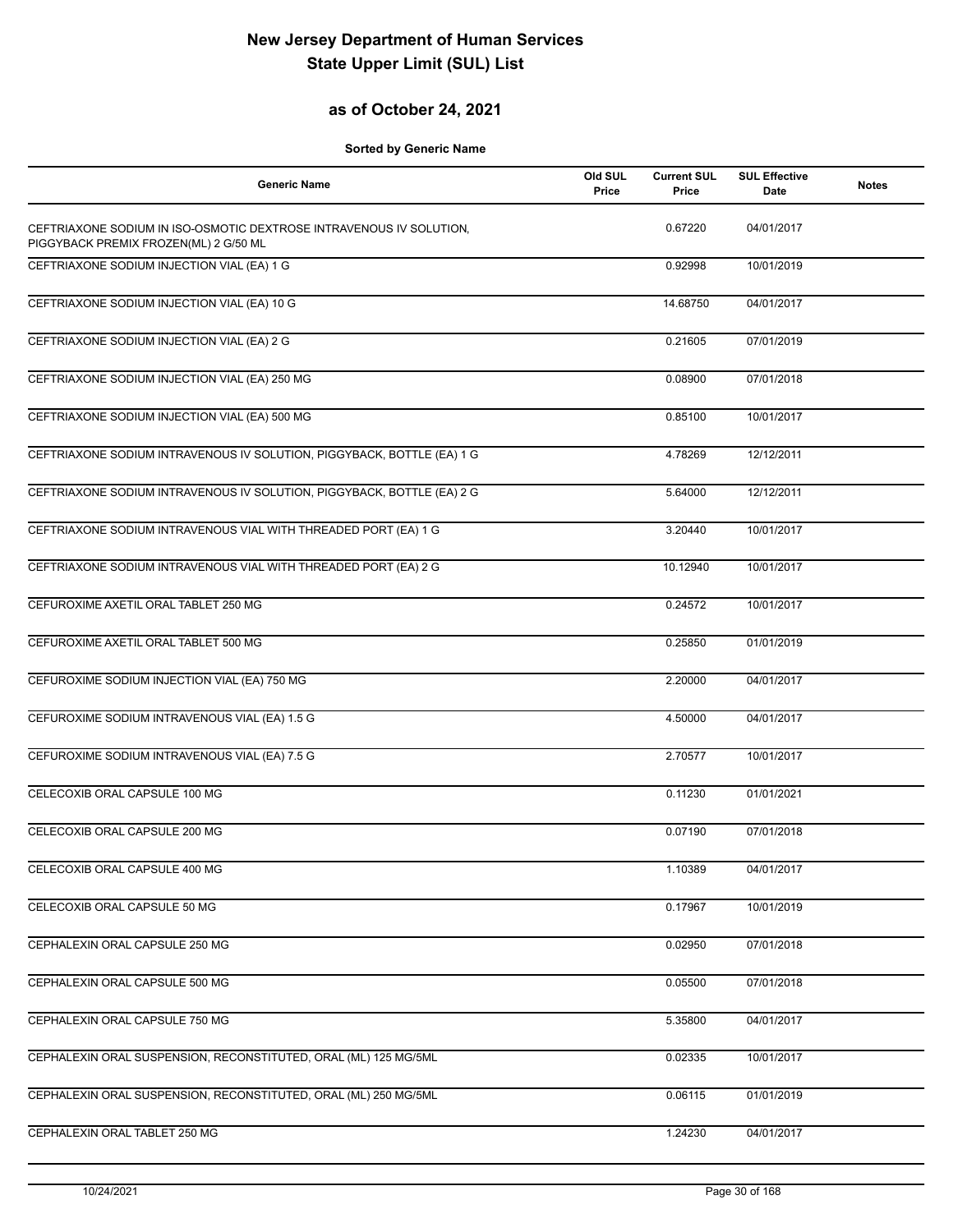## **as of October 24, 2021**

| <b>Generic Name</b>                                                                         | Old SUL<br>Price | <b>Current SUL</b><br>Price | <b>SUL Effective</b><br>Date | <b>Notes</b> |
|---------------------------------------------------------------------------------------------|------------------|-----------------------------|------------------------------|--------------|
| CEPHALEXIN ORAL TABLET 500 MG                                                               |                  | 0.56893                     | 10/01/2017                   |              |
| CETIRIZINE HCL ORAL SOLUTION, ORAL 1 MG/ML                                                  |                  | 0.02083                     | 04/01/2017                   |              |
| CETIRIZINE HCL ORAL SOLUTION, ORAL 5 MG/5 ML                                                |                  | 0.02354                     | 04/01/2017                   |              |
| CETIRIZINE HCL ORAL TABLET 10 MG                                                            |                  | 0.03296                     | 10/01/2020                   |              |
| CETIRIZINE HCL ORAL TABLET 5 MG                                                             |                  | 0.02870                     | 01/01/2020                   |              |
| CETIRIZINE HCL ORAL TABLET, CHEWABLE 10 MG                                                  |                  | 0.44304                     | 10/01/2017                   |              |
| CETIRIZINE HCL ORAL TABLET, CHEWABLE 5 MG                                                   |                  | 0.44304                     | 10/01/2017                   |              |
| CETIRIZINE HCL/PSEUDOEPHEDRINE HCL ORAL TABLET, EXTENDED RELEASE 12 HR 5<br><b>MG-120MG</b> |                  | 0.63292                     | 01/01/2018                   |              |
| CEVIMELINE HCL ORAL CAPSULE 30 MG                                                           |                  | 0.63105                     | 07/01/2021                   |              |
| CHLORAMPHENICOL SOD SUCCINATE INTRAVENOUS VIAL (EA) 1 G                                     |                  | 38.92000                    | 04/01/2017                   |              |
| CHLORDIAZEPOXIDE HCL ORAL CAPSULE 10 MG                                                     |                  | 0.06897                     | 04/01/2017                   |              |
| CHLORDIAZEPOXIDE HCL ORAL CAPSULE 25 MG                                                     |                  | 0.06512                     | 04/01/2017                   |              |
| CHLORDIAZEPOXIDE HCL ORAL CAPSULE 5 MG                                                      |                  | 0.08933                     | 04/01/2017                   |              |
| CHLORDIAZEPOXIDE/CLIDINIUM BROMIDE ORAL CAPSULE 5 MG-2.5MG                                  |                  | 0.11665                     | 10/01/2017                   |              |
| CHLORHEXIDINE GLUCONATE MUCOUS MEMBRANE MOUTHWASH 0.12 %                                    |                  | 0.00269                     | 10/01/2017                   |              |
| CHLORHEXIDINE GLUCONATE TOPICAL LIQUID (ML) 4 %                                             |                  | 0.01390                     | 10/01/2017                   |              |
| CHLORHEXIDINE GLUCONATE/GLYCERIN/HYDROXYETHYLCELLULOSE TOPICAL JELLY<br>(GRAM)              |                  | 0.02054                     | 12/12/2011                   |              |
| CHLOROQUINE PHOSPHATE ORAL TABLET 250 MG                                                    |                  | 3.03610                     | 04/01/2017                   |              |
| CHLOROQUINE PHOSPHATE ORAL TABLET 500 MG                                                    |                  | 1.81329                     | 10/01/2017                   |              |
| CHLOROTHIAZIDE ORAL TABLET 250 MG                                                           |                  | 0.08241                     | 10/01/2017                   |              |
| CHLOROTHIAZIDE ORAL TABLET 500 MG                                                           |                  | 0.10084                     | 10/01/2017                   |              |
| CHLOROTHIAZIDE SODIUM INTRAVENOUS VIAL (EA) 500 MG                                          |                  | 99.80000                    | 04/01/2017                   |              |
| CHLORPHENIRAMINE MALEATE ORAL SYRUP 2 MG/5 ML                                               |                  | 0.03171                     | 04/01/2017                   |              |
| CHLORPHENIRAMINE MALEATE ORAL TABLET 4 MG                                                   |                  | 0.01457                     | 10/01/2017                   |              |
| CHLORPHENIRAMINE MALEATE ORAL TABLET, EXTENDED RELEASE 12 MG                                |                  | 0.34468                     | 04/01/2017                   |              |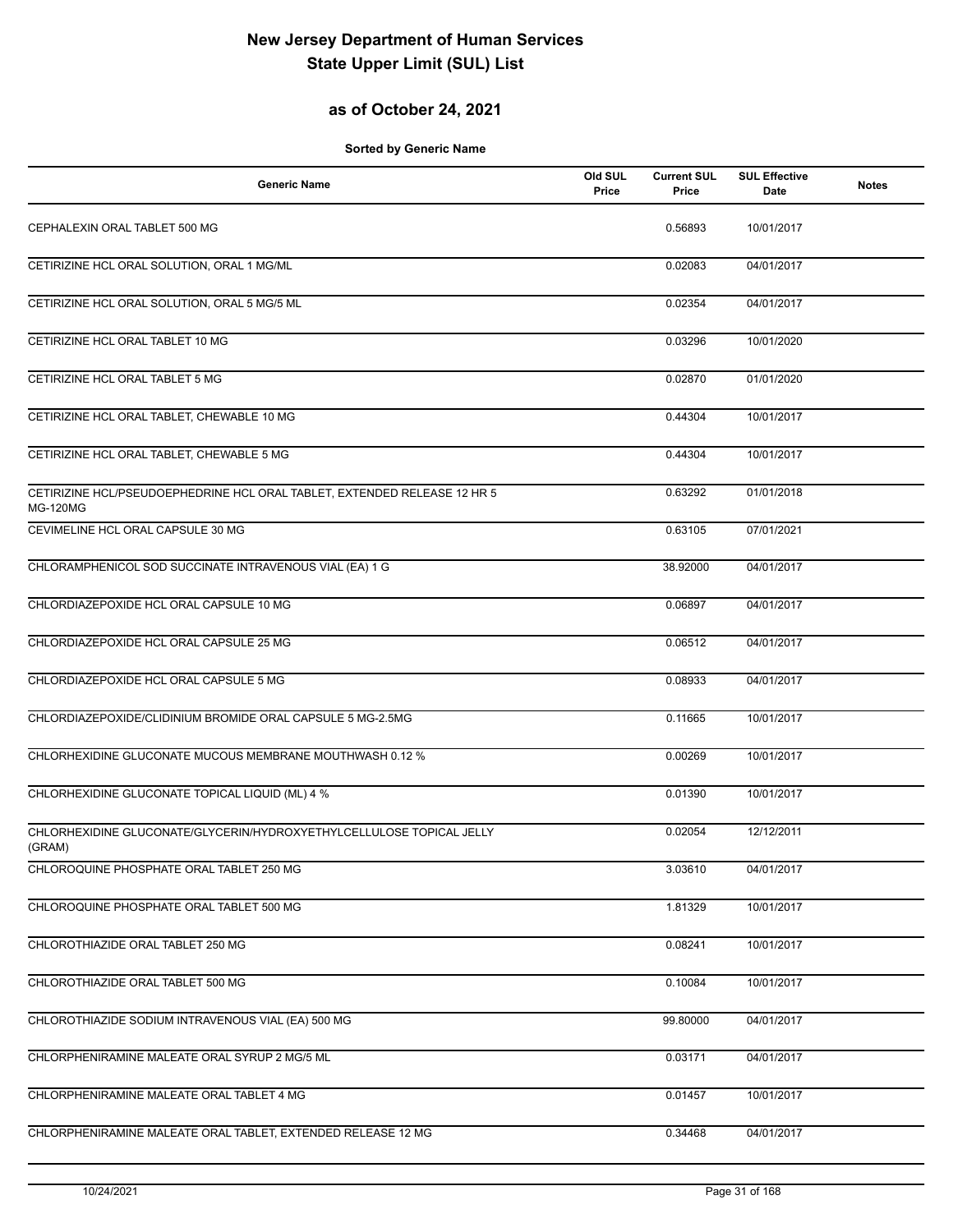## **as of October 24, 2021**

| <b>Generic Name</b>                                                                              | Old SUL<br>Price | <b>Current SUL</b><br>Price | <b>SUL Effective</b><br>Date | <b>Notes</b> |
|--------------------------------------------------------------------------------------------------|------------------|-----------------------------|------------------------------|--------------|
| CHLORPHENIRAMINE MALEATE/DEXTROMETHORPHAN HBR ORAL TABLET 4 MG-30 MG                             |                  | 0.08634                     | 04/01/2017                   |              |
| CHLORPHENIRAMINE MALEATE/PHENYLEPHRINE BITARTRATE/ASPIRIN ORAL TABLET,<br>EFFERVESCENT 2-7.8-325 |                  | 0.11250                     | 04/01/2017                   |              |
| CHLORPHENIRAMINE MALEATE/PHENYLEPHRINE HCL ORAL DROPS 1-2.5MG/ML                                 |                  | 0.73666                     | 04/01/2017                   |              |
| CHLORPHENIRAMINE MALEATE/PHENYLEPHRINE HCL ORAL LIQUID (ML) 4-10MG/5ML                           |                  | 0.03281                     | 04/01/2017                   |              |
| CHLORPHENIRAMINE MALEATE/PHENYLEPHRINE HCL ORAL TABLET 4MG-10MG                                  |                  | 0.13130                     | 04/01/2017                   |              |
| CHLORPHENIRAMINE MALEATE/PHENYLEPHRINE HCL/DEXTROMETHORPHAN ORAL LIQUID<br>(ML) 4-10-15/5        |                  | 0.05421                     | 04/01/2017                   |              |
| CHLORPHENIRAMINE MALEATE/PSEUDOEPHEDRINE HCL ORAL LIQUID (ML) 2-30MG/5ML                         |                  | 0.04731                     | 04/01/2017                   |              |
| CHLORPHENIRAMINE MALEATE/PSEUDOEPHEDRINE HCL ORAL TABLET 4 MG-60 MG                              |                  | 0.05102                     | 04/01/2017                   |              |
| CHLORPHENIRAMINE MALEATE/PSEUDOEPHEDRINE/DEXTROMETHORPHAN ORAL LIQUID<br>(ML) 1-15-5MG/5         |                  | 0.01441                     | 04/01/2017                   |              |
| CHLORPROMAZINE HCL INJECTION AMPUL (ML) 25 MG/ML                                                 |                  | 13.10820                    | 04/01/2018                   |              |
| CHLORPROMAZINE HCL ORAL TABLET 10 MG                                                             |                  | 0.27497                     | 10/01/2017                   |              |
| CHLORPROMAZINE HCL ORAL TABLET 100 MG                                                            |                  | 3.26785                     | 07/01/2019                   |              |
| CHLORPROMAZINE HCL ORAL TABLET 200 MG                                                            |                  | 4.49950                     | 10/01/2017                   |              |
| CHLORPROMAZINE HCL ORAL TABLET 25 MG                                                             |                  | 1.50000                     | 01/01/2019                   |              |
| CHLORPROMAZINE HCL ORAL TABLET 50 MG                                                             |                  | 1.96941                     | 10/01/2021                   |              |
| CHLORPROPAMIDE ORAL TABLET 100 MG                                                                |                  | 0.12370                     | 10/01/2017                   |              |
| CHLORPROPAMIDE ORAL TABLET 250 MG                                                                |                  | 0.26285                     | 10/01/2017                   |              |
| CHLORTHALIDONE ORAL TABLET 25 MG                                                                 |                  | 0.16964                     | 04/01/2021                   |              |
| CHLORTHALIDONE ORAL TABLET 50 MG                                                                 |                  | 0.10501                     | 10/01/2017                   |              |
| CHLORZOXAZONE ORAL TABLET 250 MG                                                                 |                  | 0.05538                     | 12/12/2011                   |              |
| CHLORZOXAZONE ORAL TABLET 500 MG                                                                 |                  | 0.03387                     | 10/01/2017                   |              |
| CHOLECALCIFEROL (VITAMIN D3) ORAL CAPSULE 10000 UNIT                                             |                  | 0.66709                     | 04/01/2017                   |              |
| CHOLESTYRAMINE (WITH SUGAR) ORAL POWDER (GRAM) 4 G                                               |                  | 0.15730                     | 10/01/2017                   |              |
| CHOLESTYRAMINE (WITH SUGAR) ORAL POWDER IN PACKET (EA) 4 G                                       |                  | 1.07534                     | 04/01/2021                   |              |
| CHOLESTYRAMINE/ASPARTAME ORAL POWDER (GRAM) 4 G                                                  |                  | 0.16658                     | 01/01/2019                   |              |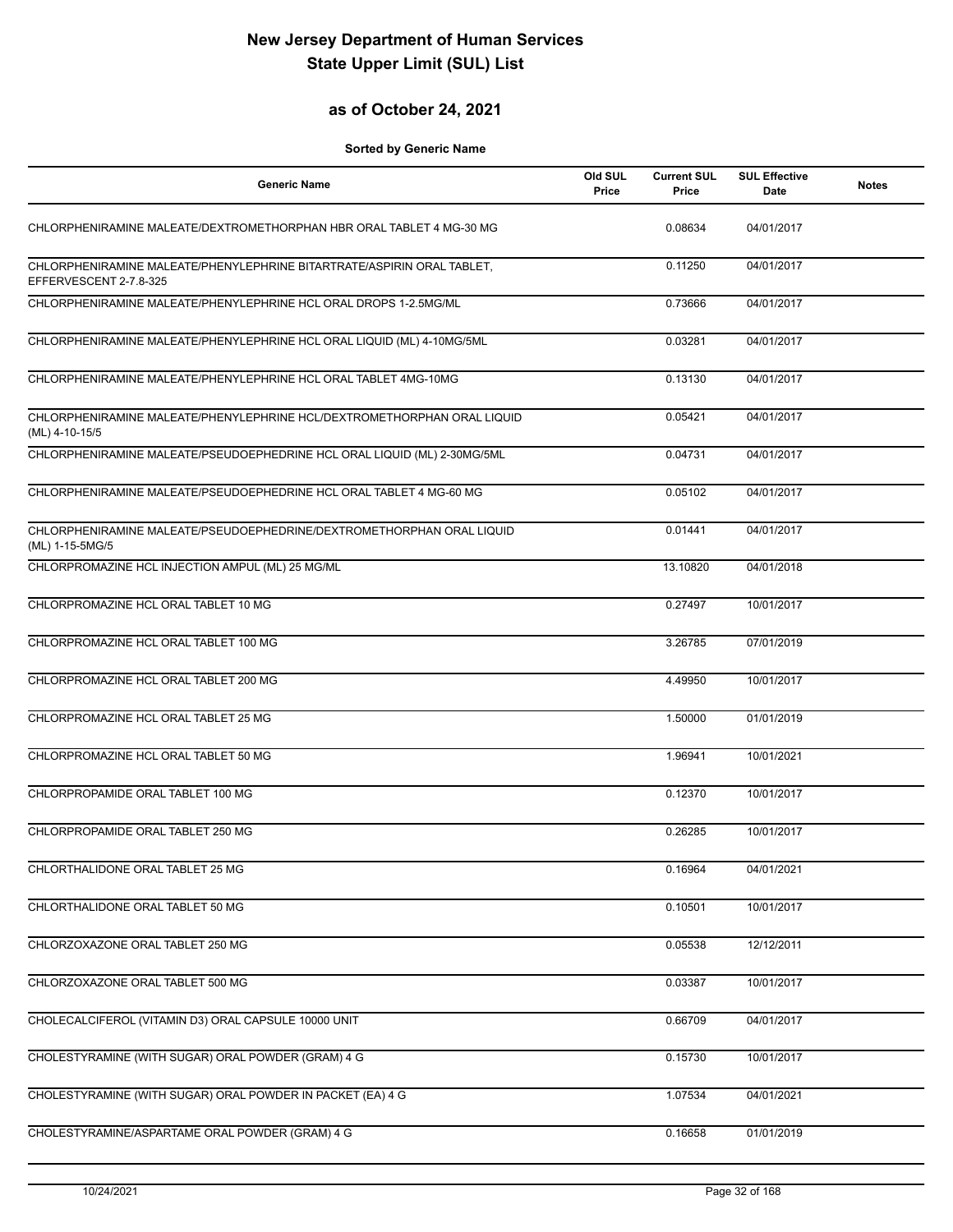## **as of October 24, 2021**

| <b>Generic Name</b>                                              | Old SUL<br>Price | <b>Current SUL</b><br>Price | <b>SUL Effective</b><br><b>Date</b> | <b>Notes</b> |
|------------------------------------------------------------------|------------------|-----------------------------|-------------------------------------|--------------|
| CHOLESTYRAMINE/ASPARTAME ORAL POWDER IN PACKET (EA) 4 G          |                  | 0.15773                     | 07/01/2018                          |              |
| CHOLINE SALICYLATE/MAGNESIUM SALICYLATE ORAL TABLET 500 MG       |                  | 0.11617                     | 07/01/2011                          |              |
| CHOLINE SALICYLATE/MAGNESIUM SALICYLATE ORAL TABLET 750 MG       |                  | 0.12367                     | 07/01/2011                          |              |
| CHORIONIC GONADOTROPIN, HUMAN INTRAMUSCULAR VIAL (EA) 10000 UNIT |                  | 144.72000                   | 10/01/2017                          |              |
| CHROMIC CHLORIDE INTRAVENOUS VIAL (ML) 4 MCG/ML                  |                  | 0.05033                     | 10/01/2017                          |              |
| CICLOPIROX OLAMINE TOPICAL CREAM (GRAM) 0.77 %                   |                  | 0.12867                     | 04/01/2020                          |              |
| CICLOPIROX OLAMINE TOPICAL SUSPENSION, TOPICAL (ML) 0.77 %       |                  | 0.23679                     | 10/01/2017                          |              |
| CICLOPIROX TOPICAL GEL (GRAM) 0.77 %                             |                  | 0.90599                     | 01/01/2020                          |              |
| CICLOPIROX TOPICAL SHAMPOO 1 %                                   |                  | 0.19917                     | 07/01/2019                          |              |
| CICLOPIROX TOPICAL SOLUTION, NON-ORAL 8 %                        |                  | 1.40276                     | 01/01/2021                          |              |
| CIDOFOVIR INTRAVENOUS VIAL (ML) 75 MG/ML                         |                  | 148.00000                   | 04/01/2017                          |              |
| CILOSTAZOL ORAL TABLET 100 MG                                    |                  | 0.05433                     | 04/01/2019                          |              |
| CILOSTAZOL ORAL TABLET 50 MG                                     |                  | 0.07400                     | 01/01/2019                          |              |
| CIMETIDINE HCL ORAL SOLUTION, ORAL 300 MG/5ML                    |                  | 0.05149                     | 04/01/2017                          |              |
| <b>CIMETIDINE ORAL TABLET 200 MG</b>                             |                  | 0.05316                     | 10/01/2017                          |              |
| CIMETIDINE ORAL TABLET 300 MG                                    |                  | 0.22900                     | 10/01/2017                          |              |
| CIMETIDINE ORAL TABLET 400 MG                                    |                  | 0.04865                     | 10/01/2017                          |              |
| CIMETIDINE ORAL TABLET 800 MG                                    |                  | 0.74363                     | 04/01/2017                          |              |
| CINACALCET HCL ORAL TABLET 30 MG                                 |                  | 2.32711                     | 10/01/2021                          |              |
| CINACALCET HCL ORAL TABLET 60 MG                                 |                  | 3.03142                     | 04/01/2021                          |              |
| CINACALCET HCL ORAL TABLET 90 MG                                 |                  | 4.99967                     | 07/01/2021                          |              |
| CIPROFLOXACIN HCL OPHTHALMIC DROPS 0.3 %                         |                  | 0.38994                     | 10/01/2017                          |              |
| CIPROFLOXACIN HCL ORAL TABLET 100 MG                             |                  | 0.34480                     | 10/01/2017                          |              |
| CIPROFLOXACIN HCL ORAL TABLET 250 MG                             |                  | 0.09145                     | 04/01/2017                          |              |
| CIPROFLOXACIN HCL ORAL TABLET 500 MG                             |                  | 0.08120                     | 04/01/2017                          |              |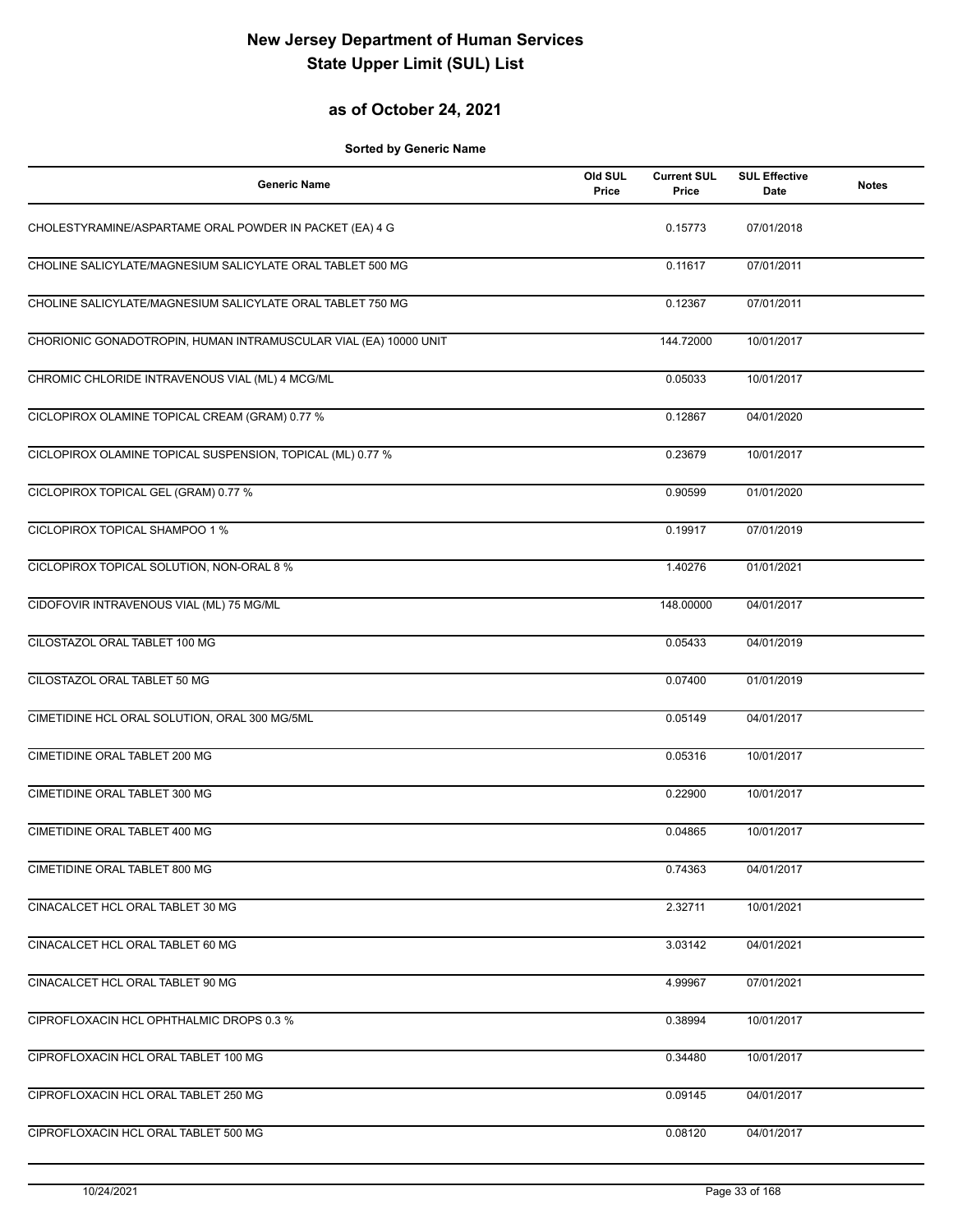## **as of October 24, 2021**

| <b>Generic Name</b>                                                                                        | Old SUL<br>Price | <b>Current SUL</b><br>Price | <b>SUL Effective</b><br><b>Date</b> | <b>Notes</b> |
|------------------------------------------------------------------------------------------------------------|------------------|-----------------------------|-------------------------------------|--------------|
| CIPROFLOXACIN HCL ORAL TABLET 750 MG                                                                       |                  | 0.14532                     | 10/01/2017                          |              |
| CIPROFLOXACIN HCL OTIC DROPPERETTE, SINGLE-USE DROP DISPENSER 0.2 %                                        |                  | 5.22369                     | 04/01/2017                          |              |
| CIPROFLOXACIN HCL/DEXAMETHASONE OTIC SUSPENSION, DROPS(FINAL DOSAGE<br>FORM)(ML) 0.3 %-0.1%                |                  | 17.51181                    | 07/01/2021                          |              |
| CIPROFLOXACIN LACTATE/DEXTROSE 5 % IN WATER INTRAVENOUS INTRAVENOUS<br>SOLUTION, PIGGYBACK (ML) 200MG/0.1L |                  | 0.02130                     | 04/01/2017                          |              |
| CIPROFLOXACIN LACTATE/DEXTROSE 5 % IN WATER INTRAVENOUS INTRAVENOUS<br>SOLUTION, PIGGYBACK (ML) 400MG/0.2L |                  | 0.01103                     | 10/01/2017                          |              |
| CIPROFLOXACIN ORAL SUSPENSION, MICROCAPSULE RECONSTITUTED 250 MG/5ML                                       |                  | 0.97520                     | 04/01/2017                          |              |
| CIPROFLOXACIN ORAL SUSPENSION, MICROCAPSULE RECONSTITUTED 500 MG/5ML                                       |                  | 1.40410                     | 04/01/2017                          |              |
| CIPROFLOXACIN/CIPROFLOXACIN HCL ORAL TABLET, EXTENDED RELEASE MULTIPHASE 24<br><b>HR 1000 MG</b>           |                  | 6.37788                     | 10/01/2017                          |              |
| CIPROFLOXACIN/CIPROFLOXACIN HCL ORAL TABLET, EXTENDED RELEASE MULTIPHASE 24<br><b>HR 500 MG</b>            |                  | 5.68143                     | 10/01/2017                          |              |
| CISATRACURIUM BESYLATE INTRAVENOUS VIAL (ML) 10 MG/ML                                                      |                  | 13.52500                    | 04/01/2017                          |              |
| CISATRACURIUM BESYLATE INTRAVENOUS VIAL (ML) 2 MG/ML                                                       |                  | 2.30000                     | 04/01/2017                          |              |
| CISPLATIN INTRAVENOUS VIAL (ML) 1 MG/ML                                                                    |                  | 0.31445                     | 04/01/2017                          |              |
| CITALOPRAM HYDROBROMIDE ORAL SOLUTION, ORAL 10 MG/5 ML                                                     |                  | 0.20829                     | 10/01/2020                          |              |
| CITALOPRAM HYDROBROMIDE ORAL TABLET 10 MG                                                                  |                  | 0.01764                     | 10/01/2021                          |              |
| CITALOPRAM HYDROBROMIDE ORAL TABLET 20 MG                                                                  |                  | 0.01742                     | 07/01/2017                          |              |
| CITALOPRAM HYDROBROMIDE ORAL TABLET 40 MG                                                                  |                  | 0.02354                     | 01/01/2021                          |              |
| CITRIC ACID/SODIUM CITRATE ORAL SOLUTION, ORAL 334-500MG                                                   |                  | 0.01571                     | 04/01/2017                          |              |
| CLADRIBINE INTRAVENOUS VIAL (ML) 10 MG/10ML                                                                |                  | 35.00000                    | 04/01/2017                          |              |
| CLARITHROMYCIN ORAL SUSPENSION, RECONSTITUTED, ORAL (ML) 125 MG/5ML                                        |                  | 0.21645                     | 10/01/2017                          |              |
| CLARITHROMYCIN ORAL SUSPENSION, RECONSTITUTED, ORAL (ML) 250 MG/5ML                                        |                  | 0.64605                     | 10/01/2017                          |              |
| CLARITHROMYCIN ORAL TABLET 250 MG                                                                          |                  | 0.34333                     | 04/01/2017                          |              |
| CLARITHROMYCIN ORAL TABLET 500 MG                                                                          |                  | 0.38333                     | 04/01/2017                          |              |
| CLARITHROMYCIN ORAL TABLET, EXTENDED RELEASE 24 HR 500 MG                                                  |                  | 1.24967                     | 07/01/2018                          |              |
| CLEMASTINE FUMARATE ORAL SYRUP 0.67MG/5ML                                                                  |                  | 0.05708                     | 07/01/2011                          |              |
| CLEMASTINE FUMARATE ORAL TABLET 1.34 MG                                                                    |                  | 0.11147                     | 10/01/2017                          |              |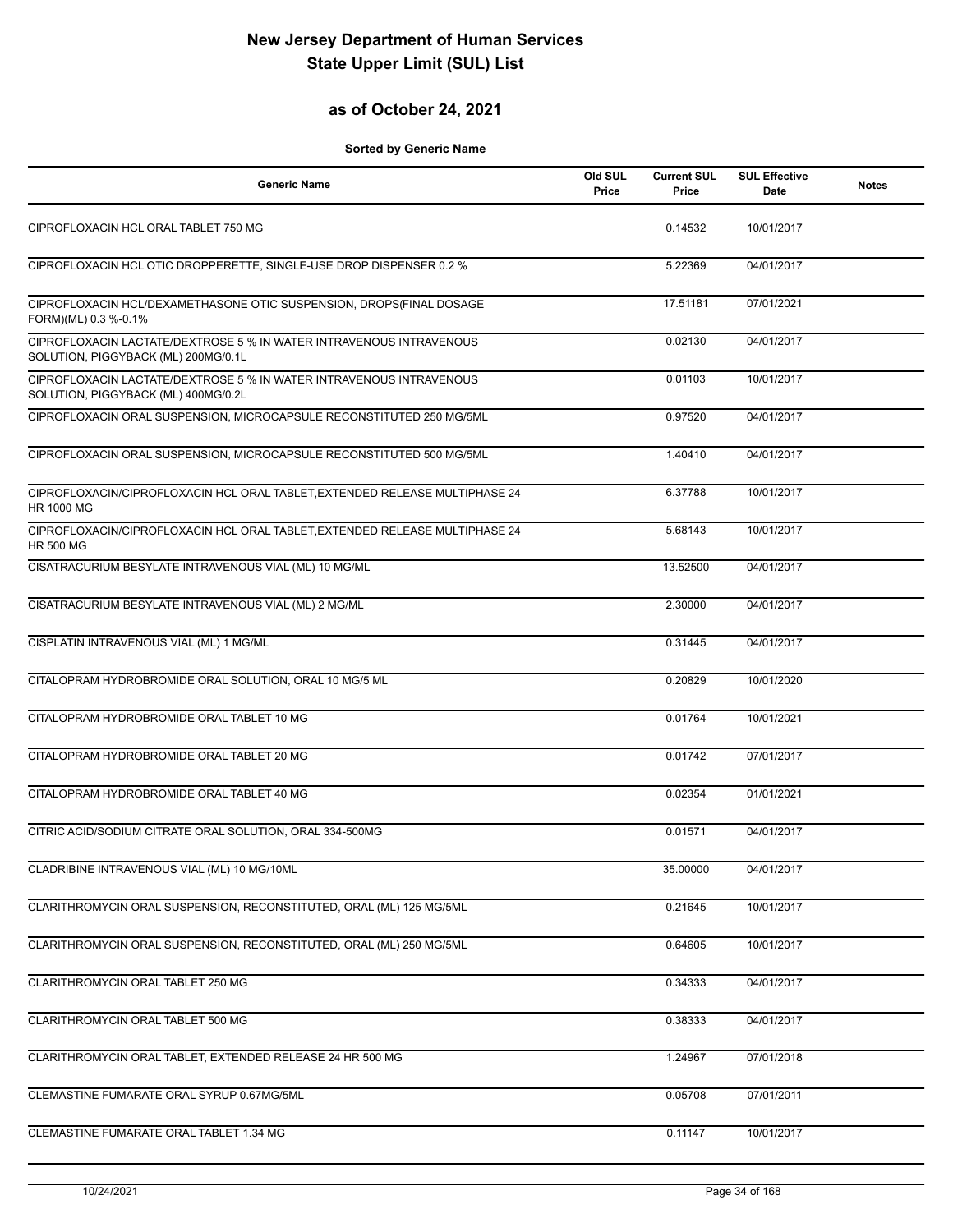## **as of October 24, 2021**

| <b>Generic Name</b>                                                                                        | Old SUL<br>Price | <b>Current SUL</b><br>Price | <b>SUL Effective</b><br><b>Date</b> | <b>Notes</b> |
|------------------------------------------------------------------------------------------------------------|------------------|-----------------------------|-------------------------------------|--------------|
| CLEMASTINE FUMARATE ORAL TABLET 2.68 MG                                                                    |                  | 0.33967                     | 10/01/2017                          |              |
| CLINDAMYCIN HCL ORAL CAPSULE 150 MG                                                                        |                  | 0.06040                     | 01/01/2019                          |              |
| CLINDAMYCIN HCL ORAL CAPSULE 300 MG                                                                        |                  | 0.11600                     | 01/01/2019                          |              |
| CLINDAMYCIN HCL ORAL CAPSULE 75 MG                                                                         |                  | 0.35363                     | 10/01/2017                          |              |
| CLINDAMYCIN PALMITATE HCL ORAL SOLUTION, RECONSTITUTED, ORAL 75 MG/5 ML                                    |                  | 0.20550                     | 01/01/2018                          |              |
| CLINDAMYCIN PHOSPHATE INJECTION VIAL (ML) 150 MG/ML                                                        |                  | 0.26901                     | 10/01/2017                          |              |
| CLINDAMYCIN PHOSPHATE INTRAVENOUS VIAL WITH THREADED PORT (ML) 300 MG/2ML                                  |                  | 1.97000                     | 04/01/2017                          |              |
| CLINDAMYCIN PHOSPHATE INTRAVENOUS VIAL WITH THREADED PORT (ML) 600 MG/4ML                                  |                  | 1.06000                     | 04/01/2017                          |              |
| CLINDAMYCIN PHOSPHATE INTRAVENOUS VIAL WITH THREADED PORT (ML) 900MG/6ML                                   |                  | 0.71500                     | 04/01/2017                          |              |
| CLINDAMYCIN PHOSPHATE TOPICAL FOAM (GRAM) 1 %                                                              |                  | 2.16935                     | 10/01/2017                          |              |
| CLINDAMYCIN PHOSPHATE TOPICAL GEL (GRAM) 1 %                                                               |                  | 0.87788                     | 07/01/2021                          |              |
| CLINDAMYCIN PHOSPHATE TOPICAL LOTION (ML) 1 %                                                              |                  | 0.69800                     | 01/01/2021                          |              |
| CLINDAMYCIN PHOSPHATE TOPICAL SOLUTION, NON-ORAL 1 %                                                       |                  | 0.23674                     | 10/01/2021                          |              |
| CLINDAMYCIN PHOSPHATE TOPICAL SWAB, MEDICATED 1 %                                                          |                  | 0.23333                     | 07/01/2018                          |              |
| CLINDAMYCIN PHOSPHATE VAGINAL CREAM WITH APPLICATOR 2 %                                                    |                  | 0.44421                     | 10/01/2017                          |              |
| CLINDAMYCIN PHOSPHATE/BENZOYL PEROXIDE TOPICAL GEL (GRAM) 1 %-5 %                                          |                  | 1.33760                     | 01/01/2021                          |              |
| CLINDAMYCIN PHOSPHATE/BENZOYL PEROXIDE TOPICAL GEL (GRAM) 1.2(1)%-5%                                       |                  | 1.05800                     | 04/01/2020                          |              |
| CLINDAMYCIN PHOSPHATE/BENZOYL PEROXIDE TOPICAL GEL WITH PUMP (GRAM) 1 %-5<br>%                             |                  | 2.95000                     | 07/01/2018                          |              |
| CLINDAMYCIN PHOSPHATE/DEXTROSE 5 % IN WATER INTRAVENOUS INTRAVENOUS<br>SOLUTION, PIGGYBACK (ML) 300MG/50ML |                  | 0.08800                     | 04/01/2017                          |              |
| CLINDAMYCIN PHOSPHATE/DEXTROSE 5 % IN WATER INTRAVENOUS INTRAVENOUS<br>SOLUTION, PIGGYBACK (ML) 600MG/50ML |                  | 0.13200                     | 04/01/2017                          |              |
| CLINDAMYCIN PHOSPHATE/DEXTROSE 5 % IN WATER INTRAVENOUS INTRAVENOUS<br>SOLUTION, PIGGYBACK (ML) 900MG/50ML |                  | 0.15400                     | 04/01/2017                          |              |
| CLINDAMYCIN PHOSPHATE/TRETINOIN TOPICAL GEL (GRAM) 1.2-0.025%                                              |                  | 8.33783                     | 07/01/2018                          |              |
| CLOBAZAM ORAL SUSPENSION, ORAL (FINAL DOSE FORM) 2.5 MG/ML                                                 |                  | 0.69000                     | 07/01/2021                          |              |
| CLOBAZAM ORAL TABLET 10 MG                                                                                 |                  | 0.35000                     | 01/01/2020                          |              |
| CLOBAZAM ORAL TABLET 20 MG                                                                                 |                  | 0.80000                     | 07/01/2021                          |              |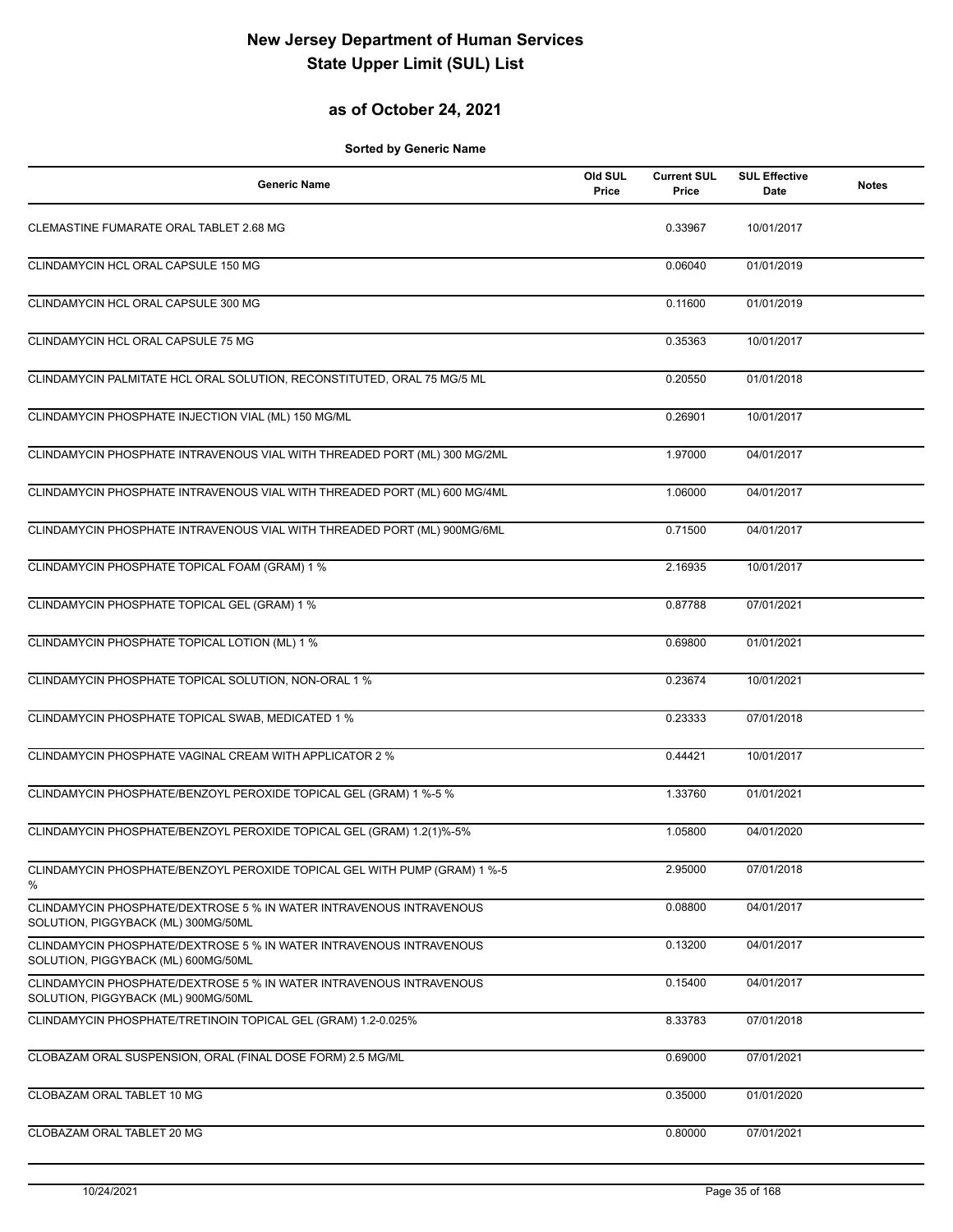## **as of October 24, 2021**

| <b>Generic Name</b>                                              | Old SUL<br>Price | <b>Current SUL</b><br>Price | <b>SUL Effective</b><br>Date | <b>Notes</b> |
|------------------------------------------------------------------|------------------|-----------------------------|------------------------------|--------------|
| CLOBETASOL PROPIONATE TOPICAL CREAM (GRAM) 0.05 %                |                  | 0.54400                     | 10/01/2019                   |              |
| CLOBETASOL PROPIONATE TOPICAL FOAM (GRAM) 0.05 %                 |                  | 1.33681                     | 10/01/2017                   |              |
| CLOBETASOL PROPIONATE TOPICAL GEL (GRAM) 0.05 %                  |                  | 1.25150                     | 10/01/2019                   |              |
| CLOBETASOL PROPIONATE TOPICAL LOTION (ML) 0.05 %                 |                  | 0.67797                     | 01/01/2020                   |              |
| CLOBETASOL PROPIONATE TOPICAL OINTMENT (GRAM) 0.05 %             |                  | 0.30023                     | 10/01/2021                   |              |
| CLOBETASOL PROPIONATE TOPICAL SHAMPOO 0.05 %                     |                  | 1.08042                     | 01/01/2021                   |              |
| CLOBETASOL PROPIONATE TOPICAL SOLUTION, NON-ORAL 0.05 %          |                  | 0.11135                     | 10/01/2017                   |              |
| CLOBETASOL PROPIONATE TOPICAL SPRAY, NON-AEROSOL (ML) 0.05 %     |                  | 0.42972                     | 04/01/2021                   |              |
| CLOBETASOL PROPIONATE/EMOLLIENT BASE TOPICAL CREAM (GRAM) 0.05 % |                  | 0.15458                     | 10/01/2017                   |              |
| CLOBETASOL PROPIONATE/EMOLLIENT BASE TOPICAL FOAM (GRAM) 0.05 %  |                  | 1.95920                     | 01/01/2020                   |              |
| CLOCORTOLONE PIVALATE TOPICAL CREAM (GRAM) 0.1 %                 |                  | 5.82128                     | 04/01/2017                   |              |
| CLOMIPHENE CITRATE ORAL TABLET 50 MG                             |                  | 0.57133                     | 07/01/2018                   |              |
| CLOMIPRAMINE HCL ORAL CAPSULE 25 MG                              |                  | 2.00045                     | 04/01/2020                   |              |
| CLOMIPRAMINE HCL ORAL CAPSULE 50 MG                              |                  | 0.95420                     | 04/01/2020                   |              |
| CLOMIPRAMINE HCL ORAL CAPSULE 75 MG                              |                  | 1.58230                     | 01/01/2020                   |              |
| CLONAZEPAM ORAL TABLET 0.5 MG                                    |                  | 0.01293                     | 07/01/2017                   |              |
| CLONAZEPAM ORAL TABLET 1 MG                                      |                  | 0.01496                     | 07/01/2017                   |              |
| CLONAZEPAM ORAL TABLET 2 MG                                      |                  | 0.02000                     | 01/01/2019                   |              |
| CLONAZEPAM ORAL TABLET, DISINTEGRATING 0.125 MG                  |                  | 0.54167                     | 07/01/2018                   |              |
| CLONAZEPAM ORAL TABLET, DISINTEGRATING 0.25 MG                   |                  | 0.38000                     | 10/01/2017                   |              |
| CLONAZEPAM ORAL TABLET, DISINTEGRATING 0.5 MG                    |                  | 0.51100                     | 01/01/2020                   |              |
| CLONAZEPAM ORAL TABLET, DISINTEGRATING 1 MG                      |                  | 0.58810                     | 10/01/2021                   |              |
| CLONAZEPAM ORAL TABLET, DISINTEGRATING 2 MG                      |                  | 1.12061                     | 04/01/2017                   |              |
| CLONIDINE HCL ORAL TABLET 0.1 MG                                 |                  | 0.01015                     | 10/01/2017                   |              |
| CLONIDINE HCL ORAL TABLET 0.2 MG                                 |                  | 0.01800                     | 01/01/2019                   |              |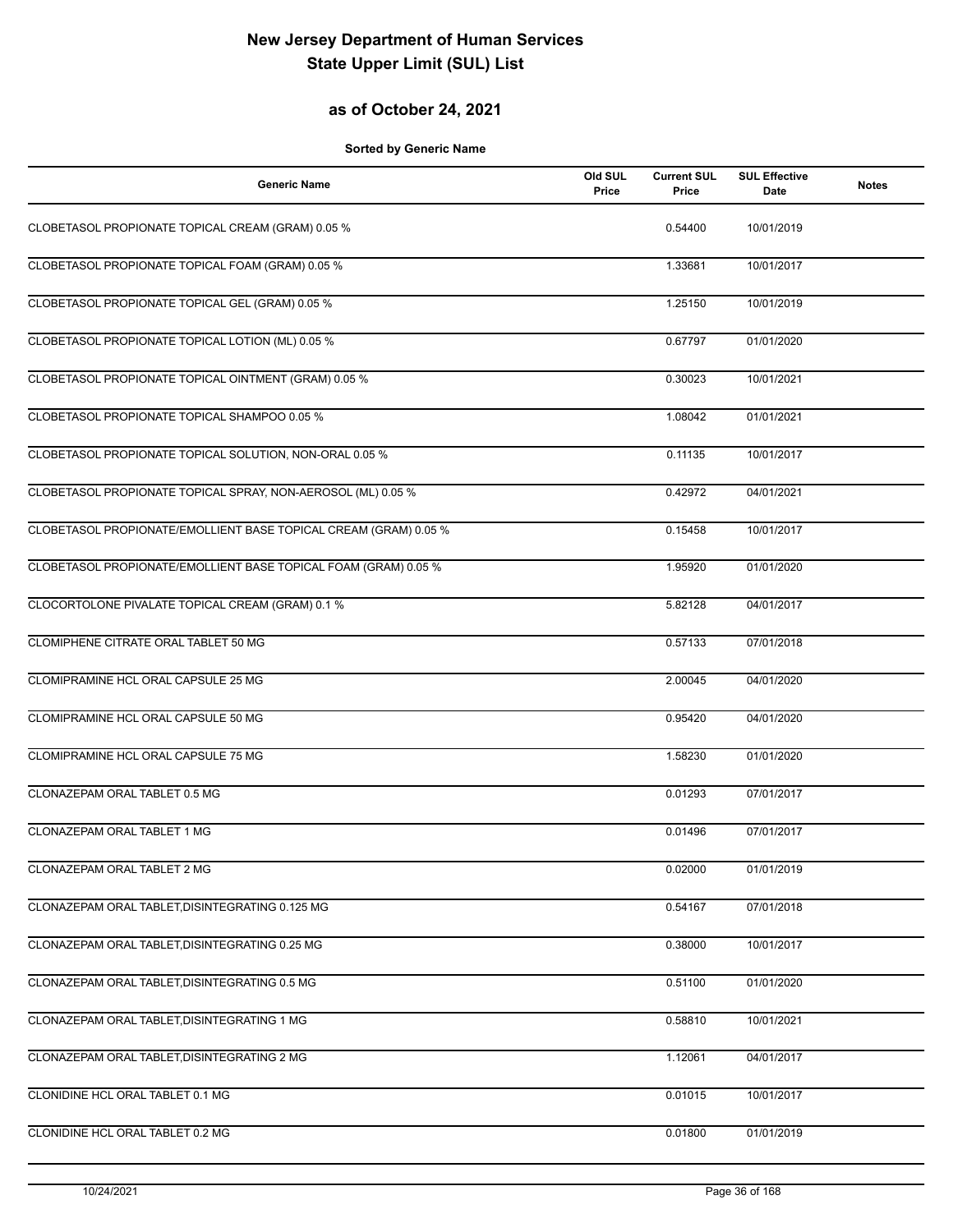## **as of October 24, 2021**

| <b>Generic Name</b>                                                     | Old SUL<br>Price | <b>Current SUL</b><br>Price | <b>SUL Effective</b><br>Date | <b>Notes</b> |
|-------------------------------------------------------------------------|------------------|-----------------------------|------------------------------|--------------|
| CLONIDINE HCL ORAL TABLET 0.3 MG                                        |                  | 0.02750                     | 01/01/2021                   |              |
| CLONIDINE HCL ORAL TABLET, EXTENDED RELEASE 12 HR 0.1 MG                |                  | 0.32467                     | 04/01/2017                   |              |
| CLONIDINE HCL/CHLORTHALIDONE ORAL TABLET 0.1MG-15MG                     |                  | 2.21950                     | 04/01/2017                   |              |
| CLONIDINE HCL/CHLORTHALIDONE ORAL TABLET 0.2-15MG                       |                  | 2.96920                     | 04/01/2017                   |              |
| CLONIDINE HCL/CHLORTHALIDONE ORAL TABLET 0.3MG-15MG                     |                  | 3.63170                     | 04/01/2017                   |              |
| CLONIDINE HCL/PF EPIDURAL VIAL (ML) 1000MCG/10                          |                  | 2.00000                     | 04/01/2017                   |              |
| CLONIDINE HCL/PF EPIDURAL VIAL (ML) 5000MCG/10                          |                  | 9.80000                     | 04/01/2017                   |              |
| CLONIDINE TRANSDERMAL PATCH, TRANSDERMAL WEEKLY 0.1MG/24HR              |                  | 4.04250                     | 04/01/2020                   |              |
| CLONIDINE TRANSDERMAL PATCH, TRANSDERMAL WEEKLY 0.2MG/24HR              |                  | 10.71767                    | 07/01/2021                   |              |
| CLONIDINE TRANSDERMAL PATCH, TRANSDERMAL WEEKLY 0.3MG/24HR              |                  | 13.67625                    | 01/01/2021                   |              |
| CLOPIDOGREL BISULFATE ORAL TABLET 300 MG                                |                  | 13.28633                    | 04/01/2017                   |              |
| CLOPIDOGREL BISULFATE ORAL TABLET 75 MG                                 |                  | 0.03568                     | 01/01/2019                   |              |
| CLORAZEPATE DIPOTASSIUM ORAL TABLET 15 MG                               |                  | 2.43454                     | 04/01/2017                   |              |
| CLORAZEPATE DIPOTASSIUM ORAL TABLET 3.75 MG                             |                  | 0.64250                     | 04/01/2017                   |              |
| CLORAZEPATE DIPOTASSIUM ORAL TABLET 7.5 MG                              |                  | 0.08593                     | 10/01/2017                   |              |
| CLOTRIMAZOLE MUCOUS MEMBRANE TROCHE 10 MG                               |                  | 0.25714                     | 07/01/2018                   |              |
| CLOTRIMAZOLE TOPICAL CREAM (GRAM) 1 %                                   |                  | 0.07200                     | 04/01/2017                   |              |
| CLOTRIMAZOLE TOPICAL SOLUTION, NON-ORAL 1 %                             |                  | 1.19833                     | 07/30/2019                   |              |
| CLOTRIMAZOLE VAGINAL CREAM WITH APPLICATOR 1 %                          |                  | 0.07339                     | 04/01/2017                   |              |
| CLOTRIMAZOLE VAGINAL CREAM WITH APPLICATOR 2 %                          |                  | 0.31448                     | 04/01/2017                   |              |
| CLOTRIMAZOLE/BETAMETHASONE DIPROPIONATE TOPICAL CREAM (GRAM) 1 %-0.05 % |                  | 0.20897                     | 10/01/2021                   |              |
| CLOTRIMAZOLE/BETAMETHASONE DIPROPIONATE TOPICAL LOTION (ML) 1 %-0.05 %  |                  | 2.40733                     | 01/01/2020                   |              |
| CLOZAPINE ORAL TABLET 100 MG                                            |                  | 0.25570                     | 01/01/2020                   |              |
| CLOZAPINE ORAL TABLET 200 MG                                            |                  | 0.93590                     | 04/01/2020                   |              |
| CLOZAPINE ORAL TABLET 25 MG                                             |                  | 0.17340                     | 10/01/2021                   |              |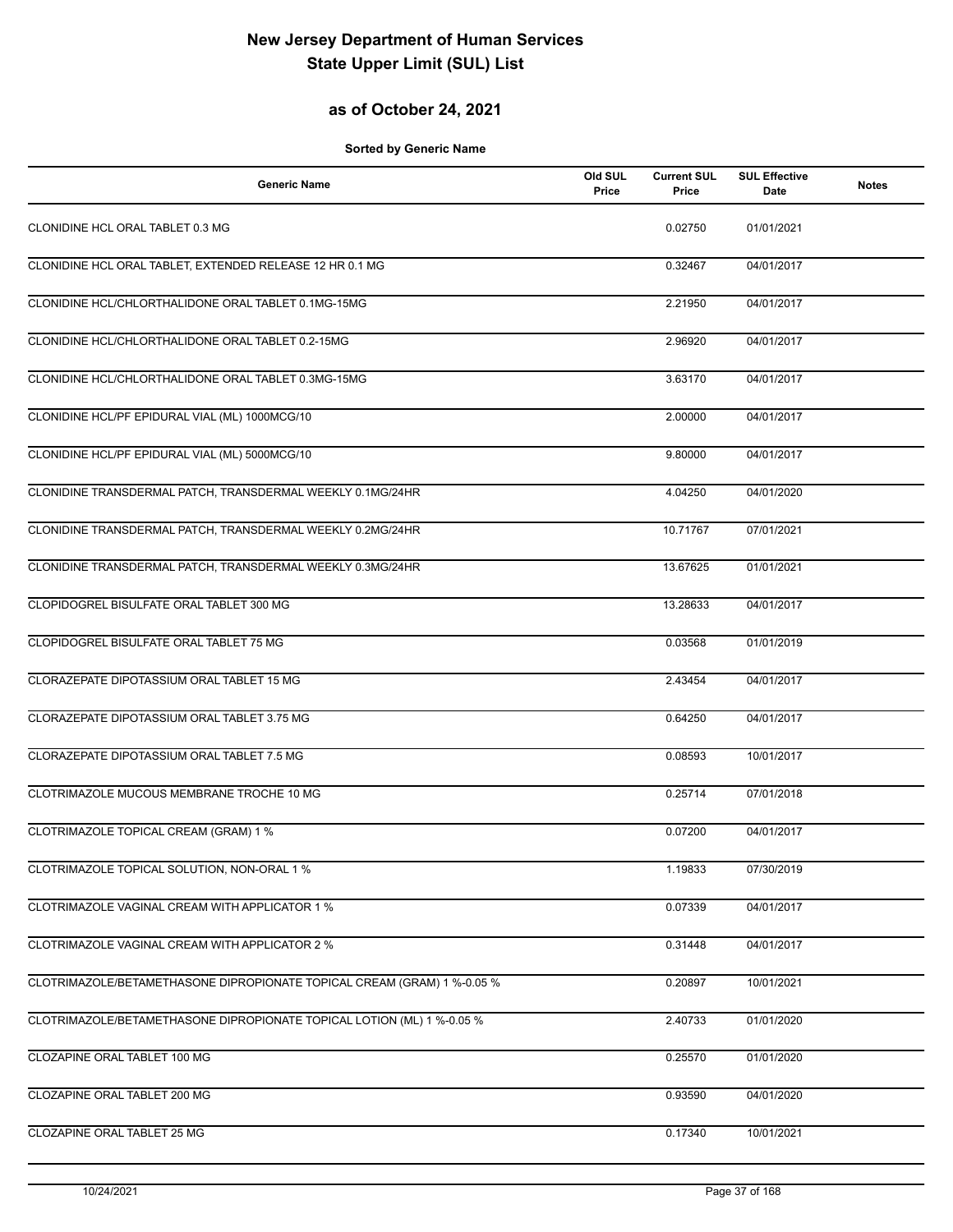## **as of October 24, 2021**

| <b>Generic Name</b>                                                     | Old SUL<br>Price | <b>Current SUL</b><br>Price | <b>SUL Effective</b><br>Date | <b>Notes</b> |
|-------------------------------------------------------------------------|------------------|-----------------------------|------------------------------|--------------|
| CLOZAPINE ORAL TABLET 50 MG                                             |                  | 0.29070                     | 10/01/2019                   |              |
| CLOZAPINE ORAL TABLET, DISINTEGRATING 100 MG                            |                  | 4.51730                     | 10/01/2019                   |              |
| CLOZAPINE ORAL TABLET, DISINTEGRATING 12.5 MG                           |                  | 1.78200                     | 04/01/2017                   |              |
| CLOZAPINE ORAL TABLET, DISINTEGRATING 150 MG                            |                  | 17.26320                    | 04/01/2017                   |              |
| CLOZAPINE ORAL TABLET, DISINTEGRATING 200 MG                            |                  | 19.47760                    | 07/01/2018                   |              |
| CLOZAPINE ORAL TABLET, DISINTEGRATING 25 MG                             |                  | 2.39760                     | 04/01/2017                   |              |
| COAL TAR TOPICAL SHAMPOO                                                |                  | 0.06462                     | 12/12/2011                   |              |
| COAL TAR TOPICAL SHAMPOO 0.5 %                                          |                  | 0.01016                     | 04/01/2017                   |              |
| CODEINE PHOSPHATE/BUTALBITAL/ASPIRIN/CAFFEINE ORAL CAPSULE 30-50-325    |                  | 0.43503                     | 10/01/2017                   |              |
| CODEINE PHOSPHATE/GUAIFENESIN ORAL LIQUID (ML) 10-100MG/5               |                  | 0.00686                     | 10/01/2017                   |              |
| CODEINE PHOSPHATE/GUAIFENESIN ORAL LIQUID (ML) 10-100MG/5               |                  | 0.11280                     | 04/01/2017                   |              |
| CODEINE PHOSPHATE/GUAIFENESIN ORAL LIQUID (ML) 20-200/10                |                  | 0.06520                     | 04/01/2017                   |              |
| CODEINE PHOSPHATE/GUAIFENESIN ORAL LIQUID (ML) 6.3-100/5                |                  | 0.03805                     | 04/01/2017                   |              |
| CODEINE PHOSPHATE/GUAIFENESIN ORAL LIQUID (ML) 8-200 MG/5               |                  | 0.06763                     | 04/01/2017                   |              |
| CODEINE SULFATE ORAL TABLET 15 MG                                       |                  | 0.36870                     | 04/01/2017                   |              |
| CODEINE SULFATE ORAL TABLET 30 MG                                       |                  | 0.31600                     | 01/01/2018                   |              |
| CODEINE SULFATE ORAL TABLET 60 MG                                       |                  | 0.65268                     | 04/01/2017                   |              |
| COLCHICINE ORAL CAPSULE 0.6 MG                                          |                  | 4.07064                     | 04/01/2017                   |              |
| COLCHICINE ORAL TABLET 0.6 MG                                           |                  | 0.79755                     | 07/01/2021                   |              |
| COLESEVELAM HCL ORAL TABLET 625 MG                                      |                  | 0.55550                     | 01/01/2020                   |              |
| COLESTIPOL HCL ORAL GRANULES (GRAM) 5 G                                 |                  | 0.14302                     | 10/01/2017                   |              |
| COLESTIPOL HCL ORAL PACKET (EA) 5 G                                     |                  | 0.18167                     | 10/01/2017                   |              |
| COLESTIPOL HCL ORAL TABLET 1 G                                          |                  | 0.49000                     | 01/01/2020                   |              |
| COLISTIN (AS COLISTIMETHATE SODIUM) INJECTION VIAL (EA) 150 MG          |                  | 16.08333                    | 04/01/2017                   |              |
| COLLAGENASE CLOSTRIDIUM HISTOLYTICUM TOPICAL OINTMENT (GRAM) 250 UNIT/G |                  | 9.70950                     | 07/01/2016                   |              |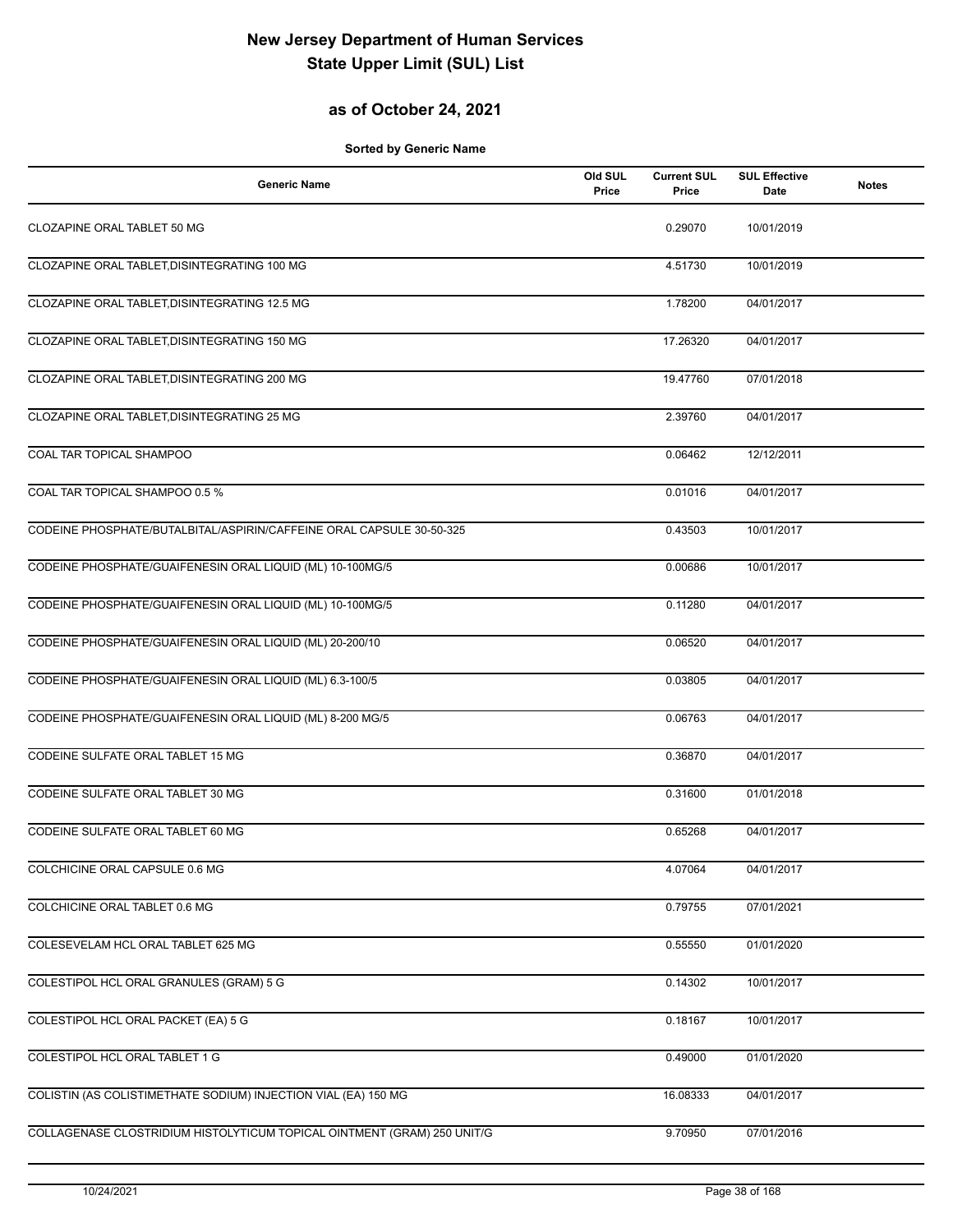## **as of October 24, 2021**

| <b>Generic Name</b>                                               | Old SUL<br>Price | <b>Current SUL</b><br>Price | <b>SUL Effective</b><br>Date | <b>Notes</b> |
|-------------------------------------------------------------------|------------------|-----------------------------|------------------------------|--------------|
| CORTISONE ACETATE ORAL TABLET 25 MG                               |                  | 0.26130                     | 10/01/2017                   |              |
| COSYNTROPIN INJECTION VIAL (EA) 0.25 MG                           |                  | 80.20000                    | 04/01/2017                   |              |
| CROMOLYN SODIUM INHALATION AMPUL FOR NEBULIZATION (ML) 20 MG/2 ML |                  | 0.12370                     | 10/01/2017                   |              |
| CROMOLYN SODIUM NASAL AEROSOL, SPRAY WITH PUMP (ML) 5.2 MG        |                  | 0.27109                     | 04/01/2017                   |              |
| CROMOLYN SODIUM OPHTHALMIC DROPS 4 %                              |                  | 0.35977                     | 04/01/2017                   |              |
| CROMOLYN SODIUM ORAL CONCENTRATE, ORAL 20 MG/ML                   |                  | 0.79561                     | 04/01/2017                   |              |
| CUPRIC CHLORIDE INTRAVENOUS VIAL (ML) 0.4 MG/ML                   |                  | 0.05025                     | 10/01/2017                   |              |
| CYANOCOBALAMIN (VITAMIN B-12) INJECTION VIAL (ML) 1000MCG/ML      |                  | 2.70000                     | 01/01/2021                   |              |
| CYANOCOBALAMIN (VITAMIN B-12) ORAL TABLET 100 MCG                 |                  | 0.04532                     | 12/12/2011                   |              |
| CYANOCOBALAMIN (VITAMIN B-12) ORAL TABLET 1000 MCG                |                  | 0.04328                     | 04/01/2013                   |              |
| CYANOCOBALAMIN (VITAMIN B-12) ORAL TABLET 500 MCG                 |                  | 0.06658                     | 12/12/2011                   |              |
| CYANOCOBALAMIN/FOLIC ACID/PYRIDOXINE ORAL TABLET 0.5-2.2-25       |                  | 0.15375                     | 09/01/2011                   |              |
| CYANOCOBALAMIN/FOLIC ACID/PYRIDOXINE ORAL TABLET 1-2.2-25MG       |                  | 0.17213                     | 10/01/2017                   |              |
| CYANOCOBALAMIN/FOLIC ACID/PYRIDOXINE ORAL TABLET 1-2.5-25MG       |                  | 0.32211                     | 04/01/2018                   |              |
| CYANOCOBALAMIN/FOLIC ACID/PYRIDOXINE ORAL TABLET 2-2.5-25MG       |                  | 0.28988                     | 10/01/2017                   |              |
| CYCLOBENZAPRINE HCL ORAL CAPSULE, EXT RELEASE 24 HR 15 MG         |                  | 0.00000                     | 06/29/2012                   |              |
| CYCLOBENZAPRINE HCL ORAL CAPSULE, EXT RELEASE 24 HR 30 MG         |                  | 15.56850                    | 12/12/2011                   |              |
| CYCLOBENZAPRINE HCL ORAL TABLET 10 MG                             |                  | 0.00299                     | 01/01/2019                   |              |
| CYCLOBENZAPRINE HCL ORAL TABLET 5 MG                              |                  | 0.02000                     | 04/01/2017                   |              |
| CYCLOBENZAPRINE HCL ORAL TABLET 7.5 MG                            |                  | 1.42000                     | 07/01/2019                   |              |
| CYCLOPENTOLATE HCL OPHTHALMIC DROPS 0.5 %                         |                  | 4.10133                     | 04/01/2017                   |              |
| CYCLOPENTOLATE HCL OPHTHALMIC DROPS 1 %                           |                  | 1.54569                     | 10/01/2017                   |              |
| CYCLOPENTOLATE HCL OPHTHALMIC DROPS 2 %                           |                  | 5.65200                     | 07/01/2018                   |              |
| CYCLOPHOSPHAMIDE INTRAVENOUS VIAL (EA) 1 G                        |                  | 569.22000                   | 04/01/2017                   |              |
| CYCLOPHOSPHAMIDE INTRAVENOUS VIAL (EA) 2 G                        |                  | 33.92424                    | 10/01/2017                   |              |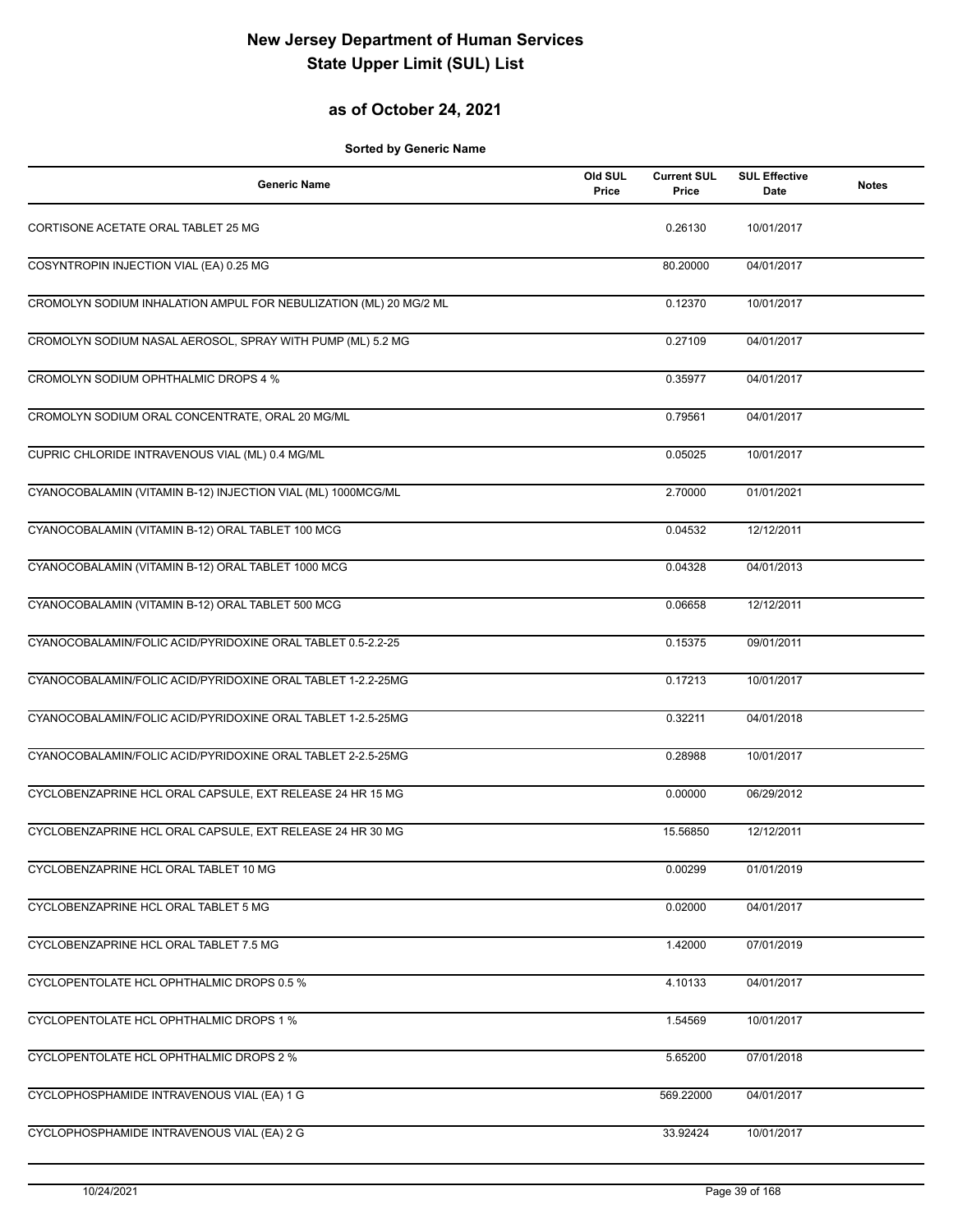## **as of October 24, 2021**

| <b>Generic Name</b>                                     | Old SUL<br>Price | <b>Current SUL</b><br>Price | <b>SUL Effective</b><br><b>Date</b> | <b>Notes</b> |
|---------------------------------------------------------|------------------|-----------------------------|-------------------------------------|--------------|
| CYCLOPHOSPHAMIDE INTRAVENOUS VIAL (EA) 500 MG           |                  | 357.02057                   | 04/01/2017                          |              |
| CYCLOPHOSPHAMIDE ORAL CAPSULE 25 MG                     |                  | 5.41412                     | 04/01/2017                          |              |
| CYCLOPHOSPHAMIDE ORAL CAPSULE 50 MG                     |                  | 6.21490                     | 04/01/2020                          |              |
| CYCLOSERINE ORAL CAPSULE 250 MG                         |                  | 37.83333                    | 04/01/2017                          |              |
| CYCLOSPORINE INTRAVENOUS AMPUL (ML) 250 MG/5ML          |                  | 7.82120                     | 04/01/2017                          |              |
| CYCLOSPORINE ORAL CAPSULE 100 MG                        |                  | 2.20752                     | 10/01/2017                          |              |
| CYCLOSPORINE ORAL CAPSULE 25 MG                         |                  | 0.60033                     | 10/01/2017                          |              |
| CYCLOSPORINE ORAL SOLUTION, ORAL 100 MG/ML              |                  | 6.83100                     | 12/12/2011                          |              |
| CYCLOSPORINE, MODIFIED ORAL CAPSULE 100 MG              |                  | 1.19000                     | 04/01/2017                          |              |
| CYCLOSPORINE, MODIFIED ORAL CAPSULE 25 MG               |                  | 0.22367                     | 04/01/2017                          |              |
| CYCLOSPORINE, MODIFIED ORAL CAPSULE 50 MG               |                  | 1.06400                     | 10/01/2018                          |              |
| CYCLOSPORINE, MODIFIED ORAL SOLUTION, ORAL 100 MG/ML    |                  | 1.76740                     | 04/01/2019                          |              |
| CYPROHEPTADINE HCL ORAL SYRUP 2 MG/5 ML                 |                  | 0.05256                     | 10/01/2020                          |              |
| CYPROHEPTADINE HCL ORAL SYRUP 4 MG/10 ML                |                  | 0.24687                     | 04/01/2017                          |              |
| CYPROHEPTADINE HCL ORAL TABLET 4 MG                     |                  | 0.08125                     | 07/01/2021                          |              |
| CYSTEINE HCL INTRAVENOUS VIAL (ML) 50 MG/ML             |                  | 0.19388                     | 10/01/2017                          |              |
| CYTARABINE INJECTION VIAL (ML) 20 MG/ML                 |                  | 0.61360                     | 04/01/2017                          |              |
| CYTARABINE/PF INJECTION VIAL (ML) 100 MG/5ML            |                  | 0.95000                     | 04/01/2017                          |              |
| CYTARABINE/PF INJECTION VIAL (ML) 2 G/20 ML             |                  | 0.83850                     | 04/01/2019                          |              |
| CYTARABINE/PF INJECTION VIAL (ML) 20 MG/ML              |                  | 0.40000                     | 04/01/2017                          |              |
| DACARBAZINE INTRAVENOUS VIAL (EA) 100 MG                |                  | 9.45000                     | 04/01/2017                          |              |
| DACARBAZINE INTRAVENOUS VIAL (EA) 200 MG                |                  | 12.00000                    | 04/01/2017                          |              |
| DALFAMPRIDINE ORAL TABLET, EXTENDED RELEASE 12 HR 10 MG |                  | 0.82500                     | 01/01/2020                          |              |
| DANAZOL ORAL CAPSULE 100 MG                             |                  | 3.80800                     | 04/01/2017                          |              |
| DANAZOL ORAL CAPSULE 200 MG                             |                  | 3.10456                     | 04/01/2017                          |              |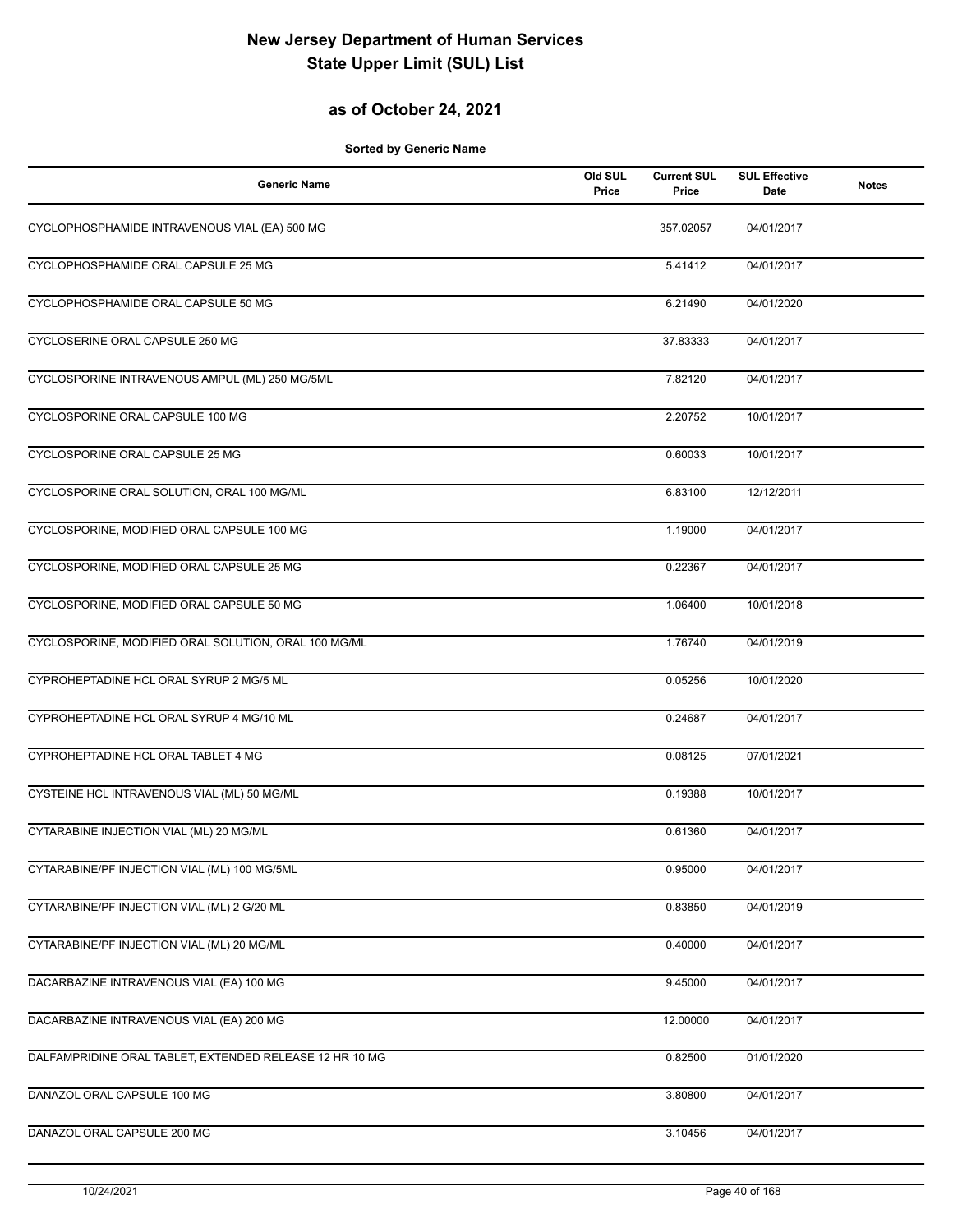## **as of October 24, 2021**

| <b>Generic Name</b>                                                 | Old SUL<br>Price | <b>Current SUL</b><br>Price | <b>SUL Effective</b><br><b>Date</b> | <b>Notes</b> |
|---------------------------------------------------------------------|------------------|-----------------------------|-------------------------------------|--------------|
| DANAZOL ORAL CAPSULE 50 MG                                          |                  | 2.53760                     | 04/01/2017                          |              |
| DANTROLENE SODIUM INTRAVENOUS VIAL (EA) 20 MG                       |                  | 70.00000                    | 04/01/2017                          |              |
| DANTROLENE SODIUM ORAL CAPSULE 100 MG                               |                  | 0.97500                     | 07/01/2018                          |              |
| DANTROLENE SODIUM ORAL CAPSULE 25 MG                                |                  | 0.35000                     | 01/01/2019                          |              |
| DANTROLENE SODIUM ORAL CAPSULE 50 MG                                |                  | 0.38970                     | 10/01/2019                          |              |
| DAPSONE ORAL TABLET 100 MG                                          |                  | 1.19500                     | 04/01/2020                          |              |
| DAPSONE ORAL TABLET 25 MG                                           |                  | 0.54950                     | 10/01/2019                          |              |
| DAPSONE TOPICAL GEL (GRAM) 5 %                                      |                  | 3.53217                     | 10/01/2021                          |              |
| DAPTOMYCIN INTRAVENOUS VIAL (EA) 500 MG                             |                  | 89.21063                    | 10/01/2021                          |              |
| DARIFENACIN HYDROBROMIDE ORAL TABLET, EXTENDED RELEASE 24 HR 15 MG  |                  | 3.05067                     | 04/01/2019                          |              |
| DARIFENACIN HYDROBROMIDE ORAL TABLET, EXTENDED RELEASE 24 HR 7.5 MG |                  | 2.41867                     | 04/01/2020                          |              |
| DAUNORUBICIN HCL INTRAVENOUS VIAL (ML) 5 MG/ML                      |                  | 19.72375                    | 04/01/2017                          |              |
| DECITABINE INTRAVENOUS VIAL (EA) 50 MG                              |                  | 1200.00000                  | 04/01/2017                          |              |
| DEFEROXAMINE MESYLATE INJECTION VIAL (EA) 2 G                       |                  | 25.12875                    | 04/01/2017                          |              |
| DEFEROXAMINE MESYLATE INJECTION VIAL (EA) 500 MG                    |                  | 7.27477                     | 10/01/2017                          |              |
| DEMECLOCYCLINE HCL ORAL TABLET 150 MG                               |                  | 1.30000                     | 01/01/2019                          |              |
| DEMECLOCYCLINE HCL ORAL TABLET 300 MG                               |                  | 1.00729                     | 01/01/2020                          |              |
| DESIPRAMINE HCL ORAL TABLET 10 MG                                   |                  | 0.71980                     | 07/01/2019                          |              |
| DESIPRAMINE HCL ORAL TABLET 100 MG                                  |                  | 2.72630                     | 04/01/2017                          |              |
| DESIPRAMINE HCL ORAL TABLET 150 MG                                  |                  | 3.32920                     | 04/01/2017                          |              |
| DESIPRAMINE HCL ORAL TABLET 25 MG                                   |                  | 0.42950                     | 10/01/2021                          |              |
| DESIPRAMINE HCL ORAL TABLET 50 MG                                   |                  | 1.31850                     | 10/01/2020                          |              |
| DESIPRAMINE HCL ORAL TABLET 75 MG                                   |                  | 1.95724                     | 10/01/2017                          |              |
| DESLORATADINE ORAL TABLET 5 MG                                      |                  | 0.25470                     | 10/01/2020                          |              |
| DESLORATADINE ORAL TABLET, DISINTEGRATING 2.5 MG                    |                  | 4.85433                     | 04/01/2017                          |              |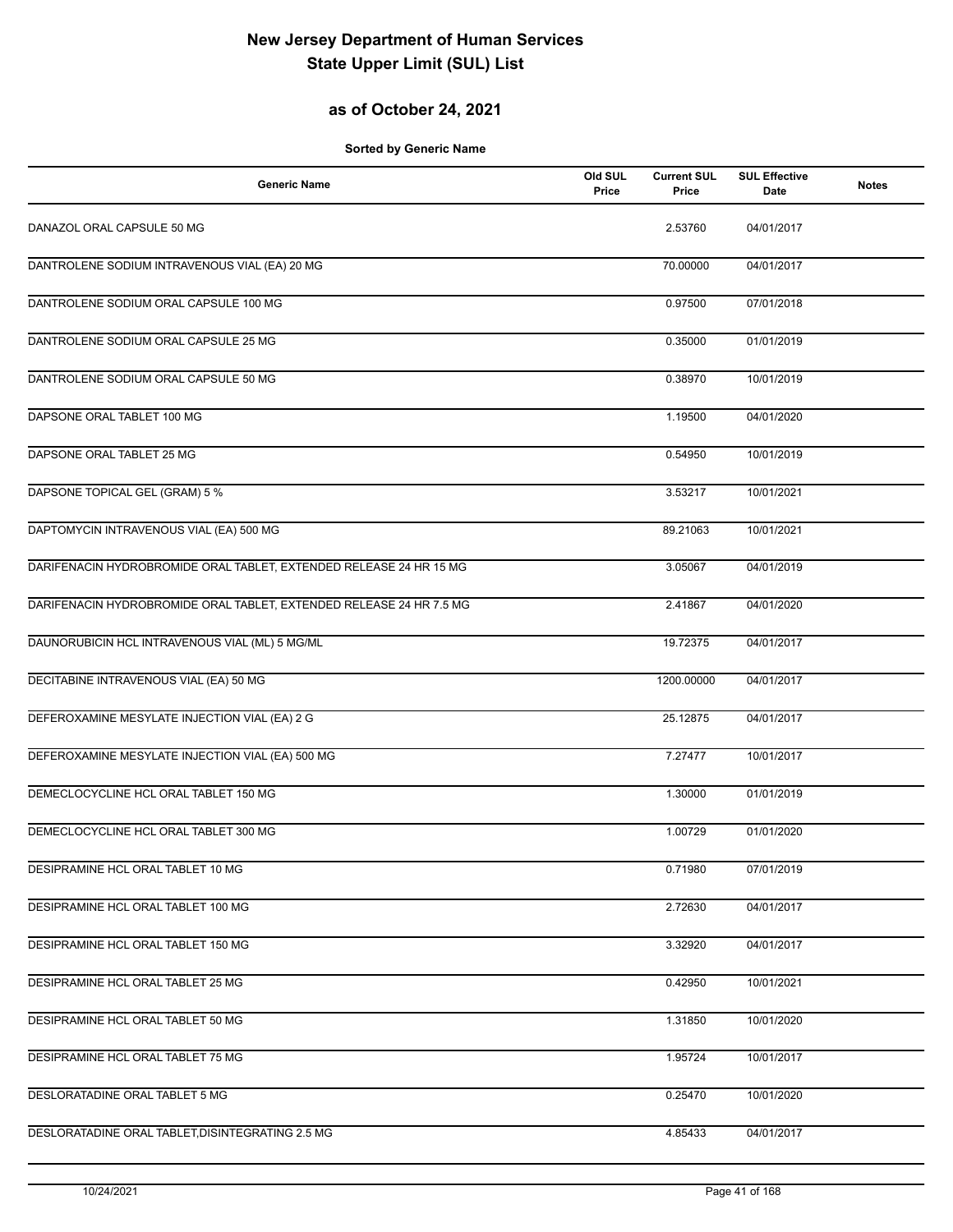## **as of October 24, 2021**

| <b>Generic Name</b>                                                                     | Old SUL<br>Price | <b>Current SUL</b><br>Price | <b>SUL Effective</b><br><b>Date</b> | <b>Notes</b> |
|-----------------------------------------------------------------------------------------|------------------|-----------------------------|-------------------------------------|--------------|
| DESLORATADINE ORAL TABLET, DISINTEGRATING 5 MG                                          |                  | 4.85433                     | 04/01/2017                          |              |
| DESMOPRESSIN ACETATE (NON-REFRIGERATED) NASAL AEROSOL, SPRAY WITH PUMP<br>(ML) 10/SPRAY |                  | 13.65263                    | 07/01/2017                          |              |
| DESMOPRESSIN ACETATE INJECTION AMPUL (ML) 4 MCG/ML                                      |                  | 8.57000                     | 04/01/2017                          |              |
| DESMOPRESSIN ACETATE INJECTION VIAL (ML) 4 MCG/ML                                       |                  | 5.90000                     | 04/01/2017                          |              |
| DESMOPRESSIN ACETATE ORAL TABLET 0.1 MG                                                 |                  | 0.32880                     | 04/01/2021                          |              |
| DESMOPRESSIN ACETATE ORAL TABLET 0.2 MG                                                 |                  | 0.37063                     | 04/01/2021                          |              |
| DESOGESTREL-ETHINYL ESTRADIOL ORAL TABLET 0.15-0.03                                     |                  | 0.14443                     | 10/01/2021                          |              |
| DESOGESTREL-ETHINYL ESTRADIOL ORAL TABLET 7 DAYS X 3                                    |                  | 0.52119                     | 04/01/2017                          |              |
| DESOGESTREL-ETHINYL ESTRADIOL/ETHINYL ESTRADIOL ORAL TABLET 21-5                        |                  | 0.37988                     | 04/01/2018                          |              |
| DESONIDE TOPICAL CREAM (GRAM) 0.05 %                                                    |                  | 0.66500                     | 01/01/2020                          |              |
| DESONIDE TOPICAL LOTION (ML) 0.05 %                                                     |                  | 1.66017                     | 01/01/2020                          |              |
| DESONIDE TOPICAL OINTMENT (GRAM) 0.05 %                                                 |                  | 0.28224                     | 10/01/2017                          |              |
| DESOXIMETASONE TOPICAL CREAM (GRAM) 0.05 %                                              |                  | 2.57933                     | 01/01/2020                          |              |
| DESOXIMETASONE TOPICAL CREAM (GRAM) 0.25 %                                              |                  | 0.67867                     | 07/01/2019                          |              |
| DESOXIMETASONE TOPICAL GEL (GRAM) 0.05 %                                                |                  | 1.53370                     | 10/01/2017                          |              |
| DESOXIMETASONE TOPICAL OINTMENT (GRAM) 0.05 %                                           |                  | 3.76300                     | 04/01/2017                          |              |
| DESOXIMETASONE TOPICAL OINTMENT (GRAM) 0.25 %                                           |                  | 0.29867                     | 01/01/2020                          |              |
| DESVENLAFAXINE FUMARATE ORAL TABLET, EXTENDED RELEASE 24 HR 100 MG                      |                  | 4.64366                     | 04/01/2017                          |              |
| DESVENLAFAXINE FUMARATE ORAL TABLET, EXTENDED RELEASE 24 HR 50 MG                       |                  | 4.64366                     | 04/01/2017                          |              |
| DESVENLAFAXINE ORAL TABLET, EXTENDED RELEASE 24 HR 100 MG                               |                  | 4.15295                     | 04/01/2017                          |              |
| DESVENLAFAXINE ORAL TABLET, EXTENDED RELEASE 24 HR 100 MG                               |                  | 6.26667                     | 04/01/2017                          |              |
| DESVENLAFAXINE ORAL TABLET, EXTENDED RELEASE 24 HR 50 MG                                |                  | 8.28600                     | 04/01/2017                          |              |
| DESVENLAFAXINE ORAL TABLET, EXTENDED RELEASE 24 HR 50 MG                                |                  | 3.95267                     | 01/01/2018                          |              |
| DESVENLAFAXINE SUCCINATE ORAL TABLET, EXTENDED RELEASE 24 HR 100 MG                     |                  | 0.50550                     | 01/01/2020                          |              |
| DESVENLAFAXINE SUCCINATE ORAL TABLET, EXTENDED RELEASE 24 HR 25 MG                      |                  | 0.78550                     | 04/01/2020                          |              |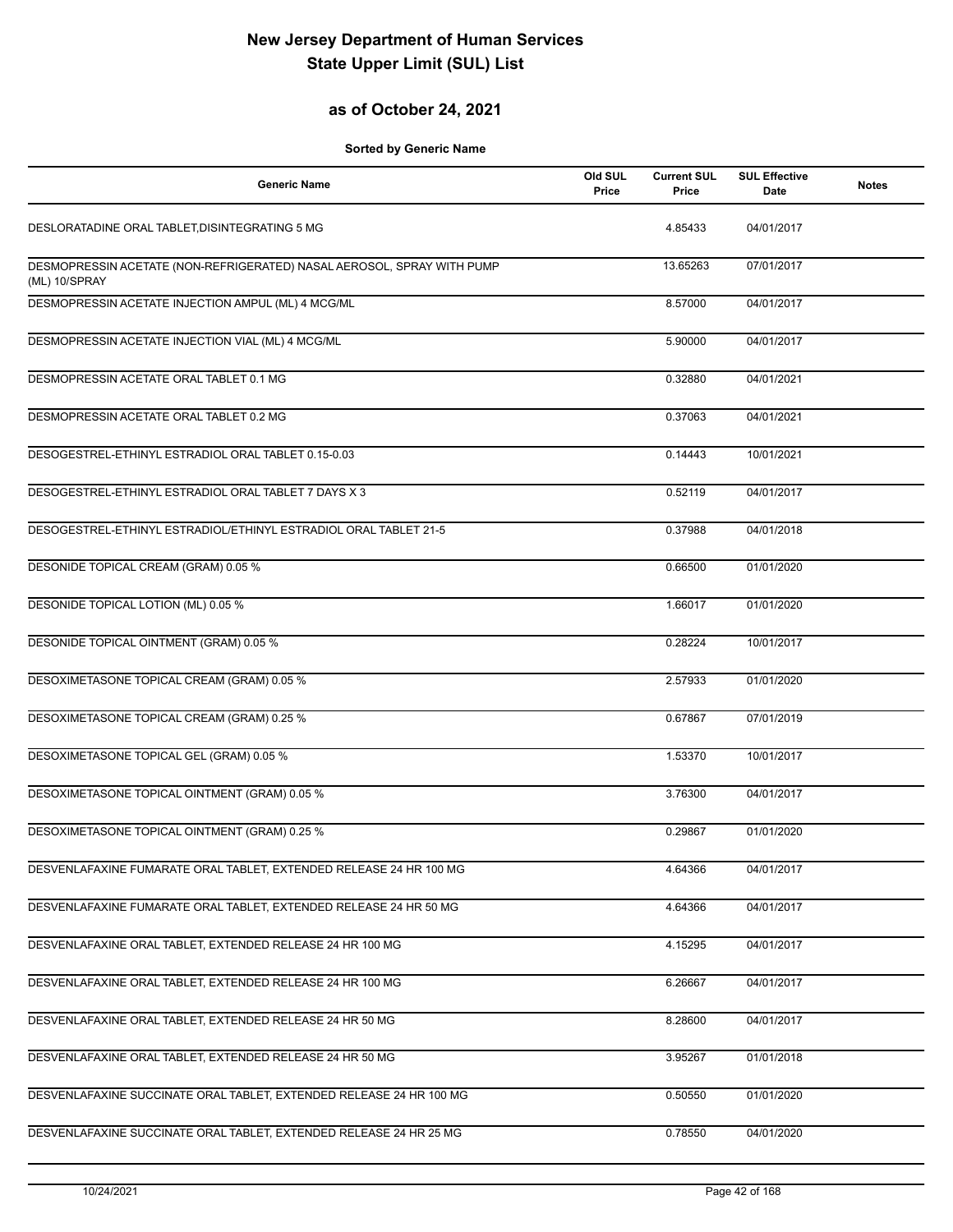## **as of October 24, 2021**

| <b>Generic Name</b>                                                        | Old SUL<br>Price | <b>Current SUL</b><br>Price | <b>SUL Effective</b><br>Date | <b>Notes</b> |
|----------------------------------------------------------------------------|------------------|-----------------------------|------------------------------|--------------|
| DESVENLAFAXINE SUCCINATE ORAL TABLET, EXTENDED RELEASE 24 HR 50 MG         |                  | 0.53967                     | 10/01/2020                   |              |
| DEXAMETHASONE ORAL ELIXIR 0.5 MG/5ML                                       |                  | 0.11713                     | 04/01/2017                   |              |
| DEXAMETHASONE ORAL SOLUTION, ORAL 0.5 MG/5ML                               |                  | 0.03860                     | 04/01/2018                   |              |
| DEXAMETHASONE ORAL TABLET 0.5 MG                                           |                  | 0.04221                     | 04/01/2017                   |              |
| DEXAMETHASONE ORAL TABLET 0.75 MG                                          |                  | 0.04550                     | 10/01/2017                   |              |
| DEXAMETHASONE ORAL TABLET 1 MG                                             |                  | 0.22179                     | 04/01/2017                   |              |
| DEXAMETHASONE ORAL TABLET 1.5 MG                                           |                  | 0.07502                     | 04/01/2017                   |              |
| DEXAMETHASONE ORAL TABLET 2 MG                                             |                  | 0.39870                     | 07/01/2018                   |              |
| DEXAMETHASONE ORAL TABLET 4 MG                                             |                  | 0.09250                     | 04/01/2017                   |              |
| DEXAMETHASONE ORAL TABLET 6 MG                                             |                  | 0.34402                     | 10/01/2017                   |              |
| DEXAMETHASONE SOD PHOSPHATE INJECTION SYRINGE (ML) 4 MG/ML                 |                  | 1.19000                     | 04/01/2017                   |              |
| DEXAMETHASONE SOD PHOSPHATE INJECTION VIAL (ML) 10 MG/ML                   |                  | 0.96239                     | 10/01/2017                   |              |
| DEXAMETHASONE SOD PHOSPHATE INJECTION VIAL (ML) 4 MG/ML                    |                  | 1.19930                     | 04/01/2017                   |              |
| DEXAMETHASONE SOD PHOSPHATE OPHTHALMIC DROPS 0.1 %                         |                  | 1.74669                     | 10/01/2017                   |              |
| DEXAMETHASONE SODIUM PHOSPHATE/PF INJECTION VIAL (ML) 10 MG/ML             |                  | 1.70000                     | 04/01/2017                   |              |
| DEXBROMPHENIRAMINE MALEATE ORAL TABLET 2 MG                                |                  | 0.61230                     | 04/01/2017                   |              |
| DEXBROMPHENIRAMINE MALEATE/PSEUDOEPHEDRINE HCL ORAL TABLET 2 MG-60 MG      |                  | 0.36450                     | 04/01/2017                   |              |
| DEXMEDETOMIDINE HCL INTRAVENOUS VIAL (ML) 1000MCG/10                       |                  | 19.49500                    | 04/01/2017                   |              |
| DEXMEDETOMIDINE HCL INTRAVENOUS VIAL (ML) 200MCG/2ML                       |                  | 9.54500                     | 04/01/2017                   |              |
| DEXMEDETOMIDINE HCL INTRAVENOUS VIAL (ML) 400MCG/4ML                       |                  | 19.73750                    | 04/01/2017                   |              |
| DEXMETHYLPHENIDATE HCL ORAL CAPSULE, EXTENDED RELEASE BIPHASIC 50-50 10 MG |                  | 2.27540                     | 10/01/2020                   |              |
| DEXMETHYLPHENIDATE HCL ORAL CAPSULE, EXTENDED RELEASE BIPHASIC 50-50 15 MG |                  | 2.38530                     | 01/01/2020                   |              |
| DEXMETHYLPHENIDATE HCL ORAL CAPSULE, EXTENDED RELEASE BIPHASIC 50-50 20 MG |                  | 1.65420                     | 10/01/2020                   |              |
| DEXMETHYLPHENIDATE HCL ORAL CAPSULE, EXTENDED RELEASE BIPHASIC 50-50 25 MG |                  | 2.44796                     | 10/01/2020                   |              |
| DEXMETHYLPHENIDATE HCL ORAL CAPSULE, EXTENDED RELEASE BIPHASIC 50-50 30 MG |                  | 2.56200                     | 10/01/2020                   |              |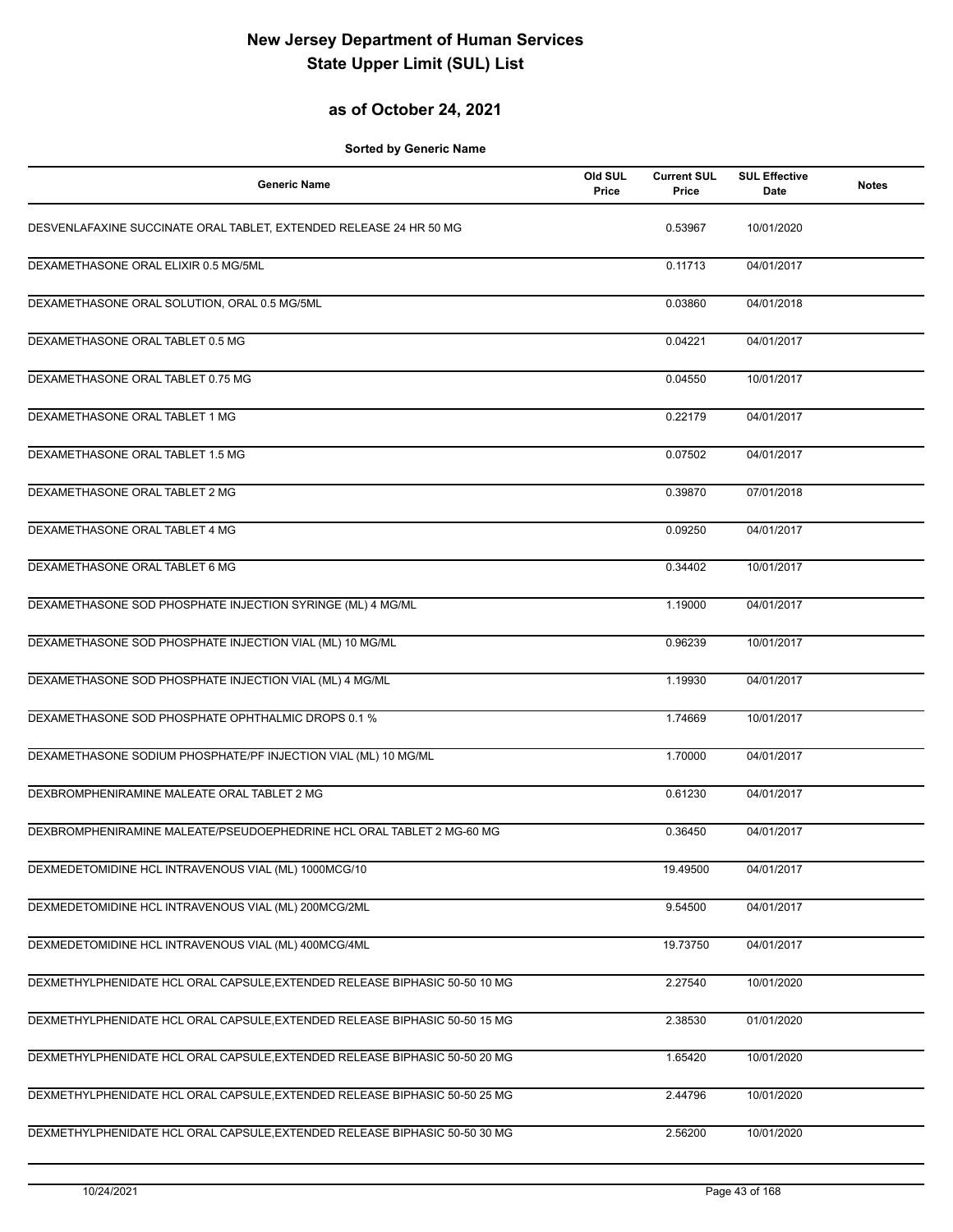## **as of October 24, 2021**

| <b>Generic Name</b>                                                                                   | Old SUL<br>Price | <b>Current SUL</b><br>Price | <b>SUL Effective</b><br>Date | <b>Notes</b> |
|-------------------------------------------------------------------------------------------------------|------------------|-----------------------------|------------------------------|--------------|
| DEXMETHYLPHENIDATE HCL ORAL CAPSULE, EXTENDED RELEASE BIPHASIC 50-50 35 MG                            |                  | 2.54081                     | 10/01/2020                   |              |
| DEXMETHYLPHENIDATE HCL ORAL CAPSULE, EXTENDED RELEASE BIPHASIC 50-50 40 MG                            |                  | 1.94380                     | 04/01/2020                   |              |
| DEXMETHYLPHENIDATE HCL ORAL CAPSULE, EXTENDED RELEASE BIPHASIC 50-50 5 MG                             |                  | 4.03380                     | 10/01/2018                   |              |
| DEXMETHYLPHENIDATE HCL ORAL TABLET 10 MG                                                              |                  | 0.43060                     | 04/01/2020                   |              |
| DEXMETHYLPHENIDATE HCL ORAL TABLET 2.5 MG                                                             |                  | 0.20250                     | 04/01/2020                   |              |
| DEXMETHYLPHENIDATE HCL ORAL TABLET 5 MG                                                               |                  | 0.22290                     | 10/01/2021                   |              |
| DEXRAZOXANE HCL INTRAVENOUS VIAL (EA) 250 MG                                                          |                  | 274.26000                   | 04/01/2017                   |              |
| DEXRAZOXANE HCL INTRAVENOUS VIAL (EA) 500 MG                                                          |                  | 548.51000                   | 04/01/2017                   |              |
| DEXTRAN 40 IN 0.9 % SODIUM CHLORIDE INTRAVENOUS INTRAVENOUS SOLUTION 10 %                             |                  | 0.05462                     | 04/01/2017                   |              |
| DEXTRAN 40 IN DEXTROSE 5 % IN WATER INTRAVENOUS INTRAVENOUS SOLUTION 10 %                             |                  | 0.05306                     | 04/01/2017                   |              |
| DEXTRAN 70/HYPROMELLOSE OPHTHALMIC DROPS 0.1%-0.3%                                                    |                  | 0.12464                     | 04/01/2017                   |              |
| DEXTROAMPHETAMINE SULF-SACCHARATE/AMPHETAMINE SULF-ASPARTATE ORAL<br>CAPSULE, EXT RELEASE 24 HR 10 MG |                  | 1.03412                     | 10/01/2021                   |              |
| DEXTROAMPHETAMINE SULF-SACCHARATE/AMPHETAMINE SULF-ASPARTATE ORAL<br>CAPSULE, EXT RELEASE 24 HR 15 MG |                  | 1.20000                     | 07/01/2019                   |              |
| DEXTROAMPHETAMINE SULF-SACCHARATE/AMPHETAMINE SULF-ASPARTATE ORAL<br>CAPSULE, EXT RELEASE 24 HR 20 MG |                  | 0.90595                     | 10/01/2020                   |              |
| DEXTROAMPHETAMINE SULF-SACCHARATE/AMPHETAMINE SULF-ASPARTATE ORAL<br>CAPSULE, EXT RELEASE 24 HR 25 MG |                  | 0.83543                     | 04/01/2021                   |              |
| DEXTROAMPHETAMINE SULF-SACCHARATE/AMPHETAMINE SULF-ASPARTATE ORAL<br>CAPSULE, EXT RELEASE 24 HR 30 MG |                  | 1.14687                     | 10/01/2021                   |              |
| DEXTROAMPHETAMINE SULF-SACCHARATE/AMPHETAMINE SULF-ASPARTATE ORAL<br>CAPSULE, EXT RELEASE 24 HR 5 MG  |                  | 1.00560                     | 07/01/2018                   |              |
| DEXTROAMPHETAMINE SULF-SACCHARATE/AMPHETAMINE SULF-ASPARTATE ORAL<br>TABLET 10 MG                     |                  | 0.32200                     | 10/01/2019                   |              |
| DEXTROAMPHETAMINE SULF-SACCHARATE/AMPHETAMINE SULF-ASPARTATE ORAL<br>TABLET 12.5 MG                   |                  | 0.52640                     | 04/01/2018                   |              |
| DEXTROAMPHETAMINE SULF-SACCHARATE/AMPHETAMINE SULF-ASPARTATE ORAL<br><b>TABLET 15 MG</b>              |                  | 0.33810                     | 01/01/2021                   |              |
| DEXTROAMPHETAMINE SULF-SACCHARATE/AMPHETAMINE SULF-ASPARTATE ORAL<br>TABLET 20 MG                     |                  | 0.26550                     | 04/01/2017                   |              |
| DEXTROAMPHETAMINE SULF-SACCHARATE/AMPHETAMINE SULF-ASPARTATE ORAL<br>TABLET 30 MG                     |                  | 0.25810                     | 01/01/2019                   |              |
| DEXTROAMPHETAMINE SULF-SACCHARATE/AMPHETAMINE SULF-ASPARTATE ORAL<br><b>TABLET 5 MG</b>               |                  | 0.25450                     | 01/01/2019                   |              |
| DEXTROAMPHETAMINE SULF-SACCHARATE/AMPHETAMINE SULF-ASPARTATE ORAL<br>TABLET 7.5 MG                    |                  | 0.32083                     | 10/01/2017                   |              |
| DEXTROAMPHETAMINE SULFATE ORAL CAPSULE, EXTENDED RELEASE 10 MG                                        |                  | 1.51000                     | 07/01/2019                   |              |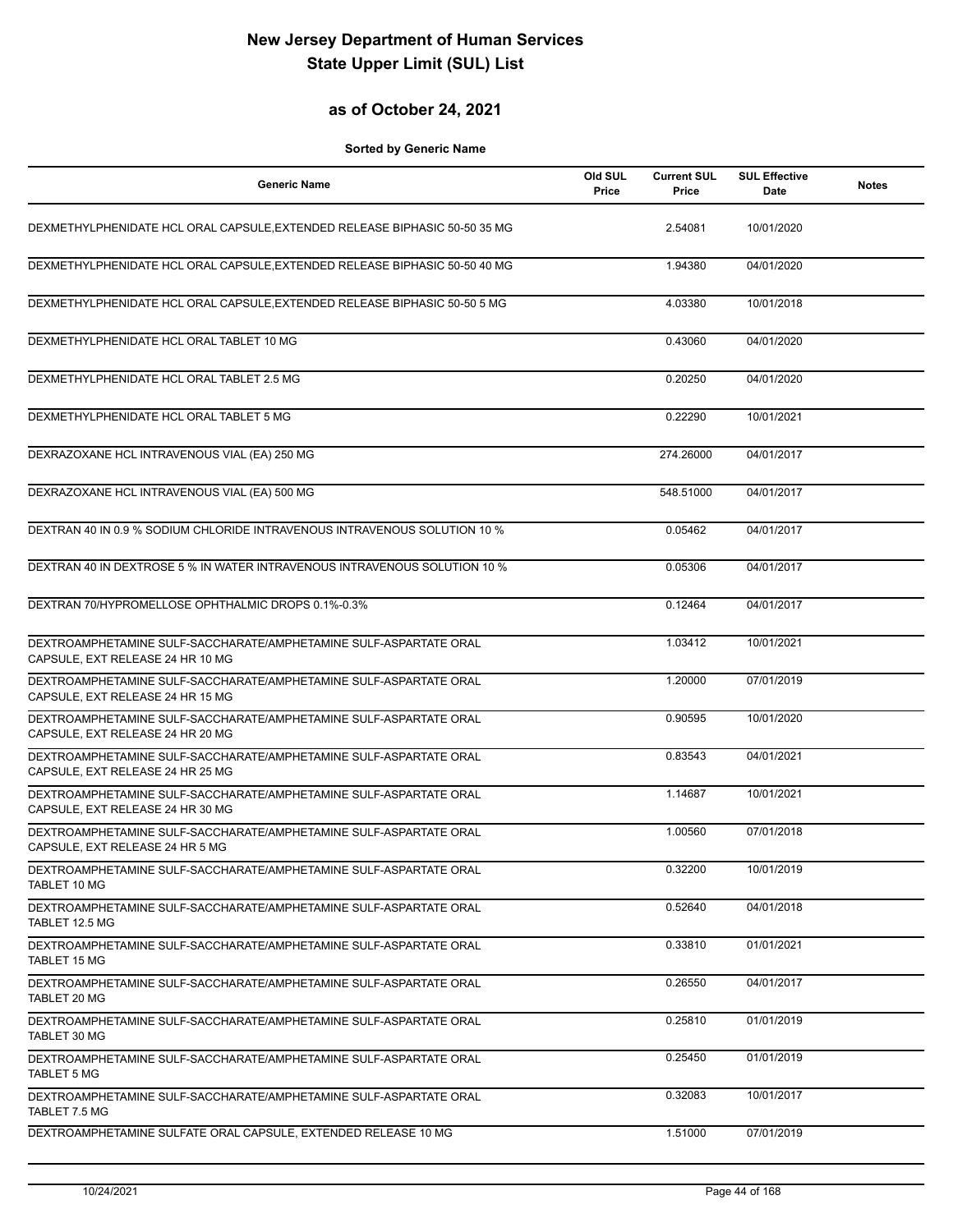## **as of October 24, 2021**

| <b>Generic Name</b>                                                                                               | Old SUL<br>Price | <b>Current SUL</b><br>Price | <b>SUL Effective</b><br>Date | <b>Notes</b> |
|-------------------------------------------------------------------------------------------------------------------|------------------|-----------------------------|------------------------------|--------------|
| DEXTROAMPHETAMINE SULFATE ORAL CAPSULE, EXTENDED RELEASE 15 MG                                                    |                  | 1.00806                     | 10/01/2020                   |              |
| DEXTROAMPHETAMINE SULFATE ORAL CAPSULE, EXTENDED RELEASE 5 MG                                                     |                  | 2.06516                     | 04/01/2017                   |              |
| DEXTROAMPHETAMINE SULFATE ORAL SOLUTION, ORAL 5 MG/5 ML                                                           |                  | 1.46846                     | 04/01/2017                   |              |
| DEXTROAMPHETAMINE SULFATE ORAL TABLET 10 MG                                                                       |                  | 0.40200                     | 04/01/2020                   |              |
| DEXTROAMPHETAMINE SULFATE ORAL TABLET 5 MG                                                                        |                  | 0.20991                     | 10/01/2017                   |              |
| DEXTROMETHORPHAN HBR ORAL CAPSULE 15 MG                                                                           |                  | 0.11250                     | 04/01/2017                   |              |
| DEXTROMETHORPHAN HBR ORAL LIQUID (ML) 15 MG/5 ML                                                                  |                  | 0.02527                     | 04/01/2017                   |              |
| DEXTROMETHORPHAN HBR ORAL SYRUP 7.5MG/5ML                                                                         |                  | 0.04154                     | 12/12/2011                   |              |
| DEXTROMETHORPHAN HBR/ACETAMINOPHEN/DOXYLAMINE ORAL CAPSULE 15MG-325MG                                             |                  | 0.11526                     | 04/01/2017                   |              |
| DEXTROMETHORPHAN HBR/ACETAMINOPHEN/DOXYLAMINE ORAL LIQUID (ML) 15-325/15                                          |                  | 0.01108                     | 04/01/2017                   |              |
| DEXTROMETHORPHAN HBR/ACETAMINOPHEN/DOXYLAMINE ORAL LIQUID (ML) 30-12.5/30                                         |                  | 0.01054                     | 04/01/2017                   |              |
| DEXTROMETHORPHAN HBR/DOXYLAMINE SUCCINATE ORAL SOLUTION, ORAL 15-6.25/15                                          |                  | 0.01244                     | 04/01/2017                   |              |
| DEXTROMETHORPHAN HBR/PHENYLEPHRINE HCL ORAL LIQUID (ML) 5-2.5 MG/5                                                |                  | 0.04194                     | 04/01/2017                   |              |
| DEXTROMETHORPHAN HBR/PHENYLEPHRINE HCL/ACETAMINOPHEN ORAL CAPSULE<br>10-5-325MG                                   |                  | 0.11831                     | 04/01/2017                   |              |
| DEXTROMETHORPHAN HBR/PHENYLEPHRINE HCL/ACETAMINOPHEN ORAL LIQUID (ML)<br>5-325MG/15                               |                  | 0.01165                     | 04/01/2017                   |              |
| DEXTROMETHORPHAN HBR/PHENYLEPHRINE HCL/ACETAMINOPHEN ORAL POWDER IN<br>PACKET (EA) 20-10-650                      |                  | 0.59166                     | 04/01/2017                   |              |
| DEXTROMETHORPHAN HBR/PHENYLEPHRINE HCL/ACETAMINOPHEN ORAL TABLET<br>10-5-325MG                                    |                  | 0.07984                     | 04/01/2017                   |              |
| DEXTROMETHORPHAN HBR/PHENYLEPHRINE HCL/CHLORPHENIRAMINE ORAL DROPS<br>3-3.5-1/ML                                  |                  | 0.35250                     | 09/01/2011                   |              |
| DEXTROMETHORPHAN HBR/PHENYLEPHRINE/ACETAMINOPHEN/DOXYLAMINE ORAL<br>CAPSULE 5-325-6.25                            |                  | 0.63562                     | 04/01/2017                   |              |
| DEXTROMETHORPHAN HBR/PHENYLEPHRINE/ACETAMINOPHEN/DOXYLAMINE ORAL<br>LIQUID (ML) 5-325MG/15                        |                  | 0.01379                     | 04/01/2017                   |              |
| DEXTROMETHORPHAN POLISTIREX ORAL SUSPENSION, EXTENDED RELEASE 12 HR 30<br>MG/5 ML                                 |                  | 0.05735                     | 04/01/2017                   |              |
| DEXTROMETHORPHAN/PHENYLEPHRINE/ACETAMINOPHEN/CHLORPHENIRAMIN ORAL<br>SUSPENSION, ORAL (FINAL DOSE FORM) 5-2.5-160 |                  | 0.01652                     | 04/01/2017                   |              |
| DEXTROMETHORPHAN/PHENYLEPHRINE/ACETAMINOPHEN/CHLORPHENIRAMIN ORAL<br>TABLET 10-5-325-2                            |                  | 0.07375                     | 04/01/2017                   |              |
| DEXTROMETHORPHAN/PHENYLEPHRINE/ACETAMINOPHEN/CHLORPHENIRAMIN ORAL<br>TABLET, SEQUENTIAL 10-5-325-2                |                  | 0.13720                     | 04/01/2017                   |              |
| DEXTROSE 10 % AND 0.2 % SODIUM CHLORIDE INTRAVENOUS DEHP-FREE BAG,<br>INJECTION (ML) 10 %-0.2 %                   |                  | 0.00860                     | 04/01/2017                   |              |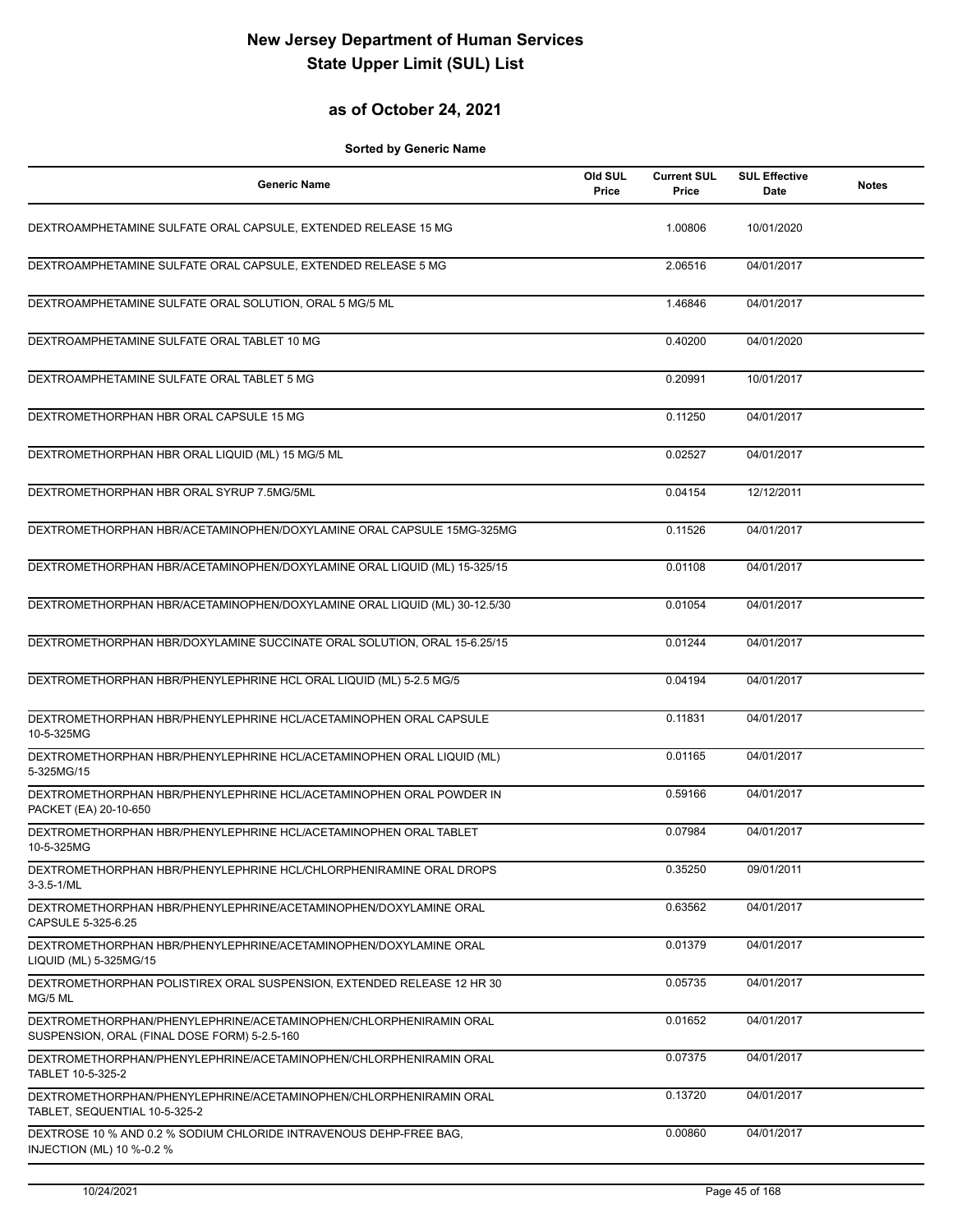## **as of October 24, 2021**

| <b>Generic Name</b>                                                                      | Old SUL<br>Price | <b>Current SUL</b><br>Price | <b>SUL Effective</b><br>Date | <b>Notes</b> |
|------------------------------------------------------------------------------------------|------------------|-----------------------------|------------------------------|--------------|
| DEXTROSE 10 % AND 0.45 % SODIUM CHLORIDE INTRAVENOUS INTRAVENOUS SOLUTION<br>10%-0.45%   |                  | 0.00497                     | 04/01/2017                   |              |
| DEXTROSE 10 % IN WATER INTRAVENOUS DEHP-FREE BAG, INJECTION (ML) 10 %                    |                  | 0.00230                     | 04/01/2017                   |              |
| DEXTROSE 10 % IN WATER INTRAVENOUS INTRAVENOUS SOLUTION 10 %                             |                  | 0.00525                     | 04/01/2017                   |              |
| DEXTROSE 2.5 % AND 0.45 % SODIUM CHLORIDE INTRAVENOUS INTRAVENOUS SOLUTION<br>2.5%-0.45% |                  | 0.00195                     | 04/01/2017                   |              |
| DEXTROSE 20 % IN WATER INTRAVENOUS INTRAVENOUS SOLUTION 20 %                             |                  | 0.02328                     | 04/01/2017                   |              |
| DEXTROSE 25 % IN WATER INTRAVENOUS SYRINGE (ML) 25 %                                     |                  | 0.76400                     | 04/01/2017                   |              |
| DEXTROSE 30 % IN WATER INTRAVENOUS INTRAVENOUS SOLUTION 30 %                             |                  | 0.02376                     | 04/01/2017                   |              |
| DEXTROSE 40 % IN WATER INTRAVENOUS INTRAVENOUS SOLUTION 40 %                             |                  | 0.02428                     | 04/01/2017                   |              |
| DEXTROSE 5 % AND 0.2 % SODIUM CHLORIDE INTRAVENOUS INTRAVENOUS SOLUTION 5<br>$% -0.2%$   |                  | 0.00195                     | 04/01/2017                   |              |
| DEXTROSE 5 % AND 0.3 % SODIUM CHLORIDE INTRAVENOUS INTRAVENOUS SOLUTION 5<br>$% -0.3%$   |                  | 0.00195                     | 04/01/2017                   |              |
| DEXTROSE 5 % AND 0.45 % SODIUM CHLORIDE INTRAVENOUS INTRAVENOUS SOLUTION 5<br>$% -0.45%$ |                  | 0.00695                     | 10/01/2017                   |              |
| DEXTROSE 5 % AND 0.9 % SODIUM CHLORIDE INTRAVENOUS INTRAVENOUS SOLUTION 5<br>$% -0.9%$   |                  | 0.00129                     | 10/01/2017                   |              |
| DEXTROSE 5 % IN LACTATED RINGERS INTRAVENOUS INTRAVENOUS SOLUTION 5 %                    |                  | 0.00645                     | 10/01/2017                   |              |
| DEXTROSE 5 % IN WATER INTRAVENOUS INTRAVENOUS SOLUTION 5 %                               |                  | 0.01232                     | 10/01/2017                   |              |
| DEXTROSE 5 % IN WATER INTRAVENOUS PIGGYBACK WITH THREADED PORT (ML)                      |                  | 0.01252                     | 04/01/2017                   |              |
| DEXTROSE 5 % IN WATER INTRAVENOUS PIGGYBACK WITH VIAL PORT (NON-THREADED)                |                  | 0.00347                     | 10/01/2017                   |              |
| DEXTROSE 5% IN RINGERS INTRAVENOUS INTRAVENOUS SOLUTION 5 %                              |                  | 0.00231                     | 12/12/2011                   |              |
| DEXTROSE 50 % IN WATER INTRAVENOUS INTRAVENOUS SOLUTION 50 %                             |                  | 0.00482                     | 10/01/2017                   |              |
| DEXTROSE 50 % IN WATER INTRAVENOUS SYRINGE (ML) 50 %                                     |                  | 0.14640                     | 04/01/2017                   |              |
| DEXTROSE 50 % IN WATER INTRAVENOUS VIAL (ML) 50 %                                        |                  | 0.04940                     | 04/01/2017                   |              |
| DEXTROSE 70 % IN WATER INTRAVENOUS INTRAVENOUS SOLUTION 70 %                             |                  | 0.00271                     | 10/01/2017                   |              |
| DEXTROSE ORAL GEL (GRAM) 40 %                                                            |                  | 0.17549                     | 04/01/2014                   |              |
| DEXTROSE ORAL TABLET, CHEWABLE 4 G                                                       |                  | 0.15392                     | 12/12/2011                   |              |
| DIAZEPAM INJECTION SYRINGE (ML) 5 MG/ML                                                  |                  | 11.77375                    | 04/01/2017                   |              |
| DIAZEPAM INJECTION VIAL (ML) 5 MG/ML                                                     |                  | 0.62009                     | 10/01/2017                   |              |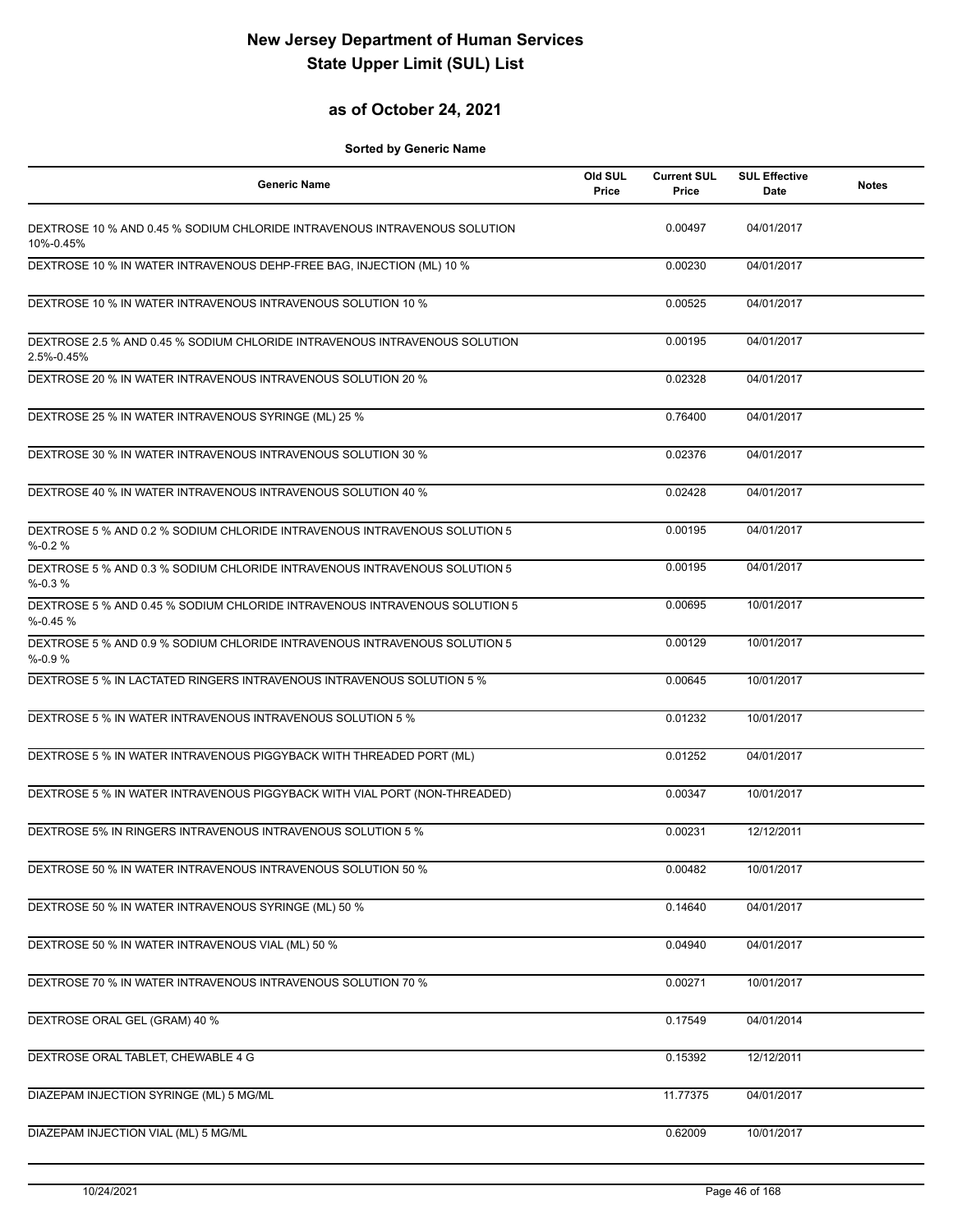## **as of October 24, 2021**

| <b>Generic Name</b>                                                                       | Old SUL<br>Price | <b>Current SUL</b><br>Price | <b>SUL Effective</b><br>Date | <b>Notes</b> |
|-------------------------------------------------------------------------------------------|------------------|-----------------------------|------------------------------|--------------|
| DIAZEPAM ORAL CONCENTRATE, ORAL 5 MG/ML                                                   |                  | 0.88533                     | 10/01/2018                   |              |
| DIAZEPAM ORAL SOLUTION, ORAL 5 MG/5 ML                                                    |                  | 0.11536                     | 04/01/2017                   |              |
| DIAZEPAM ORAL SOLUTION, ORAL 5 MG/5 ML                                                    |                  | 0.76600                     | 04/01/2017                   |              |
| DIAZEPAM ORAL TABLET 10 MG                                                                |                  | 0.01936                     | 04/01/2017                   |              |
| DIAZEPAM ORAL TABLET 2 MG                                                                 |                  | 0.01566                     | 04/01/2018                   |              |
| DIAZEPAM ORAL TABLET 5 MG                                                                 |                  | 0.02030                     | 04/01/2017                   |              |
| DIAZEPAM RECTAL KIT 12.5-15-20                                                            |                  | 231.78000                   | 10/01/2020                   |              |
| DIAZEPAM RECTAL KIT 2.5 MG                                                                |                  | 220.37333                   | 04/01/2017                   |              |
| DIAZEPAM RECTAL KIT 5-7.5-10MG                                                            |                  | 234.39000                   | 01/01/2020                   |              |
| DIBUCAINE TOPICAL OINTMENT (GRAM) 1 %                                                     |                  | 0.05025                     | 10/01/2017                   |              |
| DICLOFENAC EPOLAMINE TRANSDERMAL PATCH, TRANSDERMAL 12 HOURS 1.3 %                        |                  | 5.85805                     | 10/01/2020                   |              |
| DICLOFENAC POTASSIUM ORAL TABLET 50 MG                                                    |                  | 0.08917                     | 10/01/2017                   |              |
| DICLOFENAC SODIUM OPHTHALMIC DROPS 0.1 %                                                  |                  | 1.23512                     | 04/01/2017                   |              |
| DICLOFENAC SODIUM ORAL TABLET, DELAYED RELEASE (ENTERIC COATED) 25 MG                     |                  | 0.14688                     | 10/01/2017                   |              |
| DICLOFENAC SODIUM ORAL TABLET, DELAYED RELEASE (ENTERIC COATED) 50 MG                     |                  | 0.05783                     | 04/01/2017                   |              |
| DICLOFENAC SODIUM ORAL TABLET, DELAYED RELEASE (ENTERIC COATED) 75 MG                     |                  | 0.04530                     | 01/01/2019                   |              |
| DICLOFENAC SODIUM ORAL TABLET, EXTENDED RELEASE 24 HR 100 MG                              |                  | 0.19545                     | 01/01/2018                   |              |
| DICLOFENAC SODIUM TOPICAL DROPS 1.5 %                                                     |                  | 0.11873                     | 01/01/2020                   |              |
| DICLOFENAC SODIUM TOPICAL GEL (GRAM) 1 %                                                  |                  | 0.11363                     | 04/01/2021                   |              |
| DICLOFENAC SODIUM TOPICAL GEL (GRAM) 3 %                                                  |                  | 0.39287                     | 10/01/2021                   |              |
| DICLOFENAC SODIUM/MISOPROSTOL ORAL TABLET, IMMEDIATE, DELAY<br>RELEASE, BIPHASE 50 MG-200 |                  | 1.56576                     | 04/01/2017                   |              |
| DICLOFENAC SODIUM/MISOPROSTOL ORAL TABLET, IMMEDIATE, DELAY<br>RELEASE, BIPHASE 75 MG-200 |                  | 1.59850                     | 01/01/2021                   |              |
| DICLOXACILLIN SODIUM ORAL CAPSULE 250 MG                                                  |                  | 0.19177                     | 10/01/2017                   |              |
| DICLOXACILLIN SODIUM ORAL CAPSULE 500 MG                                                  |                  | 0.37986                     | 10/01/2017                   |              |
| DICYCLOMINE HCL INTRAMUSCULAR VIAL (ML) 10 MG/ML                                          |                  | 24.23850                    | 04/01/2017                   |              |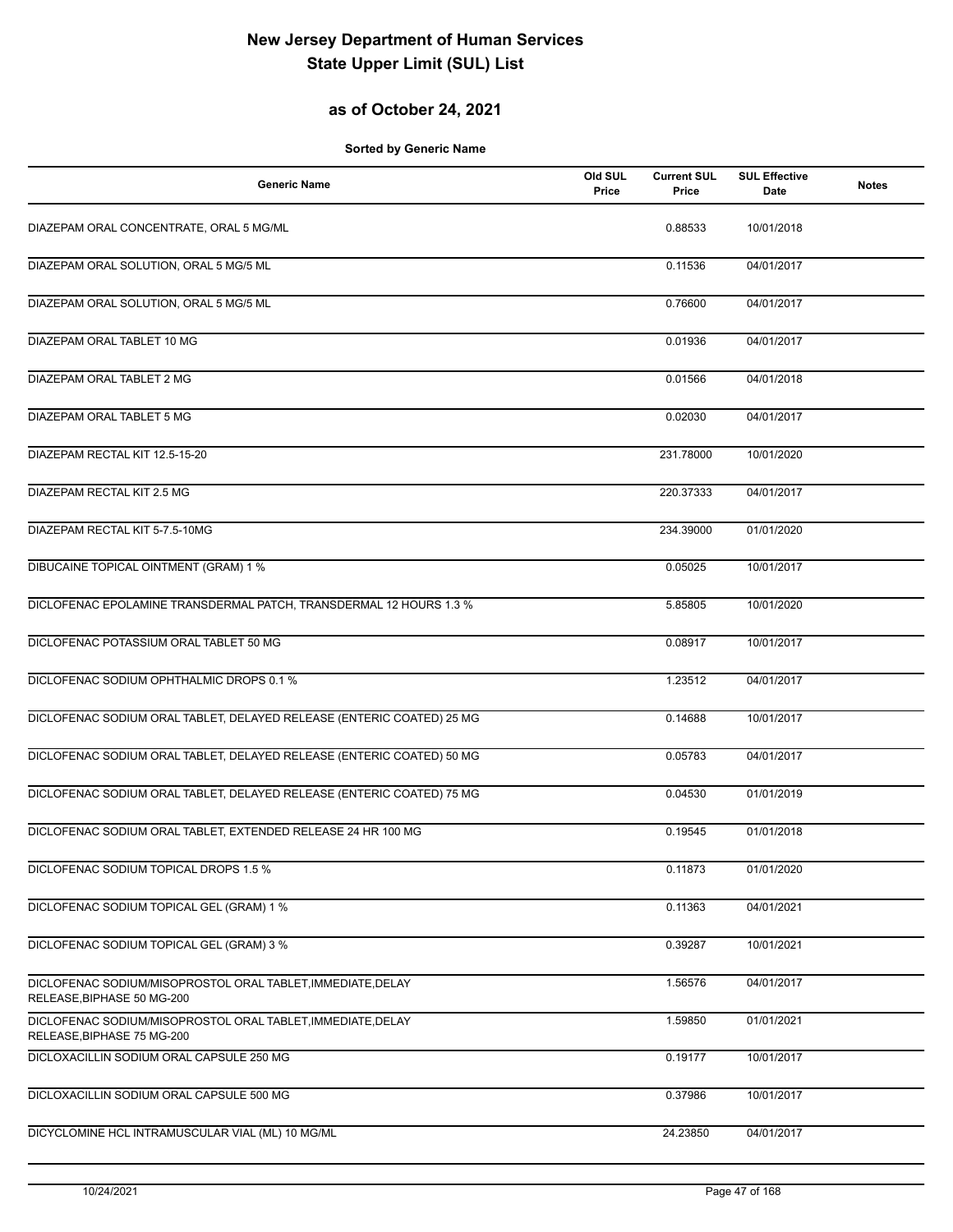## **as of October 24, 2021**

| <b>Generic Name</b>                                                          | Old SUL<br>Price | <b>Current SUL</b><br>Price | <b>SUL Effective</b><br>Date | <b>Notes</b> |
|------------------------------------------------------------------------------|------------------|-----------------------------|------------------------------|--------------|
| DICYCLOMINE HCL ORAL CAPSULE 10 MG                                           |                  | 0.02503                     | 04/01/2017                   |              |
| DICYCLOMINE HCL ORAL SOLUTION, ORAL 10 MG/5 ML                               |                  | 0.18397                     | 04/01/2017                   |              |
| DICYCLOMINE HCL ORAL TABLET 20 MG                                            |                  | 0.03550                     | 04/01/2017                   |              |
| DIDANOSINE ORAL CAPSULE, DELAYED RELEASE (ENTERIC COATED) 200 MG             |                  | 2.81942                     | 10/01/2017                   |              |
| DIDANOSINE ORAL CAPSULE, DELAYED RELEASE (ENTERIC COATED) 250 MG             |                  | 3.58322                     | 10/01/2017                   |              |
| DIDANOSINE ORAL CAPSULE, DELAYED RELEASE (ENTERIC COATED) 400 MG             |                  | 5.57777                     | 10/01/2017                   |              |
| DIETHYLPROPION HCL ORAL TABLET 25 MG                                         |                  | 0.17596                     | 04/01/2017                   |              |
| DIETHYLPROPION HCL ORAL TABLET, EXTENDED RELEASE 75 MG                       |                  | 0.69364                     | 04/01/2017                   |              |
| DIFLORASONE DIACETATE TOPICAL CREAM (GRAM) 0.05 %                            |                  | 2.44969                     | 10/01/2017                   |              |
| DIFLORASONE DIACETATE TOPICAL OINTMENT (GRAM) 0.05 %                         |                  | 0.29966                     | 10/01/2017                   |              |
| DIFLORASONE DIACETATE/EMOLLIENT BASE TOPICAL CREAM (GRAM) 0.05 %             |                  | 1.05061                     | 10/01/2017                   |              |
| DIFLUNISAL ORAL TABLET 500 MG                                                |                  | 0.61858                     | 10/01/2017                   |              |
| DIGOXIN INJECTION AMPUL (ML) 250 MCG/ML                                      |                  | 2.75000                     | 04/01/2017                   |              |
| DIGOXIN ORAL SOLUTION, ORAL 0.25MG/5ML                                       |                  | 1.26000                     | 04/01/2017                   |              |
| DIGOXIN ORAL SOLUTION, ORAL 50 MCG/ML                                        |                  | 0.44969                     | 04/01/2017                   |              |
| <b>DIGOXIN ORAL TABLET 125 MCG</b>                                           |                  | 0.19990                     | 10/01/2017                   |              |
| DIGOXIN ORAL TABLET 250 MCG                                                  |                  | 0.19395                     | 10/01/2020                   |              |
| DIHYDROERGOTAMINE MESYLATE INJECTION AMPUL (ML) 1 MG/ML                      |                  | 28.74880                    | 10/01/2017                   |              |
| DIHYDROERGOTAMINE MESYLATE NASAL AEROSOL, SPRAY WITH PUMP (ML)<br>0.5MG/SPRY |                  | 348.00000                   | 04/01/2017                   |              |
| DILTIAZEM HCL INTRAVENOUS VIAL (ML) 5 MG/ML                                  |                  | 0.20000                     | 04/01/2017                   |              |
| DILTIAZEM HCL INTRAVENOUS VIAL WITH THREADED PORT (EA) 100 MG                |                  | 12.09000                    | 04/01/2017                   |              |
| DILTIAZEM HCL ORAL CAPSULE, EXT RELEASE 24 HR 120 MG                         |                  | 0.08874                     | 01/01/2019                   |              |
| DILTIAZEM HCL ORAL CAPSULE, EXT RELEASE 24 HR 180 MG                         |                  | 0.14267                     | 01/01/2019                   |              |
| DILTIAZEM HCL ORAL CAPSULE, EXT RELEASE 24 HR 240 MG                         |                  | 0.17133                     | 01/01/2019                   |              |
| DILTIAZEM HCL ORAL CAPSULE, EXT RELEASE 24 HR 300 MG                         |                  | 0.21600                     | 01/01/2019                   |              |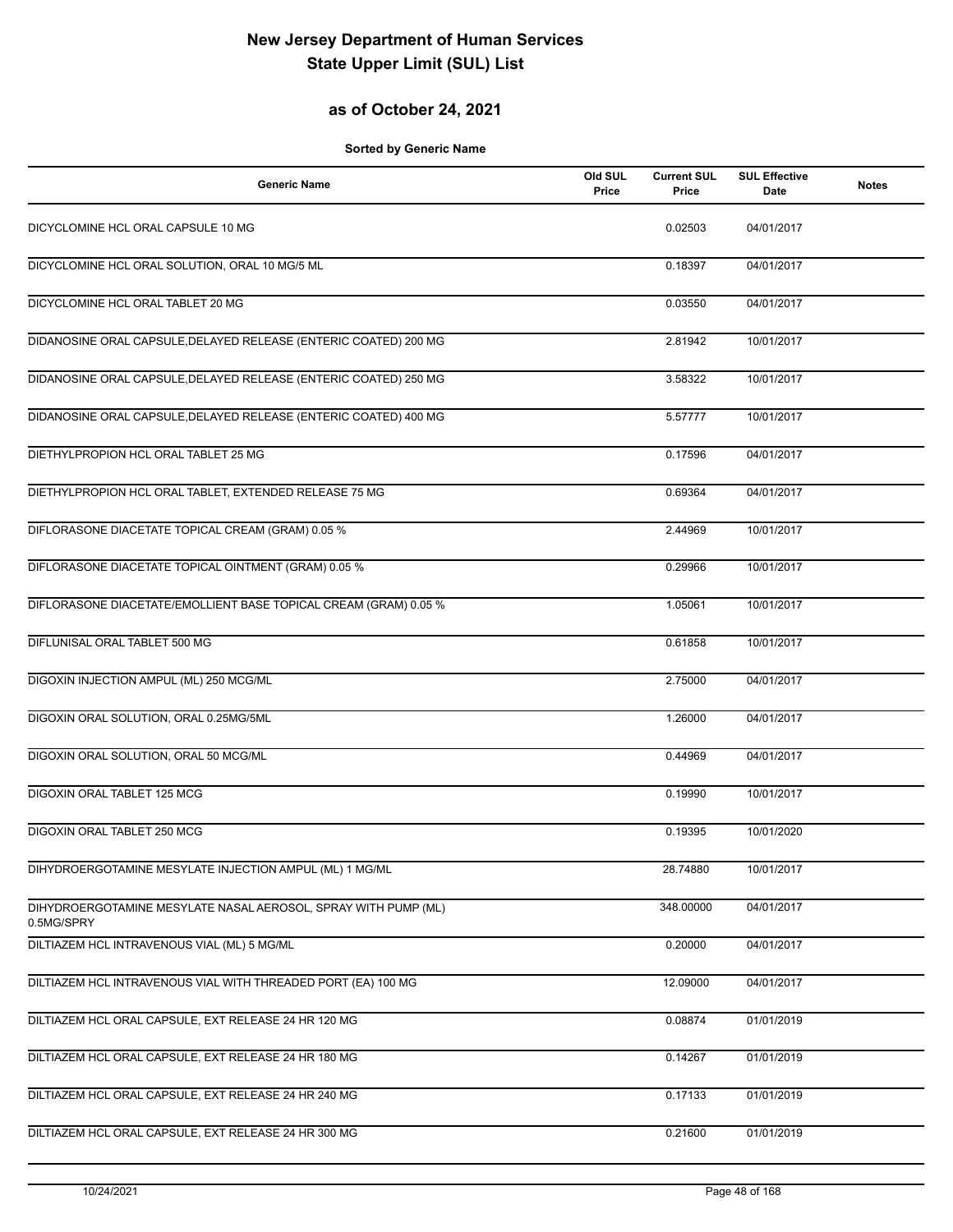## **as of October 24, 2021**

| <b>Generic Name</b>                                             | Old SUL<br>Price | <b>Current SUL</b><br>Price | <b>SUL Effective</b><br>Date | <b>Notes</b> |
|-----------------------------------------------------------------|------------------|-----------------------------|------------------------------|--------------|
| DILTIAZEM HCL ORAL CAPSULE, EXT RELEASE 24 HR 360 MG            |                  | 2.97000                     | 10/01/2020                   |              |
| DILTIAZEM HCL ORAL CAPSULE, EXTENDED RELEASE 12 HR 120 MG       |                  | 2.76340                     | 04/01/2017                   |              |
| DILTIAZEM HCL ORAL CAPSULE, EXTENDED RELEASE 12 HR 60 MG        |                  | 2.18310                     | 01/01/2018                   |              |
| DILTIAZEM HCL ORAL CAPSULE, EXTENDED RELEASE 12 HR 90 MG        |                  | 0.52635                     | 10/01/2017                   |              |
| DILTIAZEM HCL ORAL CAPSULE, EXTENDED RELEASE 120 MG             |                  | 0.15856                     | 07/01/2017                   |              |
| DILTIAZEM HCL ORAL CAPSULE, EXTENDED RELEASE 180 MG             |                  | 0.19022                     | 07/01/2017                   |              |
| DILTIAZEM HCL ORAL CAPSULE, EXTENDED RELEASE 24HR 240 MG        |                  | 0.41667                     | 01/01/2018                   |              |
| DILTIAZEM HCL ORAL CAPSULE, EXTENDED RELEASE 24HR 300 MG        |                  | 0.55740                     | 04/01/2021                   |              |
| DILTIAZEM HCL ORAL CAPSULE, EXTENDED RELEASE 24HR 360 MG        |                  | 0.39467                     | 04/01/2019                   |              |
| DILTIAZEM HCL ORAL CAPSULE, EXTENDED RELEASE 420 MG             |                  | 1.16224                     | 04/01/2017                   |              |
| DILTIAZEM HCL ORAL CAPSULE, EXTENDED-RELEASE DEGRADABLE 120 MG  |                  | 0.38278                     | 04/01/2017                   |              |
| DILTIAZEM HCL ORAL CAPSULE, EXTENDED-RELEASE DEGRADABLE 180 MG  |                  | 0.37498                     | 04/01/2017                   |              |
| DILTIAZEM HCL ORAL CAPSULE, EXTENDED-RELEASE DEGRADABLE 240 MG  |                  | 0.40600                     | 04/01/2017                   |              |
| DILTIAZEM HCL ORAL TABLET 120 MG                                |                  | 0.08592                     | 10/01/2017                   |              |
| DILTIAZEM HCL ORAL TABLET 30 MG                                 |                  | 0.06250                     | 01/01/2019                   |              |
| DILTIAZEM HCL ORAL TABLET 60 MG                                 |                  | 0.04100                     | 10/01/2017                   |              |
| DILTIAZEM HCL ORAL TABLET 90 MG                                 |                  | 0.19409                     | 04/01/2017                   |              |
| DILTIAZEM HCL ORAL TABLET, EXTENDED RELEASE 24 HR 180 MG        |                  | 1.63333                     | 07/01/2019                   |              |
| DILTIAZEM HCL ORAL TABLET, EXTENDED RELEASE 24 HR 240 MG        |                  | 1.94733                     | 01/01/2021                   |              |
| DILTIAZEM HCL ORAL TABLET, EXTENDED RELEASE 24 HR 300 MG        |                  | $3.\overline{30042}$        | 04/01/2017                   |              |
| DILTIAZEM HCL ORAL TABLET, EXTENDED RELEASE 24 HR 360 MG        |                  | 2.40333                     | 01/01/2019                   |              |
| DILTIAZEM HCL ORAL TABLET, EXTENDED RELEASE 24 HR 420 MG        |                  | 3.13330                     | 07/01/2017                   |              |
| DILUENT FOR EPOPROSTENOL SODIUM (GLYCINE) INTRAVENOUS VIAL (ML) |                  | 0.17317                     | 10/01/2017                   |              |
| DIMENHYDRINATE INJECTION VIAL (ML) 50 MG/ML                     |                  | 10.03000                    | 04/01/2017                   |              |
| DIMENHYDRINATE ORAL TABLET 50 MG                                |                  | 0.04903                     | 04/01/2017                   |              |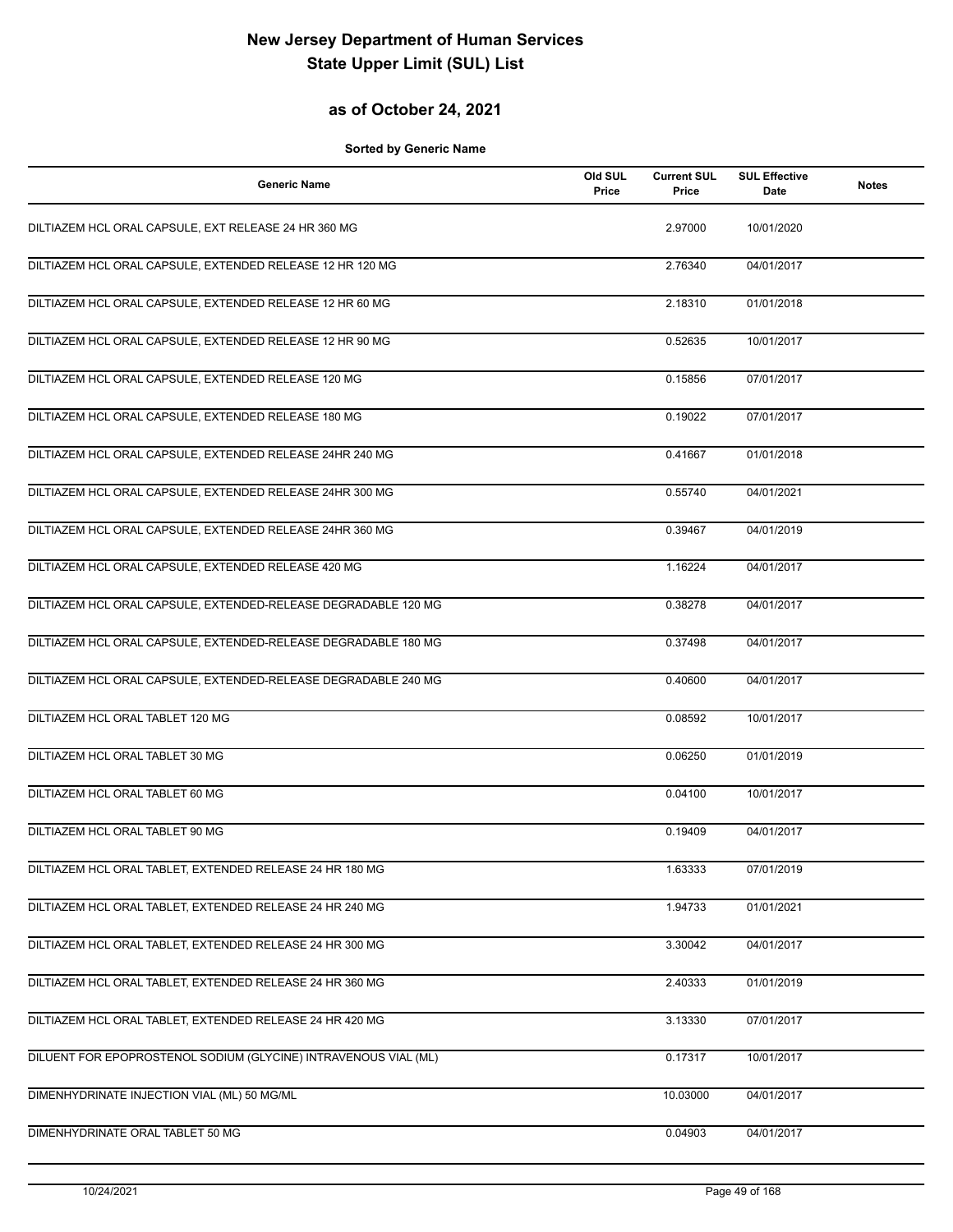## **as of October 24, 2021**

| <b>Generic Name</b>                                                               | Old SUL<br>Price | <b>Current SUL</b><br>Price | <b>SUL Effective</b><br><b>Date</b> | <b>Notes</b> |
|-----------------------------------------------------------------------------------|------------------|-----------------------------|-------------------------------------|--------------|
| DIMETHICONE TOPICAL CLEANSER (ML) 1.5 %                                           |                  | 0.03021                     | 04/01/2017                          |              |
| DIMETHICONE TOPICAL CREAM (GRAM) 5 %                                              |                  | 0.12596                     | 04/01/2017                          |              |
| DIMETHICONE TOPICAL OINTMENT (GRAM) 1 %                                           |                  | 0.06663                     | 04/01/2017                          |              |
| DIOXYBENZONE/PADIMATE O/HYDROQUINONE TOPICAL CREAM (GRAM) 3%-5%-4%                |                  | 0.51852                     | 09/01/2011                          |              |
| DIPHENHYDRAMINE HCL INJECTION SYRINGE (ML) 50 MG/ML                               |                  | 0.09548                     | 10/01/2017                          |              |
| DIPHENHYDRAMINE HCL INJECTION VIAL (ML) 50 MG/ML                                  |                  | 0.59000                     | 10/01/2018                          |              |
| DIPHENHYDRAMINE HCL ORAL CAPSULE (HARD, SOFT, ETC.) 50 MG                         |                  | 0.06462                     | 12/12/2011                          |              |
| DIPHENHYDRAMINE HCL ORAL CAPSULE 25 MG                                            |                  | 0.01149                     | 10/01/2017                          |              |
| DIPHENHYDRAMINE HCL ORAL CAPSULE 50 MG                                            |                  | 0.01759                     | 10/01/2017                          |              |
| DIPHENHYDRAMINE HCL ORAL ELIXIR 12.5MG/5ML                                        |                  | 0.01108                     | 04/01/2017                          |              |
| DIPHENHYDRAMINE HCL ORAL LIQUID (ML) 12.5MG/5ML                                   |                  | 0.00395                     | 10/01/2017                          |              |
| DIPHENHYDRAMINE HCL ORAL LIQUID (ML) 50 MG/30ML                                   |                  | 0.01502                     | 04/01/2017                          |              |
| DIPHENHYDRAMINE HCL ORAL SYRUP 12.5MG/5ML                                         |                  | 0.01108                     | 04/01/2017                          |              |
| DIPHENHYDRAMINE HCL ORAL TABLET 25 MG                                             |                  | 0.01307                     | 10/01/2017                          |              |
| DIPHENHYDRAMINE HCL ORAL TABLET 25 MG                                             |                  | 0.01307                     | 10/01/2017                          |              |
| DIPHENHYDRAMINE HCL/PHENYLEPHRINE HCL/ACETAMINOPHEN ORAL LIQUID (ML)<br>25-650/30 |                  | 0.01200                     | 04/01/2017                          |              |
| DIPHENHYDRAMINE HCL/PHENYLEPHRINE HCL/ACETAMINOPHEN ORAL TABLET 12.5-5-325        |                  | 0.07607                     | 04/01/2017                          |              |
| DIPHENHYDRAMINE HCL/PHENYLEPHRINE HCL/ACETAMINOPHEN ORAL TABLET<br>25-5-325MG     |                  | 0.09650                     | 04/01/2017                          |              |
| DIPHENHYDRAMINE HCL/ZINC ACETATE TOPICAL AEROSOL, SPRAY (GRAM) 2 %-0.1 %          |                  | 0.03705                     | 04/01/2017                          |              |
| DIPHENHYDRAMINE HCL/ZINC ACETATE TOPICAL CREAM (GRAM) 2 %-0.1 %                   |                  | 0.06687                     | 04/01/2017                          |              |
| DIPHENOXYLATE HCL/ATROPINE SULFATE ORAL LIQUID (ML) 2.5-.025/5                    |                  | 0.22242                     | 04/01/2017                          |              |
| DIPHENOXYLATE HCL/ATROPINE SULFATE ORAL TABLET 2.5-.025MG                         |                  | 0.08995                     | 10/01/2017                          |              |
| DIPYRIDAMOLE INTRAVENOUS VIAL (ML) 5 MG/ML                                        |                  | 0.44600                     | 04/01/2017                          |              |
| DIPYRIDAMOLE ORAL TABLET 25 MG                                                    |                  | 0.09507                     | 10/01/2017                          |              |
| DIPYRIDAMOLE ORAL TABLET 50 MG                                                    |                  | 0.17075                     | 10/01/2017                          |              |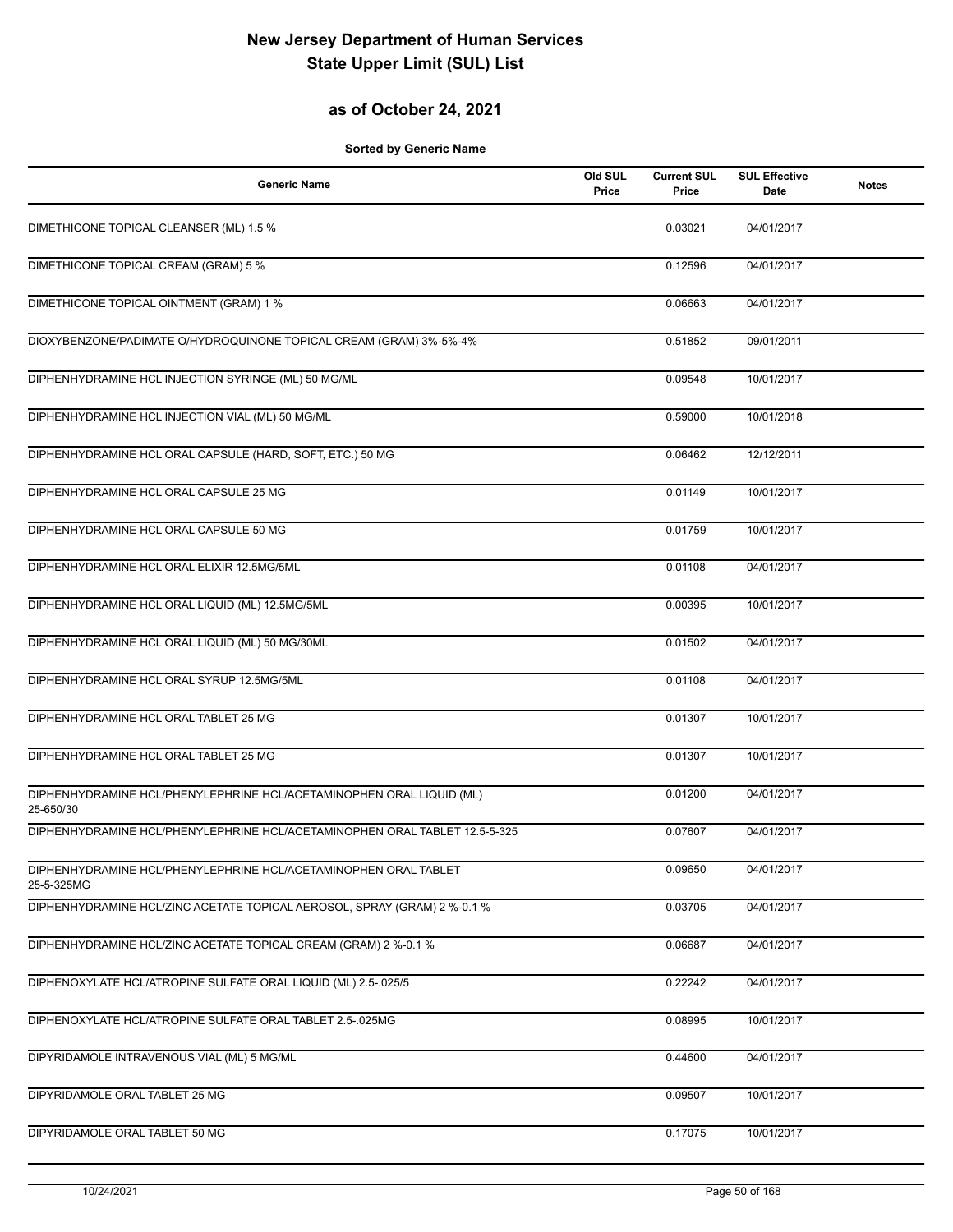## **as of October 24, 2021**

| <b>Generic Name</b>                                                                    | Old SUL<br>Price | <b>Current SUL</b><br>Price | <b>SUL Effective</b><br><b>Date</b> | <b>Notes</b> |
|----------------------------------------------------------------------------------------|------------------|-----------------------------|-------------------------------------|--------------|
| DIPYRIDAMOLE ORAL TABLET 75 MG                                                         |                  | 0.27723                     | 04/01/2017                          |              |
| DISOPYRAMIDE PHOSPHATE ORAL CAPSULE 100 MG                                             |                  | 1.23250                     | 04/01/2017                          |              |
| DISOPYRAMIDE PHOSPHATE ORAL CAPSULE 150 MG                                             |                  | 0.27638                     | 10/01/2017                          |              |
| DISULFIRAM ORAL TABLET 250 MG                                                          |                  | 0.67080                     | 10/01/2017                          |              |
| DISULFIRAM ORAL TABLET 500 MG                                                          |                  | 0.87360                     | 04/01/2018                          |              |
| DIVALPROEX SODIUM ORAL CAPSULE, DELAYED RELEASE SPRINKLE 125 MG                        |                  | 0.23220                     | 10/01/2020                          |              |
| DIVALPROEX SODIUM ORAL TABLET, DELAYED RELEASE (ENTERIC COATED) 125 MG                 |                  | 0.03210                     | 01/01/2019                          |              |
| DIVALPROEX SODIUM ORAL TABLET, DELAYED RELEASE (ENTERIC COATED) 250 MG                 |                  | 0.05535                     | 01/01/2021                          |              |
| DIVALPROEX SODIUM ORAL TABLET, DELAYED RELEASE (ENTERIC COATED) 500 MG                 |                  | 0.06880                     | 01/01/2019                          |              |
| DIVALPROEX SODIUM ORAL TABLET, EXTENDED RELEASE 24 HR 250 MG                           |                  | 0.09345                     | 04/01/2020                          |              |
| DIVALPROEX SODIUM ORAL TABLET, EXTENDED RELEASE 24 HR 500 MG                           |                  | 0.13761                     | 01/01/2021                          |              |
| DOBUTAMINE HCL IN DEXTROSE 5 % IN WATER INTRAVENOUS INTRAVENOUS SOLUTION<br>1000MG/250 |                  | 0.05668                     | 04/01/2017                          |              |
| DOBUTAMINE HCL IN DEXTROSE 5 % IN WATER INTRAVENOUS INTRAVENOUS SOLUTION<br>250MG/250  |                  | 0.02084                     | 04/01/2017                          |              |
| DOBUTAMINE HCL IN DEXTROSE 5 % IN WATER INTRAVENOUS INTRAVENOUS SOLUTION<br>500MG/250  |                  | 0.05160                     | 04/01/2017                          |              |
| DOBUTAMINE HCL INTRAVENOUS VIAL (ML) 250MG/20ML                                        |                  | 0.25100                     | 04/01/2017                          |              |
| DOBUTAMINE HCL INTRAVENOUS VIAL (ML) 500MG/40ML                                        |                  | 0.26950                     | 04/01/2017                          |              |
| DOCETAXEL INTRAVENOUS VIAL (ML) 160 MG/8ML                                             |                  | 99.00000                    | 04/01/2017                          |              |
| DOCETAXEL INTRAVENOUS VIAL (ML) 160MG/16ML                                             |                  | 59.85000                    | 04/01/2017                          |              |
| DOCETAXEL INTRAVENOUS VIAL (ML) 20 MG/2 ML                                             |                  | 59.85000                    | 04/01/2017                          |              |
| DOCETAXEL INTRAVENOUS VIAL (ML) 200MG/20ML                                             |                  | 64.00000                    | 04/01/2017                          |              |
| DOCETAXEL INTRAVENOUS VIAL (ML) 20MG/ML(1)                                             |                  | 42.62000                    | 07/01/2019                          |              |
| DOCETAXEL INTRAVENOUS VIAL (ML) 80 MG/4 ML                                             |                  | 75.00000                    | 04/01/2017                          |              |
| DOCETAXEL INTRAVENOUS VIAL (ML) 80 MG/8 ML                                             |                  | 59.85000                    | 04/01/2017                          |              |
| DOCUSATE CALCIUM ORAL CAPSULE 240 MG                                                   |                  | 0.05661                     | 04/01/2017                          |              |
| DOCUSATE SODIUM ORAL CAPSULE 100 MG                                                    |                  | 0.01340                     | 10/01/2017                          |              |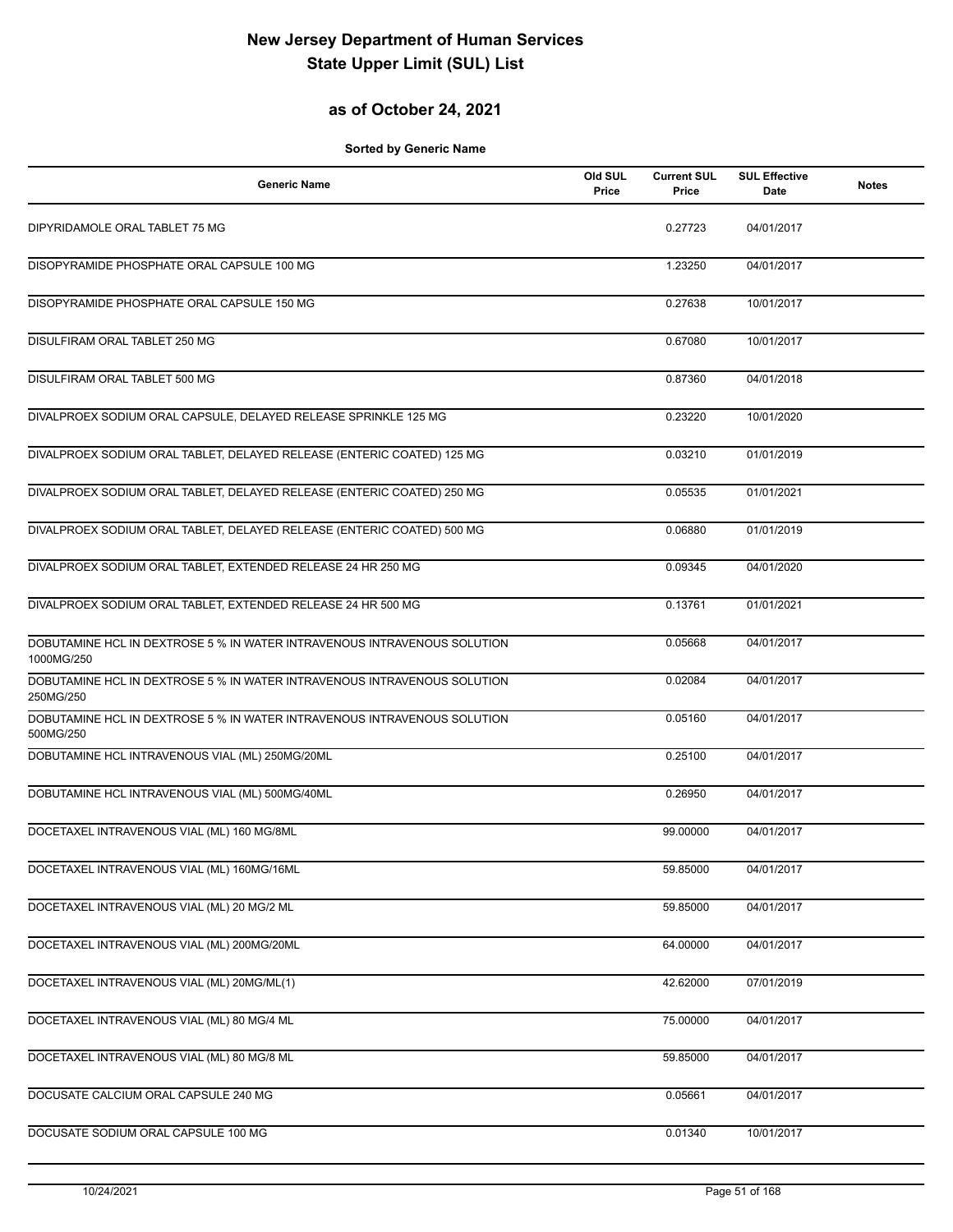## **as of October 24, 2021**

| <b>Generic Name</b>                                                                         | Old SUL<br>Price | <b>Current SUL</b><br>Price | <b>SUL Effective</b><br>Date | <b>Notes</b> |
|---------------------------------------------------------------------------------------------|------------------|-----------------------------|------------------------------|--------------|
| DOCUSATE SODIUM ORAL CAPSULE 250 MG                                                         |                  | 0.03622                     | 04/01/2017                   |              |
| DOCUSATE SODIUM ORAL LIQUID (ML) 50 MG/5 ML                                                 |                  | 0.00730                     | 04/01/2017                   |              |
| DOCUSATE SODIUM ORAL SYRUP 60 MG/15ML                                                       |                  | 0.00403                     | 10/01/2017                   |              |
| DOCUSATE SODIUM ORAL TABLET 100 MG                                                          |                  | 0.01546                     | 10/01/2017                   |              |
| DOCUSATE SODIUM RECTAL ENEMA (EA) 283 MG                                                    |                  | 2.04800                     | 04/01/2017                   |              |
| DOFETILIDE ORAL CAPSULE 125 MCG                                                             |                  | 2.84800                     | 04/01/2020                   |              |
| DOFETILIDE ORAL CAPSULE 250 MCG                                                             |                  | 1.57150                     | 01/01/2020                   |              |
| DOFETILIDE ORAL CAPSULE 500 MCG                                                             |                  | 1.34067                     | 10/01/2021                   |              |
| DONEPEZIL HCL ORAL TABLET 10 MG                                                             |                  | 0.01667                     | 01/01/2019                   |              |
| DONEPEZIL HCL ORAL TABLET 23 MG                                                             |                  | 0.24733                     | 04/01/2020                   |              |
| DONEPEZIL HCL ORAL TABLET 5 MG                                                              |                  | 0.02200                     | 01/01/2019                   |              |
| DONEPEZIL HCL ORAL TABLET, DISINTEGRATING 10 MG                                             |                  | 0.20900                     | 04/01/2017                   |              |
| DONEPEZIL HCL ORAL TABLET, DISINTEGRATING 5 MG                                              |                  | 0.47428                     | 04/01/2017                   |              |
| DOPAMINE HCL IN DEXTROSE 5 % IN WATER INTRAVENOUS PLASTIC BAG, INJECTION (ML)<br>200MG/.25L |                  | 0.03600                     | 04/01/2017                   |              |
| DOPAMINE HCL IN DEXTROSE 5 % IN WATER INTRAVENOUS PLASTIC BAG, INJECTION (ML)<br>400MG/.25L |                  | 0.04388                     | 04/01/2017                   |              |
| DOPAMINE HCL IN DEXTROSE 5 % IN WATER INTRAVENOUS PLASTIC BAG, INJECTION (ML)<br>400MG/0.5L |                  | 0.02454                     | 04/01/2017                   |              |
| DOPAMINE HCL IN DEXTROSE 5 % IN WATER INTRAVENOUS PLASTIC BAG, INJECTION (ML)<br>800MG/.25L |                  | 0.06116                     | 04/01/2017                   |              |
| DOPAMINE HCL IN DEXTROSE 5 % IN WATER INTRAVENOUS PLASTIC BAG, INJECTION (ML)<br>800MG/0.5L |                  | 0.03562                     | 04/01/2017                   |              |
| DOPAMINE HCL INTRAVENOUS VIAL (ML) 200 MG/5ML                                               |                  | 0.48600                     | 04/01/2017                   |              |
| DOPAMINE HCL INTRAVENOUS VIAL (ML) 400 MG/5ML                                               |                  | 0.65400                     | 04/01/2017                   |              |
| DOPAMINE HCL INTRAVENOUS VIAL (ML) 400MG/10ML                                               |                  | 0.17200                     | 04/01/2017                   |              |
| DOPAMINE HCL INTRAVENOUS VIAL (ML) 800MG/5ML                                                |                  | 1.30200                     | 04/01/2017                   |              |
| DORIPENEM INTRAVENOUS VIAL (EA) 250 MG                                                      |                  | 19.83000                    | 04/01/2017                   |              |
| DORIPENEM INTRAVENOUS VIAL (EA) 500 MG                                                      |                  | 36.06000                    | 04/01/2017                   |              |
| DORZOLAMIDE HCL OPHTHALMIC DROPS 2 %                                                        |                  | 0.80000                     | 04/01/2017                   |              |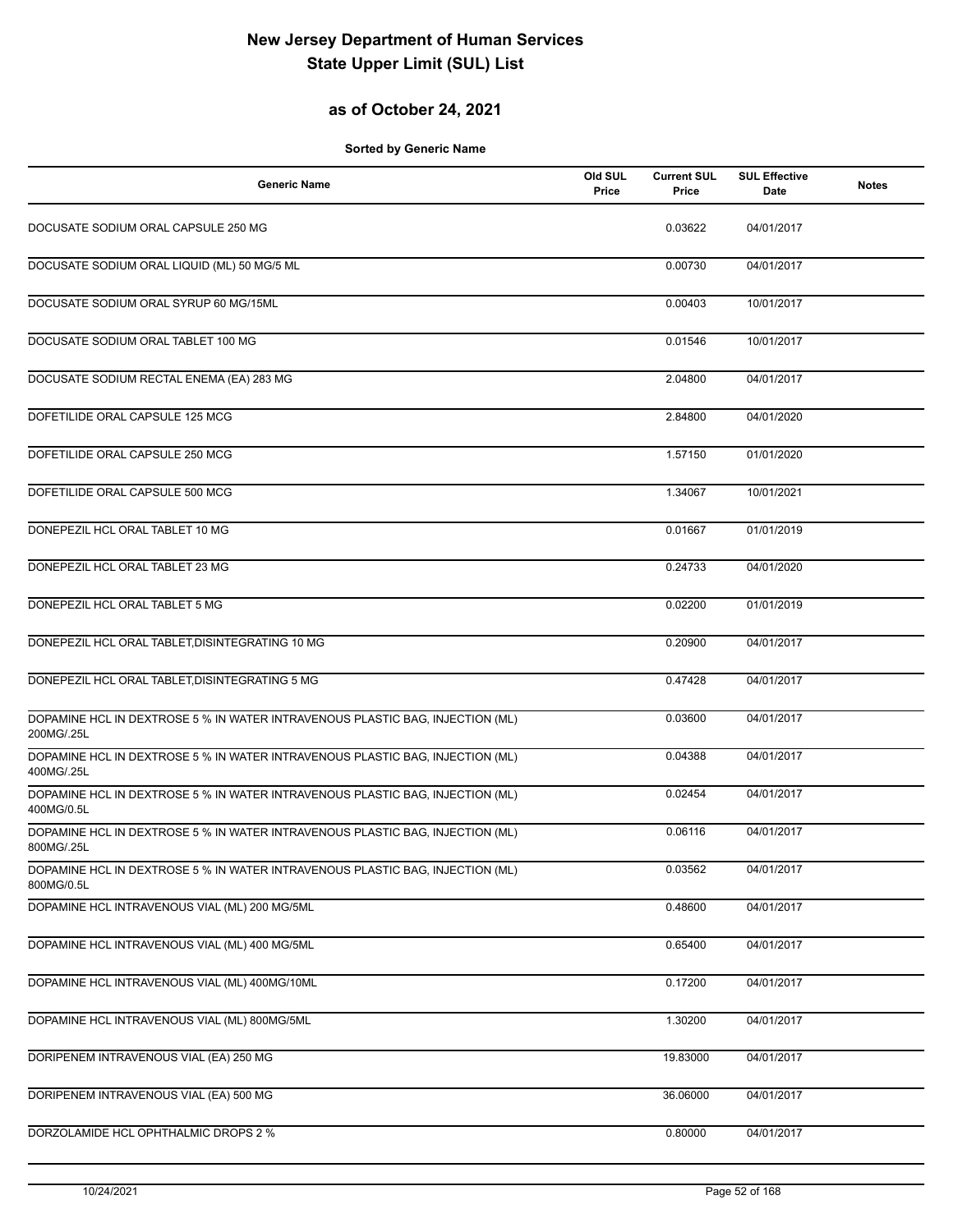#### **as of October 24, 2021**

| <b>Generic Name</b>                                                                               | Old SUL<br>Price | <b>Current SUL</b><br>Price | <b>SUL Effective</b><br>Date | <b>Notes</b> |
|---------------------------------------------------------------------------------------------------|------------------|-----------------------------|------------------------------|--------------|
| DORZOLAMIDE HCL/TIMOLOL MALEATE OPHTHALMIC DROPS 22.3-6.8/1                                       |                  | 0.62800                     | 04/01/2017                   |              |
| DORZOLAMIDE HCL/TIMOLOL MALEATE/PF OPHTHALMIC DROPPERETTE, SINGLE-USE<br>DROP DISPENSER 2 %-0.5 % |                  | 1.38250                     | 04/01/2020                   |              |
| DOXAZOSIN MESYLATE ORAL TABLET 1 MG                                                               |                  | 0.11762                     | 10/01/2020                   |              |
| DOXAZOSIN MESYLATE ORAL TABLET 2 MG                                                               |                  | 0.09930                     | 01/01/2018                   |              |
| DOXAZOSIN MESYLATE ORAL TABLET 4 MG                                                               |                  | 0.07558                     | 10/01/2017                   |              |
| DOXAZOSIN MESYLATE ORAL TABLET 8 MG                                                               |                  | 0.06190                     | 01/01/2019                   |              |
| DOXEPIN HCL ORAL CAPSULE 10 MG                                                                    |                  | 0.13065                     | 10/01/2017                   |              |
| DOXEPIN HCL ORAL CAPSULE 100 MG                                                                   |                  | 0.35283                     | 04/01/2021                   |              |
| DOXEPIN HCL ORAL CAPSULE 150 MG                                                                   |                  | 0.41426                     | 10/01/2017                   |              |
| DOXEPIN HCL ORAL CAPSULE 25 MG                                                                    |                  | 0.24470                     | 01/01/2021                   |              |
| DOXEPIN HCL ORAL CAPSULE 50 MG                                                                    |                  | 0.29678                     | 10/01/2019                   |              |
| DOXEPIN HCL ORAL CAPSULE 75 MG                                                                    |                  | 0.09718                     | 10/01/2017                   |              |
| DOXEPIN HCL ORAL CONCENTRATE, ORAL 10 MG/ML                                                       |                  | 0.05261                     | 04/01/2017                   |              |
| DOXEPIN HCL ORAL TABLET 3 MG                                                                      |                  | 11.64000                    | 10/01/2020                   |              |
| DOXEPIN HCL ORAL TABLET 6 MG                                                                      |                  | 7.85695                     | 10/01/2021                   |              |
| DOXEPIN HCL TOPICAL CREAM (GRAM) 5 %                                                              |                  | 12.29422                    | 04/01/2017                   |              |
| DOXERCALCIFEROL INTRAVENOUS AMPUL (ML) 4MCG/2ML                                                   |                  | 5.62500                     | 04/01/2017                   |              |
| DOXERCALCIFEROL INTRAVENOUS VIAL (ML) 4MCG/2ML                                                    |                  | 4.50000                     | 04/01/2017                   |              |
| DOXERCALCIFEROL ORAL CAPSULE 0.5 MCG                                                              |                  | 5.75840                     | 10/01/2018                   |              |
| DOXERCALCIFEROL ORAL CAPSULE 1 MCG                                                                |                  | 12.00000                    | 10/01/2020                   |              |
| DOXERCALCIFEROL ORAL CAPSULE 2.5 MCG                                                              |                  | 13.34020                    | 04/01/2019                   |              |
| DOXORUBICIN HCL INTRAVENOUS VIAL (EA) 10 MG                                                       |                  | 52.61000                    | 04/01/2017                   |              |
| DOXORUBICIN HCL INTRAVENOUS VIAL (EA) 50 MG                                                       |                  | 263.03000                   | 04/01/2017                   |              |
| DOXORUBICIN HCL INTRAVENOUS VIAL (ML) 10 MG/5 ML                                                  |                  | 0.78390                     | 10/01/2017                   |              |
| DOXORUBICIN HCL INTRAVENOUS VIAL (ML) 2 MG/ML                                                     |                  | 0.78390                     | 10/01/2017                   |              |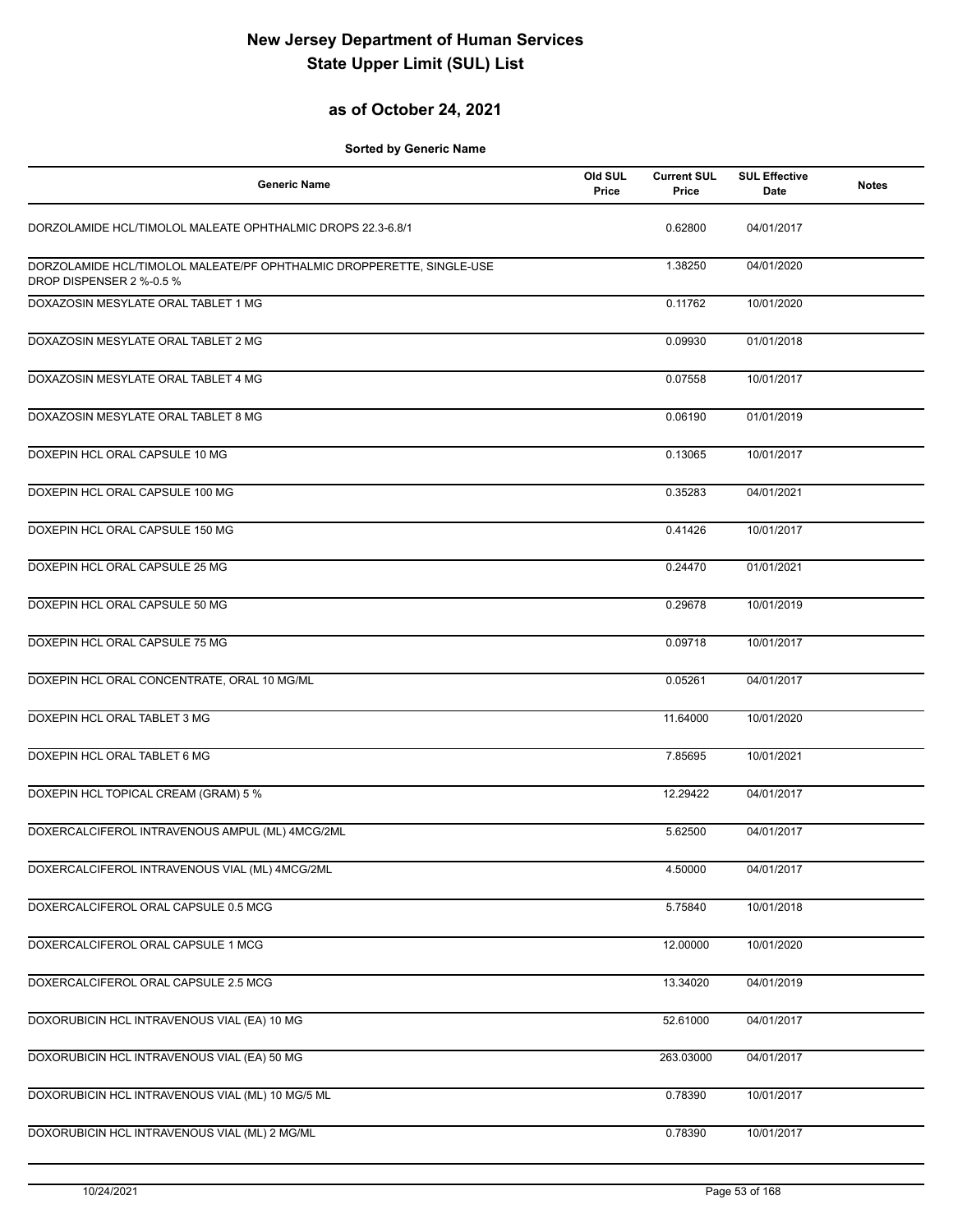#### **as of October 24, 2021**

| <b>Generic Name</b>                                                                                          | Old SUL<br>Price | <b>Current SUL</b><br>Price | <b>SUL Effective</b><br>Date | <b>Notes</b> |
|--------------------------------------------------------------------------------------------------------------|------------------|-----------------------------|------------------------------|--------------|
| DOXORUBICIN HCL INTRAVENOUS VIAL (ML) 20 MG/10ML                                                             |                  | 0.78390                     | 10/01/2017                   |              |
| DOXORUBICIN HCL INTRAVENOUS VIAL (ML) 50 MG/25ML                                                             |                  | 0.78390                     | 10/01/2017                   |              |
| DOXORUBICIN HCL PEGYLATED LIPOSOMAL INTRAVENOUS VIAL (ML) 2 MG/ML                                            |                  | 96.90000                    | 04/01/2017                   |              |
| DOXYCYCLINE HYCLATE INTRAVENOUS VIAL (EA) 100 MG                                                             |                  | 18.69000                    | 04/01/2017                   |              |
| DOXYCYCLINE HYCLATE ORAL CAPSULE 100 MG                                                                      |                  | 0.05820                     | 01/01/2019                   |              |
| DOXYCYCLINE HYCLATE ORAL CAPSULE 50 MG                                                                       |                  | 0.15500                     | 01/01/2019                   |              |
| DOXYCYCLINE HYCLATE ORAL TABLET 100 MG                                                                       |                  | 0.05640                     | 01/01/2019                   |              |
| DOXYCYCLINE HYCLATE ORAL TABLET 20 MG                                                                        |                  | 0.18220                     | 10/01/2021                   |              |
| DOXYCYCLINE HYCLATE ORAL TABLET, DELAYED RELEASE (ENTERIC COATED) 100 MG                                     |                  | 5.35000                     | 07/01/2019                   |              |
| DOXYCYCLINE HYCLATE ORAL TABLET, DELAYED RELEASE (ENTERIC COATED) 150 MG                                     |                  | 1.69500                     | 07/01/2019                   |              |
| DOXYCYCLINE HYCLATE ORAL TABLET, DELAYED RELEASE (ENTERIC COATED) 200 MG                                     |                  | 34.73566                    | 04/01/2017                   |              |
| DOXYCYCLINE HYCLATE ORAL TABLET, DELAYED RELEASE (ENTERIC COATED) 50 MG                                      |                  | 9.38125                     | 04/01/2017                   |              |
| DOXYCYCLINE HYCLATE ORAL TABLET, DELAYED RELEASE (ENTERIC COATED) 75 MG                                      |                  | 8.17916                     | 04/01/2017                   |              |
| DOXYCYCLINE MONOHYDRATE ORAL CAPSULE 100 MG                                                                  |                  | 0.05380                     | 01/01/2019                   |              |
| DOXYCYCLINE MONOHYDRATE ORAL CAPSULE 150 MG                                                                  |                  | 18.18733                    | 04/01/2017                   |              |
| DOXYCYCLINE MONOHYDRATE ORAL CAPSULE 50 MG                                                                   |                  | 0.07608                     | 10/01/2017                   |              |
| DOXYCYCLINE MONOHYDRATE ORAL CAPSULE 75 MG                                                                   |                  | 13.02800                    | 04/01/2017                   |              |
| DOXYCYCLINE MONOHYDRATE ORAL CAPSULE, IMMEDIATE, DELAY RELEASE, BIPHASE 40<br>МG                             |                  | 15.02866                    | 04/11/2020                   |              |
| DOXYCYCLINE MONOHYDRATE ORAL SUSPENSION, RECONSTITUTED, ORAL (ML) 25 MG/5<br>ML                              |                  | 0.23433                     | 07/01/2019                   |              |
| DOXYCYCLINE MONOHYDRATE ORAL TABLET 100 MG                                                                   |                  | 0.31770                     | 10/01/2021                   |              |
| DOXYCYCLINE MONOHYDRATE ORAL TABLET 150 MG                                                                   |                  | 6.36500                     | 10/01/2017                   |              |
| DOXYCYCLINE MONOHYDRATE ORAL TABLET 50 MG                                                                    |                  | 0.65088                     | 04/01/2017                   |              |
| DOXYCYCLINE MONOHYDRATE ORAL TABLET 75 MG                                                                    |                  | 1.03650                     | 04/01/2017                   |              |
| DOXYLAMINE SUCCINATE ORAL TABLET 25 MG                                                                       |                  | 0.11370                     | 04/01/2017                   |              |
| DOXYLAMINE SUCCINATE/PYRIDOXINE HCL (VITAMIN B6) ORAL TABLET, DELAYED<br>RELEASE (ENTERIC COATED) 10 MG-10MG |                  | 3.25424                     | 04/01/2021                   |              |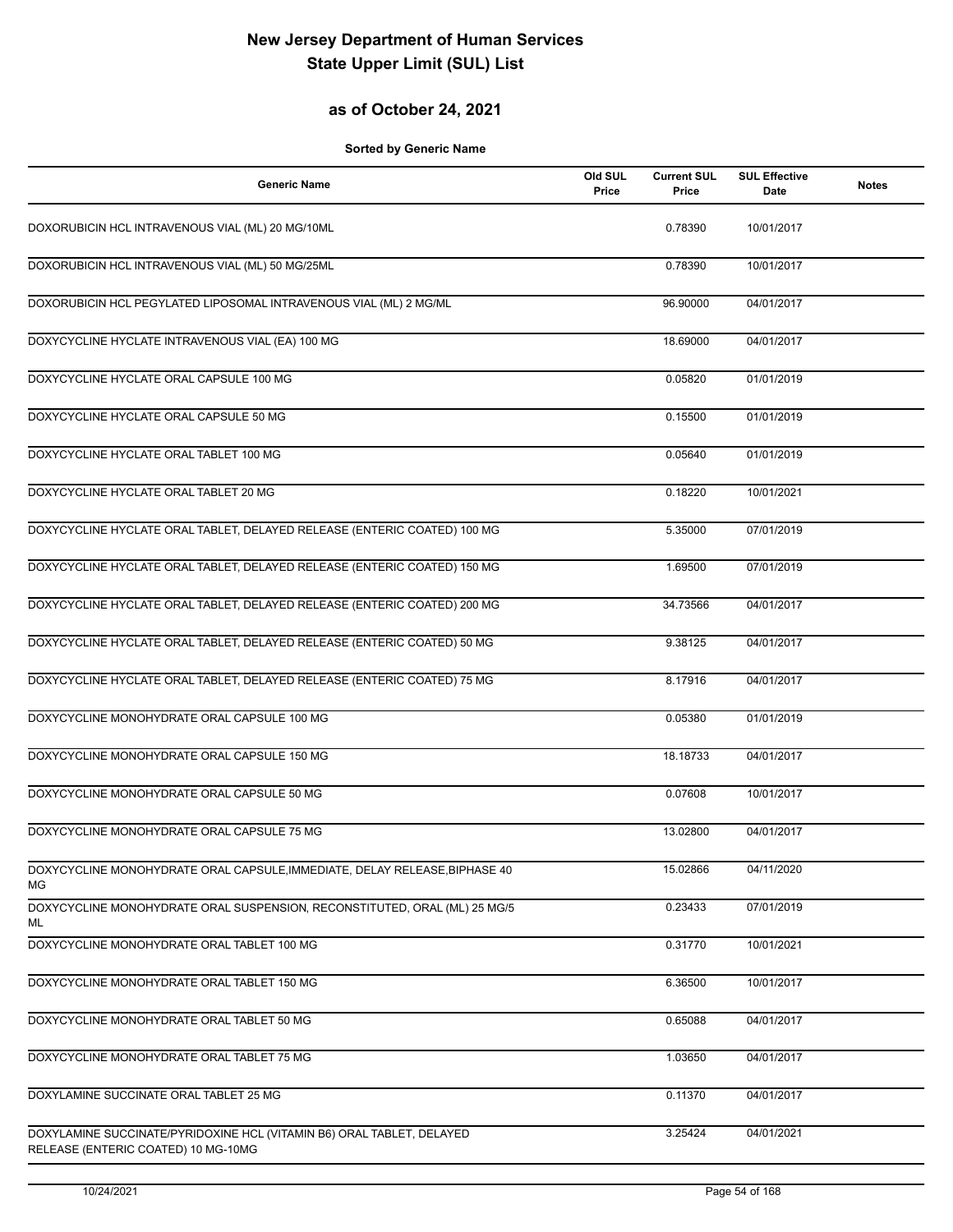## **as of October 24, 2021**

| <b>Generic Name</b>                                                                         | Old SUL<br>Price | <b>Current SUL</b><br>Price | <b>SUL Effective</b><br>Date | <b>Notes</b> |
|---------------------------------------------------------------------------------------------|------------------|-----------------------------|------------------------------|--------------|
| DRONABINOL ORAL CAPSULE 10 MG                                                               |                  | 3.32307                     | 10/01/2021                   |              |
| DRONABINOL ORAL CAPSULE 2.5 MG                                                              |                  | 1.49667                     | 01/01/2020                   |              |
| DRONABINOL ORAL CAPSULE 5 MG                                                                |                  | 2.19220                     | 10/01/2021                   |              |
| DROPERIDOL INJECTION AMPUL (ML) 2.5 MG/ML                                                   |                  | 1.21000                     | 04/01/2017                   |              |
| DROPERIDOL INJECTION VIAL (ML) 2.5 MG/ML                                                    |                  | 1.70000                     | 04/01/2017                   |              |
| DROSPIRENONE/ETHINYL ESTRADIOL/LEVOMEFOLATE CALCIUM ORAL TABLET 3-0.02(24)                  |                  | 2.86214                     | 07/01/2018                   |              |
| DULOXETINE HCL ORAL CAPSULE, DELAYED RELEASE (ENTERIC COATED) 20 MG                         |                  | 0.09317                     | 07/01/2018                   |              |
| DULOXETINE HCL ORAL CAPSULE, DELAYED RELEASE (ENTERIC COATED) 30 MG                         |                  | 0.06633                     | 01/01/2019                   |              |
| DULOXETINE HCL ORAL CAPSULE, DELAYED RELEASE (ENTERIC COATED) 40 MG                         |                  | 2.70600                     | 10/01/2021                   |              |
| DULOXETINE HCL ORAL CAPSULE, DELAYED RELEASE (ENTERIC COATED) 60 MG                         |                  | 0.06633                     | 01/01/2019                   |              |
| DUTASTERIDE ORAL CAPSULE 0.5 MG                                                             |                  | 0.09778                     | 07/01/2018                   |              |
| DUTASTERIDE/TAMSULOSIN HCL ORAL CAPSULE, EXTENDED RELEASE MULTIPHASE 24HR<br>$0.5 - 0.4$ MG |                  | 2.18600                     | 10/01/2019                   |              |
| ECONAZOLE NITRATE TOPICAL CREAM (GRAM) 1 %                                                  |                  | 0.22975                     | 04/01/2021                   |              |
| EDETATE CALCIUM DISODIUM INJECTION AMPUL (ML) 200 MG/ML                                     |                  | 1077.09320                  | 04/01/2017                   |              |
| EDROPHONIUM CHLORIDE INJECTION VIAL (ML) 10 MG/ML                                           |                  | 5.33333                     | 04/01/2017                   |              |
| EFAVIRENZ ORAL TABLET 600 MG                                                                |                  | 10.84000                    | 10/01/2020                   |              |
| ELECTROLYTE-48 SOLUTION/DEXTROSE 5 % IN WATER INTRAVENOUS INTRAVENOUS<br>SOLUTION 5 %       |                  | 0.01226                     | 04/01/2017                   |              |
| ELETRIPTAN HYDROBROMIDE ORAL TABLET 20 MG                                                   |                  | 3.56000                     | 07/01/2021                   |              |
| ELETRIPTAN HYDROBROMIDE ORAL TABLET 40 MG                                                   |                  | 3.10833                     | 07/01/2021                   |              |
| ENALAPRIL MALEATE ORAL TABLET 10 MG                                                         |                  | 0.04570                     | 01/01/2019                   |              |
| ENALAPRIL MALEATE ORAL TABLET 2.5 MG                                                        |                  | 0.05650                     | 01/01/2019                   |              |
| ENALAPRIL MALEATE ORAL TABLET 20 MG                                                         |                  | 0.06999                     | 01/01/2019                   |              |
| ENALAPRIL MALEATE ORAL TABLET 5 MG                                                          |                  | 0.05080                     | 01/01/2019                   |              |
| ENALAPRIL MALEATE/HYDROCHLOROTHIAZIDE ORAL TABLET 10 MG-25MG                                |                  | 0.05015                     | 10/01/2017                   |              |
| ENALAPRIL MALEATE/HYDROCHLOROTHIAZIDE ORAL TABLET 5MG-12.5MG                                |                  | 0.05186                     | 10/01/2017                   |              |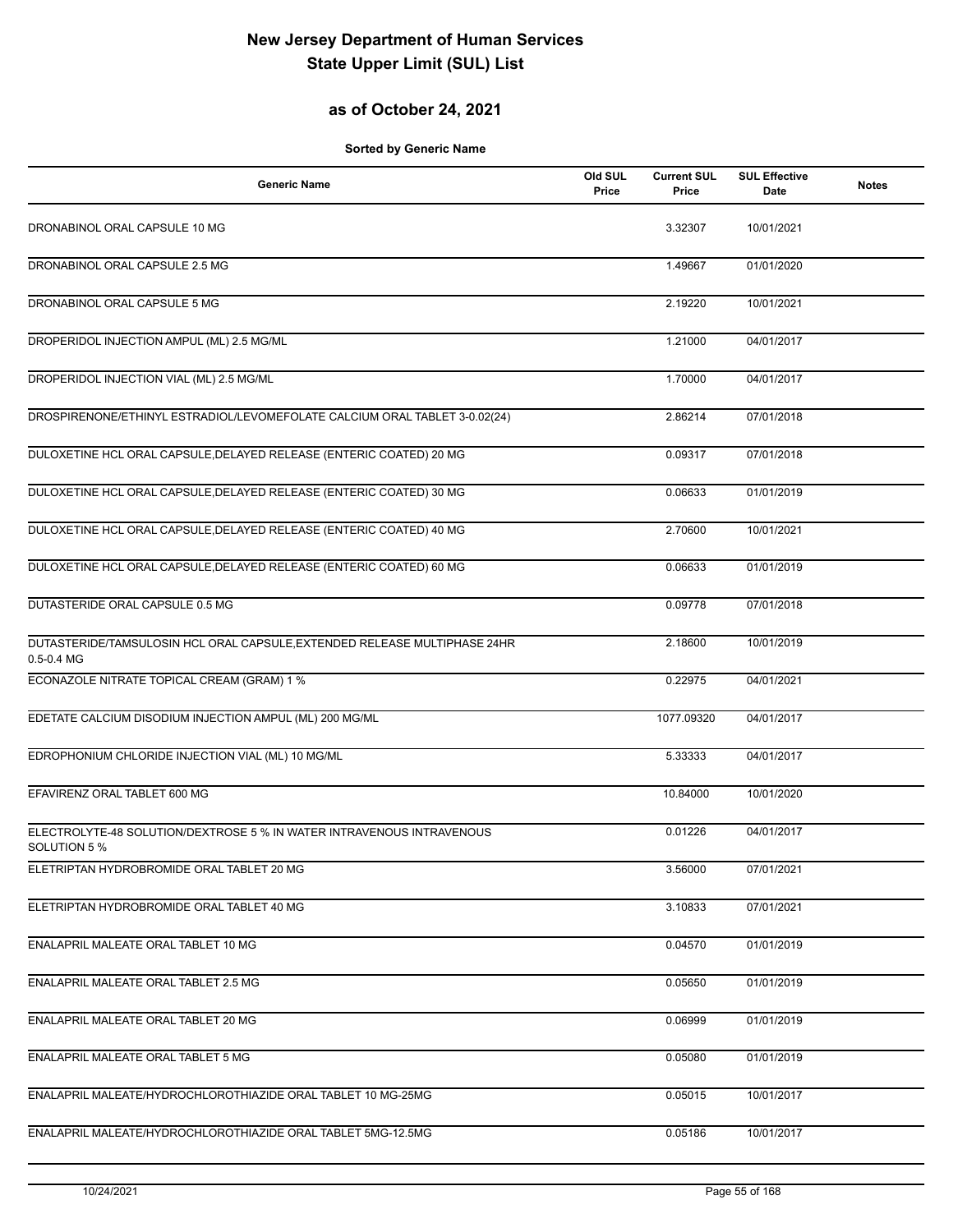## **as of October 24, 2021**

| <b>Generic Name</b>                                        | Old SUL<br>Price | <b>Current SUL</b><br>Price | <b>SUL Effective</b><br>Date | <b>Notes</b> |
|------------------------------------------------------------|------------------|-----------------------------|------------------------------|--------------|
| ENALAPRILAT DIHYDRATE INTRAVENOUS VIAL (ML) 1.25 MG/ML     |                  | 1.44500                     | 04/01/2017                   |              |
| ENOXAPARIN SODIUM SUBCUTANEOUS SYRINGE (ML) 100 MG/ML      |                  | 9.34367                     | 04/01/2021                   |              |
| ENOXAPARIN SODIUM SUBCUTANEOUS SYRINGE (ML) 120MG/.8ML     |                  | 14.62375                    | 04/01/2021                   |              |
| ENOXAPARIN SODIUM SUBCUTANEOUS SYRINGE (ML) 150 MG/ML      |                  | 11.45550                    | 01/01/2020                   |              |
| ENOXAPARIN SODIUM SUBCUTANEOUS SYRINGE (ML) 30MG/0.3ML     |                  | 10.44000                    | 10/01/2017                   |              |
| ENOXAPARIN SODIUM SUBCUTANEOUS SYRINGE (ML) 40MG/0.4ML     |                  | 8.33700                     | 04/01/2018                   |              |
| ENOXAPARIN SODIUM SUBCUTANEOUS SYRINGE (ML) 60MG/0.6ML     |                  | 7.55347                     | 04/01/2018                   |              |
| ENOXAPARIN SODIUM SUBCUTANEOUS SYRINGE (ML) 80MG/0.8ML     |                  | 7.41250                     | 01/01/2019                   |              |
| ENOXAPARIN SODIUM SUBCUTANEOUS VIAL (ML) 300MG/3ML         |                  | 11.85333                    | 04/01/2017                   |              |
| ENTACAPONE ORAL TABLET 200 MG                              |                  | 0.33480                     | 01/01/2020                   |              |
| ENTECAVIR ORAL TABLET 0.5 MG                               |                  | 0.69967                     | 01/01/2020                   |              |
| ENTECAVIR ORAL TABLET 1 MG                                 |                  | 1.82200                     | 07/01/2018                   |              |
| EPINASTINE HCL OPHTHALMIC DROPS 0.05 %                     |                  | 5.46126                     | 04/01/2017                   |              |
| EPINEPHRINE HCL/PF INJECTION AMPUL (ML) 1 MG/ML(1)         |                  | 812.75000                   | 04/01/2017                   |              |
| EPINEPHRINE INJECTION AMPUL (ML) 1 MG/ML(1)                |                  | 2.06240                     | 04/01/2017                   |              |
| EPINEPHRINE INJECTION AUTO-INJECTOR (EA) 0.15/0.15         |                  | 145.20000                   | 01/01/2020                   |              |
| EPINEPHRINE INJECTION AUTO-INJECTOR (EA) 0.15MG/0.3        |                  | 143.53500                   | 01/01/2018                   |              |
| EPINEPHRINE INJECTION AUTO-INJECTOR (EA) 0.3MG/0.3         |                  | 133.99250                   | 04/01/2019                   |              |
| EPINEPHRINE INJECTION SYRINGE (ML) 0.1 MG/ML               |                  | 0.44597                     | 04/01/2017                   |              |
| EPINEPHRINE INJECTION VIAL (ML) 1 MG/ML                    |                  | 1.99933                     | 04/01/2017                   |              |
| EPIRUBICIN HCL INTRAVENOUS VIAL (ML) 200MG/0.1L            |                  | 1.59450                     | 04/01/2017                   |              |
| EPIRUBICIN HCL INTRAVENOUS VIAL (ML) 50 MG/25ML            |                  | 1.63800                     | 04/01/2017                   |              |
| EPLERENONE ORAL TABLET 25 MG                               |                  | 0.36544                     | 04/01/2020                   |              |
| EPLERENONE ORAL TABLET 50 MG                               |                  | 0.98300                     | 10/01/2019                   |              |
| EPOPROSTENOL SODIUM (GLYCINE) INTRAVENOUS VIAL (EA) 0.5 MG |                  | 16.20000                    | 04/01/2017                   |              |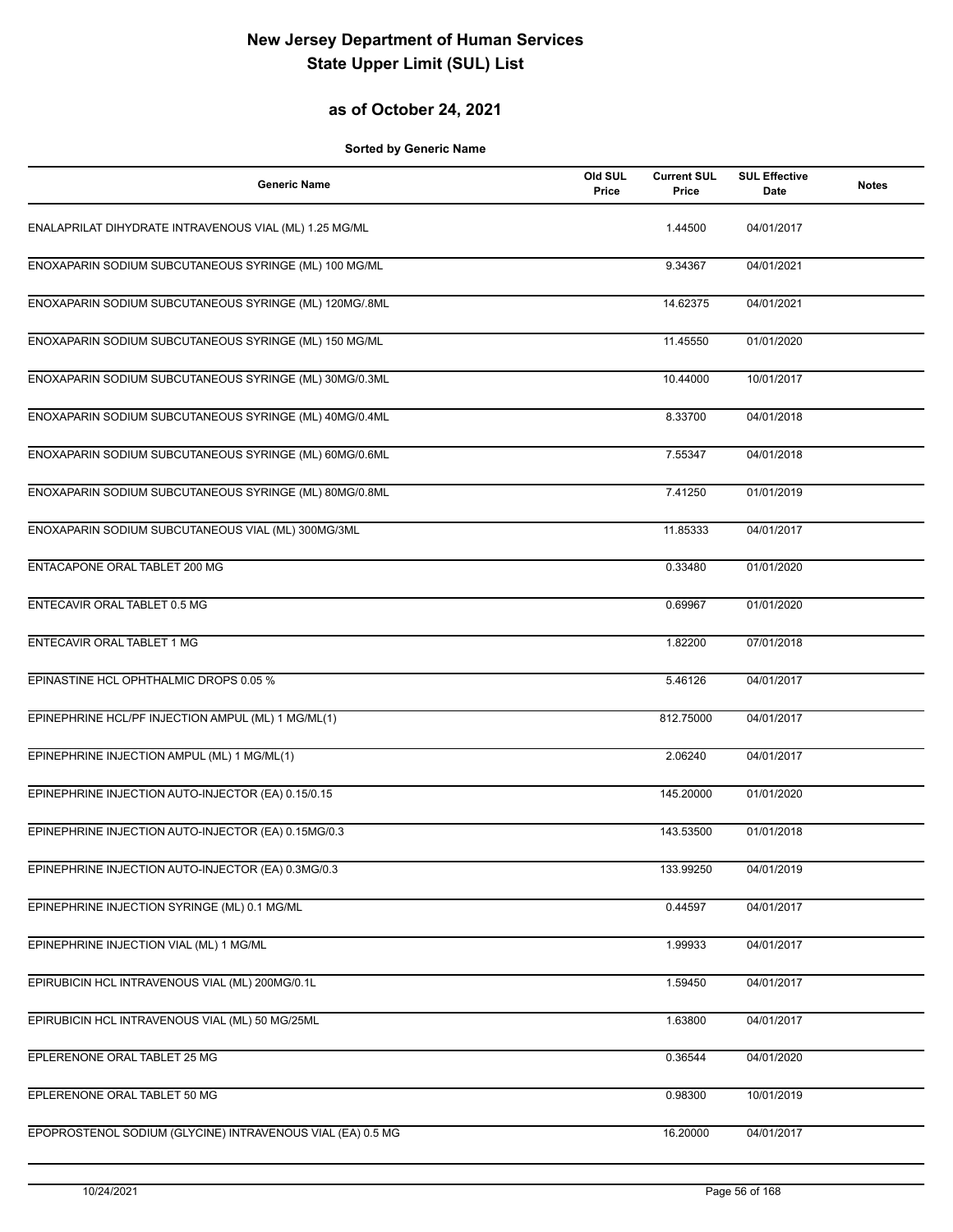## **as of October 24, 2021**

| <b>Generic Name</b>                                                                 | Old SUL<br>Price | <b>Current SUL</b><br>Price | <b>SUL Effective</b><br><b>Date</b> | <b>Notes</b> |
|-------------------------------------------------------------------------------------|------------------|-----------------------------|-------------------------------------|--------------|
| EPOPROSTENOL SODIUM (GLYCINE) INTRAVENOUS VIAL (EA) 1.5 MG                          |                  | 39.12000                    | 04/01/2017                          |              |
| EPROSARTAN MESYLATE ORAL TABLET 600 MG                                              |                  | 2.70073                     | 04/01/2017                          |              |
| EPTIFIBATIDE INTRAVENOUS VIAL (ML) 0.75 MG/ML                                       |                  | 3.00000                     | 04/01/2017                          |              |
| EPTIFIBATIDE INTRAVENOUS VIAL (ML) 2 MG/ML                                          |                  | 10.00000                    | 04/01/2017                          |              |
| ERGOCALCIFEROL (VITAMIN D2) ORAL CAPSULE 50000 UNIT                                 |                  | 0.06650                     | 01/01/2019                          |              |
| ERGOLOID MESYLATES ORAL TABLET 1 MG                                                 |                  | 3.22404                     | 10/01/2017                          |              |
| ERGOTAMINE TARTRATE/CAFFEINE ORAL TABLET 1 MG-100MG                                 |                  | 12.15690                    | 09/24/2014                          |              |
| ERLOTINIB HCL ORAL TABLET 150 MG                                                    |                  | 12.93400                    | 04/01/2020                          |              |
| ERTAPENEM SODIUM INJECTION VIAL (EA) 1 G                                            |                  | 80.55000                    | 04/01/2021                          |              |
| ERYTHROMYCIN BASE IN ETHANOL TOPICAL GEL (GRAM) 2 %                                 |                  | 1.36558                     | 01/01/2020                          |              |
| ERYTHROMYCIN BASE IN ETHANOL TOPICAL SOLUTION, NON-ORAL 2 %                         |                  | 0.32978                     | 01/01/2020                          |              |
| ERYTHROMYCIN BASE OPHTHALMIC OINTMENT (GRAM) 5 MG/GRAM                              |                  | 0.98000                     | 01/01/2019                          |              |
| ERYTHROMYCIN BASE ORAL CAPSULE, DELAYED RELEASE (ENTERIC COATED) 250 MG             |                  | 1.05190                     | 10/01/2017                          |              |
| ERYTHROMYCIN BASE ORAL TABLET 250 MG                                                |                  | 6.78000                     | 01/01/2019                          |              |
| ERYTHROMYCIN BASE ORAL TABLET 500 MG                                                |                  | 14.03767                    | 04/01/2020                          |              |
| ERYTHROMYCIN BASE ORAL TABLET, DELAYED RELEASE (ENTERIC COATED) 250 MG              |                  | 4.98866                     | 10/01/2020                          |              |
| ERYTHROMYCIN BASE/BENZOYL PEROXIDE TOPICAL GEL (GRAM) 3 %-5 %                       |                  | 0.55642                     | 10/01/2017                          |              |
| ERYTHROMYCIN BASE/ETHYL ALCOHOL TOPICAL SWAB, MEDICATED 2 %                         |                  | 0.71262                     | 04/01/2017                          |              |
| ERYTHROMYCIN ETHYLSUCCINATE ORAL SUSPENSION, RECONSTITUTED, ORAL (ML) 200<br>MG/5ML |                  | 2.25920                     | 01/01/2019                          |              |
| ERYTHROMYCIN ETHYLSUCCINATE ORAL TABLET 400 MG                                      |                  | 9.98547                     | 04/01/2017                          |              |
| ESCITALOPRAM OXALATE ORAL SOLUTION, ORAL 5 MG/5 ML                                  |                  | 0.24496                     | 04/01/2017                          |              |
| ESCITALOPRAM OXALATE ORAL TABLET 10 MG                                              |                  | 0.01780                     | 01/01/2019                          |              |
| ESCITALOPRAM OXALATE ORAL TABLET 20 MG                                              |                  | 0.02660                     | 01/01/2019                          |              |
| ESCITALOPRAM OXALATE ORAL TABLET 5 MG                                               |                  | 0.01280                     | 01/01/2019                          |              |
| ESMOLOL HCL INTRAVENOUS VIAL (ML) 100MG/10ML                                        |                  | 0.44000                     | 04/01/2017                          |              |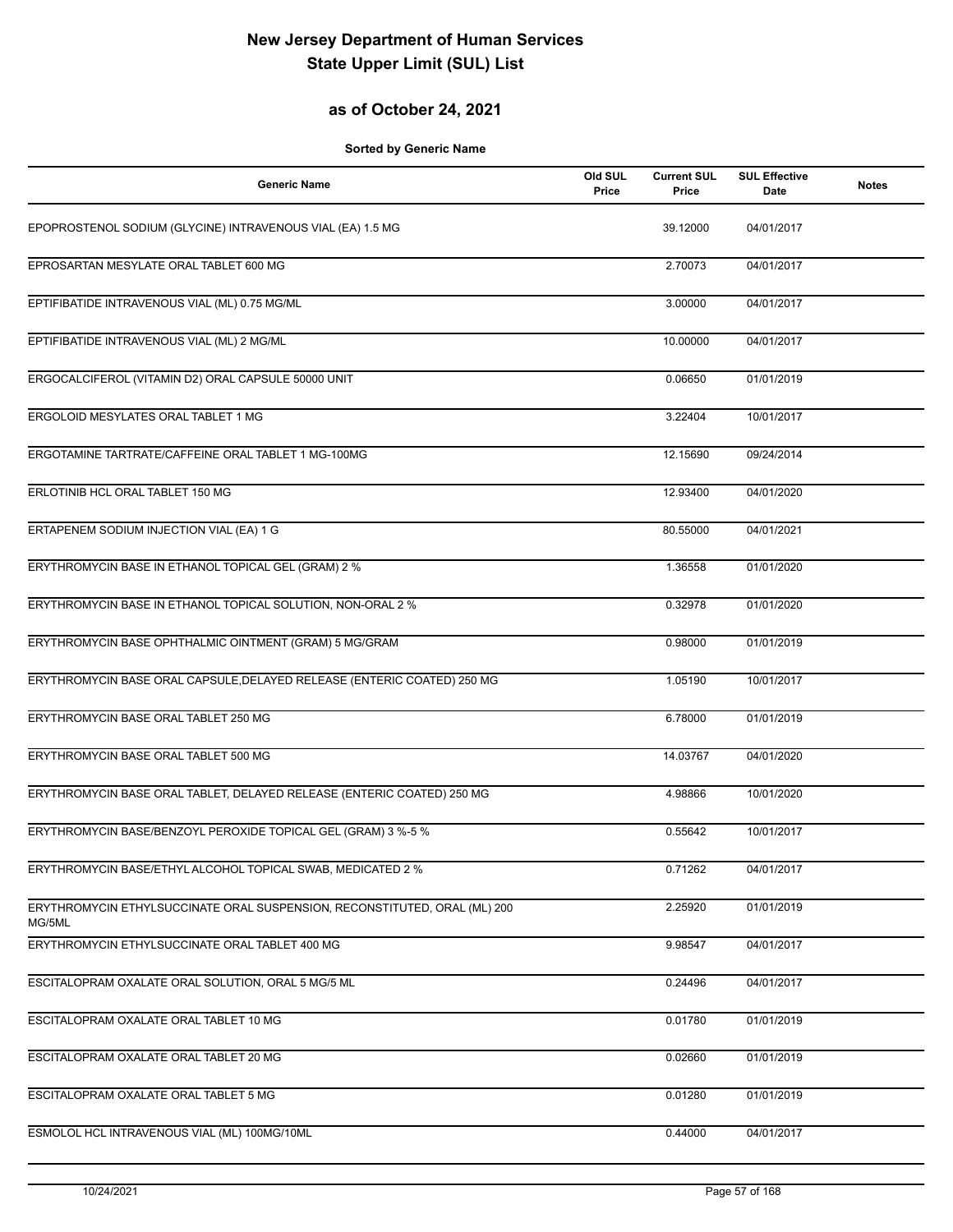## **as of October 24, 2021**

| <b>Generic Name</b>                                                                   | Old SUL<br>Price | <b>Current SUL</b><br>Price | <b>SUL Effective</b><br>Date | <b>Notes</b> |
|---------------------------------------------------------------------------------------|------------------|-----------------------------|------------------------------|--------------|
| ESOMEPRAZOLE MAGNESIUM ORAL CAPSULE, DELAYED RELEASE (ENTERIC COATED) 20<br><b>MG</b> |                  | 0.18285                     | 10/01/2020                   |              |
| ESOMEPRAZOLE MAGNESIUM ORAL CAPSULE, DELAYED RELEASE (ENTERIC COATED) 40<br>МG        |                  | 0.18005                     | 10/01/2020                   |              |
| ESOMEPRAZOLE SODIUM INTRAVENOUS VIAL (EA) 20 MG                                       |                  | 34.90000                    | 04/01/2017                   |              |
| ESOMEPRAZOLE SODIUM INTRAVENOUS VIAL (EA) 40 MG                                       |                  | 34.50000                    | 04/01/2017                   |              |
| ESTAZOLAM ORAL TABLET 1 MG                                                            |                  | 0.24507                     | 10/01/2017                   |              |
| ESTAZOLAM ORAL TABLET 2 MG                                                            |                  | 0.44970                     | 04/01/2020                   |              |
| ESTRADIOL ORAL TABLET 0.5 MG                                                          |                  | 0.02301                     | 10/01/2017                   |              |
| ESTRADIOL ORAL TABLET 1 MG                                                            |                  | 0.02364                     | 10/01/2017                   |              |
| ESTRADIOL ORAL TABLET 2 MG                                                            |                  | 0.13707                     | 04/01/2021                   |              |
| ESTRADIOL TRANSDERMAL PATCH, TRANSDERMAL SEMIWEEKLY .025MG/24H                        |                  | 7.82250                     | 10/01/2019                   |              |
| ESTRADIOL TRANSDERMAL PATCH, TRANSDERMAL SEMIWEEKLY .0375MG/24                        |                  | 6.68000                     | 04/01/2021                   |              |
| ESTRADIOL TRANSDERMAL PATCH, TRANSDERMAL SEMIWEEKLY .075MG/24H                        |                  | 5.61875                     | 10/01/2019                   |              |
| ESTRADIOL TRANSDERMAL PATCH, TRANSDERMAL SEMIWEEKLY 0.05MG/24H                        |                  | 6.18000                     | 01/01/2019                   |              |
| ESTRADIOL TRANSDERMAL PATCH, TRANSDERMAL SEMIWEEKLY 0.1MG/24HR                        |                  | 5.37500                     | 01/01/2019                   |              |
| ESTRADIOL TRANSDERMAL PATCH, TRANSDERMAL WEEKLY .025MG/24H                            |                  | 10.76000                    | 10/01/2018                   |              |
| ESTRADIOL TRANSDERMAL PATCH, TRANSDERMAL WEEKLY .0375MG/24                            |                  | 5.63823                     | 10/01/2017                   |              |
| ESTRADIOL TRANSDERMAL PATCH, TRANSDERMAL WEEKLY .075MG/24H                            |                  | 5.66480                     | 10/01/2017                   |              |
| ESTRADIOL TRANSDERMAL PATCH, TRANSDERMAL WEEKLY 0.05MG/24H                            |                  | 9.98000                     | 07/01/2019                   |              |
| ESTRADIOL TRANSDERMAL PATCH, TRANSDERMAL WEEKLY 0.06MG/24H                            |                  | 5.53705                     | 10/01/2017                   |              |
| ESTRADIOL TRANSDERMAL PATCH, TRANSDERMAL WEEKLY 0.1MG/24HR                            |                  | 5.52543                     | 10/01/2017                   |              |
| ESTRADIOL VAGINAL CREAM WITH APPLICATOR 0.01 %                                        |                  | 1.10835                     | 10/01/2021                   |              |
| ESTRADIOL VAGINAL TABLET 10 MCG                                                       |                  | 8.90125                     | 10/01/2020                   |              |
| ESTRADIOL VALERATE INTRAMUSCULAR VIAL (ML) 20 MG/ML                                   |                  | 20.64200                    | 07/15/2021                   |              |
| ESTRADIOL VALERATE INTRAMUSCULAR VIAL (ML) 40 MG/ML                                   |                  | 29.59600                    | 10/01/2020                   |              |
| ESTRADIOL/NORETHINDRONE ACETATE ORAL TABLET 0.5-0.1 MG                                |                  | 2.12624                     | 07/01/2017                   |              |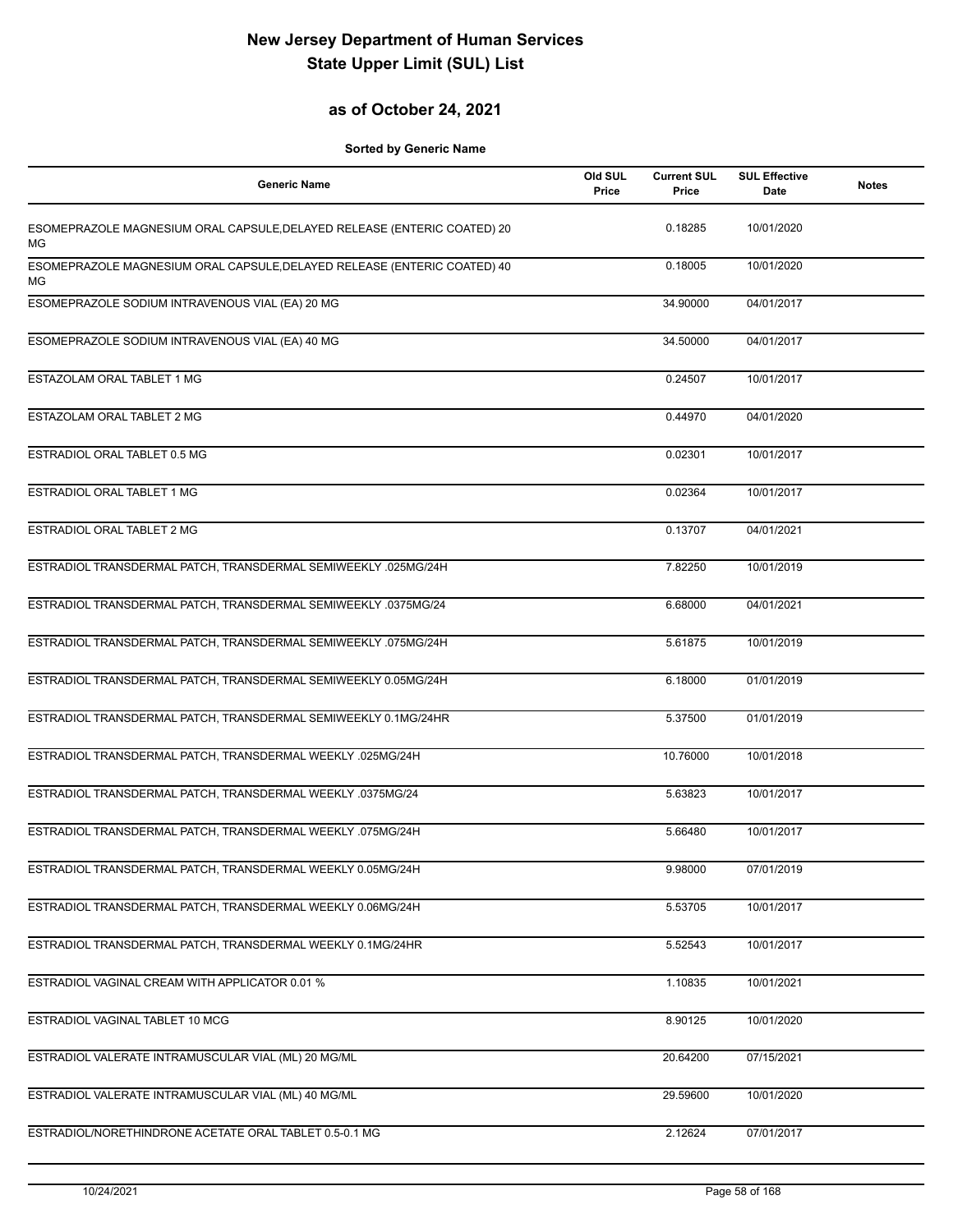#### **as of October 24, 2021**

| <b>Generic Name</b>                                             | Old SUL<br>Price | <b>Current SUL</b><br>Price | <b>SUL Effective</b><br>Date | <b>Notes</b> |
|-----------------------------------------------------------------|------------------|-----------------------------|------------------------------|--------------|
| ESTRADIOL/NORETHINDRONE ACETATE ORAL TABLET 1 MG-0.5MG          |                  | 1.25015                     | 10/01/2017                   |              |
| ESTRADIOL/NORGESTIMATE ORAL TABLET 1-1-0.09MG                   |                  | 3.91777                     | 04/01/2017                   |              |
| ESTROGENS, ESTERIFIED/METHYLTESTOSTERONE ORAL TABLET 0.625-1.25 |                  | 2.29254                     | 04/01/2017                   |              |
| ESTROGENS, ESTERIFIED/METHYLTESTOSTERONE ORAL TABLET 1.25-2.5MG |                  | 0.49446                     | 10/01/2017                   |              |
| ESTROPIPATE ORAL TABLET 0.75 MG                                 |                  | 0.38120                     | 04/01/2017                   |              |
| ESTROPIPATE ORAL TABLET 1.5 MG                                  |                  | 0.22086                     | 10/01/2017                   |              |
| ESTROPIPATE ORAL TABLET 3 MG                                    |                  | 0.10050                     | 10/01/2017                   |              |
| ESZOPICLONE ORAL TABLET 1 MG                                    |                  | 0.15678                     | 10/01/2017                   |              |
| ESZOPICLONE ORAL TABLET 2 MG                                    |                  | 0.17820                     | 01/01/2019                   |              |
| ESZOPICLONE ORAL TABLET 3 MG                                    |                  | 0.08990                     | 10/01/2017                   |              |
| ETHACRYNATE SODIUM INTRAVENOUS VIAL (EA) 50 MG                  |                  | 3799.00000                  | 04/01/2017                   |              |
| ETHACRYNIC ACID ORAL TABLET 25 MG                               |                  | 5.52000                     | 10/01/2019                   |              |
| ETHAMBUTOL HCL ORAL TABLET 100 MG                               |                  | 0.16920                     | 10/01/2018                   |              |
| ETHAMBUTOL HCL ORAL TABLET 400 MG                               |                  | 0.52340                     | 01/01/2019                   |              |
| ETHINYL ESTRADIOL/DROSPIRENONE ORAL TABLET 0.02-3(28)           |                  | 0.34500                     | 07/01/2021                   |              |
| ETHINYL ESTRADIOL/DROSPIRENONE ORAL TABLET 0.03MG-3MG           |                  | 0.26190                     | 10/01/2021                   |              |
| ETHOSUXIMIDE ORAL CAPSULE 250 MG                                |                  | 0.53460                     | 10/01/2021                   |              |
| ETHOSUXIMIDE ORAL SOLUTION, ORAL 250 MG/5ML                     |                  | 0.06534                     | 10/01/2017                   |              |
| ETHYL ALCOHOL INJECTION AMPUL (ML) 98 %                         |                  | 22.78000                    | 04/01/2017                   |              |
| ETHYL ALCOHOL TOPICAL GEL (ML) 60 %                             |                  | 0.00987                     | 04/01/2017                   |              |
| ETHYL ALCOHOL TOPICAL SOLUTION, NON-ORAL 70 %                   |                  | 0.05310                     | 04/01/2017                   |              |
| ETHYNODIOL DIACETATE-ETHINYL ESTRADIOL ORAL TABLET 1 MG-35MCG   |                  | 0.58262                     | 01/01/2018                   |              |
| ETHYNODIOL DIACETATE-ETHINYL ESTRADIOL ORAL TABLET 1 MG-50MCG   |                  | 0.70335                     | 04/01/2017                   |              |
| ETIDRONATE DISODIUM ORAL TABLET 200 MG                          |                  | 3.45683                     | 04/01/2017                   |              |
| ETIDRONATE DISODIUM ORAL TABLET 400 MG                          |                  | 6.91183                     | 04/01/2017                   |              |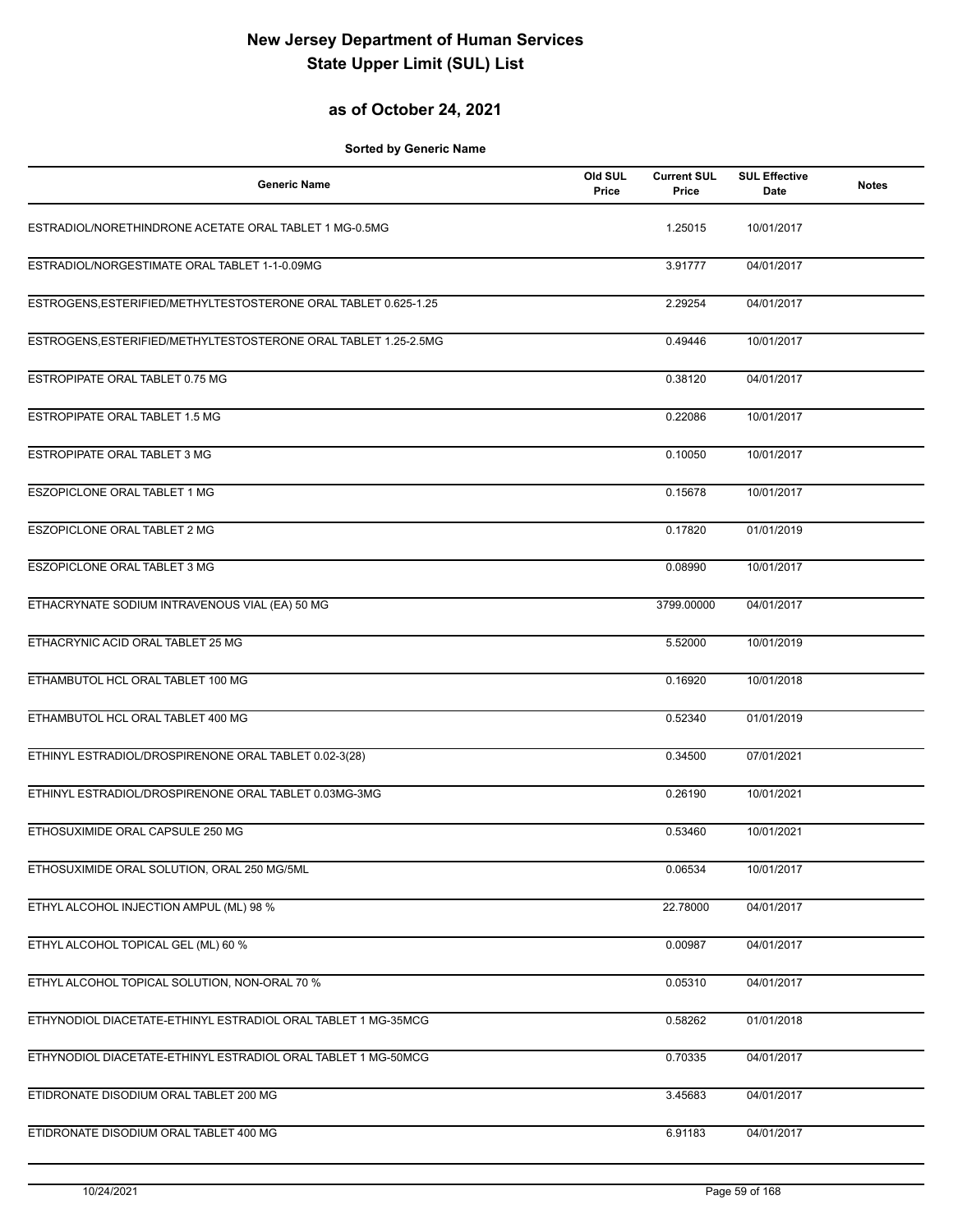## **as of October 24, 2021**

| <b>Generic Name</b>                                                                                          | Old SUL<br>Price | <b>Current SUL</b><br>Price | <b>SUL Effective</b><br>Date | <b>Notes</b> |
|--------------------------------------------------------------------------------------------------------------|------------------|-----------------------------|------------------------------|--------------|
| ETODOLAC ORAL CAPSULE 200 MG                                                                                 |                  | 0.27830                     | 10/01/2017                   |              |
| ETODOLAC ORAL CAPSULE 300 MG                                                                                 |                  | 0.70490                     | 04/01/2018                   |              |
| ETODOLAC ORAL TABLET 400 MG                                                                                  |                  | 0.10040                     | 10/01/2017                   |              |
| ETODOLAC ORAL TABLET 500 MG                                                                                  |                  | 0.13568                     | 10/01/2017                   |              |
| ETODOLAC ORAL TABLET, EXTENDED RELEASE 24 HR 400 MG                                                          |                  | 1.21731                     | 07/01/2017                   |              |
| ETODOLAC ORAL TABLET, EXTENDED RELEASE 24 HR 500 MG                                                          |                  | 0.16333                     | 01/01/2020                   |              |
| ETODOLAC ORAL TABLET, EXTENDED RELEASE 24 HR 600 MG                                                          |                  | 1.36061                     | 04/01/2017                   |              |
| ETOMIDATE INTRAVENOUS VIAL (ML) 2 MG/ML                                                                      |                  | 0.33600                     | 04/01/2017                   |              |
| ETONOGESTREL/ETHINYL ESTRADIOL VAGINAL RING, VAGINAL .12-.015MG                                              |                  | 106.66667                   | 10/01/2021                   |              |
| ETOPOSIDE INTRAVENOUS VIAL (ML) 20 MG/ML                                                                     |                  | 0.88440                     | 10/01/2017                   |              |
| ETOPOSIDE ORAL CAPSULE 50 MG                                                                                 |                  | 27.05237                    | 10/01/2017                   |              |
| EUCALYPTUS OIL/MENTHOL/CAMPHOR TOPICAL OINTMENT (GRAM) 1.2%-4.8%                                             |                  | 0.01933                     | 04/01/2017                   |              |
| EVEROLIMUS ORAL TABLET 0.25 MG                                                                               |                  | 5.91162                     | 10/01/2021                   |              |
| EVEROLIMUS ORAL TABLET 0.5 MG                                                                                |                  | 11.82320                    | 10/01/2021                   |              |
| EVEROLIMUS ORAL TABLET 0.75 MG                                                                               |                  | 17.73480                    | 10/01/2021                   |              |
| EXEMESTANE ORAL TABLET 25 MG                                                                                 |                  | 1.29833                     | 01/01/2020                   |              |
| EZETIMIBE ORAL TABLET 10 MG                                                                                  |                  | 0.08166                     | 10/01/2021                   |              |
| EZETIMIBE/SIMVASTATIN ORAL TABLET 10 MG-10MG                                                                 |                  | 2.37300                     | 01/01/2019                   |              |
| EZETIMIBE/SIMVASTATIN ORAL TABLET 10 MG-20MG                                                                 |                  | 0.48000                     | 04/01/2020                   |              |
| EZETIMIBE/SIMVASTATIN ORAL TABLET 10 MG-40MG                                                                 |                  | 0.75534                     | 07/01/2019                   |              |
| FAMCICLOVIR ORAL TABLET 125 MG                                                                               |                  | 0.35833                     | 01/01/2019                   |              |
| FAMCICLOVIR ORAL TABLET 250 MG                                                                               |                  | 0.28887                     | 04/01/2017                   |              |
| FAMCICLOVIR ORAL TABLET 500 MG                                                                               |                  | 0.49833                     | 01/01/2019                   |              |
| FAMOTIDINE IN SODIUM CHLORIDE, ISO-OSMOTIC/PF INTRAVENOUS INTRAVENOUS<br>SOLUTION, PIGGYBACK (ML) 20 MG/50ML |                  | 0.09140                     | 04/01/2017                   |              |
| FAMOTIDINE INTRAVENOUS VIAL (ML) 10 MG/ML                                                                    |                  | 0.36380                     | 04/01/2017                   |              |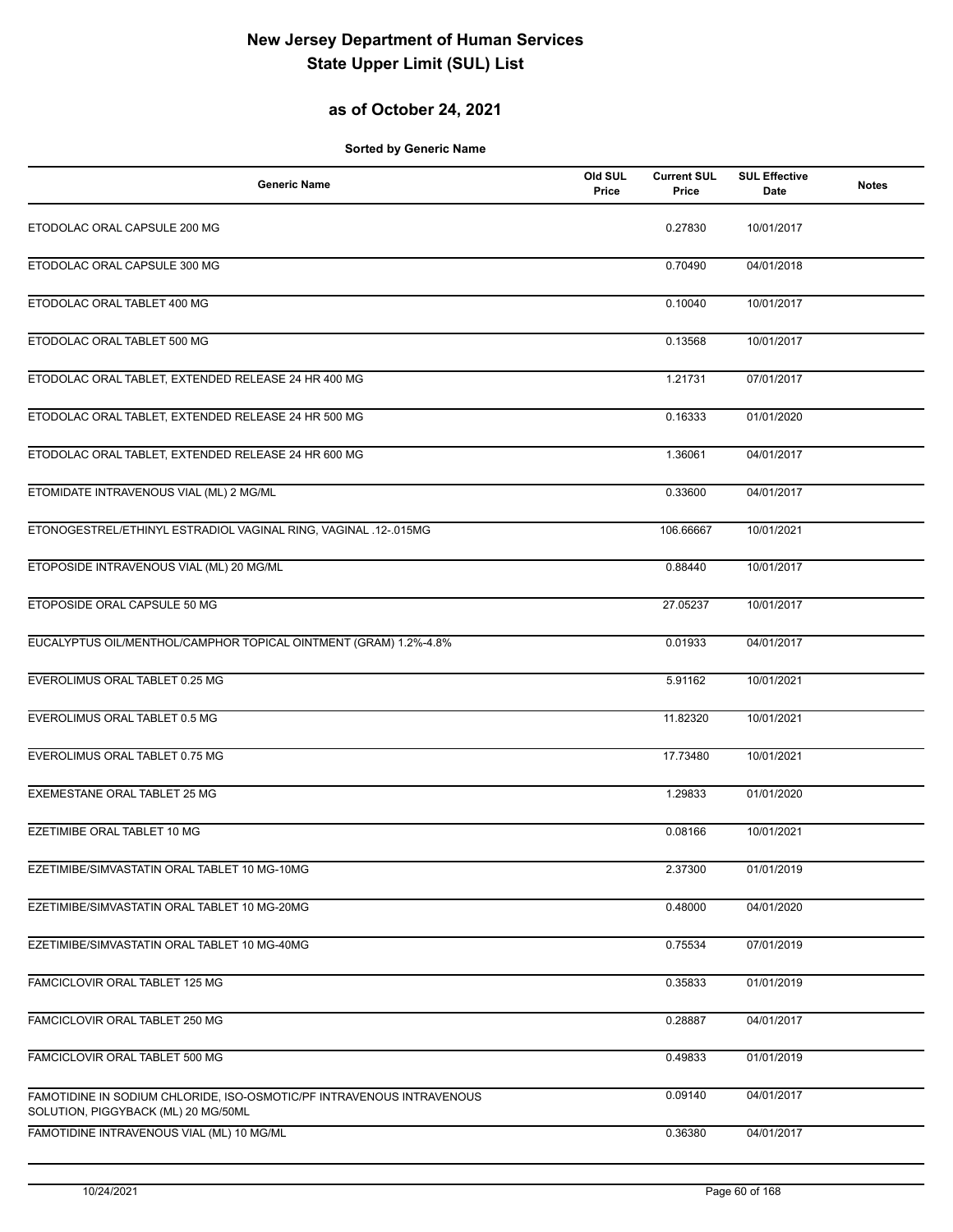## **as of October 24, 2021**

| <b>Generic Name</b>                                                                  | Old SUL<br>Price | <b>Current SUL</b><br>Price | <b>SUL Effective</b><br>Date | <b>Notes</b> |
|--------------------------------------------------------------------------------------|------------------|-----------------------------|------------------------------|--------------|
| FAMOTIDINE ORAL SUSPENSION, ORAL (FINAL DOSE FORM) 40MG/5ML                          |                  | 0.22000                     | 01/01/2019                   |              |
| FAMOTIDINE ORAL TABLET 10 MG                                                         |                  | 0.05978                     | 10/01/2017                   |              |
| FAMOTIDINE ORAL TABLET 20 MG                                                         |                  | 0.01550                     | 01/01/2019                   |              |
| FAMOTIDINE ORAL TABLET 40 MG                                                         |                  | 0.02420                     | 01/01/2019                   |              |
| FAMOTIDINE/CALCIUM CARBONATE/MAGNESIUM HYDROXIDE ORAL TABLET, CHEWABLE<br>10-800-165 |                  | 0.24688                     | 04/01/2017                   |              |
| FAMOTIDINE/PF INTRAVENOUS VIAL (ML) 20 MG/2 ML                                       |                  | 0.36500                     | 04/01/2017                   |              |
| FEBUXOSTAT ORAL TABLET 40 MG                                                         |                  | 1.35682                     | 10/01/2021                   |              |
| FEBUXOSTAT ORAL TABLET 80 MG                                                         |                  | 1.16900                     | 10/01/2021                   |              |
| FELBAMATE ORAL SUSPENSION, ORAL (FINAL DOSE FORM) 600 MG/5ML                         |                  | 1.41059                     | 10/01/2020                   |              |
| FELBAMATE ORAL TABLET 400 MG                                                         |                  | 0.86430                     | 10/01/2019                   |              |
| FELBAMATE ORAL TABLET 600 MG                                                         |                  | 1.48180                     | 04/01/2019                   |              |
| FELODIPINE ORAL TABLET, EXTENDED RELEASE 24 HR 10 MG                                 |                  | 0.09000                     | 01/01/2018                   |              |
| FELODIPINE ORAL TABLET, EXTENDED RELEASE 24 HR 2.5 MG                                |                  | 0.12560                     | 07/01/2018                   |              |
| FELODIPINE ORAL TABLET, EXTENDED RELEASE 24 HR 5 MG                                  |                  | 0.05003                     | 10/01/2017                   |              |
| FENOFIBRATE NANOCRYSTALLIZED ORAL TABLET 145MG                                       |                  | 0.08078                     | 01/01/2019                   |              |
| FENOFIBRATE NANOCRYSTALLIZED ORAL TABLET 48 MG                                       |                  | 0.08878                     | 01/01/2019                   |              |
| FENOFIBRATE ORAL CAPSULE 150 MG                                                      |                  | 5.47760                     | 04/01/2021                   |              |
| FENOFIBRATE ORAL CAPSULE 50 MG                                                       |                  | 2.34591                     | 04/01/2017                   |              |
| FENOFIBRATE ORAL TABLET 120 MG                                                       |                  | 16.73827                    | 10/01/2020                   |              |
| FENOFIBRATE ORAL TABLET 160 MG                                                       |                  | 0.12211                     | 01/01/2019                   |              |
| FENOFIBRATE ORAL TABLET 40 MG                                                        |                  | 8.35844                     | 04/01/2017                   |              |
| FENOFIBRATE ORAL TABLET 54 MG                                                        |                  | 0.13503                     | 01/01/2021                   |              |
| FENOFIBRATE, MICRONIZED ORAL CAPSULE 130 MG                                          |                  | 2.26233                     | 07/01/2018                   |              |
| FENOFIBRATE, MICRONIZED ORAL CAPSULE 134 MG                                          |                  | 0.07360                     | 01/01/2019                   |              |
| FENOFIBRATE, MICRONIZED ORAL CAPSULE 200 MG                                          |                  | 0.26960                     | 07/01/2019                   |              |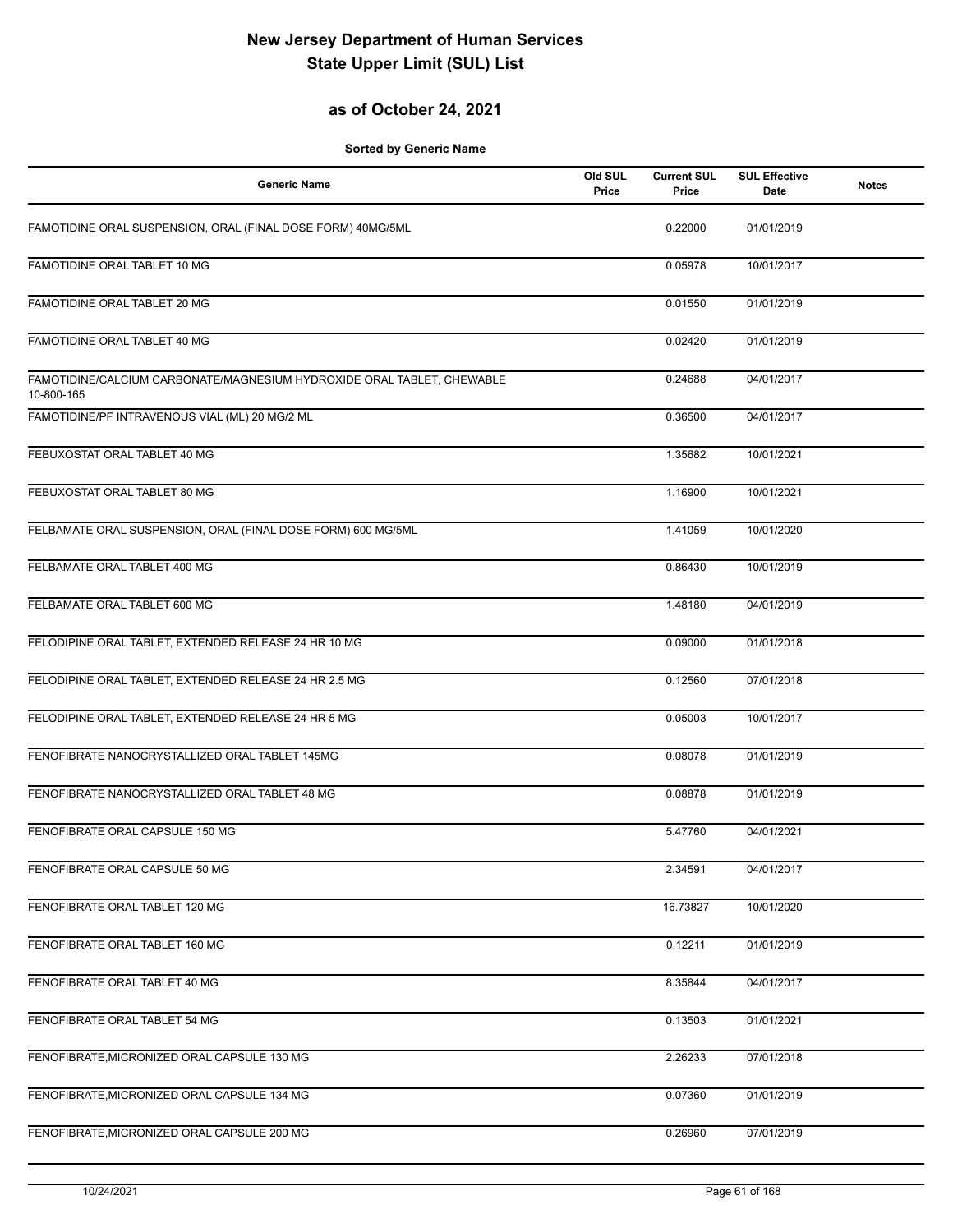## **as of October 24, 2021**

| <b>Generic Name</b>                                                                | Old SUL<br>Price | <b>Current SUL</b><br>Price | <b>SUL Effective</b><br>Date | <b>Notes</b> |
|------------------------------------------------------------------------------------|------------------|-----------------------------|------------------------------|--------------|
| FENOFIBRATE, MICRONIZED ORAL CAPSULE 43 MG                                         |                  | 1.13716                     | 04/01/2018                   |              |
| FENOFIBRATE, MICRONIZED ORAL CAPSULE 67 MG                                         |                  | 0.11000                     | 01/01/2020                   |              |
| FENOFIBRIC ACID (CHOLINE) ORAL CAPSULE, DELAYED RELEASE (ENTERIC COATED) 135<br>ΜG |                  | 0.33244                     | 01/01/2019                   |              |
| FENOFIBRIC ACID (CHOLINE) ORAL CAPSULE, DELAYED RELEASE (ENTERIC COATED) 45<br>МG  |                  | 0.54809                     | 04/01/2017                   |              |
| FENOFIBRIC ACID ORAL TABLET 105 MG                                                 |                  | 2.03967                     | 10/01/2017                   |              |
| FENOFIBRIC ACID ORAL TABLET 35 MG                                                  |                  | 0.80100                     | 04/01/2017                   |              |
| FENOPROFEN CALCIUM ORAL CAPSULE 400 MG                                             |                  | 3.23300                     | 07/01/2018                   |              |
| FENOPROFEN CALCIUM ORAL TABLET 600 MG                                              |                  | 0.18554                     | 10/01/2017                   |              |
| FENTANYL CITRATE BUCCAL LOZENGE ON A HANDLE 1200 MCG                               |                  | 17.43853                    | 04/01/2017                   |              |
| FENTANYL CITRATE BUCCAL LOZENGE ON A HANDLE 1600 MCG                               |                  | 19.80252                    | 10/01/2017                   |              |
| FENTANYL CITRATE BUCCAL LOZENGE ON A HANDLE 200 MCG                                |                  | 8.54250                     | 10/01/2017                   |              |
| FENTANYL CITRATE BUCCAL LOZENGE ON A HANDLE 400 MCG                                |                  | 9.89572                     | 04/01/2017                   |              |
| FENTANYL CITRATE BUCCAL LOZENGE ON A HANDLE 600 MCG                                |                  | 12.90000                    | 04/01/2017                   |              |
| FENTANYL CITRATE BUCCAL LOZENGE ON A HANDLE 800 MCG                                |                  | 12.75167                    | 04/01/2017                   |              |
| FENTANYL CITRATE/PF INJECTION AMPUL (ML) 50 MCG/ML                                 |                  | 0.61200                     | 04/01/2017                   |              |
| FENTANYL CITRATE/PF INJECTION VIAL (ML) 50 MCG/ML                                  |                  | 0.52889                     | 04/01/2017                   |              |
| FENTANYL CITRATE/PF INTRAVENOUS SYRINGE (ML) 100MCG/2ML                            |                  | 1.04100                     | 04/01/2017                   |              |
| FENTANYL TRANSDERMAL PATCH, TRANSDERMAL 72 HOURS 100 MCG/HR                        |                  | 6.41480                     | 04/01/2019                   |              |
| FENTANYL TRANSDERMAL PATCH, TRANSDERMAL 72 HOURS 12 MCG/HR                         |                  | 4.87100                     | 01/01/2020                   |              |
| FENTANYL TRANSDERMAL PATCH, TRANSDERMAL 72 HOURS 25 MCG/HR                         |                  | 1.87131                     | 10/01/2017                   |              |
| FENTANYL TRANSDERMAL PATCH, TRANSDERMAL 72 HOURS 37.5MCG/HR                        |                  | 42.03000                    | 04/01/2020                   |              |
| FENTANYL TRANSDERMAL PATCH, TRANSDERMAL 72 HOURS 50MCG/HR                          |                  | 3.05057                     | 01/01/2020                   |              |
| FENTANYL TRANSDERMAL PATCH, TRANSDERMAL 72 HOURS 62.5MCG/HR                        |                  | 61.68800                    | 04/01/2017                   |              |
| FENTANYL TRANSDERMAL PATCH, TRANSDERMAL 72 HOURS 75MCG/HR                          |                  | 4.18333                     | 01/01/2020                   |              |
| FENTANYL TRANSDERMAL PATCH, TRANSDERMAL 72 HOURS 87.5MCG/HR                        |                  | 83.99000                    | 04/01/2017                   |              |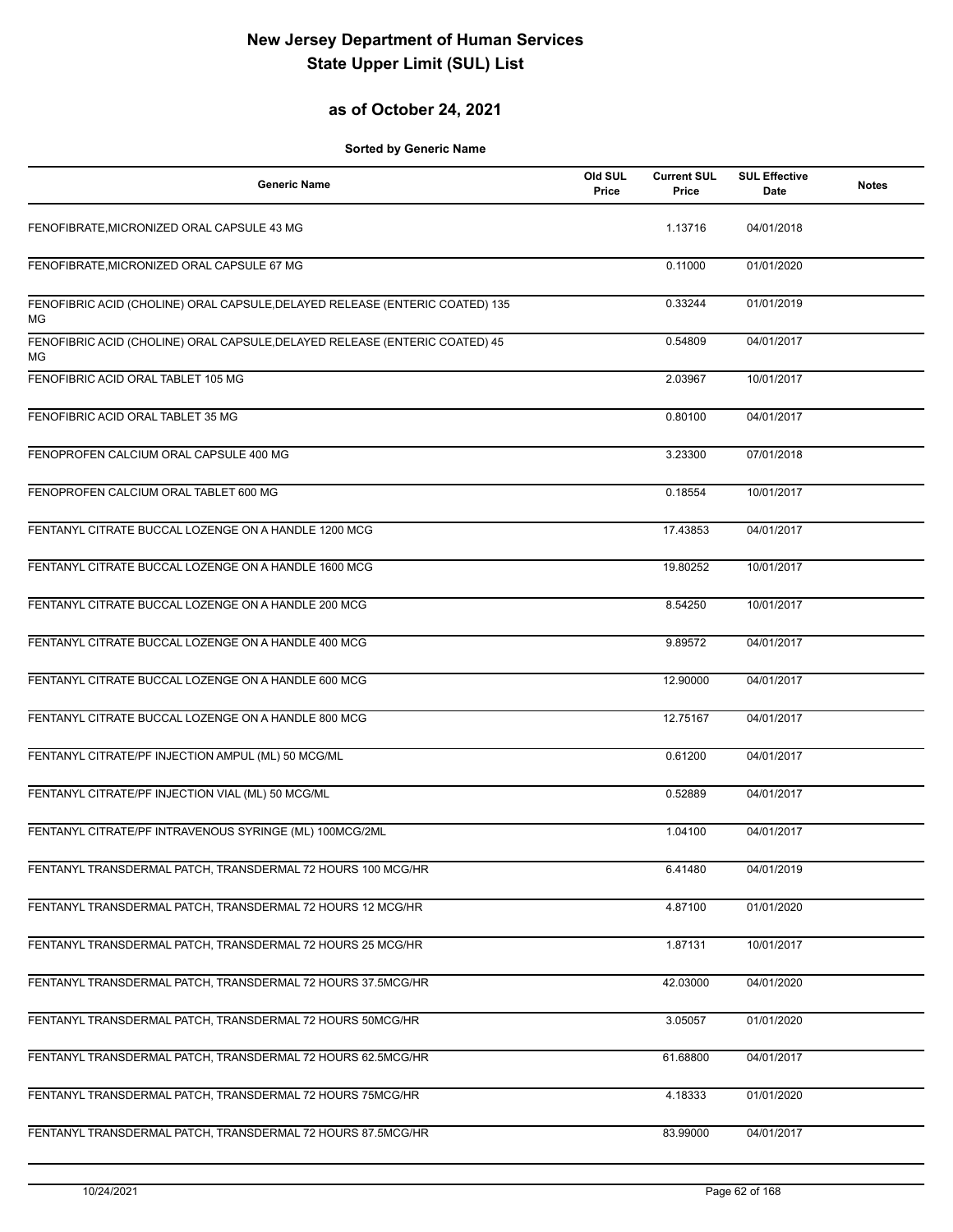## **as of October 24, 2021**

| <b>Generic Name</b>                                                                                        | Old SUL<br>Price | <b>Current SUL</b><br>Price | <b>SUL Effective</b><br>Date | <b>Notes</b> |
|------------------------------------------------------------------------------------------------------------|------------------|-----------------------------|------------------------------|--------------|
| FERROUS FUMARATE/ASCORBIC ACID/B12-IF/FOLIC ACID ORAL CAPSULE 110-0.5MG                                    |                  | 0.17000                     | 04/01/2017                   |              |
| FERROUS FUMARATE/ASCORBIC ACID/CYANOCOBALAMIN/FOLIC ACID ORAL CAPSULE<br>200-250 MG                        |                  | 0.35990                     | 04/01/2017                   |              |
| FERROUS FUMARATE/ASCORBIC ACID/CYANOCOBALAMIN/FOLIC ACID ORAL CAPSULE<br>460-60MG                          |                  | 0.35879                     | 10/01/2017                   |              |
| FERROUS FUMARATE/FOLIC ACID/MULTIVITAMIN-MINERALS NO.15 ORAL CAPSULE 106<br>MG-1MG                         |                  | 0.48910                     | 04/01/2017                   |              |
| FERROUS SULFATE ORAL TABLET 325(65) MG                                                                     |                  | 0.01131                     | 12/12/2011                   |              |
| FERROUS SULFATE/ASCORBIC ACID/FOLIC ACID ORAL TABLET, EXTENDED RELEASE<br>105-500-.8                       |                  | 0.07627                     | 09/01/2011                   |              |
| FERROUS SULFATE/FOLIC ACID/VITAMIN B COMP W-C ORAL TABLET, EXTENDED RELEASE<br>105-0.8MG                   |                  | 0.07304                     | 12/12/2011                   |              |
| FEXOFENADINE HCL ORAL SUSPENSION, ORAL (FINAL DOSE FORM) 30 MG/5 ML                                        |                  | 0.06160                     | 04/01/2017                   |              |
| FEXOFENADINE HCL ORAL TABLET 180 MG                                                                        |                  | 0.15500                     | 10/01/2019                   |              |
| FEXOFENADINE HCL ORAL TABLET 60 MG                                                                         |                  | 0.24733                     | 10/01/2017                   |              |
| FEXOFENADINE HCL/PSEUDOEPHEDRINE HCL ORAL TABLET, EXTENDED RELEASE 12 HR<br>60MG-120MG                     |                  | 0.70542                     | 04/01/2017                   |              |
| FINASTERIDE ORAL TABLET 1 MG                                                                               |                  | 0.02010                     | 01/01/2019                   |              |
| FINASTERIDE ORAL TABLET 5 MG                                                                               |                  | 0.03567                     | 01/01/2019                   |              |
| FLAVOXATE HCL ORAL TABLET 100 MG                                                                           |                  | 0.45341                     | 04/01/2017                   |              |
| FLAXSEED OIL/EVENING PRIMROSE OIL/BILBERRY EXTRACT ORAL CAPSULE 250-125-10                                 |                  | 0.32041                     | 04/01/2017                   |              |
| FLECAINIDE ACETATE ORAL TABLET 100 MG                                                                      |                  | 0.16492                     | 10/01/2017                   |              |
| FLECAINIDE ACETATE ORAL TABLET 150 MG                                                                      |                  | 0.19130                     | 10/01/2018                   |              |
| FLECAINIDE ACETATE ORAL TABLET 50 MG                                                                       |                  | 0.10935                     | 04/01/2021                   |              |
| FLOXURIDINE INJECTION VIAL (EA) 500 MG                                                                     |                  | 119.00000                   | 04/01/2017                   |              |
| FLUCONAZOLE IN DEXTROSE, ISO-OSMOTIC INTRAVENOUS INTRAVENOUS SOLUTION,<br>PIGGYBACK (ML) 200MG/0.1L        |                  | 0.11300                     | 04/01/2017                   |              |
| FLUCONAZOLE IN DEXTROSE, ISO-OSMOTIC INTRAVENOUS INTRAVENOUS SOLUTION,<br>PIGGYBACK (ML) 400MG/0.2L        |                  | 0.06305                     | 04/01/2017                   |              |
| FLUCONAZOLE IN SODIUM CHLORIDE, ISO-OSMOTIC INTRAVENOUS INTRAVENOUS<br>SOLUTION, PIGGYBACK (ML) 200MG/0.1L |                  | 0.01660                     | 10/01/2017                   |              |
| FLUCONAZOLE IN SODIUM CHLORIDE, ISO-OSMOTIC INTRAVENOUS INTRAVENOUS<br>SOLUTION, PIGGYBACK (ML) 400MG/0.2L |                  | 0.01926                     | 04/01/2019                   |              |
| FLUCONAZOLE IN SODIUM CHLORIDE, ISO-OSMOTIC INTRAVENOUS IV SOLUTION,<br>PIGGYBACK, BOTTLE (ML) 200MG/0.1L  |                  | 0.14916                     | 04/01/2017                   |              |
| FLUCONAZOLE ORAL SUSPENSION, RECONSTITUTED, ORAL (ML) 10 MG/ML                                             |                  | 0.22306                     | 04/01/2017                   |              |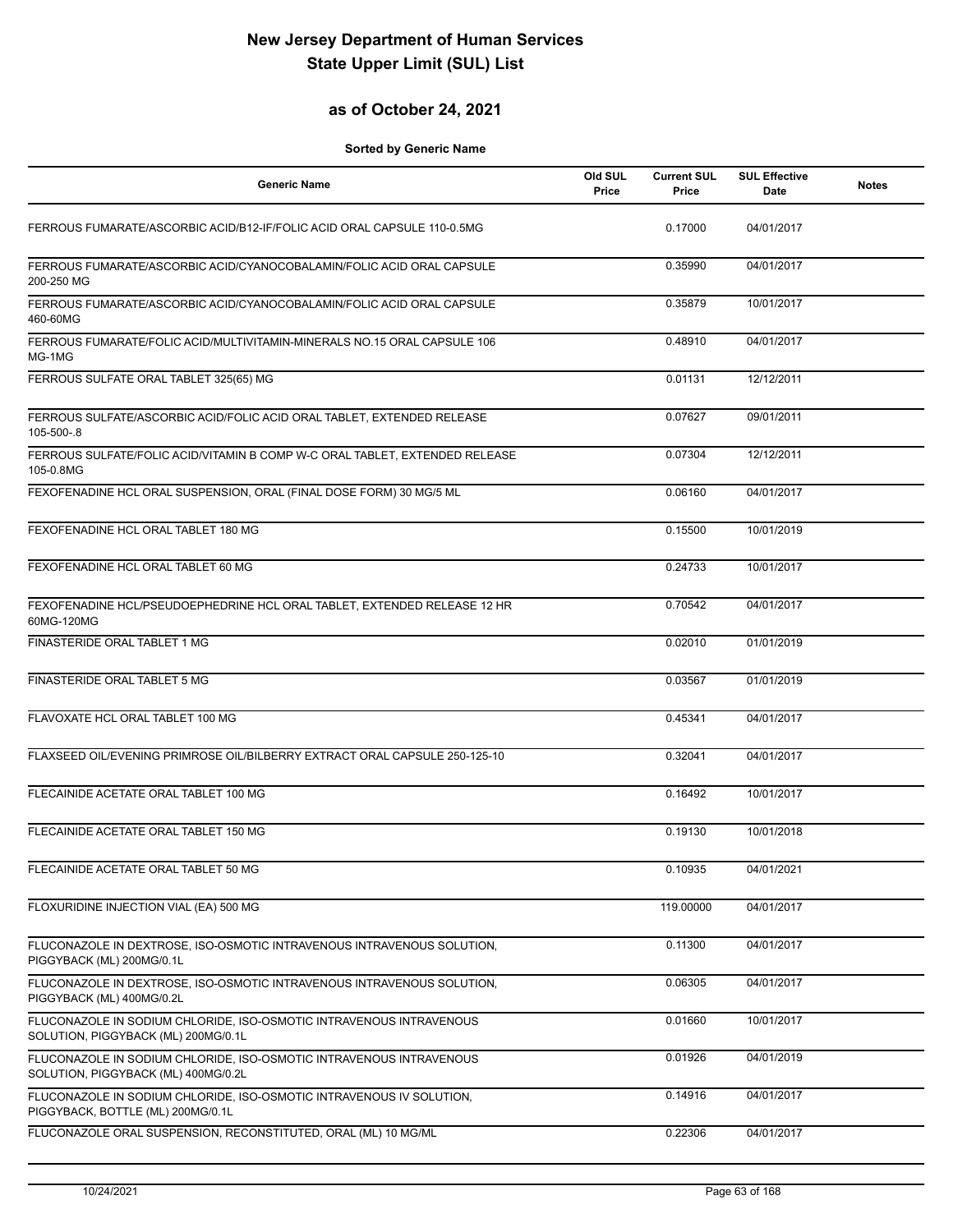## **as of October 24, 2021**

| <b>Generic Name</b>                                            | Old SUL<br>Price | <b>Current SUL</b><br>Price | <b>SUL Effective</b><br><b>Date</b> | <b>Notes</b> |
|----------------------------------------------------------------|------------------|-----------------------------|-------------------------------------|--------------|
| FLUCONAZOLE ORAL SUSPENSION, RECONSTITUTED, ORAL (ML) 40 MG/ML |                  | 0.50914                     | 04/01/2019                          |              |
| FLUCONAZOLE ORAL TABLET 100 MG                                 |                  | 0.33333                     | 01/01/2019                          |              |
| FLUCONAZOLE ORAL TABLET 150 MG                                 |                  | 0.17671                     | 10/01/2017                          |              |
| FLUCONAZOLE ORAL TABLET 200 MG                                 |                  | 0.41933                     | 01/01/2019                          |              |
| FLUCONAZOLE ORAL TABLET 50 MG                                  |                  | 0.09515                     | 10/01/2017                          |              |
| FLUCYTOSINE ORAL CAPSULE 250 MG                                |                  | 65.65520                    | 04/01/2017                          |              |
| FLUCYTOSINE ORAL CAPSULE 500 MG                                |                  | 127.04000                   | 04/01/2017                          |              |
| FLUDARABINE PHOSPHATE INTRAVENOUS VIAL (EA) 50 MG              |                  | 94.50000                    | 04/01/2017                          |              |
| FLUDARABINE PHOSPHATE INTRAVENOUS VIAL (ML) 50 MG/2 ML         |                  | 108.75000                   | 04/01/2017                          |              |
| FLUDROCORTISONE ACETATE ORAL TABLET 0.1 MG                     |                  | 0.25000                     | 07/01/2018                          |              |
| FLUMAZENIL INTRAVENOUS VIAL (ML) 0.1 MG/ML                     |                  | 0.81000                     | 04/01/2017                          |              |
| FLUNISOLIDE NASAL AEROSOL, SPRAY (ML) 25 MCG                   |                  | 0.93988                     | 10/01/2017                          |              |
| FLUOCINOLONE ACETONIDE OIL OTIC DROPS 0.01 %                   |                  | 1.76380                     | 10/01/2021                          |              |
| FLUOCINOLONE ACETONIDE TOPICAL CREAM (GRAM) 0.01 %             |                  | 1.01283                     | 01/01/2018                          |              |
| FLUOCINOLONE ACETONIDE TOPICAL CREAM (GRAM) 0.025 %            |                  | 0.36973                     | 10/01/2017                          |              |
| FLUOCINOLONE ACETONIDE TOPICAL OIL (ML) 0.01 %                 |                  | 0.34017                     | 07/01/2019                          |              |
| FLUOCINOLONE ACETONIDE TOPICAL OINTMENT (GRAM) 0.025 %         |                  | 0.59600                     | 08/19/2020                          |              |
| FLUOCINOLONE ACETONIDE TOPICAL SOLUTION, NON-ORAL 0.01 %       |                  | 0.24017                     | 01/01/2020                          |              |
| FLUOCINOLONE ACETONIDE/SHOWER CAP TOPICAL OIL (ML) 0.01 %      |                  | 0.31000                     | 07/01/2019                          |              |
| FLUOCINONIDE TOPICAL CREAM (GRAM) 0.05 %                       |                  | 0.55533                     | 04/01/2020                          |              |
| FLUOCINONIDE TOPICAL CREAM (GRAM) 0.1 %                        |                  | 0.47367                     | 01/01/2020                          |              |
| FLUOCINONIDE TOPICAL GEL (GRAM) 0.05 %                         |                  | 0.10083                     | 10/01/2017                          |              |
| FLUOCINONIDE TOPICAL OINTMENT (GRAM) 0.05 %                    |                  | 0.61758                     | 01/01/2020                          |              |
| FLUOCINONIDE TOPICAL SOLUTION, NON-ORAL 0.05 %                 |                  | 0.62225                     | 01/01/2020                          |              |
| FLUOCINONIDE/EMOLLIENT BASE TOPICAL CREAM (GRAM) 0.05 %        |                  | 0.09213                     | 10/01/2017                          |              |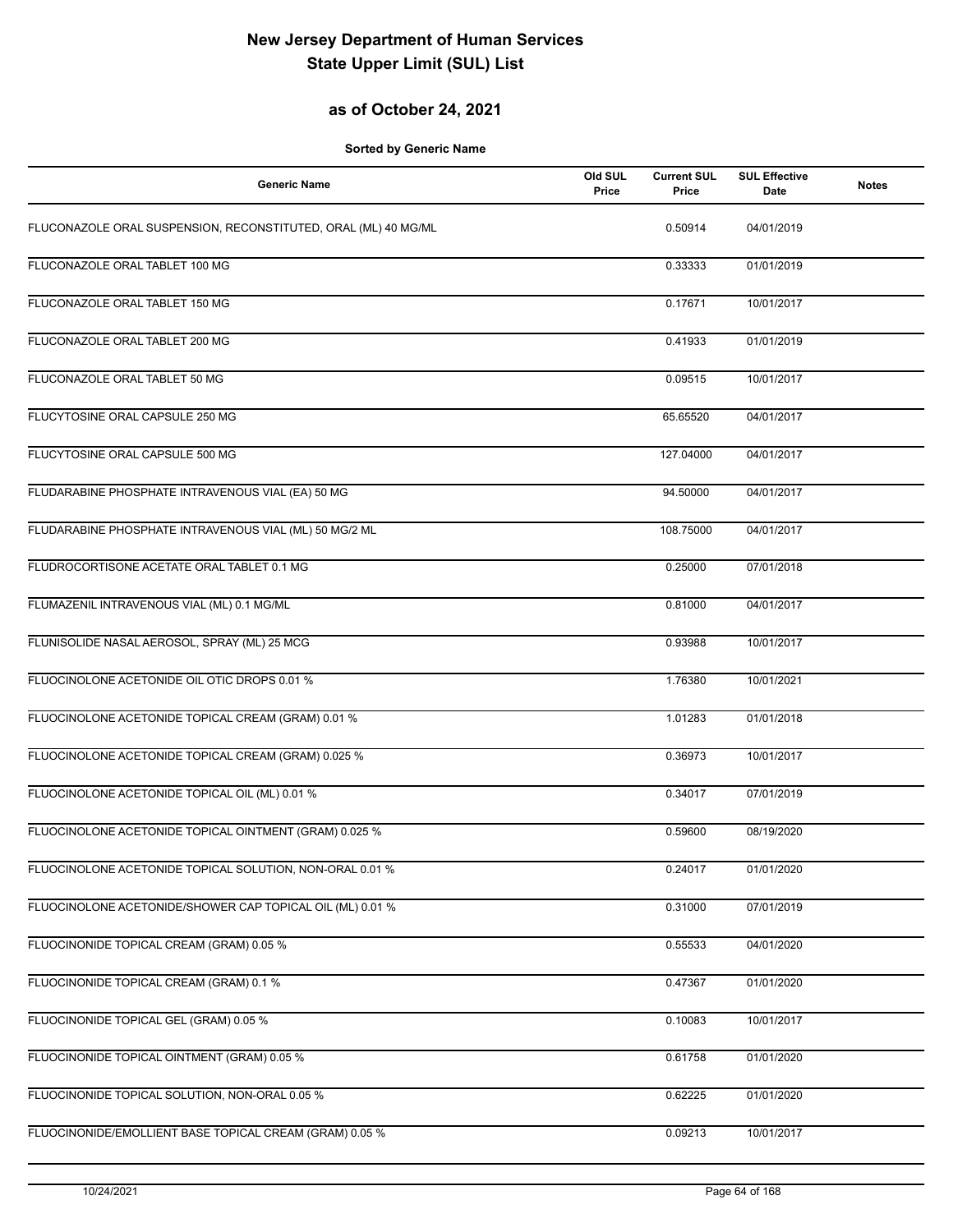## **as of October 24, 2021**

| <b>Generic Name</b>                                                          | Old SUL<br>Price | <b>Current SUL</b><br>Price | <b>SUL Effective</b><br><b>Date</b> | <b>Notes</b> |
|------------------------------------------------------------------------------|------------------|-----------------------------|-------------------------------------|--------------|
| FLUORIDE (SODIUM) ORAL DROPS 0.5 MG/ML                                       |                  | 0.10320                     | 01/01/2018                          |              |
| FLUORIDE/IRON/VITAMINS A,C,AND D ORAL DROPS 0.25 MG/ML                       |                  | 0.09648                     | 10/01/2017                          |              |
| FLUORIDE/VITAMINS A,C,AND D ORAL DROPS 0.25 MG/ML                            |                  | 0.22260                     | 01/01/2012                          |              |
| FLUORIDE/VITAMINS A,C,AND D ORAL DROPS 0.5 MG/ML                             |                  | 0.11850                     | 12/12/2011                          |              |
| FLUOROMETHOLONE OPHTHALMIC SUSPENSION, DROPS(FINAL DOSAGE FORM)(ML) 0.1<br>% |                  | 12.36429                    | 01/01/2018                          |              |
| FLUOROURACIL INTRAVENOUS VIAL (ML) 1 G/20 ML                                 |                  | 0.27750                     | 04/01/2017                          |              |
| FLUOROURACIL INTRAVENOUS VIAL (ML) 2.5 G/50ML                                |                  | 0.30164                     | 04/01/2017                          |              |
| FLUOROURACIL INTRAVENOUS VIAL (ML) 5 G/100 ML                                |                  | 0.12840                     | 10/01/2018                          |              |
| FLUOROURACIL INTRAVENOUS VIAL (ML) 500MG/10ML                                |                  | 0.20100                     | 04/01/2017                          |              |
| FLUOROURACIL TOPICAL CREAM (GRAM) 0.5 %                                      |                  | 43.08180                    | 04/01/2017                          |              |
| FLUOROURACIL TOPICAL CREAM (GRAM) 5 %                                        |                  | 1.36683                     | 10/01/2020                          |              |
| FLUOROURACIL TOPICAL SOLUTION, NON-ORAL 2 %                                  |                  | 5.18267                     | 04/01/2017                          |              |
| FLUOROURACIL TOPICAL SOLUTION, NON-ORAL 5 %                                  |                  | 4.87189                     | 04/01/2017                          |              |
| FLUOXETINE HCL ORAL CAPSULE 10 MG                                            |                  | 0.01450                     | 01/01/2019                          |              |
| FLUOXETINE HCL ORAL CAPSULE 20 MG                                            |                  | 0.01728                     | 07/01/2017                          |              |
| FLUOXETINE HCL ORAL CAPSULE 40 MG                                            |                  | 0.04216                     | 01/01/2019                          |              |
| FLUOXETINE HCL ORAL CAPSULE, DELAYED RELEASE (ENTERIC COATED) 90 MG          |                  | 28.41781                    | 04/01/2017                          |              |
| FLUOXETINE HCL ORAL SOLUTION, ORAL 20 MG/5 ML                                |                  | 0.02600                     | 04/01/2017                          |              |
| FLUOXETINE HCL ORAL TABLET 10 MG                                             |                  | 0.16925                     | 04/01/2020                          |              |
| FLUOXETINE HCL ORAL TABLET 20 MG                                             |                  | 0.45496                     | 10/01/2017                          |              |
| FLUOXETINE HCL ORAL TABLET 60 MG                                             |                  | 3.47433                     | 01/01/2020                          |              |
| FLUOXYMESTERONE ORAL TABLET 10 MG                                            |                  | 0.38654                     | 10/01/2017                          |              |
| FLUPHENAZINE DECANOATE INJECTION VIAL (ML) 25 MG/ML                          |                  | 13.83000                    | 04/01/2021                          |              |
| FLUPHENAZINE HCL INJECTION VIAL (ML) 2.5 MG/ML                               |                  | 18.29200                    | 04/01/2017                          |              |
| FLUPHENAZINE HCL ORAL CONCENTRATE, ORAL 5 MG/ML                              |                  | 1.05741                     | 04/01/2017                          |              |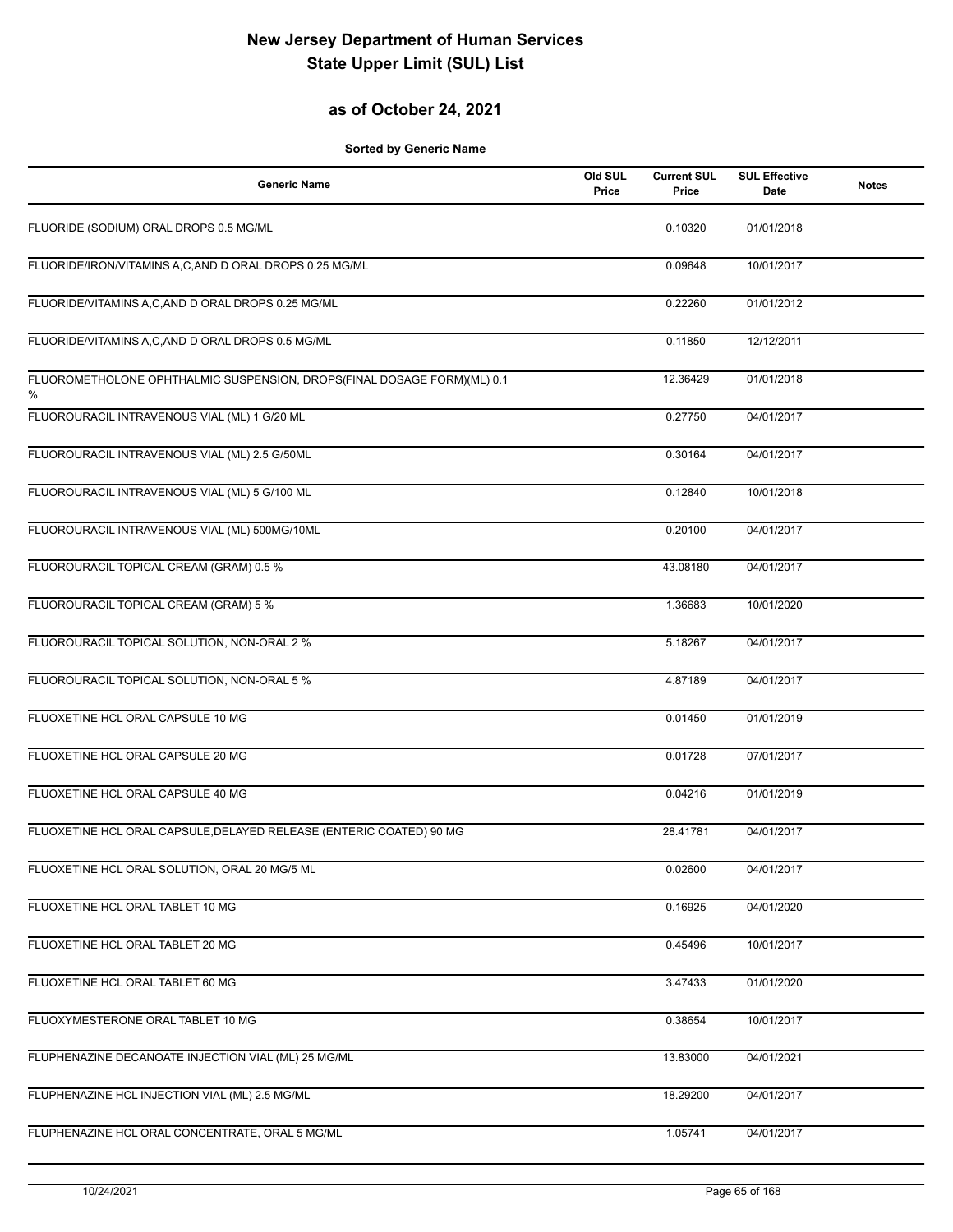## **as of October 24, 2021**

| <b>Generic Name</b>                                                                                        | Old SUL<br>Price | <b>Current SUL</b><br>Price | <b>SUL Effective</b><br>Date | <b>Notes</b> |
|------------------------------------------------------------------------------------------------------------|------------------|-----------------------------|------------------------------|--------------|
| FLUPHENAZINE HCL ORAL ELIXIR 2.5 MG/5ML                                                                    |                  | 0.28414                     | 04/01/2017                   |              |
| FLUPHENAZINE HCL ORAL TABLET 1 MG                                                                          |                  | 0.08190                     | 04/01/2018                   |              |
| FLUPHENAZINE HCL ORAL TABLET 10 MG                                                                         |                  | 6.23852                     | 10/01/2019                   |              |
| FLUPHENAZINE HCL ORAL TABLET 2.5 MG                                                                        |                  | 0.05829                     | 10/01/2017                   |              |
| FLUPHENAZINE HCL ORAL TABLET 5 MG                                                                          |                  | 5.79921                     | 04/01/2020                   |              |
| FLURANDRENOLIDE TOPICAL CREAM (GRAM) 0.05 %                                                                |                  | 6.87750                     | 04/01/2017                   |              |
| FLURANDRENOLIDE TOPICAL LOTION (ML) 0.05 %                                                                 |                  | 6.87750                     | 04/01/2017                   |              |
| FLURAZEPAM HCL ORAL CAPSULE 15 MG                                                                          |                  | 0.06432                     | 10/01/2017                   |              |
| FLURAZEPAM HCL ORAL CAPSULE 30 MG                                                                          |                  | 0.07127                     | 10/01/2017                   |              |
| FLURBIPROFEN ORAL TABLET 100 MG                                                                            |                  | 0.15505                     | 10/01/2017                   |              |
| FLURBIPROFEN ORAL TABLET 50 MG                                                                             |                  | 0.20690                     | 04/01/2017                   |              |
| FLURBIPROFEN SODIUM OPHTHALMIC DROPS 0.03 %                                                                |                  | 1.16800                     | 04/01/2017                   |              |
| FLUTAMIDE ORAL CAPSULE 125 MG                                                                              |                  | 0.49094                     | 04/01/2017                   |              |
| FLUTICASONE PROPIONATE NASAL SPRAY, SUSPENSION (ML) 50 MCG                                                 |                  | 0.81712                     | 07/01/2019                   |              |
| FLUTICASONE PROPIONATE NASAL SPRAY, SUSPENSION 50 MCG                                                      |                  | 0.03392                     | 04/01/2017                   |              |
| FLUTICASONE PROPIONATE TOPICAL CREAM (GRAM) 0.05 %                                                         |                  | 0.16750                     | 10/01/2017                   |              |
| FLUTICASONE PROPIONATE TOPICAL LOTION (ML) 0.05 %                                                          |                  | 5.16067                     | 04/01/2017                   |              |
| FLUTICASONE PROPIONATE TOPICAL OINTMENT (GRAM) 0.005 %                                                     |                  | 0.23600                     | 01/01/2020                   |              |
| FLUTICASONE PROPIONATE/SALMETEROL XINAFOATE INHALATION AEROSOL POWDER,<br>BREATH ACTIVATED (EA) 113-14 MCG |                  | 79.95000                    | 07/01/2021                   |              |
| FLUTICASONE PROPIONATE/SALMETEROL XINAFOATE INHALATION AEROSOL POWDER,<br>BREATH ACTIVATED (EA) 232-14 MCG |                  | 83.83048                    | 04/01/2021                   |              |
| FLUTICASONE PROPIONATE/SALMETEROL XINAFOATE INHALATION AEROSOL POWDER,<br>BREATH ACTIVATED (EA) 55-14 MCG  |                  | 85.50000                    | 01/01/2019                   |              |
| FLUTICASONE PROPIONATE/SALMETEROL XINAFOATE INHALATION BLISTER, WITH<br>INHALATION DEVICE 100-50 MCG       |                  | 1.56183                     | 10/01/2020                   |              |
| FLUTICASONE PROPIONATE/SALMETEROL XINAFOATE INHALATION BLISTER, WITH<br>INHALATION DEVICE 250-50 MCG       |                  | 1.94025                     | 10/01/2021                   |              |
| FLUTICASONE PROPIONATE/SALMETEROL XINAFOATE INHALATION BLISTER, WITH<br>INHALATION DEVICE 500-50 MCG       |                  | 2.55233                     | 10/01/2020                   |              |
| FLUVASTATIN SODIUM ORAL CAPSULE 20 MG                                                                      |                  | 2.73167                     | 07/01/2018                   |              |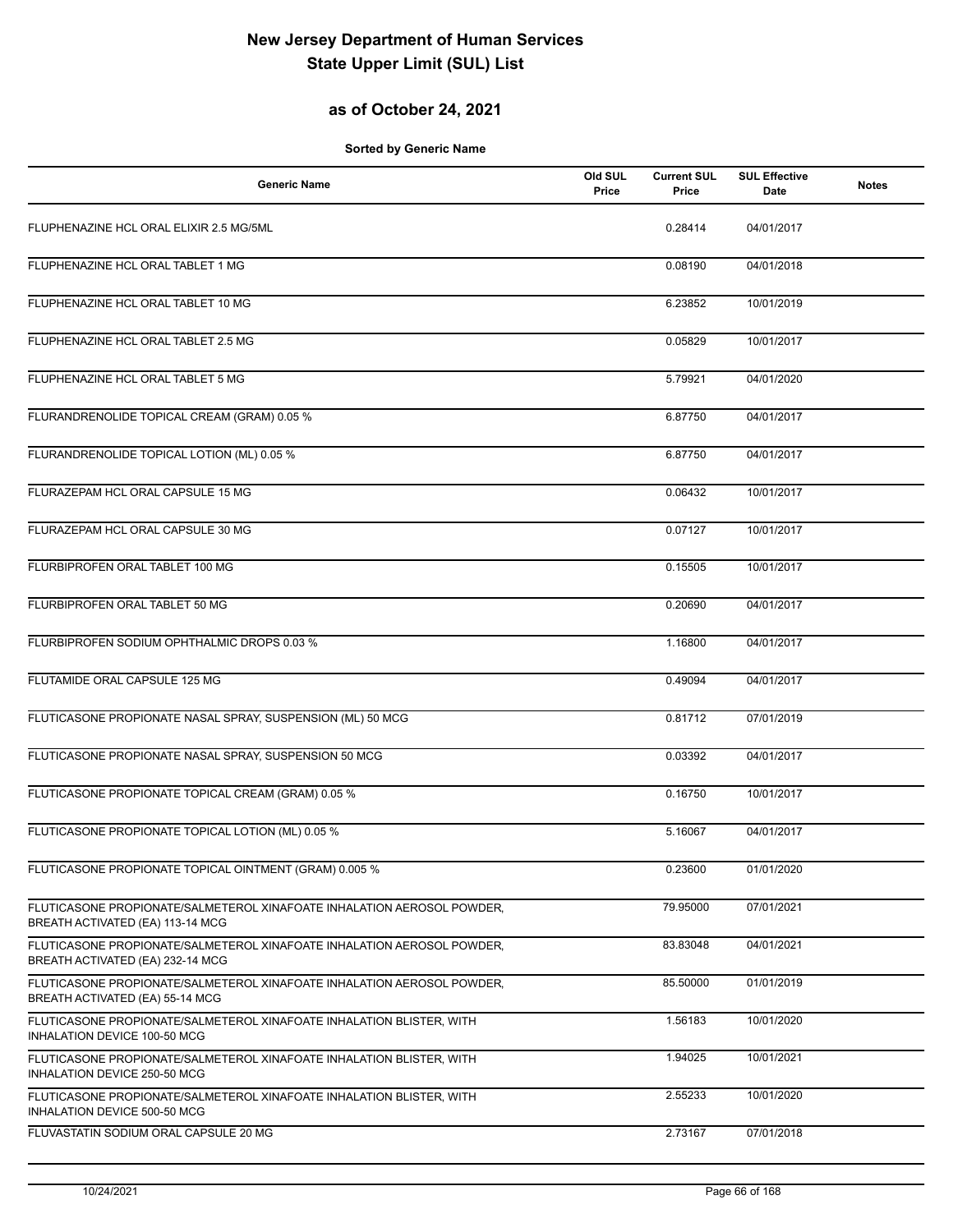#### **as of October 24, 2021**

| <b>Generic Name</b>                                                                                   | Old SUL<br>Price | <b>Current SUL</b><br>Price | <b>SUL Effective</b><br>Date | <b>Notes</b> |
|-------------------------------------------------------------------------------------------------------|------------------|-----------------------------|------------------------------|--------------|
| FLUVASTATIN SODIUM ORAL CAPSULE 40 MG                                                                 |                  | 2.16870                     | 10/01/2017                   |              |
| FLUVASTATIN SODIUM ORAL TABLET, EXTENDED RELEASE 24 HR 80 MG                                          |                  | 3.70167                     | 01/01/2018                   |              |
| FLUVOXAMINE MALEATE ORAL CAPSULE, EXT RELEASE 24 HR 100 MG                                            |                  | 4.08433                     | 04/01/2020                   |              |
| FLUVOXAMINE MALEATE ORAL CAPSULE, EXT RELEASE 24 HR 150 MG                                            |                  | 5.93383                     | 10/01/2021                   |              |
| FLUVOXAMINE MALEATE ORAL TABLET 100 MG                                                                |                  | 0.12330                     | 07/01/2018                   |              |
| FLUVOXAMINE MALEATE ORAL TABLET 25 MG                                                                 |                  | 0.08040                     | 10/01/2017                   |              |
| FLUVOXAMINE MALEATE ORAL TABLET 50 MG                                                                 |                  | 0.11500                     | 01/01/2019                   |              |
| FOLIC ACID INJECTION VIAL (ML) 5 MG/ML                                                                |                  | 1.37291                     | 10/01/2017                   |              |
| FOLIC ACID ORAL TABLET 0.4 MG                                                                         |                  | 0.02088                     | 12/12/2011                   |              |
| FOLIC ACID ORAL TABLET 0.8 MG                                                                         |                  | 0.02353                     | 12/12/2011                   |              |
| FOLIC ACID ORAL TABLET 1 MG                                                                           |                  | 0.00777                     | 04/01/2017                   |              |
| FOLIC ACID/ARGININE HCL/CYANOCOBALAMIN/PYRIDOXINE/PEPPER EXT ORAL TABLET<br>2-500-500                 |                  | 0.67500                     | 04/01/2017                   |              |
| FOLIC ACID/MULTIVITAMIN, THER AND MINERALS/LYCOPENE/LUTEIN ORAL TABLET<br>1.25-2.5MG                  |                  | 0.37627                     | 10/01/2017                   |              |
| FOLIC ACID/MULTIVITS W-FE, OTHER MIN/LUTEIN ORAL TABLET 0.4-18-250                                    |                  | 0.08573                     | 12/12/2011                   |              |
| FOLIC ACID/NIACINAMIDE/CUPRIC OXIDE/ZINC OXIDE ORAL TABLET, EXTENDED RELEASE<br>MULTIPHASE 0.5-750 MG |                  | 0.84300                     | 09/01/2011                   |              |
| FOLIC ACID/VITAMIN B COMP W-C ORAL TABLET 0.8 MG                                                      |                  | 0.09692                     | 12/12/2011                   |              |
| FOMEPIZOLE INTRAVENOUS VIAL (ML) 1 G/ML                                                               |                  | 604.16666                   | 04/01/2017                   |              |
| FONDAPARINUX SODIUM SUBCUTANEOUS SYRINGE (ML) 10MG/0.8ML                                              |                  | 44.84375                    | 04/01/2017                   |              |
| FONDAPARINUX SODIUM SUBCUTANEOUS SYRINGE (ML) 2.5 MG/0.5                                              |                  | 11.65500                    | 07/01/2018                   |              |
| FONDAPARINUX SODIUM SUBCUTANEOUS SYRINGE (ML) 5MG/0.4ML                                               |                  | 146.24500                   | 04/01/2017                   |              |
| FONDAPARINUX SODIUM SUBCUTANEOUS SYRINGE (ML) 7.5MG/0.6                                               |                  | 89.91139                    | 04/01/2017                   |              |
| FORMALDEHYDE TOPICAL SOLUTION WITH APPLICATOR (ML) 10 %                                               |                  | 0.32138                     | 04/01/2017                   |              |
| FOSAMPRENAVIR CALCIUM ORAL TABLET 700 MG                                                              |                  | 14.06850                    | 10/01/2020                   |              |
| FOSINOPRIL SODIUM ORAL TABLET 10 MG                                                                   |                  | 0.04534                     | 10/01/2017                   |              |
| FOSINOPRIL SODIUM ORAL TABLET 20 MG                                                                   |                  | 0.09833                     | 04/01/2019                   |              |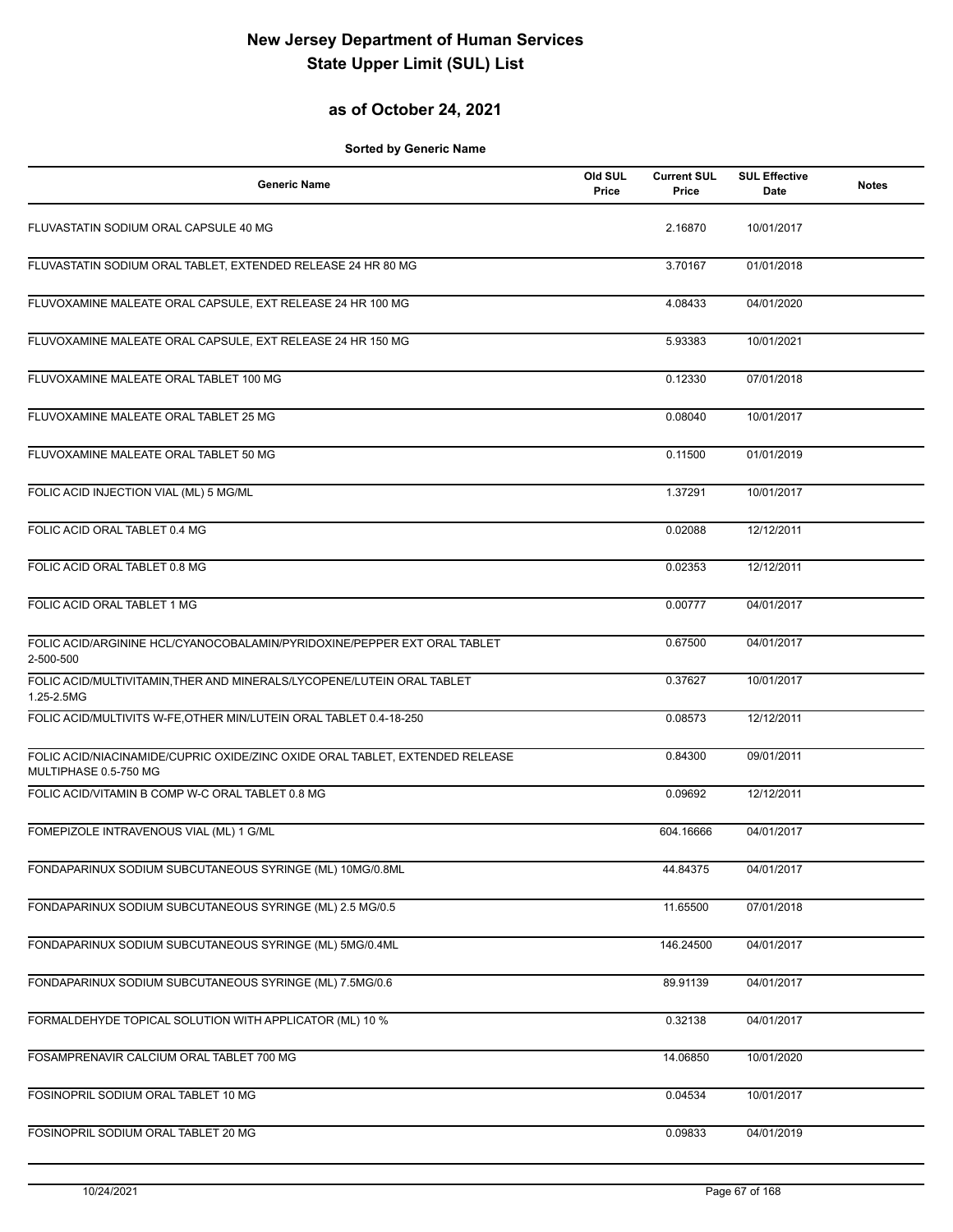## **as of October 24, 2021**

| <b>Generic Name</b>                                                | Old SUL<br>Price | <b>Current SUL</b><br>Price | <b>SUL Effective</b><br>Date | <b>Notes</b> |
|--------------------------------------------------------------------|------------------|-----------------------------|------------------------------|--------------|
| FOSINOPRIL SODIUM ORAL TABLET 40 MG                                |                  | 0.14244                     | 04/01/2017                   |              |
| FOSINOPRIL SODIUM/HYDROCHLOROTHIAZIDE ORAL TABLET 10-12.5MG        |                  | 0.84552                     | 04/01/2017                   |              |
| FOSINOPRIL SODIUM/HYDROCHLOROTHIAZIDE ORAL TABLET 20-12.5 MG       |                  | 1.03106                     | 04/01/2017                   |              |
| FOSPHENYTOIN SODIUM INJECTION VIAL (ML) 100MG PE/2                 |                  | 0.73000                     | 04/01/2017                   |              |
| FOSPHENYTOIN SODIUM INJECTION VIAL (ML) 500 PE/10                  |                  | 0.66000                     | 04/01/2017                   |              |
| FROVATRIPTAN SUCCINATE ORAL TABLET 2.5 MG                          |                  | 25.76889                    | 07/01/2018                   |              |
| FUROSEMIDE INJECTION SYRINGE (ML) 10 MG/ML                         |                  | 0.05729                     | 10/01/2017                   |              |
| FUROSEMIDE INJECTION VIAL (ML) 10 MG/ML                            |                  | 0.36590                     | 07/01/2018                   |              |
| FUROSEMIDE ORAL SOLUTION, ORAL 10 MG/ML                            |                  | 0.07588                     | 04/01/2017                   |              |
| FUROSEMIDE ORAL SOLUTION, ORAL 40 MG/4 ML                          |                  | 0.05980                     | 10/01/2017                   |              |
| FUROSEMIDE ORAL SOLUTION, ORAL 40MG/5ML                            |                  | 0.07748                     | 04/01/2017                   |              |
| FUROSEMIDE ORAL TABLET 20 MG                                       |                  | 0.00700                     | 04/01/2017                   |              |
| FUROSEMIDE ORAL TABLET 40 MG                                       |                  | 0.00971                     | 04/01/2017                   |              |
| FUROSEMIDE ORAL TABLET 80 MG                                       |                  | 0.01608                     | 10/01/2017                   |              |
| GABAPENTIN ORAL CAPSULE 100 MG                                     |                  | 0.02182                     | 04/01/2017                   |              |
| GABAPENTIN ORAL CAPSULE 300 MG                                     |                  | 0.02970                     | 04/01/2017                   |              |
| <b>GABAPENTIN ORAL CAPSULE 400 MG</b>                              |                  | 0.03800                     | 01/01/2019                   |              |
| GABAPENTIN ORAL SOLUTION, ORAL 250 MG/5ML                          |                  | 0.08084                     | 10/01/2017                   |              |
| GABAPENTIN ORAL SOLUTION, ORAL 250 MG/5ML                          |                  | 0.33330                     | 04/01/2017                   |              |
| GABAPENTIN ORAL SOLUTION, ORAL 300 MG/6ML                          |                  | 0.33329                     | 04/01/2017                   |              |
| GABAPENTIN ORAL TABLET 600 MG                                      |                  | 0.06174                     | 04/01/2017                   |              |
| GABAPENTIN ORAL TABLET 800 MG                                      |                  | 0.06580                     | 07/01/2018                   |              |
| GALANTAMINE HBR ORAL CAPSULE, EXTENDED RELEASE PELLETS 24 HR 16 MG |                  | 1.31666                     | 10/01/2019                   |              |
| GALANTAMINE HBR ORAL CAPSULE, EXTENDED RELEASE PELLETS 24 HR 24 MG |                  | 0.83300                     | 04/01/2018                   |              |
| GALANTAMINE HBR ORAL CAPSULE, EXTENDED RELEASE PELLETS 24 HR 8 MG  |                  | 0.43700                     | 10/01/2019                   |              |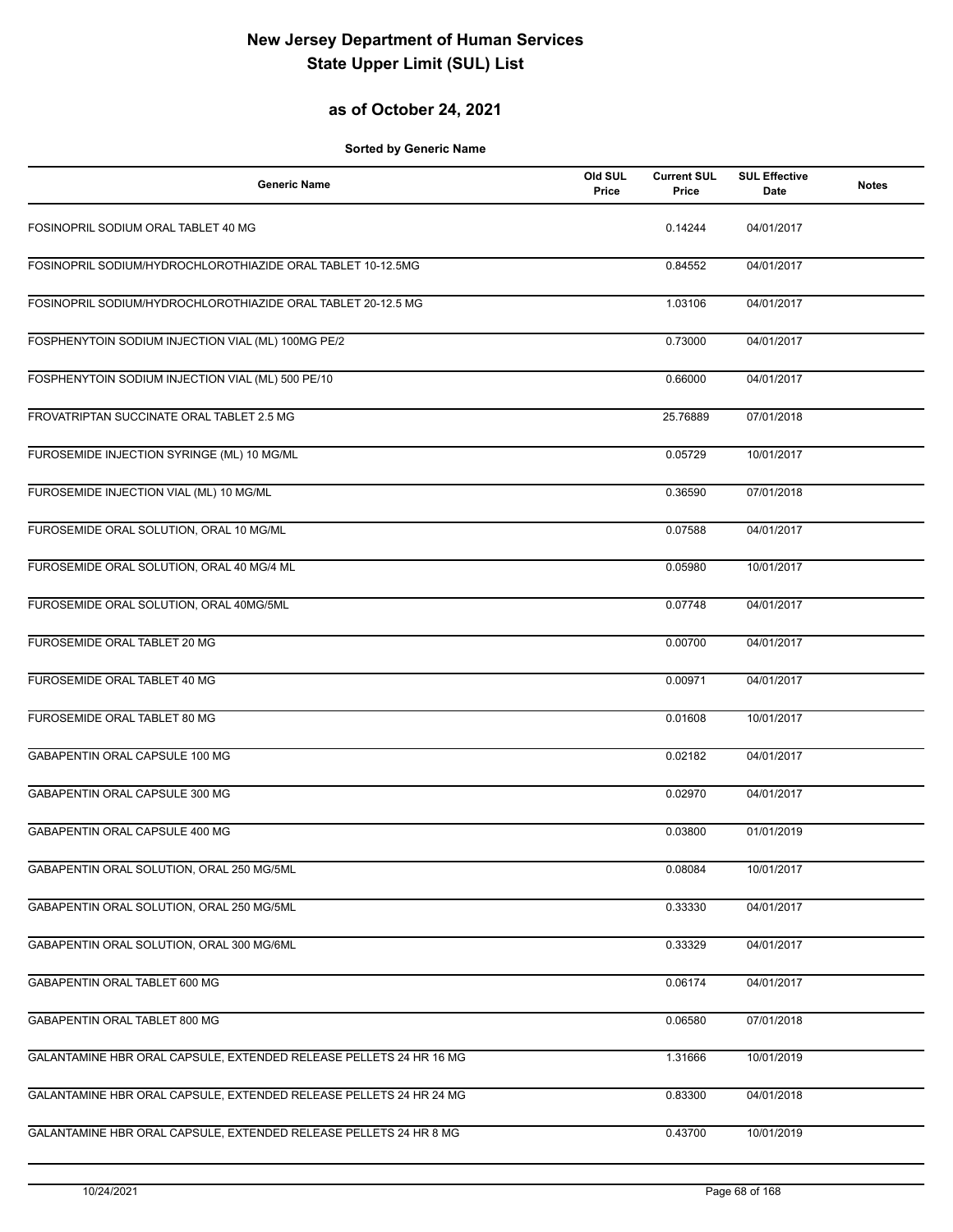## **as of October 24, 2021**

| <b>Generic Name</b>                                                                                               | Old SUL<br>Price | <b>Current SUL</b><br>Price | <b>SUL Effective</b><br>Date | <b>Notes</b> |
|-------------------------------------------------------------------------------------------------------------------|------------------|-----------------------------|------------------------------|--------------|
| GALANTAMINE HBR ORAL SOLUTION, ORAL 4 MG/ML                                                                       |                  | 2.99640                     | 04/01/2017                   |              |
| GALANTAMINE HBR ORAL TABLET 12 MG                                                                                 |                  | 0.15067                     | 10/01/2019                   |              |
| GALANTAMINE HBR ORAL TABLET 4 MG                                                                                  |                  | 0.44900                     | 10/01/2020                   |              |
| GALANTAMINE HBR ORAL TABLET 8 MG                                                                                  |                  | 0.42557                     | 10/01/2020                   |              |
| GANCICLOVIR ORAL CAPSULE (HARD, SOFT, ETC.) 500 MG                                                                |                  | 7.09615                     | 12/12/2011                   |              |
| GANCICLOVIR SODIUM INTRAVENOUS VIAL (EA) 500 MG                                                                   |                  | 72.00000                    | 04/01/2017                   |              |
| GANIRELIX ACETATE SUBCUTANEOUS SYRINGE (ML) 250MCG/0.5                                                            |                  | 393.98000                   | 04/01/2017                   |              |
| GATIFLOXACIN OPHTHALMIC DROPS 0.5 %                                                                               |                  | 18.60133                    | 10/01/2021                   |              |
| GEMCITABINE HCL INTRAVENOUS VIAL (EA) 1 G                                                                         |                  | 41.88000                    | 04/01/2017                   |              |
| GEMCITABINE HCL INTRAVENOUS VIAL (EA) 2 G                                                                         |                  | 99.20000                    | 04/01/2017                   |              |
| GEMCITABINE HCL INTRAVENOUS VIAL (EA) 200 MG                                                                      |                  | 7.74000                     | 04/01/2017                   |              |
| GEMCITABINE HCL INTRAVENOUS VIAL (ML) 1 G/26.3ML                                                                  |                  | 1.69695                     | 04/01/2017                   |              |
| GEMCITABINE HCL INTRAVENOUS VIAL (ML) 2 G/52.6ML                                                                  |                  | 1.69695                     | 04/01/2017                   |              |
| GEMCITABINE HCL INTRAVENOUS VIAL (ML) 200MG/5.26                                                                  |                  | 1.69771                     | 04/01/2017                   |              |
| GEMFIBROZIL ORAL TABLET 600 MG                                                                                    |                  | 0.05717                     | 04/01/2017                   |              |
| GENISTEIN/CITRATED ZINC BISGLYCINATE/VITAMIN D3 ORAL CAPSULE 27-20-200                                            |                  | 0.70866                     | 04/01/2017                   |              |
| GENTAMICIN SULFATE IN SODIUM CHLORIDE, ISO-OSMOTIC INTRAVENOUS INTRAVENOUS<br>SOLUTION, PIGGYBACK (ML) 100MG/0.1L |                  | 0.03490                     | 04/01/2017                   |              |
| GENTAMICIN SULFATE IN SODIUM CHLORIDE, ISO-OSMOTIC INTRAVENOUS INTRAVENOUS<br>SOLUTION, PIGGYBACK (ML) 100MG/50ML |                  | 0.06780                     | 04/01/2017                   |              |
| GENTAMICIN SULFATE IN SODIUM CHLORIDE, ISO-OSMOTIC INTRAVENOUS INTRAVENOUS<br>SOLUTION, PIGGYBACK (ML) 120MG/0.1L |                  | 0.03400                     | 04/01/2017                   |              |
| GENTAMICIN SULFATE IN SODIUM CHLORIDE, ISO-OSMOTIC INTRAVENOUS INTRAVENOUS<br>SOLUTION, PIGGYBACK (ML) 60 MG/50ML |                  | 0.06260                     | 04/01/2017                   |              |
| GENTAMICIN SULFATE IN SODIUM CHLORIDE, ISO-OSMOTIC INTRAVENOUS INTRAVENOUS<br>SOLUTION, PIGGYBACK (ML) 80 MG/50ML |                  | 0.10800                     | 10/01/2017                   |              |
| GENTAMICIN SULFATE IN SODIUM CHLORIDE, ISO-OSMOTIC INTRAVENOUS INTRAVENOUS<br>SOLUTION, PIGGYBACK (ML) 80MG/100ML |                  | 0.03260                     | 04/01/2017                   |              |
| GENTAMICIN SULFATE INJECTION VIAL (ML) 20 MG/2 ML                                                                 |                  | 2.00000                     | 04/01/2017                   |              |
| GENTAMICIN SULFATE INJECTION VIAL (ML) 40 MG/ML                                                                   |                  | 0.50340                     | 04/01/2018                   |              |
| <b>GENTAMICIN SULFATE OPHTHALMIC DROPS 0.3 %</b>                                                                  |                  | 0.60900                     | 04/01/2021                   |              |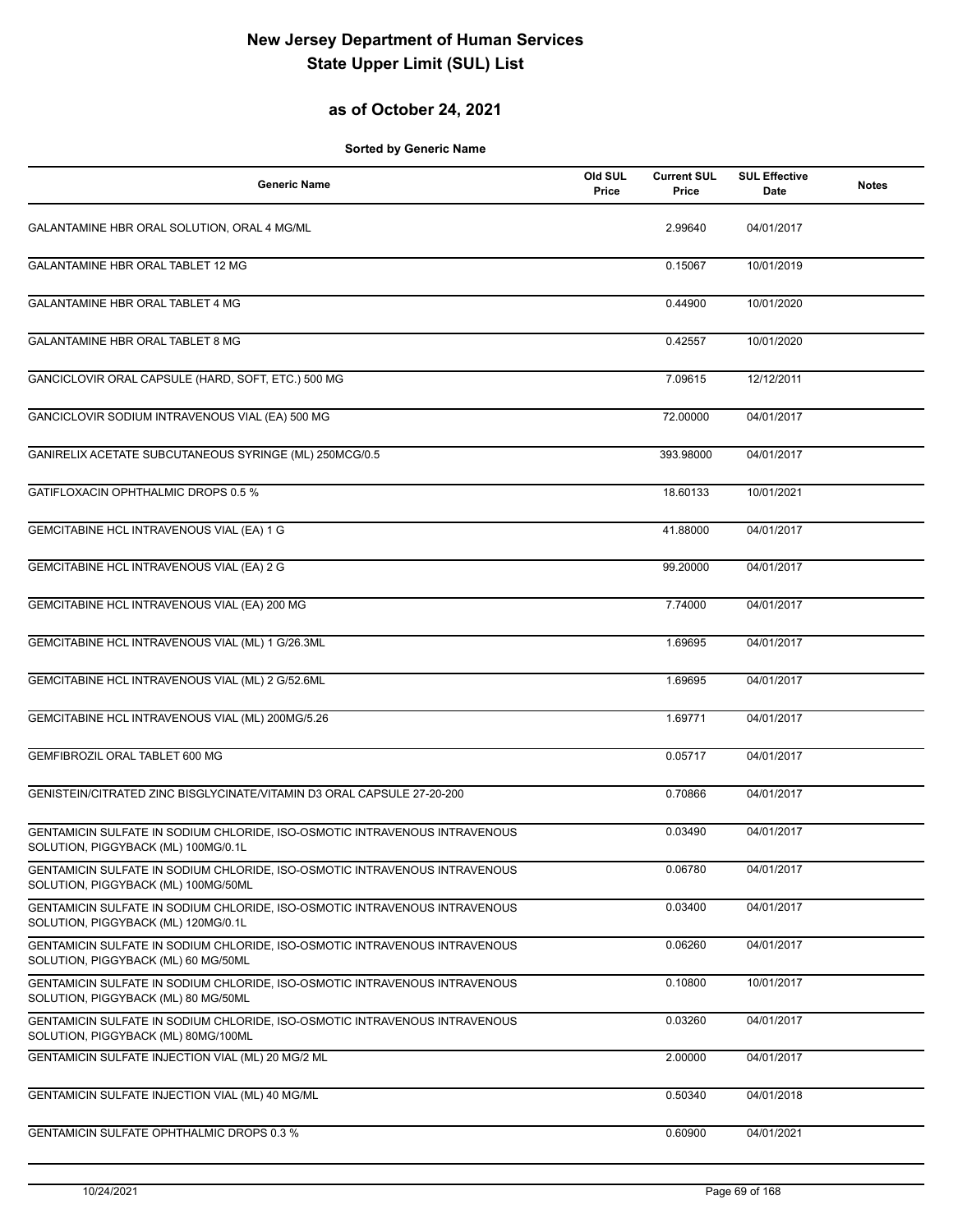## **as of October 24, 2021**

| <b>Generic Name</b>                                   | Old SUL<br>Price | <b>Current SUL</b><br>Price | <b>SUL Effective</b><br>Date | <b>Notes</b> |
|-------------------------------------------------------|------------------|-----------------------------|------------------------------|--------------|
| GENTAMICIN SULFATE OPHTHALMIC OINTMENT (GRAM) 0.3 %   |                  | 3.04555                     | 04/01/2017                   |              |
| GENTAMICIN SULFATE TOPICAL CREAM (GRAM) 0.1 %         |                  | 0.55778                     | 10/01/2017                   |              |
| GENTAMICIN SULFATE TOPICAL OINTMENT (GRAM) 0.1 %      |                  | 1.51587                     | 10/01/2017                   |              |
| GENTAMICIN SULFATE/PF INJECTION VIAL (ML) 20 MG/2 ML  |                  | 0.80000                     | 04/01/2017                   |              |
| GLATIRAMER ACETATE SUBCUTANEOUS SYRINGE (ML) 20 MG/ML |                  | 61.09900                    | 10/01/2020                   |              |
| GLATIRAMER ACETATE SUBCUTANEOUS SYRINGE (ML) 40 MG/ML |                  | 121.91297                   | 10/01/2020                   |              |
| <b>GLIMEPIRIDE ORAL TABLET 1 MG</b>                   |                  | 0.00960                     | 01/01/2019                   |              |
| <b>GLIMEPIRIDE ORAL TABLET 2 MG</b>                   |                  | 0.01160                     | 01/01/2019                   |              |
| <b>GLIMEPIRIDE ORAL TABLET 4 MG</b>                   |                  | 0.01210                     | 01/01/2019                   |              |
| GLIPIZIDE ORAL TABLET 10 MG                           |                  | 0.02156                     | 04/01/2017                   |              |
| <b>GLIPIZIDE ORAL TABLET 5 MG</b>                     |                  | 0.01465                     | 04/01/2017                   |              |
| GLIPIZIDE ORAL TABLET, EXTENDED RELEASE 24 HR 10 MG   |                  | 0.11496                     | 10/01/2020                   |              |
| GLIPIZIDE ORAL TABLET, EXTENDED RELEASE 24 HR 2.5 MG  |                  | 0.08200                     | 01/01/2019                   |              |
| GLIPIZIDE ORAL TABLET, EXTENDED RELEASE 24 HR 5 MG    |                  | 0.08696                     | 01/01/2019                   |              |
| GLIPIZIDE/METFORMIN HCL ORAL TABLET 2.5-250 MG        |                  | 0.53575                     | 04/01/2017                   |              |
| GLIPIZIDE/METFORMIN HCL ORAL TABLET 2.5-500 MG        |                  | 0.23690                     | 07/01/2019                   |              |
| GLIPIZIDE/METFORMIN HCL ORAL TABLET 5 MG-500MG        |                  | 0.15480                     | 07/01/2018                   |              |
| GLUCAGON HCL INJECTION VIAL (EA) 1 MG                 |                  | 162.00000                   | 04/01/2017                   |              |
| <b>GLYBURIDE ORAL TABLET 1.25 MG</b>                  |                  | 0.04914                     | 10/01/2017                   |              |
| <b>GLYBURIDE ORAL TABLET 2.5 MG</b>                   |                  | 0.01450                     | 01/01/2019                   |              |
| <b>GLYBURIDE ORAL TABLET 5 MG</b>                     |                  | 0.01900                     | 01/01/2019                   |              |
| GLYBURIDE, MICRONIZED ORAL TABLET 1.5 MG              |                  | 0.02080                     | 04/01/2017                   |              |
| GLYBURIDE, MICRONIZED ORAL TABLET 3 MG                |                  | 0.03382                     | 04/01/2017                   |              |
| GLYBURIDE, MICRONIZED ORAL TABLET 6 MG                |                  | 0.05829                     | 10/01/2017                   |              |
| GLYBURIDE/METFORMIN HCL ORAL TABLET 1.25-250MG        |                  | 0.02402                     | 10/01/2017                   |              |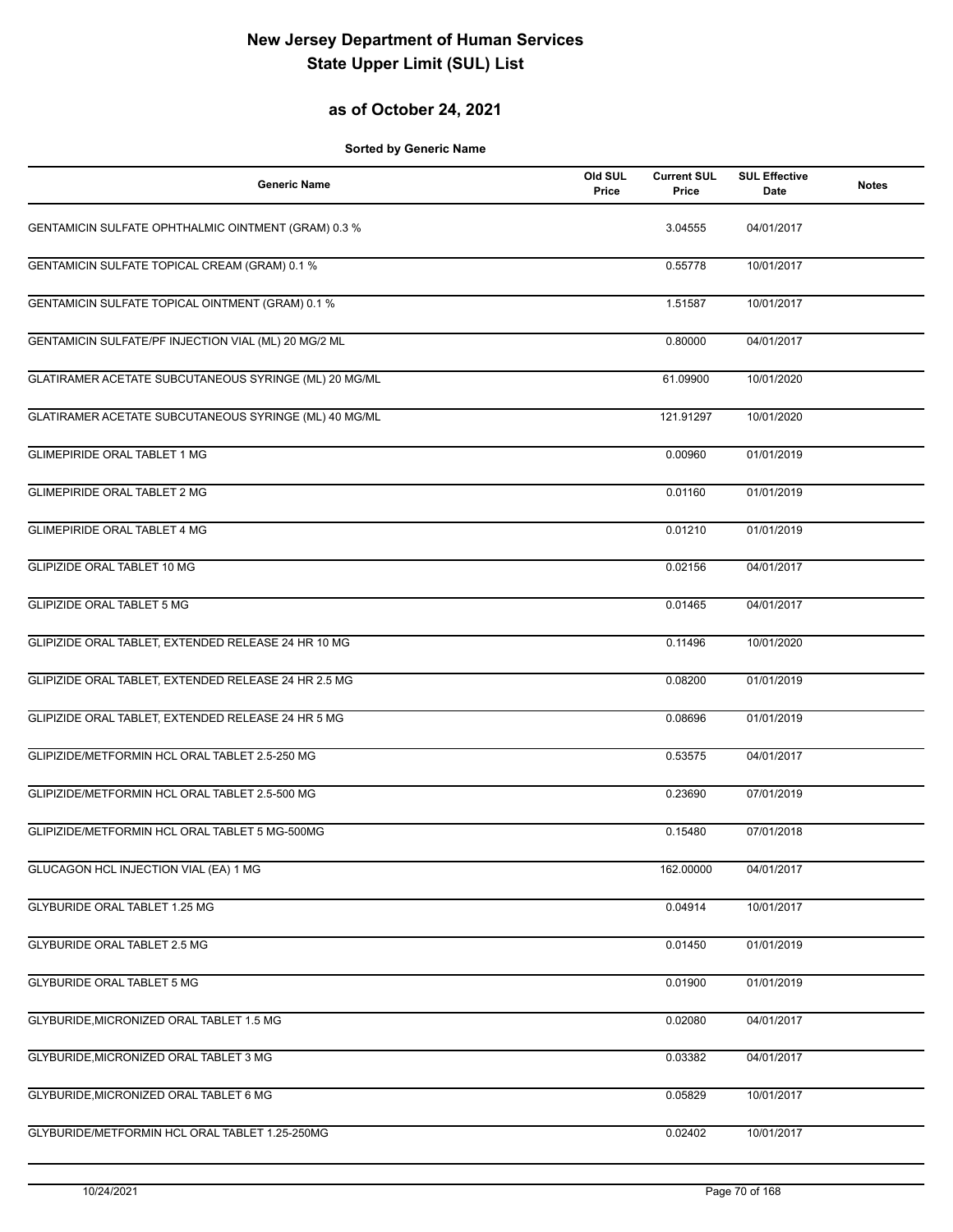## **as of October 24, 2021**

| <b>Generic Name</b>                                                        | Old SUL<br>Price | <b>Current SUL</b><br>Price | <b>SUL Effective</b><br>Date | <b>Notes</b> |
|----------------------------------------------------------------------------|------------------|-----------------------------|------------------------------|--------------|
| GLYBURIDE/METFORMIN HCL ORAL TABLET 2.5-500 MG                             |                  | 0.01333                     | 10/01/2017                   |              |
| GLYBURIDE/METFORMIN HCL ORAL TABLET 5 MG-500MG                             |                  | 0.03590                     | 04/01/2017                   |              |
| GLYCERIN RECTAL SUPPOSITORY, RECTAL ADULT                                  |                  | 0.05746                     | 12/12/2011                   |              |
| GLYCERIN RECTAL SUPPOSITORY, RECTAL PEDIATRIC                              |                  | 0.08492                     | 12/12/2011                   |              |
| <b>GLYCERIN TOPICAL LIQUID (ML)</b>                                        |                  | 0.02042                     | 12/12/2011                   |              |
| GLYCERIN/BENZYL ALCOHOL/PETROLATUM, WHITE TOPICAL LOTION (ML)              |                  | 0.02238                     | 12/12/2011                   |              |
| GLYCERIN/WITCH HAZEL LEAF TOPICAL PADS, MEDICATED (EA)                     |                  | 0.02600                     | 04/01/2017                   |              |
| GLYCINE UROLOGIC SOLUTION IRRIGATION SOLUTION, IRRIGATION 1.5 %            |                  | 0.00231                     | 04/01/2017                   |              |
| GLYCOPYRROLATE INJECTION VIAL (ML) 0.2 MG/ML                               |                  | 6.39098                     | 04/01/2017                   |              |
| GLYCOPYRROLATE ORAL TABLET 1 MG                                            |                  | 0.06670                     | 01/01/2018                   |              |
| GLYCOPYRROLATE ORAL TABLET 2 MG                                            |                  | 0.17170                     | 04/01/2018                   |              |
| GRANISETRON HCL INTRAVENOUS VIAL (ML) 1 MG/ML                              |                  | 6.25000                     | 04/01/2017                   |              |
| GRANISETRON HCL INTRAVENOUS VIAL (ML) 1 MG/ML(1)                           |                  | 18.87000                    | 04/01/2017                   |              |
| <b>GRANISETRON HCL ORAL TABLET 1 MG</b>                                    |                  | 3.78019                     | 10/01/2017                   |              |
| GRANISETRON HCL/PF INTRAVENOUS VIAL (ML) 1 MG/ML(1)                        |                  | 10.00000                    | 04/01/2017                   |              |
| GRANISETRON HCL/PF INTRAVENOUS VIAL (ML) 100 MCG/ML                        |                  | 3.31650                     | 10/01/2017                   |              |
| GRISEOFULVIN ULTRAMICROSIZE ORAL TABLET 125 MG                             |                  | 3.98900                     | 04/01/2017                   |              |
| GRISEOFULVIN ULTRAMICROSIZE ORAL TABLET 250 MG                             |                  | 2.81345                     | 07/01/2017                   |              |
| GRISEOFULVIN, MICROSIZE ORAL SUSPENSION, ORAL (FINAL DOSE FORM) 125 MG/5ML |                  | 0.21058                     | 12/23/2019                   |              |
| GRISEOFULVIN, MICROSIZE ORAL TABLET 500 MG                                 |                  | 5.70082                     | 07/01/2017                   |              |
| GUAIFENESIN ORAL LIQUID (ML) 100 MG/5ML                                    |                  | 0.00603                     | 10/01/2017                   |              |
| GUAIFENESIN ORAL TABLET 200 MG                                             |                  | 0.04455                     | 04/01/2017                   |              |
| GUAIFENESIN ORAL TABLET 400 MG                                             |                  | 0.06770                     | 04/01/2017                   |              |
| GUAIFENESIN ORAL TABLET, EXTENDED RELEASE 12 HR 1200 MG                    |                  | 0.49159                     | 04/01/2017                   |              |
| GUAIFENESIN ORAL TABLET, EXTENDED RELEASE 12 HR 600 MG                     |                  | 0.26108                     | 04/01/2017                   |              |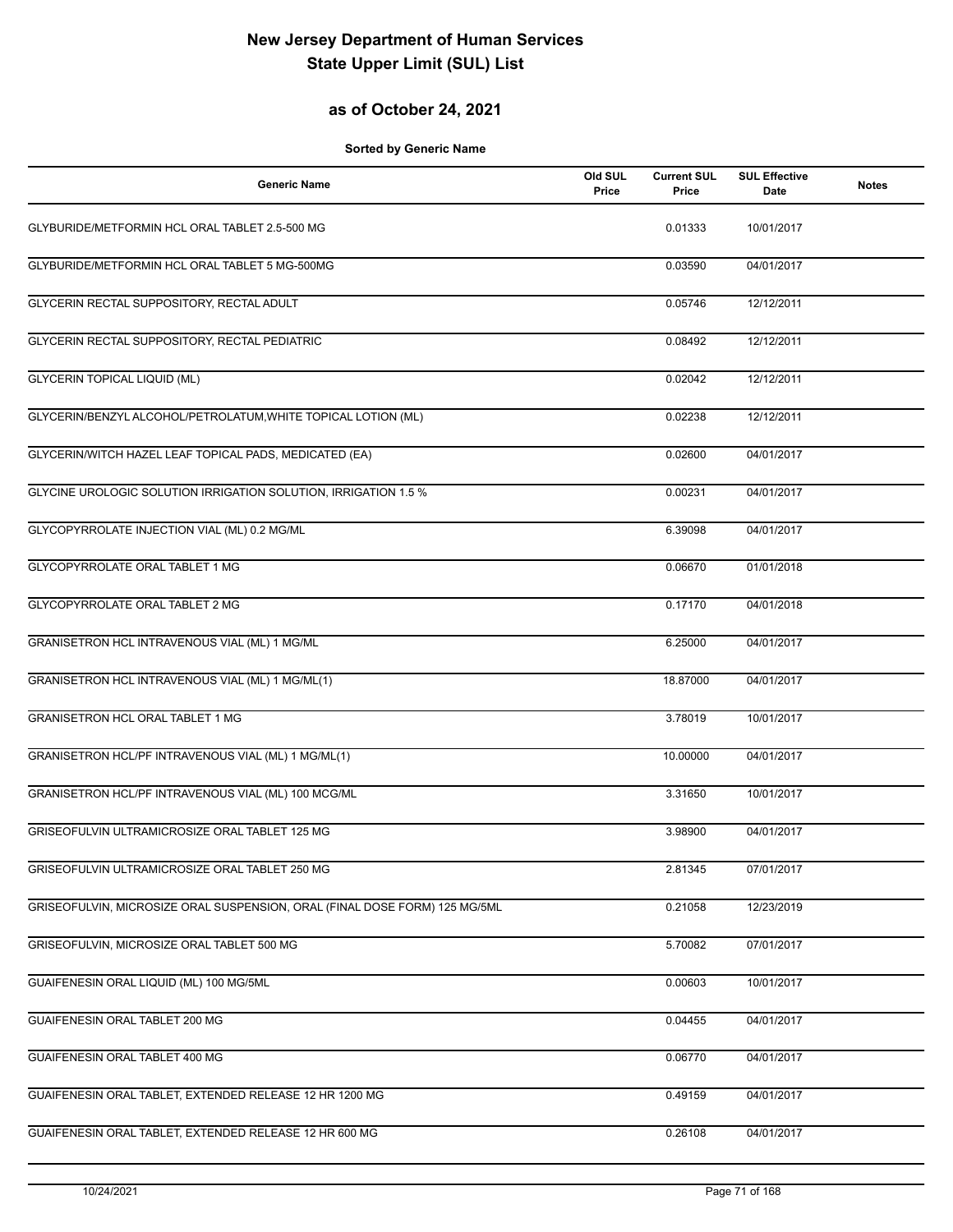## **as of October 24, 2021**

| <b>Generic Name</b>                                                               | Old SUL<br>Price | <b>Current SUL</b><br>Price | <b>SUL Effective</b><br>Date | <b>Notes</b> |
|-----------------------------------------------------------------------------------|------------------|-----------------------------|------------------------------|--------------|
| GUAIFENESIN/DEXTROMETHORPHAN HBR ORAL LIQUID (ML) 100-10MG/5                      |                  | 0.01792                     | 04/01/2017                   |              |
| GUAIFENESIN/DEXTROMETHORPHAN HBR ORAL LIQUID (ML) 100-5 MG/5                      |                  | 0.01809                     | 04/01/2017                   |              |
| GUAIFENESIN/DEXTROMETHORPHAN HBR ORAL LIQUID (ML) 200-10MG/5                      |                  | 0.01681                     | 04/01/2017                   |              |
| GUAIFENESIN/DEXTROMETHORPHAN HBR ORAL SYRUP 100-10MG/5                            |                  | 0.00857                     | 04/01/2017                   |              |
| GUAIFENESIN/DEXTROMETHORPHAN HBR ORAL SYRUP 100-5 MG/5                            |                  | 0.04194                     | 04/01/2017                   |              |
| GUAIFENESIN/DEXTROMETHORPHAN HBR ORAL TABLET 400MG-20MG                           |                  | 0.07899                     | 04/01/2017                   |              |
| GUAIFENESIN/DEXTROMETHORPHAN HBR ORAL TABLET, EXTENDED RELEASE 12 HR<br>1200-60MG |                  | 0.65000                     | 04/01/2017                   |              |
| GUAIFENESIN/DEXTROMETHORPHAN HBR/PHENYLEPHRINE ORAL LIQUID (ML) 100-10-5MG        |                  | 0.01600                     | 04/01/2017                   |              |
| GUAIFENESIN/DEXTROMETHORPHAN HBR/PHENYLEPHRINE ORAL LIQUID (ML) 200-10-5/5        |                  | 0.01687                     | 04/01/2017                   |              |
| GUAIFENESIN/DEXTROMETHORPHAN HBR/PHENYLEPHRINE ORAL TABLET 380-15-10              |                  | 0.62244                     | 04/01/2017                   |              |
| GUAIFENESIN/PHENYLEPHRINE HCL ORAL LIQUID (ML) 100-5 MG/5                         |                  | 0.03382                     | 04/01/2017                   |              |
| GUAIFENESIN/PHENYLEPHRINE HCL ORAL TABLET 380MG-10MG                              |                  | 0.48983                     | 04/01/2017                   |              |
| GUAIFENESIN/PHENYLEPHRINE HCL ORAL TABLET 400MG-10MG                              |                  | 0.08850                     | 04/01/2017                   |              |
| GUAIFENESIN/PHENYLEPHRINE HCL/ACETAMINOPHEN ORAL TABLET 200-5-325                 |                  | 0.06083                     | 04/01/2017                   |              |
| GUAIFENESIN/PSEUDOEPHEDRINE HCL ORAL TABLET 400MG-60MG                            |                  | 0.38464                     | 04/01/2017                   |              |
| GUAIFENESIN/PSEUDOEPHEDRINE HCL ORAL TABLET, EXTENDED RELEASE 12 HR<br>600MG-60MG |                  | 0.40699                     | 04/01/2017                   |              |
| GUANABENZ ACETATE ORAL TABLET 4 MG                                                |                  | 0.39312                     | 12/12/2011                   |              |
| GUANABENZ ACETATE ORAL TABLET 8 MG                                                |                  | 0.37996                     | 12/12/2011                   |              |
| <b>GUANFACINE HCL ORAL TABLET 1 MG</b>                                            |                  | 0.06090                     | 07/01/2017                   |              |
| GUANFACINE HCL ORAL TABLET 2 MG                                                   |                  | 0.07750                     | 01/01/2019                   |              |
| GUANFACINE HCL ORAL TABLET, EXTENDED RELEASE 24 HR 1 MG                           |                  | 0.24130                     | 10/01/2021                   |              |
| GUANFACINE HCL ORAL TABLET, EXTENDED RELEASE 24 HR 2 MG                           |                  | 0.24000                     | 01/01/2020                   |              |
| GUANFACINE HCL ORAL TABLET, EXTENDED RELEASE 24 HR 3 MG                           |                  | 0.34257                     | 07/01/2019                   |              |
| GUANFACINE HCL ORAL TABLET, EXTENDED RELEASE 24 HR 4 MG                           |                  | 0.25170                     | 07/01/2021                   |              |
| GUANIDINE HCL ORAL TABLET 125 MG                                                  |                  | 0.21100                     | 04/01/2017                   |              |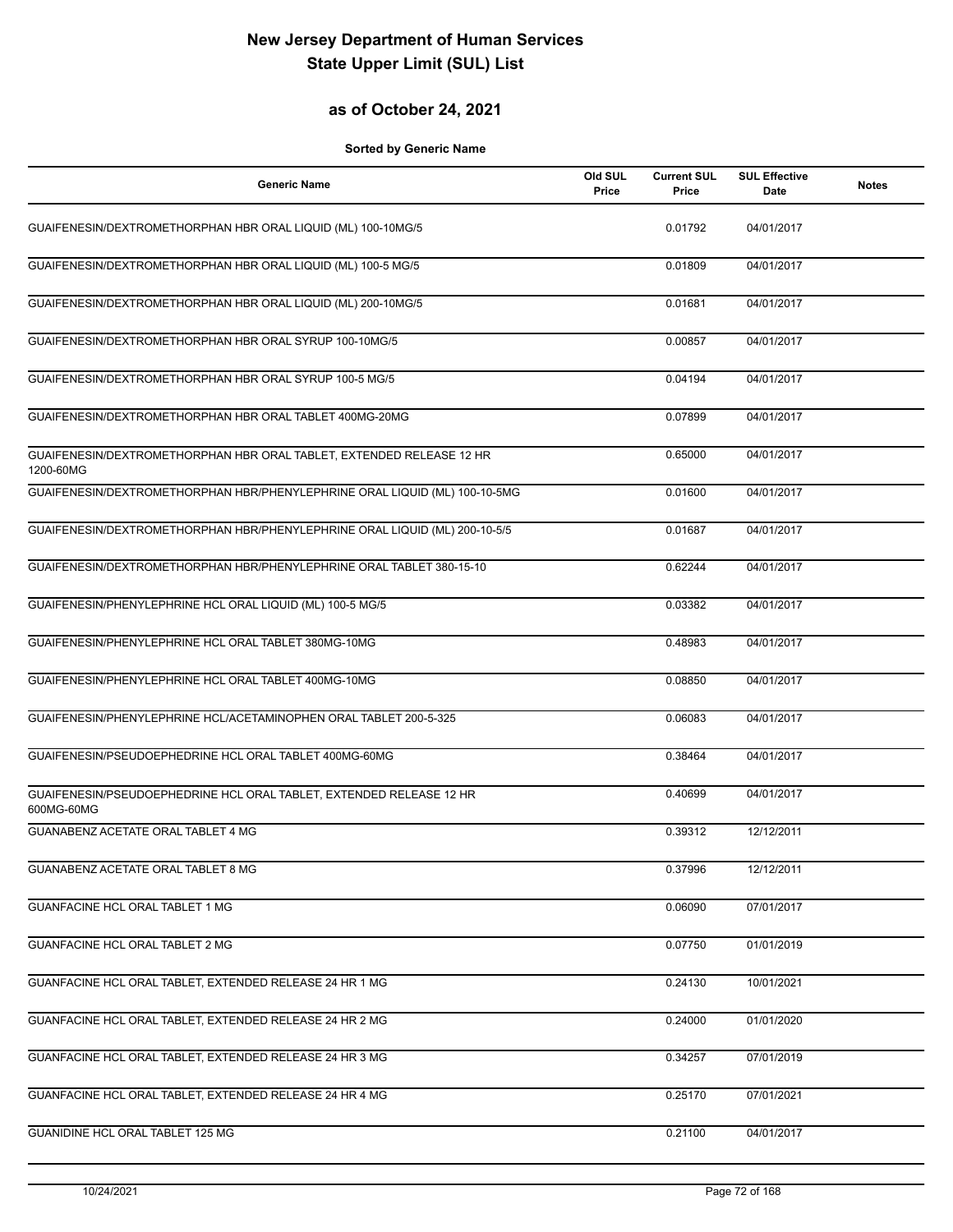## **as of October 24, 2021**

| <b>Generic Name</b>                                                                                | Old SUL<br>Price | <b>Current SUL</b><br>Price | <b>SUL Effective</b><br>Date | <b>Notes</b> |
|----------------------------------------------------------------------------------------------------|------------------|-----------------------------|------------------------------|--------------|
| HALOBETASOL PROPIONATE TOPICAL CREAM (GRAM) 0.05 %                                                 |                  | 0.31718                     | 10/01/2017                   |              |
| HALOBETASOL PROPIONATE TOPICAL OINTMENT (GRAM) 0.05 %                                              |                  | 0.35818                     | 10/01/2017                   |              |
| HALOPERIDOL DECANOATE INTRAMUSCULAR AMPUL (ML) 100 MG/ML                                           |                  | 33.55200                    | 04/01/2020                   |              |
| HALOPERIDOL DECANOATE INTRAMUSCULAR AMPUL (ML) 50 MG/ML                                            |                  | 18.22770                    | 10/01/2020                   |              |
| HALOPERIDOL DECANOATE INTRAMUSCULAR VIAL (ML) 100 MG/ML                                            |                  | 26.48000                    | 01/01/2021                   |              |
| HALOPERIDOL DECANOATE INTRAMUSCULAR VIAL (ML) 50 MG/ML                                             |                  | 16.82700                    | 04/01/2018                   |              |
| HALOPERIDOL LACTATE INJECTION AMPUL (ML) 5 MG/ML                                                   |                  | 1.10550                     | 10/01/2017                   |              |
| HALOPERIDOL LACTATE INJECTION VIAL (ML) 5 MG/ML                                                    |                  | 0.63747                     | 10/01/2018                   |              |
| HALOPERIDOL LACTATE ORAL CONCENTRATE, ORAL 2 MG/ML                                                 |                  | 0.03924                     | 10/01/2018                   |              |
| HALOPERIDOL ORAL TABLET 0.5 MG                                                                     |                  | 0.04573                     | 10/01/2017                   |              |
| HALOPERIDOL ORAL TABLET 1 MG                                                                       |                  | 0.11610                     | 04/01/2017                   |              |
| HALOPERIDOL ORAL TABLET 10 MG                                                                      |                  | 0.34292                     | 04/01/2021                   |              |
| <b>HALOPERIDOL ORAL TABLET 2 MG</b>                                                                | 0.10990          | 0.25310                     | 09/27/2021                   |              |
| HALOPERIDOL ORAL TABLET 20 MG                                                                      |                  | 0.72000                     | 07/01/2018                   |              |
| HALOPERIDOL ORAL TABLET 5 MG                                                                       |                  | 0.41927                     | 01/01/2021                   |              |
| HEPARIN SODIUM, PORCINE IN 0.45 % SODIUM CHLORIDE INTRAVENOUS INTRAVENOUS<br>SOLUTION 12500/250    |                  | 0.02896                     | 04/01/2017                   |              |
| HEPARIN SODIUM, PORCINE IN 0.45 % SODIUM CHLORIDE INTRAVENOUS INTRAVENOUS<br>SOLUTION 25000/250    |                  | 0.03348                     | 04/01/2017                   |              |
| HEPARIN SODIUM, PORCINE IN 0.45 % SODIUM CHLORIDE INTRAVENOUS INTRAVENOUS<br>SOLUTION 25000/500    |                  | 0.01269                     | 04/01/2017                   |              |
| HEPARIN SODIUM, PORCINE IN 0.9 % SODIUM CHLORIDE/PF INTRAVENOUS INTRAVENOUS<br>SOLUTION 1000/500ML |                  | 0.00630                     | 04/01/2017                   |              |
| HEPARIN SODIUM, PORCINE IN 0.9 % SODIUM CHLORIDE/PF INTRAVENOUS INTRAVENOUS<br>SOLUTION 2K/1000ML  |                  | 0.00577                     | 04/01/2017                   |              |
| HEPARIN SODIUM, PORCINE INJECTION CARTRIDGE (ML) 5000/ML(1)                                        |                  | 0.90249                     | 10/01/2017                   |              |
| HEPARIN SODIUM, PORCINE INJECTION SYRINGE (ML) 5000/ML                                             |                  | 2.48000                     | 04/01/2017                   |              |
| HEPARIN SODIUM, PORCINE INJECTION VIAL (ML) 1000/ML                                                |                  | 0.12780                     | 10/01/2017                   |              |
| HEPARIN SODIUM, PORCINE INJECTION VIAL (ML) 10000/ML                                               |                  | 2.72717                     | 10/01/2017                   |              |
| HEPARIN SODIUM, PORCINE INJECTION VIAL (ML) 20000/ML                                               |                  | 10.00000                    | 04/01/2017                   |              |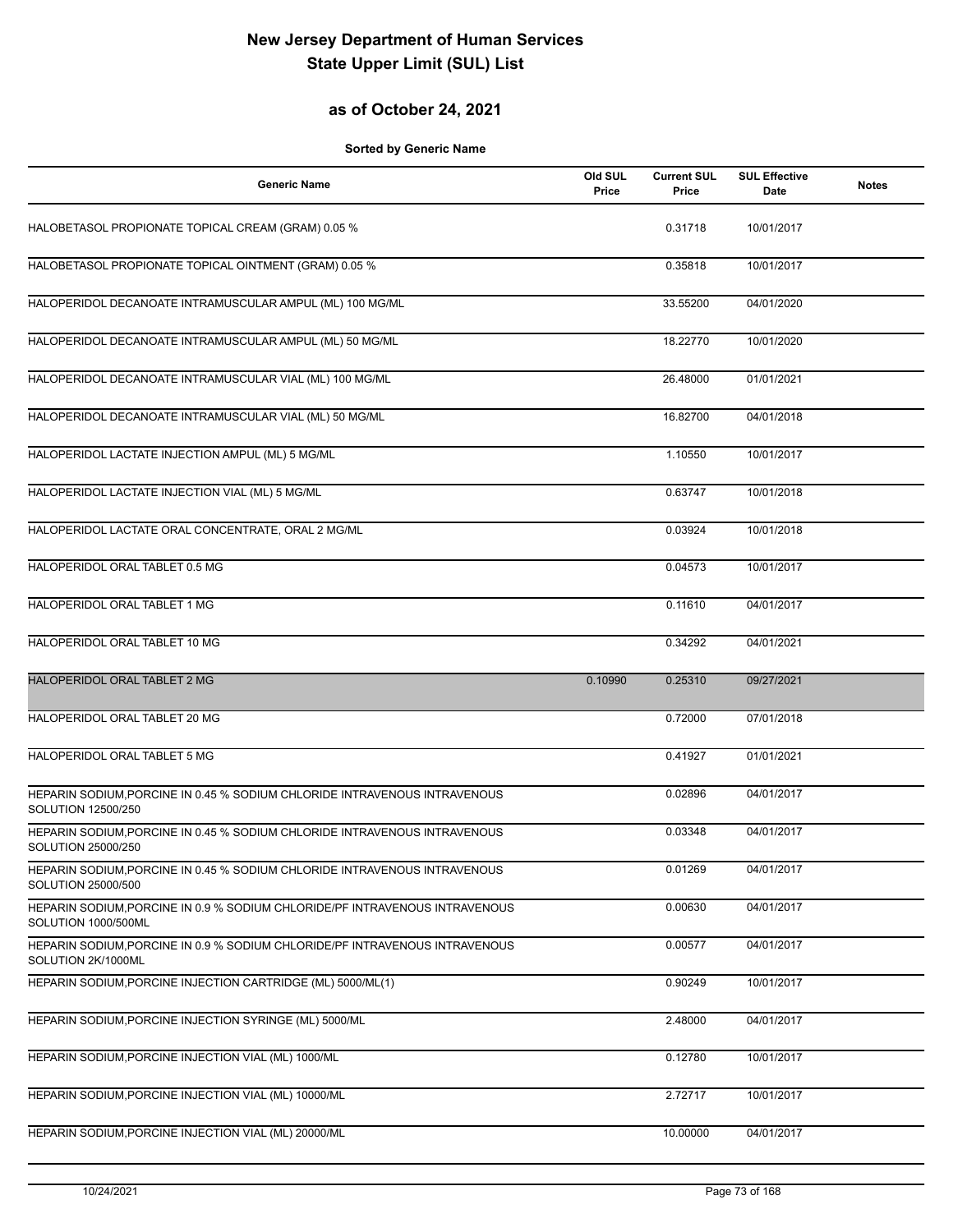## **as of October 24, 2021**

| <b>Generic Name</b>                                                                         | Old SUL<br>Price | <b>Current SUL</b><br>Price | <b>SUL Effective</b><br>Date | <b>Notes</b> |
|---------------------------------------------------------------------------------------------|------------------|-----------------------------|------------------------------|--------------|
| HEPARIN SODIUM, PORCINE INJECTION VIAL (ML) 5000/ML                                         |                  | 0.70240                     | 10/01/2019                   |              |
| HEPARIN SODIUM, PORCINE INTRAVENOUS DISPOSABLE SYRINGE (ML) 10 UNIT/ML                      |                  | 0.74538                     | 12/12/2011                   |              |
| HEPARIN SODIUM, PORCINE INTRAVENOUS DISPOSABLE SYRINGE (ML) 100/ML                          |                  | 0.05700                     | 12/12/2011                   |              |
| HEPARIN SODIUM, PORCINE INTRAVENOUS VIAL (SDV, MDV OR ADDITIVE) (ML) 10 UNIT/ML             |                  | 0.03450                     | 12/12/2011                   |              |
| HEPARIN SODIUM, PORCINE INTRAVENOUS VIAL (SDV, MDV OR ADDITIVE) (ML) 100/ML                 |                  | 0.05700                     | 12/12/2011                   |              |
| HEPARIN SODIUM, PORCINE/DEXTROSE 5 % IN WATER INTRAVENOUS INTRAVENOUS<br>SOLUTION 12500/250 |                  | 0.02776                     | 04/01/2017                   |              |
| HEPARIN SODIUM, PORCINE/DEXTROSE 5 % IN WATER INTRAVENOUS INTRAVENOUS<br>SOLUTION 20K/500ML |                  | 0.01094                     | 04/01/2017                   |              |
| HEPARIN SODIUM, PORCINE/DEXTROSE 5 % IN WATER INTRAVENOUS INTRAVENOUS<br>SOLUTION 25000/250 |                  | 0.03300                     | 04/01/2017                   |              |
| HEPARIN SODIUM, PORCINE/DEXTROSE 5 % IN WATER INTRAVENOUS INTRAVENOUS<br>SOLUTION 25000/500 |                  | 0.01148                     | 04/01/2017                   |              |
| HEPARIN SODIUM, PORCINE/PF INJECTION SYRINGE (ML) 5000/0.5ML                                |                  | 3.40775                     | 10/01/2017                   |              |
| HEPARIN SODIUM, PORCINE/PF INJECTION VIAL (ML) 1000/ML                                      |                  | 5.20000                     | 04/01/2017                   |              |
| HEPARIN SODIUM, PORCINE/PF INJECTION VIAL (ML) 5000/0.5ML                                   |                  | 3.40772                     | 10/01/2017                   |              |
| HEPARIN SODIUM, PORCINE/PF INTRAVENOUS VIAL (SDV, MDV OR ADDITIVE) (ML) 100/ML              |                  | 0.05700                     | 12/12/2011                   |              |
| HETASTARCH IN 0.9 % SODIUM CHLORIDE INTRAVENOUS PLASTIC BAG, INJECTION (ML) 6<br>$% -0.9%$  |                  | 0.02508                     | 04/01/2017                   |              |
| HYDRALAZINE HCL INJECTION VIAL (ML) 20 MG/ML                                                |                  | 2.42000                     | 04/01/2017                   |              |
| HYDRALAZINE HCL ORAL TABLET 10 MG                                                           |                  | 0.02512                     | 10/01/2017                   |              |
| HYDRALAZINE HCL ORAL TABLET 100 MG                                                          |                  | 0.05350                     | 10/01/2017                   |              |
| <b>HYDRALAZINE HCL ORAL TABLET 25 MG</b>                                                    |                  | 0.01970                     | 01/01/2019                   |              |
| HYDRALAZINE HCL ORAL TABLET 50 MG                                                           |                  | 0.02660                     | 01/01/2019                   |              |
| HYDROCHLOROTHIAZIDE ORAL CAPSULE 12.5 MG                                                    |                  | 0.00920                     | 10/01/2017                   |              |
| HYDROCHLOROTHIAZIDE ORAL TABLET 12.5 MG                                                     |                  | 0.00790                     | 01/01/2019                   |              |
| HYDROCHLOROTHIAZIDE ORAL TABLET 25 MG                                                       |                  | 0.00717                     | 04/01/2017                   |              |
| HYDROCHLOROTHIAZIDE ORAL TABLET 50 MG                                                       |                  | 0.01477                     | 10/01/2017                   |              |
| HYDROCODONE BIT/ACETAMINOPHEN ORAL SOLUTION, ORAL 5-334MG/10                                |                  | 0.02850                     | 09/01/2011                   |              |
| HYDROCODONE BIT/ACETAMINOPHEN ORAL SOLUTION, ORAL 7.5-500/15                                |                  | 0.02122                     | 01/01/2012                   |              |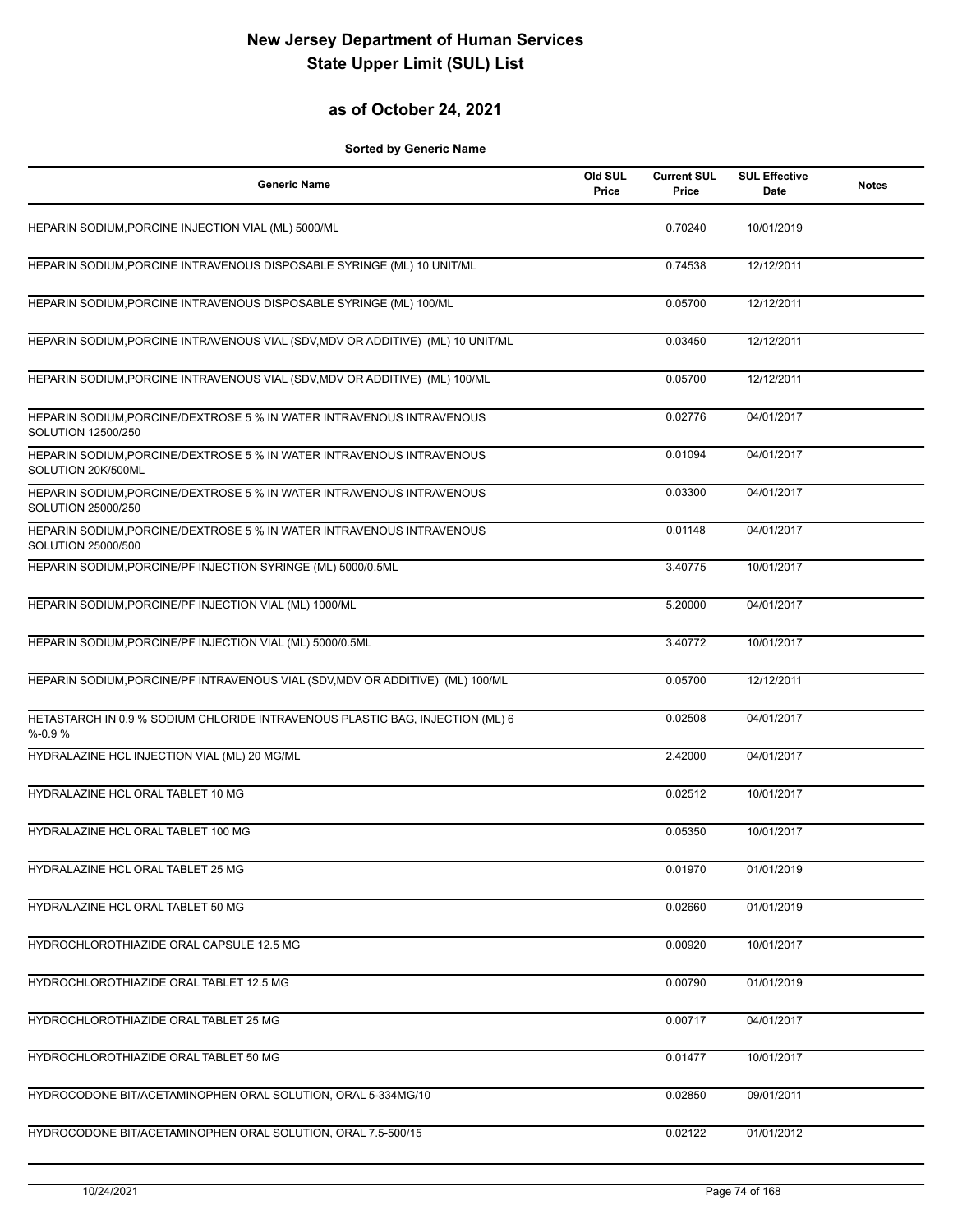#### **as of October 24, 2021**

| <b>Generic Name</b>                                                                           | Old SUL<br>Price | <b>Current SUL</b><br>Price | <b>SUL Effective</b><br>Date | <b>Notes</b> |
|-----------------------------------------------------------------------------------------------|------------------|-----------------------------|------------------------------|--------------|
| HYDROCODONE BIT/ACETAMINOPHEN ORAL TABLET 10-660MG                                            |                  | 0.18825                     | 01/01/2012                   |              |
| HYDROCODONE BIT/ACETAMINOPHEN ORAL TABLET 10-750MG                                            |                  | 0.66084                     | 12/12/2011                   |              |
| HYDROCODONE BIT/ACETAMINOPHEN ORAL TABLET 10MG-500MG                                          |                  | 0.14064                     | 05/19/2011                   |              |
| HYDROCODONE BIT/ACETAMINOPHEN ORAL TABLET 10MG-650MG                                          |                  | 0.06819                     | 12/12/2011                   |              |
| HYDROCODONE BIT/ACETAMINOPHEN ORAL TABLET 2.5-500MG                                           |                  | 0.10707                     | 12/12/2011                   |              |
| HYDROCODONE BIT/ACETAMINOPHEN ORAL TABLET 5 MG-500MG                                          |                  | 0.03375                     | 01/01/2012                   |              |
| HYDROCODONE BIT/ACETAMINOPHEN ORAL TABLET 7.5-500MG                                           |                  | 0.06000                     | 12/12/2011                   |              |
| HYDROCODONE BIT/ACETAMINOPHEN ORAL TABLET 7.5-650 MG                                          |                  | 0.06618                     | 12/12/2011                   |              |
| HYDROCODONE BIT/ACETAMINOPHEN ORAL TABLET 7.5-750MG                                           |                  | 0.04752                     | 05/19/2011                   |              |
| HYDROCODONE BITART/CHLORPHENIRAMINE MALEATE/PSEUDOEPHEDRINE ORAL<br>SOLUTION, ORAL 5-4-60MG/5 |                  | 0.70000                     | 04/01/2017                   |              |
| HYDROCODONE BITARTRATE/ACETAMINOPHEN ORAL SOLUTION, ORAL 10-300/15                            |                  | 0.38025                     | 04/01/2017                   |              |
| HYDROCODONE BITARTRATE/ACETAMINOPHEN ORAL SOLUTION, ORAL 10-325/15                            |                  | 1.35466                     | 04/01/2017                   |              |
| HYDROCODONE BITARTRATE/ACETAMINOPHEN ORAL SOLUTION, ORAL 2.5-108/5                            |                  | 0.67415                     | 04/01/2017                   |              |
| HYDROCODONE BITARTRATE/ACETAMINOPHEN ORAL SOLUTION, ORAL 2.5-167/5                            |                  | 0.01910                     | 10/01/2017                   |              |
| HYDROCODONE BITARTRATE/ACETAMINOPHEN ORAL SOLUTION, ORAL 5-163/7.5                            |                  | 2.39666                     | 04/01/2017                   |              |
| HYDROCODONE BITARTRATE/ACETAMINOPHEN ORAL SOLUTION, ORAL 5-217MG/10                           |                  | 0.38195                     | 04/01/2017                   |              |
| HYDROCODONE BITARTRATE/ACETAMINOPHEN ORAL SOLUTION, ORAL 7.5-325/15                           |                  | 0.18317                     | 04/01/2017                   |              |
| HYDROCODONE BITARTRATE/ACETAMINOPHEN ORAL SOLUTION, ORAL 7.5-325/15                           |                  | 0.02988                     | 10/01/2017                   |              |
| HYDROCODONE BITARTRATE/ACETAMINOPHEN ORAL TABLET 10MG-300MG                                   |                  | 0.60610                     | 07/01/2018                   |              |
| HYDROCODONE BITARTRATE/ACETAMINOPHEN ORAL TABLET 10MG-325MG                                   |                  | 0.06942                     | 10/01/2017                   |              |
| HYDROCODONE BITARTRATE/ACETAMINOPHEN ORAL TABLET 2.5-325 MG                                   |                  | 0.54928                     | 04/01/2017                   |              |
| HYDROCODONE BITARTRATE/ACETAMINOPHEN ORAL TABLET 5 MG-300MG                                   |                  | 0.41600                     | 07/01/2018                   |              |
| HYDROCODONE BITARTRATE/ACETAMINOPHEN ORAL TABLET 5 MG-325MG                                   |                  | 0.04523                     | 10/01/2017                   |              |
| HYDROCODONE BITARTRATE/ACETAMINOPHEN ORAL TABLET 7.5-300 MG                                   |                  | 0.47530                     | 07/01/2018                   |              |
| HYDROCODONE BITARTRATE/ACETAMINOPHEN ORAL TABLET 7.5-325 MG                                   |                  | 0.08590                     | 04/01/2017                   |              |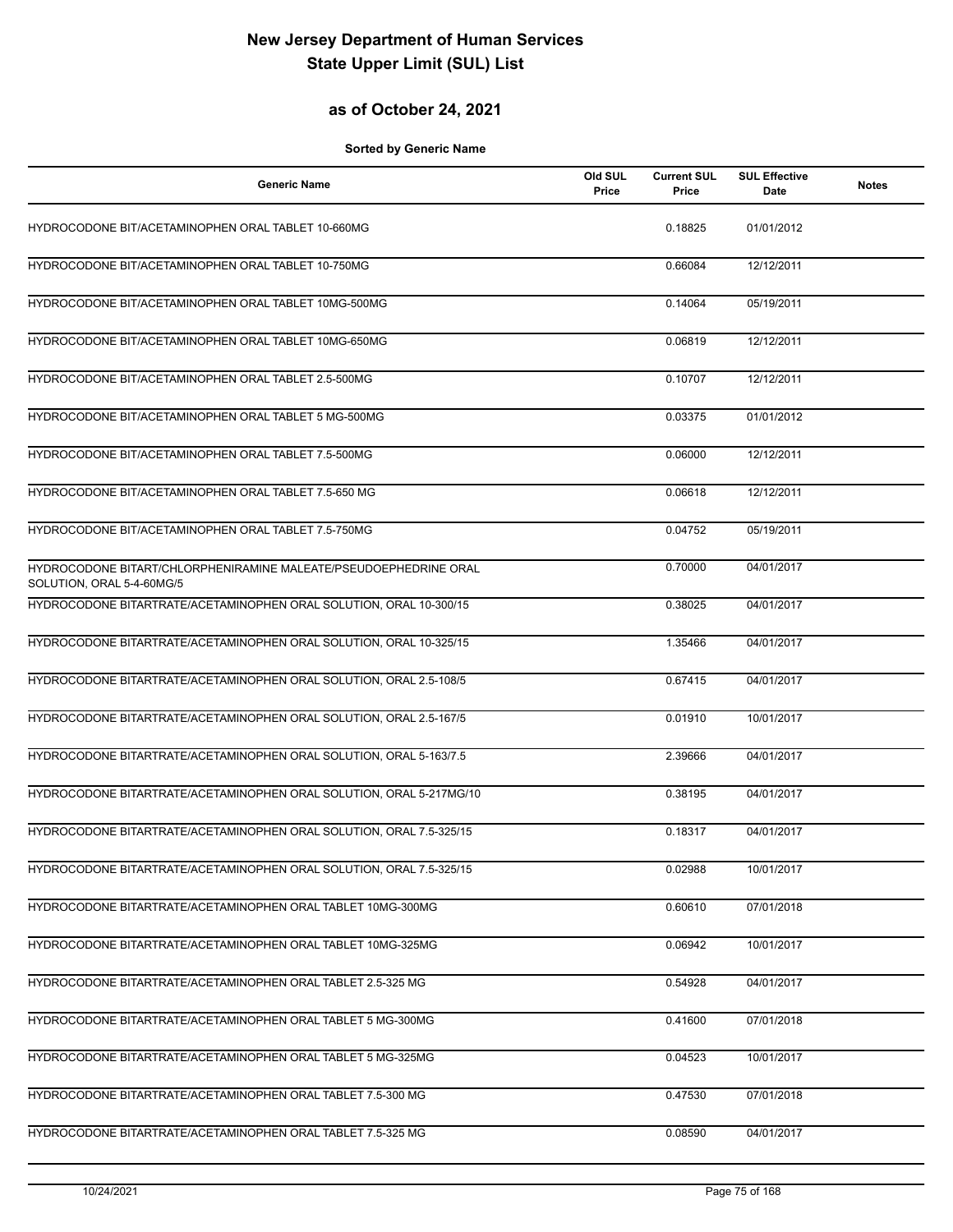### **as of October 24, 2021**

| <b>Generic Name</b>                                                                                      | Old SUL<br>Price | <b>Current SUL</b><br>Price | <b>SUL Effective</b><br>Date | <b>Notes</b> |
|----------------------------------------------------------------------------------------------------------|------------------|-----------------------------|------------------------------|--------------|
| HYDROCODONE BITARTRATE/HOMATROPINE METHYLBROMIDE ORAL SYRUP 5-1.5 MG/5                                   |                  | 0.09825                     | 04/01/2017                   |              |
| HYDROCODONE BITARTRATE/HOMATROPINE METHYLBROMIDE ORAL SYRUP 5-1.5 MG/5                                   |                  | 0.60000                     | 04/01/2017                   |              |
| HYDROCODONE BITARTRATE/HOMATROPINE METHYLBROMIDE ORAL TABLET 5 MG-1.5MG                                  |                  | 0.73638                     | 04/01/2017                   |              |
| HYDROCODONE POLISTIREX/CHLORPHENIRAMINE POLISTIREX ORAL SUSPENSION,<br>EXTENDED RELEASE 12 HR 10-8MG/5ML |                  | 0.37829                     | 10/01/2019                   |              |
| HYDROCODONE/IBUPROFEN ORAL TABLET 10MG-200MG                                                             |                  | 3.29566                     | 04/01/2017                   |              |
| HYDROCODONE/IBUPROFEN ORAL TABLET 5MG-200MG                                                              |                  | 2.01052                     | 04/01/2017                   |              |
| HYDROCODONE/IBUPROFEN ORAL TABLET 7.5-200 MG                                                             |                  | 0.10754                     | 10/01/2017                   |              |
| HYDROCORTISONE ACETATE RECTAL SUPPOSITORY, RECTAL 25 MG                                                  |                  | 0.50167                     | 10/01/2017                   |              |
| HYDROCORTISONE ACETATE RECTAL SUPPOSITORY, RECTAL 30 MG                                                  |                  | 1.75875                     | 10/01/2017                   |              |
| HYDROCORTISONE ACETATE TOPICAL CREAM (GRAM) 0.5 %                                                        |                  | 0.05254                     | 04/01/2017                   |              |
| HYDROCORTISONE ACETATE TOPICAL CREAM (GRAM) 1 %                                                          |                  | 0.05687                     | 04/01/2017                   |              |
| HYDROCORTISONE ACETATE TOPICAL CREAM WITH PERINEAL APPLICATOR 2.5 %                                      |                  | 7.42464                     | 04/01/2017                   |              |
| HYDROCORTISONE ACETATE TOPICAL OINTMENT (GRAM) 1 %                                                       |                  | 0.08465                     | 12/12/2011                   |              |
| HYDROCORTISONE ACETATE/ALOE VERA TOPICAL LOTION (GRAM) 2 %                                               |                  | 1.27825                     | 12/12/2011                   |              |
| HYDROCORTISONE ACETATE/LIDOCAINE HCL/ALOE VERA RECTAL GEL WITH APPLICATOR<br>(GRAM) 0.55%-2.8%           |                  | 1.20250                     | 04/01/2017                   |              |
| HYDROCORTISONE ACETATE/LIDOCAINE HCL/ALOE VERA RECTAL KIT 2 %-2 %                                        |                  | 221.20000                   | 04/01/2017                   |              |
| HYDROCORTISONE ACETATE/LIDOCAINE HCL/ALOE VERA RECTAL KIT 2.5-3%(7G)                                     |                  | 160.25000                   | 04/01/2017                   |              |
| HYDROCORTISONE ACETATE/PRAMOXINE HCL RECTAL CREAM WITH APPLICATOR 1 %-1 %                                |                  | 1.51187                     | 04/01/2017                   |              |
| HYDROCORTISONE ACETATE/PRAMOXINE HCL RECTAL CREAM WITH APPLICATOR 2.5 %-1<br>$\%$                        |                  | 1.02800                     | 01/01/2014                   |              |
| HYDROCORTISONE ACETATE/PRAMOXINE HCL TOPICAL CREAM (GRAM) 2.5 %-1 %                                      |                  | 1.31539                     | 12/12/2011                   |              |
| HYDROCORTISONE BUTYRATE TOPICAL CREAM (GRAM) 0.1 %                                                       |                  | 0.78211                     | 10/01/2017                   |              |
| HYDROCORTISONE BUTYRATE TOPICAL OINTMENT (GRAM) 0.1 %                                                    |                  | 0.36689                     | 10/01/2017                   |              |
| HYDROCORTISONE BUTYRATE TOPICAL SOLUTION, NON-ORAL 0.1 %                                                 |                  | 0.14688                     | 10/01/2017                   |              |
| HYDROCORTISONE BUTYRATE/EMOLLIENT BASE TOPICAL CREAM (GRAM) 0.1 %                                        |                  | 1.53311                     | 07/01/2019                   |              |
| HYDROCORTISONE ORAL TABLET 10 MG                                                                         |                  | 0.18980                     | 07/01/2018                   |              |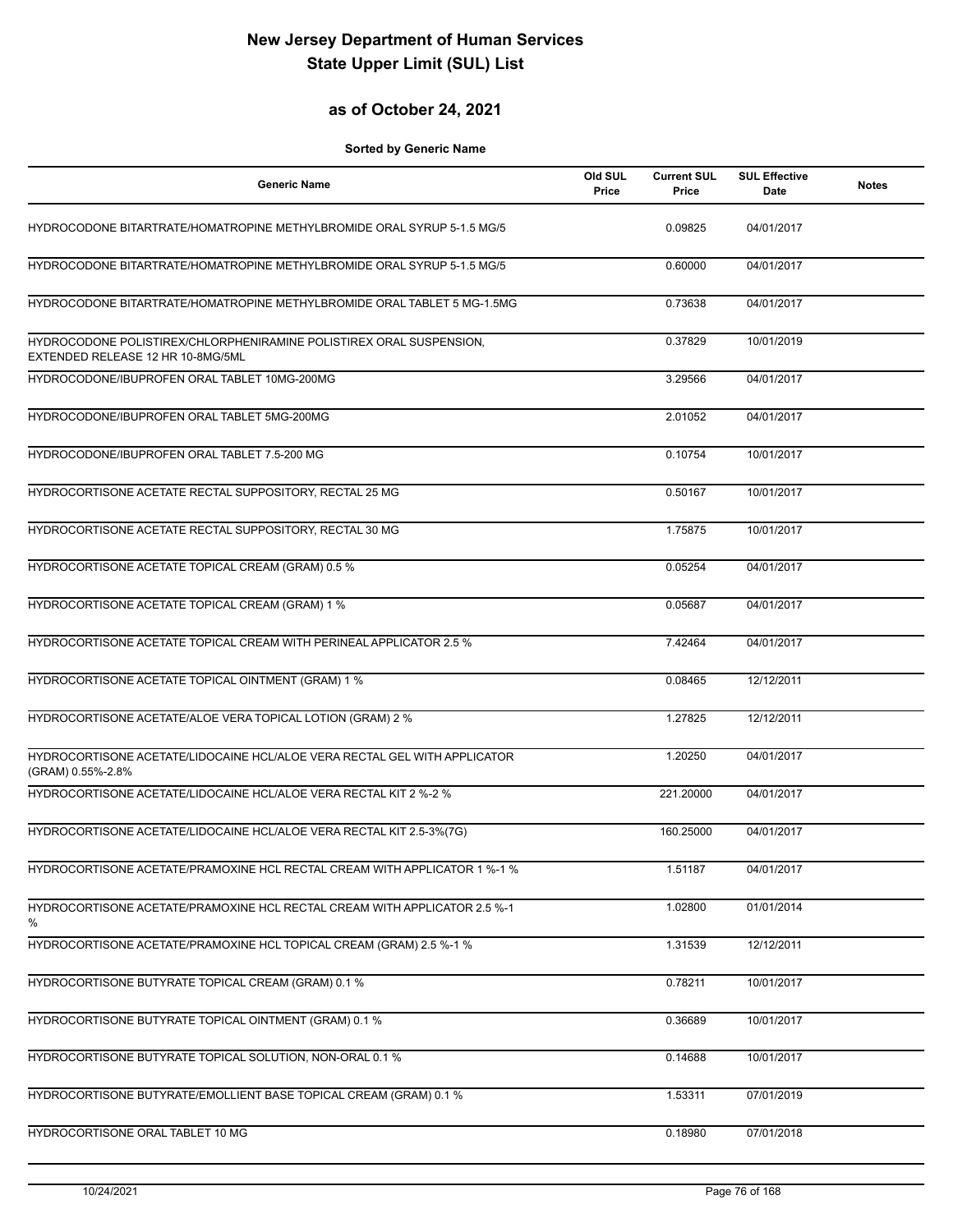## **as of October 24, 2021**

| <b>Generic Name</b>                                                            | Old SUL<br>Price | <b>Current SUL</b><br>Price | <b>SUL Effective</b><br><b>Date</b> | <b>Notes</b> |
|--------------------------------------------------------------------------------|------------------|-----------------------------|-------------------------------------|--------------|
| HYDROCORTISONE ORAL TABLET 20 MG                                               |                  | 0.13960                     | 10/01/2018                          |              |
| HYDROCORTISONE ORAL TABLET 5 MG                                                |                  | 0.13760                     | 07/01/2018                          |              |
| HYDROCORTISONE RECTAL CREAM (GRAM) 2.5 %                                       |                  | 0.17850                     | 12/12/2011                          |              |
| HYDROCORTISONE RECTAL ENEMA (ML) 100MG/60ML                                    |                  | 0.08466                     | 04/01/2017                          |              |
| HYDROCORTISONE SOD SUCCINATE INJECTION VIAL (SDV, MDV OR ADDITIVE) (EA) 100 MG |                  | 2.91000                     | 12/12/2011                          |              |
| HYDROCORTISONE TOPICAL CREAM (GRAM) 0.5 %                                      |                  | 0.05102                     | 10/01/2017                          |              |
| HYDROCORTISONE TOPICAL CREAM (GRAM) 1 %                                        |                  | 0.05100                     | 04/01/2017                          |              |
| HYDROCORTISONE TOPICAL CREAM (GRAM) 2.5 %                                      |                  | 0.06633                     | 04/01/2017                          |              |
| HYDROCORTISONE TOPICAL CREAM WITH PERINEAL APPLICATOR 1 %                      |                  | 0.31758                     | 10/01/2017                          |              |
| HYDROCORTISONE TOPICAL CREAM WITH PERINEAL APPLICATOR 2.5 %                    |                  | 0.34234                     | 01/01/2021                          |              |
| HYDROCORTISONE TOPICAL LOTION (ML) 1 %                                         |                  | 0.04330                     | 10/01/2017                          |              |
| HYDROCORTISONE TOPICAL LOTION (ML) 2.5 %                                       |                  | 0.11192                     | 10/01/2017                          |              |
| HYDROCORTISONE TOPICAL OINTMENT (GRAM) 0.5 %                                   |                  | 0.05241                     | 10/01/2017                          |              |
| HYDROCORTISONE TOPICAL OINTMENT (GRAM) 1 %                                     |                  | 0.03235                     | 10/01/2017                          |              |
| HYDROCORTISONE TOPICAL OINTMENT (GRAM) 2.5 %                                   |                  | 0.10547                     | 04/01/2017                          |              |
| HYDROCORTISONE TOPICAL SOLUTION, NON-ORAL 1 %                                  |                  | 0.12431                     | 04/01/2017                          |              |
| HYDROCORTISONE VALERATE TOPICAL CREAM (GRAM) 0.2 %                             |                  | 1.43182                     | 01/01/2020                          |              |
| HYDROCORTISONE VALERATE TOPICAL OINTMENT (GRAM) 0.2 %                          |                  | 2.67600                     | 01/01/2018                          |              |
| HYDROCORTISONE/ACETIC ACID OTIC DROPS 1 %-2 %                                  |                  | 5.51733                     | 01/01/2020                          |              |
| HYDROCORTISONE/ALOE VERA TOPICAL CREAM (GRAM) 1 %                              |                  | 0.06666                     | 04/01/2017                          |              |
| HYDROCORTISONE/ALOE VERA TOPICAL OINTMENT (GRAM) 1 %                           |                  | 0.04829                     | 12/12/2011                          |              |
| HYDROCORTISONE/IODOQUINOL TOPICAL CREAM (GRAM) 1 %-1 %                         |                  | 0.88469                     | 12/12/2011                          |              |
| HYDROCORTISONE/MINERAL OIL/PETROLATUM, WHITE TOPICAL OINTMENT (GRAM) 1 %       |                  | 0.03235                     | 10/01/2017                          |              |
| HYDROGEN PEROXIDE MISCELLANEOUS SOLUTION, NON-ORAL 3 %                         |                  | 0.00195                     | 04/01/2017                          |              |
| HYDROMORPHONE HCL INJECTION AMPUL (ML) 1 MG/ML                                 |                  | 1.61000                     | 04/01/2017                          |              |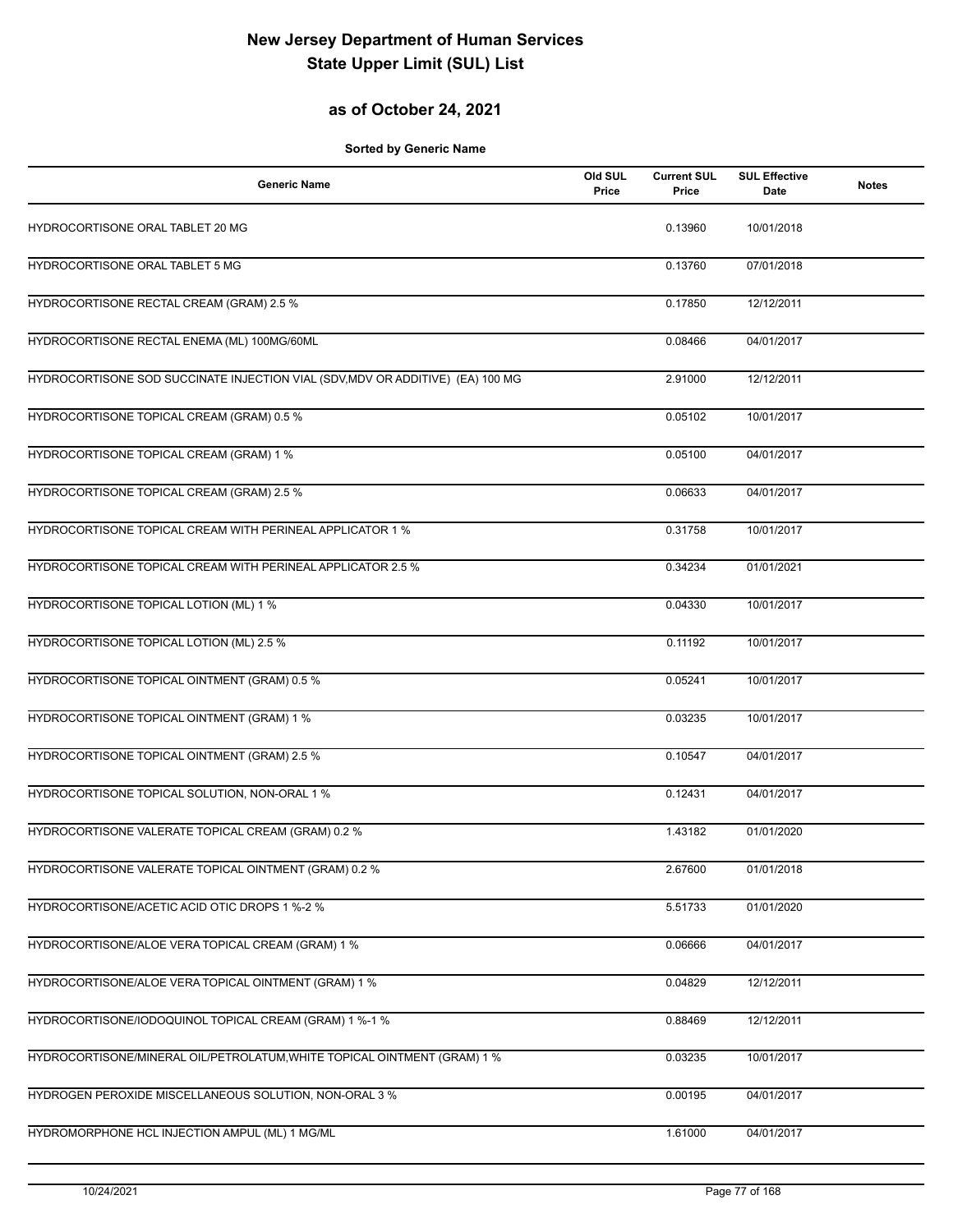## **as of October 24, 2021**

| <b>Generic Name</b>                                                     | Old SUL<br>Price | <b>Current SUL</b><br>Price | <b>SUL Effective</b><br>Date | <b>Notes</b> |
|-------------------------------------------------------------------------|------------------|-----------------------------|------------------------------|--------------|
| HYDROMORPHONE HCL INJECTION AMPUL (ML) 2 MG/ML                          |                  | 1.50000                     | 04/01/2017                   |              |
| HYDROMORPHONE HCL INJECTION AMPUL (ML) 4 MG/ML                          |                  | 2.10000                     | 04/01/2017                   |              |
| HYDROMORPHONE HCL INJECTION SYRINGE (ML) 0.5MG/.5ML                     |                  | 5.40000                     | 04/01/2017                   |              |
| HYDROMORPHONE HCL INJECTION SYRINGE (ML) 1 MG/ML                        |                  | 2.56000                     | 04/01/2017                   |              |
| HYDROMORPHONE HCL INJECTION SYRINGE (ML) 2 MG/ML                        |                  | 2.74000                     | 04/01/2017                   |              |
| HYDROMORPHONE HCL INJECTION SYRINGE (ML) 4 MG/ML                        |                  | 2.56000                     | 04/01/2017                   |              |
| HYDROMORPHONE HCL INJECTION VIAL (ML) 2 MG/ML                           |                  | 1.04600                     | 04/01/2017                   |              |
| HYDROMORPHONE HCL ORAL LIQUID (ML) 1 MG/ML                              |                  | 0.34343                     | 04/01/2017                   |              |
| HYDROMORPHONE HCL ORAL TABLET 2 MG                                      |                  | 0.06380                     | 10/01/2020                   |              |
| HYDROMORPHONE HCL ORAL TABLET 4 MG                                      |                  | 0.07950                     | 04/01/2017                   |              |
| HYDROMORPHONE HCL ORAL TABLET 8 MG                                      |                  | 0.21960                     | 04/01/2019                   |              |
| HYDROMORPHONE HCL ORAL TABLET, EXTENDED RELEASE 24 HR 12 MG             |                  | 12.00000                    | 04/01/2017                   |              |
| HYDROMORPHONE HCL ORAL TABLET, EXTENDED RELEASE 24 HR 16 MG             |                  | 15.77926                    | 04/01/2017                   |              |
| HYDROMORPHONE HCL ORAL TABLET, EXTENDED RELEASE 24 HR 32 MG             |                  | 40.10245                    | 04/01/2017                   |              |
| HYDROMORPHONE HCL ORAL TABLET, EXTENDED RELEASE 24 HR 8 MG              |                  | 11.04980                    | 04/01/2017                   |              |
| HYDROMORPHONE HCL RECTAL SUPPOSITORY, RECTAL 3 MG                       |                  | 9.58200                     | 04/01/2017                   |              |
| HYDROMORPHONE HCL/PF INJECTION AMPUL (ML) 10 MG/ML                      |                  | 1.39896                     | 10/01/2017                   |              |
| HYDROMORPHONE HCL/PF INJECTION AMPUL (ML) 2 MG/ML                       |                  | 0.51600                     | 12/12/2011                   |              |
| HYDROMORPHONE HCL/PF INJECTION DISPOSABLE SYRINGE (ML) 2 MG/ML          |                  | 0.51600                     | 12/12/2011                   |              |
| HYDROMORPHONE HCL/PF INJECTION VIAL (ML) 10 MG/ML                       |                  | 1.58023                     | 04/01/2017                   |              |
| HYDROMORPHONE HCL/PF INJECTION VIAL (SDV, MDV OR ADDITIVE) (ML) 2 MG/ML |                  | 0.51600                     | 12/12/2011                   |              |
| HYDROPHILIC OINTMENT TOPICAL OINTMENT (GRAM)                            |                  | 0.03508                     | 12/12/2011                   |              |
| HYDROQUINONE MICROSPHERES TOPICAL CREAM, EXTENDED RELEASE (GRAM) 4 %    |                  | 2.23367                     | 01/01/2018                   |              |
| HYDROQUINONE TOPICAL CREAM (GRAM) 4 %                                   |                  | 0.83056                     | 01/01/2020                   |              |
| HYDROXOCOBALAMIN INTRAMUSCULAR VIAL (ML) 1000MCG/ML                     |                  | 0.84150                     | 04/01/2017                   |              |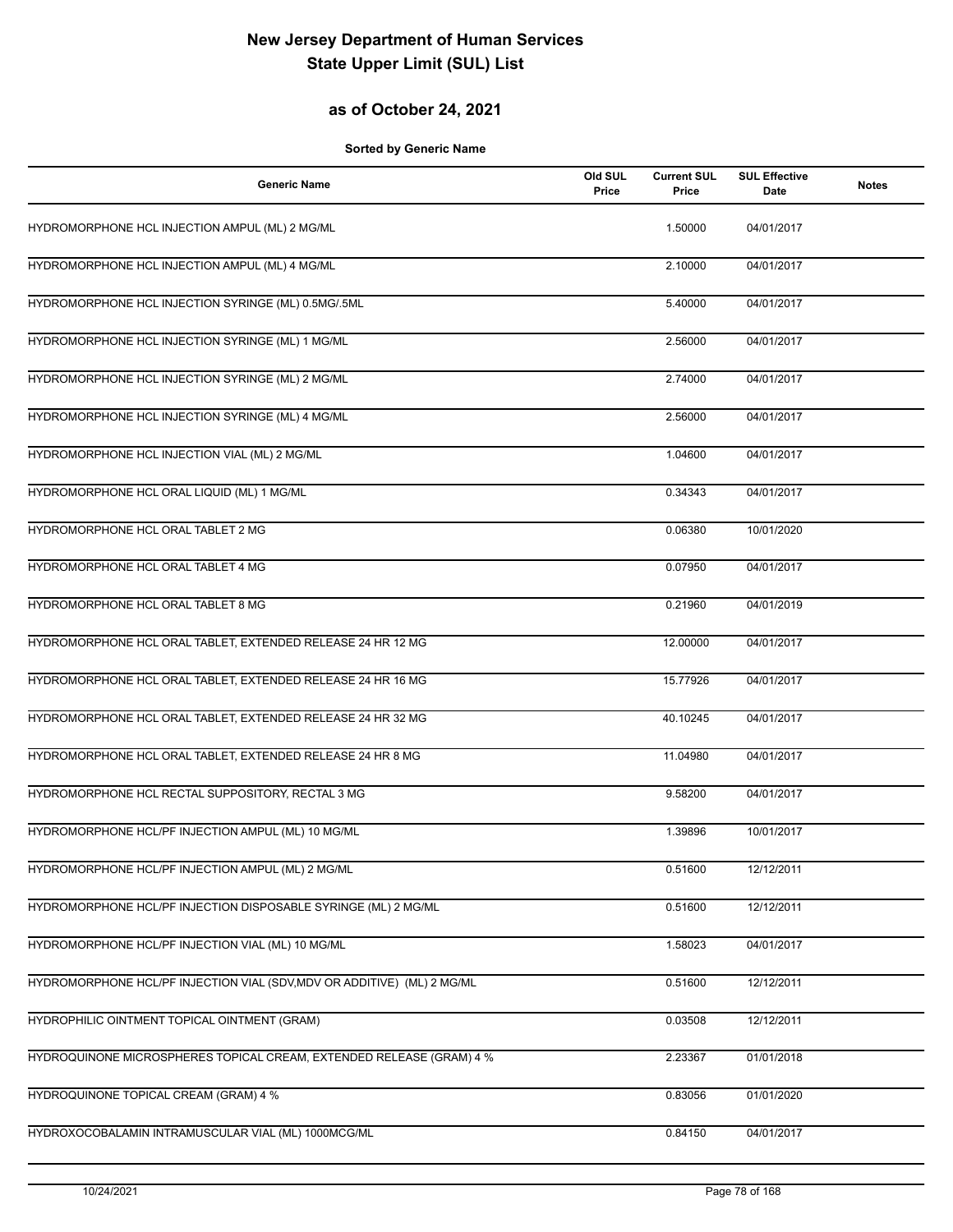#### **as of October 24, 2021**

| <b>Generic Name</b>                                               | Old SUL<br>Price | <b>Current SUL</b><br>Price | <b>SUL Effective</b><br>Date | <b>Notes</b> |
|-------------------------------------------------------------------|------------------|-----------------------------|------------------------------|--------------|
| HYDROXYCHLOROQUINE SULFATE ORAL TABLET 200 MG                     |                  | 0.14075                     | 01/01/2020                   |              |
| HYDROXYPROGESTERONE CAPROATE INTRAMUSCULAR VIAL (ML) 250 MG/ML    |                  | 320.35400                   | 04/01/2019                   |              |
| HYDROXYPROGESTERONE CAPROATE/PF INTRAMUSCULAR VIAL (ML) 250 MG/ML |                  | 152.52000                   | 04/01/2020                   |              |
| HYDROXYUREA ORAL CAPSULE 500 MG                                   |                  | 0.18352                     | 04/01/2018                   |              |
| HYDROXYZINE HCL INTRAMUSCULAR VIAL (ML) 25 MG/ML                  |                  | 4.25000                     | 04/01/2017                   |              |
| HYDROXYZINE HCL INTRAMUSCULAR VIAL (ML) 50 MG/ML                  |                  | 0.85425                     | 10/01/2017                   |              |
| HYDROXYZINE HCL ORAL SOLUTION, ORAL 10 MG/5 ML                    |                  | 0.03692                     | 04/01/2018                   |              |
| HYDROXYZINE HCL ORAL SOLUTION, ORAL 50 MG/25ML                    |                  | 0.30860                     | 04/01/2017                   |              |
| HYDROXYZINE HCL ORAL TABLET 10 MG                                 |                  | 0.04324                     | 04/01/2017                   |              |
| HYDROXYZINE HCL ORAL TABLET 25 MG                                 |                  | 0.01390                     | 01/01/2019                   |              |
| HYDROXYZINE HCL ORAL TABLET 50 MG                                 |                  | 0.07628                     | 04/01/2021                   |              |
| HYDROXYZINE PAMOATE ORAL CAPSULE 100 MG                           |                  | 0.41970                     | 01/01/2018                   |              |
| HYDROXYZINE PAMOATE ORAL CAPSULE 25 MG                            |                  | 0.05387                     | 07/01/2017                   |              |
| HYDROXYZINE PAMOATE ORAL CAPSULE 50 MG                            |                  | 0.04920                     | 01/01/2019                   |              |
| HYOSCYAMINE SULFATE ORAL DROPS 0.125MG/ML                         |                  | 1.16667                     | 07/01/2021                   |              |
| HYOSCYAMINE SULFATE ORAL ELIXIR 125MCG/5ML                        |                  | 0.09267                     | 12/12/2011                   |              |
| HYOSCYAMINE SULFATE ORAL TABLET 0.125 MG                          |                  | 0.11025                     | 10/01/2019                   |              |
| HYOSCYAMINE SULFATE ORAL TABLET, EXTENDED RELEASE 12 HR 0.375 MG  |                  | 0.24290                     | 07/01/2019                   |              |
| HYOSCYAMINE SULFATE ORAL TABLET, DISINTEGRATING 0.125 MG          |                  | 0.12900                     | 07/01/2019                   |              |
| HYOSCYAMINE SULFATE SUBLINGUAL TABLET, SUBLINGUAL 0.125 MG        |                  | 0.09435                     | 04/01/2021                   |              |
| IBANDRONATE SODIUM INTRAVENOUS SYRINGE (ML) 3 MG/3 ML             |                  | 80.00000                    | 04/01/2017                   |              |
| IBANDRONATE SODIUM INTRAVENOUS VIAL (ML) 3 MG/3 ML                |                  | 140.33333                   | 04/01/2017                   |              |
| IBANDRONATE SODIUM ORAL TABLET 150 MG                             |                  | 3.38667                     | 01/01/2019                   |              |
| IBUPROFEN LYSINE/PF INTRAVENOUS VIAL (ML) 20 MG/2 ML              |                  | 203.00000                   | 04/01/2017                   |              |
| IBUPROFEN ORAL CAPSULE 200 MG                                     |                  | 0.06363                     | 04/01/2020                   |              |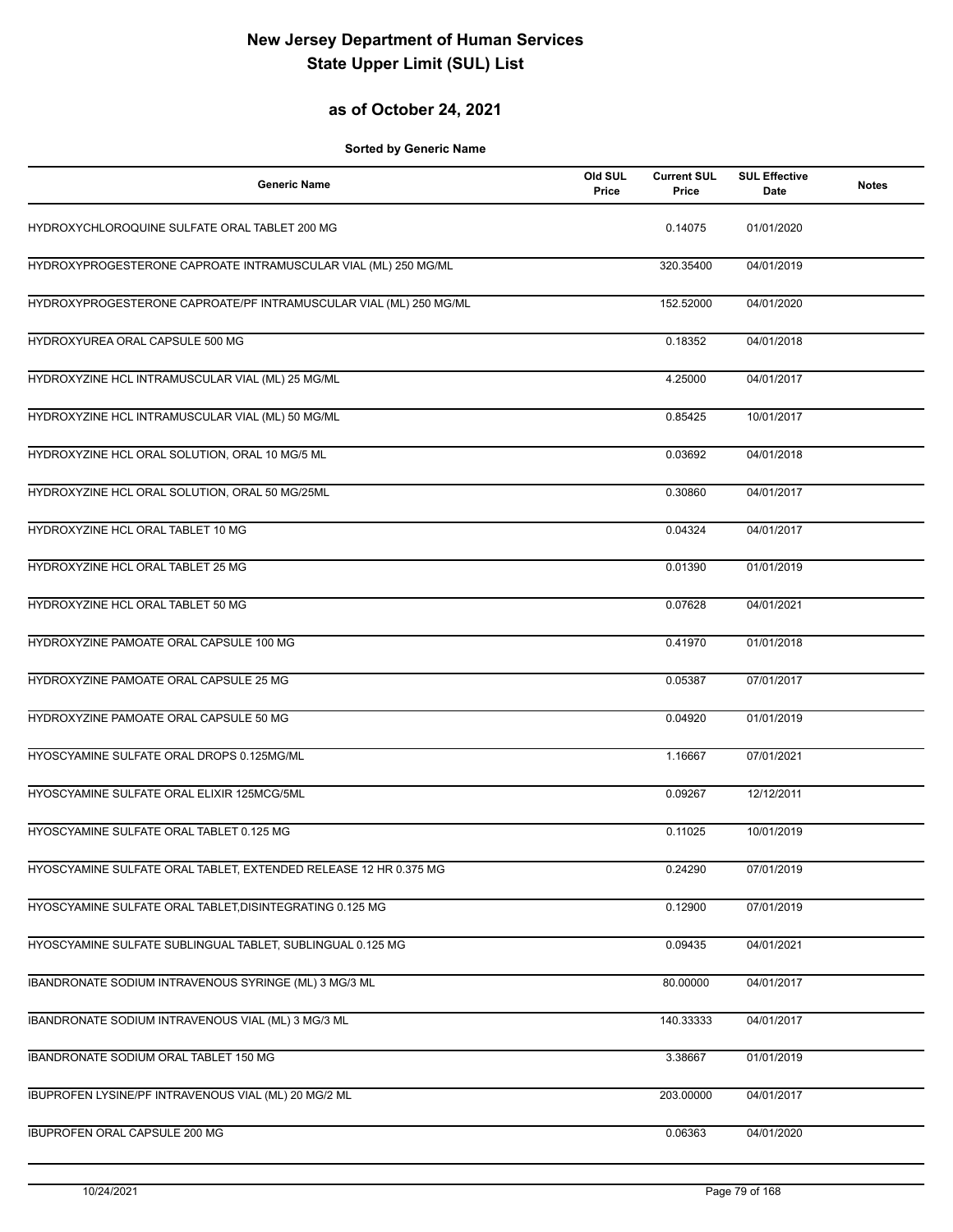## **as of October 24, 2021**

| <b>Generic Name</b>                                                | Old SUL<br>Price | <b>Current SUL</b><br>Price | <b>SUL Effective</b><br>Date | <b>Notes</b> |
|--------------------------------------------------------------------|------------------|-----------------------------|------------------------------|--------------|
| IBUPROFEN ORAL SUSPENSION, DROPS(FINAL DOSAGE FORM)(ML) 50 MG/1.25 |                  | 0.24944                     | 04/01/2017                   |              |
| IBUPROFEN ORAL SUSPENSION, ORAL (FINAL DOSE FORM) 100 MG/5ML       |                  | 0.02112                     | 01/01/2019                   |              |
| <b>IBUPROFEN ORAL TABLET 200 MG</b>                                |                  | 0.01211                     | 10/01/2017                   |              |
| IBUPROFEN ORAL TABLET 400 MG                                       |                  | 0.01910                     | 10/01/2017                   |              |
| IBUPROFEN ORAL TABLET 600 MG                                       |                  | 0.02108                     | 10/01/2017                   |              |
| IBUPROFEN ORAL TABLET 800 MG                                       |                  | 0.02812                     | 10/01/2017                   |              |
| IBUPROFEN ORAL TABLET, CHEWABLE 100 MG                             |                  | 0.13925                     | 04/01/2017                   |              |
| IBUPROFEN/DIPHENHYDRAMINE CITRATE ORAL TABLET 200MG-38MG           |                  | 0.12061                     | 04/01/2017                   |              |
| IBUPROFEN/OXYCODONE HCL ORAL TABLET 400MG-5MG                      |                  | 1.06130                     | 04/01/2017                   |              |
| IBUPROFEN/PSEUDOEPHEDRINE HCL ORAL TABLET 200MG-30MG               |                  | 0.16826                     | 04/01/2017                   |              |
| IBUTILIDE FUMARATE INTRAVENOUS VIAL (ML) 0.1 MG/ML                 |                  | 29.83000                    | 04/01/2017                   |              |
| ICOSAPENT ETHYL ORAL CAPSULE 1 G                                   |                  | 1.65852                     | 07/01/2021                   |              |
| IDARUBICIN HCL INTRAVENOUS VIAL (ML) 1 MG/ML                       |                  | 11.48450                    | 04/01/2017                   |              |
| IFOSFAMIDE INTRAVENOUS VIAL (EA) 1 G                               |                  | 35.23000                    | 04/01/2017                   |              |
| IFOSFAMIDE INTRAVENOUS VIAL (EA) 3 G                               |                  | 107.54000                   | 04/01/2017                   |              |
| IFOSFAMIDE INTRAVENOUS VIAL (ML) 1 G/20 ML                         |                  | 1.83700                     | 04/01/2017                   |              |
| IFOSFAMIDE INTRAVENOUS VIAL (ML) 3 G/60 ML                         |                  | 1.79233                     | 04/01/2017                   |              |
| IFOSFAMIDE/MESNA INTRAVENOUS KIT 1G-1G                             |                  | 630.00000                   | 04/01/2017                   |              |
| IFOSFAMIDE/MESNA INTRAVENOUS KIT 3G-1G                             |                  | 936.00000                   | 04/01/2017                   |              |
| IMATINIB MESYLATE ORAL TABLET 100 MG                               |                  | 3.78000                     | 07/01/2019                   |              |
| IMATINIB MESYLATE ORAL TABLET 400 MG                               |                  | 3.95500                     | 07/01/2021                   |              |
| IMIPENEM/CILASTATIN SODIUM INTRAVENOUS VIAL (EA) 250 MG            |                  | 5.25000                     | 04/01/2017                   |              |
| IMIPENEM/CILASTATIN SODIUM INTRAVENOUS VIAL (EA) 500 MG            |                  | 9.71000                     | 04/01/2017                   |              |
| IMIPRAMINE HCL ORAL TABLET 10 MG                                   |                  | 0.04894                     | 10/01/2017                   |              |
| IMIPRAMINE HCL ORAL TABLET 25 MG                                   |                  | 0.02850                     | 10/01/2017                   |              |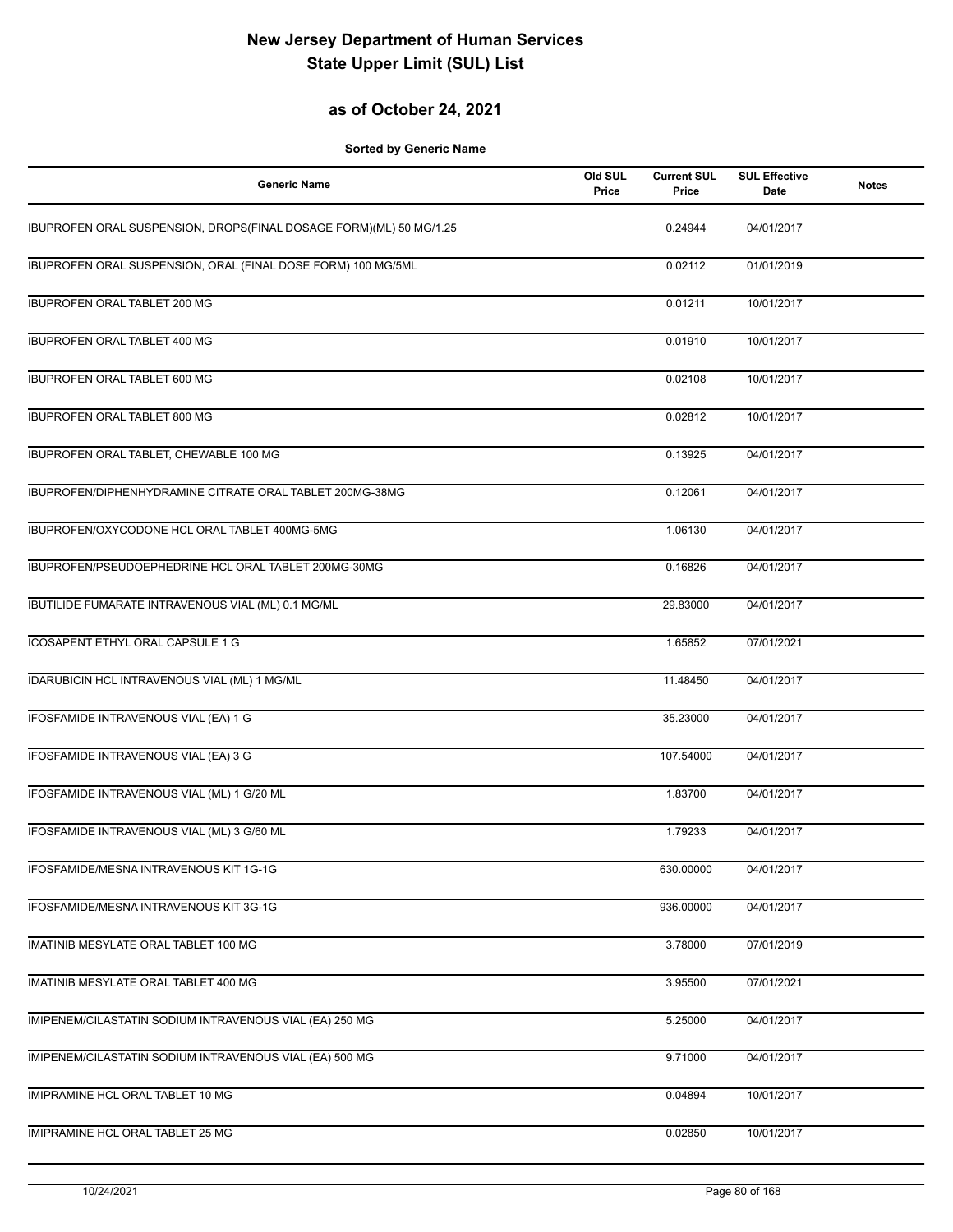## **as of October 24, 2021**

| <b>Generic Name</b>                                                                       | Old SUL<br>Price | <b>Current SUL</b><br>Price | <b>SUL Effective</b><br>Date | <b>Notes</b> |
|-------------------------------------------------------------------------------------------|------------------|-----------------------------|------------------------------|--------------|
| IMIPRAMINE HCL ORAL TABLET 50 MG                                                          |                  | 0.08215                     | 10/01/2020                   |              |
| IMIPRAMINE PAMOATE ORAL CAPSULE 100 MG                                                    |                  | 4.72727                     | 04/01/2017                   |              |
| IMIPRAMINE PAMOATE ORAL CAPSULE 125 MG                                                    |                  | 9.96960                     | 10/01/2017                   |              |
| IMIPRAMINE PAMOATE ORAL CAPSULE 150 MG                                                    |                  | 8.79173                     | 04/01/2017                   |              |
| IMIPRAMINE PAMOATE ORAL CAPSULE 75 MG                                                     |                  | 3.03269                     | 04/01/2017                   |              |
| IMIQUIMOD TOPICAL CREAM IN PACKET (EA) 5 %                                                |                  | 1.61958                     | 04/01/2017                   |              |
| INDAPAMIDE ORAL TABLET 1.25 MG                                                            |                  | 0.14390                     | 01/01/2021                   |              |
| INDAPAMIDE ORAL TABLET 2.5 MG                                                             |                  | 0.04070                     | 10/01/2017                   |              |
| INDOMETHACIN ORAL CAPSULE 25 MG                                                           |                  | 0.02910                     | 01/01/2019                   |              |
| INDOMETHACIN ORAL CAPSULE 50 MG                                                           |                  | 0.05900                     | 01/01/2019                   |              |
| INDOMETHACIN ORAL CAPSULE, EXTENDED RELEASE 75 MG                                         |                  | 0.17000                     | 10/01/2020                   |              |
| INDOMETHACIN SODIUM INTRAVENOUS VIAL (EA) 1 MG                                            |                  | 371.24000                   | 04/01/2017                   |              |
| INSULIN LISPRO SUBCUTANEOUS INSULIN PEN (ML) 100/ML                                       |                  | 16.93200                    | 01/01/2020                   |              |
| IODINE/SODIUM IODIDE TOPICAL TINCTURE 2 %                                                 |                  | 0.07941                     | 04/01/2017                   |              |
| IPRATROPIUM BROMIDE INHALATION SOLUTION, NON-ORAL 0.2 MG/ML                               |                  | 0.04733                     | 04/01/2017                   |              |
| IPRATROPIUM BROMIDE NASAL AEROSOL, SPRAY (ML) 21 MCG                                      |                  | 0.19598                     | 10/01/2017                   |              |
| IPRATROPIUM BROMIDE NASAL AEROSOL, SPRAY (ML) 42 MCG                                      |                  | 0.39866                     | 10/01/2017                   |              |
| IPRATROPIUM BROMIDE/ALBUTEROL SULFATE INHALATION AMPUL FOR NEBULIZATION<br>(ML) 0.5-3MG/3 |                  | 0.03672                     | 01/01/2019                   |              |
| IRBESARTAN ORAL TABLET 150 MG                                                             |                  | 0.07247                     | 10/01/2017                   |              |
| IRBESARTAN ORAL TABLET 300 MG                                                             |                  | 0.10000                     | 01/01/2019                   |              |
| IRBESARTAN ORAL TABLET 75 MG                                                              |                  | 0.04433                     | 01/01/2019                   |              |
| IRBESARTAN/HYDROCHLOROTHIAZIDE ORAL TABLET 150-12.5MG                                     |                  | 0.04467                     | 01/01/2019                   |              |
| IRBESARTAN/HYDROCHLOROTHIAZIDE ORAL TABLET 300-12.5MG                                     |                  | 0.07100                     | 01/01/2019                   |              |
| IRINOTECAN HCL INTRAVENOUS VIAL (ML) 100 MG/5ML                                           |                  | 2.63400                     | 10/01/2018                   |              |
| IRINOTECAN HCL INTRAVENOUS VIAL (ML) 40 MG/2 ML                                           |                  | 3.38500                     | 04/01/2019                   |              |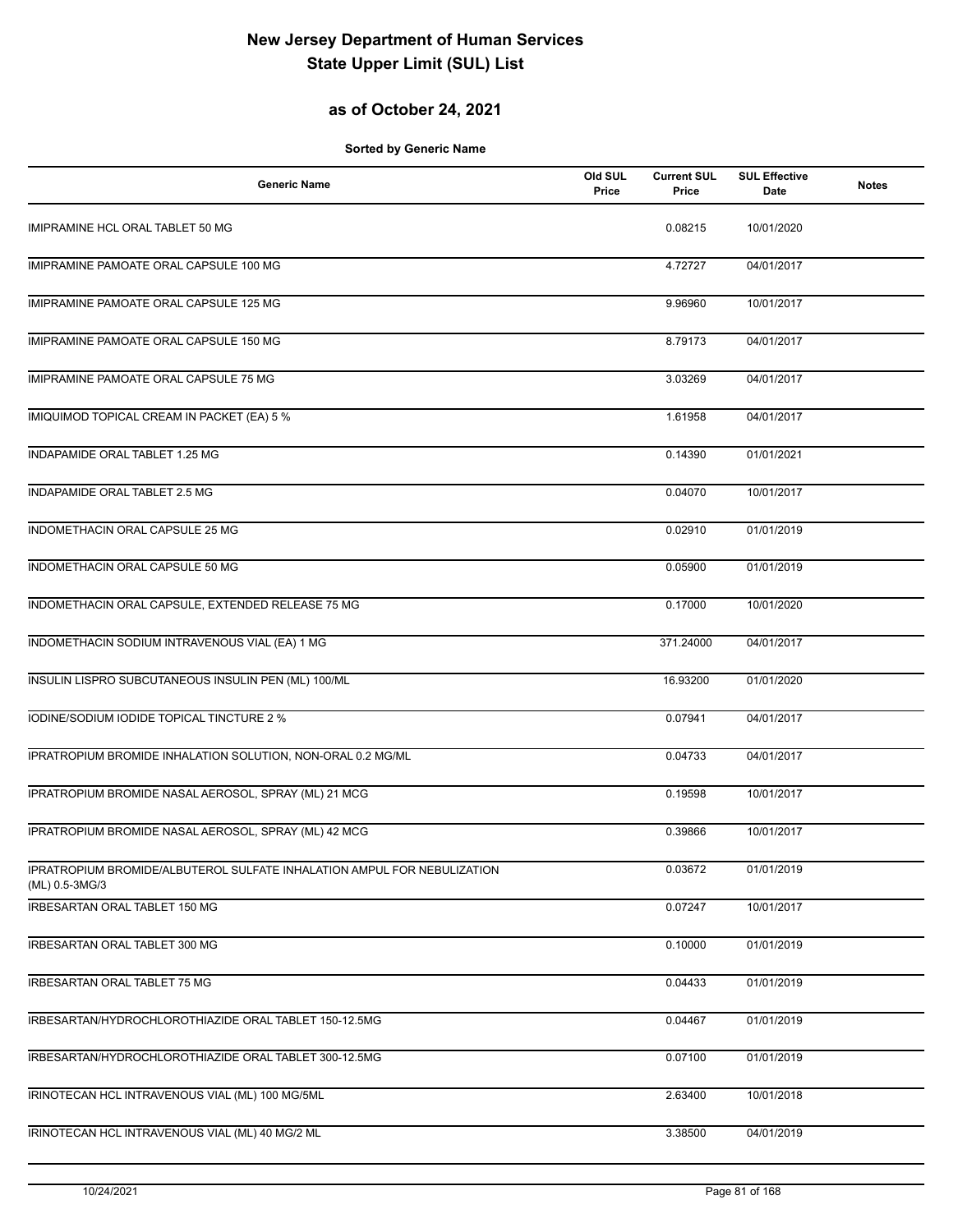## **as of October 24, 2021**

| <b>Generic Name</b>                                                                                      | Old SUL<br>Price | <b>Current SUL</b><br>Price | <b>SUL Effective</b><br>Date | <b>Notes</b> |
|----------------------------------------------------------------------------------------------------------|------------------|-----------------------------|------------------------------|--------------|
| IRINOTECAN HCL INTRAVENOUS VIAL (ML) 500MG/25ML                                                          |                  | 6.09231                     | 10/01/2017                   |              |
| IRON ASP GLY&PS CMPLX/ASCORB.CAL/VIT B12/FA/CA-THR/SUCC.ACID ORAL CAPSULE<br>(HARD, SOFT, ETC.) 150-25-1 |                  | 1.45583                     | 12/12/2011                   |              |
| IRON ASPGLY/ASCORB.CAL/VIT B12/CALCIUM THR/SUCC.ACID/STOMACH ORAL TABLET<br>70-150-10                    |                  | 1.25833                     | 12/12/2011                   |              |
| IRON BISGLY, PSCMPLX/ASCORBATE CALC/B12/FOLIC ACID/CALC-THREO ORAL CAPSULE<br>150MG-60-1                 |                  | 0.50580                     | 04/01/2017                   |              |
| IRON CARBONYL, GLUC/FOLIC ACID/VIT B12/VIT C/DOCUSATE SODIUM ORAL TABLET<br>90-1-50 MG                   |                  | 1.82344                     | 04/01/2017                   |              |
| IRON DEXTRAN COMPLEX INJECTION VIAL (SDV, MDV OR ADDITIVE) (ML) 50 MG/ML                                 |                  | 17.97698                    | 12/12/2011                   |              |
| IRON FUMARATE, POLYSAC COMP/FOLIC ACID/VITAMIN C/NIACINAMIDE ORAL CAPSULE<br>125-1-40-3                  |                  | 0.33631                     | 04/01/2017                   |              |
| IRON FUMARATE-IRON POLYSACCH CPLEX/FOLIC ACID/MULTIVIT NO.18 ORAL CAPSULE<br>106 MG-1MG                  |                  | 0.39609                     | 04/01/2017                   |              |
| IRON FUMARTE & ASP GLY/ASCORB.CAL/VIT B12/FA/CA-THR/SUCC.ACID ORAL TABLET<br>151-60-1MG                  |                  | 1.21666                     | 12/12/2011                   |              |
| IRON POLYSACCHARIDE COMPLEX ORAL CAPSULE 150 MG                                                          |                  | 0.08500                     | 01/01/2019                   |              |
| IRON POLYSACCHARIDE COMPLEX/CYANOCOBALAMIN/FOLIC ACID ORAL CAPSULE<br>150-25-1                           |                  | 0.07950                     | 10/01/2017                   |              |
| IRON, CARBONYL/FOLIC ACID/VIT B12/VITAMIN C/DOCUSATE SODIUM ORAL TABLET 90-1-50<br>ΜG                    |                  | 0.42929                     | 04/01/2017                   |              |
| IRON, CARBONYL ORAL SUSPENSION, ORAL (FINAL DOSE FORM) 15MG/1.25                                         |                  | 0.23534                     | 04/01/2017                   |              |
| IRON, CARBONYL/ASCORBIC ACID ORAL TABLET 100-250 MG                                                      |                  | 0.12030                     | 04/01/2017                   |              |
| IRON, CARBONYL/ASCORBIC ACID/CYANOCOBALAMIN/FOLIC ACID ORAL TABLET 100-250-1                             |                  | 0.23100                     | 04/01/2017                   |              |
| IRON, CARBONYL/FOLIC ACID/VIT C/PYRIDOXINE HCL/VIT B12/ZINC ORAL TABLET<br>150-1.25MG                    |                  | 0.70000                     | 01/01/2019                   |              |
| ISOMETHEPTENE MUCATE/CAFFEINE/ACETAMINOPHEN ORAL TABLET 65-20-325                                        |                  | 4.92000                     | 04/01/2017                   |              |
| ISOMETHEPTENE MUCATE/DICHLORALPHENAZONE/ACETAMINOPHEN ORAL CAPSULE<br>65-100-325                         |                  | 0.75777                     | 10/01/2017                   |              |
| ISONIAZID INJECTION VIAL (ML) 100 MG/ML                                                                  |                  | 31.68600                    | 04/01/2017                   |              |
| ISONIAZID ORAL SOLUTION, ORAL 50 MG/5 ML                                                                 |                  | 0.31002                     | 04/01/2017                   |              |
| ISONIAZID ORAL TABLET 100 MG                                                                             |                  | 0.08534                     | 04/01/2017                   |              |
| ISONIAZID ORAL TABLET 300 MG                                                                             |                  | 0.05065                     | 10/01/2017                   |              |
| ISOPROPYL ALCOHOL IN GLYCERIN OTIC DROPS 95 %-5 %                                                        |                  | 0.08832                     | 04/01/2017                   |              |
| ISOPROPYL ALCOHOL MISCELLANEOUS SOLUTION, NON-ORAL 70 %                                                  |                  | 0.02105                     | 10/01/2017                   |              |
| ISOPROPYL ALCOHOL MISCELLANEOUS SOLUTION, NON-ORAL 91 %                                                  |                  | 0.00369                     | 04/01/2017                   |              |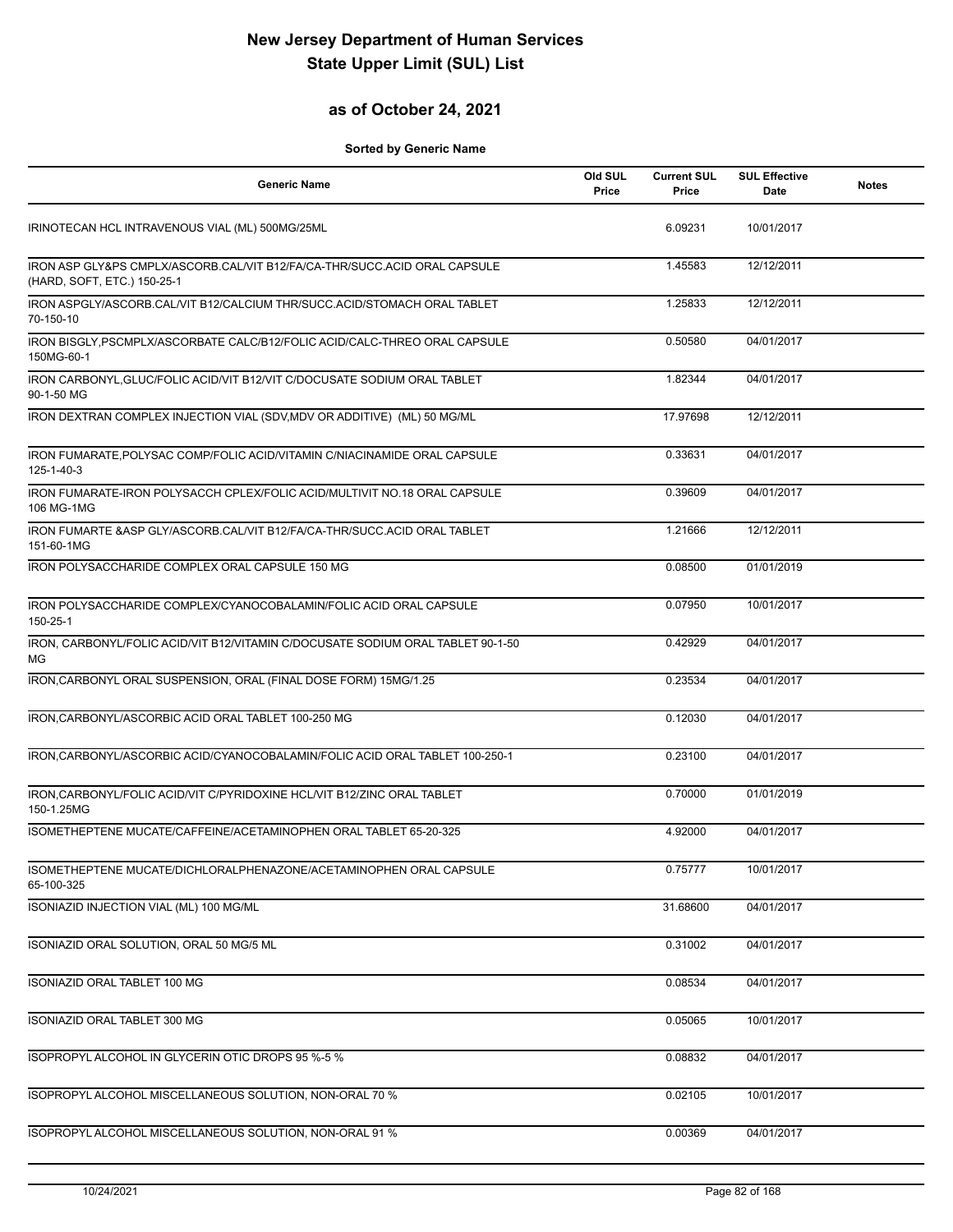## **as of October 24, 2021**

| <b>Generic Name</b>                                               | Old SUL<br>Price | <b>Current SUL</b><br>Price | <b>SUL Effective</b><br>Date | <b>Notes</b> |
|-------------------------------------------------------------------|------------------|-----------------------------|------------------------------|--------------|
| ISOSORBIDE DINITRATE ORAL TABLET 10 MG                            |                  | 0.35323                     | 10/01/2018                   |              |
| ISOSORBIDE DINITRATE ORAL TABLET 20 MG                            |                  | 0.31000                     | 01/01/2019                   |              |
| ISOSORBIDE DINITRATE ORAL TABLET 30 MG                            |                  | 0.05695                     | 01/01/2019                   |              |
| ISOSORBIDE DINITRATE ORAL TABLET 5 MG                             |                  | 0.02060                     | 10/01/2017                   |              |
| ISOSORBIDE DINITRATE ORAL TABLET, EXTENDED RELEASE 40 MG          |                  | 0.50637                     | 10/01/2017                   |              |
| ISOSORBIDE DINITRATE SUBLINGUAL TABLET, SUBLINGUAL 2.5 MG         |                  | 0.05631                     | 12/12/2011                   |              |
| ISOSORBIDE DINITRATE SUBLINGUAL TABLET, SUBLINGUAL 5 MG           |                  | 0.10315                     | 12/12/2011                   |              |
| ISOSORBIDE MONONITRATE ORAL TABLET 10 MG                          |                  | 0.06010                     | 07/01/2019                   |              |
| ISOSORBIDE MONONITRATE ORAL TABLET 20 MG                          |                  | 0.03186                     | 10/01/2017                   |              |
| ISOSORBIDE MONONITRATE ORAL TABLET, EXTENDED RELEASE 24 HR 120 MG |                  | 0.21185                     | 10/01/2017                   |              |
| ISOSORBIDE MONONITRATE ORAL TABLET, EXTENDED RELEASE 24 HR 30 MG  |                  | 0.06300                     | 01/01/2019                   |              |
| ISOSORBIDE MONONITRATE ORAL TABLET, EXTENDED RELEASE 24 HR 60 MG  |                  | 0.07400                     | 01/01/2019                   |              |
| ISOSULFAN BLUE SUBCUTANEOUS VIAL (ML) 1 %                         |                  | 140.00000                   | 04/01/2017                   |              |
| ISOTRETINOIN ORAL CAPSULE 10 MG                                   |                  | 2.13467                     | 10/01/2020                   |              |
| ISOTRETINOIN ORAL CAPSULE 20 MG                                   |                  | 1.92767                     | 10/01/2018                   |              |
| <b>ISOTRETINOIN ORAL CAPSULE 30 MG</b>                            |                  | 3.79000                     | 10/01/2020                   |              |
| ISOTRETINOIN ORAL CAPSULE 40 MG                                   |                  | 2.12667                     | 10/01/2020                   |              |
| ISOXSUPRINE HCL ORAL TABLET 10 MG                                 |                  | 1.00000                     | 04/01/2017                   |              |
| ISRADIPINE ORAL CAPSULE 2.5 MG                                    |                  | 0.82100                     | 10/01/2017                   |              |
| ISRADIPINE ORAL CAPSULE 5 MG                                      |                  | 1.31560                     | 04/01/2017                   |              |
| ITRACONAZOLE ORAL CAPSULE 100 MG                                  |                  | 1.09133                     | 01/01/2020                   |              |
| <b>IVERMECTIN ORAL TABLET 3 MG</b>                                |                  | 3.45050                     | 01/01/2020                   |              |
| <b>IVERMECTIN TOPICAL CREAM (GRAM) 1 %</b>                        |                  | 10.09978                    | 04/01/2020                   |              |
| KANAMYCIN SULFATE MISCELLANEOUS POWDER (GRAM)                     |                  | 16.63000                    | 04/01/2017                   |              |
| KETAMINE HCL INJECTION VIAL (ML) 10 MG/ML                         |                  | 0.82490                     | 04/01/2017                   |              |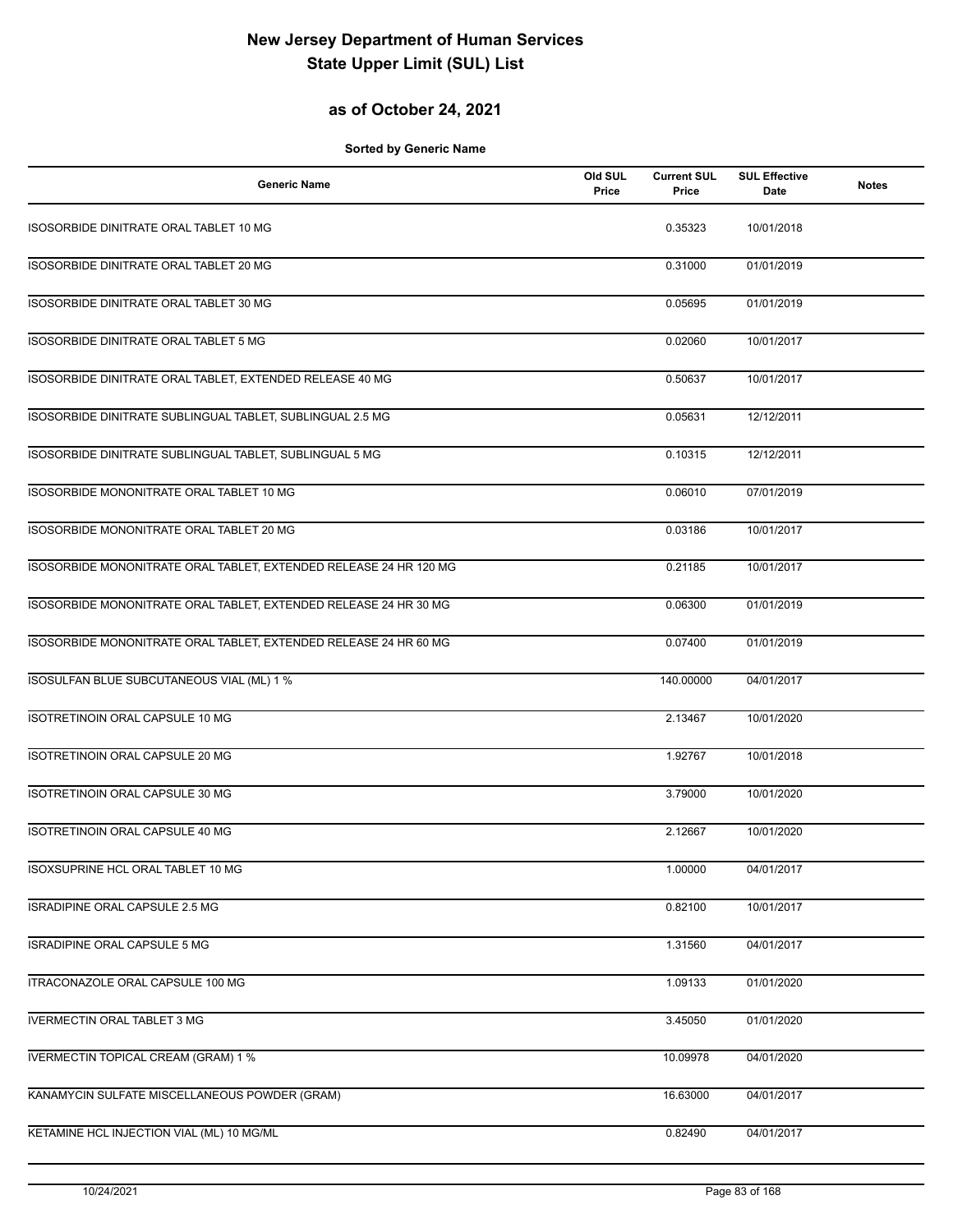## **as of October 24, 2021**

| <b>Generic Name</b>                                            | Old SUL<br>Price | <b>Current SUL</b><br>Price | <b>SUL Effective</b><br>Date | <b>Notes</b> |
|----------------------------------------------------------------|------------------|-----------------------------|------------------------------|--------------|
| KETAMINE HCL INJECTION VIAL (ML) 100 MG/ML                     |                  | 1.14000                     | 04/01/2017                   |              |
| KETAMINE HCL INJECTION VIAL (ML) 50 MG/ML                      |                  | 0.35000                     | 04/01/2017                   |              |
| KETOCONAZOLE ORAL TABLET 200 MG                                |                  | 0.15618                     | 10/01/2017                   |              |
| KETOCONAZOLE TOPICAL CREAM (GRAM) 2 %                          |                  | 0.40722                     | 01/01/2021                   |              |
| KETOCONAZOLE TOPICAL FOAM (GRAM) 2 %                           |                  | 6.90820                     | 04/01/2017                   |              |
| KETOCONAZOLE TOPICAL SHAMPOO 2 %                               |                  | 0.05867                     | 04/01/2017                   |              |
| KETOPROFEN ORAL CAPSULE 50 MG                                  |                  | 0.07653                     | 10/01/2017                   |              |
| KETOPROFEN ORAL CAPSULE 75 MG                                  |                  | 0.07929                     | 10/01/2017                   |              |
| KETOPROFEN ORAL CAPSULE, EXTENDED RELEASE PELLETS 24 HR 200 MG |                  | 1.55736                     | 10/01/2017                   |              |
| KETOROLAC TROMETHAMINE INJECTION CARTRIDGE (ML) 30 MG/ML       |                  | 0.63048                     | 10/01/2017                   |              |
| KETOROLAC TROMETHAMINE INJECTION SYRINGE (ML) 15 MG/ML         |                  | 2.00000                     | 04/01/2017                   |              |
| KETOROLAC TROMETHAMINE INJECTION SYRINGE (ML) 30 MG/ML         |                  | 2.05000                     | 04/01/2017                   |              |
| KETOROLAC TROMETHAMINE INJECTION VIAL (ML) 15 MG/ML            |                  | 2.50888                     | 04/01/2017                   |              |
| KETOROLAC TROMETHAMINE INJECTION VIAL (ML) 30MG/ML(1)          |                  | 0.63048                     | 10/01/2017                   |              |
| KETOROLAC TROMETHAMINE INTRAMUSCULAR SYRINGE (ML) 60 MG/2 ML   |                  | 1.14500                     | 04/01/2017                   |              |
| KETOROLAC TROMETHAMINE INTRAMUSCULAR VIAL (ML) 60 MG/2 ML      |                  | 0.42190                     | 10/01/2017                   |              |
| KETOROLAC TROMETHAMINE OPHTHALMIC DROPS 0.4 %                  |                  | 1.40193                     | 10/01/2017                   |              |
| KETOROLAC TROMETHAMINE OPHTHALMIC DROPS 0.5 %                  |                  | 0.79000                     | 04/01/2017                   |              |
| KETOROLAC TROMETHAMINE ORAL TABLET 10 MG                       |                  | 0.13839                     | 10/01/2017                   |              |
| KETOTIFEN FUMARATE OPHTHALMIC DROPS 0.025 %                    |                  | 1.13000                     | 07/01/2018                   |              |
| LABETALOL HCL INTRAVENOUS SYRINGE (ML) 20 MG/4 ML              |                  | 1.69000                     | 04/01/2017                   |              |
| LABETALOL HCL INTRAVENOUS VIAL (ML) 5 MG/ML                    |                  | 0.15275                     | 04/01/2017                   |              |
| LABETALOL HCL ORAL TABLET 100 MG                               |                  | 0.08888                     | 01/01/2019                   |              |
| LABETALOL HCL ORAL TABLET 200 MG                               |                  | 0.08470                     | 01/01/2019                   |              |
| LABETALOL HCL ORAL TABLET 300 MG                               |                  | 0.21100                     | 04/01/2021                   |              |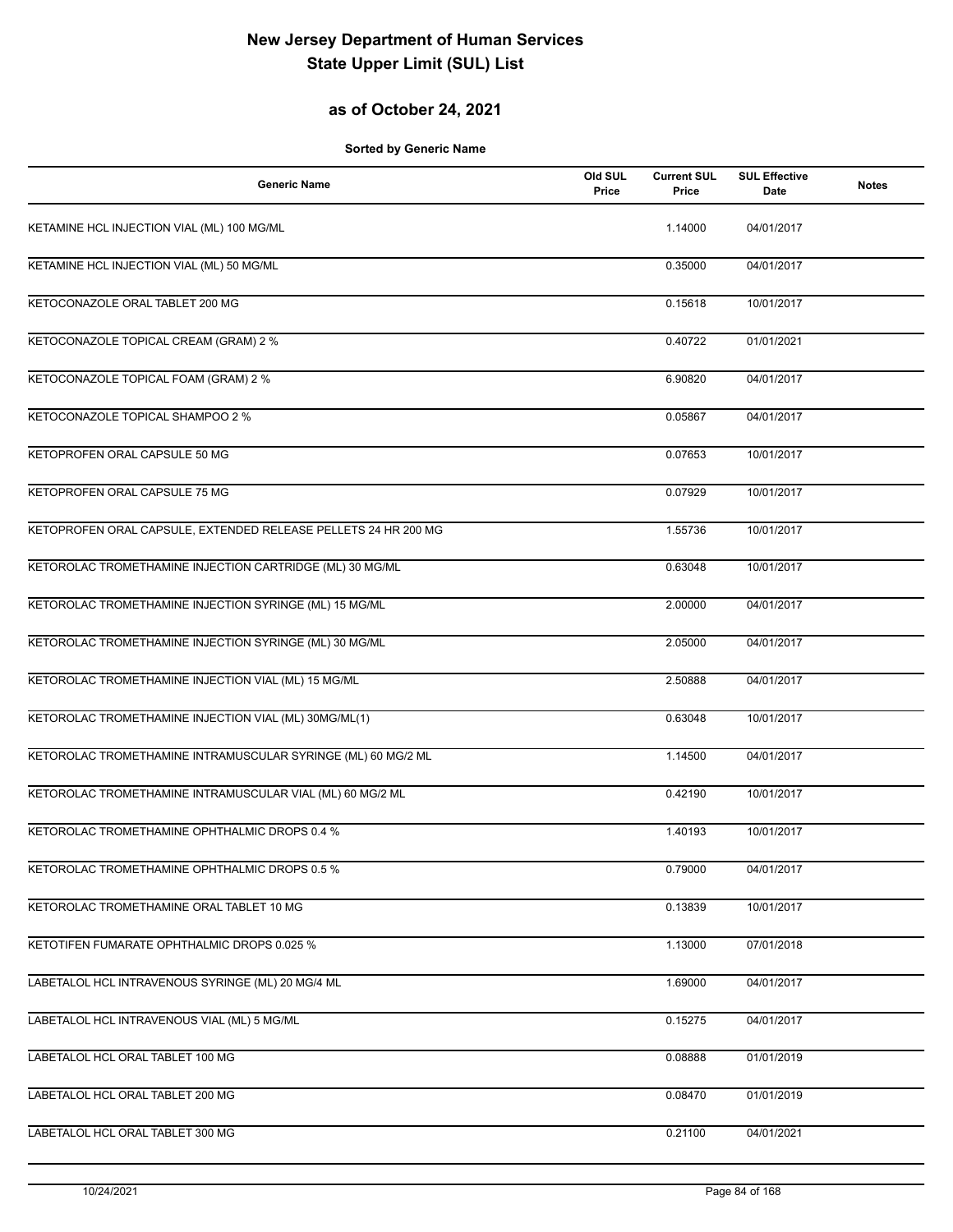## **as of October 24, 2021**

| <b>Generic Name</b>                                                      | Old SUL<br>Price | <b>Current SUL</b><br>Price | <b>SUL Effective</b><br>Date | <b>Notes</b> |
|--------------------------------------------------------------------------|------------------|-----------------------------|------------------------------|--------------|
| LACTASE ORAL TABLET 3000 UNIT                                            |                  | 0.08600                     | 01/01/2014                   |              |
| LACTASE ORAL TABLET 9000 UNIT                                            |                  | 0.13269                     | 12/12/2011                   |              |
| LACTIC ACID TOPICAL CREAM (GRAM) 10 %                                    |                  | 0.14220                     | 12/12/2011                   |              |
| LACTIC ACID TOPICAL LOTION (ML) 10 %                                     |                  | 0.07926                     | 12/12/2011                   |              |
| LACTOBACILLUS ACIDOPHILUS/LACTOBACILLUS SPOROGENES ORAL TABLET 35MM-25MM |                  | 0.04200                     | 12/12/2011                   |              |
| LACTOBACILLUS ACIDOPHILUS/PECTIN, CITRUS ORAL TABLET 25MM-100MG          |                  | 0.04200                     | 12/12/2011                   |              |
| LACTULOSE ORAL SOLUTION, ORAL 10 G/15 ML                                 |                  | 0.00992                     | 04/01/2017                   |              |
| LACTULOSE ORAL SOLUTION, ORAL 10 G/15 ML                                 |                  | 0.00854                     | 04/01/2017                   |              |
| LACTULOSE ORAL SOLUTION, ORAL 10 G/15 ML                                 |                  | 0.04500                     | 04/01/2017                   |              |
| LACTULOSE ORAL SOLUTION, ORAL 20 G/30 ML                                 |                  | 0.02263                     | 04/01/2017                   |              |
| LAMIVUDINE ORAL SOLUTION, ORAL 10 MG/ML                                  |                  | 0.24042                     | 07/01/2018                   |              |
| LAMIVUDINE ORAL TABLET 100 MG                                            |                  | 2.90283                     | 07/01/2019                   |              |
| LAMIVUDINE ORAL TABLET 150 MG                                            |                  | 0.57867                     | 01/01/2019                   |              |
| LAMIVUDINE ORAL TABLET 300 MG                                            |                  | 1.15484                     | 07/01/2019                   |              |
| LAMIVUDINE/ZIDOVUDINE ORAL TABLET 150-300MG                              |                  | 0.33467                     | 07/01/2018                   |              |
| LAMOTRIGINE ORAL TABLET 100 MG                                           |                  | 0.02510                     | 01/01/2019                   |              |
| LAMOTRIGINE ORAL TABLET 150 MG                                           |                  | 0.04067                     | 01/01/2019                   |              |
| LAMOTRIGINE ORAL TABLET 200 MG                                           |                  | 0.05283                     | 01/01/2019                   |              |
| <b>LAMOTRIGINE ORAL TABLET 25 MG</b>                                     |                  | 0.02475                     | 01/01/2021                   |              |
| LAMOTRIGINE ORAL TABLET, CHEWABLE DISPERSIBLE 25 MG                      |                  | 0.08550                     | 10/01/2017                   |              |
| LAMOTRIGINE ORAL TABLET, CHEWABLE DISPERSIBLE 5 MG                       |                  | 0.08870                     | 04/01/2019                   |              |
| LAMOTRIGINE ORAL TABLET, EXTENDED RELEASE 24 HR 100 MG                   |                  | 1.68711                     | 10/01/2021                   |              |
| LAMOTRIGINE ORAL TABLET, EXTENDED RELEASE 24 HR 200 MG                   |                  | 1.62533                     | 10/01/2020                   |              |
| LAMOTRIGINE ORAL TABLET, EXTENDED RELEASE 24 HR 25 MG                    |                  | 1.55055                     | 10/01/2021                   |              |
| LAMOTRIGINE ORAL TABLET, EXTENDED RELEASE 24 HR 250 MG                   |                  | 7.24667                     | 01/01/2019                   |              |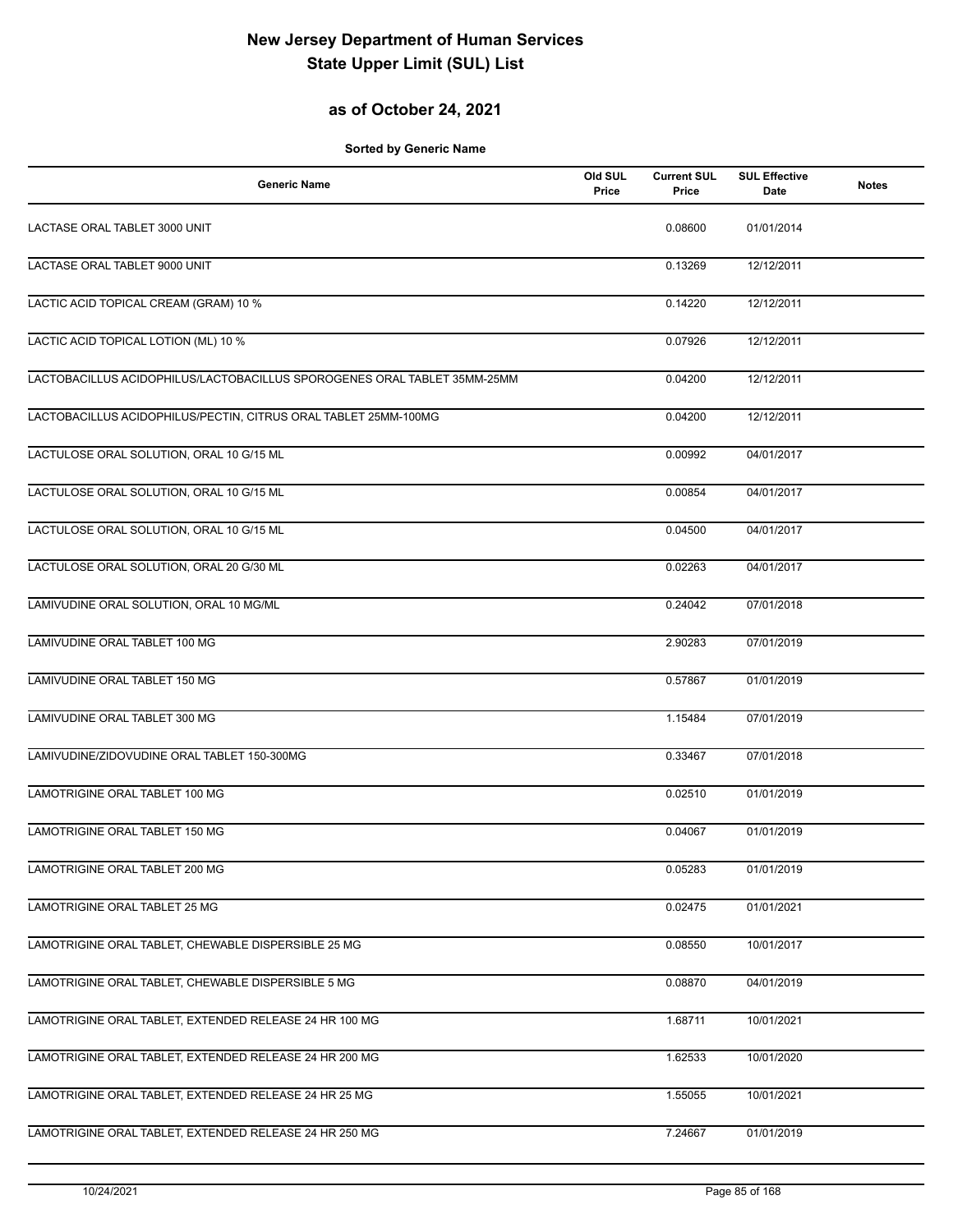#### **as of October 24, 2021**

| <b>Generic Name</b>                                                                            | Old SUL<br>Price | <b>Current SUL</b><br>Price | <b>SUL Effective</b><br>Date | <b>Notes</b> |
|------------------------------------------------------------------------------------------------|------------------|-----------------------------|------------------------------|--------------|
| LAMOTRIGINE ORAL TABLET, EXTENDED RELEASE 24 HR 300 MG                                         |                  | 2.83000                     | 04/01/2021                   |              |
| LAMOTRIGINE ORAL TABLET, EXTENDED RELEASE 24 HR 50 MG                                          |                  | 1.60000                     | 10/01/2020                   |              |
| LAMOTRIGINE ORAL TABLET, DISINTEGRATING 100 MG                                                 |                  | 5.50000                     | 04/01/2021                   |              |
| LAMOTRIGINE ORAL TABLET, DISINTEGRATING 200 MG                                                 |                  | 9.03100                     | 04/01/2017                   |              |
| LAMOTRIGINE ORAL TABLET, DISINTEGRATING 25 MG                                                  |                  | 6.03687                     | 04/01/2017                   |              |
| LAMOTRIGINE ORAL TABLET, DISINTEGRATING 50 MG                                                  |                  | 4.19766                     | 04/26/2019                   |              |
| LAMOTRIGINE ORAL TABLET, DISINTEGRATING, DOSE PACK 25(21)-50                                   |                  | 9.11071                     | 04/01/2017                   |              |
| LAMOTRIGINE ORAL TABLET, DISINTEGRATING, DOSE PACK 25-50-100                                   |                  | 10.41142                    | 04/01/2017                   |              |
| LAMOTRIGINE ORAL TABLET, DISINTEGRATING, DOSE PACK 50(42)-100                                  |                  | 13.01392                    | 04/01/2017                   |              |
| LANOLIN/MINERAL OIL TOPICAL LOTION (ML)                                                        |                  | 0.02238                     | 12/12/2011                   |              |
| LANOLIN/MINERAL OIL/PETROLATUM, WHITE OPHTHALMIC OINTMENT (GRAM)                               |                  | 0.95639                     | 04/01/2016                   |              |
| LANSOPRAZOLE ORAL CAPSULE, DELAYED RELEASE (ENTERIC COATED) 15 MG                              |                  | 0.13167                     | 07/01/2019                   |              |
| LANSOPRAZOLE ORAL CAPSULE, DELAYED RELEASE (ENTERIC COATED) 30 MG                              |                  | 0.05356                     | 01/01/2019                   |              |
| LANSOPRAZOLE ORAL TABLET, DISINTEGRATING, DELAYED RELEASE 15 MG                                |                  | 6.03366                     | 01/01/2013                   |              |
| LANSOPRAZOLE ORAL TABLET, DISINTEGRATING, DELAYED RELEASE 30 MG                                |                  | 5.70433                     | 04/01/2021                   |              |
| LANSOPRAZOLE/AMOXICILLIN TRIHYDRATE/CLARITHROMYCIN ORAL COMBINATION<br>PACKAGE (EA) 30-500-500 |                  | 2.70536                     | 01/01/2018                   |              |
| LANTHANUM CARBONATE ORAL TABLET, CHEWABLE 500 MG                                               |                  | 11.55667                    | 07/01/2018                   |              |
| LANTHANUM CARBONATE ORAL TABLET, CHEWABLE 1000 MG                                              |                  | 6.13203                     | 04/01/2021                   |              |
| LATANOPROST OPHTHALMIC DROPS 0.005 %                                                           |                  | 1.20000                     | 04/01/2017                   |              |
| LEFLUNOMIDE ORAL TABLET 10 MG                                                                  |                  | 0.37353                     | 10/01/2017                   |              |
| LEFLUNOMIDE ORAL TABLET 20 MG                                                                  |                  | 0.26633                     | 10/01/2017                   |              |
| LETROZOLE ORAL TABLET 2.5 MG                                                                   |                  | 0.08978                     | 10/01/2021                   |              |
| LEUCOVORIN CALCIUM INJECTION VIAL (EA) 100 MG                                                  |                  | 8.80000                     | 04/01/2017                   |              |
| LEUCOVORIN CALCIUM INJECTION VIAL (EA) 200 MG                                                  |                  | 15.40000                    | 04/01/2017                   |              |
| LEUCOVORIN CALCIUM INJECTION VIAL (EA) 350 MG                                                  |                  | 0.45667                     | 07/01/2019                   |              |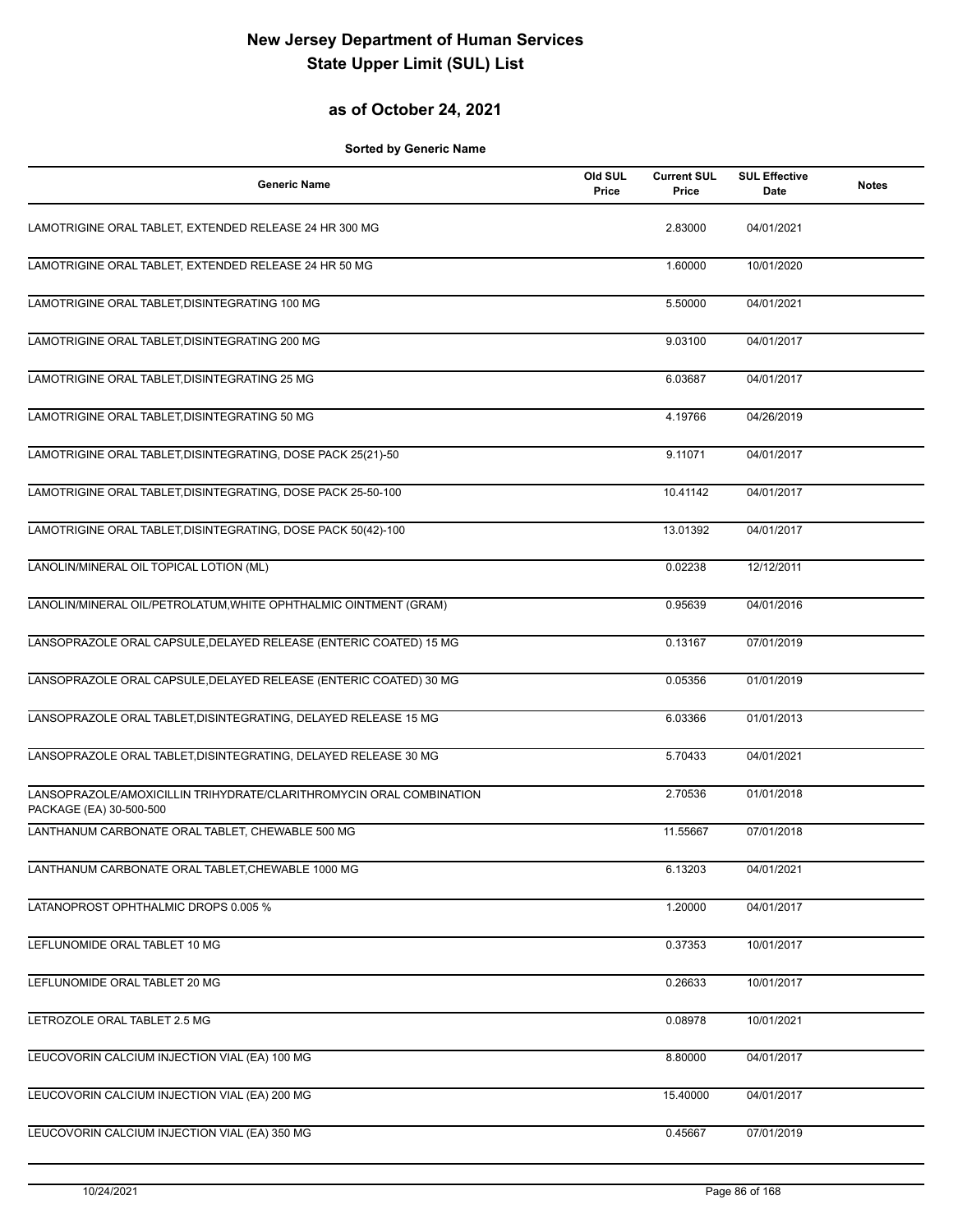## **as of October 24, 2021**

| <b>Generic Name</b>                                                                                          | Old SUL<br>Price | <b>Current SUL</b><br>Price | <b>SUL Effective</b><br><b>Date</b> | <b>Notes</b> |
|--------------------------------------------------------------------------------------------------------------|------------------|-----------------------------|-------------------------------------|--------------|
| LEUCOVORIN CALCIUM INJECTION VIAL (EA) 50 MG                                                                 |                  | 5.28000                     | 04/01/2017                          |              |
| LEUCOVORIN CALCIUM INJECTION VIAL (EA) 500 MG                                                                |                  | 78.71000                    | 04/01/2017                          |              |
| LEUCOVORIN CALCIUM ORAL TABLET 10 MG                                                                         |                  | 5.53875                     | 07/01/2019                          |              |
| LEUCOVORIN CALCIUM ORAL TABLET 15 MG                                                                         |                  | 5.29500                     | 04/01/2017                          |              |
| LEUCOVORIN CALCIUM ORAL TABLET 25 MG                                                                         |                  | 4.84400                     | 04/01/2021                          |              |
| LEUCOVORIN CALCIUM ORAL TABLET 5 MG                                                                          |                  | 0.60030                     | 10/01/2018                          |              |
| LEUPROLIDE ACETATE SUBCUTANEOUS KIT 1 MG/0.2ML                                                               |                  | 264.00000                   | 04/01/2017                          |              |
| LEVALBUTEROL HCL INHALATION VIAL, NEBULIZER (EA) 1.25MG/0.5                                                  |                  | 2.48408                     | 10/01/2017                          |              |
| LEVALBUTEROL HCL INHALATION VIAL, NEBULIZER (ML) 0.31MG/3ML                                                  |                  | 0.44401                     | 07/01/2021                          |              |
| LEVALBUTEROL HCL INHALATION VIAL, NEBULIZER (ML) 0.63MG/3ML                                                  |                  | 0.22569                     | 01/01/2019                          |              |
| LEVALBUTEROL HCL INHALATION VIAL, NEBULIZER (ML) 1.25MG/3ML                                                  |                  | 0.29673                     | 10/01/2018                          |              |
| LEVALBUTEROL TARTRATE INHALATION HFA AEROSOL WITH ADAPTER (GRAM) 45 MCG                                      |                  | 3.53733                     | 01/01/2018                          |              |
| LEVETIRACETAM IN SODIUM CHLORIDE, ISO-OSMOTIC INTRAVENOUS INTRAVENOUS<br>SOLUTION, PIGGYBACK (ML) 1000MG/100 |                  | 0.30000                     | 04/01/2017                          |              |
| LEVETIRACETAM IN SODIUM CHLORIDE, ISO-OSMOTIC INTRAVENOUS INTRAVENOUS<br>SOLUTION, PIGGYBACK (ML) 1500MG/100 |                  | 0.40000                     | 04/01/2017                          |              |
| LEVETIRACETAM IN SODIUM CHLORIDE, ISO-OSMOTIC INTRAVENOUS INTRAVENOUS<br>SOLUTION, PIGGYBACK (ML) 500MG/0.1L |                  | 0.18500                     | 04/01/2017                          |              |
| LEVETIRACETAM INTRAVENOUS VIAL (ML) 500 MG/5ML                                                               |                  | 0.97600                     | 04/01/2017                          |              |
| LEVETIRACETAM ORAL SOLUTION, ORAL 100 MG/ML                                                                  |                  | 0.02429                     | 01/01/2019                          |              |
| LEVETIRACETAM ORAL SOLUTION, ORAL 500 MG/5ML                                                                 |                  | 0.17652                     | 10/01/2017                          |              |
| LEVETIRACETAM ORAL TABLET 1000 MG                                                                            |                  | 0.11783                     | 01/01/2019                          |              |
| LEVETIRACETAM ORAL TABLET 250 MG                                                                             |                  | 0.05829                     | 10/01/2017                          |              |
| LEVETIRACETAM ORAL TABLET 500 MG                                                                             |                  | 0.07400                     | 04/01/2017                          |              |
| LEVETIRACETAM ORAL TABLET 750 MG                                                                             |                  | 0.10150                     | 07/01/2018                          |              |
| LEVETIRACETAM ORAL TABLET, EXTENDED RELEASE 24 HR 500 MG                                                     |                  | 0.10150                     | 01/01/2019                          |              |
| LEVETIRACETAM ORAL TABLET, EXTENDED RELEASE 24 HR 750 MG                                                     |                  | 0.27750                     | 07/01/2019                          |              |
| LEVOBUNOLOL HCL OPHTHALMIC DROPS 0.25 %                                                                      |                  | 1.08462                     | 12/12/2011                          |              |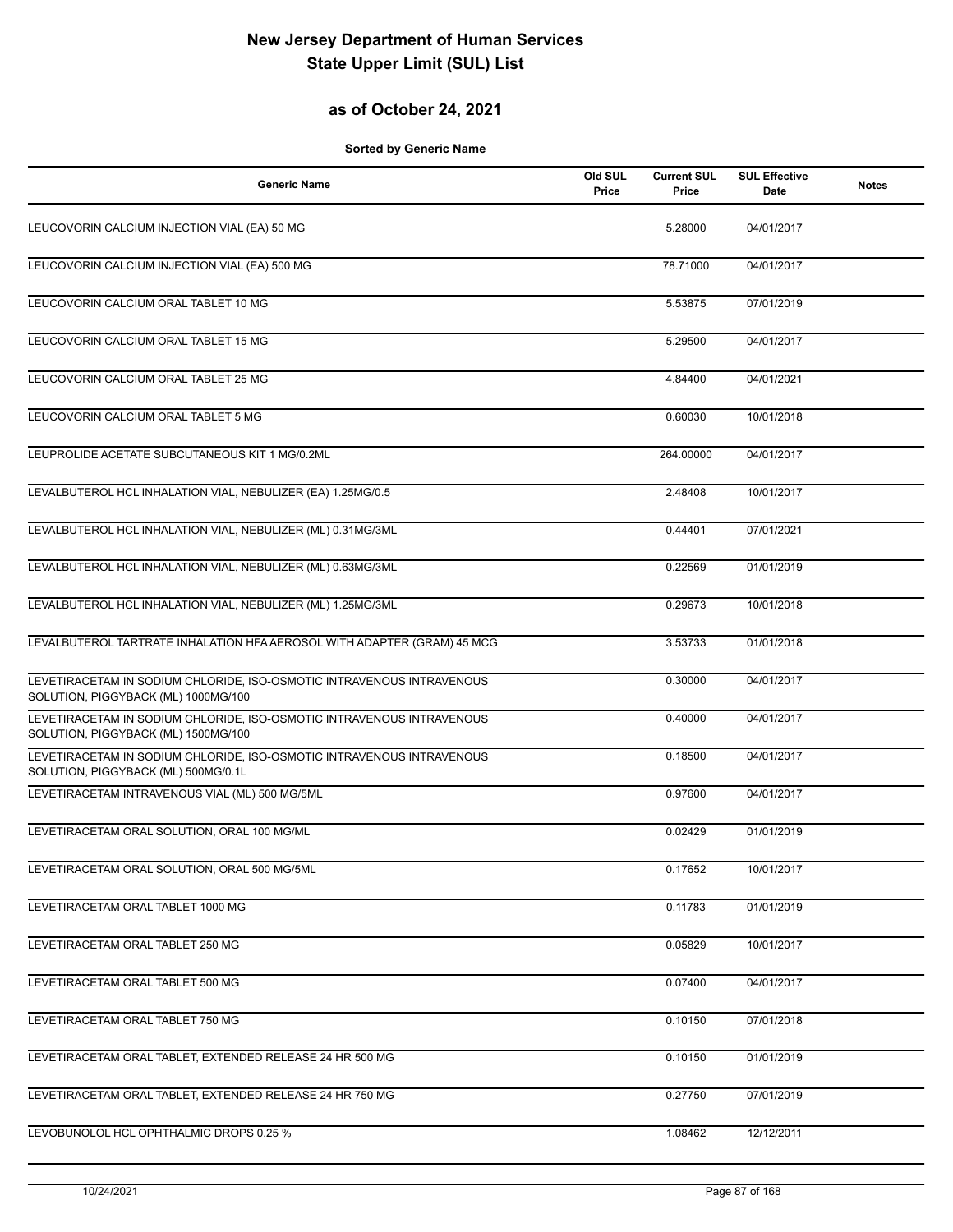## **as of October 24, 2021**

| <b>Generic Name</b>                                                                               | Old SUL<br>Price | <b>Current SUL</b><br>Price | <b>SUL Effective</b><br>Date | <b>Notes</b> |
|---------------------------------------------------------------------------------------------------|------------------|-----------------------------|------------------------------|--------------|
| LEVOBUNOLOL HCL OPHTHALMIC DROPS 0.5 %                                                            |                  | 0.33366                     | 10/01/2017                   |              |
| LEVOCARNITINE (WITH SUGAR) ORAL SOLUTION, ORAL 100 MG/ML                                          |                  | 0.12333                     | 10/01/2017                   |              |
| LEVOCARNITINE INTRAVENOUS VIAL (ML) 200 MG/ML                                                     |                  | 1.92000                     | 04/01/2017                   |              |
| LEVOCARNITINE ORAL CAPSULE (HARD, SOFT, ETC.) 250 MG                                              |                  | 0.62100                     | 12/12/2011                   |              |
| LEVOCARNITINE ORAL TABLET 330 MG                                                                  |                  | 0.43494                     | 10/01/2017                   |              |
| LEVOCETIRIZINE DIHYDROCHLORIDE ORAL SOLUTION, ORAL 2.5 MG/5ML                                     |                  | 0.35058                     | 04/01/2017                   |              |
| LEVOCETIRIZINE DIHYDROCHLORIDE ORAL TABLET 5 MG                                                   |                  | 0.02322                     | 01/01/2019                   |              |
| LEVOFLOXACIN INTRAVENOUS VIAL (ML) 25 MG/ML                                                       |                  | 0.22000                     | 07/01/2019                   |              |
| LEVOFLOXACIN OPHTHALMIC DROPS 0.5 %                                                               |                  | 8.98156                     | 04/01/2017                   |              |
| LEVOFLOXACIN ORAL SOLUTION, ORAL 250MG/10ML                                                       |                  | 0.79288                     | 04/01/2017                   |              |
| LEVOFLOXACIN ORAL SOLUTION, ORAL 250MG/10ML                                                       |                  | 1.21100                     | 04/01/2017                   |              |
| LEVOFLOXACIN ORAL SOLUTION, ORAL 500MG/20ML                                                       |                  | 1.20990                     | 04/01/2017                   |              |
| LEVOFLOXACIN ORAL TABLET 250 MG                                                                   |                  | 0.14619                     | 04/01/2017                   |              |
| LEVOFLOXACIN ORAL TABLET 500 MG                                                                   |                  | 0.06000                     | 01/01/2019                   |              |
| LEVOFLOXACIN ORAL TABLET 750 MG                                                                   |                  | 0.16250                     | 01/01/2019                   |              |
| LEVOFLOXACIN/DEXTROSE 5 % IN WATER INTRAVENOUS INTRAVENOUS SOLUTION,<br>PIGGYBACK (ML) 250MG/50ML |                  | 0.09166                     | 04/01/2017                   |              |
| LEVOFLOXACIN/DEXTROSE 5 % IN WATER INTRAVENOUS INTRAVENOUS SOLUTION,<br>PIGGYBACK (ML) 500MG/0.1L |                  | 0.02228                     | 01/01/2018                   |              |
| LEVOFLOXACIN/DEXTROSE 5 % IN WATER INTRAVENOUS INTRAVENOUS SOLUTION,<br>PIGGYBACK (ML) 750MG/.15L |                  | 0.01569                     | 01/01/2018                   |              |
| LEVOLEUCOVORIN CALCIUM INTRAVENOUS VIAL (EA) 50 MG                                                |                  | 182.40000                   | 04/01/2017                   |              |
| LEVOLEUCOVORIN CALCIUM INTRAVENOUS VIAL (ML) 10 MG/ML                                             |                  | 40.99428                    | 04/01/2017                   |              |
| LEVONORGESTREL ORAL TABLET 0.75 MG                                                                |                  | 16.31161                    | 12/12/2011                   |              |
| LEVONORGESTREL ORAL TABLET 1.5 MG                                                                 |                  | 10.22000                    | 07/01/2019                   |              |
| LEVONORGESTREL-ETHINYL ESTRADIOL ORAL TABLET 0.15-0.03                                            |                  | 0.11607                     | 04/01/2018                   |              |
| LEVONORGESTREL-ETHINYL ESTRADIOL ORAL TABLET 6-5-10                                               |                  | 0.33625                     | 01/01/2019                   |              |
| LEVONORGESTREL-ETHINYL ESTRADIOL ORAL TABLET 90-20 MCG                                            |                  | 1.11074                     | 04/01/2017                   |              |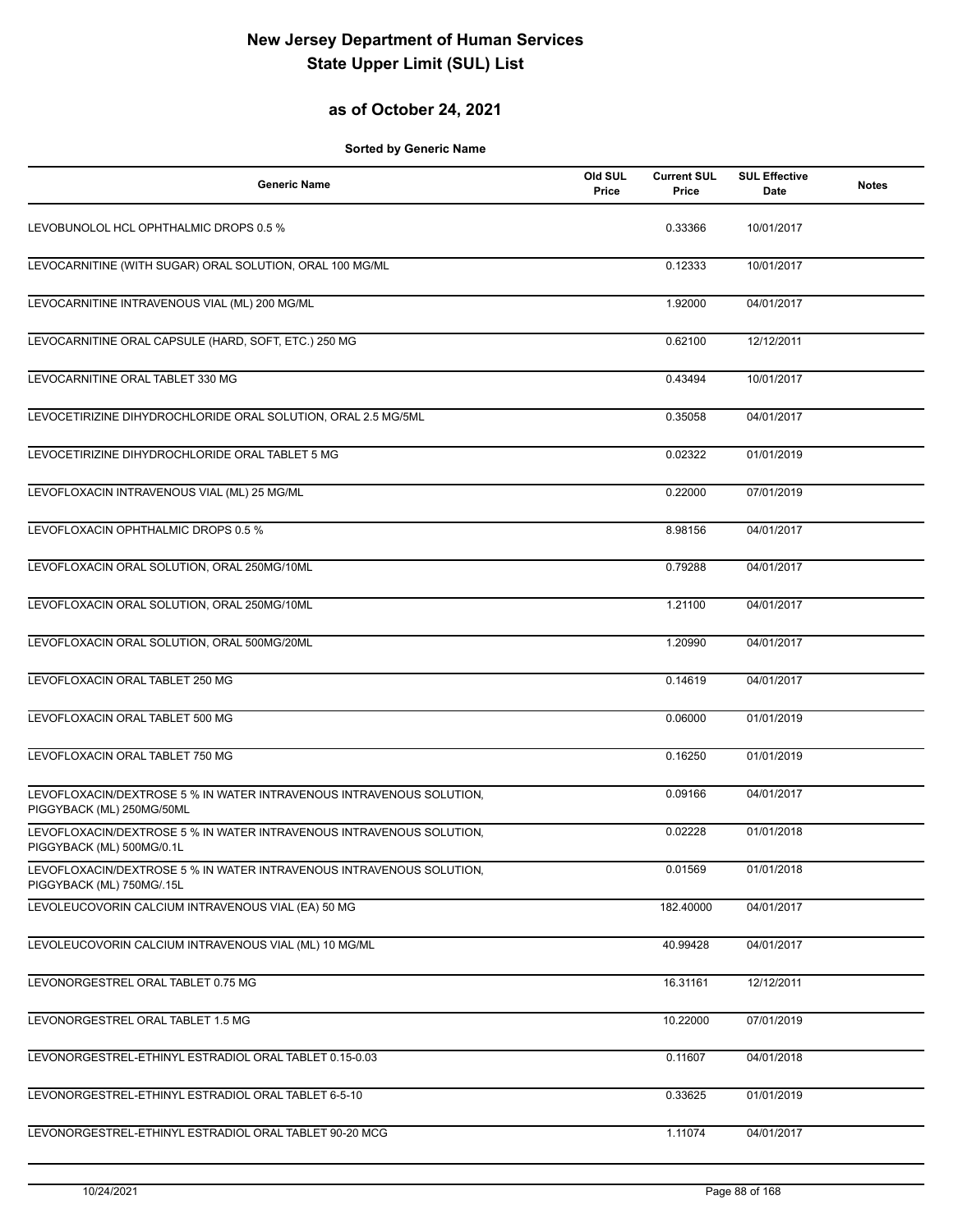#### **as of October 24, 2021**

| <b>Generic Name</b>                                                                                   | Old SUL<br>Price | <b>Current SUL</b><br>Price | <b>SUL Effective</b><br><b>Date</b> | <b>Notes</b> |
|-------------------------------------------------------------------------------------------------------|------------------|-----------------------------|-------------------------------------|--------------|
| LEVONORGESTREL-ETHINYL ESTRADIOL ORAL TABLET, DOSE PACK, 3 MONTHS 0.15-0.03                           |                  | 0.09055                     | 10/01/2019                          |              |
| LEVONORGESTREL/ETHINYL ESTRADIOL AND ETHINYL ESTRADIOL ORAL TABLET, DOSE<br>PACK, 3 MONTHS 100-20(84) |                  | 0.41879                     | 10/01/2020                          |              |
| LEVONORGESTREL/ETHINYL ESTRADIOL AND ETHINYL ESTRADIOL ORAL TABLET, DOSE<br>PACK, 3 MONTHS 150-30(84) |                  | 0.61090                     | 10/01/2020                          |              |
| LEVONORGESTREL/ETHINYL ESTRADIOL ORAL TABLET 0.1-0.02MG                                               |                  | 0.10786                     | 10/01/2020                          |              |
| LEVORPHANOL TARTRATE ORAL TABLET 2 MG                                                                 |                  | 1.60698                     | 04/01/2017                          |              |
| LEVOTHYROXINE SODIUM INTRAVENOUS VIAL (EA) 100 MCG                                                    |                  | 81.13000                    | 04/01/2018                          |              |
| LEVOTHYROXINE SODIUM INTRAVENOUS VIAL (EA) 200 MCG                                                    |                  | 211.16000                   | 04/01/2017                          |              |
| LEVOTHYROXINE SODIUM INTRAVENOUS VIAL (EA) 500 MCG                                                    |                  | 527.91000                   | 04/01/2017                          |              |
| LEVOTHYROXINE SODIUM ORAL TABLET 100 MCG                                                              |                  | 0.24661                     | 04/01/2021                          |              |
| LEVOTHYROXINE SODIUM ORAL TABLET 112 MCG                                                              |                  | 0.16300                     | 01/01/2019                          |              |
| LEVOTHYROXINE SODIUM ORAL TABLET 125 MCG                                                              |                  | 0.18956                     | 01/01/2019                          |              |
| LEVOTHYROXINE SODIUM ORAL TABLET 137 MCG                                                              |                  | 0.08281                     | 10/01/2017                          |              |
| LEVOTHYROXINE SODIUM ORAL TABLET 150 MCG                                                              |                  | 0.17244                     | 01/01/2019                          |              |
| LEVOTHYROXINE SODIUM ORAL TABLET 175MCG                                                               |                  | 0.23400                     | 01/01/2019                          |              |
| LEVOTHYROXINE SODIUM ORAL TABLET 200 MCG                                                              |                  | 0.13568                     | 10/01/2017                          |              |
| LEVOTHYROXINE SODIUM ORAL TABLET 25 MCG                                                               |                  | 0.13189                     | 01/01/2019                          |              |
| LEVOTHYROXINE SODIUM ORAL TABLET 300 MCG                                                              |                  | 0.39278                     | 01/01/2019                          |              |
| LEVOTHYROXINE SODIUM ORAL TABLET 50 MCG                                                               |                  | 0.18829                     | 04/01/2021                          |              |
| LEVOTHYROXINE SODIUM ORAL TABLET 75 MCG                                                               |                  | 0.22449                     | 01/01/2021                          |              |
| LEVOTHYROXINE SODIUM ORAL TABLET 88 MCG                                                               |                  | 0.14422                     | 01/01/2019                          |              |
| LIDOCAINE HCL IN DEXTROSE 5% IN WATER/PF INTRAVENOUS INTRAVENOUS SOLUTION 4<br>MG/ML                  |                  | 0.01052                     | 04/01/2017                          |              |
| LIDOCAINE HCL IN DEXTROSE 5% IN WATER/PF INTRAVENOUS INTRAVENOUS SOLUTION 8<br>MG/ML                  |                  | 0.02021                     | 04/01/2017                          |              |
| LIDOCAINE HCL IN DEXTROSE 7.5 % IN WATER/PF INTRATHECAL AMPUL (ML) 5 %                                |                  | 4.16880                     | 04/01/2017                          |              |
| LIDOCAINE HCL INJECTION VIAL (ML) 10 MG/ML                                                            |                  | 0.01749                     | 10/01/2017                          |              |
| LIDOCAINE HCL INJECTION VIAL (ML) 20 MG/ML                                                            |                  | 0.01990                     | 10/01/2017                          |              |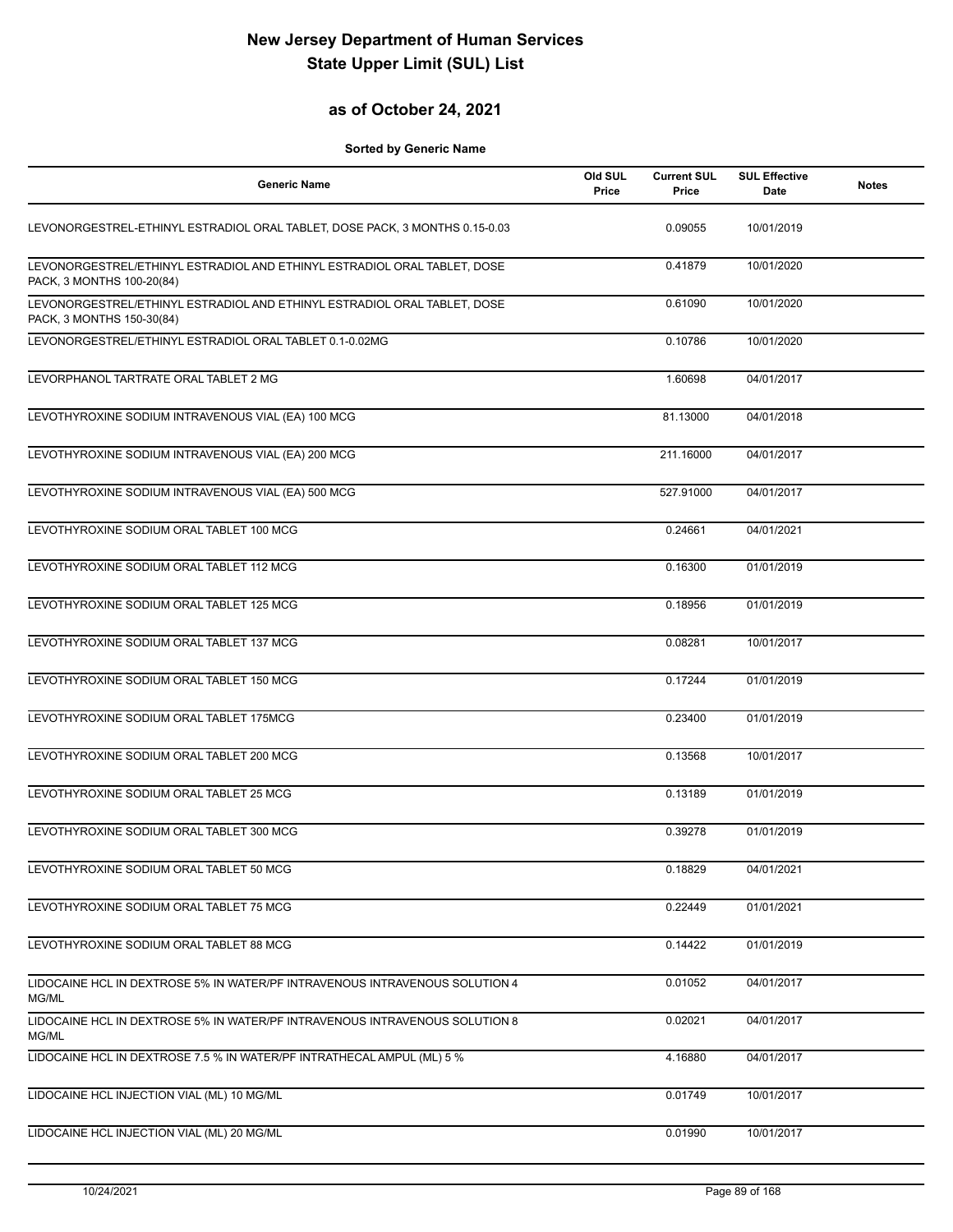## **as of October 24, 2021**

| <b>Generic Name</b>                                                         | Old SUL<br>Price | <b>Current SUL</b><br>Price | <b>SUL Effective</b><br><b>Date</b> | <b>Notes</b> |
|-----------------------------------------------------------------------------|------------------|-----------------------------|-------------------------------------|--------------|
| LIDOCAINE HCL INJECTION VIAL (ML) 5 MG/ML                                   |                  | 0.08320                     | 04/01/2017                          |              |
| LIDOCAINE HCL MUCOUS MEMBRANE JELLY (ML) 2 %                                |                  | 0.21667                     | 04/01/2017                          |              |
| LIDOCAINE HCL MUCOUS MEMBRANE JELLY WITH PREFILLED APPLICATOR (ML) 2 %      |                  | 0.38600                     | 04/01/2017                          |              |
| LIDOCAINE HCL MUCOUS MEMBRANE SOLUTION, NON-ORAL 40 MG/ML                   |                  | 0.07698                     | 04/01/2017                          |              |
| LIDOCAINE HCL MUCOUS MEMBRANE SOLUTION, ORAL 2 %                            |                  | 0.01407                     | 10/01/2017                          |              |
| LIDOCAINE HCL TOPICAL CREAM (GRAM) 3 %                                      |                  | 0.51777                     | 01/01/2020                          |              |
| LIDOCAINE HCL TOPICAL OINTMENT (GRAM) 5 %                                   |                  | 0.75510                     | 12/12/2011                          |              |
| LIDOCAINE HCL TOPICAL SOLUTION, ORAL 4 %                                    |                  | 0.07192                     | 10/01/2017                          |              |
| LIDOCAINE HCL/EPINEPHRINE INJECTION AMPUL (ML) 1.5-1:200K                   |                  | 0.88800                     | 04/01/2017                          |              |
| LIDOCAINE HCL/EPINEPHRINE INJECTION VIAL (ML) 0.5-1:200K                    |                  | 0.06923                     | 04/01/2017                          |              |
| LIDOCAINE HCL/EPINEPHRINE INJECTION VIAL (ML) 1%-1:100K                     |                  | 0.07130                     | 04/01/2017                          |              |
| LIDOCAINE HCL/EPINEPHRINE INJECTION VIAL (ML) 1.5-1:200K                    |                  | 0.27640                     | 04/01/2017                          |              |
| LIDOCAINE HCL/EPINEPHRINE INJECTION VIAL (ML) 2 %-1:100K                    |                  | 0.08900                     | 04/01/2017                          |              |
| LIDOCAINE HCL/EPINEPHRINE INJECTION VIAL (ML) 2%-1:200K                     |                  | 0.20650                     | 04/01/2017                          |              |
| LIDOCAINE HCL/HYALURONIC ACID/ALOE VERA/COLLAGEN TOPICAL GEL (GRAM) 2 %     |                  | 0.31800                     | 12/12/2011                          |              |
| LIDOCAINE HCL/HYALURONIC ACID/ALOE VERA/COLLAGEN TOPICAL GEL (ML) 2 %       |                  | 0.31800                     | 12/12/2011                          |              |
| LIDOCAINE HCL/HYDROCORTISONE ACETATE RECTAL CREAM WITH APPLICATOR 3 %-0.5 % |                  | 0.67733                     | 04/01/2017                          |              |
| LIDOCAINE HCL/HYDROCORTISONE ACETATE RECTAL KIT 3 %-0.5 %                   |                  | 132.20000                   | 04/01/2017                          |              |
| LIDOCAINE HCL/HYDROCORTISONE ACETATE RECTAL KIT 3%-1%(7 G)                  |                  | 14.07352                    | 10/01/2017                          |              |
| LIDOCAINE HCL/HYDROCORTISONE ACETATE TOPICAL CREAM (GRAM) 3 %-0.5 %         |                  | 0.84656                     | 01/01/2018                          |              |
| LIDOCAINE HCL/PF INJECTION AMPUL (ML) 10 MG/ML                              |                  | 0.25018                     | 04/01/2017                          |              |
| LIDOCAINE HCL/PF INJECTION AMPUL (ML) 15 MG/ML                              |                  | 0.45450                     | 04/01/2017                          |              |
| LIDOCAINE HCL/PF INJECTION AMPUL (ML) 20 MG/ML                              |                  | 0.38100                     | 04/01/2017                          |              |
| LIDOCAINE HCL/PF INJECTION AMPUL (ML) 40 MG/ML                              |                  | 0.86600                     | 04/01/2017                          |              |
| LIDOCAINE HCL/PF INJECTION VIAL (ML) 10 MG/ML                               |                  | 0.08833                     | 04/01/2017                          |              |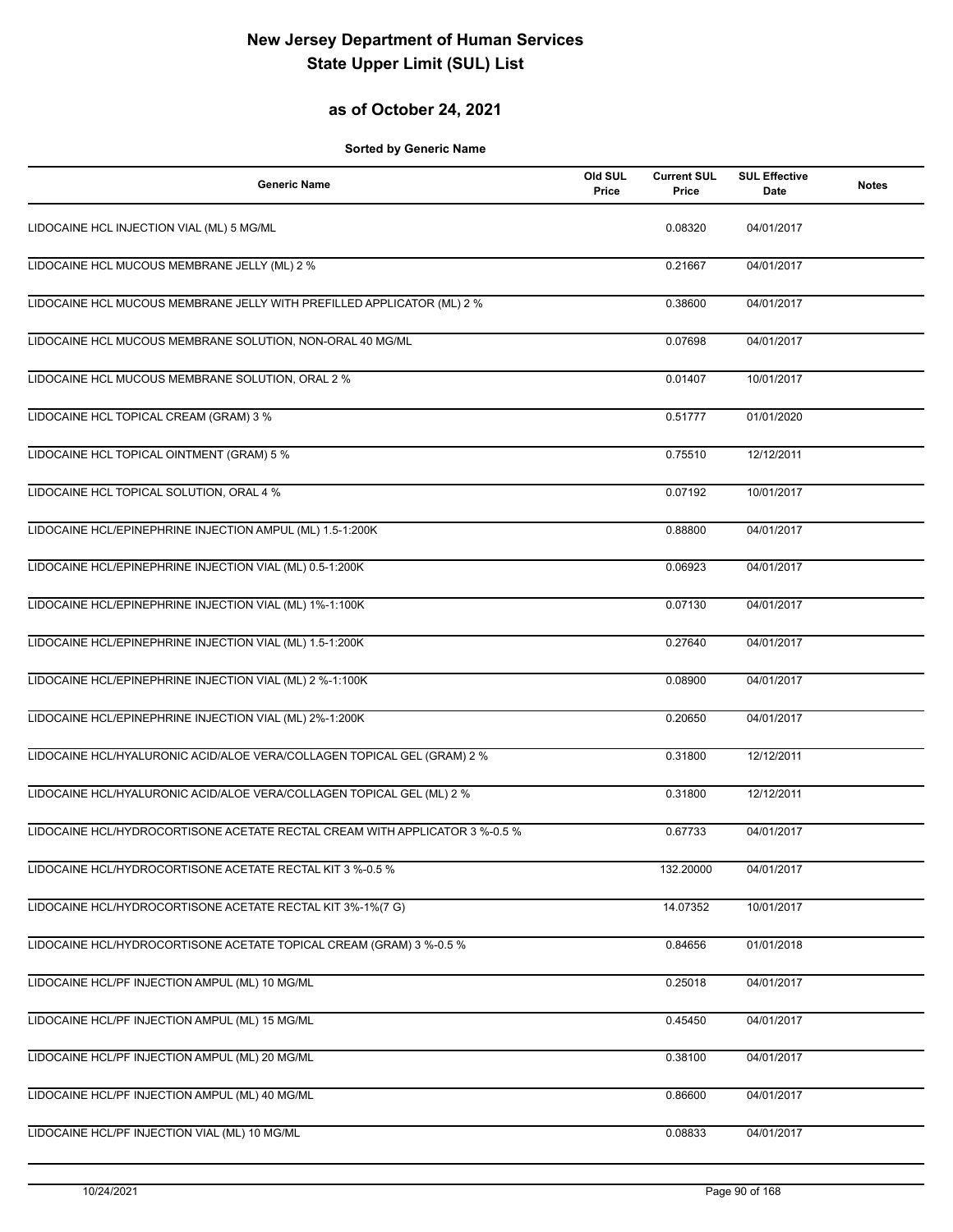## **as of October 24, 2021**

| <b>Generic Name</b>                                                              | Old SUL<br>Price | <b>Current SUL</b><br>Price | <b>SUL Effective</b><br>Date | <b>Notes</b> |
|----------------------------------------------------------------------------------|------------------|-----------------------------|------------------------------|--------------|
| LIDOCAINE HCL/PF INJECTION VIAL (ML) 20 MG/ML                                    |                  | 0.01990                     | 10/01/2017                   |              |
| LIDOCAINE HCL/PF INJECTION VIAL (ML) 5 MG/ML                                     |                  | 0.07740                     | 04/01/2017                   |              |
| LIDOCAINE HCL/PF INTRAVENOUS SYRINGE (ML) 100 MG/5ML                             |                  | 0.48020                     | 10/01/2017                   |              |
| LIDOCAINE HCL/PF INTRAVENOUS SYRINGE (ML) 50 MG/5 ML                             |                  | 1.16200                     | 04/01/2017                   |              |
| LIDOCAINE HCL/PF INTRAVENOUS VIAL (ML) 20 MG/ML                                  |                  | 0.54600                     | 04/01/2017                   |              |
| LIDOCAINE TOPICAL ADHESIVE PATCH, MEDICATED 5 %                                  |                  | 2.01692                     | 10/01/2020                   |              |
| LIDOCAINE TOPICAL CREAM (GRAM) 4 %                                               |                  | 0.31433                     | 04/01/2020                   |              |
| LIDOCAINE TOPICAL CREAM (GRAM) 5 %                                               |                  | 0.86667                     | 04/01/2020                   |              |
| LIDOCAINE TOPICAL OINTMENT (GRAM) 5 %                                            |                  | 0.20273                     | 01/01/2021                   |              |
| LIDOCAINE/ALOE VERA TOPICAL AEROSOL, SPRAY (GRAM) 0.5 %                          |                  | 0.02460                     | 04/01/2017                   |              |
| LIDOCAINE/ALOE VERA TOPICAL GEL (GRAM) 0.5 %                                     |                  | 0.00939                     | 04/01/2017                   |              |
| LIDOCAINE/PRILOCAINE TOPICAL CREAM (GRAM) 2.5 %-2.5%                             |                  | 0.19392                     | 01/01/2020                   |              |
| LIDOCAINE/PRILOCAINE TOPICAL KIT 2.5 %-2.5%                                      |                  | 0.26464                     | 10/01/2017                   |              |
| LIDOCAINE/TETRACAINE TOPICAL CREAM (GRAM) 7 %-7 %                                |                  | 8.15000                     | 04/01/2017                   |              |
| LIDOCAINE/TRANSPARENT DRESSING TOPICAL KIT 4 %                                   |                  | 25.00000                    | 04/01/2017                   |              |
| LINCOMYCIN HCL INJECTION VIAL (ML) 300 MG/ML                                     |                  | 9.50220                     | 04/01/2017                   |              |
| LINDANE TOPICAL LOTION (ML) 1 %                                                  |                  | 1.58375                     | 10/01/2014                   |              |
| LINDANE TOPICAL SHAMPOO 1 %                                                      |                  | 1.67871                     | 04/01/2017                   |              |
| LINEZOLID IN 0.9 % SODIUM CHLORIDE INTRAVENOUS INTRAVENOUS SOLUTION<br>600MG/300 |                  | 0.13363                     | 01/01/2018                   |              |
| LINEZOLID INTRAVENOUS INTRAVENOUS SOLUTION 600MG/300                             |                  | 0.12500                     | 01/01/2018                   |              |
| LINEZOLID ORAL SUSPENSION, RECONSTITUTED, ORAL (ML) 100 MG/5ML                   |                  | 4.37333                     | 04/01/2017                   |              |
| LINEZOLID ORAL TABLET 600 MG                                                     |                  | 1.00000                     | 04/01/2020                   |              |
| LIOTHYRONINE SODIUM INTRAVENOUS VIAL (ML) 10 MCG/ML                              |                  | 385.00000                   | 04/01/2017                   |              |
| LIOTHYRONINE SODIUM ORAL TABLET 25 MCG                                           |                  | 0.41838                     | 04/01/2017                   |              |
| LIOTHYRONINE SODIUM ORAL TABLET 5 MCG                                            |                  | 0.26980                     | 07/01/2017                   |              |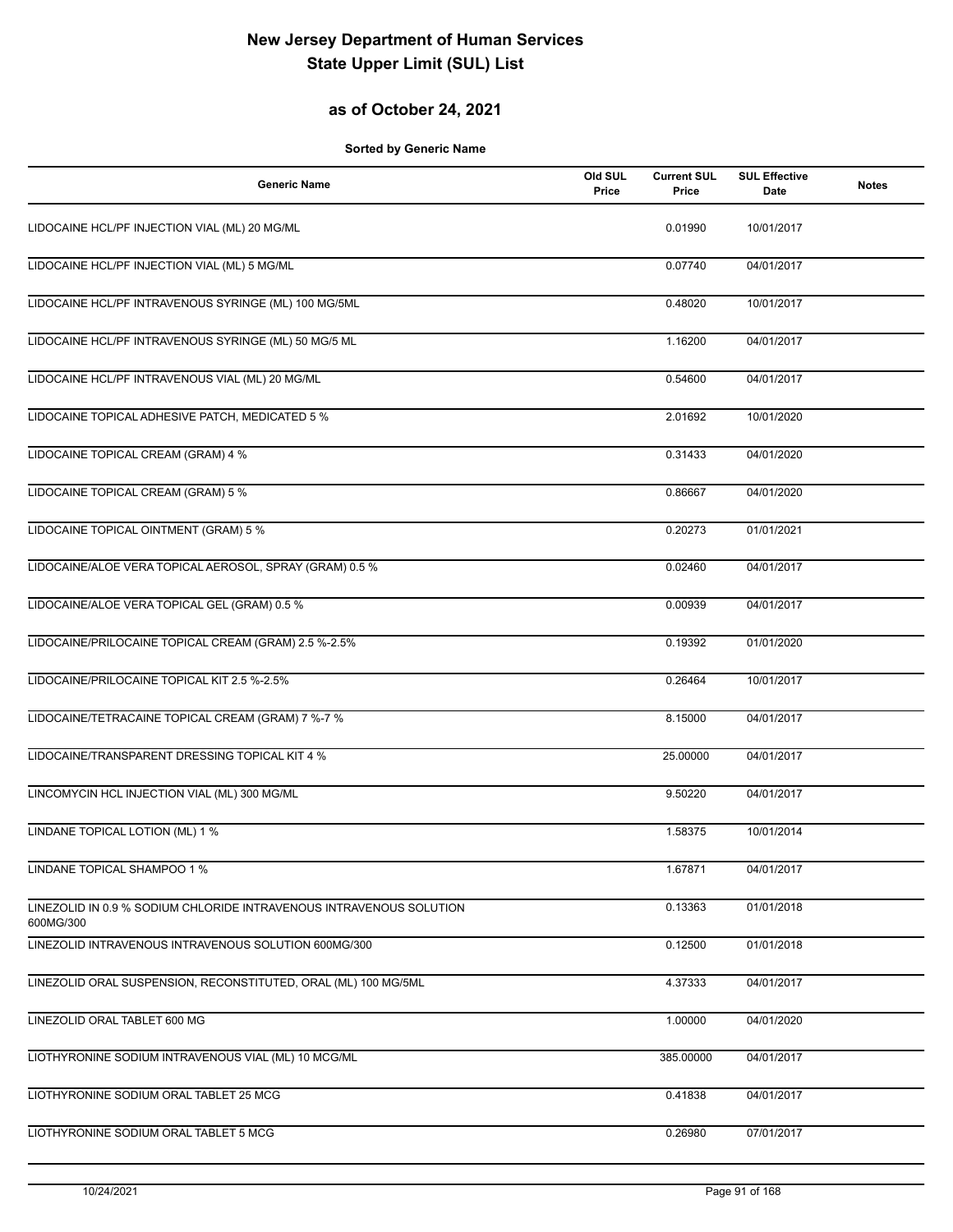## **as of October 24, 2021**

| <b>Generic Name</b>                                    | Old SUL<br>Price | <b>Current SUL</b><br>Price | <b>SUL Effective</b><br>Date | <b>Notes</b> |
|--------------------------------------------------------|------------------|-----------------------------|------------------------------|--------------|
| LIOTHYRONINE SODIUM ORAL TABLET 50 MCG                 |                  | 0.41850                     | 04/01/2017                   |              |
| LISINOPRIL ORAL TABLET 10 MG                           |                  | 0.00397                     | 10/01/2017                   |              |
| LISINOPRIL ORAL TABLET 2.5 MG                          |                  | 0.01120                     | 04/01/2017                   |              |
| LISINOPRIL ORAL TABLET 20 MG                           |                  | 0.01793                     | 07/01/2017                   |              |
| LISINOPRIL ORAL TABLET 30 MG                           |                  | 0.03105                     | 10/01/2017                   |              |
| LISINOPRIL ORAL TABLET 40 MG                           |                  | 0.02210                     | 10/01/2017                   |              |
| LISINOPRIL ORAL TABLET 5 MG                            |                  | 0.00150                     | 04/01/2017                   |              |
| LISINOPRIL/HYDROCHLOROTHIAZIDE ORAL TABLET 10-12.5MG   |                  | 0.02210                     | 04/01/2017                   |              |
| LISINOPRIL/HYDROCHLOROTHIAZIDE ORAL TABLET 20 MG-25MG  |                  | 0.02200                     | 01/01/2021                   |              |
| LISINOPRIL/HYDROCHLOROTHIAZIDE ORAL TABLET 20-12.5 MG  |                  | 0.02456                     | 04/01/2017                   |              |
| LITHIUM CARBONATE ORAL CAPSULE 150 MG                  |                  | 0.03850                     | 07/01/2018                   |              |
| LITHIUM CARBONATE ORAL CAPSULE 300 MG                  |                  | 0.02570                     | 04/01/2017                   |              |
| LITHIUM CARBONATE ORAL CAPSULE 600 MG                  |                  | 0.09700                     | 04/01/2017                   |              |
| LITHIUM CARBONATE ORAL TABLET 300 MG                   |                  | 0.09870                     | 10/01/2021                   |              |
| LITHIUM CARBONATE ORAL TABLET, EXTENDED RELEASE 300 MG |                  | 0.07810                     | 10/01/2020                   |              |
| LITHIUM CARBONATE ORAL TABLET, EXTENDED RELEASE 450 MG |                  | 0.10100                     | 07/01/2019                   |              |
| LITHIUM CITRATE ORAL SOLUTION, ORAL 8 MEQ/5 ML         |                  | 0.03849                     | 04/01/2017                   |              |
| LITHIUM CITRATE ORAL SOLUTION, ORAL 8 MEQ/5 ML         |                  | 0.24000                     | 04/01/2017                   |              |
| LOPERAMIDE HCL ORAL CAPSULE 2 MG                       |                  | 0.12693                     | 10/01/2017                   |              |
| LOPERAMIDE HCL ORAL LIQUID (ML) 1 MG/5 ML              |                  | 0.01842                     | 04/01/2017                   |              |
| LOPERAMIDE HCL ORAL LIQUID (ML) 1MG/7.5ML              |                  | 0.02479                     | 04/01/2017                   |              |
| LOPERAMIDE HCL ORAL TABLET 2 MG                        |                  | 0.06185                     | 10/01/2017                   |              |
| LOPINAVIR/RITONAVIR ORAL SOLUTION, ORAL 400-100/5      |                  | 2.17588                     | 01/01/2018                   |              |
| LORATADINE ORAL SOLUTION, ORAL 5 MG/5 ML               |                  | 0.03367                     | 10/01/2021                   |              |
| LORATADINE ORAL TABLET 10 MG                           |                  | 0.03020                     | 10/01/2021                   |              |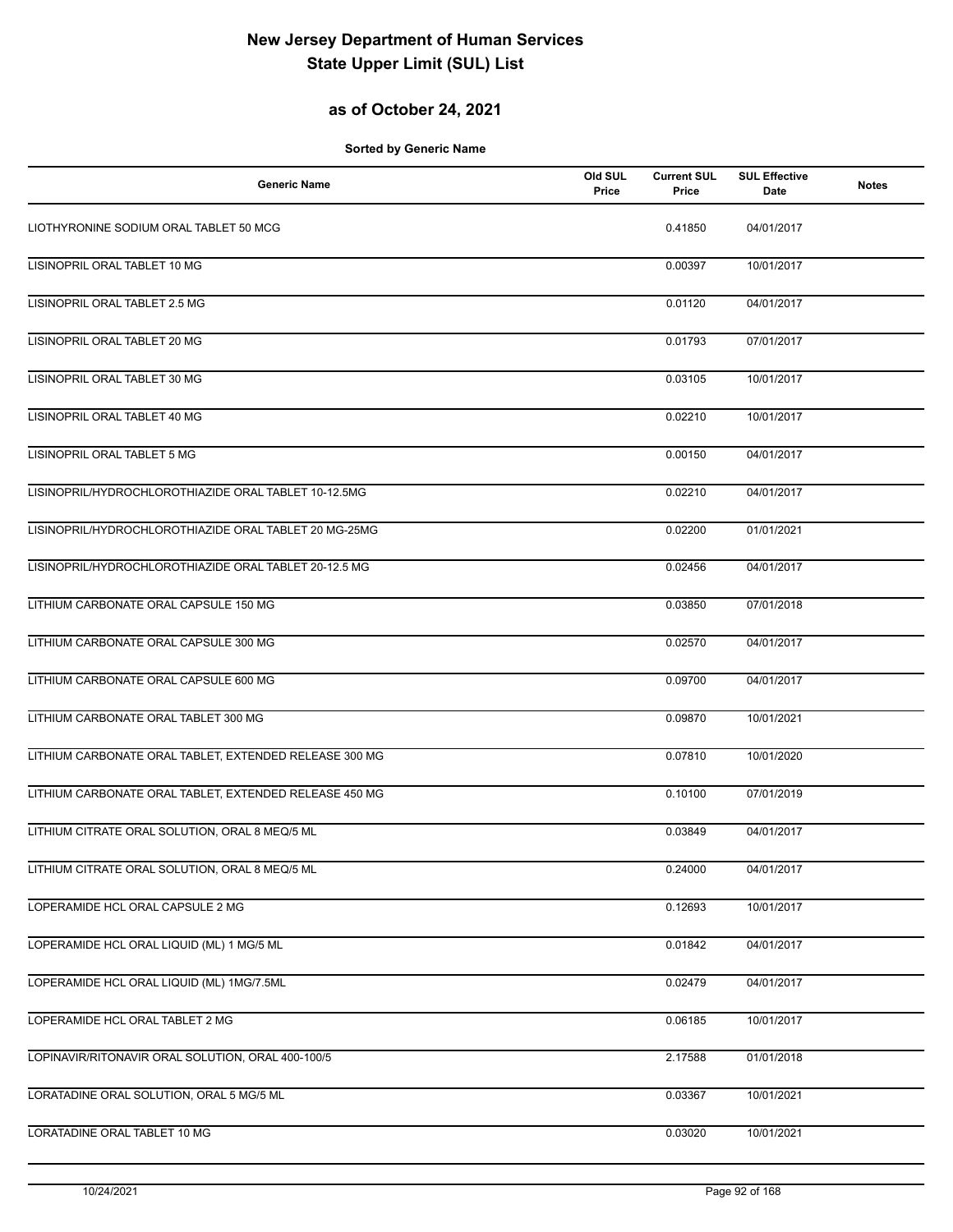## **as of October 24, 2021**

| <b>Generic Name</b>                                                                         | Old SUL<br>Price | <b>Current SUL</b><br>Price | <b>SUL Effective</b><br>Date | <b>Notes</b> |
|---------------------------------------------------------------------------------------------|------------------|-----------------------------|------------------------------|--------------|
| LORATADINE ORAL TABLET, DISINTEGRATING 10 MG                                                |                  | 0.31111                     | 04/01/2017                   |              |
| LORATADINE/PSEUDOEPHEDRINE SULFATE ORAL TABLET, EXTENDED RELEASE 12 HR 5<br><b>MG-120MG</b> |                  | 0.42520                     | 10/01/2017                   |              |
| LORATADINE/PSEUDOEPHEDRINE SULFATE ORAL TABLET, EXTENDED RELEASE 24 HR<br>10MG-240MG        |                  | 0.25000                     | 01/01/2019                   |              |
| LORAZEPAM INJECTION SYRINGE (ML) 2 MG/ML                                                    |                  | 0.80975                     | 10/01/2017                   |              |
| LORAZEPAM INJECTION SYRINGE (ML) 4 MG/ML                                                    |                  | 3.27000                     | 04/01/2017                   |              |
| LORAZEPAM INJECTION VIAL (ML) 2 MG/ML                                                       |                  | 0.46840                     | 01/01/2020                   |              |
| LORAZEPAM INJECTION VIAL (ML) 4 MG/ML                                                       |                  | 0.92200                     | 04/01/2017                   |              |
| LORAZEPAM ORAL CONCENTRATE, ORAL 2 MG/ML                                                    |                  | 0.26900                     | 01/01/2020                   |              |
| LORAZEPAM ORAL TABLET 0.5 MG                                                                |                  | 0.01560                     | 04/01/2017                   |              |
| LORAZEPAM ORAL TABLET 1 MG                                                                  |                  | 0.01600                     | 04/01/2017                   |              |
| LORAZEPAM ORAL TABLET 2 MG                                                                  |                  | 0.02595                     | 07/01/2018                   |              |
| LOSARTAN POTASSIUM ORAL TABLET 100 MG                                                       |                  | 0.03196                     | 04/01/2017                   |              |
| LOSARTAN POTASSIUM ORAL TABLET 25 MG                                                        |                  | 0.01344                     | 01/01/2019                   |              |
| LOSARTAN POTASSIUM ORAL TABLET 50 MG                                                        |                  | 0.01704                     | 10/01/2017                   |              |
| LOSARTAN POTASSIUM/HYDROCHLOROTHIAZIDE ORAL TABLET 100-12.5MG                               |                  | 0.03040                     | 07/01/2018                   |              |
| LOSARTAN POTASSIUM/HYDROCHLOROTHIAZIDE ORAL TABLET 100MG-25MG                               |                  | 0.03978                     | 07/01/2018                   |              |
| LOSARTAN POTASSIUM/HYDROCHLOROTHIAZIDE ORAL TABLET 50-12.5 MG                               |                  | 0.02789                     | 01/01/2019                   |              |
| LOTEPREDNOL ETABONATE OPHTHALMIC DROPS, GEL (GRAM) 0.5 %                                    |                  | 21.22800                    | 10/01/2021                   |              |
| LOTEPREDNOL ETABONATE OPHTHALMIC SUSPENSION, DROPS(FINAL DOSAGE FORM)<br>(ML) 0.5 %         |                  | 36.65650                    | 04/01/2021                   |              |
| LOVASTATIN ORAL TABLET 10 MG                                                                |                  | 0.03882                     | 04/01/2017                   |              |
| LOVASTATIN ORAL TABLET 20 MG                                                                |                  | 0.03200                     | 10/01/2017                   |              |
| LOVASTATIN ORAL TABLET 40 MG                                                                |                  | 0.01901                     | 01/01/2019                   |              |
| LOXAPINE SUCCINATE ORAL CAPSULE 10 MG                                                       |                  | 0.25298                     | 04/01/2017                   |              |
| LOXAPINE SUCCINATE ORAL CAPSULE 25 MG                                                       |                  | 0.50941                     | 04/01/2017                   |              |
| LOXAPINE SUCCINATE ORAL CAPSULE 5 MG                                                        |                  | 0.27803                     | 04/01/2017                   |              |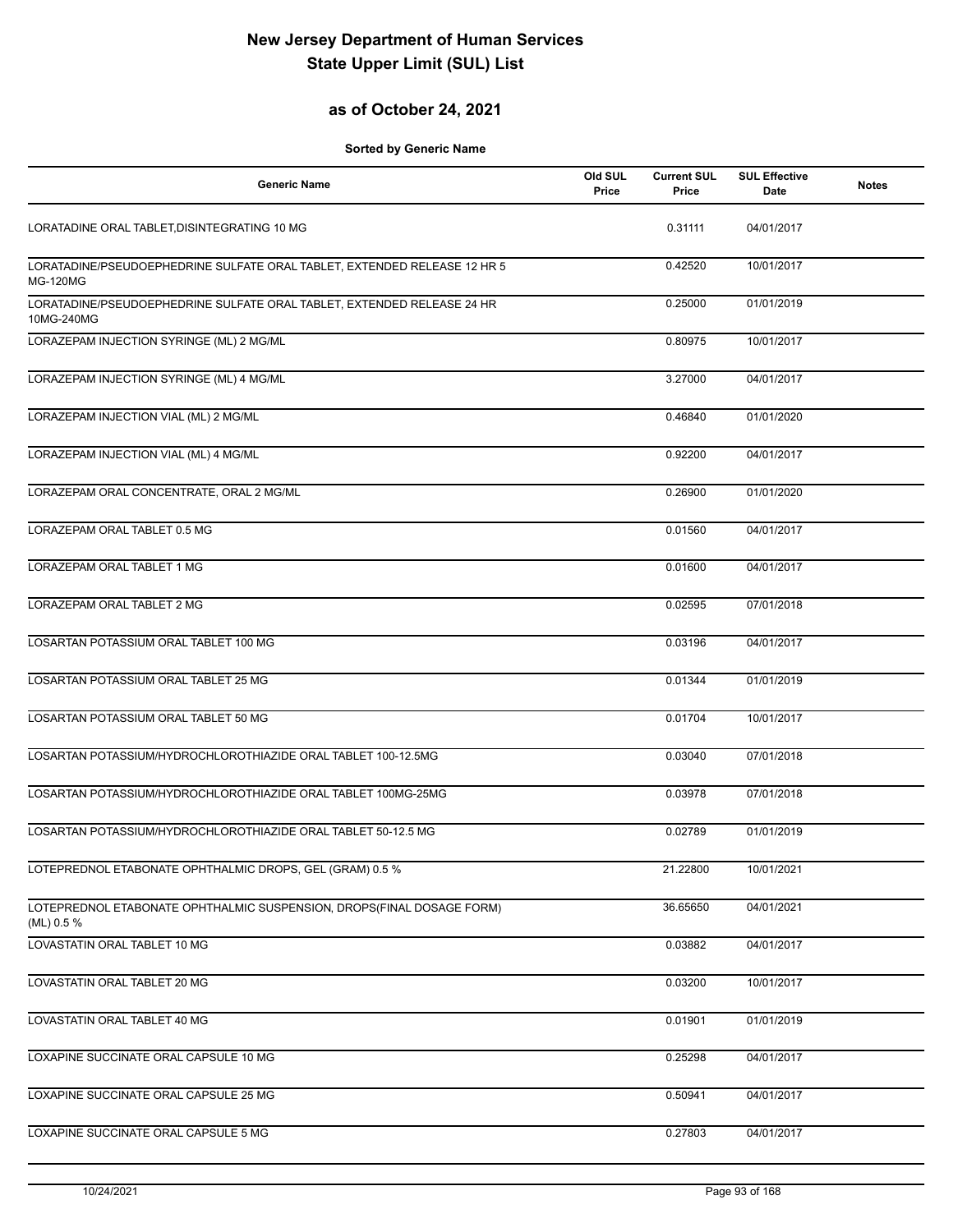## **as of October 24, 2021**

| <b>Generic Name</b>                                                                                      | Old SUL<br>Price | <b>Current SUL</b><br>Price | <b>SUL Effective</b><br>Date | <b>Notes</b> |
|----------------------------------------------------------------------------------------------------------|------------------|-----------------------------|------------------------------|--------------|
| LOXAPINE SUCCINATE ORAL CAPSULE 50 MG                                                                    |                  | 0.62000                     | 10/01/2019                   |              |
| MAGNESIUM AMINO ACID CHELATE ORAL TABLET 27 MG                                                           |                  | 0.09043                     | 12/12/2011                   |              |
| MAGNESIUM CARBONATE/ALUMINUM HYDROXIDE ORAL TABLET, CHEWABLE 105-160MG                                   |                  | 0.03208                     | 04/01/2017                   |              |
| MAGNESIUM CARBONATE/ALUMINUM HYDROXIDE/ALGINIC ACID ORAL SUSPENSION,<br>ORAL (FINAL DOSE FORM) 358-95/15 |                  | 0.01163                     | 04/01/2017                   |              |
| MAGNESIUM CHLORIDE INJECTION VIAL (ML) 200 MG/ML                                                         |                  | 0.30580                     | 04/01/2017                   |              |
| MAGNESIUM CHLORIDE ORAL TABLET, EXTENDED RELEASE 64 MG                                                   |                  | 0.12358                     | 12/12/2011                   |              |
| MAGNESIUM CITRATE ORAL SOLUTION, ORAL                                                                    |                  | 0.00371                     | 10/01/2017                   |              |
| MAGNESIUM GLUCONATE ORAL TABLET 27 MG(500)                                                               |                  | 0.09043                     | 12/12/2011                   |              |
| MAGNESIUM HYDROXIDE ORAL SUSPENSION, ORAL (FINAL DOSE FORM) 2400 MG/10                                   |                  | 0.01812                     | 04/01/2017                   |              |
| MAGNESIUM HYDROXIDE ORAL SUSPENSION, ORAL (FINAL DOSE FORM) 400 MG/5ML                                   |                  | 0.00510                     | 04/01/2021                   |              |
| MAGNESIUM HYDROXIDE/ALUMINUM HYDROXIDE/SIMETHICONE ORAL SUSPENSION,<br>ORAL (FINAL DOSE FORM) 200-200-20 |                  | 0.00410                     | 10/01/2017                   |              |
| MAGNESIUM HYDROXIDE/ALUMINUM HYDROXIDE/SIMETHICONE ORAL SUSPENSION,<br>ORAL (FINAL DOSE FORM) 400-400-40 |                  | 0.00777                     | 04/01/2017                   |              |
| MAGNESIUM HYDROXIDE/ALUMINUM HYDROXIDE/SIMETHICONE ORAL TABLET,<br>CHEWABLE 200-200-25                   |                  | 0.02968                     | 04/01/2017                   |              |
| MAGNESIUM OXIDE ORAL TABLET 400 MG                                                                       |                  | 0.03143                     | 07/01/2021                   |              |
| MAGNESIUM OXIDE ORAL TABLET 400 MG                                                                       |                  | 0.01363                     | 10/01/2017                   |              |
| MAGNESIUM OXIDE ORAL TABLET 420 MG                                                                       |                  | 0.04050                     | 04/01/2017                   |              |
| MAGNESIUM SALICYLATE ORAL TABLET 580(467)MG                                                              |                  | 0.05750                     | 04/01/2017                   |              |
| MAGNESIUM SULFATE IN STERILE WATER INTRAVENOUS INTRAVENOUS SOLUTION 20<br>G/500ML                        |                  | 0.01120                     | 04/01/2017                   |              |
| MAGNESIUM SULFATE IN STERILE WATER INTRAVENOUS INTRAVENOUS SOLUTION<br>40G/1000ML                        |                  | 0.00830                     | 04/01/2017                   |              |
| MAGNESIUM SULFATE IN STERILE WATER INTRAVENOUS INTRAVENOUS SOLUTION.<br>PIGGYBACK (ML) 2 G/50 ML         |                  | 0.29160                     | 04/01/2017                   |              |
| MAGNESIUM SULFATE IN STERILE WATER INTRAVENOUS INTRAVENOUS SOLUTION,<br>PIGGYBACK (ML) 4 G/100 ML        |                  | 0.07230                     | 04/01/2017                   |              |
| MAGNESIUM SULFATE IN STERILE WATER INTRAVENOUS INTRAVENOUS SOLUTION,<br>PIGGYBACK (ML) 4 G/50 ML         |                  | 0.14740                     | 04/01/2017                   |              |
| MAGNESIUM SULFATE INJECTION SYRINGE (ML) 4 MEQ/ML                                                        |                  | 0.02975                     | 10/01/2017                   |              |
| MAGNESIUM SULFATE INJECTION VIAL (ML) 4 MEQ/ML                                                           |                  | 0.02975                     | 10/01/2017                   |              |
| MAGNESIUM SULFATE MISCELLANEOUS CRYSTALS 100 %                                                           |                  | 0.00282                     | 04/01/2017                   |              |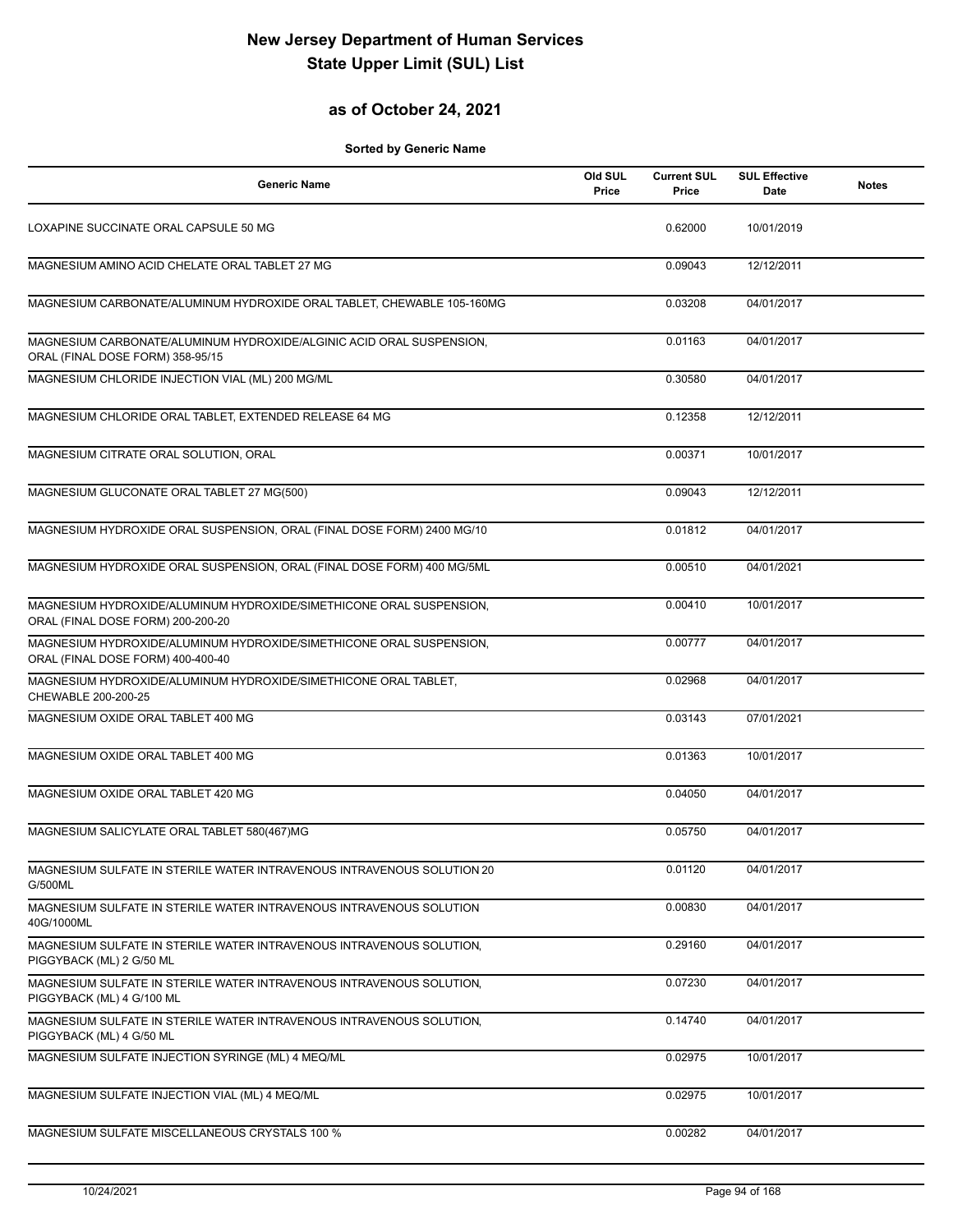## **as of October 24, 2021**

| <b>Generic Name</b>                                                                                    | Old SUL<br>Price | <b>Current SUL</b><br>Price | <b>SUL Effective</b><br><b>Date</b> | <b>Notes</b> |
|--------------------------------------------------------------------------------------------------------|------------------|-----------------------------|-------------------------------------|--------------|
| MAGNESIUM SULFATE ORAL GRANULES (GRAM) 495 MG/5 G                                                      |                  | 0.00312                     | 04/01/2017                          |              |
| MAGNESIUM SULFATE/DEXTROSE 5 % IN WATER INTRAVENOUS INTRAVENOUS SOLUTION,<br>PIGGYBACK (ML) 1 G/100 ML |                  | 0.07400                     | 04/01/2017                          |              |
| MALATHION TOPICAL LOTION (ML) 0.5 %                                                                    |                  | 1.71017                     | 10/01/2017                          |              |
| MANGANESE CHLORIDE INTRAVENOUS VIAL (ML) 0.1 MG/ML                                                     |                  | 0.03788                     | 10/01/2017                          |              |
| MANGANESE SULFATE INTRAVENOUS VIAL (ML) 0.1 MG/ML                                                      |                  | 2.55200                     | 04/01/2017                          |              |
| MANNITOL INTRAVENOUS INTRAVENOUS SOLUTION 20 %                                                         |                  | 0.03322                     | 04/01/2017                          |              |
| MANNITOL INTRAVENOUS VIAL (ML) 25 %                                                                    |                  | 0.04000                     | 04/01/2017                          |              |
| MANNITOL/SORBITOL SOLUTION URETHRAL SOLUTION, IRRIGATION 0.54G-2.7G                                    |                  | 0.00458                     | 04/01/2017                          |              |
| MAPROTILINE HCL ORAL TABLET 25 MG                                                                      |                  | 0.18531                     | 10/01/2017                          |              |
| MAPROTILINE HCL ORAL TABLET 50 MG                                                                      |                  | 0.50250                     | 10/01/2017                          |              |
| MAPROTILINE HCL ORAL TABLET 75 MG                                                                      |                  | 0.35492                     | 10/01/2017                          |              |
| MEBENDAZOLE ORAL TABLET, CHEWABLE 100 MG                                                               |                  | 2.82398                     | 10/01/2017                          |              |
| MECAMYLAMINE HCL ORAL TABLET 2.5 MG                                                                    |                  | 63.20000                    | 04/01/2017                          |              |
| MECLIZINE HCL ORAL TABLET 12.5 MG                                                                      |                  | 0.03507                     | 10/01/2017                          |              |
| MECLIZINE HCL ORAL TABLET 25 MG                                                                        |                  | 0.00843                     | 07/01/2018                          |              |
| MECLIZINE HCL ORAL TABLET, CHEWABLE 25 MG                                                              |                  | 0.03190                     | 04/01/2017                          |              |
| MECLOFENAMATE SODIUM ORAL CAPSULE 100 MG                                                               |                  | 0.78591                     | 10/01/2017                          |              |
| MECLOFENAMATE SODIUM ORAL CAPSULE 50 MG                                                                |                  | 0.15276                     | 10/01/2017                          |              |
| MECOBALAMIN/LEVOMEFOLATE CALCIUM/PYRIDOXAL PHOSPHATE ORAL TABLET 2-3-35<br>МG                          |                  | 1.54001                     | 07/01/2016                          |              |
| MEDROXYPROGESTERONE ACETATE INTRAMUSCULAR SYRINGE (ML) 150 MG/ML                                       |                  | 42.29500                    | 10/01/2020                          |              |
| MEDROXYPROGESTERONE ACETATE INTRAMUSCULAR VIAL (ML) 150 MG/ML                                          |                  | 24.69500                    | 01/01/2021                          |              |
| MEDROXYPROGESTERONE ACETATE ORAL TABLET 10 MG                                                          |                  | 0.05095                     | 10/01/2017                          |              |
| MEDROXYPROGESTERONE ACETATE ORAL TABLET 2.5 MG                                                         |                  | 0.04121                     | 10/01/2017                          |              |
| MEDROXYPROGESTERONE ACETATE ORAL TABLET 5 MG                                                           |                  | 0.11370                     | 07/01/2017                          |              |
| MEFENAMIC ACID ORAL CAPSULE 250 MG                                                                     |                  | 6.03867                     | 10/01/2018                          |              |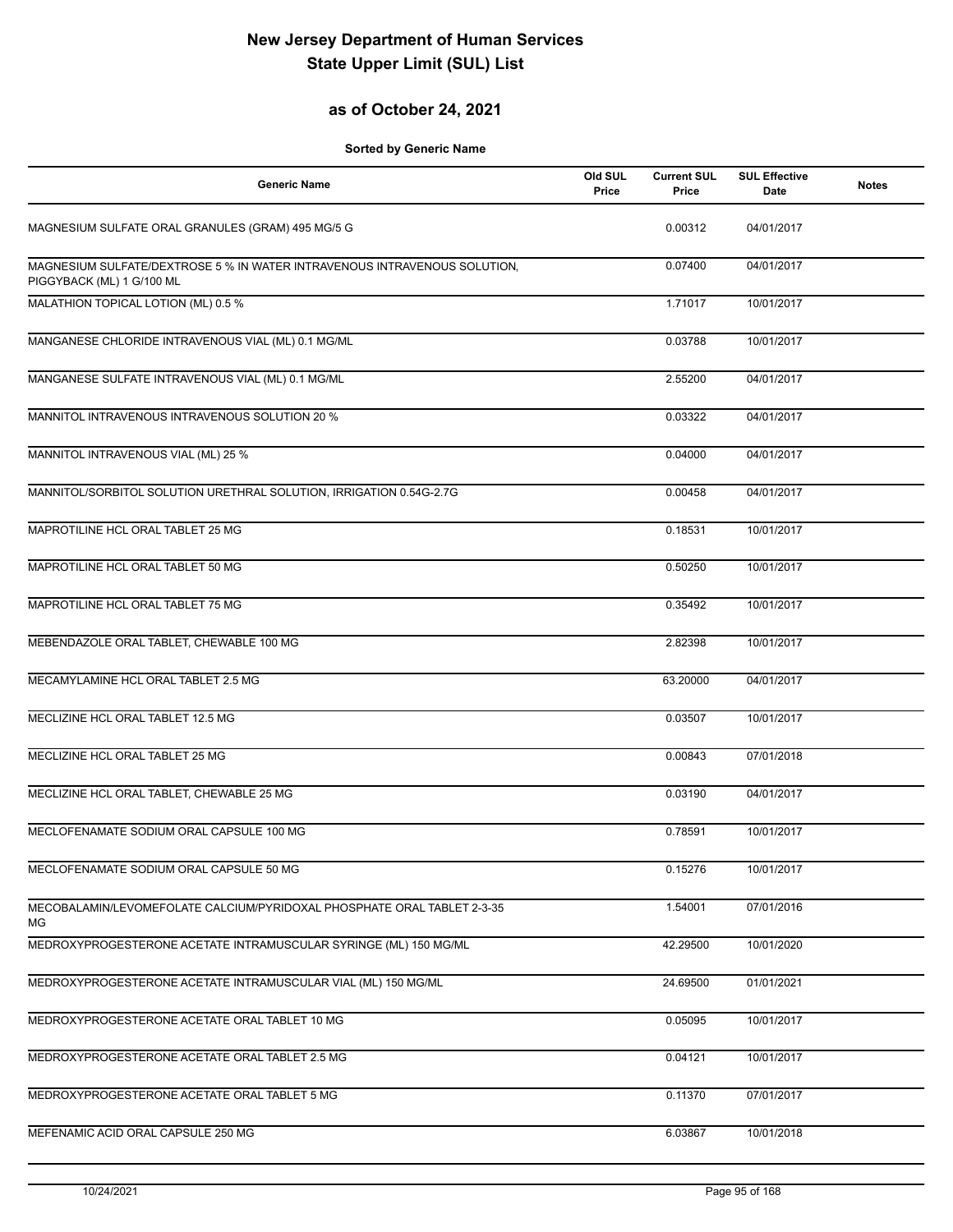## **as of October 24, 2021**

| <b>Generic Name</b>                                                  | Old SUL<br>Price | <b>Current SUL</b><br>Price | <b>SUL Effective</b><br>Date | <b>Notes</b> |
|----------------------------------------------------------------------|------------------|-----------------------------|------------------------------|--------------|
| MEFLOQUINE HCL ORAL TABLET 250 MG                                    |                  | 3.34000                     | 07/01/2019                   |              |
| MEGESTROL ACETATE ORAL SUSPENSION, ORAL (FINAL DOSE FORM) 400MG/10ML |                  | 0.30315                     | 04/01/2017                   |              |
| MEGESTROL ACETATE ORAL SUSPENSION, ORAL (FINAL DOSE FORM) 400MG/10ML |                  | 0.05906                     | 04/01/2017                   |              |
| MEGESTROL ACETATE ORAL SUSPENSION, ORAL (FINAL DOSE FORM) 625MG/5ML  |                  | 1.94902                     | 10/01/2020                   |              |
| MEGESTROL ACETATE ORAL SUSPENSION, ORAL (FINAL DOSE FORM) 800MG/20ML |                  | 0.34791                     | 04/01/2017                   |              |
| MEGESTROL ACETATE ORAL TABLET 20 MG                                  |                  | 0.11536                     | 04/01/2017                   |              |
| MEGESTROL ACETATE ORAL TABLET 40 MG                                  |                  | 0.10500                     | 10/01/2019                   |              |
| MELATONIN ORAL TABLET 3 MG                                           |                  | 0.12828                     | 12/12/2011                   |              |
| MELOXICAM ORAL SUSPENSION, ORAL (FINAL DOSE FORM) 7.5 MG/5ML         |                  | 0.90027                     | 04/01/2017                   |              |
| MELOXICAM ORAL TABLET 15 MG                                          |                  | 0.01804                     | 07/01/2017                   |              |
| MELOXICAM ORAL TABLET 7.5 MG                                         |                  | 0.00386                     | 01/01/2019                   |              |
| MELPHALAN HCL INTRAVENOUS VIAL (EA) 50 MG                            |                  | 1643.10000                  | 04/01/2017                   |              |
| MEMANTINE HCL ORAL CAPSULE SPRINKLE, EXTENDED RELEASE 24 HR 14 MG    |                  | 1.59156                     | 01/01/2020                   |              |
| MEMANTINE HCL ORAL CAPSULE SPRINKLE, EXTENDED RELEASE 24 HR 21 MG    |                  | 1.49970                     | 07/01/2021                   |              |
| MEMANTINE HCL ORAL CAPSULE SPRINKLE, EXTENDED RELEASE 24 HR 28 MG    |                  | 0.97767                     | 10/01/2020                   |              |
| MEMANTINE HCL ORAL CAPSULE SPRINKLE, EXTENDED RELEASE 24 HR 7 MG     |                  | 1.63966                     | 01/01/2020                   |              |
| MEMANTINE HCL ORAL SOLUTION, ORAL 2 MG/ML                            |                  | 1.16022                     | 10/01/2017                   |              |
| MEMANTINE HCL ORAL TABLET 10 MG                                      |                  | 0.04000                     | 10/01/2017                   |              |
| MEMANTINE HCL ORAL TABLET 5 MG                                       |                  | 0.07000                     | 10/01/2021                   |              |
| MEMANTINE HCL ORAL TABLET, DOSE PACK 5 MG-10 MG                      |                  | 0.41418                     | 04/01/2017                   |              |
| MENTHOL TOPICAL GEL (GRAM)                                           |                  | 0.01123                     | 04/01/2017                   |              |
| MENTHOL TOPICAL GEL (GRAM) 2 %                                       |                  | 0.03980                     | 04/01/2017                   |              |
| MENTHOL/CAMPHOR TOPICAL LOTION (ML) 0.5 %-0.5%                       |                  | 0.01340                     | 04/01/2017                   |              |
| MEPERIDINE HCL INJECTION CARTRIDGE (ML) 10 MG/ML                     |                  | 0.27800                     | 04/01/2017                   |              |
| MEPERIDINE HCL ORAL SOLUTION, ORAL 50 MG/5 ML                        |                  | 0.17986                     | 04/01/2017                   |              |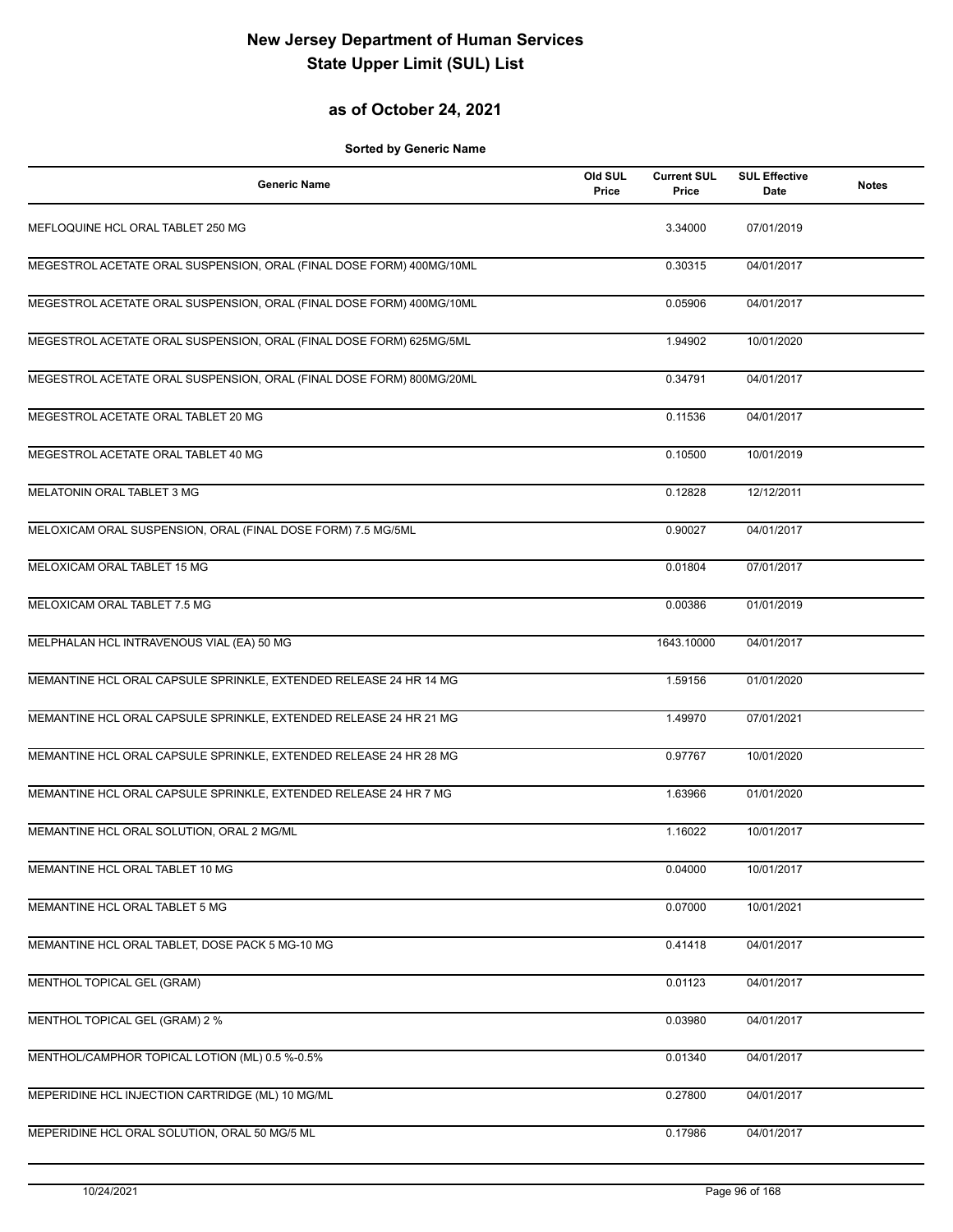## **as of October 24, 2021**

| <b>Generic Name</b>                                                                               | Old SUL<br>Price | <b>Current SUL</b><br>Price | <b>SUL Effective</b><br>Date | <b>Notes</b> |
|---------------------------------------------------------------------------------------------------|------------------|-----------------------------|------------------------------|--------------|
| MEPERIDINE HCL ORAL TABLET 100 MG                                                                 |                  | 0.29070                     | 04/01/2017                   |              |
| MEPERIDINE HCL ORAL TABLET 50 MG                                                                  |                  | 0.17780                     | 10/01/2017                   |              |
| MEPERIDINE HCL/PF INJECTION VIAL (ML) 100 MG/ML                                                   |                  | 1.37000                     | 04/01/2017                   |              |
| MEPERIDINE HCL/PF INJECTION VIAL (ML) 25 MG/ML                                                    |                  | 1.20000                     | 04/01/2017                   |              |
| MEPERIDINE HCL/PF INJECTION VIAL (ML) 50 MG/ML                                                    |                  | 0.41669                     | 10/01/2017                   |              |
| MEPIVACAINE HCL INJECTION VIAL (ML) 10 MG/ML                                                      |                  | 0.19100                     | 04/01/2017                   |              |
| MEPIVACAINE HCL INJECTION VIAL (ML) 20 MG/ML                                                      |                  | 0.19640                     | 04/01/2017                   |              |
| MEPIVACAINE HCL/PF INJECTION VIAL (ML) 10 MG/ML                                                   |                  | 0.22666                     | 04/01/2017                   |              |
| MEPIVACAINE HCL/PF INJECTION VIAL (ML) 15 MG/ML                                                   |                  | 0.30733                     | 04/01/2017                   |              |
| MEPIVACAINE HCL/PF INJECTION VIAL (ML) 20 MG/ML                                                   |                  | 0.37750                     | 04/01/2017                   |              |
| MEPROBAMATE ORAL TABLET 200 MG                                                                    |                  | 0.77416                     | 10/01/2017                   |              |
| MEPROBAMATE ORAL TABLET 400 MG                                                                    |                  | 1.96323                     | 04/01/2017                   |              |
| MERCAPTOPURINE ORAL TABLET 50 MG                                                                  |                  | 0.70575                     | 10/01/2017                   |              |
| MEROPENEM IN 0.9 % SODIUM CHLORIDE INTRAVENOUS INTRAVENOUS SOLUTION,<br>PIGGYBACK (EA) 1 G/50 ML  |                  | 22.00000                    | 04/01/2017                   |              |
| MEROPENEM IN 0.9 % SODIUM CHLORIDE INTRAVENOUS INTRAVENOUS SOLUTION,<br>PIGGYBACK (EA) 500MG/50ML |                  | 16.28000                    | 04/01/2017                   |              |
| MEROPENEM INTRAVENOUS VIAL (EA) 1 G                                                               |                  | 9.44800                     | 10/01/2018                   |              |
| MEROPENEM INTRAVENOUS VIAL (EA) 500 MG                                                            |                  | 4.50000                     | 01/01/2018                   |              |
| MESALAMINE ORAL CAPSULE (WITH DELAYED RELEASE TABLETS) 400 MG                                     |                  | 1.81439                     | 04/01/2020                   |              |
| MESALAMINE ORAL CAPSULE, EXT RELEASE 24 HR 0.375G                                                 |                  | 2.25630                     | 07/01/2021                   |              |
| MESALAMINE ORAL TABLET, DELAYED RELEASE (ENTERIC COATED) 1.2 G                                    |                  | 2.49958                     | 07/01/2021                   |              |
| MESALAMINE ORAL TABLET, DELAYED RELEASE (ENTERIC COATED) 800 MG                                   |                  | 4.25000                     | 01/01/2020                   |              |
| MESALAMINE RECTAL ENEMA (ML) 4 G/60 ML                                                            |                  | 0.09332                     | 10/01/2017                   |              |
| MESALAMINE RECTAL SUPPOSITORY, RECTAL 1000 MG                                                     |                  | 3.62764                     | 10/01/2021                   |              |
| MESALAMINE WITH CLEANSING WIPES RECTAL ENEMA KIT 4 G/60 ML                                        |                  | 110.04250                   | 04/01/2017                   |              |
| MESNA INTRAVENOUS VIAL (ML) 100 MG/ML                                                             |                  | 1.20000                     | 04/01/2017                   |              |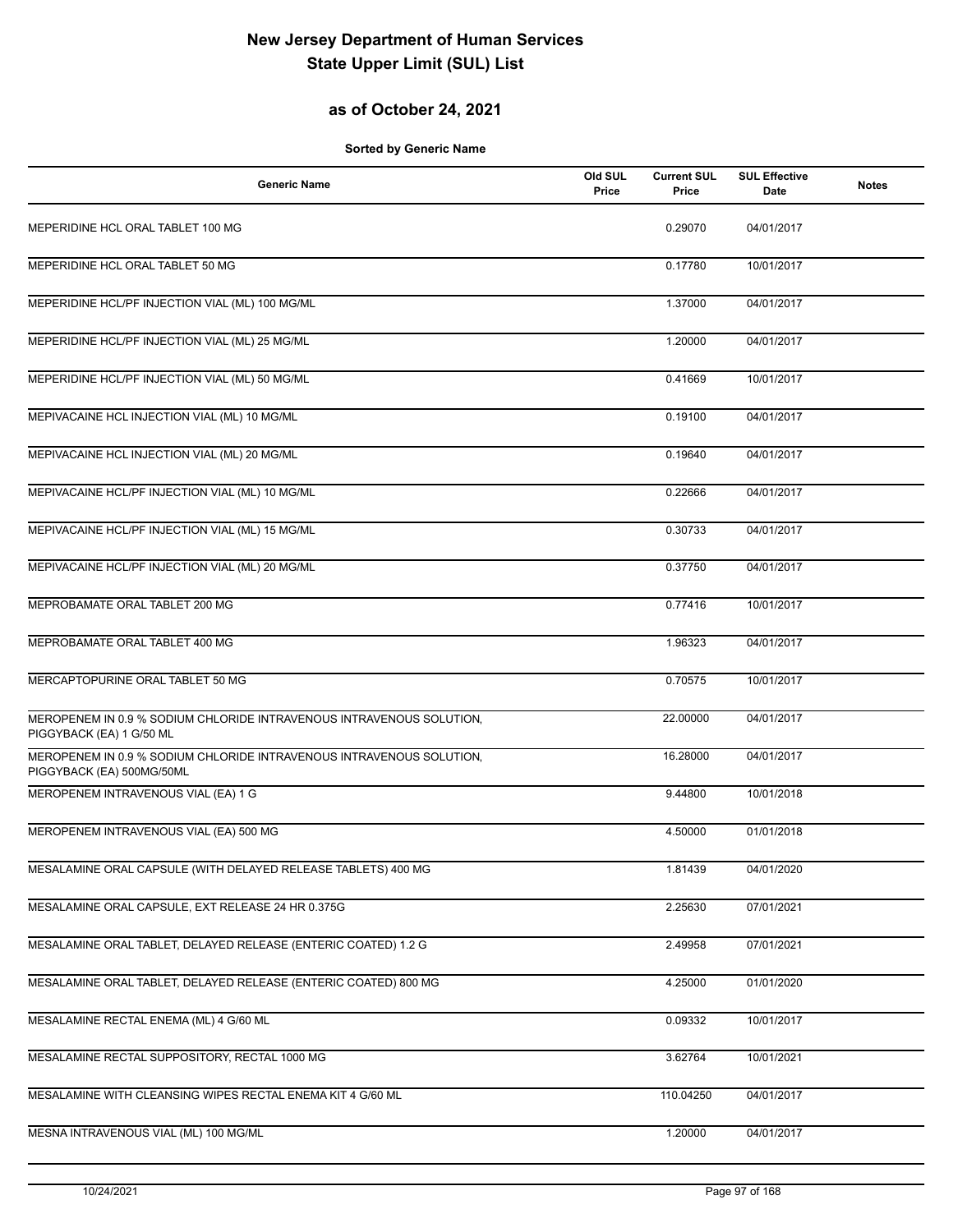## **as of October 24, 2021**

| <b>Generic Name</b>                                           | Old SUL<br>Price | <b>Current SUL</b><br>Price | <b>SUL Effective</b><br>Date | <b>Notes</b> |
|---------------------------------------------------------------|------------------|-----------------------------|------------------------------|--------------|
| METAPROTERENOL SULFATE ORAL SYRUP 10 MG/5 ML                  |                  | 0.04531                     | 10/01/2017                   |              |
| METAPROTERENOL SULFATE ORAL TABLET 10 MG                      |                  | 0.57980                     | 10/01/2017                   |              |
| METAPROTERENOL SULFATE ORAL TABLET 20 MG                      |                  | 0.97500                     | 04/01/2017                   |              |
| METAXALONE ORAL TABLET 400 MG                                 |                  | 4.76414                     | 04/01/2017                   |              |
| METAXALONE ORAL TABLET 800 MG                                 |                  | 0.49955                     | 01/01/2021                   |              |
| METFORMIN HCL ORAL TABLET 1000 MG                             |                  | 0.02197                     | 04/01/2017                   |              |
| METFORMIN HCL ORAL TABLET 500 MG                              |                  | 0.01076                     | 04/01/2017                   |              |
| METFORMIN HCL ORAL TABLET 850 MG                              |                  | 0.01999                     | 04/01/2017                   |              |
| METFORMIN HCL ORAL TABLET, ER GASTRIC RETENTION 24 HR 1000 MG |                  | 8.83979                     | 04/01/2021                   |              |
| METFORMIN HCL ORAL TABLET, ER GASTRIC RETENTION 24 HR 500 MG  |                  | 7.00000                     | 10/01/2020                   |              |
| METFORMIN HCL ORAL TABLET, EXTENDED RELEASE 24 HR 1000 MG     |                  | 2.82733                     | 04/01/2020                   |              |
| METFORMIN HCL ORAL TABLET, EXTENDED RELEASE 24 HR 500 MG      |                  | 3.33250                     | 07/01/2018                   |              |
| METFORMIN HCL ORAL TABLET, EXTENDED RELEASE 24 HR 500 MG      |                  | 0.02292                     | 04/01/2017                   |              |
| METFORMIN HCL ORAL TABLET, EXTENDED RELEASE 24 HR 750 MG      |                  | 0.04510                     | 10/01/2021                   |              |
| METHADONE HCL INJECTION VIAL (ML) 10 MG/ML                    |                  | 19.44900                    | 04/01/2017                   |              |
| METHADONE HCL ORAL CONCENTRATE, ORAL 10 MG/ML                 |                  | 0.05458                     | 10/01/2017                   |              |
| METHADONE HCL ORAL SOLUTION, ORAL 10 MG/5 ML                  |                  | 0.09076                     | 10/01/2017                   |              |
| METHADONE HCL ORAL SOLUTION, ORAL 5 MG/5 ML                   |                  | 0.06551                     | 04/01/2017                   |              |
| METHADONE HCL ORAL TABLET 10 MG                               |                  | 0.08750                     | 04/01/2017                   |              |
| METHADONE HCL ORAL TABLET 5 MG                                |                  | 0.15920                     | 04/01/2017                   |              |
| METHADONE HCL ORAL TABLET, SOLUBLE 40 MG                      |                  | 0.24800                     | 04/01/2017                   |              |
| METHAMPHETAMINE HCL ORAL TABLET 5 MG                          |                  | 2.89651                     | 10/01/2017                   |              |
| METHAZOLAMIDE ORAL TABLET 25 MG                               |                  | 0.24352                     | 10/01/2017                   |              |
| METHAZOLAMIDE ORAL TABLET 50 MG                               |                  | 3.99409                     | 04/01/2021                   |              |
| METHENAMINE HIPPURATE ORAL TABLET 1 G                         |                  | 0.58570                     | 04/01/2020                   |              |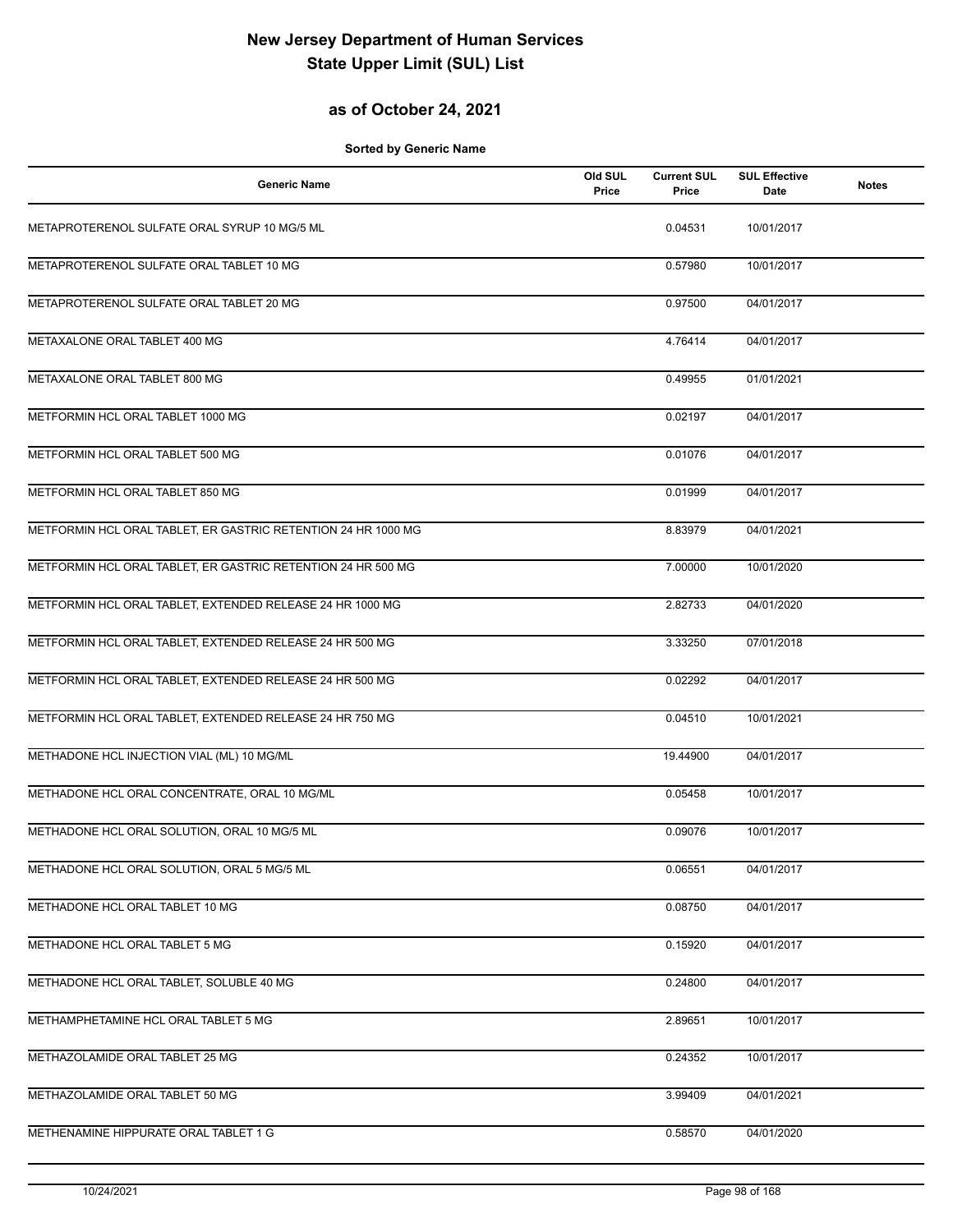## **as of October 24, 2021**

| <b>Generic Name</b>                                                                          | Old SUL<br>Price | <b>Current SUL</b><br>Price | <b>SUL Effective</b><br>Date | <b>Notes</b> |
|----------------------------------------------------------------------------------------------|------------------|-----------------------------|------------------------------|--------------|
| METHENAMINE MANDELATE ORAL TABLET 1 G                                                        |                  | 1.05580                     | 04/01/2017                   |              |
| METHENAMINE MANDELATE ORAL TABLET 500 MG                                                     |                  | 0.16327                     | 10/01/2017                   |              |
| METHENAMINE/METHYLENE BLUE/SALICYLATE/SODIUM PHOS/HYOSCYAMIN ORAL<br>TABLET 120-0.12MG       |                  | 3.99990                     | 04/01/2017                   |              |
| METHENAMINE/METHYLENE BLUE/SOD PHOS/P.SALICYLATE/HYOSCYAMINE ORAL<br>CAPSULE 118-10-36       |                  | 2.58650                     | 04/01/2017                   |              |
| METHENAMINE/METHYLENE BLUE/SOD PHOS/P.SALICYLATE/HYOSCYAMINE ORAL<br><b>TABLET 81-0.12MG</b> |                  | 4.75033                     | 04/01/2017                   |              |
| METHENAMINE/METHYLENE BLUE/SOD PHOS/P.SALICYLATE/HYOSCYAMINE ORAL<br>TABLET 81.6-10.8        |                  | 0.40000                     | 04/01/2017                   |              |
| METHENAMINE/SOD PHOSPH, MONOBASIC/METHYLENE BLUE/HYOSCYAMINE ORAL<br>TABLET 81.6-.12MG       |                  | 2.49990                     | 04/01/2017                   |              |
| METHIMAZOLE ORAL TABLET 10 MG                                                                |                  | 0.06500                     | 04/01/2017                   |              |
| METHIMAZOLE ORAL TABLET 5 MG                                                                 |                  | 0.04205                     | 01/01/2021                   |              |
| METHOCARBAMOL INJECTION VIAL (ML) 100 MG/ML                                                  |                  | 5.70880                     | 04/01/2017                   |              |
| METHOCARBAMOL ORAL TABLET 500 MG                                                             |                  | 0.03398                     | 07/01/2018                   |              |
| METHOCARBAMOL ORAL TABLET 750 MG                                                             |                  | 0.06520                     | 04/01/2017                   |              |
| METHOTREXATE SODIUM INJECTION VIAL (ML) 25 MG/ML                                             |                  | 1.62509                     | 10/01/2017                   |              |
| METHOTREXATE SODIUM ORAL TABLET 2.5 MG                                                       |                  | 0.22710                     | 01/01/2019                   |              |
| METHOTREXATE SODIUM/PF INJECTION VIAL (EA) 1 G                                               |                  | 63.60000                    | 04/01/2017                   |              |
| METHOTREXATE SODIUM/PF INJECTION VIAL (ML) 25 MG/ML                                          |                  | 0.86700                     | 04/01/2019                   |              |
| METHOXSALEN ORAL CAPSULE, LIQUID-FILLED, RAPID RELEASE 10 MG                                 |                  | 66.75840                    | 04/01/2017                   |              |
| METHSCOPOLAMINE BROMIDE ORAL TABLET 2.5 MG                                                   |                  | 0.31450                     | 10/01/2018                   |              |
| METHSCOPOLAMINE BROMIDE ORAL TABLET 5 MG                                                     |                  | 2.00133                     | 04/01/2017                   |              |
| METHYCLOTHIAZIDE ORAL TABLET 5 MG                                                            |                  | 0.24738                     | 10/01/2017                   |              |
| METHYL SALICYLATE/MENTHOL TOPICAL CREAM (GRAM) 15 %-1 %                                      |                  | 0.05105                     | 04/01/2017                   |              |
| METHYL SALICYLATE/MENTHOL TOPICAL CREAM (GRAM) 15%-10%                                       |                  | 0.02259                     | 04/01/2017                   |              |
| METHYL SALICYLATE/MENTHOL TOPICAL OINTMENT (GRAM) 29 %-7.6 %                                 |                  | 0.02852                     | 04/01/2017                   |              |
| METHYL SALICYLATE/MENTHOL/CAMPHOR TOPICAL CREAM (GRAM) 30%-10%-4%                            |                  | 0.03323                     | 12/12/2011                   |              |
| METHYLCELLULOSE (WITH SUGAR) ORAL POWDER (GRAM)                                              |                  | 0.01528                     | 12/12/2011                   |              |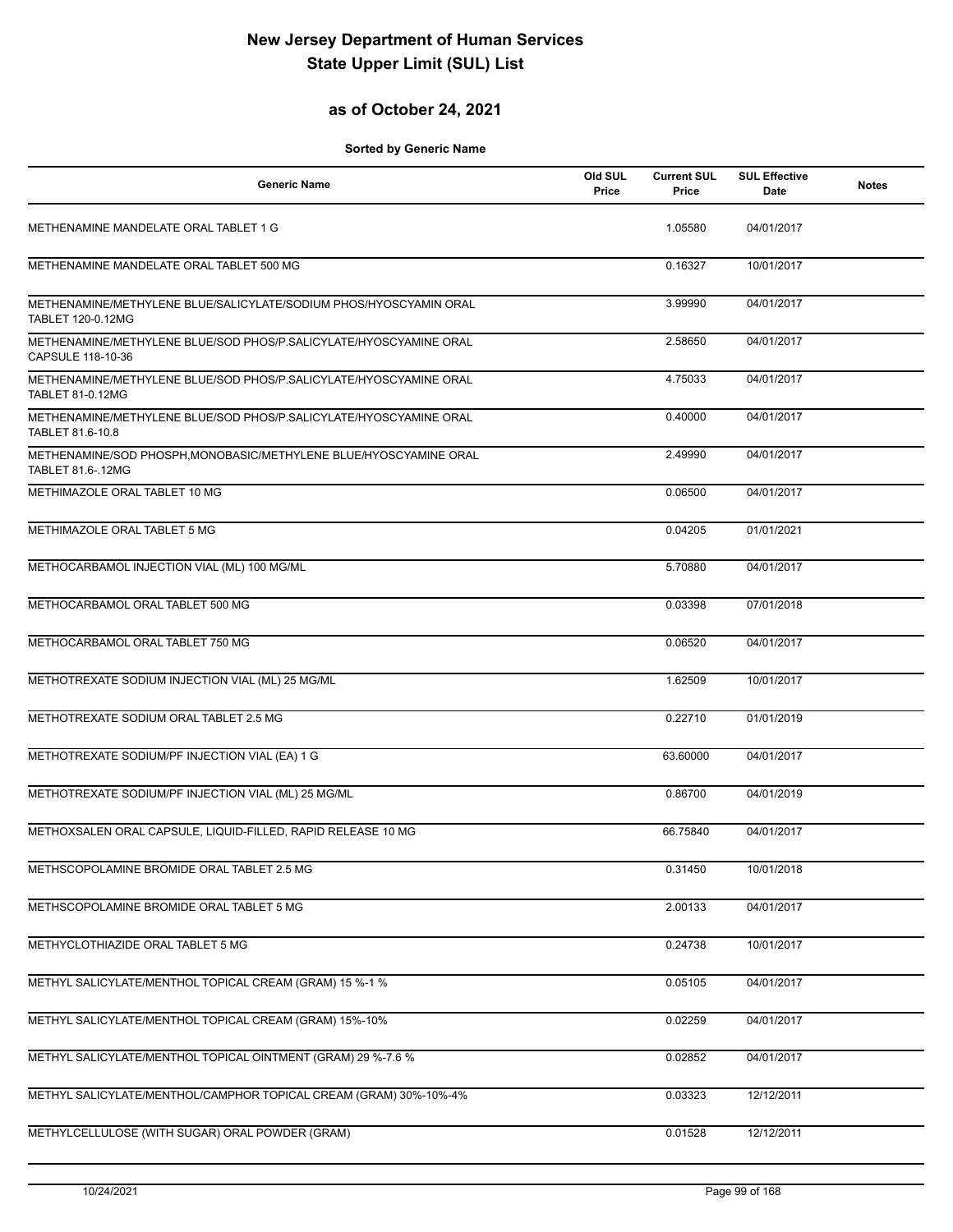## **as of October 24, 2021**

| <b>Generic Name</b>                                                     | Old SUL<br>Price | <b>Current SUL</b><br>Price | <b>SUL Effective</b><br>Date | <b>Notes</b> |
|-------------------------------------------------------------------------|------------------|-----------------------------|------------------------------|--------------|
| METHYLCELLULOSE ORAL TABLET 500 MG                                      |                  | 0.05421                     | 04/01/2017                   |              |
| METHYLDOPA ORAL TABLET 250 MG                                           |                  | 0.06990                     | 04/01/2018                   |              |
| METHYLDOPA ORAL TABLET 500 MG                                           |                  | 0.14670                     | 07/01/2017                   |              |
| METHYLDOPA/HYDROCHLOROTHIAZIDE ORAL TABLET 250MG-15MG                   |                  | 0.32956                     | 10/01/2017                   |              |
| METHYLDOPA/HYDROCHLOROTHIAZIDE ORAL TABLET 250MG-25MG                   |                  | 0.12130                     | 10/01/2017                   |              |
| METHYLERGONOVINE MALEATE INJECTION AMPUL (ML) .2MG/ML(1)                |                  | 4.70000                     | 04/01/2017                   |              |
| METHYLERGONOVINE MALEATE INJECTION VIAL (ML) .2MG/ML(1)                 |                  | 24.70000                    | 04/01/2017                   |              |
| METHYLERGONOVINE MALEATE ORAL TABLET 0.2 MG                             |                  | 21.81402                    | 04/01/2017                   |              |
| METHYLPHENIDATE HCL ORAL CAPSULE, EXTENDED RELEASE BIPHASIC 30-70 10 MG |                  | 2.33720                     | 04/01/2019                   |              |
| METHYLPHENIDATE HCL ORAL CAPSULE, EXTENDED RELEASE BIPHASIC 30-70 20 MG |                  | 2.67755                     | 04/01/2017                   |              |
| METHYLPHENIDATE HCL ORAL CAPSULE, EXTENDED RELEASE BIPHASIC 30-70 30 MG |                  | 1.85680                     | 10/01/2021                   |              |
| METHYLPHENIDATE HCL ORAL CAPSULE, EXTENDED RELEASE BIPHASIC 30-70 40 MG |                  | 2.26920                     | 07/01/2021                   |              |
| METHYLPHENIDATE HCL ORAL CAPSULE, EXTENDED RELEASE BIPHASIC 30-70 50 MG |                  | 4.99953                     | 04/01/2017                   |              |
| METHYLPHENIDATE HCL ORAL CAPSULE, EXTENDED RELEASE BIPHASIC 30-70 60 MG |                  | 4.98909                     | 04/01/2017                   |              |
| METHYLPHENIDATE HCL ORAL CAPSULE, EXTENDED RELEASE BIPHASIC 50-50 10 MG |                  | 7.96140                     | 01/01/2019                   |              |
| METHYLPHENIDATE HCL ORAL CAPSULE, EXTENDED RELEASE BIPHASIC 50-50 20 MG |                  | 2.04020                     | 10/01/2021                   |              |
| METHYLPHENIDATE HCL ORAL CAPSULE, EXTENDED RELEASE BIPHASIC 50-50 30 MG |                  | 3.67445                     | 04/01/2017                   |              |
| METHYLPHENIDATE HCL ORAL CAPSULE, EXTENDED RELEASE BIPHASIC 50-50 40 MG |                  | 4.21424                     | 04/01/2017                   |              |
| METHYLPHENIDATE HCL ORAL SOLUTION, ORAL 10 MG/5 ML                      |                  | 0.15816                     | 04/01/2021                   |              |
| METHYLPHENIDATE HCL ORAL SOLUTION, ORAL 5 MG/5 ML                       |                  | 0.55068                     | 04/01/2017                   |              |
| METHYLPHENIDATE HCL ORAL TABLET 10 MG                                   |                  | 0.17410                     | 10/01/2020                   |              |
| METHYLPHENIDATE HCL ORAL TABLET 20 MG                                   |                  | 0.22400                     | 07/01/2018                   |              |
| METHYLPHENIDATE HCL ORAL TABLET 5 MG                                    |                  | 0.14690                     | 10/01/2020                   |              |
| METHYLPHENIDATE HCL ORAL TABLET, CHEWABLE 10 MG                         |                  | 4.52740                     | 04/01/2017                   |              |
| METHYLPHENIDATE HCL ORAL TABLET, CHEWABLE 2.5 MG                        |                  | 2.27610                     | 04/01/2017                   |              |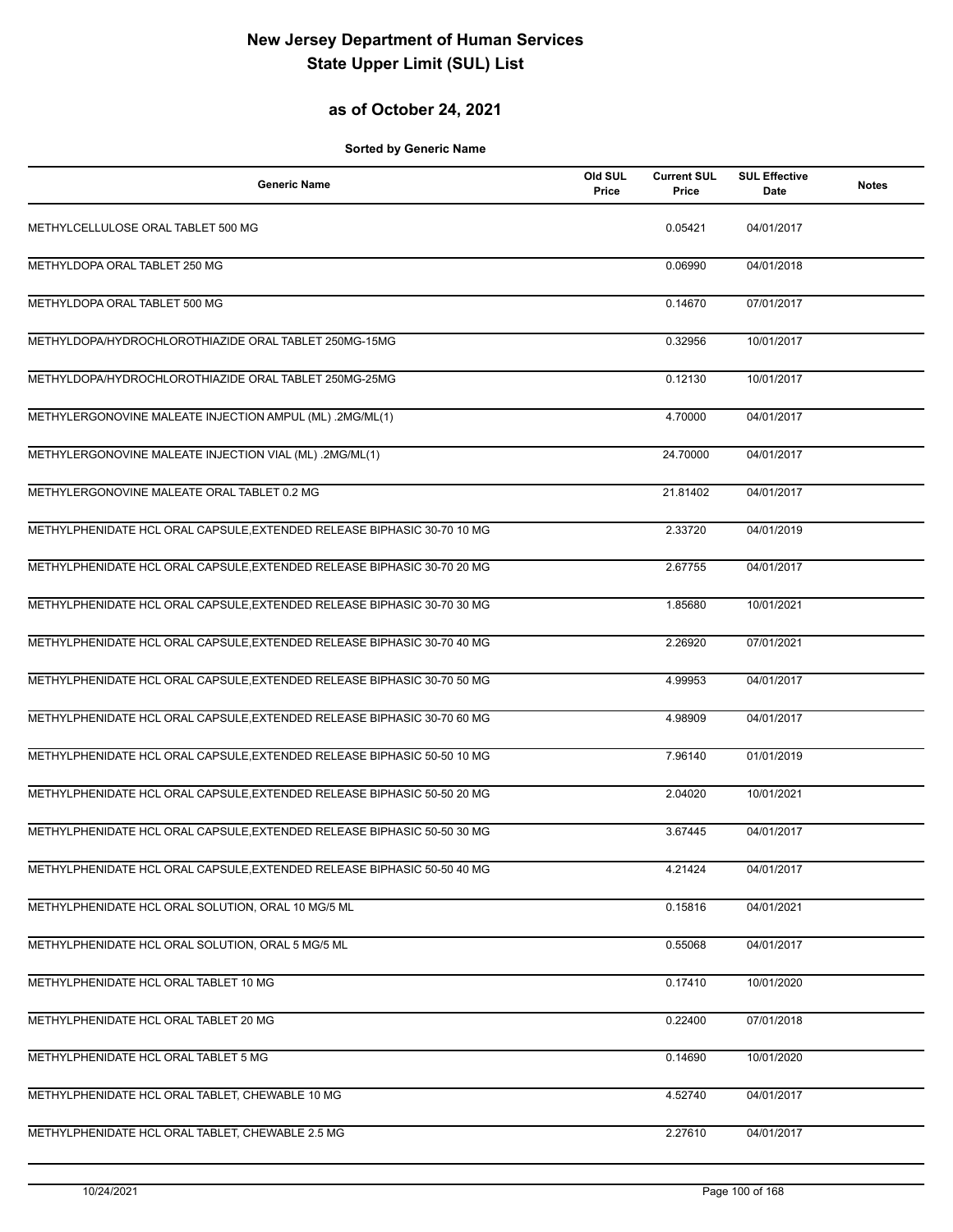#### **as of October 24, 2021**

| <b>Generic Name</b>                                                                        | Old SUL<br>Price | <b>Current SUL</b><br>Price | <b>SUL Effective</b><br>Date | <b>Notes</b> |
|--------------------------------------------------------------------------------------------|------------------|-----------------------------|------------------------------|--------------|
| METHYLPHENIDATE HCL ORAL TABLET, CHEWABLE 5 MG                                             |                  | 3.26022                     | 04/01/2017                   |              |
| METHYLPHENIDATE HCL ORAL TABLET, EXTENDED RELEASE 10 MG                                    |                  | 0.52570                     | 10/01/2017                   |              |
| METHYLPHENIDATE HCL ORAL TABLET, EXTENDED RELEASE 20 MG                                    |                  | 0.39255                     | 10/01/2017                   |              |
| METHYLPHENIDATE HCL ORAL TABLET, EXTENDED RELEASE 24 HR 18 MG                              |                  | 1.49850                     | 10/01/2020                   |              |
| METHYLPHENIDATE HCL ORAL TABLET, EXTENDED RELEASE 24 HR 27 MG                              |                  | 1.22120                     | 10/01/2021                   |              |
| METHYLPHENIDATE HCL ORAL TABLET, EXTENDED RELEASE 24 HR 36 MG                              |                  | 3.94770                     | 07/01/2019                   |              |
| METHYLPHENIDATE HCL ORAL TABLET, EXTENDED RELEASE 24 HR 54 MG                              |                  | 1.49053                     | 10/01/2021                   |              |
| METHYLPREDNISOLONE ACETATE INJECTION VIAL (ML) 40 MG/ML                                    |                  | 6.24000                     | 04/01/2017                   |              |
| METHYLPREDNISOLONE ACETATE INJECTION VIAL (ML) 80 MG/ML                                    |                  | 5.93600                     | 04/01/2017                   |              |
| METHYLPREDNISOLONE ORAL TABLET 16 MG                                                       |                  | 1.95015                     | 04/01/2017                   |              |
| METHYLPREDNISOLONE ORAL TABLET 32 MG                                                       |                  | 3.70000                     | 04/01/2017                   |              |
| METHYLPREDNISOLONE ORAL TABLET 4 MG                                                        |                  | 0.15770                     | 04/01/2021                   |              |
| METHYLPREDNISOLONE ORAL TABLET 8 MG                                                        |                  | 1.09220                     | 01/01/2020                   |              |
| METHYLPREDNISOLONE ORAL TABLET, DOSE PACK 4 MG                                             |                  | 0.10286                     | 01/01/2019                   |              |
| METHYLPREDNISOLONE SODIUM SUCCINATE INJECTION VIAL (EA) 125 MG                             |                  | 8.00000                     | 04/01/2021                   |              |
| METHYLPREDNISOLONE SODIUM SUCCINATE INJECTION VIAL (EA) 40 MG                              |                  | 1.81905                     | 10/01/2017                   |              |
| METHYLPREDNISOLONE SODIUM SUCCINATE INJECTION VIAL (SDV, MDV OR ADDITIVE)<br>(EA) 40 MG/ML |                  | 2.71500                     | 12/12/2011                   |              |
| METHYLPREDNISOLONE SODIUM SUCCINATE INTRAVENOUS VIAL (EA) 1000 MG                          |                  | 12.95445                    | 10/01/2017                   |              |
| METHYLTESTOSTERONE ORAL CAPSULE 10 MG                                                      |                  | 67.11550                    | 04/01/2017                   |              |
| METIPRANOLOL OPHTHALMIC DROPS 0.3 %                                                        |                  | 2.71154                     | 12/12/2011                   |              |
| METOCLOPRAMIDE HCL INJECTION SYRINGE (ML) 10 MG/2 ML                                       |                  | 1.11000                     | 04/01/2017                   |              |
| METOCLOPRAMIDE HCL INJECTION VIAL (ML) 5 MG/ML                                             |                  | 0.50029                     | 04/01/2017                   |              |
| METOCLOPRAMIDE HCL ORAL DISPOSABLE SYRINGE (EA) 0.9MG/0.9                                  |                  | 0.01585                     | 12/12/2011                   |              |
| METOCLOPRAMIDE HCL ORAL SOLUTION, ORAL 10 MG/10ML                                          |                  | 0.05375                     | 04/01/2017                   |              |
| METOCLOPRAMIDE HCL ORAL SOLUTION, ORAL 5 MG/5 ML                                           |                  | 0.01008                     | 04/01/2017                   |              |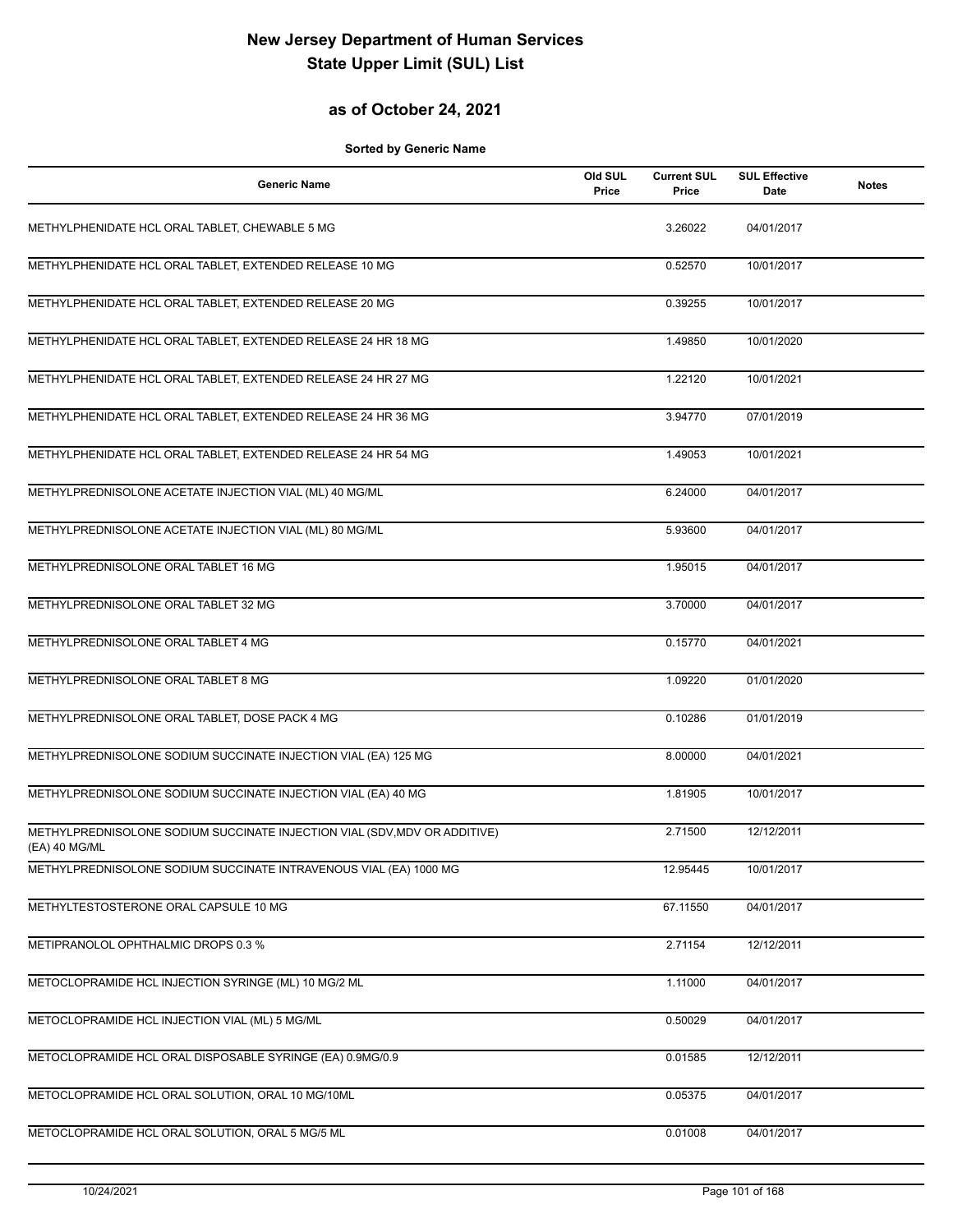## **as of October 24, 2021**

| <b>Generic Name</b>                                                | Old SUL<br>Price | <b>Current SUL</b><br>Price | <b>SUL Effective</b><br>Date | <b>Notes</b> |
|--------------------------------------------------------------------|------------------|-----------------------------|------------------------------|--------------|
| METOCLOPRAMIDE HCL ORAL TABLET 10 MG                               |                  | 0.01950                     | 01/01/2019                   |              |
| METOCLOPRAMIDE HCL ORAL TABLET 5 MG                                |                  | 0.03308                     | 07/01/2017                   |              |
| METOCLOPRAMIDE HCL ORAL TABLET, DISINTEGRATING 5 MG                |                  | 7.48000                     | 04/01/2017                   |              |
| METOLAZONE ORAL TABLET 10 MG                                       |                  | 0.51380                     | 10/01/2017                   |              |
| METOLAZONE ORAL TABLET 2.5 MG                                      |                  | 0.81000                     | 07/01/2018                   |              |
| METOLAZONE ORAL TABLET 5 MG                                        |                  | 0.68220                     | 12/13/2019                   |              |
| METOPROLOL SUCCINATE ORAL TABLET, EXTENDED RELEASE 24 HR 100 MG    |                  | 0.11660                     | 01/01/2019                   |              |
| METOPROLOL SUCCINATE ORAL TABLET, EXTENDED RELEASE 24 HR 200 MG    |                  | 0.21745                     | 10/01/2021                   |              |
| METOPROLOL SUCCINATE ORAL TABLET, EXTENDED RELEASE 24 HR 25 MG     |                  | 0.06050                     | 10/01/2021                   |              |
| METOPROLOL SUCCINATE ORAL TABLET, EXTENDED RELEASE 24 HR 50 MG     |                  | 0.06950                     | 01/01/2019                   |              |
| METOPROLOL TARTRATE INTRAVENOUS AMPUL (ML) 5 MG/5 ML               |                  | 0.39600                     | 04/01/2017                   |              |
| METOPROLOL TARTRATE INTRAVENOUS SYRINGE (ML) 5 MG/5 ML             |                  | 1.15600                     | 04/01/2017                   |              |
| METOPROLOL TARTRATE INTRAVENOUS VIAL (ML) 5 MG/5 ML                |                  | 0.15200                     | 04/01/2017                   |              |
| METOPROLOL TARTRATE ORAL TABLET 100 MG                             |                  | 0.02310                     | 04/01/2017                   |              |
| METOPROLOL TARTRATE ORAL TABLET 25 MG                              |                  | 0.01309                     | 04/01/2017                   |              |
| METOPROLOL TARTRATE ORAL TABLET 37.5 MG                            |                  | 0.07920                     | 04/01/2017                   |              |
| METOPROLOL TARTRATE ORAL TABLET 50 MG                              |                  | 0.01861                     | 04/01/2021                   |              |
| METOPROLOL TARTRATE ORAL TABLET 75 MG                              |                  | 0.17228                     | 04/01/2017                   |              |
| METOPROLOL TARTRATE/HYDROCHLOROTHIAZIDE ORAL TABLET 100MG-25MG     |                  | 0.84850                     | 04/01/2017                   |              |
| METOPROLOL TARTRATE/HYDROCHLOROTHIAZIDE ORAL TABLET 100MG-50MG     |                  | 1.21373                     | 10/01/2017                   |              |
| METOPROLOL TARTRATE/HYDROCHLOROTHIAZIDE ORAL TABLET 50 MG-25MG     |                  | 0.54060                     | 07/01/2018                   |              |
| METRONIDAZOLE BENZOATE MISCELLANEOUS POWDER (GRAM)                 |                  | 0.86987                     | 10/01/2017                   |              |
| METRONIDAZOLE IN SODIUM CHLORIDE INTRAVENOUS INTRAVENOUS SOLUTION. |                  | 0.01195                     | 10/01/2017                   |              |
| PIGGYBACK (ML) 500MG/0.1L<br>METRONIDAZOLE ORAL CAPSULE 375 MG     |                  | 1.81674                     | 10/01/2017                   |              |
| METRONIDAZOLE ORAL TABLET 250 MG                                   |                  | 0.07480                     | 10/01/2019                   |              |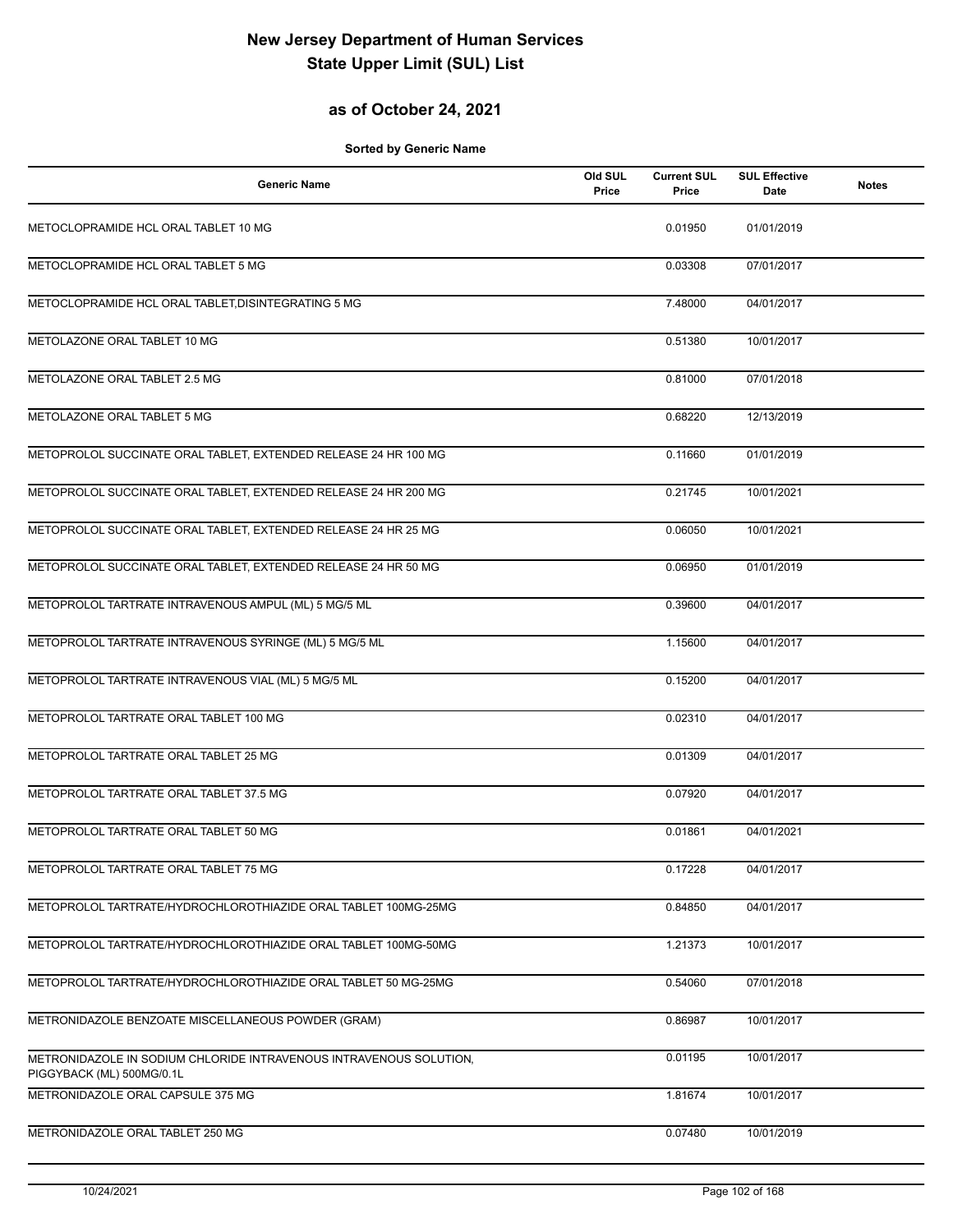## **as of October 24, 2021**

| <b>Generic Name</b>                                     | Old SUL<br>Price | <b>Current SUL</b><br>Price | <b>SUL Effective</b><br>Date | <b>Notes</b> |
|---------------------------------------------------------|------------------|-----------------------------|------------------------------|--------------|
| METRONIDAZOLE ORAL TABLET 500 MG                        |                  | 0.04450                     | 01/01/2019                   |              |
| METRONIDAZOLE TOPICAL CREAM (GRAM) 0.75 %               |                  | 0.88967                     | 04/01/2021                   |              |
| METRONIDAZOLE TOPICAL GEL (GRAM) 0.75 %                 |                  | 0.32294                     | 10/01/2017                   |              |
| METRONIDAZOLE TOPICAL GEL (GRAM) 1 %                    |                  | 1.71483                     | 04/01/2020                   |              |
| METRONIDAZOLE TOPICAL GEL WITH PUMP (GRAM) 1 %          |                  | 2.53748                     | 04/01/2017                   |              |
| METRONIDAZOLE TOPICAL LOTION (ML) 0.75 %                |                  | 1.27119                     | 01/01/2020                   |              |
| METRONIDAZOLE VAGINAL GEL WITH APPLICATOR (GRAM) 0.75 % |                  | 0.34226                     | 07/01/2019                   |              |
| MEXILETINE HCL ORAL CAPSULE 150 MG                      |                  | 0.18552                     | 10/01/2017                   |              |
| MEXILETINE HCL ORAL CAPSULE 200 MG                      |                  | 0.20487                     | 10/01/2017                   |              |
| MEXILETINE HCL ORAL CAPSULE 250 MG                      |                  | 0.25898                     | 10/01/2017                   |              |
| MICONAZOLE NITRATE TOPICAL AEROSOL, POWDER (GRAM) 2 %   |                  | 0.01330                     | 10/01/2017                   |              |
| MICONAZOLE NITRATE TOPICAL CREAM (GRAM) 2 %             |                  | 0.07015                     | 04/01/2017                   |              |
| MICONAZOLE NITRATE TOPICAL OINTMENT (GRAM) 2 %          |                  | 0.07388                     | 04/01/2017                   |              |
| MICONAZOLE NITRATE TOPICAL POWDER (GRAM) 2 %            |                  | 0.03044                     | 10/01/2017                   |              |
| MICONAZOLE NITRATE VAGINAL CREAM WITH APPLICATOR 2 %    |                  | 0.10598                     | 04/01/2017                   |              |
| MICONAZOLE NITRATE VAGINAL CREAM WITH APPLICATOR 4 %    |                  | 0.23960                     | 04/01/2017                   |              |
| MICONAZOLE NITRATE VAGINAL KIT 1200MG-2%                |                  | 17.24000                    | 04/01/2017                   |              |
| MICONAZOLE NITRATE VAGINAL KIT 200 MG-2 %               |                  | 7.86000                     | 04/01/2017                   |              |
| MICONAZOLE NITRATE VAGINAL SUPPOSITORY, VAGINAL 100 MG  |                  | 0.64024                     | 04/01/2017                   |              |
| MICONAZOLE NITRATE VAGINAL SUPPOSITORY, VAGINAL 200 MG  |                  | 12.13000                    | 04/01/2018                   |              |
| MIDAZOLAM HCL INJECTION DISPOSABLE SYRINGE (ML) 1 MG/ML |                  | 0.29250                     | 12/12/2011                   |              |
| MIDAZOLAM HCL INJECTION VIAL (ML) 10 MG/10ML            |                  | 0.17100                     | 04/01/2017                   |              |
| MIDAZOLAM HCL INJECTION VIAL (ML) 10 MG/2 ML            |                  | 0.62500                     | 04/01/2017                   |              |
| MIDAZOLAM HCL INJECTION VIAL (ML) 2 MG/2 ML             |                  | 0.31512                     | 04/01/2017                   |              |
| MIDAZOLAM HCL INJECTION VIAL (ML) 5 MG/5 ML             |                  | 0.27800                     | 04/01/2017                   |              |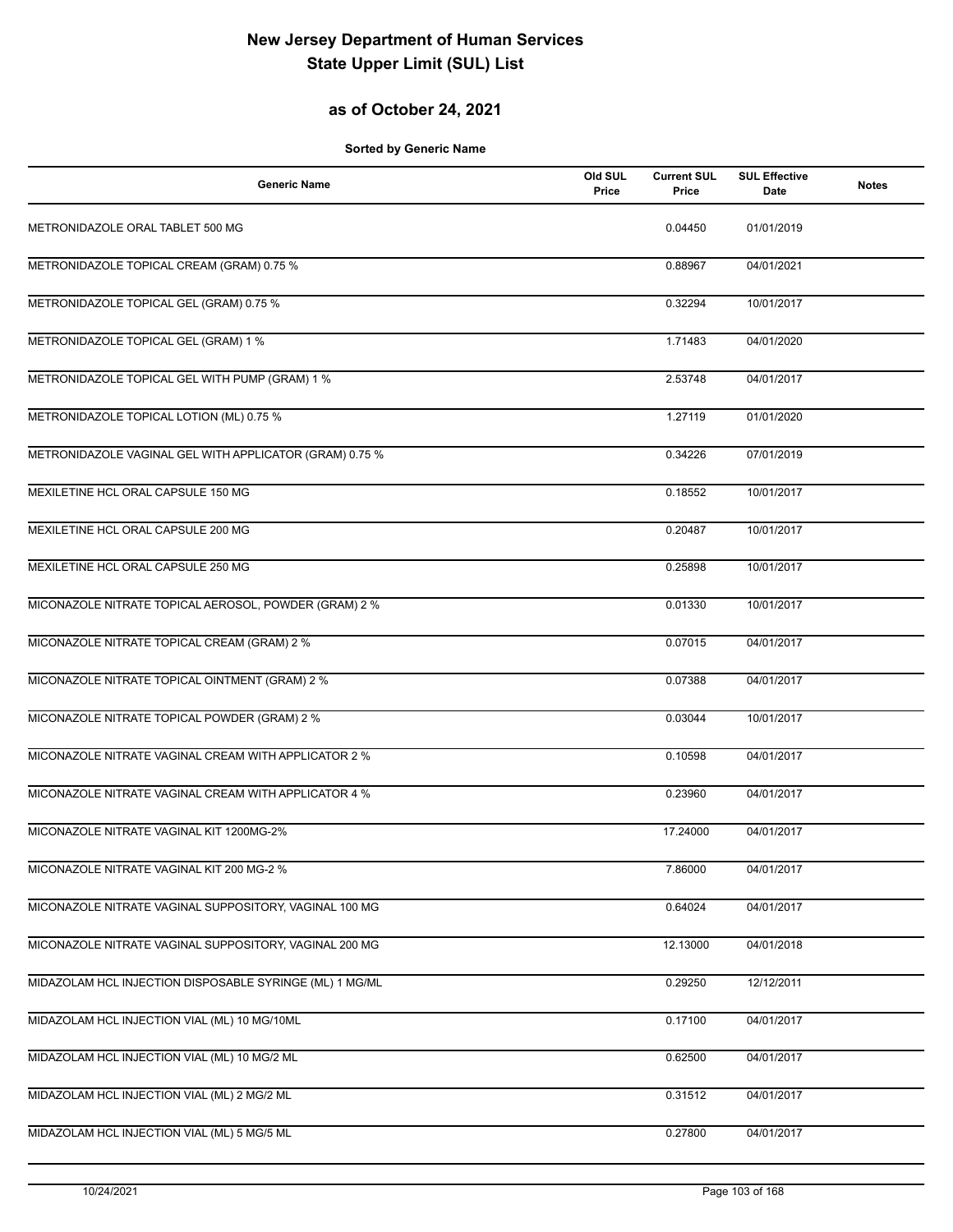## **as of October 24, 2021**

| <b>Generic Name</b>                                                                                    | Old SUL<br>Price | <b>Current SUL</b><br>Price | <b>SUL Effective</b><br>Date | <b>Notes</b> |
|--------------------------------------------------------------------------------------------------------|------------------|-----------------------------|------------------------------|--------------|
| MIDAZOLAM HCL INJECTION VIAL (ML) 5 MG/ML                                                              |                  | 0.68340                     | 10/01/2017                   |              |
| MIDAZOLAM HCL INJECTION VIAL (ML) 5 MG/ML(1)                                                           |                  | 0.91930                     | 04/01/2017                   |              |
| MIDAZOLAM HCL ORAL SYRUP 10 MG/5 ML                                                                    |                  | 0.55360                     | 10/01/2017                   |              |
| MIDAZOLAM HCL ORAL SYRUP 2 MG/ML                                                                       |                  | 0.32771                     | 04/01/2017                   |              |
| MIDAZOLAM HCL ORAL SYRUP 5 MG/2.5ML                                                                    |                  | 2.10800                     | 04/01/2017                   |              |
| MIDAZOLAM HCL/PF INJECTION CARTRIDGE (ML) 2 MG/2 ML                                                    |                  | 0.73000                     | 04/01/2017                   |              |
| MIDAZOLAM HCL/PF INJECTION CARTRIDGE (ML) 5 MG/ML                                                      |                  | 2.51000                     | 04/01/2017                   |              |
| MIDAZOLAM HCL/PF INJECTION SYRINGE (ML) 10 MG/2 ML                                                     |                  | 1.10000                     | 04/01/2017                   |              |
| MIDAZOLAM HCL/PF INJECTION SYRINGE (ML) 2 MG/2 ML                                                      |                  | 0.19598                     | 10/01/2017                   |              |
| MIDAZOLAM HCL/PF INJECTION SYRINGE (ML) 5 MG/ML                                                        |                  | 0.68340                     | 10/01/2017                   |              |
| MIDAZOLAM HCL/PF INJECTION VIAL (ML) 10 MG/2 ML                                                        |                  | 0.48500                     | 04/01/2017                   |              |
| MIDAZOLAM HCL/PF INJECTION VIAL (ML) 2 MG/2 ML                                                         |                  | 0.23500                     | 04/01/2017                   |              |
| MIDAZOLAM HCL/PF INJECTION VIAL (ML) 5 MG/5 ML                                                         |                  | 0.16200                     | 04/01/2017                   |              |
| MIDAZOLAM HCL/PF INJECTION VIAL (ML) 5 MG/ML(1)                                                        |                  | 1.03920                     | 04/01/2017                   |              |
| MIDODRINE HCL ORAL TABLET 10 MG                                                                        |                  | 0.48290                     | 04/01/2021                   |              |
| MIDODRINE HCL ORAL TABLET 2.5 MG                                                                       |                  | 0.16000                     | 10/01/2018                   |              |
| MIDODRINE HCL ORAL TABLET 5 MG                                                                         |                  | 0.23470                     | 10/01/2021                   |              |
| MIGLITOL ORAL TABLET 100 MG                                                                            |                  | 2.23270                     | 04/01/2017                   |              |
| MIGLITOL ORAL TABLET 25 MG                                                                             |                  | 1.72110                     | 04/01/2017                   |              |
| MIGLITOL ORAL TABLET 50 MG                                                                             |                  | 1.89250                     | 04/01/2017                   |              |
| MILRINONE LACTATE INTRAVENOUS VIAL (ML) 1 MG/ML                                                        |                  | 0.29545                     | 10/01/2017                   |              |
| MILRINONE LACTATE/DEXTROSE 5 % IN WATER INTRAVENOUS INTRAVENOUS SOLUTION,<br>PIGGYBACK (ML) 20MG/100ML |                  | 0.12080                     | 04/01/2017                   |              |
| MILRINONE LACTATE/DEXTROSE 5 % IN WATER INTRAVENOUS INTRAVENOUS SOLUTION,<br>PIGGYBACK (ML) 40MG/200ML |                  | 0.13125                     | 04/01/2017                   |              |
| MINERAL OIL MISCELLANEOUS OIL (ML)                                                                     |                  | 0.01182                     | 10/01/2017                   |              |
| MINERAL OIL ORAL OIL (ML)                                                                              |                  | 0.00596                     | 10/01/2017                   |              |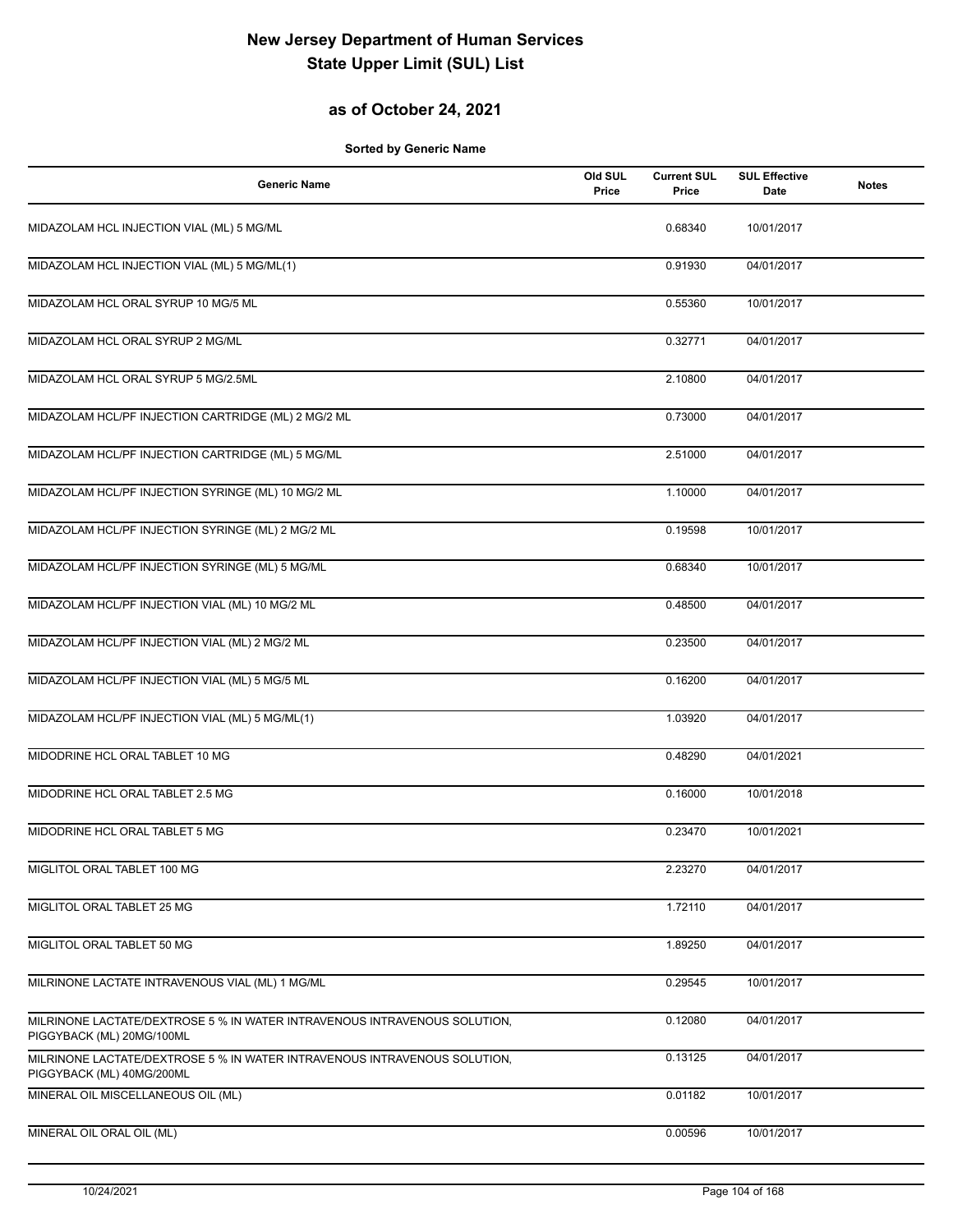## **as of October 24, 2021**

| <b>Generic Name</b>                                                 | Old SUL<br>Price | <b>Current SUL</b><br>Price | <b>SUL Effective</b><br>Date | <b>Notes</b> |
|---------------------------------------------------------------------|------------------|-----------------------------|------------------------------|--------------|
| MINERAL OIL RECTAL ENEMA (ML)                                       |                  | 0.01190                     | 12/12/2011                   |              |
| MINERAL OIL/ISOPROPYL MYRISTATE/WATER TOPICAL LOTION (ML)           |                  | 0.02238                     | 12/12/2011                   |              |
| MINERAL OIL/PETROLATUM, HYDROPHILIC TOPICAL OINTMENT (GRAM)         |                  | 0.05288                     | 12/12/2011                   |              |
| MINERAL OIL/PETROLATUM, WHITE OPHTHALMIC OINTMENT (GRAM) 15 %-83 %  |                  | 0.63759                     | 04/01/2017                   |              |
| MINERAL OIL/PETROLATUM, WHITE OPHTHALMIC OINTMENT (GRAM) 15%-85%    |                  | 0.63759                     | 04/01/2017                   |              |
| MINERAL OIL/PETROLATUM, WHITE OPHTHALMIC OINTMENT (GRAM) 42.5-57.3% |                  | 0.63759                     | 04/01/2017                   |              |
| MINERAL OIL/PETROLATUM, WHITE TOPICAL CREAM (GRAM)                  |                  | 0.01385                     | 12/12/2011                   |              |
| MINERAL OIL/PETROLATUM, WHITE/WATER TOPICAL LOTION (ML)             |                  | 0.02238                     | 12/12/2011                   |              |
| MINOCYCLINE HCL ORAL CAPSULE 100 MG                                 |                  | 0.22560                     | 01/01/2019                   |              |
| MINOCYCLINE HCL ORAL CAPSULE 50 MG                                  |                  | 0.15370                     | 04/01/2017                   |              |
| MINOCYCLINE HCL ORAL CAPSULE 75 MG                                  |                  | 0.28083                     | 04/01/2017                   |              |
| MINOCYCLINE HCL ORAL TABLET 100 MG                                  |                  | 1.50750                     | 10/01/2017                   |              |
| MINOCYCLINE HCL ORAL TABLET 50 MG                                   |                  | 0.93606                     | 10/01/2017                   |              |
| MINOCYCLINE HCL ORAL TABLET 75 MG                                   |                  | 0.25898                     | 10/01/2017                   |              |
| MINOCYCLINE HCL ORAL TABLET, EXTENDED RELEASE 24 HR 135 MG          |                  | 7.38700                     | 04/01/2017                   |              |
| MINOCYCLINE HCL ORAL TABLET, EXTENDED RELEASE 24 HR 45 MG           |                  | 7.38700                     | 04/01/2017                   |              |
| MINOCYCLINE HCL ORAL TABLET, EXTENDED RELEASE 24 HR 65 MG           |                  | 5.99833                     | 01/01/2020                   |              |
| MINOCYCLINE HCL ORAL TABLET, EXTENDED RELEASE 24 HR 90 MG           |                  | 5.25856                     | 04/01/2017                   |              |
| MINOXIDIL ORAL TABLET 10 MG                                         |                  | 0.12250                     | 01/01/2019                   |              |
| MINOXIDIL ORAL TABLET 2.5 MG                                        |                  | 0.01538                     | 10/01/2017                   |              |
| MINOXIDIL TOPICAL SOLUTION, NON-ORAL 2 %                            |                  | 0.09397                     | 04/01/2017                   |              |
| MINOXIDIL TOPICAL SOLUTION, NON-ORAL 5 %                            |                  | 0.13546                     | 04/01/2017                   |              |
| MIRTAZAPINE ORAL TABLET 15 MG                                       |                  | 0.04000                     | 01/01/2019                   |              |
| MIRTAZAPINE ORAL TABLET 30 MG                                       |                  | 0.06333                     | 07/01/2017                   |              |
| MIRTAZAPINE ORAL TABLET 45 MG                                       |                  | 0.09967                     | 10/01/2017                   |              |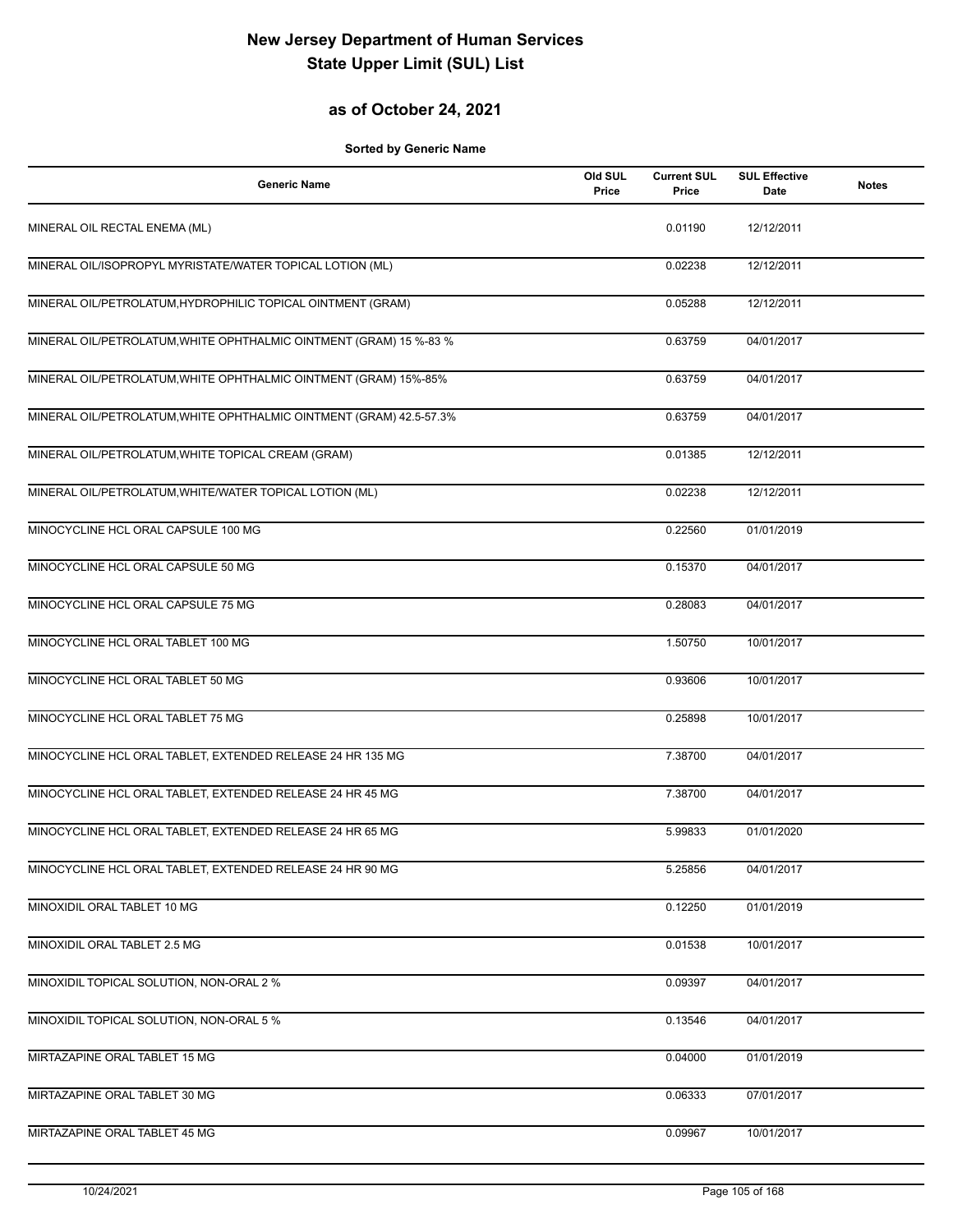## **as of October 24, 2021**

| <b>Generic Name</b>                                                                                              | Old SUL<br>Price | <b>Current SUL</b><br>Price | <b>SUL Effective</b><br>Date | <b>Notes</b> |
|------------------------------------------------------------------------------------------------------------------|------------------|-----------------------------|------------------------------|--------------|
| MIRTAZAPINE ORAL TABLET 7.5 MG                                                                                   |                  | 0.66000                     | 01/01/2021                   |              |
| MIRTAZAPINE ORAL TABLET, DISINTEGRATING 15 MG                                                                    |                  | 0.47533                     | 01/01/2018                   |              |
| MIRTAZAPINE ORAL TABLET, DISINTEGRATING 30 MG                                                                    |                  | 0.53400                     | 10/01/2021                   |              |
| MIRTAZAPINE ORAL TABLET, DISINTEGRATING 45 MG                                                                    |                  | 0.65380                     | 04/01/2017                   |              |
| MISOPROSTOL ORAL TABLET 100 MCG                                                                                  |                  | 0.34203                     | 04/01/2017                   |              |
| MISOPROSTOL ORAL TABLET 200 MCG                                                                                  |                  | 0.32632                     | 10/01/2017                   |              |
| MITOMYCIN INTRAVENOUS VIAL (EA) 20 MG                                                                            |                  | 631.98000                   | 04/01/2017                   |              |
| MITOMYCIN INTRAVENOUS VIAL (EA) 40 MG                                                                            |                  | 1263.96000                  | 04/01/2017                   |              |
| MITOMYCIN INTRAVENOUS VIAL (EA) 5 MG                                                                             |                  | 243.27000                   | 04/01/2017                   |              |
| MITOXANTRONE HCL INTRAVENOUS VIAL (ML) 2 MG/ML                                                                   |                  | 13.12480                    | 04/01/2017                   |              |
| MODAFINIL ORAL TABLET 100 MG                                                                                     |                  | 0.25933                     | 04/01/2021                   |              |
| MODAFINIL ORAL TABLET 200 MG                                                                                     |                  | 0.35717                     | 01/01/2020                   |              |
| MOEXIPRIL HCL ORAL TABLET 15 MG                                                                                  |                  | 0.24537                     | 10/01/2017                   |              |
| MOEXIPRIL HCL ORAL TABLET 7.5 MG                                                                                 |                  | 0.26780                     | 04/01/2018                   |              |
| MOEXIPRIL HCL/HYDROCHLOROTHIAZIDE ORAL TABLET 15-12.5MG<br>MOEXIPRIL HCL/HYDROCHLOROTHIAZIDE ORAL TABLET 15-25MG |                  | 0.36685                     | 10/01/2017                   |              |
| MOEXIPRIL HCL/HYDROCHLOROTHIAZIDE ORAL TABLET 7.5-12.5MG                                                         |                  | 0.32874                     | 10/01/2017                   |              |
|                                                                                                                  |                  | 0.36252                     | 04/01/2017                   |              |
| MOLINDONE HCL ORAL TABLET 10 MG<br>MOLINDONE HCL ORAL TABLET 25 MG                                               |                  | 1.83460<br>2.15480          | 04/01/2017<br>04/01/2017     |              |
| MOLINDONE HCL ORAL TABLET 5 MG                                                                                   |                  | 1.27600                     | 04/01/2017                   |              |
| MOMETASONE FUROATE NASAL AEROSOL, SPRAY WITH PUMP (GRAM) 50 MCG                                                  |                  | 1.66529                     | 01/01/2019                   |              |
| MOMETASONE FUROATE TOPICAL CREAM (GRAM) 0.1 %                                                                    |                  | 0.15556                     | 04/01/2017                   |              |
| MOMETASONE FUROATE TOPICAL OINTMENT (GRAM) 0.1 %                                                                 |                  | 0.13022                     | 07/01/2018                   |              |
|                                                                                                                  |                  | 0.14992                     | 10/01/2017                   |              |
| MOMETASONE FUROATE TOPICAL SOLUTION, NON-ORAL 0.1 %                                                              |                  |                             |                              |              |
| MONTELUKAST SODIUM ORAL GRANULES IN PACKET (EA) 4 MG                                                             |                  | 1.23042                     | 10/01/2021                   |              |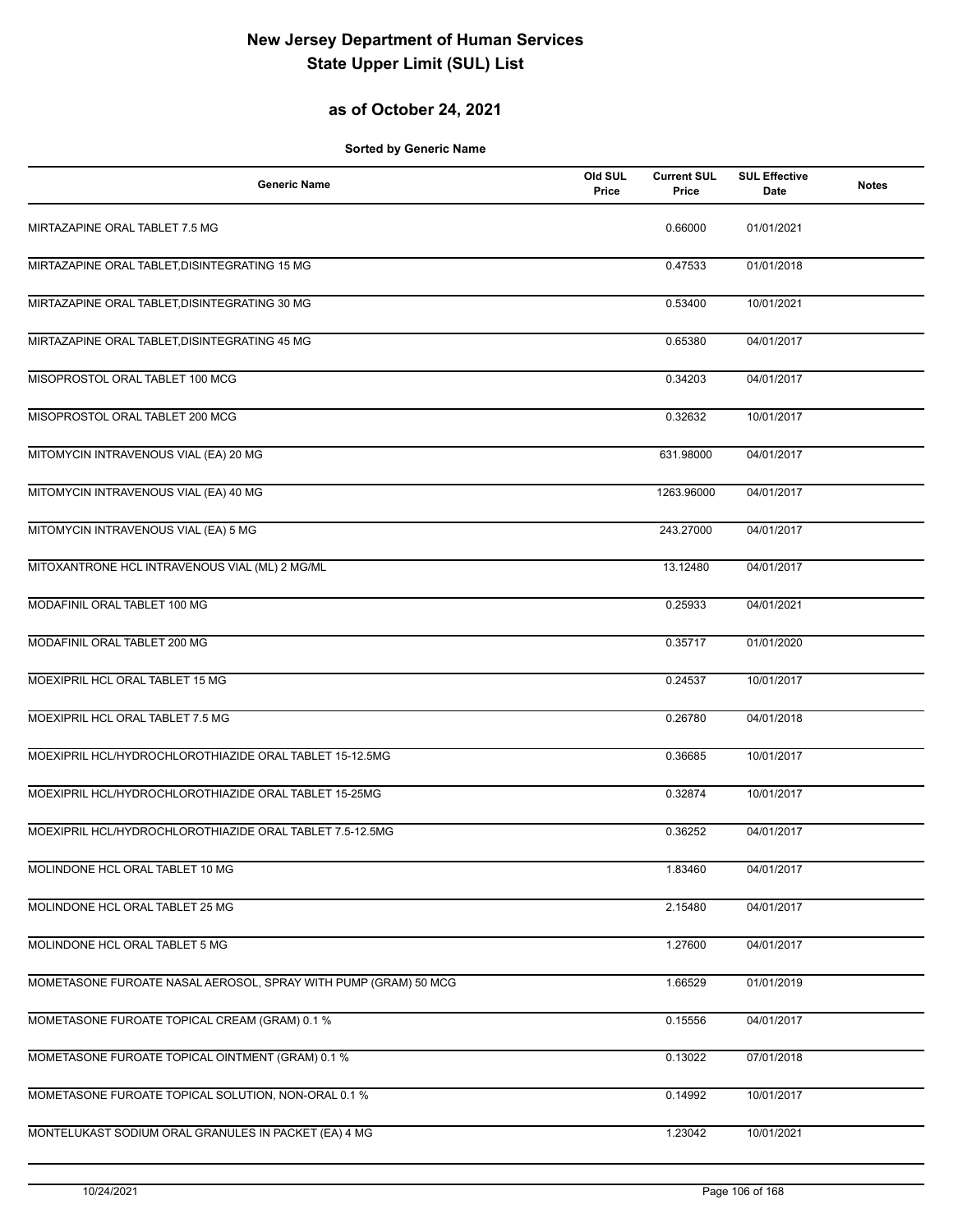## **as of October 24, 2021**

| <b>Generic Name</b>                                                             | Old SUL<br>Price | <b>Current SUL</b><br>Price | <b>SUL Effective</b><br>Date | <b>Notes</b> |
|---------------------------------------------------------------------------------|------------------|-----------------------------|------------------------------|--------------|
| MONTELUKAST SODIUM ORAL TABLET 10 MG                                            |                  | 0.03278                     | 07/01/2018                   |              |
| MONTELUKAST SODIUM ORAL TABLET, CHEWABLE 4 MG                                   |                  | 0.07095                     | 10/01/2021                   |              |
| MONTELUKAST SODIUM ORAL TABLET, CHEWABLE 5 MG                                   |                  | 0.04422                     | 01/01/2019                   |              |
| MORPHINE SULFATE INJECTION AMPUL (ML) 10 MG/ML                                  |                  | 0.96000                     | 12/12/2011                   |              |
| MORPHINE SULFATE INJECTION SYRINGE (ML) 10 MG/ML                                |                  | 0.64320                     | 10/01/2017                   |              |
| MORPHINE SULFATE INJECTION SYRINGE (ML) 2 MG/ML                                 |                  | 2.19000                     | 04/01/2017                   |              |
| MORPHINE SULFATE INJECTION SYRINGE (ML) 4 MG/ML                                 |                  | 2.19000                     | 04/01/2017                   |              |
| MORPHINE SULFATE INJECTION SYRINGE (ML) 5 MG/ML                                 |                  | 2.19000                     | 04/01/2017                   |              |
| MORPHINE SULFATE INJECTION SYRINGE (ML) 8 MG/ML                                 |                  | 2.19000                     | 04/01/2017                   |              |
| MORPHINE SULFATE INJECTION VIAL (ML) 15 MG/ML                                   |                  | 1.04000                     | 04/01/2017                   |              |
| MORPHINE SULFATE INJECTION VIAL (ML) 8 MG/ML                                    |                  | 1.12000                     | 04/01/2017                   |              |
| MORPHINE SULFATE INJECTION VIAL (SDV, MDV OR ADDITIVE) (ML) 10 MG/ML            |                  | 0.96000                     | 12/12/2011                   |              |
| MORPHINE SULFATE INJECTION VIAL (SDV, MDV OR ADDITIVE) (ML) 50 MG/ML            |                  | 0.55380                     | 12/12/2011                   |              |
| MORPHINE SULFATE INTRAVENOUS CARTRIDGE (ML) 10 MG/ML                            |                  | 1.82538                     | 04/01/2017                   |              |
| MORPHINE SULFATE INTRAVENOUS CARTRIDGE (ML) 2 MG/ML                             |                  | 1.88000                     | 04/01/2017                   |              |
| MORPHINE SULFATE INTRAVENOUS CARTRIDGE (ML) 4 MG/ML                             |                  | 1.88000                     | 04/01/2017                   |              |
| MORPHINE SULFATE INTRAVENOUS CARTRIDGE (ML) 8 MG/ML                             |                  | 1.88000                     | 04/01/2017                   |              |
| MORPHINE SULFATE INTRAVENOUS PATIENT CONTROLLED ANALGESIA SYRINGE 30<br>MG/30ML |                  | 0.40000                     | 04/01/2017                   |              |
| MORPHINE SULFATE INTRAVENOUS SYRINGE (ML) 10 MG/ML                              |                  | 2.22000                     | 04/01/2017                   |              |
| MORPHINE SULFATE INTRAVENOUS SYRINGE (ML) 2 MG/ML                               |                  | 2.22000                     | 04/01/2017                   |              |
| MORPHINE SULFATE INTRAVENOUS SYRINGE (ML) 4 MG/ML                               |                  | 2.22000                     | 04/01/2017                   |              |
| MORPHINE SULFATE INTRAVENOUS SYRINGE (ML) 8 MG/ML                               |                  | 2.22000                     | 04/01/2017                   |              |
| MORPHINE SULFATE INTRAVENOUS VIAL (ML) 10 MG/ML                                 |                  | 1.03192                     | 04/01/2017                   |              |
| MORPHINE SULFATE INTRAVENOUS VIAL (ML) 25 MG/ML                                 |                  | 0.70500                     | 04/01/2017                   |              |
| MORPHINE SULFATE INTRAVENOUS VIAL (ML) 4 MG/ML                                  |                  | 0.99000                     | 04/01/2017                   |              |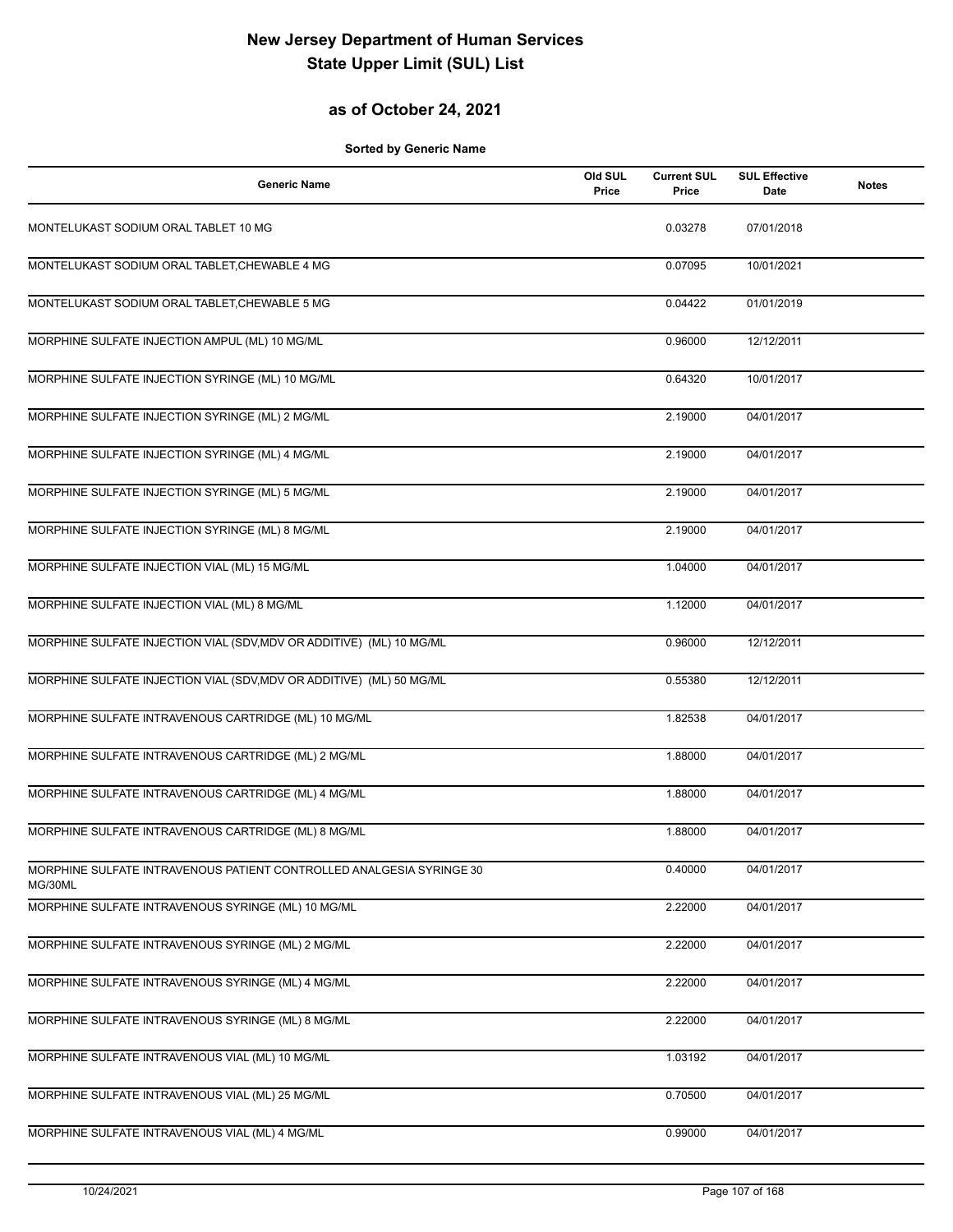## **as of October 24, 2021**

| <b>Generic Name</b>                                                    | Old SUL<br>Price | <b>Current SUL</b><br>Price | <b>SUL Effective</b><br>Date | <b>Notes</b> |
|------------------------------------------------------------------------|------------------|-----------------------------|------------------------------|--------------|
| MORPHINE SULFATE INTRAVENOUS VIAL (ML) 50 MG/ML                        |                  | 0.49894                     | 04/01/2017                   |              |
| MORPHINE SULFATE INTRAVENOUS VIAL (ML) 8 MG/ML                         |                  | 1.12000                     | 04/01/2017                   |              |
| MORPHINE SULFATE INTRAVENOUS VIAL WITH THREADED PORT (ML) 100 MG/4ML   |                  | 2.74500                     | 04/01/2017                   |              |
| MORPHINE SULFATE INTRAVENOUS VIAL WITH THREADED PORT (ML) 250MG/10ML   |                  | 1.10000                     | 04/01/2017                   |              |
| MORPHINE SULFATE ORAL CAPSULE, EXTENDED RELEASE PELLETS 10 MG          |                  | 2.16080                     | 01/01/2018                   |              |
| MORPHINE SULFATE ORAL CAPSULE, EXTENDED RELEASE PELLETS 100 MG         |                  | 11.83943                    | 04/01/2017                   |              |
| MORPHINE SULFATE ORAL CAPSULE, EXTENDED RELEASE PELLETS 20 MG          |                  | 2.41414                     | 04/01/2017                   |              |
| MORPHINE SULFATE ORAL CAPSULE, EXTENDED RELEASE PELLETS 30 MG          |                  | 3.37318                     | 07/01/2017                   |              |
| MORPHINE SULFATE ORAL CAPSULE, EXTENDED RELEASE PELLETS 50 MG          |                  | 4.71535                     | 07/01/2017                   |              |
| MORPHINE SULFATE ORAL CAPSULE, EXTENDED RELEASE PELLETS 60 MG          |                  | 5.34420                     | 04/01/2017                   |              |
| MORPHINE SULFATE ORAL CAPSULE, EXTENDED RELEASE PELLETS 80 MG          |                  | 8.45051                     | 04/01/2017                   |              |
| MORPHINE SULFATE ORAL CAPSULE, EXTENDED RELEASE MULTIPHASE 24HR 120 MG |                  | 15.68370                    | 04/01/2017                   |              |
| MORPHINE SULFATE ORAL CAPSULE, EXTENDED RELEASE MULTIPHASE 24HR 30 MG  |                  | 4.40922                     | 04/01/2017                   |              |
| MORPHINE SULFATE ORAL CAPSULE, EXTENDED RELEASE MULTIPHASE 24HR 45 MG  |                  | 6.79640                     | 04/01/2017                   |              |
| MORPHINE SULFATE ORAL CAPSULE, EXTENDED RELEASE MULTIPHASE 24HR 60 MG  |                  | 8.97711                     | 04/01/2017                   |              |
| MORPHINE SULFATE ORAL CAPSULE, EXTENDED RELEASE MULTIPHASE 24HR 75 MG  |                  | 10.96260                    | 04/01/2017                   |              |
| MORPHINE SULFATE ORAL CAPSULE, EXTENDED RELEASE MULTIPHASE 24HR 90 MG  |                  | 13.63170                    | 04/01/2017                   |              |
| MORPHINE SULFATE ORAL SOLUTION, ORAL 10 MG/5 ML                        |                  | 0.05761                     | 04/01/2017                   |              |
| MORPHINE SULFATE ORAL SOLUTION, ORAL 100 MG/5ML                        |                  | 0.22056                     | 10/01/2019                   |              |
| MORPHINE SULFATE ORAL SOLUTION, ORAL 20 MG/5 ML                        |                  | 0.12610                     | 04/01/2017                   |              |
| MORPHINE SULFATE ORAL SYRINGE (EA) 10MG/0.5ML                          |                  | 2.09480                     | 04/01/2017                   |              |
| MORPHINE SULFATE ORAL SYRINGE (ML) 20 MG/ML                            |                  | 3.65500                     | 04/01/2017                   |              |
| MORPHINE SULFATE ORAL TABLET 15 MG                                     |                  | 0.06000                     | 10/01/2017                   |              |
| MORPHINE SULFATE ORAL TABLET 30 MG                                     |                  | 0.14864                     | 04/01/2017                   |              |
| MORPHINE SULFATE ORAL TABLET, EXTENDED RELEASE 100 MG                  |                  | 0.70590                     | 10/01/2021                   |              |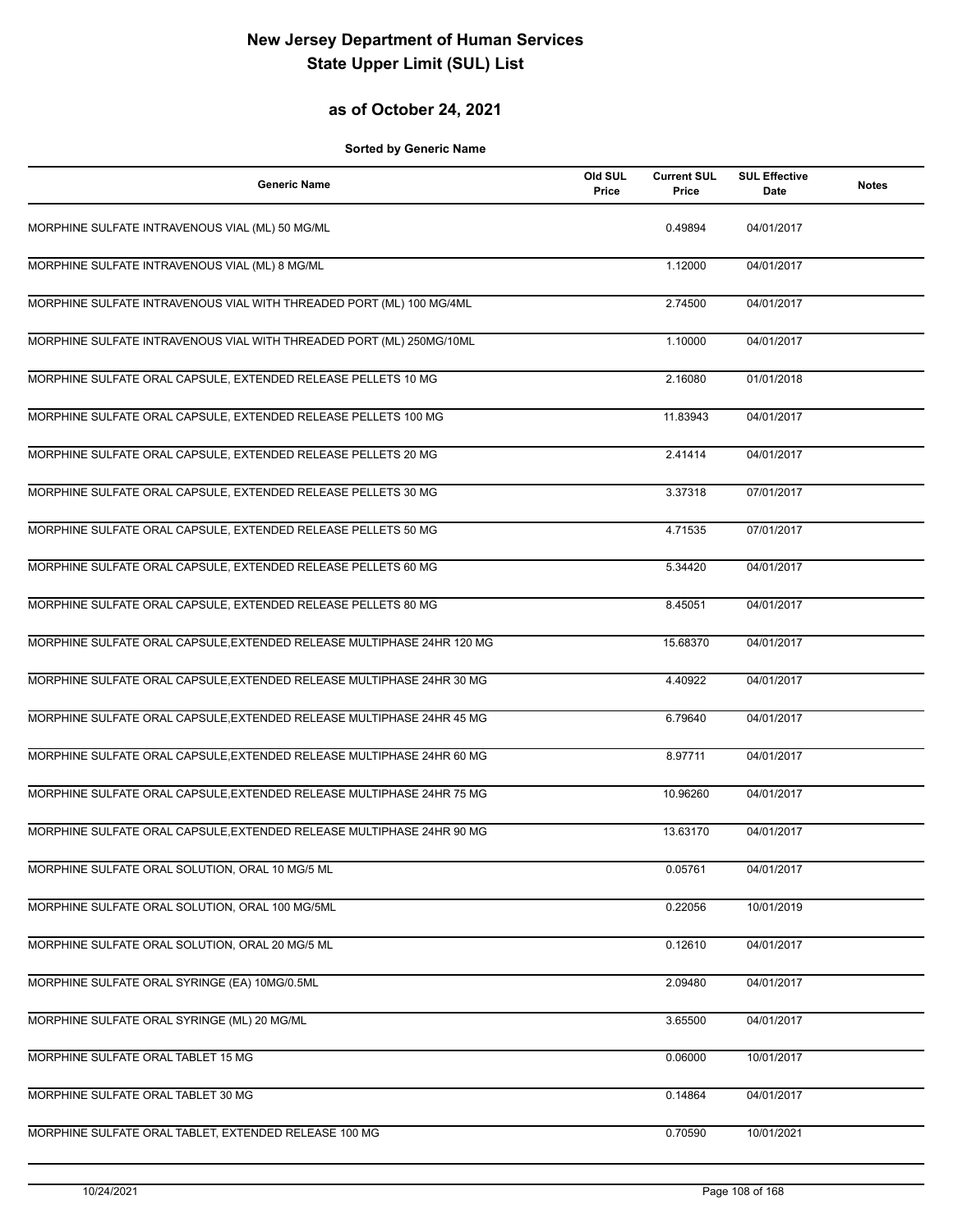## **as of October 24, 2021**

| <b>Generic Name</b>                                                                                                           | Old SUL<br>Price | <b>Current SUL</b><br>Price | <b>SUL Effective</b><br>Date | <b>Notes</b> |
|-------------------------------------------------------------------------------------------------------------------------------|------------------|-----------------------------|------------------------------|--------------|
| MORPHINE SULFATE ORAL TABLET, EXTENDED RELEASE 15 MG                                                                          |                  | 0.16000                     | 07/01/2018                   |              |
| MORPHINE SULFATE ORAL TABLET, EXTENDED RELEASE 200 MG                                                                         |                  | 1.13213                     | 10/01/2017                   |              |
| MORPHINE SULFATE ORAL TABLET, EXTENDED RELEASE 30 MG                                                                          |                  | 0.29240                     | 04/01/2017                   |              |
| MORPHINE SULFATE ORAL TABLET, EXTENDED RELEASE 60 MG                                                                          |                  | 0.42000                     | 07/01/2018                   |              |
| MORPHINE SULFATE RECTAL SUPPOSITORY, RECTAL 10 MG                                                                             |                  | 4.10697                     | 10/01/2017                   |              |
| MORPHINE SULFATE RECTAL SUPPOSITORY, RECTAL 20 MG                                                                             |                  | 4.92837                     | 10/01/2017                   |              |
| MORPHINE SULFATE RECTAL SUPPOSITORY, RECTAL 30 MG                                                                             |                  | 6.15988                     | 10/01/2017                   |              |
| MORPHINE SULFATE RECTAL SUPPOSITORY, RECTAL 5 MG                                                                              |                  | 3.28558                     | 10/01/2017                   |              |
| MORPHINE SULFATE/PF INJECTION AMPUL (ML) 0.5 MG/ML                                                                            |                  | 4.10000                     | 04/01/2017                   |              |
| MORPHINE SULFATE/PF INJECTION AMPUL (ML) 1 MG/ML                                                                              |                  | 4.53500                     | 04/01/2017                   |              |
| MORPHINE SULFATE/PF INJECTION VIAL (ML) 0.5 MG/ML                                                                             |                  | 0.61200                     | 04/01/2017                   |              |
| MORPHINE SULFATE/PF INJECTION VIAL (ML) 1 MG/ML                                                                               |                  | 0.67600                     | 04/01/2017                   |              |
| MORPHINE SULFATE/PF INTRAVENOUS PATIENT CONTROLLED ANALGESIA VIAL<br>150MG/30ML                                               |                  | 0.33133                     | 04/01/2017                   |              |
| MORPHINE SULFATE/PF INTRAVENOUS PATIENT CONTROLLED ANALGESIA VIAL 30<br>MG/30ML                                               |                  | 0.26600                     | 04/01/2017                   |              |
| MOXIFLOXACIN HCL IN SODIUM ACETATE AND SULFATE, WATER, ISO-OSM INTRAVENOUS<br>INTRAVENOUS SOLUTION, PIGGYBACK (ML) 400MG/.25L |                  | 0.18400                     | 04/01/2017                   |              |
| MOXIFLOXACIN HCL OPHTHALMIC DROPS 0.5 %                                                                                       |                  | 3.94167                     | 01/01/2020                   |              |
| MOXIFLOXACIN HCL ORAL TABLET 400 MG                                                                                           |                  | 1.33333                     | 01/01/2020                   |              |
| MULTIVIT WITH CALCIUM, IRON, AND OTHER MINERALS ORAL TABLET 18MG-0.4MG                                                        |                  | 0.08573                     | 12/12/2011                   |              |
| MULTIVIT, THERAPEUTIC WITH IRON, CALCIUM, FOLIC ACID & MINERALS ORAL TABLET<br>27MG-0.4MG                                     |                  | 0.08573                     | 12/12/2011                   |              |
| MULTIVITAMIN ORAL TABLET                                                                                                      |                  | 0.01266                     | 01/01/2014                   |              |
| MULTIVITAMIN ORAL TABLET, CHEWABLE                                                                                            |                  | 0.03294                     | 12/12/2011                   |              |
| MULTIVITAMIN W-MINERALS/LUTEIN ORAL TABLET                                                                                    |                  | 0.08573                     | 12/12/2011                   |              |
| MULTIVITAMIN WITH MINERALS ORAL TABLET                                                                                        |                  | 0.08573                     | 12/12/2011                   |              |
| MULTIVITAMIN WITH MINERALS/FOLIC ACID/LYCOPENE ORAL TABLET 0.4MG-600                                                          |                  | 0.08573                     | 12/12/2011                   |              |
| MULTIVITAMIN/FERROUS FUMARATE/FOLIC ACID ORAL TABLET 18MG-0.4MG                                                               |                  | 0.04708                     | 12/12/2011                   |              |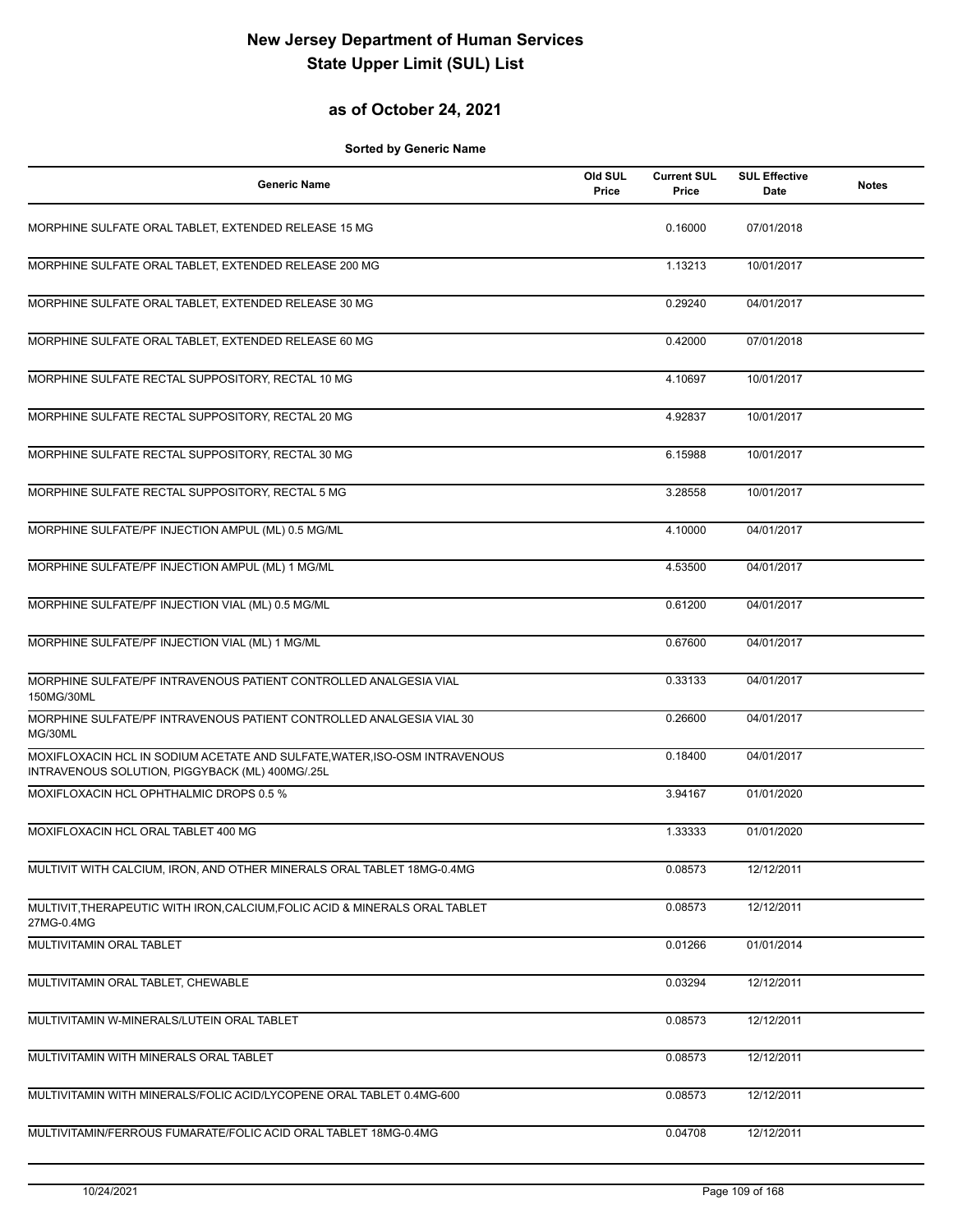## **as of October 24, 2021**

| <b>Generic Name</b>                                                         | Old SUL<br>Price | <b>Current SUL</b><br>Price | <b>SUL Effective</b><br>Date | <b>Notes</b> |
|-----------------------------------------------------------------------------|------------------|-----------------------------|------------------------------|--------------|
| MULTIVITAMINS W-IRON ORAL DROPS                                             |                  | 0.09355                     | 12/12/2011                   |              |
| MULTIVITAMINS W-IRON ORAL TABLET, CHEWABLE                                  |                  | 0.04015                     | 12/12/2011                   |              |
| MULTIVITAMINS WITH FLUORIDE ORAL DROPS 0.25 MG/ML                           |                  | 0.20690                     | 04/01/2013                   |              |
| MULTIVITAMINS WITH FLUORIDE ORAL DROPS 0.5 MG/ML                            |                  | 0.16200                     | 07/01/2013                   |              |
| MULTIVITAMINS WITH IRON & FLUORIDE ORAL DROPS 0.25 MG/ML                    |                  | 0.17400                     | 07/01/2013                   |              |
| MULTIVITAMINS WITH MIN NO.7/FOLIC ACID ORAL CAPSULE (HARD, SOFT, ETC.) 1 MG |                  | 0.09390                     | 12/12/2011                   |              |
| MULTIVITAMINS, THERAPEUTIC ORAL LIQUID (ML)                                 |                  | 0.02860                     | 12/12/2011                   |              |
| MULTIVITAMINS, THERAPEUTIC ORAL TABLET                                      |                  | 0.02469                     | 12/12/2011                   |              |
| MULTIVITS W-FE, OTHER MIN ORAL LIQUID (ML)                                  |                  | 0.02843                     | 12/12/2011                   |              |
| MULTIVITS W-FE, OTHER MIN ORAL TABLET, CHEWABLE                             |                  | 0.02016                     | 12/12/2011                   |              |
| MULTIVITS, IRON, MINERALS COMBO NO #5, FOLIC ACID ORAL TABLET 10MG-1MG      |                  | 1.10355                     | 12/12/2011                   |              |
| MULTIVITS, STRESS FORMULA ORAL TABLET                                       |                  | 0.08573                     | 12/12/2011                   |              |
| MULTIVITS, STRESS FORMULA/ZINC ORAL TABLET                                  |                  | 0.04708                     | 12/12/2011                   |              |
| MULTIVITS, THERAP W-FE, HEMATIN ORAL TABLET 27MG-0.8MG                      |                  | 0.29925                     | 12/12/2011                   |              |
| MUPIROCIN CALCIUM TOPICAL CREAM (GRAM) 2 %                                  |                  | 8.26319                     | 01/01/2021                   |              |
| MUPIROCIN TOPICAL OINTMENT (GRAM) 2 %                                       |                  | 0.16642                     | 10/01/2021                   |              |
| MYCOPHENOLATE MOFETIL HCL INTRAVENOUS VIAL (EA) 500 MG                      |                  | 99.00000                    | 04/01/2017                   |              |
| MYCOPHENOLATE MOFETIL ORAL CAPSULE 250 MG                                   |                  | 0.11929                     | 10/01/2017                   |              |
| MYCOPHENOLATE MOFETIL ORAL SUSPENSION, RECONSTITUTED, ORAL (ML) 200 MG/ML   |                  | 4.56844                     | 01/01/2019                   |              |
| MYCOPHENOLATE MOFETIL ORAL TABLET 500 MG                                    |                  | 0.30015                     | 10/01/2021                   |              |
| MYCOPHENOLATE SODIUM ORAL TABLET, DELAYED RELEASE (ENTERIC COATED) 180 MG   |                  | 0.82950                     | 01/01/2019                   |              |
| MYCOPHENOLATE SODIUM ORAL TABLET, DELAYED RELEASE (ENTERIC COATED) 360 MG   |                  | 1.19296                     | 10/01/2021                   |              |
| NABUMETONE ORAL TABLET 500 MG                                               |                  | 0.07398                     | 01/01/2019                   |              |
| NABUMETONE ORAL TABLET 750 MG                                               |                  | 0.11398                     | 01/01/2019                   |              |
| NADOLOL ORAL TABLET 20 MG                                                   |                  | 0.29000                     | 01/01/2020                   |              |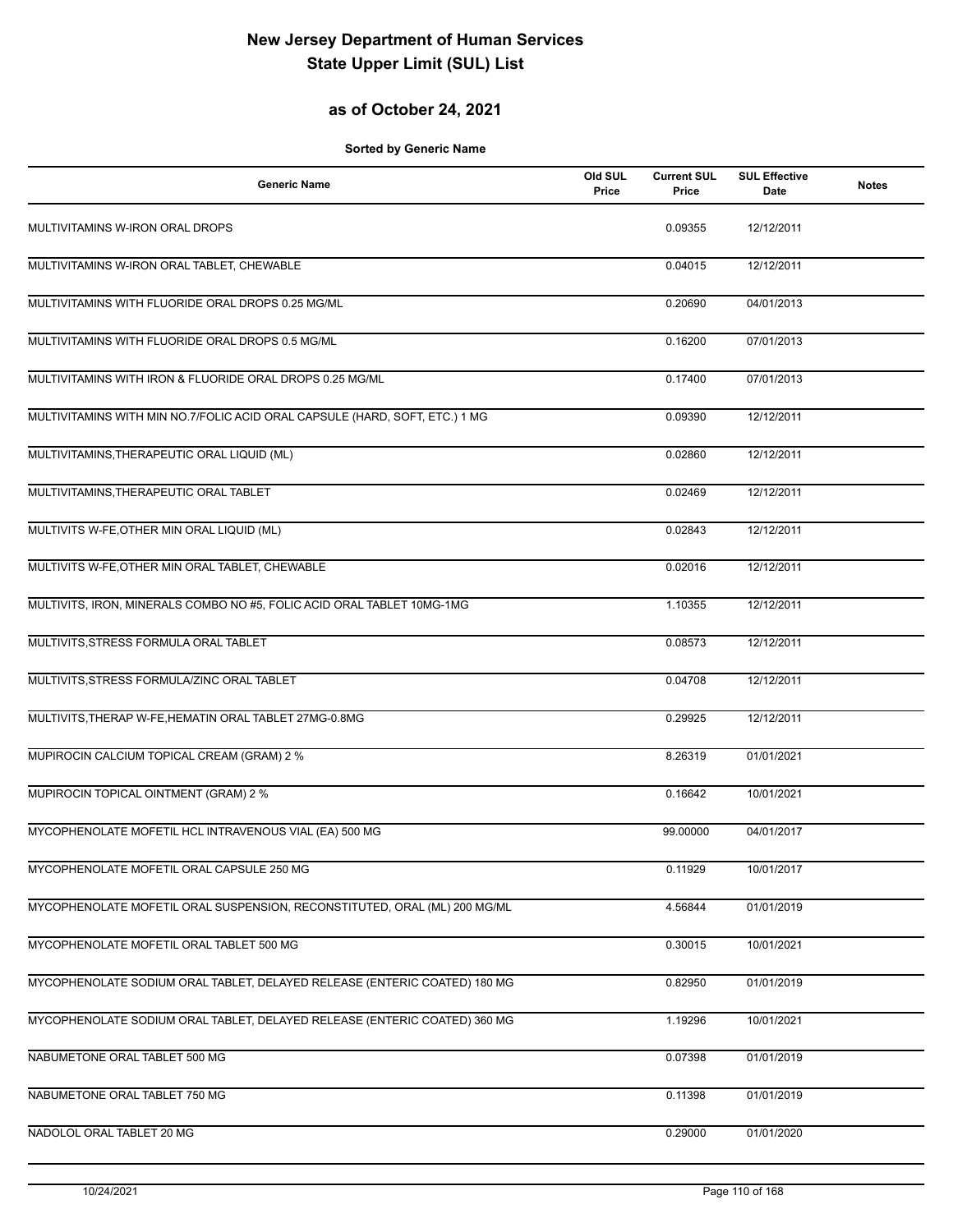## **as of October 24, 2021**

| <b>Generic Name</b>                                                                                   | Old SUL<br>Price | <b>Current SUL</b><br>Price | <b>SUL Effective</b><br>Date | <b>Notes</b> |
|-------------------------------------------------------------------------------------------------------|------------------|-----------------------------|------------------------------|--------------|
| NADOLOL ORAL TABLET 40 MG                                                                             |                  | 0.44895                     | 10/01/2021                   |              |
| NADOLOL ORAL TABLET 80 MG                                                                             |                  | 0.23859                     | 10/01/2017                   |              |
| NADOLOL/BENDROFLUMETHIAZIDE ORAL TABLET 40 MG-5 MG                                                    |                  | 3.72600                     | 04/01/2017                   |              |
| NADOLOL/BENDROFLUMETHIAZIDE ORAL TABLET 80 MG-5 MG                                                    |                  | 4.91620                     | 04/01/2017                   |              |
| NAFCILLIN IN DEXTROSE, ISO-OSMOTIC INTRAVENOUS IV SOLUTION, PIGGYBACK PREMIX<br>FROZEN(ML) 1 G/50 ML  |                  | 0.28900                     | 04/01/2017                   |              |
| NAFCILLIN IN DEXTROSE, ISO-OSMOTIC INTRAVENOUS IV SOLUTION, PIGGYBACK PREMIX<br>FROZEN(ML) 2 G/100 ML |                  | 0.20790                     | 04/01/2017                   |              |
| NAFCILLIN SODIUM INJECTION VIAL (EA) 1 G                                                              |                  | 11.00000                    | 04/01/2017                   |              |
| NAFCILLIN SODIUM INJECTION VIAL (EA) 10 G                                                             |                  | 102.13800                   | 04/01/2017                   |              |
| NAFCILLIN SODIUM INJECTION VIAL (EA) 2 G                                                              |                  | 22.00000                    | 04/01/2017                   |              |
| NAFCILLIN SODIUM INTRAVENOUS VIAL WITH THREADED PORT (EA) 1 G                                         |                  | 14.02000                    | 04/01/2017                   |              |
| NAFCILLIN SODIUM INTRAVENOUS VIAL WITH THREADED PORT (EA) 2 G                                         |                  | 27.19000                    | 04/01/2017                   |              |
| NAFTIFINE HCL TOPICAL CREAM (GRAM) 1 %                                                                |                  | 5.01793                     | 04/01/2017                   |              |
| NAFTIFINE HCL TOPICAL CREAM (GRAM) 2 %                                                                |                  | 4.27667                     | 04/01/2021                   |              |
| NALBUPHINE HCL INJECTION AMPUL (ML) 10 MG/ML                                                          |                  | 3.28000                     | 04/01/2017                   |              |
| NALBUPHINE HCL INJECTION AMPUL (ML) 20 MG/ML                                                          |                  | 5.63000                     | 04/01/2017                   |              |
| NALBUPHINE HCL INJECTION VIAL (ML) 10 MG/ML                                                           |                  | 3.21000                     | 04/01/2017                   |              |
| NALBUPHINE HCL INJECTION VIAL (ML) 20 MG/ML                                                           |                  | 4.76800                     | 04/01/2017                   |              |
| NALOXONE HCL INJECTION SYRINGE (ML) 0.4 MG/ML                                                         |                  | 15.27080                    | 04/01/2017                   |              |
| NALOXONE HCL INJECTION SYRINGE (ML) 1 MG/ML                                                           |                  | 15.24320                    | 04/01/2017                   |              |
| NALOXONE HCL INJECTION VIAL (ML) 0.4 MG/ML                                                            |                  | 8.88200                     | 04/01/2018                   |              |
| NALTREXONE HCL ORAL TABLET 50 MG                                                                      |                  | 0.51990                     | 01/01/2019                   |              |
| NAPHAZOLINE HCL/GLYCERIN OPHTHALMIC DROPS 0.012-0.2%                                                  |                  | 0.09200                     | 04/01/2017                   |              |
| NAPROXEN ORAL SUSPENSION, ORAL (FINAL DOSE FORM) 125 MG/5ML                                           |                  | 0.77955                     | 04/01/2017                   |              |
| NAPROXEN ORAL TABLET 250 MG                                                                           |                  | 0.02965                     | 10/01/2017                   |              |
| NAPROXEN ORAL TABLET 375 MG                                                                           |                  | 0.03395                     | 10/01/2017                   |              |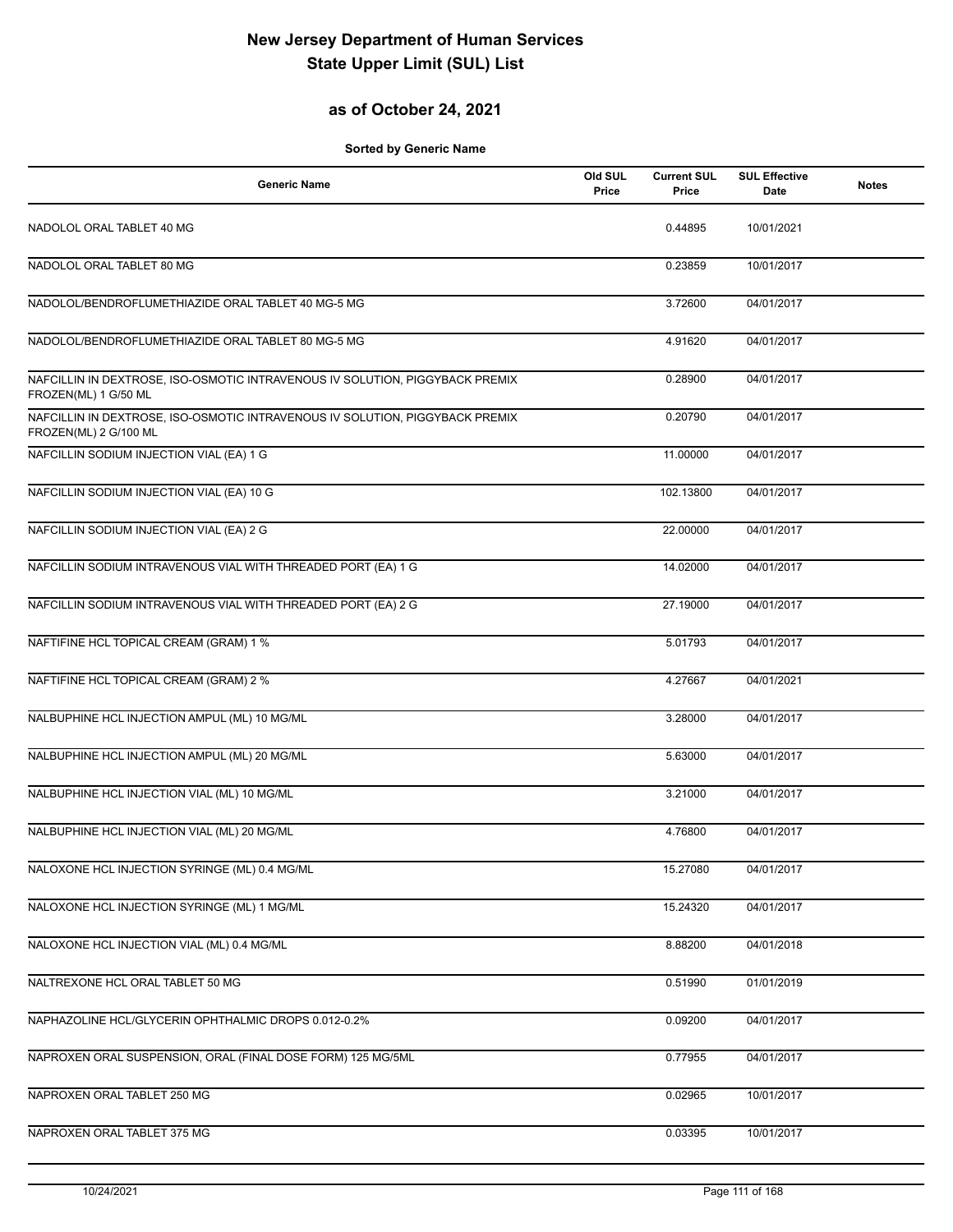## **as of October 24, 2021**

| <b>Generic Name</b>                                                                                 | Old SUL<br>Price | <b>Current SUL</b><br>Price | <b>SUL Effective</b><br>Date | <b>Notes</b> |
|-----------------------------------------------------------------------------------------------------|------------------|-----------------------------|------------------------------|--------------|
| NAPROXEN ORAL TABLET 500 MG                                                                         |                  | 0.04300                     | 04/01/2017                   |              |
| NAPROXEN ORAL TABLET, DELAYED RELEASE (ENTERIC COATED) 375 MG                                       |                  | 0.11150                     | 07/01/2019                   |              |
| NAPROXEN ORAL TABLET, DELAYED RELEASE (ENTERIC COATED) 500 MG                                       |                  | 0.13903                     | 07/01/2019                   |              |
| NAPROXEN SODIUM ORAL CAPSULE 220 MG                                                                 |                  | 0.11062                     | 04/01/2017                   |              |
| NAPROXEN SODIUM ORAL TABLET 220 MG                                                                  |                  | 0.05719                     | 04/01/2017                   |              |
| NAPROXEN SODIUM ORAL TABLET 275 MG                                                                  |                  | 0.07206                     | 10/01/2017                   |              |
| NAPROXEN SODIUM ORAL TABLET 550 MG                                                                  |                  | 0.26000                     | 01/01/2019                   |              |
| NAPROXEN SODIUM ORAL TABLET, EXTENDED RELEASE MULTIPHASE 24 HR 375 MG                               |                  | 9.75680                     | 07/01/2018                   |              |
| NAPROXEN SODIUM ORAL TABLET, EXTENDED RELEASE MULTIPHASE 24 HR 500 MG                               |                  | 6.96787                     | 01/01/2019                   |              |
| NAPROXEN SODIUM/PSEUDOEPHEDRINE HCL ORAL TABLET, EXTENDED RELEASE 12 HR<br>220-120MG                |                  | 0.36900                     | 04/01/2017                   |              |
| NARATRIPTAN HCL ORAL TABLET 1 MG                                                                    |                  | 3.92785                     | 04/01/2017                   |              |
| NARATRIPTAN HCL ORAL TABLET 2.5 MG                                                                  |                  | 1.04219                     | 10/01/2021                   |              |
| NATEGLINIDE ORAL TABLET 120 MG                                                                      |                  | 0.14756                     | 04/01/2020                   |              |
| NATEGLINIDE ORAL TABLET 60 MG                                                                       |                  | 0.26967                     | 10/01/2020                   |              |
| NEFAZODONE HCL ORAL TABLET 100 MG                                                                   |                  | 0.20100                     | 10/01/2017                   |              |
| NEFAZODONE HCL ORAL TABLET 150 MG                                                                   |                  | 0.46197                     | 10/01/2017                   |              |
| NEFAZODONE HCL ORAL TABLET 200 MG                                                                   |                  | 0.36257                     | 10/01/2017                   |              |
| NEFAZODONE HCL ORAL TABLET 250 MG                                                                   |                  | 0.25125                     | 10/01/2017                   |              |
| NEFAZODONE HCL ORAL TABLET 50 MG                                                                    |                  | 0.18940                     | 10/01/2017                   |              |
| NEOMYCIN SULF/BACITRACIN ZINC/POLYMYXIN B SULF/PRAMOXINE HCL TOPICAL<br>OINTMENT (GRAM) 3.5-10K-10  |                  | 0.04909                     | 10/01/2017                   |              |
| NEOMYCIN SULFATE ORAL TABLET 500 MG                                                                 |                  | 0.50000                     | 01/01/2018                   |              |
| NEOMYCIN SULFATE/BACITRACIN ZINC/POLYMYXIN B TOPICAL OINTMENT (GRAM)<br>3.5-400-5K                  |                  | 0.05743                     | 10/01/2017                   |              |
| NEOMYCIN SULFATE/BACITRACIN ZINC/POLYMYXIN B/HYDROCORTISONE OPHTHALMIC<br>OINTMENT (GRAM) 3.5-10K-1 |                  | 6.88857                     | 01/01/2019                   |              |
| NEOMYCIN SULFATE/BACITRACIN/POLYMYXIN B OPHTHALMIC OINTMENT (GRAM)<br>3.5MG-400                     |                  | 3.90000                     | 04/01/2019                   |              |
| NEOMYCIN SULFATE/POLYMYXIN B SULFATE IRRIGATION AMPUL (ML) 40-200K/ML                               |                  | 6.23102                     | 10/01/2017                   |              |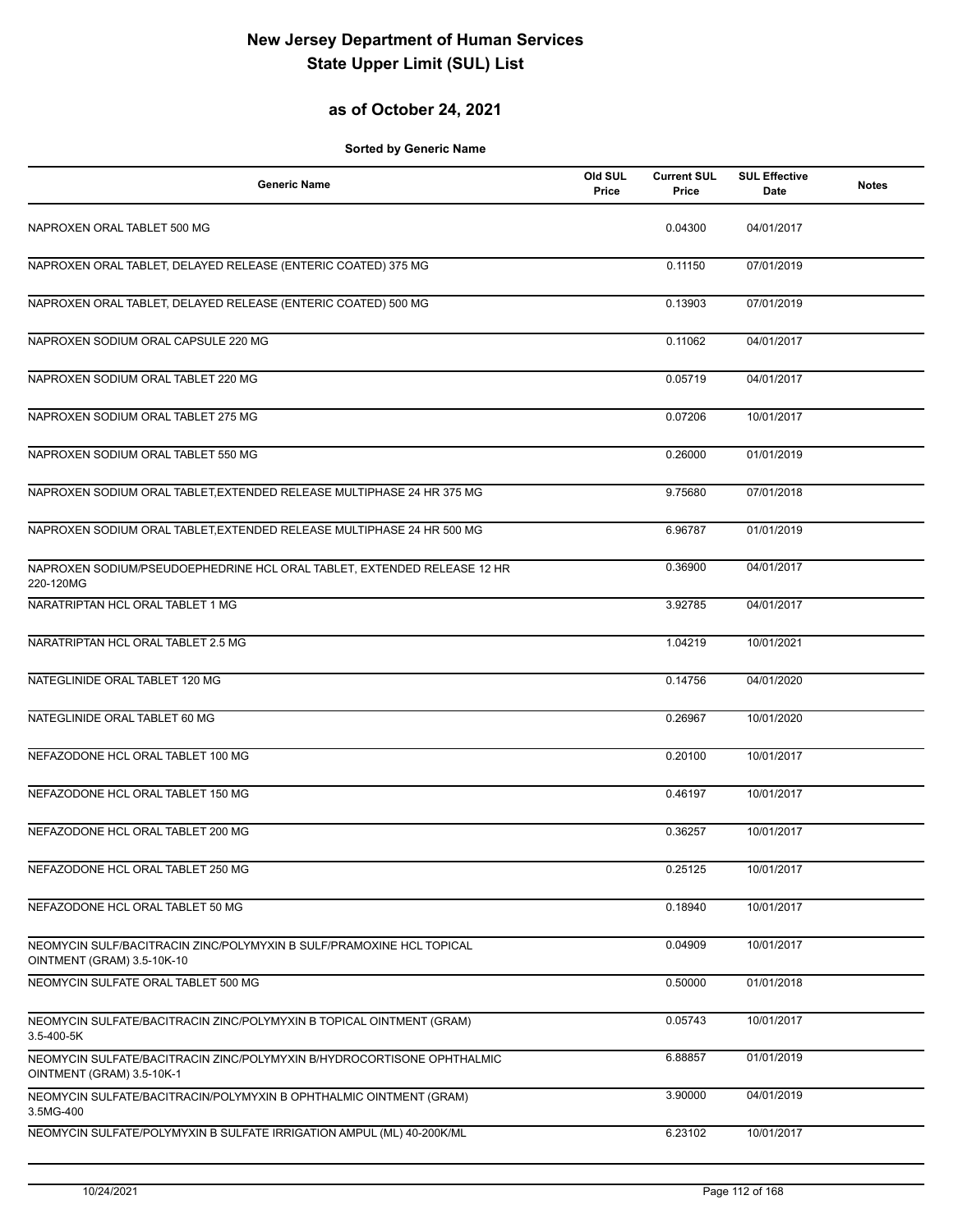## **as of October 24, 2021**

| <b>Generic Name</b>                                                                                                   | Old SUL<br>Price | <b>Current SUL</b><br>Price | <b>SUL Effective</b><br><b>Date</b> | <b>Notes</b> |
|-----------------------------------------------------------------------------------------------------------------------|------------------|-----------------------------|-------------------------------------|--------------|
| NEOMYCIN SULFATE/POLYMYXIN B SULFATE IRRIGATION VIAL (ML) 40-200K/ML                                                  |                  | 6.23100                     | 10/01/2017                          |              |
| NEOMYCIN SULFATE/POLYMYXIN B SULFATE/GRAMICIDIN D OPHTHALMIC DROPS<br>1.75MG-10K                                      |                  | 3.05769                     | 04/01/2017                          |              |
| NEOMYCIN SULFATE/POLYMYXIN B SULFATE/HYDROCORTISONE OPHTHALMIC<br>SUSPENSION, DROPS(FINAL DOSAGE FORM)(ML) 3.5-10K-10 |                  | 6.37835                     | 10/01/2017                          |              |
| NEOMYCIN SULFATE/POLYMYXIN B SULFATE/HYDROCORTISONE OTIC SOLUTION,<br>NON-ORAL 3.5-10K-1                              |                  | 1.28439                     | 10/01/2017                          |              |
| NEOMYCIN SULFATE/POLYMYXIN B SULFATE/HYDROCORTISONE OTIC SUSPENSION,<br>DROPS(FINAL DOSAGE FORM)(ML) 3.5-10K-1        |                  | 3.42500                     | 06/02/2017                          |              |
| NEOMYCIN/POLYMYXIN B SULFATE/DEXAMETHASONE OPHTHALMIC OINTMENT (GRAM)<br>$3.5 - 10K - 1$                              |                  | 1.51714                     | 07/01/2018                          |              |
| NEOMYCIN/POLYMYXIN B SULFATE/DEXAMETHASONE OPHTHALMIC SUSPENSION,<br>DROPS(FINAL DOSAGE FORM)(ML) 0.1 %               |                  | 1.90000                     | 07/01/2018                          |              |
| NEOSTIGMINE METHYLSULFATE INTRAVENOUS VIAL (ML) 0.5 MG/ML                                                             |                  | 6.55000                     | 04/01/2017                          |              |
| NEOSTIGMINE METHYLSULFATE INTRAVENOUS VIAL (ML) 1 MG/ML                                                               |                  | 8.40300                     | 04/01/2017                          |              |
| NEVIRAPINE ORAL SUSPENSION, ORAL (FINAL DOSE FORM) 50 MG/5 ML                                                         |                  | 0.63062                     | 04/01/2017                          |              |
| NEVIRAPINE ORAL TABLET 200 MG                                                                                         |                  | 0.11054                     | 04/01/2017                          |              |
| NEVIRAPINE ORAL TABLET, EXTENDED RELEASE 24 HR 100 MG                                                                 |                  | 6.38277                     | 04/01/2017                          |              |
| NEVIRAPINE ORAL TABLET, EXTENDED RELEASE 24 HR 400 MG                                                                 |                  | 0.44233                     | 01/01/2020                          |              |
| NIACIN ORAL CAPSULE, EXTENDED RELEASE 250 MG                                                                          |                  | 0.04482                     | 10/01/2017                          |              |
| NIACIN ORAL CAPSULE, EXTENDED RELEASE 500 MG                                                                          |                  | 0.04879                     | 10/01/2017                          |              |
| NIACIN ORAL TABLET 250 MG                                                                                             |                  | 0.02481                     | 12/12/2011                          |              |
| NIACIN ORAL TABLET 500 MG                                                                                             |                  | 0.31296                     | 04/01/2017                          |              |
| NIACIN ORAL TABLET, EXTENDED RELEASE 1000 MG                                                                          |                  | 0.07615                     | 12/12/2011                          |              |
| NIACIN ORAL TABLET, EXTENDED RELEASE 24 HR 1000 MG                                                                    |                  | 0.63878                     | 01/01/2021                          |              |
| NIACIN ORAL TABLET, EXTENDED RELEASE 24 HR 500 MG                                                                     |                  | 0.08178                     | 01/01/2020                          |              |
| NIACIN ORAL TABLET, EXTENDED RELEASE 24 HR 750 MG                                                                     |                  | 1.10200                     | 04/01/2019                          |              |
| NIACIN ORAL TABLET, EXTENDED RELEASE 500 MG                                                                           |                  | 0.05845                     | 12/12/2011                          |              |
| NIACIN ORAL TABLET, EXTENDED RELEASE 750 MG                                                                           |                  | 0.07281                     | 12/12/2011                          |              |
| NIACINAMIDE ORAL TABLET 500 MG                                                                                        |                  | 0.03450                     | 12/12/2011                          |              |
| NIACINAMIDE/AZELAIC ACID/ZINC OXIDE/VIT B6/COPPER/FA ORAL TABLET 600-5-500                                            |                  | 1.33250                     | 07/01/2018                          |              |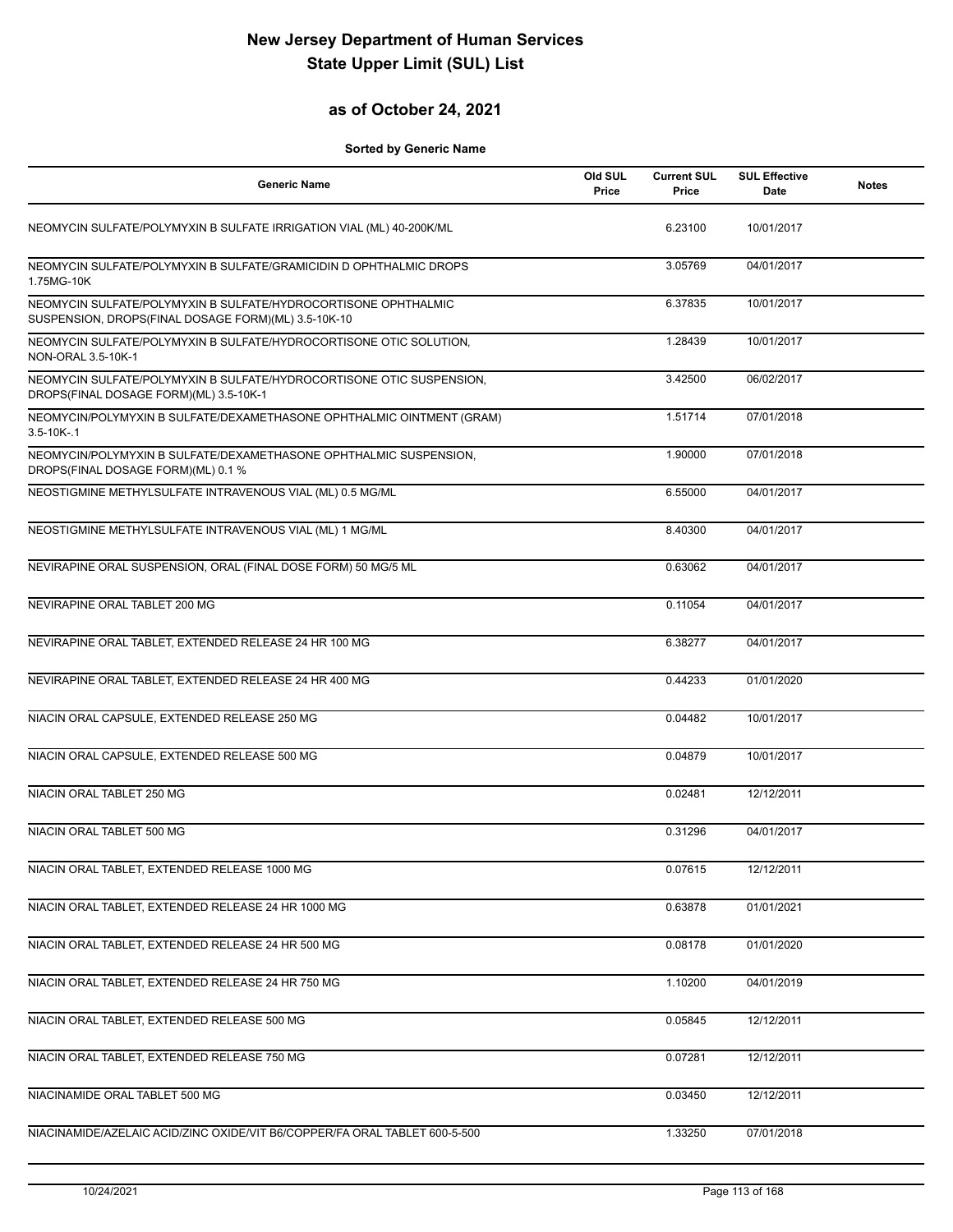## **as of October 24, 2021**

| <b>Generic Name</b>                                                 | Old SUL<br>Price | <b>Current SUL</b><br>Price | <b>SUL Effective</b><br>Date | <b>Notes</b> |
|---------------------------------------------------------------------|------------------|-----------------------------|------------------------------|--------------|
| NICARDIPINE HCL INTRAVENOUS AMPUL (ML) 25 MG/10ML                   |                  | 2.80000                     | 04/01/2017                   |              |
| NICARDIPINE HCL INTRAVENOUS VIAL (ML) 25 MG/10ML                    |                  | 2.01420                     | 04/01/2017                   |              |
| NICARDIPINE HCL ORAL CAPSULE 20 MG                                  |                  | 0.10556                     | 10/01/2017                   |              |
| NICARDIPINE HCL ORAL CAPSULE 30 MG                                  |                  | 0.18028                     | 10/01/2017                   |              |
| NICOTINE POLACRILEX BUCCAL GUM 2 MG                                 |                  | 0.16264                     | 04/01/2020                   |              |
| NICOTINE POLACRILEX BUCCAL GUM 4 MG                                 |                  | 0.23091                     | 04/01/2018                   |              |
| NICOTINE POLACRILEX BUCCAL LOZENGE 2 MG                             |                  | 0.33903                     | 04/01/2017                   |              |
| NICOTINE POLACRILEX BUCCAL LOZENGE 4 MG                             |                  | 0.29250                     | 10/01/2019                   |              |
| NICOTINE TRANSDERMAL PATCH, TRANSDERMAL 24 HOURS 14MG/24HR          |                  | 1.16303                     | 04/01/2020                   |              |
| NICOTINE TRANSDERMAL PATCH, TRANSDERMAL 24 HOURS 21 MG/24HR         |                  | 1.30714                     | 04/01/2019                   |              |
| NICOTINE TRANSDERMAL PATCH, TRANSDERMAL 24 HOURS 7MG/24HR           |                  | 1.29714                     | 01/01/2020                   |              |
| NICOTINE TRANSDERMAL PATCH, TRANSDERMAL DAILY, SEQUENTIAL 21-14-7MG |                  | 1.21839                     | 07/01/2019                   |              |
| NIFEDIPINE ORAL CAPSULE 10 MG                                       |                  | 0.39940                     | 10/01/2020                   |              |
| NIFEDIPINE ORAL CAPSULE 20 MG                                       |                  | 1.31822                     | 04/01/2017                   |              |
| NIFEDIPINE ORAL TABLET, EXTENDED RELEASE 24 HR 30 MG                |                  | 0.09880                     | 01/01/2019                   |              |
| NIFEDIPINE ORAL TABLET, EXTENDED RELEASE 24 HR 60 MG                |                  | 0.13250                     | 07/01/2018                   |              |
| NIFEDIPINE ORAL TABLET, EXTENDED RELEASE 24 HR 90 MG                |                  | 0.03594                     | 01/01/2019                   |              |
| NIFEDIPINE ORAL TABLET, EXTENDED RELEASE 30 MG                      |                  | 0.08310                     | 01/01/2019                   |              |
| NIFEDIPINE ORAL TABLET, EXTENDED RELEASE 60 MG                      |                  | 0.16950                     | 07/01/2019                   |              |
| NIFEDIPINE ORAL TABLET, EXTENDED RELEASE 90 MG                      |                  | 0.20555                     | 10/01/2019                   |              |
| NILUTAMIDE ORAL TABLET 150 MG                                       |                  | 133.33333                   | 07/01/2018                   |              |
| NIMODIPINE ORAL CAPSULE 30 MG                                       |                  | 1.66000                     | 07/01/2019                   |              |
| NISOLDIPINE ORAL TABLET, EXTENDED RELEASE 24 HR 17 MG               |                  | 4.49990                     | 04/01/2017                   |              |
| NISOLDIPINE ORAL TABLET, EXTENDED RELEASE 24 HR 20 MG               |                  | 13.16180                    | 04/01/2017                   |              |
| NISOLDIPINE ORAL TABLET, EXTENDED RELEASE 24 HR 25.5 MG             |                  | 5.06367                     | 10/01/2017                   |              |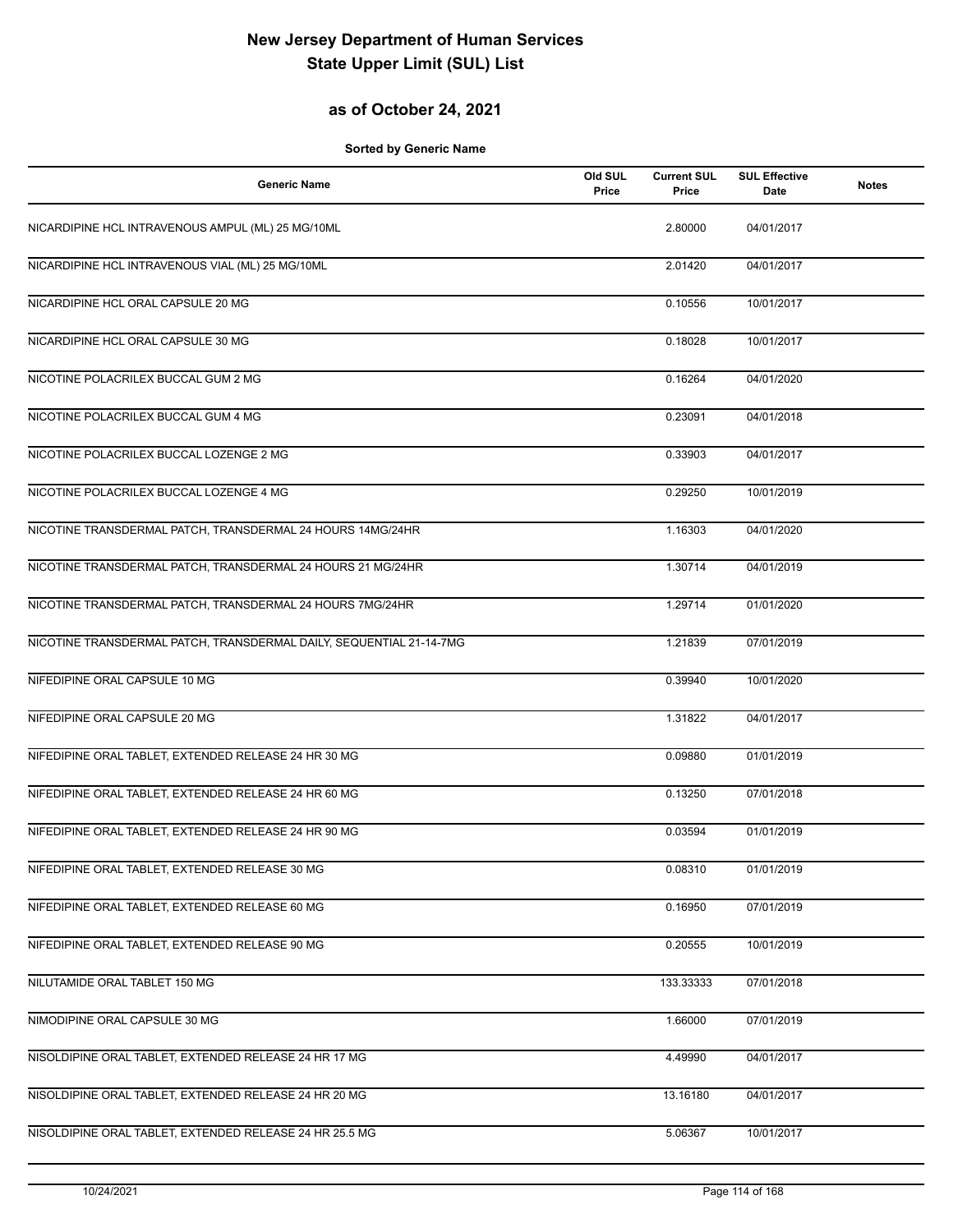#### **as of October 24, 2021**

| <b>Generic Name</b>                                                                   | Old SUL<br>Price | <b>Current SUL</b><br>Price | <b>SUL Effective</b><br>Date | <b>Notes</b> |
|---------------------------------------------------------------------------------------|------------------|-----------------------------|------------------------------|--------------|
| NISOLDIPINE ORAL TABLET, EXTENDED RELEASE 24 HR 30 MG                                 |                  | 14.35360                    | 04/01/2017                   |              |
| NISOLDIPINE ORAL TABLET, EXTENDED RELEASE 24 HR 34 MG                                 |                  | 5.68890                     | 10/01/2017                   |              |
| NISOLDIPINE ORAL TABLET, EXTENDED RELEASE 24 HR 40 MG                                 |                  | 14.35360                    | 04/01/2017                   |              |
| NISOLDIPINE ORAL TABLET, EXTENDED RELEASE 24 HR 8.5MG                                 |                  | 3.78844                     | 04/01/2017                   |              |
| NITROFURANTOIN MACROCRYSTAL ORAL CAPSULE 100 MG                                       |                  | 0.53090                     | 10/01/2021                   |              |
| NITROFURANTOIN MACROCRYSTAL ORAL CAPSULE 25 MG                                        |                  | 3.49140                     | 10/01/2021                   |              |
| NITROFURANTOIN MACROCRYSTAL ORAL CAPSULE 50 MG                                        |                  | 0.30000                     | 07/01/2018                   |              |
| NITROFURANTOIN MONOHYDRATE/MACROCRYSTALS ORAL CAPSULE 100 MG                          |                  | 0.29680                     | 01/01/2019                   |              |
| NITROFURANTOIN ORAL SUSPENSION, ORAL (FINAL DOSE FORM) 25 MG/5 ML                     |                  | 1.31539                     | 04/01/2018                   |              |
| NITROGLYCERIN IN 5 % DEXTROSE IN WATER INTRAVENOUS INFUSION BOTTLE (ML)<br>100MG/250  |                  | 0.07667                     | 04/01/2017                   |              |
| NITROGLYCERIN IN 5 % DEXTROSE IN WATER INTRAVENOUS INFUSION BOTTLE (ML)<br>50MG/250ML |                  | 0.07027                     | 04/01/2017                   |              |
| NITROGLYCERIN INTRAVENOUS VIAL (ML) 50 MG/10ML                                        |                  | 1.00000                     | 04/01/2017                   |              |
| NITROGLYCERIN ORAL CAPSULE, EXTENDED RELEASE 2.5 MG                                   |                  | 0.04715                     | 10/01/2017                   |              |
| NITROGLYCERIN ORAL CAPSULE, EXTENDED RELEASE 6.5 MG                                   |                  | 0.06107                     | 10/01/2017                   |              |
| NITROGLYCERIN ORAL CAPSULE, EXTENDED RELEASE 9 MG                                     |                  | 0.08735                     | 10/01/2017                   |              |
| NITROGLYCERIN SUBLINGUAL TABLET, SUBLINGUAL 0.3 MG                                    |                  | 0.20820                     | 10/01/2020                   |              |
| NITROGLYCERIN SUBLINGUAL TABLET, SUBLINGUAL 0.4 MG                                    |                  | 0.17236                     | 10/01/2017                   |              |
| NITROGLYCERIN SUBLINGUAL TABLET, SUBLINGUAL 0.6 MG                                    |                  | 0.37660                     | 04/01/2017                   |              |
| NITROGLYCERIN TRANSDERMAL PATCH, TRANSDERMAL 24 HOURS 0.1MG/HR                        |                  | 0.44189                     | 10/01/2021                   |              |
| NITROGLYCERIN TRANSDERMAL PATCH, TRANSDERMAL 24 HOURS 0.2MG/HR                        |                  | 0.35275                     | 01/01/2018                   |              |
| NITROGLYCERIN TRANSDERMAL PATCH, TRANSDERMAL 24 HOURS 0.4MG/HR                        |                  | 0.36667                     | 07/01/2018                   |              |
| NITROGLYCERIN TRANSDERMAL PATCH, TRANSDERMAL 24 HOURS 0.6MG/HR                        |                  | 0.49433                     | 04/01/2020                   |              |
| NITROGLYCERIN TRANSLINGUAL AEROSOL, SPRAY (GRAM) 400MCG/SPR                           |                  | 41.76049                    | 04/01/2017                   |              |
| NITROGLYCERIN TRANSLINGUAL SPRAY, NON-AEROSOL (GRAM) 400MCG/SPR                       |                  | 18.50475                    | 04/01/2017                   |              |
| NITROGLYCERIN/DEXTROSE 5 % IN WATER INTRAVENOUS INFUSION BOTTLE (ML)<br>25MG/250ML    |                  | 0.02854                     | 10/01/2017                   |              |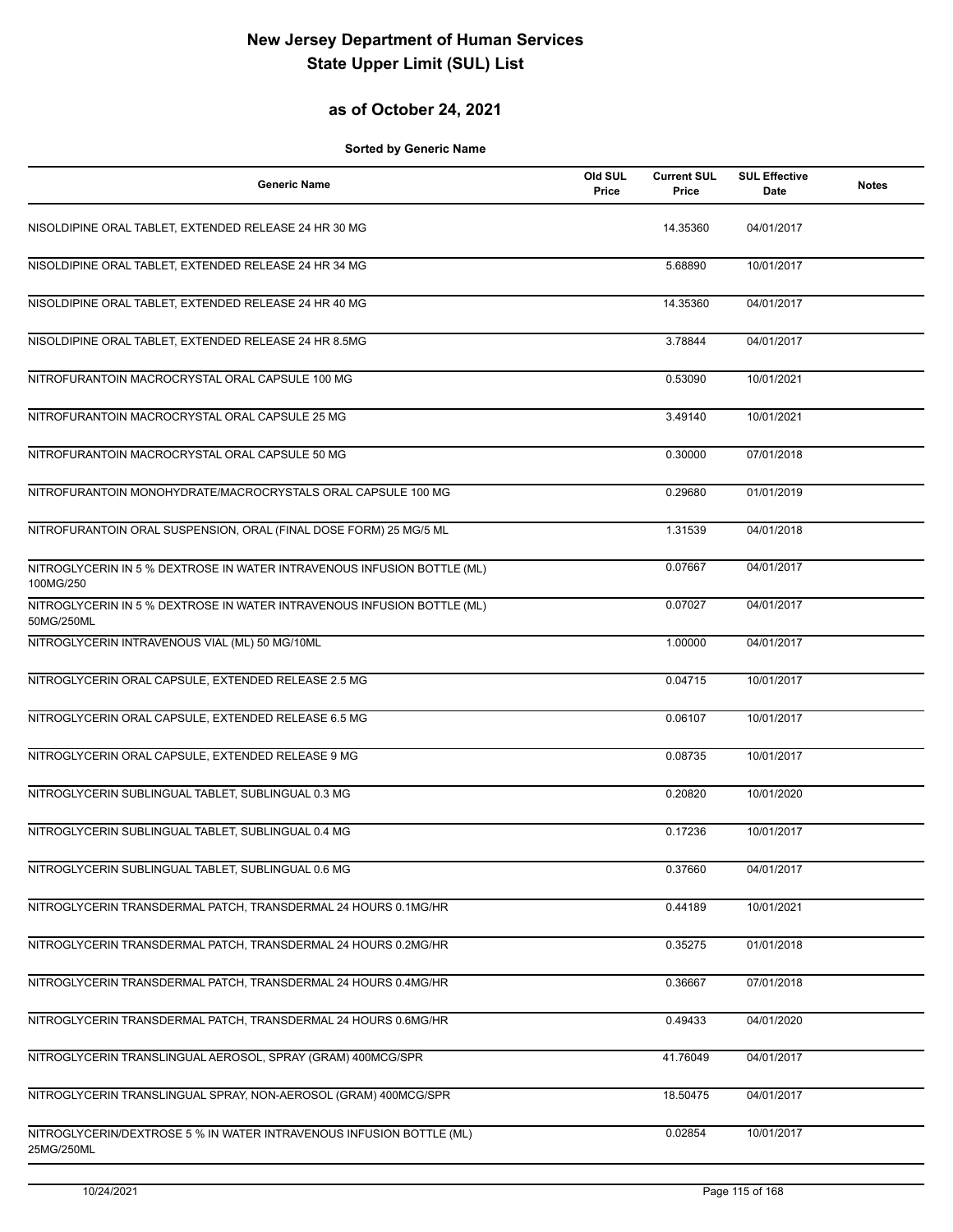## **as of October 24, 2021**

| <b>Generic Name</b>                                                                          | Old SUL<br>Price | <b>Current SUL</b><br>Price | <b>SUL Effective</b><br>Date | <b>Notes</b> |
|----------------------------------------------------------------------------------------------|------------------|-----------------------------|------------------------------|--------------|
| NITROPRUSSIDE SODIUM INTRAVENOUS VIAL (ML) 25 MG/ML                                          |                  | 375.00000                   | 04/01/2017                   |              |
| NIZATIDINE ORAL CAPSULE 150 MG                                                               |                  | 0.13507                     | 10/01/2017                   |              |
| NIZATIDINE ORAL CAPSULE 300 MG                                                               |                  | 0.36667                     | 01/01/2019                   |              |
| NIZATIDINE ORAL SOLUTION, ORAL 150MG/10ML                                                    |                  | 0.83331                     | 04/01/2017                   |              |
| NORELGESTROMIN/ETHINYL ESTRADIOL TRANSDERMAL PATCH, TRANSDERMAL WEEKLY<br>150-35/24H         |                  | 39.90232                    | 10/29/2019                   |              |
| NOREPINEPHRINE BITARTRATE INTRAVENOUS VIAL (ML) 1 MG/ML                                      |                  | 4.50500                     | 04/01/2017                   |              |
| NOREPINEPHRINE BITARTRATE MISCELLANEOUS POWDER (GRAM) 100 %                                  |                  | 616.40300                   | 04/01/2017                   |              |
| NORETHINDRONE ACETATE ORAL TABLET 5 MG                                                       |                  | 0.60000                     | 01/01/2019                   |              |
| NORETHINDRONE ACETATE-ETHINYL ESTRADIOL ORAL TABLET 0.5MG-2.5                                |                  | 2.00956                     | 04/01/2017                   |              |
| NORETHINDRONE ACETATE-ETHINYL ESTRADIOL ORAL TABLET 1.5-0.03MG                               |                  | 0.59072                     | 10/01/2020                   |              |
| NORETHINDRONE ACETATE-ETHINYL ESTRADIOL ORAL TABLET 1MG-20MCG                                |                  | 0.22238                     | 10/01/2019                   |              |
| NORETHINDRONE ACETATE-ETHINYL ESTRADIOL ORAL TABLET 1MG-5MCG                                 |                  | 1.80370                     | 04/01/2017                   |              |
| NORETHINDRONE ACETATE-ETHINYL ESTRADIOL/FERROUS FUMARATE ORAL TABLET<br>$1.5 - 30(21)$       |                  | 0.16679                     | 01/01/2020                   |              |
| NORETHINDRONE ACETATE-ETHINYL ESTRADIOL/FERROUS FUMARATE ORAL TABLET<br>1MG-20(21)           |                  | 0.11726                     | 10/01/2017                   |              |
| NORETHINDRONE ACETATE-ETHINYL ESTRADIOL/FERROUS FUMARATE ORAL TABLET<br>1MG-20(24)           |                  | 0.65976                     | 01/01/2021                   |              |
| NORETHINDRONE ACETATE-ETHINYL ESTRADIOL/FERROUS FUMARATE ORAL TABLET<br>$5 - 7 - 9 - 7$      |                  | 0.91503                     | 04/01/2017                   |              |
| NORETHINDRONE ACETATE-ETHINYL ESTRADIOL/FERROUS FUMARATE ORAL<br>TABLET, CHEWABLE 1MG-20(24) |                  | 1.78571                     | 01/01/2019                   |              |
| NORETHINDRONE ORAL TABLET 0.35 MG                                                            |                  | 0.07810                     | 04/01/2017                   |              |
| NORETHINDRONE-ETHINYL ESTRADIOL ORAL TABLET 0.4-0.035                                        |                  | 0.24429                     | 04/01/2020                   |              |
| NORETHINDRONE-ETHINYL ESTRADIOL ORAL TABLET 0.5-0.035                                        |                  | 0.53868                     | 07/01/2017                   |              |
| NORETHINDRONE-ETHINYL ESTRADIOL ORAL TABLET 1 MG-35MCG                                       |                  | 0.28925                     | 07/01/2017                   |              |
| NORETHINDRONE-ETHINYL ESTRADIOL ORAL TABLET 1 MG-35MCG                                       |                  | 0.47022                     | 04/01/2021                   |              |
| NORETHINDRONE-ETHINYL ESTRADIOL ORAL TABLET 10-11                                            |                  | 0.66485                     | 10/01/2017                   |              |
| NORETHINDRONE-ETHINYL ESTRADIOL ORAL TABLET 7 DAYS X 3                                       |                  | 0.15179                     | 01/01/2020                   |              |
| NORETHINDRONE-ETHINYL ESTRADIOL ORAL TABLET 7-9-5                                            |                  | 0.59237                     | 04/01/2017                   |              |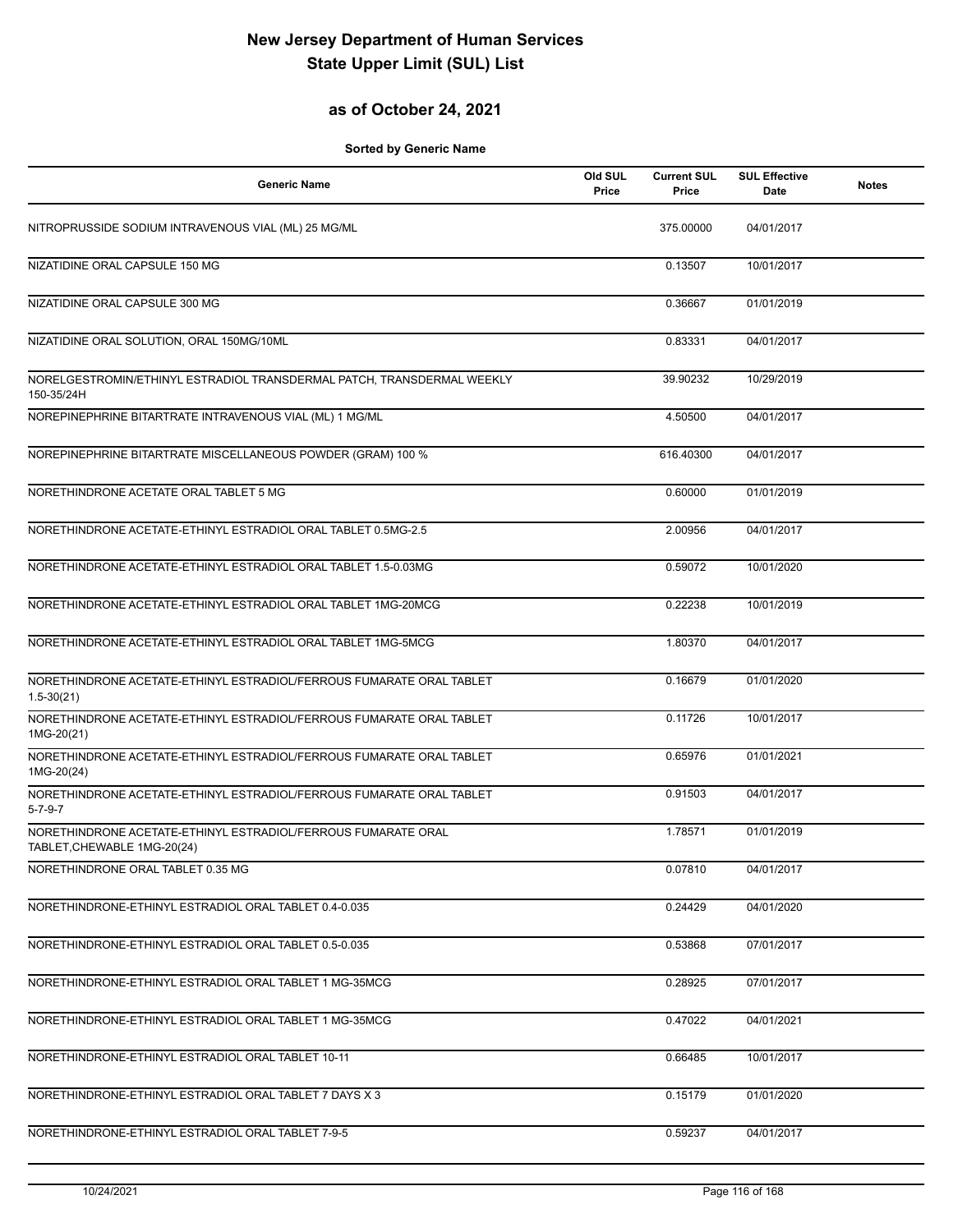## **as of October 24, 2021**

| <b>Generic Name</b>                                                                      | Old SUL<br>Price | <b>Current SUL</b><br>Price | <b>SUL Effective</b><br>Date | <b>Notes</b> |
|------------------------------------------------------------------------------------------|------------------|-----------------------------|------------------------------|--------------|
| NORETHINDRONE-ETHINYL ESTRADIOL/FERROUS FUMARATE ORAL TABLET, CHEWABLE<br>$0.4 - 35(21)$ |                  | 1.73245                     | 04/01/2017                   |              |
| NORETHINDRONE-ETHINYL ESTRADIOL/FERROUS FUMARATE ORAL TABLET, CHEWABLE<br>$0.8 - 25(24)$ |                  | 2.58274                     | 10/01/2017                   |              |
| NORGESTIMATE-ETHINYL ESTRADIOL ORAL TABLET 0.25-0.035                                    |                  | 0.16060                     | 07/01/2018                   |              |
| NORGESTIMATE-ETHINYL ESTRADIOL ORAL TABLET 7DAYSX3 28                                    |                  | 0.09250                     | 01/01/2020                   |              |
| NORGESTIMATE-ETHINYL ESTRADIOL ORAL TABLET 7DAYSX3 LO                                    |                  | 0.19048                     | 01/01/2019                   |              |
| NORGESTREL-ETHINYL ESTRADIOL ORAL TABLET 0.3-0.03MG                                      |                  | 0.26161                     | 01/01/2019                   |              |
| NORGESTREL-ETHINYL ESTRADIOL ORAL TABLET 0.5 MG-50                                       |                  | 1.04798                     | 01/01/2020                   |              |
| NORTRIPTYLINE HCL ORAL CAPSULE 10 MG                                                     |                  | 0.02955                     | 10/01/2017                   |              |
| NORTRIPTYLINE HCL ORAL CAPSULE 25 MG                                                     |                  | 0.03648                     | 10/01/2017                   |              |
| NORTRIPTYLINE HCL ORAL CAPSULE 50 MG                                                     |                  | 0.07796                     | 10/01/2017                   |              |
| NORTRIPTYLINE HCL ORAL CAPSULE 75 MG                                                     |                  | 0.09919                     | 10/01/2017                   |              |
| NORTRIPTYLINE HCL ORAL SOLUTION, ORAL 10 MG/5 ML                                         |                  | 0.25178                     | 04/01/2017                   |              |
| NYSTATIN ORAL POWDER (EACH) 150MM UNIT                                                   |                  | 94.76192                    | 12/12/2011                   |              |
| NYSTATIN ORAL POWDER (EACH) 50MM UNIT                                                    |                  | 38.25000                    | 12/12/2011                   |              |
| NYSTATIN ORAL SUSPENSION, ORAL (FINAL DOSE FORM) 100000/ML                               |                  | 0.03294                     | 04/01/2017                   |              |
| NYSTATIN ORAL TABLET 500K UNIT                                                           |                  | 0.34870                     | 10/01/2018                   |              |
| NYSTATIN TOPICAL CREAM (GRAM) 100000/G                                                   |                  | 0.09033                     | 01/01/2019                   |              |
| NYSTATIN TOPICAL OINTMENT (GRAM) 100000/G                                                |                  | 0.25000                     | 01/01/2019                   |              |
| NYSTATIN TOPICAL POWDER (GRAM) 100000/G                                                  |                  | 0.19583                     | 07/01/2018                   |              |
| NYSTATIN/TRIAMCINOLONE ACETONIDE TOPICAL CREAM (GRAM) 100000-0.1                         |                  | 0.18033                     | 07/01/2018                   |              |
| NYSTATIN/TRIAMCINOLONE ACETONIDE TOPICAL OINTMENT (GRAM) 100000-0.1                      |                  | 0.28300                     | 01/01/2019                   |              |
| OCTREOTIDE ACETATE INJECTION AMPUL (ML) 100 MCG/ML                                       |                  | 3.51750                     | 10/01/2017                   |              |
| OCTREOTIDE ACETATE INJECTION AMPUL (ML) 50 MCG/ML                                        |                  | 4.42200                     | 10/01/2017                   |              |
| OCTREOTIDE ACETATE INJECTION AMPUL (ML) 500 MCG/ML                                       |                  | 21.45000                    | 04/01/2017                   |              |
| OCTREOTIDE ACETATE INJECTION SYRINGE (ML) 100 MCG/ML                                     |                  | 2.69662                     | 10/01/2018                   |              |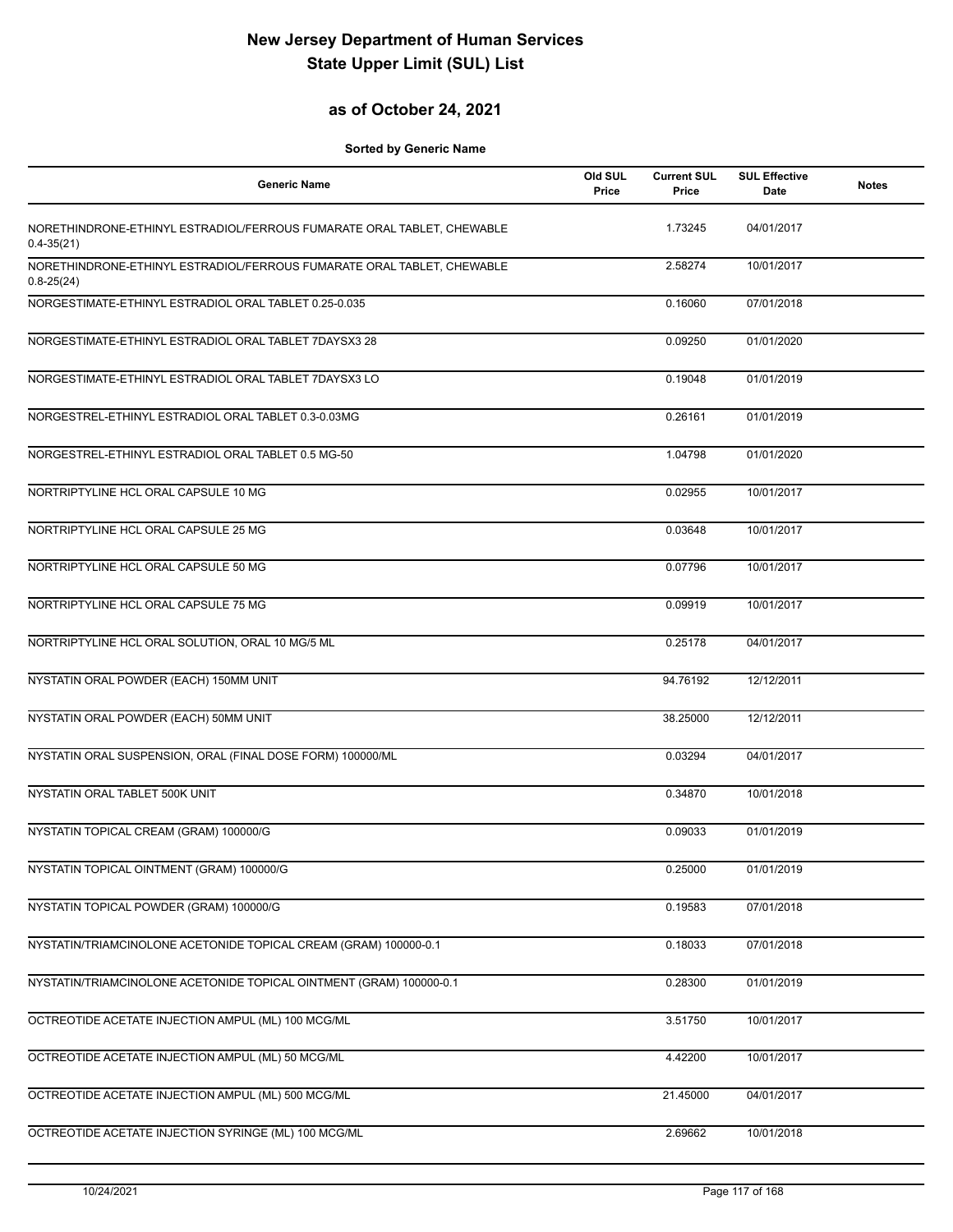## **as of October 24, 2021**

| <b>Generic Name</b>                                  | Old SUL<br>Price | <b>Current SUL</b><br>Price | <b>SUL Effective</b><br>Date | <b>Notes</b> |
|------------------------------------------------------|------------------|-----------------------------|------------------------------|--------------|
| OCTREOTIDE ACETATE INJECTION SYRINGE (ML) 50 MCG/ML  |                  | 4.42200                     | 10/01/2017                   |              |
| OCTREOTIDE ACETATE INJECTION SYRINGE (ML) 500 MCG/ML |                  | 21.45000                    | 04/01/2017                   |              |
| OCTREOTIDE ACETATE INJECTION VIAL (ML) 100 MCG/ML    |                  | 3.51750                     | 10/01/2017                   |              |
| OCTREOTIDE ACETATE INJECTION VIAL (ML) 1000MCG/ML    |                  | 55.10175                    | 04/01/2017                   |              |
| OCTREOTIDE ACETATE INJECTION VIAL (ML) 200 MCG/ML    |                  | 7.03500                     | 10/01/2017                   |              |
| OCTREOTIDE ACETATE INJECTION VIAL (ML) 50 MCG/ML     |                  | 4.42200                     | 10/01/2017                   |              |
| OCTREOTIDE ACETATE INJECTION VIAL (ML) 500 MCG/ML    |                  | 21.45000                    | 04/01/2017                   |              |
| OFLOXACIN OPHTHALMIC DROPS 0.3 %                     |                  | 1.50283                     | 07/01/2021                   |              |
| OFLOXACIN ORAL TABLET 200 MG                         |                  | 2.85346                     | 12/12/2011                   |              |
| OFLOXACIN ORAL TABLET 300 MG                         |                  | 2.10818                     | 10/01/2017                   |              |
| OFLOXACIN ORAL TABLET 400 MG                         |                  | 2.14084                     | 10/01/2017                   |              |
| OFLOXACIN OTIC DROPS 0.3 %                           |                  | 1.41605                     | 10/01/2017                   |              |
| OLANZAPINE INTRAMUSCULAR VIAL (EA) 10 MG             |                  | 24.07000                    | 04/01/2018                   |              |
| OLANZAPINE ORAL TABLET 10 MG                         |                  | 0.08667                     | 01/01/2019                   |              |
| OLANZAPINE ORAL TABLET 15 MG                         |                  | 0.08050                     | 01/01/2019                   |              |
| OLANZAPINE ORAL TABLET 2.5 MG                        |                  | 0.06333                     | 01/01/2019                   |              |
| OLANZAPINE ORAL TABLET 20 MG                         |                  | 0.11667                     | 01/01/2019                   |              |
| OLANZAPINE ORAL TABLET 5 MG                          |                  | 0.04992                     | 10/01/2017                   |              |
| OLANZAPINE ORAL TABLET 7.5 MG                        |                  | 0.08533                     | 10/01/2019                   |              |
| OLANZAPINE ORAL TABLET, DISINTEGRATING 10 MG         |                  | 0.34400                     | 07/01/2018                   |              |
| OLANZAPINE ORAL TABLET, DISINTEGRATING 15 MG         |                  | 0.52133                     | 01/01/2019                   |              |
| OLANZAPINE ORAL TABLET, DISINTEGRATING 20 MG         |                  | 0.41667                     | 10/01/2021                   |              |
| OLANZAPINE ORAL TABLET, DISINTEGRATING 5 MG          |                  | 0.15867                     | 07/01/2018                   |              |
| OLANZAPINE/FLUOXETINE HCL ORAL CAPSULE 12MG-25MG     |                  | 13.12900                    | 04/01/2017                   |              |
| OLANZAPINE/FLUOXETINE HCL ORAL CAPSULE 12MG-50MG     |                  | 12.74340                    | 04/01/2017                   |              |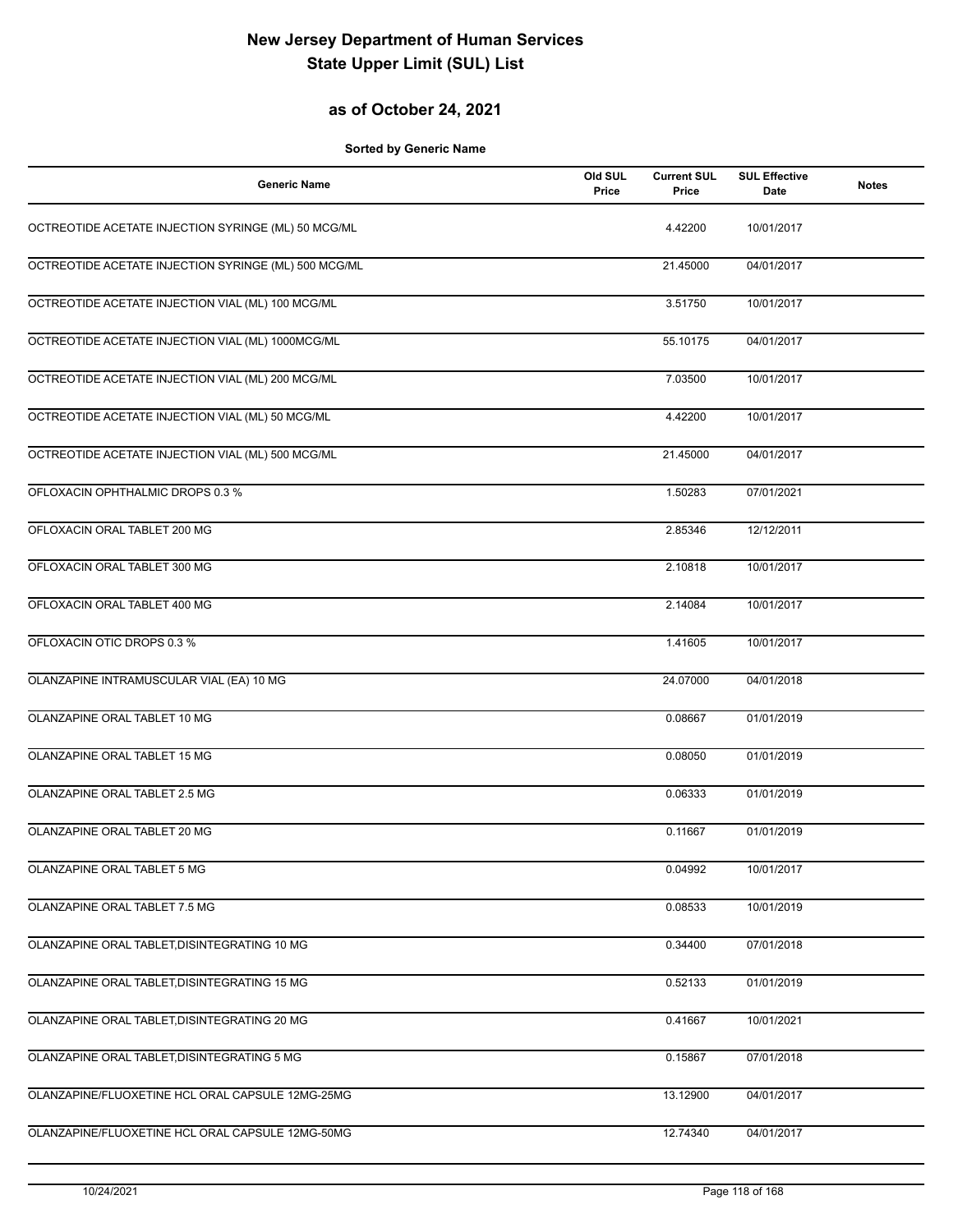#### **as of October 24, 2021**

| <b>Generic Name</b>                                                                           | Old SUL<br>Price | <b>Current SUL</b><br>Price | <b>SUL Effective</b><br>Date | <b>Notes</b> |
|-----------------------------------------------------------------------------------------------|------------------|-----------------------------|------------------------------|--------------|
| OLANZAPINE/FLUOXETINE HCL ORAL CAPSULE 3 MG-25 MG                                             |                  | 7.42620                     | 04/01/2017                   |              |
| OLANZAPINE/FLUOXETINE HCL ORAL CAPSULE 6MG-25MG                                               |                  | 5.42333                     | 07/01/2021                   |              |
| OLANZAPINE/FLUOXETINE HCL ORAL CAPSULE 6MG-50MG                                               |                  | 9.54467                     | 04/01/2017                   |              |
| OLMESARTAN MEDOXOMIL ORAL TABLET 20 MG                                                        |                  | 0.03244                     | 01/01/2019                   |              |
| OLMESARTAN MEDOXOMIL ORAL TABLET 40 MG                                                        |                  | 0.11633                     | 07/01/2018                   |              |
| OLMESARTAN MEDOXOMIL ORAL TABLET 5 MG                                                         |                  | 0.03800                     | 01/01/2019                   |              |
| OLMESARTAN MEDOXOMIL/AMLODIPINE BESYLATE/HYDROCHLOROTHIAZIDE ORAL<br>TABLET 20-5-12.5         |                  | 1.36144                     | 10/01/2021                   |              |
| OLMESARTAN MEDOXOMIL/AMLODIPINE BESYLATE/HYDROCHLOROTHIAZIDE ORAL<br>TABLET 40-10-12.5        |                  | 1.82389                     | 01/01/2020                   |              |
| OLMESARTAN MEDOXOMIL/AMLODIPINE BESYLATE/HYDROCHLOROTHIAZIDE ORAL<br>TABLET 40-10-25MG        |                  | 1.51667                     | 01/01/2019                   |              |
| OLMESARTAN MEDOXOMIL/AMLODIPINE BESYLATE/HYDROCHLOROTHIAZIDE ORAL<br>TABLET 40-5-12.5         |                  | 1.00133                     | 07/01/2019                   |              |
| OLMESARTAN MEDOXOMIL/AMLODIPINE BESYLATE/HYDROCHLOROTHIAZIDE ORAL<br><b>TABLET 40-5-25 MG</b> |                  | 1.40000                     | 01/01/2019                   |              |
| OLMESARTAN MEDOXOMIL/HYDROCHLOROTHIAZIDE ORAL TABLET 20-12.5 MG                               |                  | 0.10567                     | 04/01/2018                   |              |
| OLMESARTAN MEDOXOMIL/HYDROCHLOROTHIAZIDE ORAL TABLET 40 MG-25MG                               |                  | 0.16156                     | 07/01/2018                   |              |
| OLMESARTAN MEDOXOMIL/HYDROCHLOROTHIAZIDE ORAL TABLET 40-12.5 MG                               |                  | 0.16156                     | 07/01/2018                   |              |
| OLOPATADINE HCL NASAL AEROSOL, SPRAY WITH PUMP (GRAM) 0.6 %                                   |                  | 2.00000                     | 07/01/2019                   |              |
| OLOPATADINE HCL OPHTHALMIC DROPS 0.1 %                                                        |                  | 2.10667                     | 07/01/2019                   |              |
| OLOPATADINE HCL OPHTHALMIC DROPS 0.2 %                                                        |                  | 4.58080                     | 01/01/2020                   |              |
| OMEGA-3 ACID ETHYL ESTERS ORAL CAPSULE 1 G                                                    |                  | 0.17763                     | 07/01/2021                   |              |
| OMEGA-3 FATTY ACIDS/FISH OIL ORAL CAPSULE (HARD, SOFT, ETC.) 300-1000MG                       |                  | 0.10910                     | 12/12/2011                   |              |
| OMEPRAZOLE MAGNESIUM ORAL CAPSULE, DELAYED RELEASE (ENTERIC COATED) 20<br>МG                  |                  | 0.44162                     | 04/01/2017                   |              |
| OMEPRAZOLE ORAL CAPSULE, DELAYED RELEASE (ENTERIC COATED) 10 MG                               |                  | 0.09510                     | 07/01/2018                   |              |
| OMEPRAZOLE ORAL CAPSULE, DELAYED RELEASE (ENTERIC COATED) 20 MG                               |                  | 0.02678                     | 04/01/2017                   |              |
| OMEPRAZOLE ORAL CAPSULE, DELAYED RELEASE (ENTERIC COATED) 40 MG                               |                  | 0.04781                     | 01/01/2021                   |              |
| OMEPRAZOLE ORAL TABLET, DELAYED RELEASE (ENTERIC COATED) 20 MG                                |                  | 0.19321                     | 04/01/2020                   |              |
| OMEPRAZOLE/SODIUM BICARBONATE ORAL CAPSULE 20MG-1.1G                                          |                  | 4.08644                     | 10/01/2017                   |              |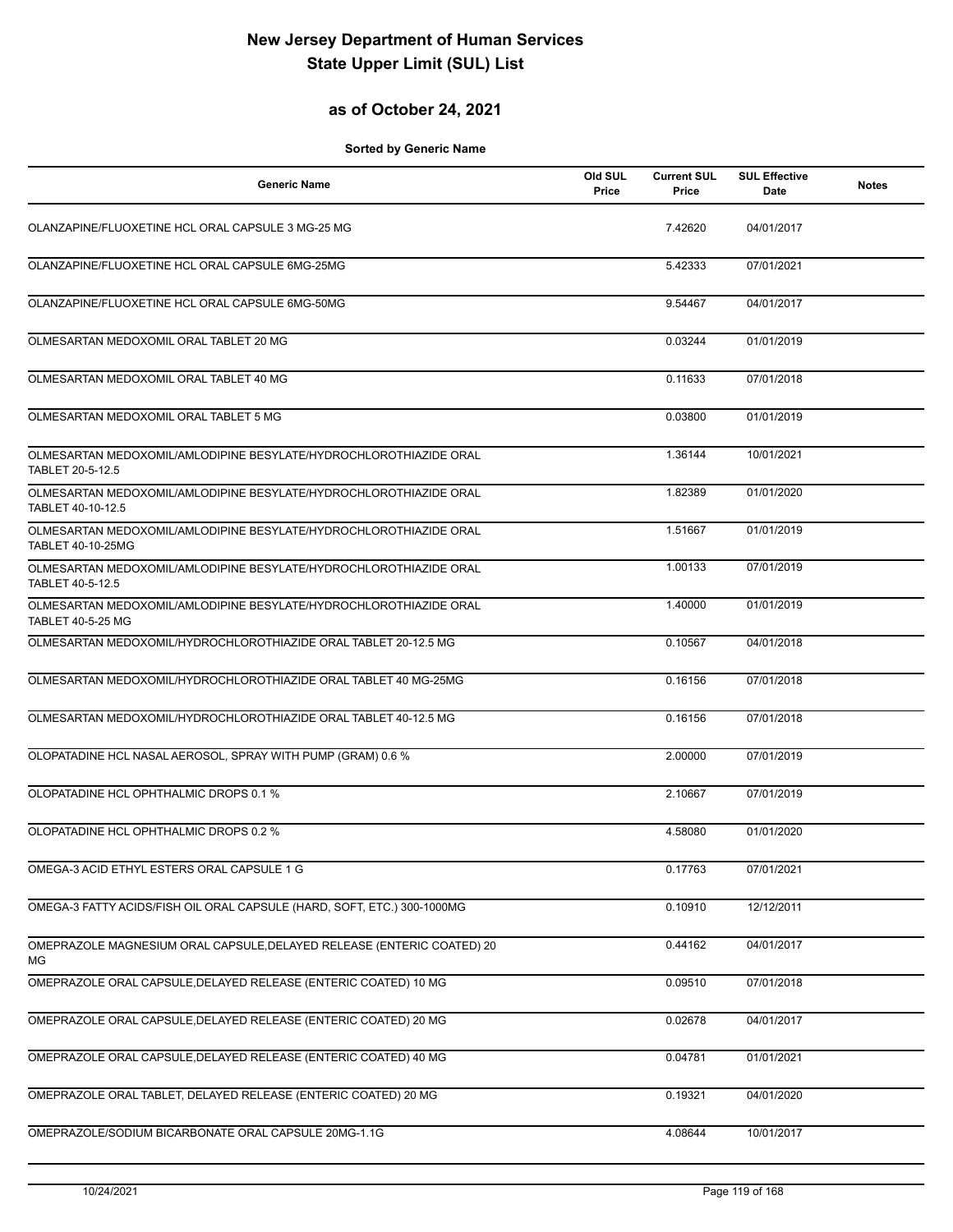#### **as of October 24, 2021**

| <b>Generic Name</b>                                                                                        | Old SUL<br>Price | <b>Current SUL</b><br>Price | <b>SUL Effective</b><br>Date | <b>Notes</b> |
|------------------------------------------------------------------------------------------------------------|------------------|-----------------------------|------------------------------|--------------|
| OMEPRAZOLE/SODIUM BICARBONATE ORAL CAPSULE 40MG-1.1G                                                       |                  | 1.28050                     | 01/01/2020                   |              |
| OMEPRAZOLE/SODIUM BICARBONATE ORAL PACKET (EA) 20-1680MG                                                   |                  | 34.45550                    | 07/01/2021                   |              |
| OMEPRAZOLE/SODIUM BICARBONATE ORAL PACKET (EA) 40-1680MG                                                   |                  | 20.17800                    | 01/01/2019                   |              |
| ONDANSETRON HCL INTRAVENOUS VIAL (ML) 2 MG/ML                                                              |                  | 0.07380                     | 04/01/2017                   |              |
| ONDANSETRON HCL ORAL SOLUTION, ORAL 4 MG/5 ML                                                              |                  | 0.18500                     | 10/01/2021                   |              |
| ONDANSETRON HCL ORAL TABLET 24 MG                                                                          |                  | 4.63962                     | 12/12/2011                   |              |
| ONDANSETRON HCL ORAL TABLET 4 MG                                                                           |                  | 0.03767                     | 01/01/2019                   |              |
| ONDANSETRON HCL ORAL TABLET 8 MG                                                                           |                  | 0.04400                     | 01/01/2019                   |              |
| ONDANSETRON HCL/PF INJECTION SYRINGE (ML) 4 MG/2 ML                                                        |                  | 0.11566                     | 10/01/2017                   |              |
| ONDANSETRON HCL/PF INJECTION VIAL (ML) 4 MG/2 ML                                                           |                  | 0.11566                     | 10/01/2017                   |              |
| ONDANSETRON ORAL TABLET, DISINTEGRATING 4 MG                                                               |                  | 0.06333                     | 01/01/2019                   |              |
| ONDANSETRON ORAL TABLET, DISINTEGRATING 8 MG                                                               |                  | 0.16522                     | 01/01/2020                   |              |
| OPIUM TINCTURE ORAL TINCTURE 10 MG/ML                                                                      |                  | 2.38890                     | 04/01/2018                   |              |
| OPIUM/BELLADONNA ALKALOIDS RECTAL SUPPOSITORY, RECTAL 30-16.2MG                                            |                  | 20.90350                    | 04/01/2017                   |              |
| OPIUM/BELLADONNA ALKALOIDS RECTAL SUPPOSITORY, RECTAL 60-16.2MG                                            |                  | 24.68483                    | 04/01/2017                   |              |
| ORPHENADRINE CITRATE INJECTION AMPUL (ML) 30 MG/ML                                                         |                  | 6.00000                     | 04/01/2017                   |              |
| ORPHENADRINE CITRATE INJECTION VIAL (ML) 30 MG/ML                                                          |                  | 6.00000                     | 04/01/2017                   |              |
| ORPHENADRINE CITRATE ORAL TABLET, EXTENDED RELEASE 100 MG                                                  |                  | 0.14850                     | 01/01/2019                   |              |
| ORPHENADRINE CITRATE/ASPIRIN/CAFFEINE ORAL TABLET 25-385-30                                                |                  | 0.69231                     | 12/12/2011                   |              |
| ORPHENADRINE CITRATE/ASPIRIN/CAFFEINE ORAL TABLET 50-770-60                                                |                  | 0.98077                     | 12/12/2011                   |              |
| OSELTAMIVIR PHOSPHATE ORAL CAPSULE 30 MG                                                                   |                  | 1.92800                     | 10/01/2020                   |              |
| OSELTAMIVIR PHOSPHATE ORAL CAPSULE 45 MG                                                                   |                  | 4.12900                     | 10/01/2019                   |              |
| OSELTAMIVIR PHOSPHATE ORAL CAPSULE 75 MG                                                                   |                  | 1.52124                     | 07/01/2021                   |              |
| OSELTAMIVIR PHOSPHATE ORAL SUSPENSION, RECONSTITUTED, ORAL (ML) 6 MG/ML                                    |                  | 0.61000                     | 07/01/2021                   |              |
| OXACILLIN SODIUM IN ISO-OSMOTIC DEXTROSE INTRAVENOUS IV SOLUTION, PIGGYBACK<br>PREMIX FROZEN(ML) 1 G/50 ML |                  | 0.28900                     | 04/01/2017                   |              |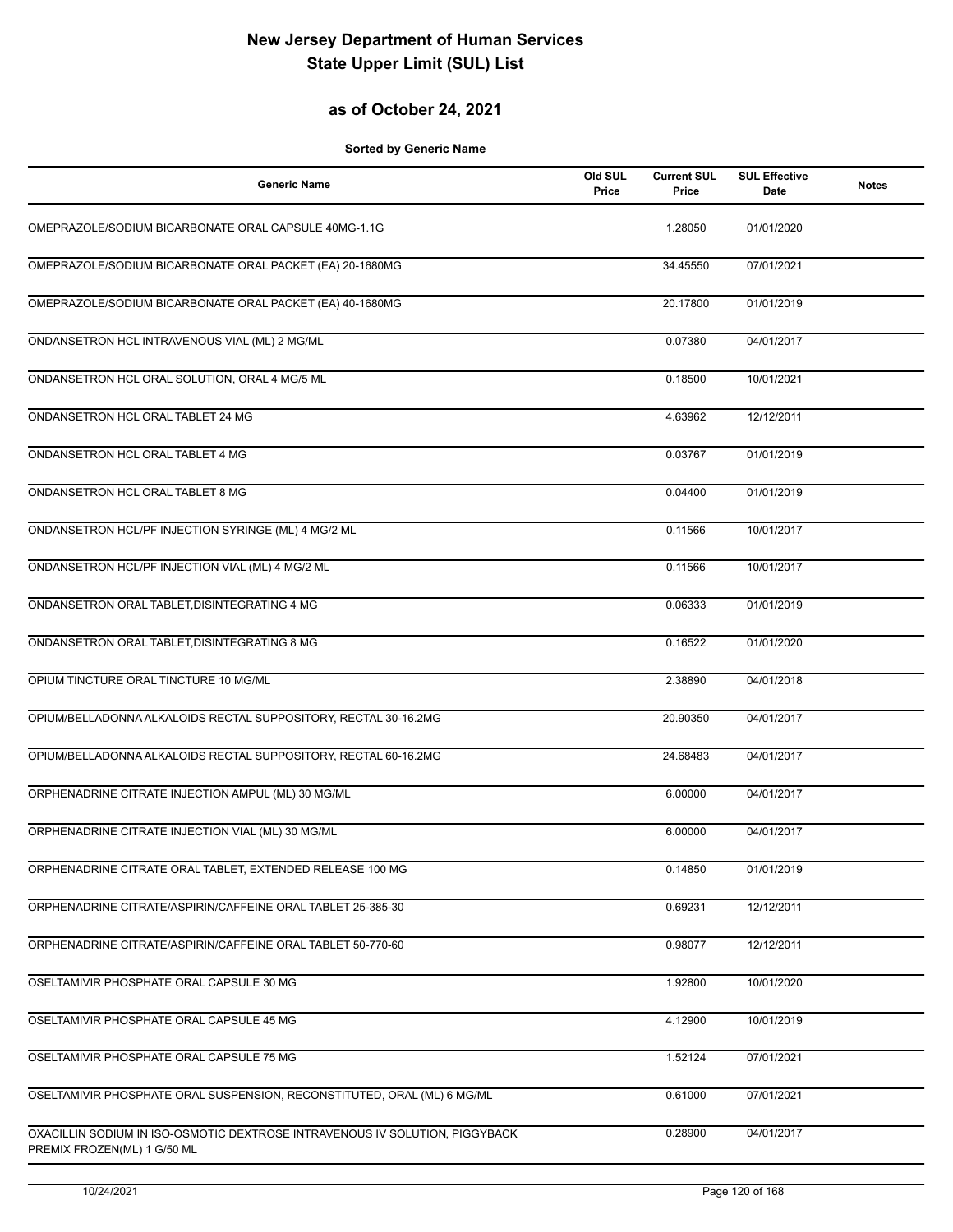## **as of October 24, 2021**

| <b>Generic Name</b>                                                                                      | Old SUL<br>Price | <b>Current SUL</b><br>Price | <b>SUL Effective</b><br>Date | <b>Notes</b> |
|----------------------------------------------------------------------------------------------------------|------------------|-----------------------------|------------------------------|--------------|
| OXACILLIN SODIUM INJECTION VIAL (EA) 1 G                                                                 |                  | 7.90000                     | 04/01/2017                   |              |
| OXACILLIN SODIUM INJECTION VIAL (EA) 10 G                                                                |                  | 90.00000                    | 04/01/2017                   |              |
| OXACILLIN SODIUM INJECTION VIAL (EA) 2 G                                                                 |                  | 10.89000                    | 10/01/2019                   |              |
| OXACILLIN SODIUM/DEXTROSE, ISO-OSMOTIC INTRAVENOUS IV SOLUTION, PIGGYBACK<br>PREMIX FROZEN(ML) 2 G/50 ML |                  | 0.40989                     | 10/01/2017                   |              |
| OXALIPLATIN INTRAVENOUS VIAL (EA) 100 MG                                                                 |                  | 200.00000                   | 04/01/2017                   |              |
| OXALIPLATIN INTRAVENOUS VIAL (EA) 50 MG                                                                  |                  | 100.00000                   | 04/01/2017                   |              |
| OXALIPLATIN INTRAVENOUS VIAL (ML) 100MG/20ML                                                             |                  | 5.00000                     | 04/01/2017                   |              |
| OXALIPLATIN INTRAVENOUS VIAL (ML) 50 MG/10ML                                                             |                  | 5.00000                     | 04/01/2017                   |              |
| OXANDROLONE ORAL TABLET 10 MG                                                                            |                  | 11.42074                    | 04/01/2017                   |              |
| OXANDROLONE ORAL TABLET 2.5 MG                                                                           |                  | 2.69627                     | 10/01/2017                   |              |
| OXAPROZIN ORAL TABLET 600 MG                                                                             |                  | 0.76500                     | 10/01/2021                   |              |
| OXAZEPAM ORAL CAPSULE 10 MG                                                                              |                  | 0.47800                     | 04/01/2017                   |              |
| OXAZEPAM ORAL CAPSULE 15 MG                                                                              |                  | 0.66744                     | 04/01/2017                   |              |
| OXAZEPAM ORAL CAPSULE 30 MG                                                                              |                  | 1.03910                     | 04/01/2017                   |              |
| OXCARBAZEPINE ORAL SUSPENSION, ORAL (FINAL DOSE FORM) 300 MG/5ML                                         |                  | 0.23948                     | 07/01/2018                   |              |
| OXCARBAZEPINE ORAL TABLET 150 MG                                                                         |                  | 0.07290                     | 10/01/2021                   |              |
| OXCARBAZEPINE ORAL TABLET 300 MG                                                                         |                  | 0.11300                     | 01/01/2019                   |              |
| OXCARBAZEPINE ORAL TABLET 600 MG                                                                         |                  | 0.26130                     | 07/01/2018                   |              |
| OXICONAZOLE NITRATE TOPICAL CREAM (GRAM) 1 %                                                             |                  | 6.00325                     | 04/01/2021                   |              |
| OXYBUTYNIN CHLORIDE ORAL SYRUP 5 MG/5 ML                                                                 |                  | 0.01875                     | 04/01/2017                   |              |
| OXYBUTYNIN CHLORIDE ORAL TABLET 5 MG                                                                     |                  | 0.03150                     | 01/01/2019                   |              |
| OXYBUTYNIN CHLORIDE ORAL TABLET, EXTENDED RELEASE 24 HR 10 MG                                            |                  | 0.11710                     | 01/01/2019                   |              |
| OXYBUTYNIN CHLORIDE ORAL TABLET, EXTENDED RELEASE 24 HR 15 MG                                            |                  | 0.12760                     | 01/01/2019                   |              |
| OXYBUTYNIN CHLORIDE ORAL TABLET, EXTENDED RELEASE 24 HR 5 MG                                             |                  | 0.18080                     | 01/01/2021                   |              |
| OXYCODONE HCL ORAL CAPSULE 5 MG                                                                          |                  | 0.10127                     | 10/01/2017                   |              |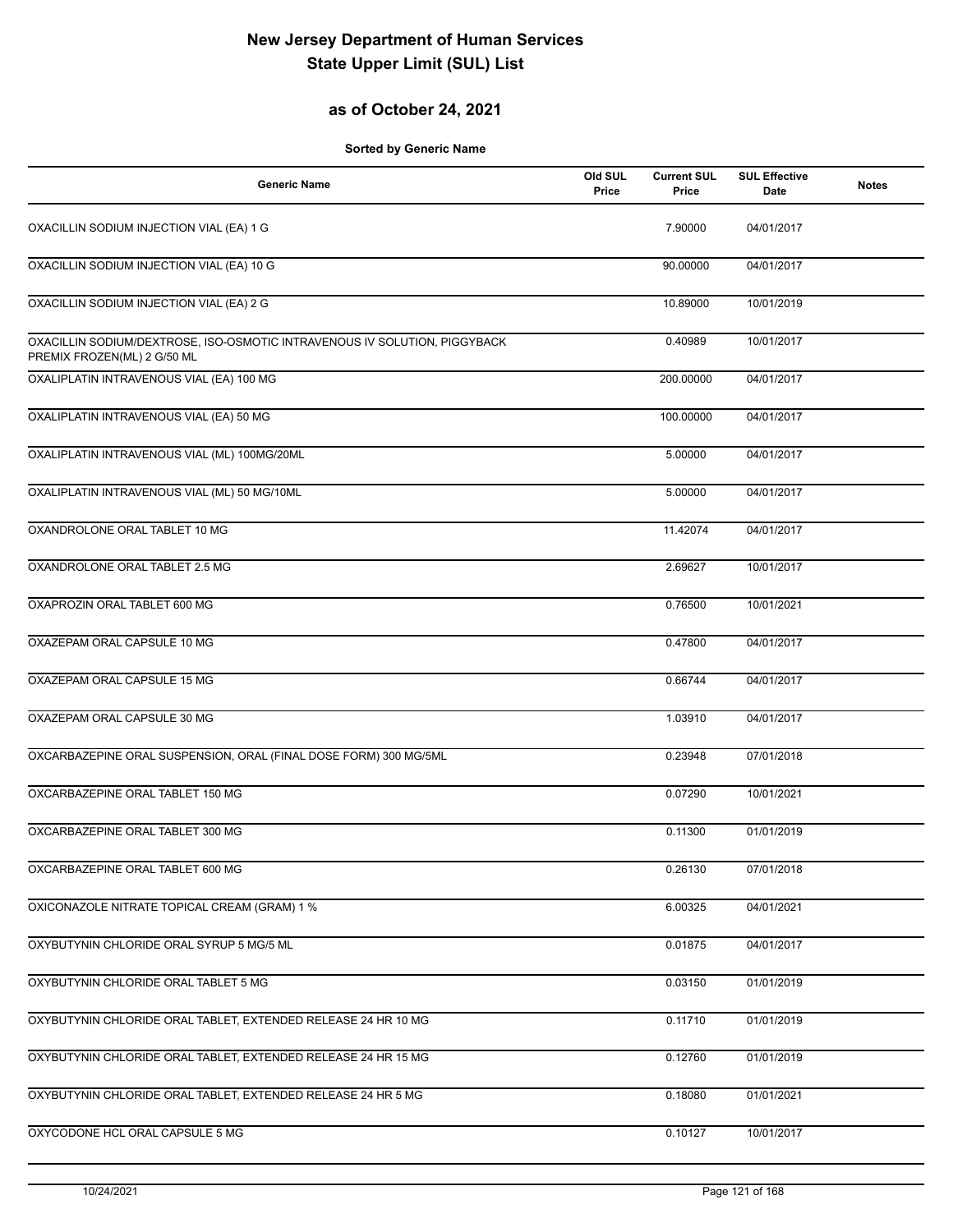## **as of October 24, 2021**

| <b>Generic Name</b>                                                    | Old SUL<br>Price | <b>Current SUL</b><br>Price | <b>SUL Effective</b><br>Date | <b>Notes</b> |
|------------------------------------------------------------------------|------------------|-----------------------------|------------------------------|--------------|
| OXYCODONE HCL ORAL CONCENTRATE, ORAL 20 MG/ML                          |                  | 1.30667                     | 07/01/2018                   |              |
| OXYCODONE HCL ORAL SOLUTION, ORAL 5 MG/5 ML                            |                  | 0.09998                     | 01/01/2020                   |              |
| OXYCODONE HCL ORAL SYRINGE (EA) 10MG/0.5ML                             |                  | 3.74000                     | 04/01/2017                   |              |
| OXYCODONE HCL ORAL TABLET 10 MG                                        |                  | 0.10660                     | 07/01/2018                   |              |
| OXYCODONE HCL ORAL TABLET 15 MG                                        |                  | 0.10132                     | 01/01/2019                   |              |
| OXYCODONE HCL ORAL TABLET 20 MG                                        |                  | 0.17710                     | 10/01/2017                   |              |
| OXYCODONE HCL ORAL TABLET 30 MG                                        |                  | 0.09690                     | 01/01/2019                   |              |
| OXYCODONE HCL ORAL TABLET 5 MG                                         |                  | 0.05480                     | 04/01/2017                   |              |
| OXYCODONE HCL ORAL TABLET, ORAL ONLY, EXTENDED RELEASE 12 HR 10 MG     |                  | 2.15990                     | 10/01/2020                   |              |
| OXYCODONE HCL ORAL TABLET, ORAL ONLY, EXTENDED RELEASE 12 HR 15 MG     |                  | 3.53670                     | 04/01/2017                   |              |
| OXYCODONE HCL ORAL TABLET, ORAL ONLY, EXTENDED RELEASE 12 HR 20 MG     |                  | 4.43520                     | 04/01/2017                   |              |
| OXYCODONE HCL ORAL TABLET, ORAL ONLY, EXTENDED RELEASE 12 HR 30 MG     |                  | 0.00000                     | 03/22/2018                   |              |
| OXYCODONE HCL ORAL TABLET, ORAL ONLY, EXTENDED RELEASE 12 HR 40 MG     |                  | 0.00000                     | 02/08/2017                   |              |
| OXYCODONE HCL ORAL TABLET, ORAL ONLY, EXTENDED RELEASE 12 HR 60 MG     |                  | 10.99990                    | 04/01/2020                   |              |
| OXYCODONE HCL ORAL TABLET, ORAL ONLY, EXTENDED RELEASE 12 HR 80 MG     |                  | 7.99250                     | 01/01/2018                   |              |
| OXYCODONE HCL/ACETAMINOPHEN ORAL CAPSULE (HARD, SOFT, ETC.) 5 MG-500MG |                  | 0.10985                     | 12/12/2011                   |              |
| OXYCODONE HCL/ACETAMINOPHEN ORAL SOLUTION, ORAL 5-325/5 ML             |                  | 0.22800                     | 04/01/2017                   |              |
| OXYCODONE HCL/ACETAMINOPHEN ORAL TABLET 10MG-300MG                     |                  | 18.42033                    | 04/01/2017                   |              |
| OXYCODONE HCL/ACETAMINOPHEN ORAL TABLET 10MG-325MG                     |                  | 0.21152                     | 01/01/2019                   |              |
| OXYCODONE HCL/ACETAMINOPHEN ORAL TABLET 10MG-650MG                     |                  | 0.46410                     | 12/12/2011                   |              |
| OXYCODONE HCL/ACETAMINOPHEN ORAL TABLET 2.5-325 MG                     |                  | 1.24120                     | 01/01/2018                   |              |
| OXYCODONE HCL/ACETAMINOPHEN ORAL TABLET 5 MG-300MG                     |                  | 18.42033                    | 04/01/2017                   |              |
| OXYCODONE HCL/ACETAMINOPHEN ORAL TABLET 5 MG-325MG                     |                  | 0.05300                     | 04/01/2017                   |              |
| OXYCODONE HCL/ACETAMINOPHEN ORAL TABLET 7.5-300 MG                     |                  | 18.42033                    | 04/01/2017                   |              |
| OXYCODONE HCL/ACETAMINOPHEN ORAL TABLET 7.5-325 MG                     |                  | 0.16180                     | 07/01/2018                   |              |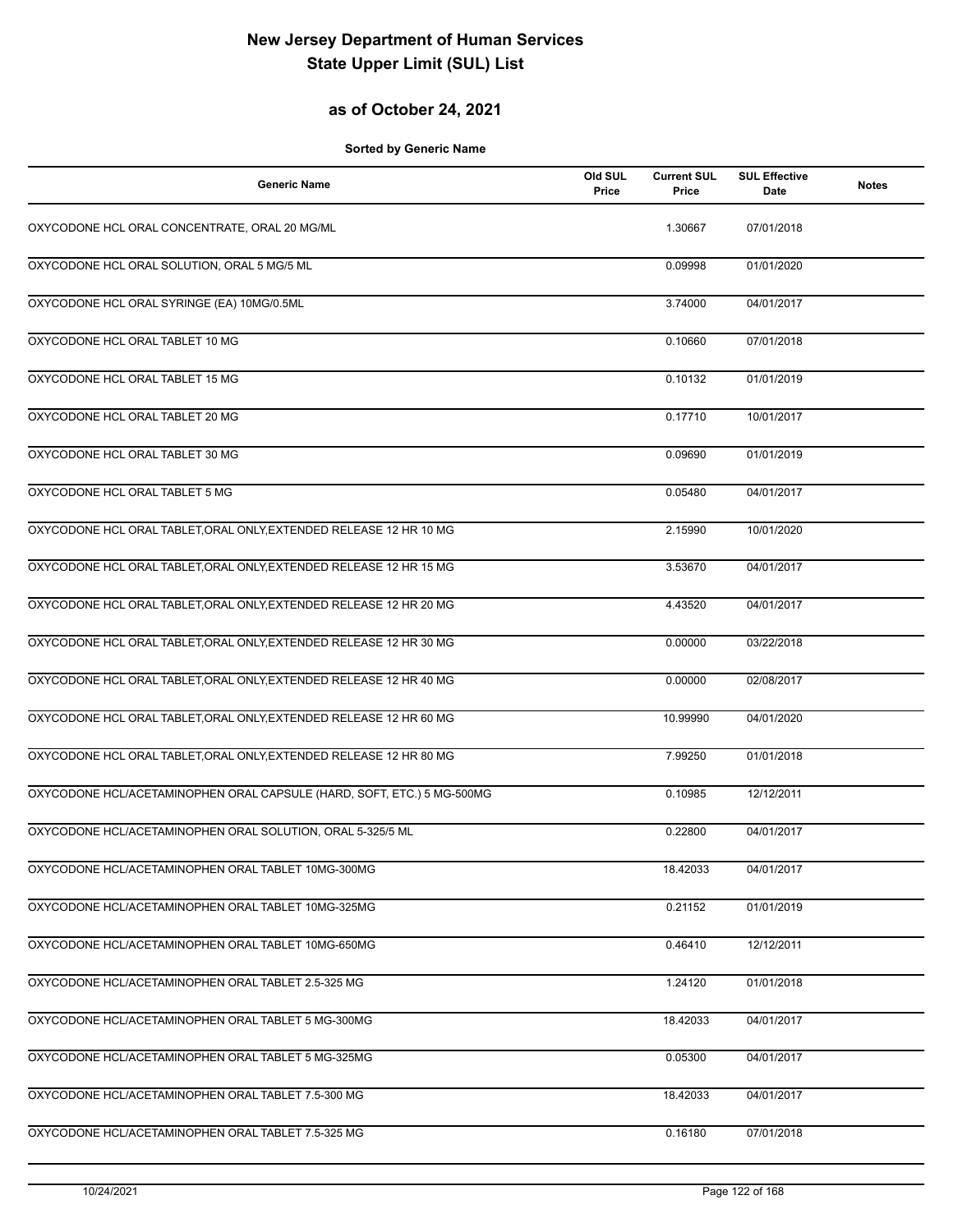## **as of October 24, 2021**

| Generic Name                                               | Old SUL<br>Price | <b>Current SUL</b><br>Price | <b>SUL Effective</b><br>Date | <b>Notes</b> |
|------------------------------------------------------------|------------------|-----------------------------|------------------------------|--------------|
| OXYCODONE HCL/ACETAMINOPHEN ORAL TABLET 7.5-500MG          |                  | 0.41250                     | 12/12/2011                   |              |
| OXYCODONE HCL/ASPIRIN ORAL TABLET 4.8355-325               |                  | 0.33977                     | 10/01/2017                   |              |
| OXYMETAZOLINE HCL NASAL AEROSOL, MIST 0.05 %               |                  | 0.07733                     | 04/01/2017                   |              |
| OXYMETAZOLINE HCL NASAL SPRAY, NON-AEROSOL (ML) 0.05 %     |                  | 0.05112                     | 04/01/2017                   |              |
| OXYMORPHONE HCL ORAL TABLET 10 MG                          |                  | 1.51000                     | 07/01/2018                   |              |
| OXYMORPHONE HCL ORAL TABLET 5 MG                           |                  | 1.08926                     | 07/01/2017                   |              |
| OXYMORPHONE HCL ORAL TABLET, EXTENDED RELEASE 12 HR 10 MG  |                  | 3.30522                     | 04/01/2017                   |              |
| OXYMORPHONE HCL ORAL TABLET, EXTENDED RELEASE 12 HR 15 MG  |                  | 3.46650                     | 01/01/2018                   |              |
| OXYMORPHONE HCL ORAL TABLET, EXTENDED RELEASE 12 HR 20 MG  |                  | 4.93817                     | 07/01/2017                   |              |
| OXYMORPHONE HCL ORAL TABLET, EXTENDED RELEASE 12 HR 30 MG  |                  | 7.95418                     | 04/01/2017                   |              |
| OXYMORPHONE HCL ORAL TABLET, EXTENDED RELEASE 12 HR 40 MG  |                  | 9.44497                     | 04/01/2017                   |              |
| OXYMORPHONE HCL ORAL TABLET, EXTENDED RELEASE 12 HR 5 MG   |                  | 1.83035                     | 04/01/2017                   |              |
| OXYMORPHONE HCL ORAL TABLET, EXTENDED RELEASE 12 HR 7.5 MG |                  | 2.11186                     | 04/01/2017                   |              |
| OXYTOCIN INJECTION VIAL (ML) 10 UNIT/ML                    |                  | 0.76000                     | 04/01/2017                   |              |
| PACLITAXEL INTRAVENOUS VIAL (ML) 6 MG/ML                   |                  | 1.16149                     | 04/01/2017                   |              |
| PALIPERIDONE ORAL TABLET, EXTENDED RELEASE 24 HR 1.5 MG    |                  | 9.18267                     | 04/01/2020                   |              |
| PALIPERIDONE ORAL TABLET, EXTENDED RELEASE 24 HR 3 MG      |                  | 5.41084                     | 10/01/2021                   |              |
| PALIPERIDONE ORAL TABLET, EXTENDED RELEASE 24 HR 6 MG      |                  | 4.44713                     | 04/01/2021                   |              |
| PALIPERIDONE ORAL TABLET, EXTENDED RELEASE 24 HR 9 MG      |                  | 7.73833                     | 10/01/2021                   |              |
| PAMIDRONATE DISODIUM INTRAVENOUS VIAL (EA) 30 MG           |                  | 18.79000                    | 04/01/2017                   |              |
| PAMIDRONATE DISODIUM INTRAVENOUS VIAL (EA) 90 MG           |                  | 56.37000                    | 04/01/2017                   |              |
| PAMIDRONATE DISODIUM INTRAVENOUS VIAL (ML) 30MG/10ML       |                  | 2.74442                     | 10/01/2017                   |              |
| PAMIDRONATE DISODIUM INTRAVENOUS VIAL (ML) 60 MG/10ML      |                  | 2.80400                     | 04/01/2017                   |              |
| PAMIDRONATE DISODIUM INTRAVENOUS VIAL (ML) 90 MG/10ML      |                  | 3.58500                     | 04/01/2017                   |              |
| PANCURONIUM BROMIDE INTRAVENOUS VIAL (ML) 1 MG/ML          |                  | 0.47400                     | 04/01/2017                   |              |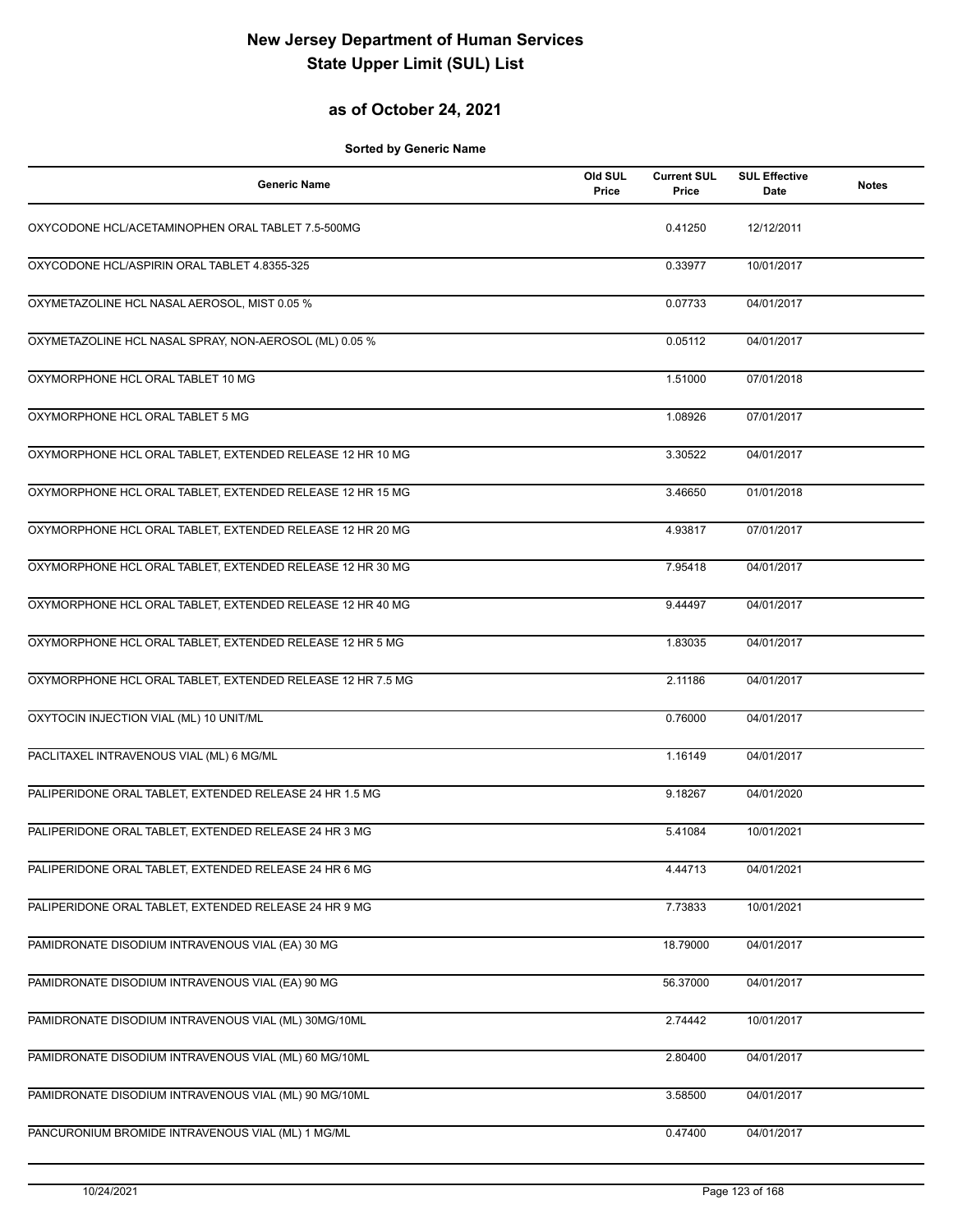## **as of October 24, 2021**

| <b>Generic Name</b>                                                                   | Old SUL<br>Price | <b>Current SUL</b><br>Price | <b>SUL Effective</b><br>Date | <b>Notes</b> |
|---------------------------------------------------------------------------------------|------------------|-----------------------------|------------------------------|--------------|
| PANCURONIUM BROMIDE INTRAVENOUS VIAL (ML) 2 MG/ML                                     |                  | 1.65712                     | 04/01/2017                   |              |
| PANTOPRAZOLE SODIUM INTRAVENOUS VIAL (EA) 40 MG                                       |                  | 3.22082                     | 10/01/2017                   |              |
| PANTOPRAZOLE SODIUM ORAL TABLET, DELAYED RELEASE (ENTERIC COATED) 20 MG               |                  | 0.03211                     | 01/01/2019                   |              |
| PANTOPRAZOLE SODIUM ORAL TABLET, DELAYED RELEASE (ENTERIC COATED) 40 MG               |                  | 0.03422                     | 01/01/2019                   |              |
| PAPAVERINE HCL INJECTION VIAL (ML) 30 MG/ML                                           |                  | 0.83717                     | 10/01/2017                   |              |
| PARABEN/CETYL ALCOHOL/STEARYL ALCOHOL/PROP GLY/NA LAURYL SO4 TOPICAL<br>CLEANSER (ML) |                  | 0.02238                     | 12/12/2011                   |              |
| PAREGORIC ORAL LIQUID (ML) 2 MG/5 ML                                                  |                  | 0.20929                     | 10/01/2017                   |              |
| PARENTERAL AMINO ACID 15% COMBINATION NO.1 INTRAVENOUS INTRAVENOUS<br>SOLUTION 15 %   |                  | 0.02676                     | 04/01/2017                   |              |
| PARICALCITOL INJECTION VIAL (ML) 2 MCG/ML                                             |                  | 4.00000                     | 04/01/2017                   |              |
| PARICALCITOL INJECTION VIAL (ML) 5 MCG/ML                                             |                  | 10.00000                    | 04/01/2017                   |              |
| PARICALCITOL INTRAVENOUS VIAL (ML) 2 MCG/ML                                           |                  | 4.00000                     | 04/01/2017                   |              |
| PARICALCITOL INTRAVENOUS VIAL (ML) 5 MCG/ML                                           |                  | 10.00000                    | 04/01/2017                   |              |
| PARICALCITOL ORAL CAPSULE 1 MCG                                                       |                  | 0.94067                     | 10/01/2018                   |              |
| PARICALCITOL ORAL CAPSULE 2 MCG                                                       |                  | 6.30300                     | 07/01/2019                   |              |
| PARICALCITOL ORAL CAPSULE 4MCG                                                        |                  | 8.56666                     | 04/01/2017                   |              |
| PAROMOMYCIN SULFATE ORAL CAPSULE 250 MG                                               |                  | 1.35494                     | 10/01/2017                   |              |
| PAROXETINE HCL ORAL SUSPENSION, ORAL (FINAL DOSE FORM) 10 MG/5 ML                     |                  | 0.58039                     | 09/01/2011                   |              |
| PAROXETINE HCL ORAL TABLET 10 MG                                                      |                  | 0.01667                     | 01/01/2019                   |              |
| PAROXETINE HCL ORAL TABLET 20 MG                                                      |                  | 0.03133                     | 01/01/2019                   |              |
| PAROXETINE HCL ORAL TABLET 30 MG                                                      |                  | 0.08133                     | 04/01/2017                   |              |
| PAROXETINE HCL ORAL TABLET 40 MG                                                      |                  | 0.07833                     | 01/01/2019                   |              |
| PAROXETINE HCL ORAL TABLET, EXTENDED RELEASE 24 HR 12.5 MG                            |                  | 1.07133                     | 07/01/2019                   |              |
| PAROXETINE HCL ORAL TABLET, EXTENDED RELEASE 24 HR 25 MG                              |                  | 1.16333                     | 01/01/2019                   |              |
| PAROXETINE HCL ORAL TABLET, EXTENDED RELEASE 24 HR 37.5 MG                            |                  | 0.83200                     | 01/01/2020                   |              |
| PAROXETINE MESYLATE ORAL CAPSULE 7.5 MG                                               |                  | 4.58233                     | 01/01/2020                   |              |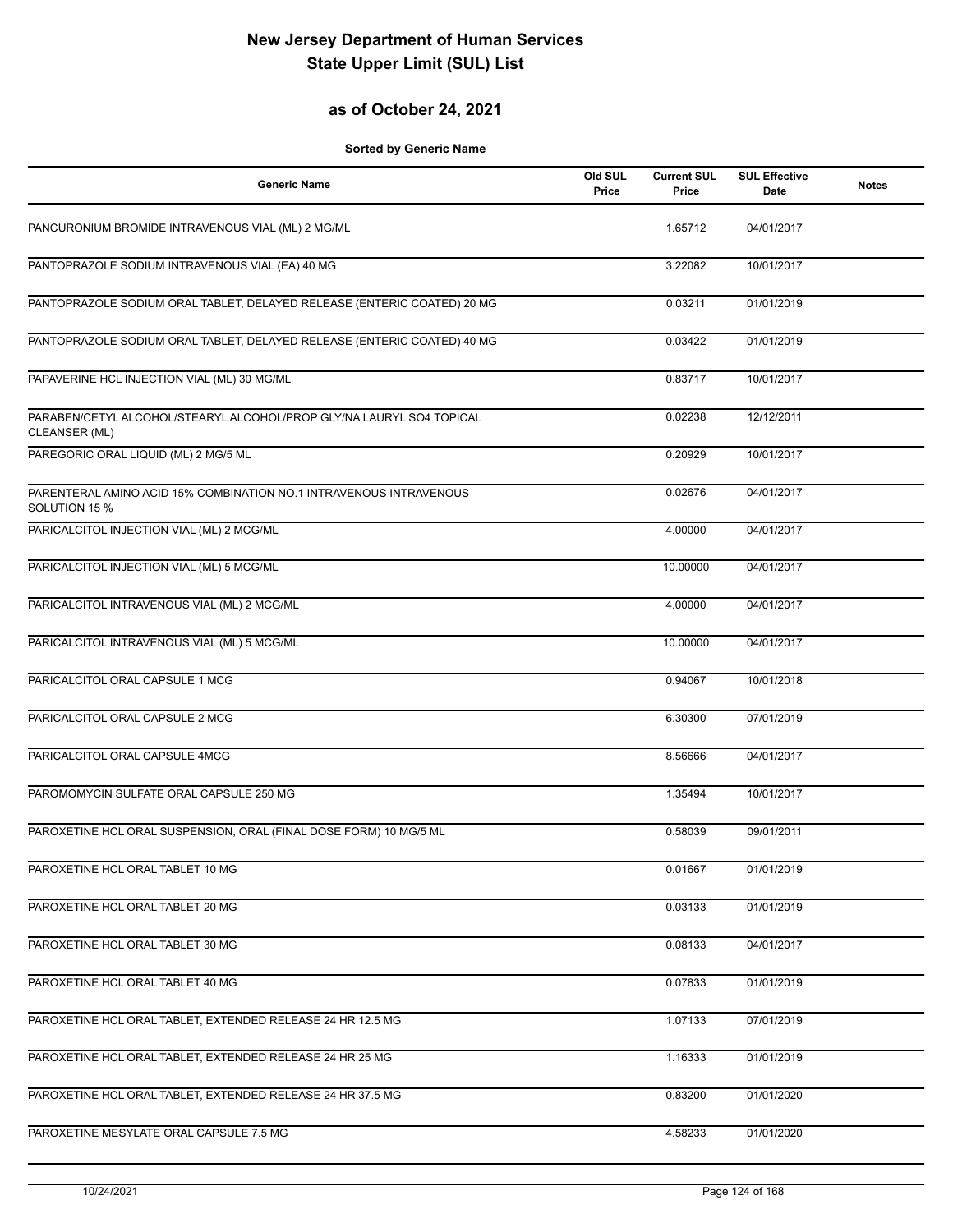#### **as of October 24, 2021**

| <b>Generic Name</b>                                                                                           | Old SUL<br>Price | <b>Current SUL</b><br>Price | <b>SUL Effective</b><br><b>Date</b> | <b>Notes</b> |
|---------------------------------------------------------------------------------------------------------------|------------------|-----------------------------|-------------------------------------|--------------|
| PEDIATRIC MULTIVIT WITH A,C,D3 NO.21/SODIUM FLUORIDE ORAL DROPS 0.25 MG/ML                                    |                  | 0.07035                     | 10/01/2017                          |              |
| PEDIATRIC MULTIVIT WITH A.C.D3 NO.21/SODIUM FLUORIDE ORAL DROPS 0.5 MG/ML                                     |                  | 0.17120                     | 04/01/2017                          |              |
| PEDIATRIC MULTIVITAMIN NO.2/SODIUM FLUORIDE ORAL DROPS 0.25 MG/ML                                             |                  | 0.14500                     | 01/01/2018                          |              |
| PEDIATRIC MULTIVITAMIN NO.2/SODIUM FLUORIDE ORAL DROPS 0.5 MG/ML                                              |                  | 0.14500                     | 01/01/2018                          |              |
| PEDIATRIC MULTIVITAMIN NO.45/SODIUM FLUORIDE/FERROUS SULFATE ORAL DROPS<br>0.25-10/ML                         |                  | 0.14500                     | 01/01/2018                          |              |
| PEDIATRIC MULTIVITAMIN NO.75/SODIUM FLUORIDE/FERROUS SULFATE ORAL DROPS<br>0.25-10/ML                         |                  | 0.21760                     | 04/01/2017                          |              |
| PEDIATRIC MULTIVITAMIN NO.82 WITH SODIUM FLUORIDE ORAL DROPS 0.25 MG/ML                                       |                  | 0.22260                     | 04/01/2017                          |              |
| PEDIATRIC MULTIVITAMIN NO.82 WITH SODIUM FLUORIDE ORAL DROPS 0.5 MG/ML                                        |                  | 0.19700                     | 04/01/2017                          |              |
| PEDIATRIC MULTIVITAMINS NO.16 WITH SODIUM FLUORIDE ORAL TABLET, CHEWABLE 0.25<br>MG                           |                  | 0.16616                     | 10/01/2017                          |              |
| PEDIATRIC MULTIVITAMINS NO.16 WITH SODIUM FLUORIDE ORAL TABLET, CHEWABLE 0.5<br>МG                            |                  | 0.07700                     | 10/01/2017                          |              |
| PEDIATRIC MULTIVITAMINS NO.16 WITH SODIUM FLUORIDE ORAL TABLET, CHEWABLE 1<br>МG                              |                  | 0.12432                     | 10/01/2017                          |              |
| PEDIATRIC MULTIVITAMINS NO.17 WITH SODIUM FLUORIDE ORAL TABLET, CHEWABLE 0.25<br>МG                           |                  | 0.04680                     | 01/01/2018                          |              |
| PEDIATRIC MULTIVITAMINS NO.17 WITH SODIUM FLUORIDE ORAL TABLET, CHEWABLE 0.5<br>МG                            |                  | 0.04680                     | 07/01/2018                          |              |
| PEDIATRIC MULTIVITAMINS NO.17 WITH SODIUM FLUORIDE ORAL TABLET, CHEWABLE 1<br>MG                              |                  | 0.05010                     | 04/01/2017                          |              |
| PEG 3350/SOD SULF/SOD BICARB/SOD CHLORIDE/POTASSIUM CHLORIDE ORAL<br>SOLUTION, RECONSTITUTED, ORAL 236-22.74G |                  | 0.00265                     | 04/01/2017                          |              |
| PEG 3350/SOD SULF/SOD BICARB/SOD CHLORIDE/POTASSIUM CHLORIDE ORAL<br>SOLUTION, RECONSTITUTED, ORAL 240-22.72G |                  | 0.00245                     | 04/01/2017                          |              |
| PENICILLIN G POTASSIUM INJECTION VIAL (EA) 20MM UNIT                                                          |                  | 50.63000                    | 04/01/2017                          |              |
| PENICILLIN G POTASSIUM INJECTION VIAL (EA) 5MM UNIT                                                           |                  | 6.68828                     | 10/01/2017                          |              |
| PENICILLIN G POTASSIUM/DEXTROSE-WATER INTRAVENOUS IV SOLUTION, PIGGYBACK<br>PREMIX FROZEN(ML) 1MM/50ML        |                  | 0.16900                     | 04/01/2017                          |              |
| PENICILLIN G POTASSIUM/DEXTROSE-WATER INTRAVENOUS IV SOLUTION, PIGGYBACK<br>PREMIX FROZEN(ML) 2MM/50ML        |                  | 0.17580                     | 04/01/2017                          |              |
| PENICILLIN G POTASSIUM/DEXTROSE-WATER INTRAVENOUS IV SOLUTION, PIGGYBACK<br>PREMIX FROZEN(ML) 3MM/50ML        |                  | 0.18260                     | 04/01/2017                          |              |
| PENICILLIN G PROCAINE INTRAMUSCULAR SYRINGE (ML) 1.2MM/2 ML                                                   |                  | 25.25250                    | 04/01/2017                          |              |
| PENICILLIN G PROCAINE INTRAMUSCULAR SYRINGE (ML) 600000/ML                                                    |                  | 30.33600                    | 04/01/2017                          |              |
| PENICILLIN G SODIUM INJECTION VIAL (EA) 5MM UNIT                                                              |                  | 46.07800                    | 04/01/2017                          |              |
| PENICILLIN V POTASSIUM ORAL SOLUTION, RECONSTITUTED, ORAL 125 MG/5ML                                          |                  | 0.02156                     | 10/01/2017                          |              |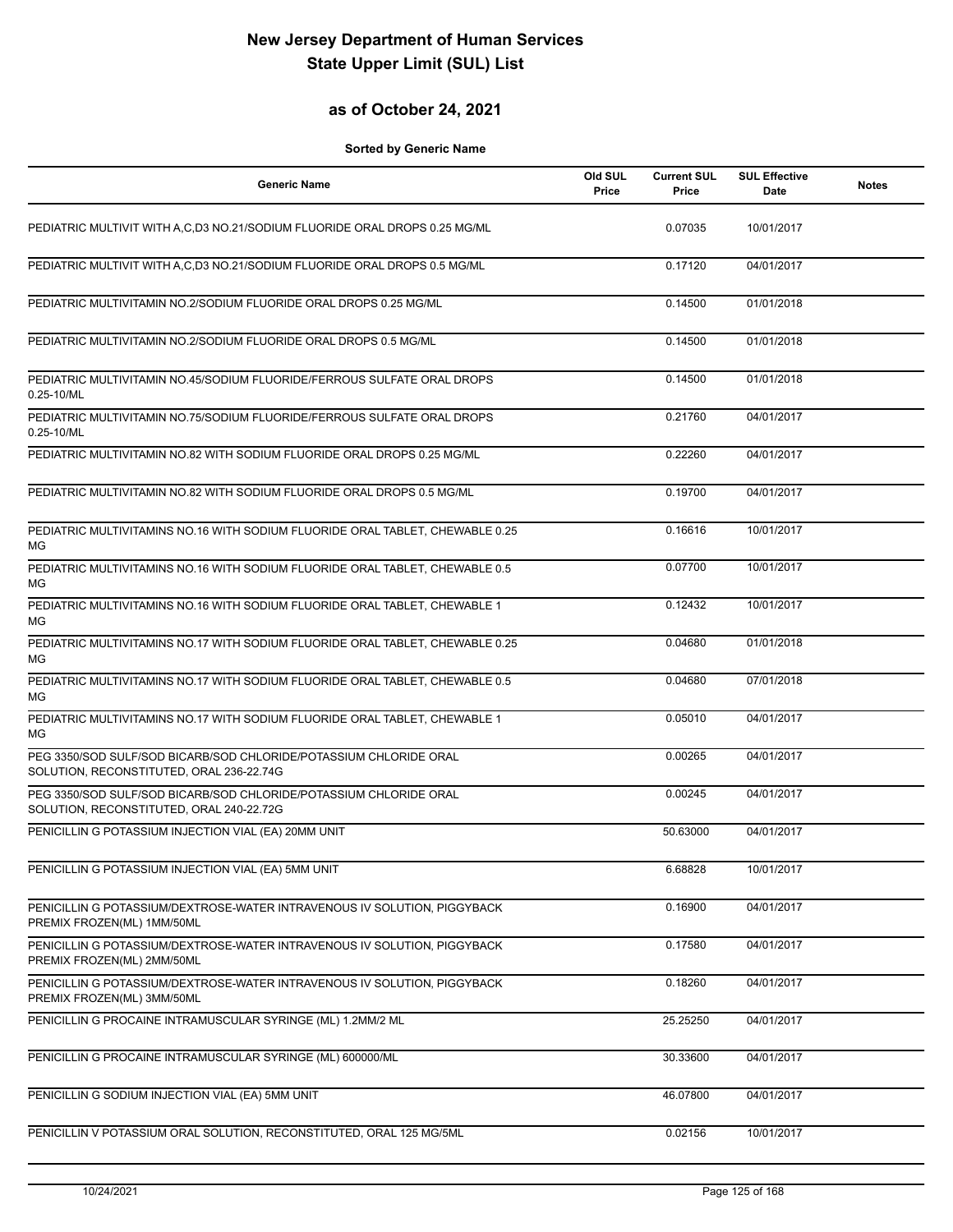## **as of October 24, 2021**

| <b>Generic Name</b>                                                  | Old SUL<br>Price | <b>Current SUL</b><br>Price | <b>SUL Effective</b><br>Date | <b>Notes</b> |
|----------------------------------------------------------------------|------------------|-----------------------------|------------------------------|--------------|
| PENICILLIN V POTASSIUM ORAL SOLUTION, RECONSTITUTED, ORAL 250 MG/5ML |                  | 0.02472                     | 10/01/2017                   |              |
| PENICILLIN V POTASSIUM ORAL TABLET 250 MG                            |                  | 0.00854                     | 10/01/2017                   |              |
| PENICILLIN V POTASSIUM ORAL TABLET 500 MG                            |                  | 0.05250                     | 01/01/2019                   |              |
| PENTAZOCINE HCL/ACETAMINOPHEN ORAL TABLET 25-650MG                   |                  | 0.98273                     | 12/12/2011                   |              |
| PENTAZOCINE HCL/NALOXONE HCL ORAL TABLET 50MG-0.5MG                  |                  | 1.73423                     | 07/01/2017                   |              |
| PENTOXIFYLLINE ORAL TABLET, EXTENDED RELEASE 400 MG                  |                  | 0.07636                     | 10/01/2017                   |              |
| PERINDOPRIL ERBUMINE ORAL TABLET 2 MG                                |                  | 0.56000                     | 04/01/2017                   |              |
| PERINDOPRIL ERBUMINE ORAL TABLET 4 MG                                |                  | 0.53953                     | 04/01/2017                   |              |
| PERINDOPRIL ERBUMINE ORAL TABLET 8 MG                                |                  | 0.44392                     | 04/01/2017                   |              |
| PERMETHRIN MISCELLANEOUS AEROSOL, SPRAY (GRAM) 0.5 %                 |                  | 0.02769                     | 12/12/2011                   |              |
| PERMETHRIN TOPICAL CREAM (GRAM) 5 %                                  |                  | 0.29678                     | 04/01/2020                   |              |
| PERMETHRIN TOPICAL LIQUID (ML) 1 %                                   |                  | 0.09871                     | 04/01/2017                   |              |
| PERPHENAZINE ORAL TABLET 16 MG                                       |                  | 0.76030                     | 01/01/2020                   |              |
| PERPHENAZINE ORAL TABLET 2 MG                                        |                  | 0.31120                     | 04/01/2021                   |              |
| PERPHENAZINE ORAL TABLET 4 MG                                        |                  | 0.34360                     | 04/01/2019                   |              |
| PERPHENAZINE ORAL TABLET 8 MG                                        |                  | 0.39330                     | 01/01/2019                   |              |
| PERPHENAZINE/AMITRIPTYLINE HCL ORAL TABLET 2 MG-10 MG                |                  | 0.05442                     | 10/01/2017                   |              |
| PERPHENAZINE/AMITRIPTYLINE HCL ORAL TABLET 2 MG-25 MG                |                  | 1.52987                     | 04/01/2017                   |              |
| PERPHENAZINE/AMITRIPTYLINE HCL ORAL TABLET 4 MG-25 MG                |                  | 0.22125                     | 10/01/2017                   |              |
| PERPHENAZINE/AMITRIPTYLINE HCL ORAL TABLET 4 MG-50 MG                |                  | 2.63640                     | 04/01/2017                   |              |
| PERPHENAZINE/AMITRIPTYLINE HCL ORAL TABLET 4MG-10MG                  |                  | 0.04569                     | 10/01/2017                   |              |
| PETROLATUM, WHITE TOPICAL JELLY (GRAM)                               |                  | 0.00679                     | 04/01/2017                   |              |
| PETROLATUM, WHITE TOPICAL OINTMENT (GRAM)                            |                  | 0.04409                     | 04/01/2017                   |              |
| PETROLATUM, WHITE TOPICAL OINTMENT IN PACKET (GRAM)                  |                  | 0.04391                     | 04/01/2017                   |              |
| PETROLATUM, WHITE/LANOLIN TOPICAL OINTMENT (GRAM)                    |                  | 0.02712                     | 12/12/2011                   |              |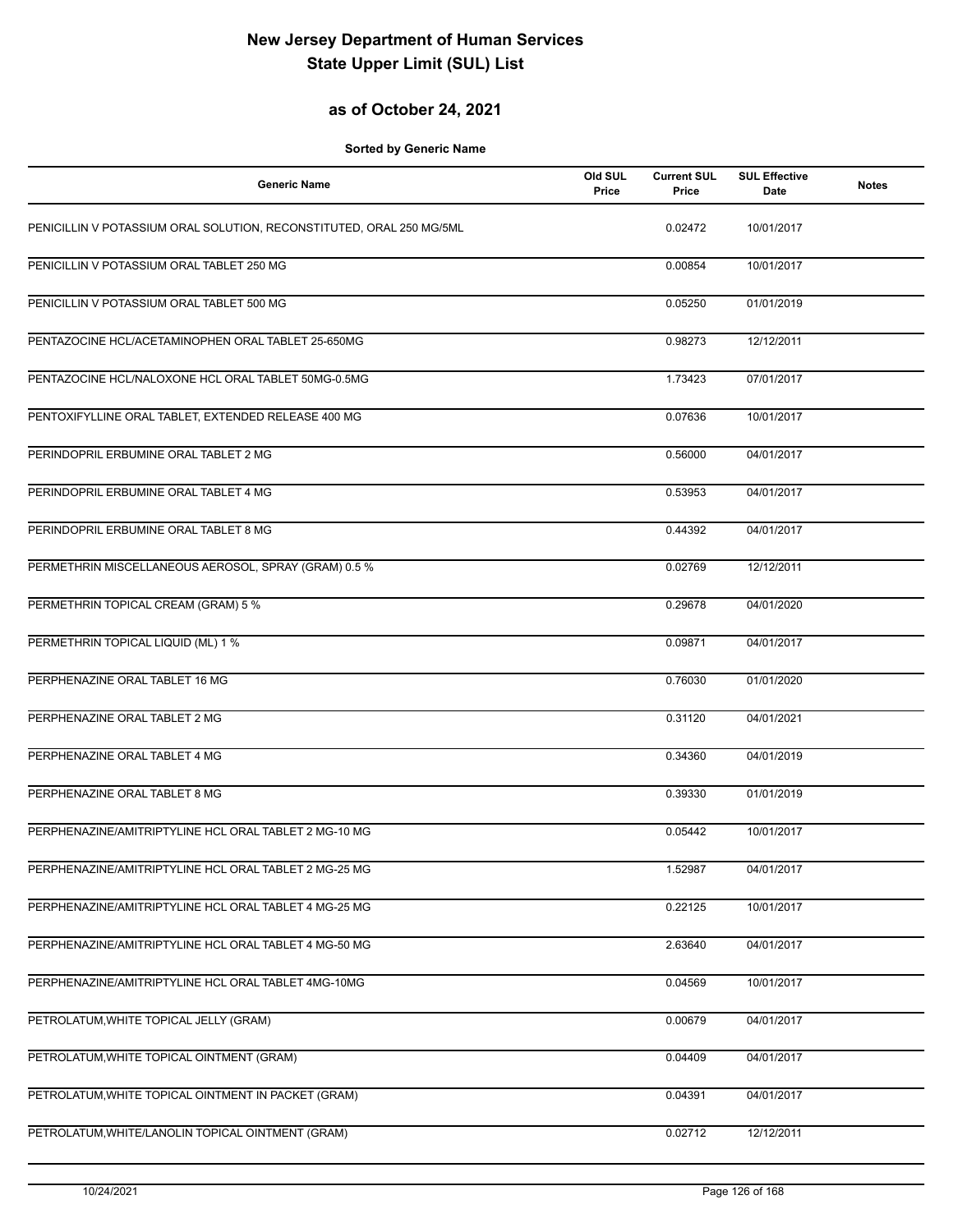## **as of October 24, 2021**

| <b>Generic Name</b>                                                                   | Old SUL<br>Price | <b>Current SUL</b><br>Price | <b>SUL Effective</b><br>Date | <b>Notes</b> |
|---------------------------------------------------------------------------------------|------------------|-----------------------------|------------------------------|--------------|
| PHENAZOPYRIDINE HCL ORAL TABLET 100 MG                                                |                  | 0.45000                     | 01/01/2021                   |              |
| PHENAZOPYRIDINE HCL ORAL TABLET 200 MG                                                |                  | 0.10975                     | 10/01/2017                   |              |
| PHENAZOPYRIDINE HCL/HYOSCYAMINE/BUTABARBITAL ORAL TABLET 150-0.3-15                   |                  | 1.05577                     | 12/12/2011                   |              |
| PHENDIMETRAZINE TARTRATE ORAL CAPSULE, EXTENDED RELEASE 105 MG                        |                  | 0.69148                     | 04/01/2017                   |              |
| PHENDIMETRAZINE TARTRATE ORAL TABLET 35 MG                                            |                  | 0.12451                     | 04/01/2017                   |              |
| PHENELZINE SULFATE ORAL TABLET 15 MG                                                  |                  | 0.48652                     | 04/01/2017                   |              |
| PHENOBARBITAL ORAL ELIXIR 20 MG/5 ML                                                  |                  | 0.10325                     | 04/01/2021                   |              |
| PHENOBARBITAL ORAL TABLET 100 MG                                                      |                  | 0.32588                     | 04/01/2017                   |              |
| PHENOBARBITAL ORAL TABLET 15 MG                                                       |                  | 0.14652                     | 04/01/2017                   |              |
| PHENOBARBITAL ORAL TABLET 16.2 MG                                                     |                  | 0.15638                     | 10/01/2017                   |              |
| PHENOBARBITAL ORAL TABLET 30 MG                                                       |                  | 0.06019                     | 10/01/2017                   |              |
| PHENOBARBITAL ORAL TABLET 32.4 MG                                                     |                  | 0.34045                     | 10/01/2017                   |              |
| PHENOBARBITAL ORAL TABLET 60 MG                                                       |                  | 0.17013                     | 04/01/2017                   |              |
| PHENOBARBITAL ORAL TABLET 64.8 MG                                                     |                  | 0.48560                     | 01/01/2019                   |              |
| PHENOBARBITAL ORAL TABLET 97.2MG                                                      |                  | 0.45461                     | 10/01/2021                   |              |
| PHENOBARBITAL SODIUM INJECTION VIAL (ML) 130MG/ML                                     |                  | 53.98000                    | 04/01/2017                   |              |
| PHENOBARBITAL SODIUM INJECTION VIAL (ML) 65 MG/ML                                     |                  | 1.36000                     | 04/01/2017                   |              |
| PHENOBARBITAL/HYOSCYAMINE SULF/ATROPINE SULF/SCOPOLAMINE HB ORAL ELIXIR<br>16.2MG/5ML |                  | 0.01385                     | 09/01/2011                   |              |
| PHENOBARBITAL/HYOSCYAMINE SULF/ATROPINE SULF/SCOPOLAMINE HB ORAL TABLET<br>16.2 MG    |                  | 0.07714                     | 12/12/2011                   |              |
| PHENOL MUCOUS MEMBRANE AEROSOL, SPRAY (ML) 1.4 %                                      |                  | 0.02411                     | 04/01/2017                   |              |
| PHENOXYBENZAMINE HCL ORAL CAPSULE 10 MG                                               |                  | 107.87100                   | 04/01/2017                   |              |
| PHENTERMINE HCL ORAL CAPSULE 15 MG                                                    |                  | 0.21730                     | 01/01/2019                   |              |
| PHENTERMINE HCL ORAL CAPSULE 30 MG                                                    |                  | 0.09668                     | 10/01/2017                   |              |
| PHENTERMINE HCL ORAL CAPSULE 37.5 MG                                                  |                  | 0.25421                     | 04/01/2017                   |              |
| PHENTERMINE HCL ORAL TABLET 37.5 MG                                                   |                  | 0.06500                     | 07/01/2018                   |              |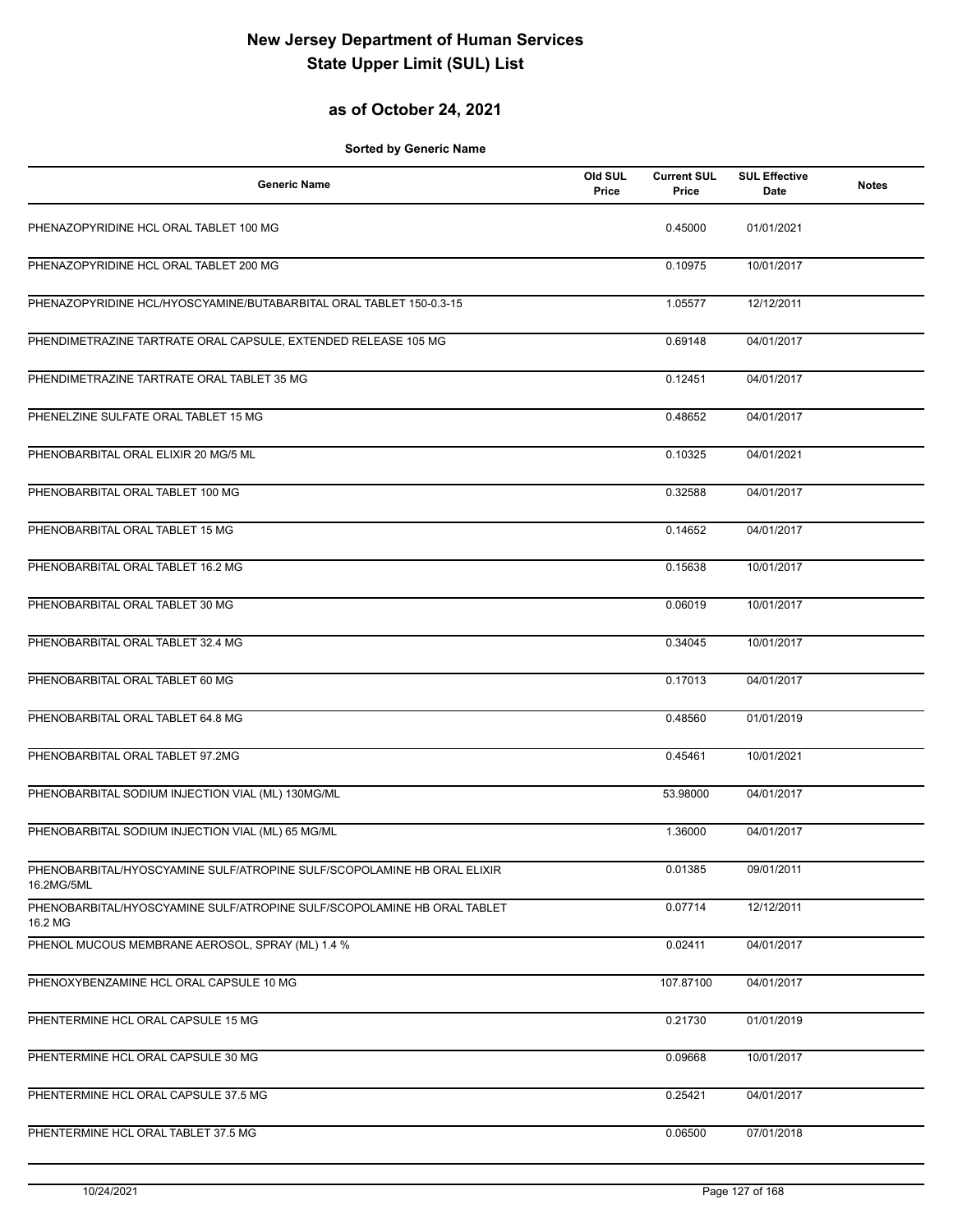## **as of October 24, 2021**

| <b>Generic Name</b>                                                                           | Old SUL<br>Price | <b>Current SUL</b><br>Price | <b>SUL Effective</b><br>Date | <b>Notes</b> |
|-----------------------------------------------------------------------------------------------|------------------|-----------------------------|------------------------------|--------------|
| PHENTERMINE HCL ORAL TABLET 8 MG                                                              |                  | 0.48333                     | 04/01/2017                   |              |
| PHENTOLAMINE MESYLATE INJECTION VIAL (EA) 5 MG                                                |                  | 425.00000                   | 04/01/2017                   |              |
| PHENYLEPHRINE HCL INJECTION VIAL (ML) 10 MG/ML                                                |                  | 12.00000                    | 04/01/2017                   |              |
| PHENYLEPHRINE HCL NASAL DROPS 1 %                                                             |                  | 0.06336                     | 04/01/2017                   |              |
| PHENYLEPHRINE HCL NASAL SPRAY, NON-AEROSOL (ML) 1 %                                           |                  | 0.07567                     | 04/01/2017                   |              |
| PHENYLEPHRINE HCL OPHTHALMIC DROPS 10 %                                                       |                  | 8.00000                     | 04/01/2017                   |              |
| PHENYLEPHRINE HCL OPHTHALMIC DROPS 2.5 %                                                      |                  | 6.00000                     | 04/01/2017                   |              |
| PHENYLEPHRINE HCL ORAL TABLET 10 MG                                                           |                  | 0.04827                     | 04/01/2017                   |              |
| PHENYLEPHRINE HCL RECTAL SUPPOSITORY, RECTAL 0.25 %                                           |                  | 0.13729                     | 04/01/2017                   |              |
| PHENYLEPHRINE HCL/ACETAMINOPHEN ORAL TABLET 5 MG-325MG                                        |                  | 0.08849                     | 04/01/2017                   |              |
| PHENYLEPHRINE HCL/ACETAMINOPHEN/CHLORPHENIRAMINE ORAL TABLET 5-325-2MG                        |                  | 0.07949                     | 04/01/2017                   |              |
| PHENYLEPHRINE HCL/ACETAMINOPHEN/CHLORPHENIRAMINE ORAL TABLET, SEQUENTIAL<br>5-325-2MG         |                  | 0.08333                     | 04/01/2017                   |              |
| PHENYLEPHRINE HCL/COCOA BUTTER RECTAL SUPPOSITORY, RECTAL 0.25-88.44                          |                  | 0.17517                     | 04/01/2017                   |              |
| PHENYLEPHRINE HCL/DEXTROMETHORPHAN HBR/ACETAMINOPHEN/GUAIFEN ORAL<br>LIQUID (ML) 5-325MG/15   |                  | 0.00904                     | 04/01/2017                   |              |
| PHENYLEPHRINE HCL/DEXTROMETHORPHAN HBR/ACETAMINOPHEN/GUAIFEN ORAL<br>TABLET 5-325-200         |                  | 0.11834                     | 04/01/2017                   |              |
| PHENYLEPHRINE HCL/DIPHENHYDRAMINE HCL ORAL LIQUID (ML) 2.5-6.25/5                             |                  | 0.02025                     | 04/01/2017                   |              |
| PHENYLEPHRINE HCL/MINERAL OIL/PETROLATUM, WHITE RECTAL OINTMENT WITH<br>APPLICATOR 0.25 %-14% |                  | 0.03667                     | 07/01/2019                   |              |
| PHENYLEPHRINE HCL/PRAMOXINE HCL/GLYCERIN/WHITE PETROLATUM RECTAL CREAM<br>(GRAM) 0.25%-1%     |                  | 0.05687                     | 04/01/2017                   |              |
| PHENYLEPHRINE HCL/PROMETHAZINE HCL ORAL SYRUP 5-6.25MG/5                                      |                  | 0.12042                     | 07/01/2019                   |              |
| PHENYLEPHRINE HCL/PYRILAMINE MALEATE ORAL TABLET 10 MG-25MG                                   |                  | 0.64560                     | 04/01/2017                   |              |
| PHENYLEPHRINE HCL/SHARK LIVER OIL/MINERAL OIL/WH.PETROLATUM RECTAL<br>OINTMENT (GRAM)         |                  | 0.04035                     | 04/01/2017                   |              |
| PHENYLEPHRINE TANNATE/CHLORPHENIRAMINE TANNATE ORAL TABLET 25-9MG                             |                  | 1.26150                     | 12/12/2011                   |              |
| PHENYTOIN ORAL DISPOSABLE SYRINGE (ML) 100 MG/4ML                                             |                  | 0.15675                     | 09/01/2011                   |              |
| PHENYTOIN ORAL SUSPENSION, ORAL (FINAL DOSE FORM) 100 MG/4ML                                  |                  | 1.04000                     | 04/01/2017                   |              |
| PHENYTOIN ORAL SUSPENSION, ORAL (FINAL DOSE FORM) 125 MG/5ML                                  |                  | 0.06937                     | 04/01/2017                   |              |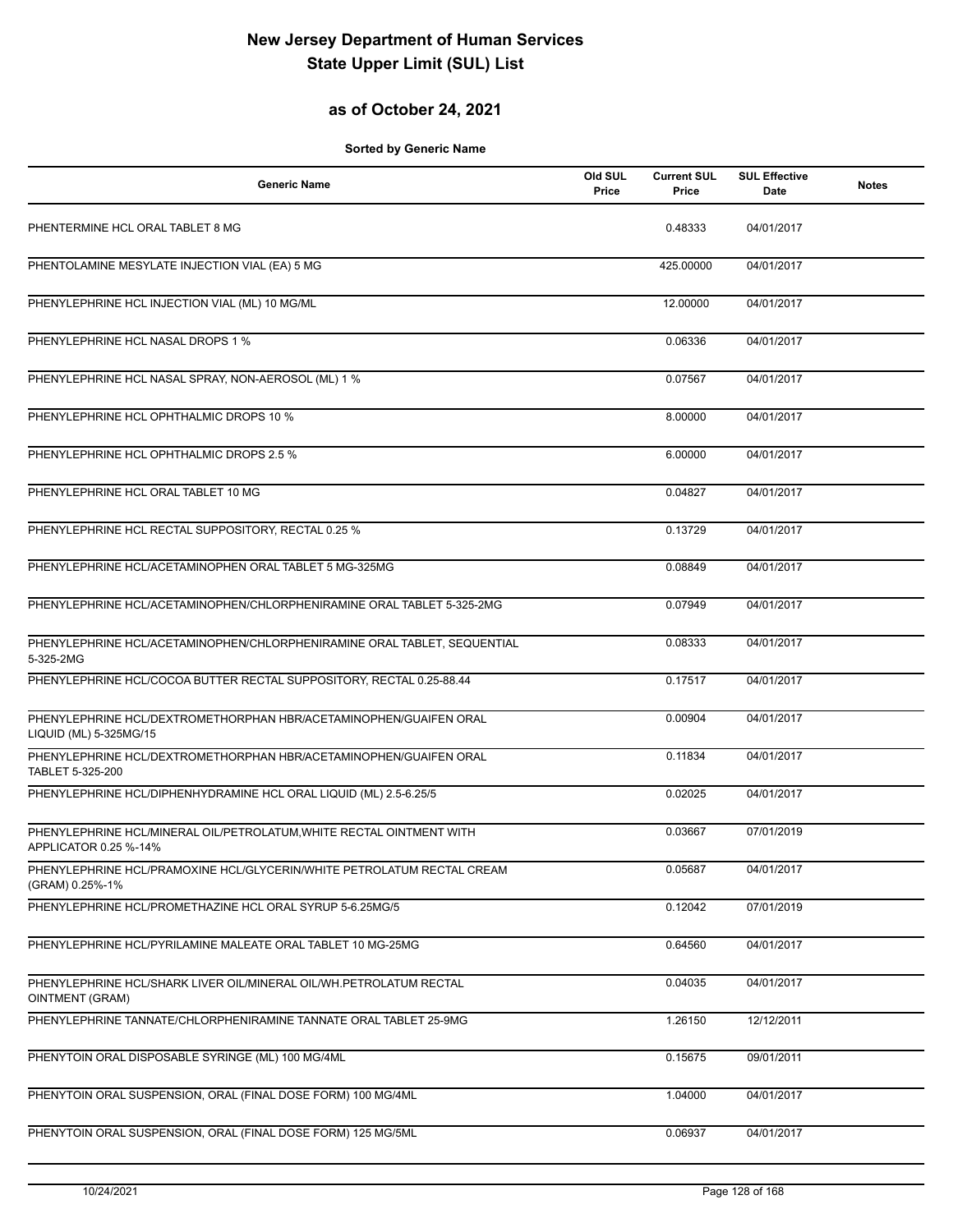## **as of October 24, 2021**

| <b>Generic Name</b>                                                   | Old SUL<br>Price | <b>Current SUL</b><br>Price | <b>SUL Effective</b><br>Date | <b>Notes</b> |
|-----------------------------------------------------------------------|------------------|-----------------------------|------------------------------|--------------|
| PHENYTOIN ORAL TABLET, CHEWABLE 50 MG                                 |                  | 0.19360                     | 10/01/2018                   |              |
| PHENYTOIN SODIUM EXTENDED ORAL CAPSULE 100 MG                         |                  | 0.08020                     | 01/01/2019                   |              |
| PHENYTOIN SODIUM EXTENDED ORAL CAPSULE 200 MG                         |                  | 0.57419                     | 10/01/2017                   |              |
| PHENYTOIN SODIUM EXTENDED ORAL CAPSULE 30 MG                          |                  | 0.86983                     | 04/01/2017                   |              |
| PHENYTOIN SODIUM EXTENDED ORAL CAPSULE 300 MG                         |                  | 1.55160                     | 01/13/2020                   |              |
| PHENYTOIN SODIUM INTRAVENOUS VIAL (ML) 50 MG/ML                       |                  | 0.27200                     | 04/01/2017                   |              |
| PHOSPHORATED CARBOHYDRATE (DEXTROSE AMD FRUCTOSE) ORAL SOLUTION, ORAL |                  | 0.01622                     | 04/01/2017                   |              |
| PHYTONADIONE (VIT K1) INJECTION AMPUL (ML) 10 MG/ML                   |                  | 41.09125                    | 04/01/2017                   |              |
| PHYTONADIONE (VIT K1) INJECTION AMPUL (ML) 1MG/0.5ML                  |                  | 7.72000                     | 04/01/2017                   |              |
| PHYTONADIONE (VIT K1) INJECTION SYRINGE (ML) 1MG/0.5ML                |                  | 36.00000                    | 04/01/2017                   |              |
| PHYTONADIONE (VIT K1) ORAL TABLET 5 MG                                |                  | 38.95000                    | 04/01/2021                   |              |
| PILOCARPINE HCL OPHTHALMIC DROPS 0.5 %                                |                  | 0.24231                     | 12/12/2011                   |              |
| PILOCARPINE HCL OPHTHALMIC DROPS 1 %                                  |                  | 2.38520                     | 10/01/2017                   |              |
| PILOCARPINE HCL OPHTHALMIC DROPS 2 %                                  |                  | 3.33333                     | 07/01/2019                   |              |
| PILOCARPINE HCL OPHTHALMIC DROPS 3 %                                  |                  | 0.38077                     | 12/12/2011                   |              |
| PILOCARPINE HCL OPHTHALMIC DROPS 4 %                                  |                  | 4.14400                     | 04/01/2020                   |              |
| PILOCARPINE HCL OPHTHALMIC DROPS 6 %                                  |                  | 0.60577                     | 12/12/2011                   |              |
| PILOCARPINE HCL ORAL TABLET 5 MG                                      |                  | 0.17557                     | 10/01/2017                   |              |
| PILOCARPINE HCL ORAL TABLET 7.5 MG                                    |                  | 1.04620                     | 01/01/2019                   |              |
| PIMOZIDE ORAL TABLET 1 MG                                             |                  | 1.27510                     | 10/01/2017                   |              |
| PIMOZIDE ORAL TABLET 2 MG                                             |                  | 1.80700                     | 01/01/2020                   |              |
| PINDOLOL ORAL TABLET 10 MG                                            |                  | 0.10050                     | 10/01/2017                   |              |
| PINDOLOL ORAL TABLET 5 MG                                             |                  | 0.12370                     | 10/01/2017                   |              |
| PIOGLITAZONE HCL ORAL TABLET 15 MG                                    |                  | 0.02600                     | 01/01/2019                   |              |
| PIOGLITAZONE HCL ORAL TABLET 30 MG                                    |                  | 0.02844                     | 01/01/2019                   |              |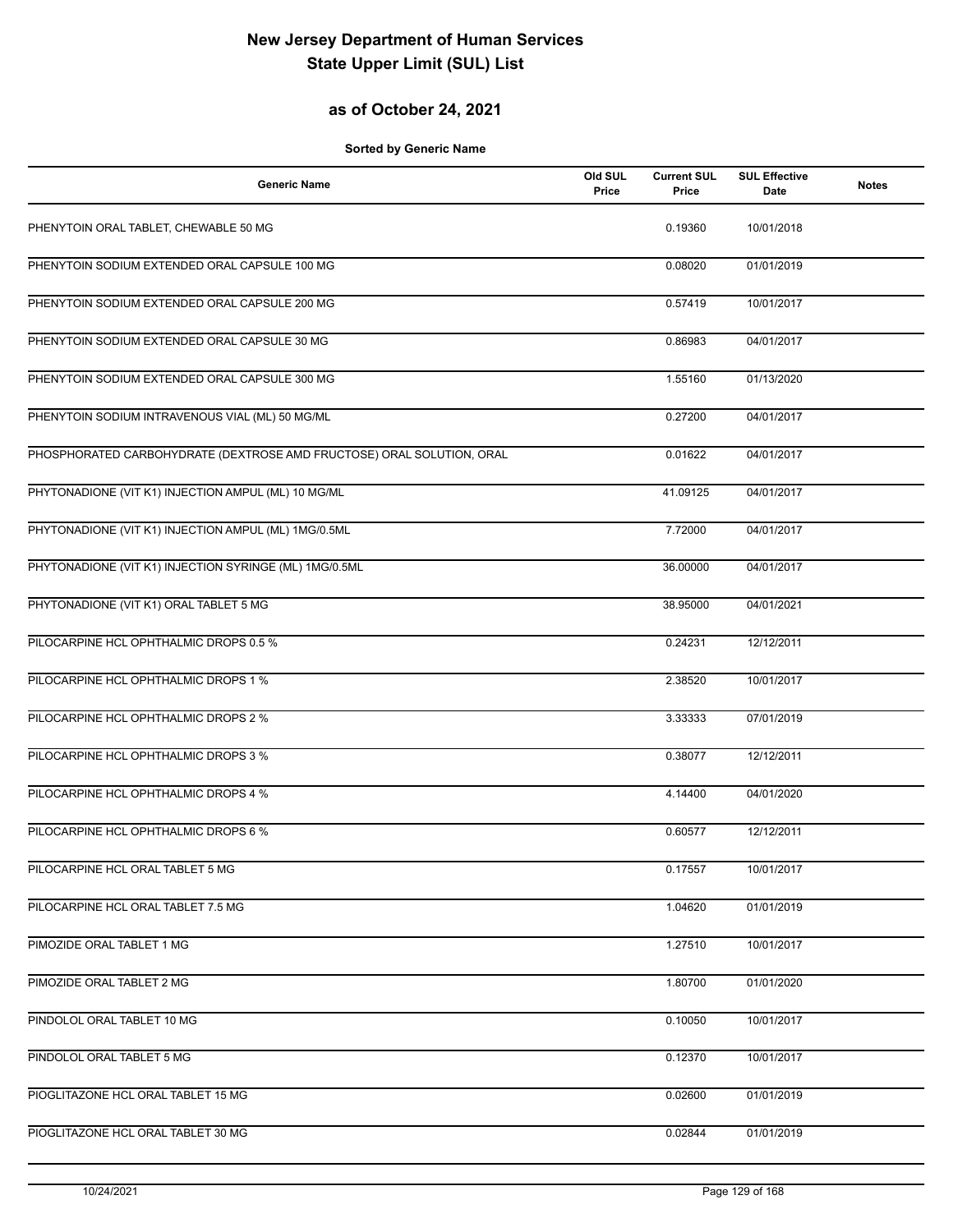## **as of October 24, 2021**

| Generic Name                                                                              | Old SUL<br>Price | <b>Current SUL</b><br>Price | <b>SUL Effective</b><br>Date | <b>Notes</b> |
|-------------------------------------------------------------------------------------------|------------------|-----------------------------|------------------------------|--------------|
| PIOGLITAZONE HCL ORAL TABLET 45 MG                                                        |                  | 0.01999                     | 07/01/2018                   |              |
| PIOGLITAZONE HCL/GLIMEPIRIDE ORAL TABLET 30 MG-2 MG                                       |                  | 6.57850                     | 04/01/2017                   |              |
| PIOGLITAZONE HCL/GLIMEPIRIDE ORAL TABLET 30 MG-4 MG                                       |                  | 10.75527                    | 04/01/2017                   |              |
| PIOGLITAZONE HCL/METFORMIN HCL ORAL TABLET 15MG-500MG                                     |                  | 1.12650                     | 10/01/2018                   |              |
| PIOGLITAZONE HCL/METFORMIN HCL ORAL TABLET 15MG-850MG                                     |                  | 0.61100                     | 04/01/2020                   |              |
| PIPERACILLIN SODIUM/TAZOBACTAM SODIUM INTRAVENOUS VIAL (EA) 13.5 G                        |                  | 48.60000                    | 04/01/2017                   |              |
| PIPERACILLIN SODIUM/TAZOBACTAM SODIUM INTRAVENOUS VIAL (EA) 2.25 G                        |                  | 2.68600                     | 10/01/2019                   |              |
| PIPERACILLIN SODIUM/TAZOBACTAM SODIUM INTRAVENOUS VIAL (EA) 3.375 G                       |                  | 3.25000                     | 10/01/2020                   |              |
| PIPERACILLIN SODIUM/TAZOBACTAM SODIUM INTRAVENOUS VIAL (EA) 4.5 G                         |                  | 5.04200                     | 04/01/2019                   |              |
| PIPERACILLIN SODIUM/TAZOBACTAM SODIUM INTRAVENOUS VIAL (EA) 40.5 G                        |                  | 72.90000                    | 04/01/2017                   |              |
| PIPERACILLIN SODIUM/TAZOBACTAM SODIUM INTRAVENOUS VIAL WITH THREADED PORT<br>(EA) 2.25 G  |                  | 5.13000                     | 04/01/2017                   |              |
| PIPERACILLIN SODIUM/TAZOBACTAM SODIUM INTRAVENOUS VIAL WITH THREADED PORT<br>(EA) 3.375 G |                  | 7.19000                     | 04/01/2017                   |              |
| PIPERACILLIN SODIUM/TAZOBACTAM SODIUM INTRAVENOUS VIAL WITH THREADED PORT<br>(EA) 4.5 G   |                  | 9.21000                     | 04/01/2017                   |              |
| PIPERONYL BUTOXIDE/PYRETHRINS MISCELLANEOUS AEROSOL, SPRAY (ML)                           |                  | 0.02769                     | 12/12/2011                   |              |
| PIPERONYL BUTOXIDE/PYRETHRINS TOPICAL SHAMPOO 4%-0.33%                                    |                  | 0.03567                     | 04/01/2017                   |              |
| PIPERONYL BUTOXIDE/PYRETHRINS/PERMETHRIN TOPICAL KIT 4-.33-.5%                            |                  | 7.79076                     | 10/01/2017                   |              |
| PIROXICAM ORAL CAPSULE 10 MG                                                              |                  | 0.53490                     | 01/01/2018                   |              |
| PIROXICAM ORAL CAPSULE 20 MG                                                              |                  | 0.23350                     | 01/01/2019                   |              |
| PODOFILOX TOPICAL SOLUTION, NON-ORAL 0.5 %                                                |                  | 8.57143                     | 10/01/2021                   |              |
| PODOPHYLLUM RESIN TOPICAL LIQUID (ML) 25 %                                                |                  | 6.02133                     | 10/01/2017                   |              |
| POLYETHYLENE GLYCOL 3350 MISCELLANEOUS POWDER (GRAM)                                      |                  | 0.00513                     | 10/01/2017                   |              |
| POLYETHYLENE GLYCOL 3350 ORAL POWDER (GRAM) 17G/DOSE                                      |                  | 0.01613                     | 04/01/2017                   |              |
| POLYETHYLENE GLYCOL 3350 ORAL POWDER IN PACKET (EA) 17G                                   |                  | 0.89286                     | 04/01/2020                   |              |
| POLYETHYLENE GLYCOL 400/POLYVINYL ALCOHOL OPHTHALMIC DROPS 1 %-1 %                        |                  | 0.39246                     | 12/12/2011                   |              |
| POLYMYXIN B SULFATE INJECTION VIAL (EA) 500K UNIT                                         |                  | 5.35600                     | 07/01/2019                   |              |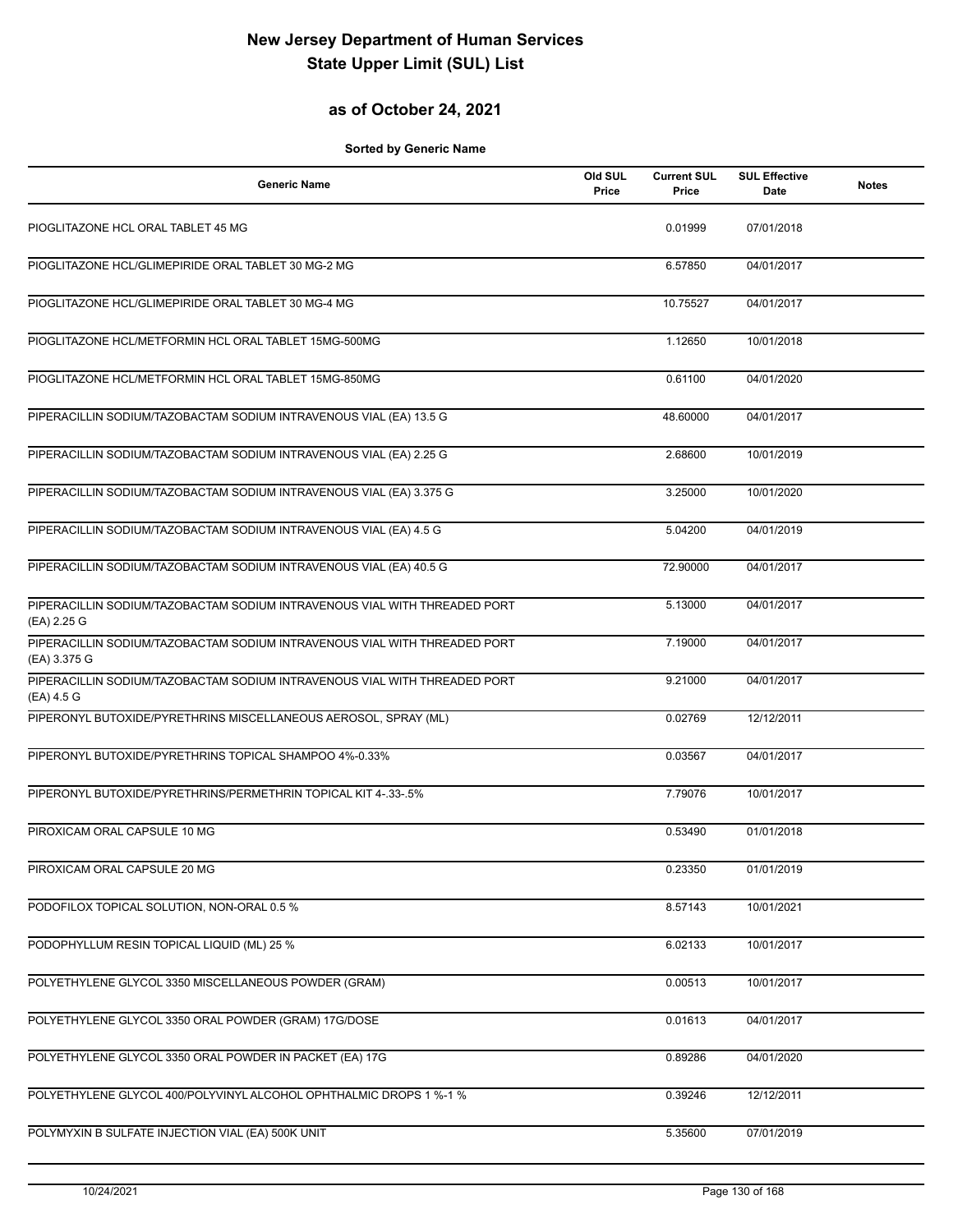#### **as of October 24, 2021**

| <b>Generic Name</b>                                                                                       | Old SUL<br>Price | <b>Current SUL</b><br>Price | <b>SUL Effective</b><br>Date | <b>Notes</b> |
|-----------------------------------------------------------------------------------------------------------|------------------|-----------------------------|------------------------------|--------------|
| POLYMYXIN B SULFATE/TRIMETHOPRIM OPHTHALMIC DROPS 10000-1/ML                                              |                  | 0.15377                     | 10/01/2017                   |              |
| POLYVINYL ALCOHOL OPHTHALMIC DROPS 1.4 %                                                                  |                  | 0.10800                     | 07/01/2018                   |              |
| POLYVINYL ALCOHOL/POVIDONE OPHTHALMIC DROPS 0.5%-0.6%                                                     |                  | 0.12464                     | 04/01/2017                   |              |
| POSACONAZOLE ORAL TABLET, DELAYED RELEASE (ENTERIC COATED) 100 MG                                         |                  | 34.52886                    | 10/01/2020                   |              |
| POTASSIUM ACETATE INTRAVENOUS VIAL (ML) 2 MEQ/ML                                                          |                  | 0.01546                     | 10/01/2017                   |              |
| POTASSIUM BICARBONATE/CITRIC ACID ORAL TABLET, EFFERVESCENT 25 MEQ                                        |                  | 0.18933                     | 04/01/2017                   |              |
| POTASSIUM CHLORIDE IN 0.45 % SODIUM CHLORIDE INTRAVENOUS INTRAVENOUS<br>SOLUTION 20 MEQ/L                 |                  | 0.00264                     | 04/01/2017                   |              |
| POTASSIUM CHLORIDE IN 0.9 % SODIUM CHLORIDE INTRAVENOUS INTRAVENOUS<br>SOLUTION 20 MEQ/L                  |                  | 0.00780                     | 10/01/2017                   |              |
| POTASSIUM CHLORIDE IN 0.9 % SODIUM CHLORIDE INTRAVENOUS INTRAVENOUS<br>SOLUTION 40 MEQ/L                  |                  | 0.00300                     | 04/01/2017                   |              |
| POTASSIUM CHLORIDE IN 5 % DEXTROSE IN WATER INTRAVENOUS INTRAVENOUS<br>SOLUTION 20 MEQ/L                  |                  | 0.00195                     | 04/01/2017                   |              |
| POTASSIUM CHLORIDE IN DEXTROSE 5 % AND 0.9 % SODIUM CHLORIDE INTRAVENOUS<br>INTRAVENOUS SOLUTION 20 MEQ/L |                  | 0.00077                     | 10/01/2017                   |              |
| POTASSIUM CHLORIDE IN DEXTROSE 5 % AND 0.9 % SODIUM CHLORIDE INTRAVENOUS<br>INTRAVENOUS SOLUTION 40 MEQ/L |                  | 0.00311                     | 04/01/2017                   |              |
| POTASSIUM CHLORIDE IN DEXTROSE 5 %-0.2 % SODIUM CHLORIDE INTRAVENOUS<br>INTRAVENOUS SOLUTION 20 MEQ/L     |                  | 0.00251                     | 04/01/2017                   |              |
| POTASSIUM CHLORIDE IN DEXTROSE 5 %-0.45 % SODIUM CHLORIDE INTRAVENOUS<br>INTRAVENOUS SOLUTION 10 MEQ/L    |                  | 0.00413                     | 10/01/2017                   |              |
| POTASSIUM CHLORIDE IN DEXTROSE 5 %-0.45 % SODIUM CHLORIDE INTRAVENOUS<br>INTRAVENOUS SOLUTION 20 MEQ/L    |                  | 0.00085                     | 10/01/2017                   |              |
| POTASSIUM CHLORIDE IN DEXTROSE 5 %-0.45 % SODIUM CHLORIDE INTRAVENOUS<br>INTRAVENOUS SOLUTION 30 MEQ/L    |                  | 0.00250                     | 04/01/2017                   |              |
| POTASSIUM CHLORIDE IN DEXTROSE 5 %-0.45 % SODIUM CHLORIDE INTRAVENOUS<br>INTRAVENOUS SOLUTION 40 MEQ/L    |                  | 0.00234                     | 04/01/2017                   |              |
| POTASSIUM CHLORIDE IN DEXTROSE 5% AND 0.3 % SODIUM CHLORIDE INTRAVENOUS<br>INTRAVENOUS SOLUTION 20 MEQ/L  |                  | 0.00218                     | 04/01/2017                   |              |
| POTASSIUM CHLORIDE IN LACTATED RINGERS AND 5 % DEXTROSE INTRAVENOUS<br>INTRAVENOUS SOLUTION 20 MEQ/L      |                  | 0.00303                     | 04/01/2017                   |              |
| POTASSIUM CHLORIDE INTRAVENOUS INTRAVENOUS SOLUTION 2 MEQ/ML                                              |                  | 0.03618                     | 12/12/2011                   |              |
| POTASSIUM CHLORIDE INTRAVENOUS INTRAVENOUS SOLUTION, PIGGYBACK (ML)<br>10MEQ/0.1L                         |                  | 0.02890                     | 04/01/2017                   |              |
| POTASSIUM CHLORIDE INTRAVENOUS INTRAVENOUS SOLUTION, PIGGYBACK (ML)<br>10MEQ/50ML                         |                  | 0.06324                     | 04/01/2017                   |              |
| POTASSIUM CHLORIDE INTRAVENOUS INTRAVENOUS SOLUTION, PIGGYBACK (ML)<br>20MEQ/0.1L                         |                  | 0.02660                     | 04/01/2017                   |              |
| POTASSIUM CHLORIDE INTRAVENOUS INTRAVENOUS SOLUTION, PIGGYBACK (ML)<br>20MEQ/50ML                         |                  | 0.05320                     | 04/01/2017                   |              |
| POTASSIUM CHLORIDE INTRAVENOUS INTRAVENOUS SOLUTION, PIGGYBACK (ML)<br>40MEQ/0.1L                         |                  | 0.03157                     | 04/01/2017                   |              |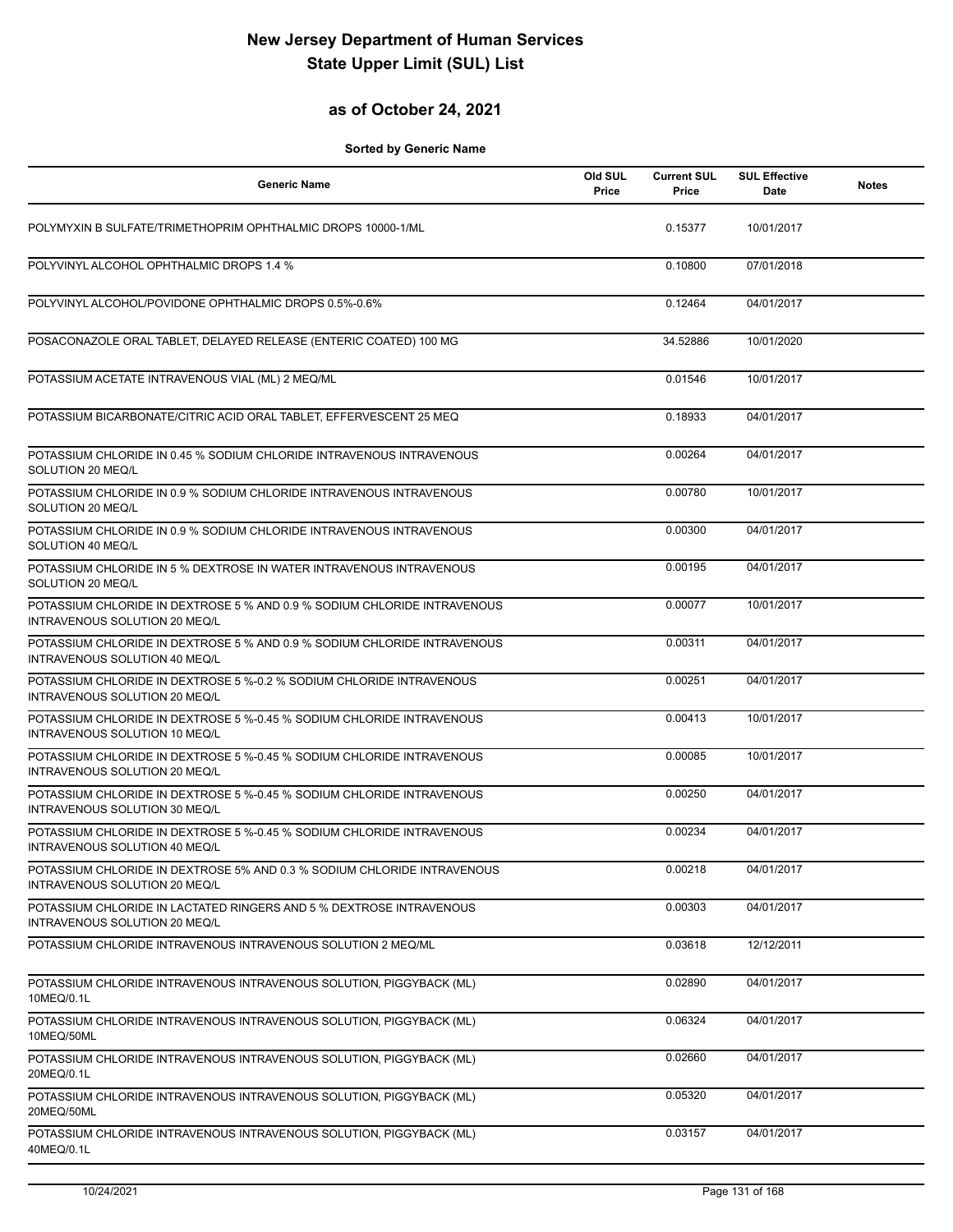#### **as of October 24, 2021**

| <b>Generic Name</b>                                                                      | Old SUL<br>Price | <b>Current SUL</b><br>Price | <b>SUL Effective</b><br>Date | <b>Notes</b> |
|------------------------------------------------------------------------------------------|------------------|-----------------------------|------------------------------|--------------|
| POTASSIUM CHLORIDE INTRAVENOUS VIAL (ML) 2 MEQ/ML                                        |                  | 0.02424                     | 10/01/2017                   |              |
| POTASSIUM CHLORIDE ORAL CAPSULE, EXTENDED RELEASE 10 MEQ                                 |                  | 0.04560                     | 01/01/2019                   |              |
| POTASSIUM CHLORIDE ORAL CAPSULE, EXTENDED RELEASE 8 MEQ                                  |                  | 0.15000                     | 10/01/2019                   |              |
| POTASSIUM CHLORIDE ORAL LIQUID (ML) 20MEQ/15ML                                           |                  | 0.17428                     | 04/01/2020                   |              |
| POTASSIUM CHLORIDE ORAL LIQUID (ML) 40MEQ/15ML                                           |                  | 0.10532                     | 10/01/2017                   |              |
| POTASSIUM CHLORIDE ORAL PACKET (EA) 20 MEQ                                               |                  | 2.81000                     | 07/01/2021                   |              |
| POTASSIUM CHLORIDE ORAL PACKET (EA) 25 MEQ                                               |                  | 1.30700                     | 12/12/2011                   |              |
| POTASSIUM CHLORIDE ORAL TABLET, EXT RELEASE, PARTICLES/CRYSTALS 10 MEQ                   |                  | 0.11710                     | 01/01/2019                   |              |
| POTASSIUM CHLORIDE ORAL TABLET, EXT RELEASE, PARTICLES/CRYSTALS 20 MEQ                   |                  | 0.13698                     | 01/01/2019                   |              |
| POTASSIUM CHLORIDE ORAL TABLET, EXTENDED RELEASE 10 MEQ                                  |                  | 0.13767                     | 07/01/2021                   |              |
| POTASSIUM CHLORIDE ORAL TABLET, EXTENDED RELEASE 20 MEQ                                  |                  | 0.25374                     | 04/01/2017                   |              |
| POTASSIUM CHLORIDE ORAL TABLET, EXTENDED RELEASE 8 MEQ                                   |                  | 0.15500                     | 10/01/2017                   |              |
| POTASSIUM CHLORIDE/POTASSIUM BICARBONATE/CITRIC ACID ORAL TABLET,<br>EFFERVESCENT 25 MEQ |                  | 1.14300                     | 04/01/2017                   |              |
| POTASSIUM CITRATE ORAL TABLET, EXTENDED RELEASE 10 MEQ                                   |                  | 0.39630                     | 07/01/2021                   |              |
| POTASSIUM CITRATE ORAL TABLET, EXTENDED RELEASE 15 MEQ                                   |                  | 0.40120                     | 04/01/2019                   |              |
| POTASSIUM CITRATE ORAL TABLET, EXTENDED RELEASE 5 MEQ                                    |                  | 0.52180                     | 01/01/2020                   |              |
| POTASSIUM CITRATE/CITRIC ACID ORAL PACKET (EA) 3300-1002                                 |                  | 0.68989                     | 12/12/2011                   |              |
| POTASSIUM CITRATE/CITRIC ACID ORAL SOLUTION, ORAL 1100-334/5                             |                  | 0.07333                     | 04/01/2017                   |              |
| POTASSIUM PHOS, M-BASIC-D-BASIC INTRAVENOUS VIAL (ML) 3MMOL/ML                           |                  | 0.02705                     | 10/01/2017                   |              |
| POVIDONE-IODINE TOPICAL OINTMENT (GRAM) 10 %                                             |                  | 0.05791                     | 04/01/2017                   |              |
| POVIDONE-IODINE TOPICAL SOLUTION, NON-ORAL 10 %                                          |                  | 0.01634                     | 04/01/2017                   |              |
| PRAMIPEXOLE DI-HCL ORAL TABLET 0.125 MG                                                  |                  | 0.02100                     | 01/01/2019                   |              |
| PRAMIPEXOLE DI-HCL ORAL TABLET 0.25 MG                                                   |                  | 0.01467                     | 01/01/2019                   |              |
| PRAMIPEXOLE DI-HCL ORAL TABLET 0.5 MG                                                    |                  | 0.04133                     | 07/01/2021                   |              |
| PRAMIPEXOLE DI-HCL ORAL TABLET 0.75 MG                                                   |                  | 0.05611                     | 10/01/2021                   |              |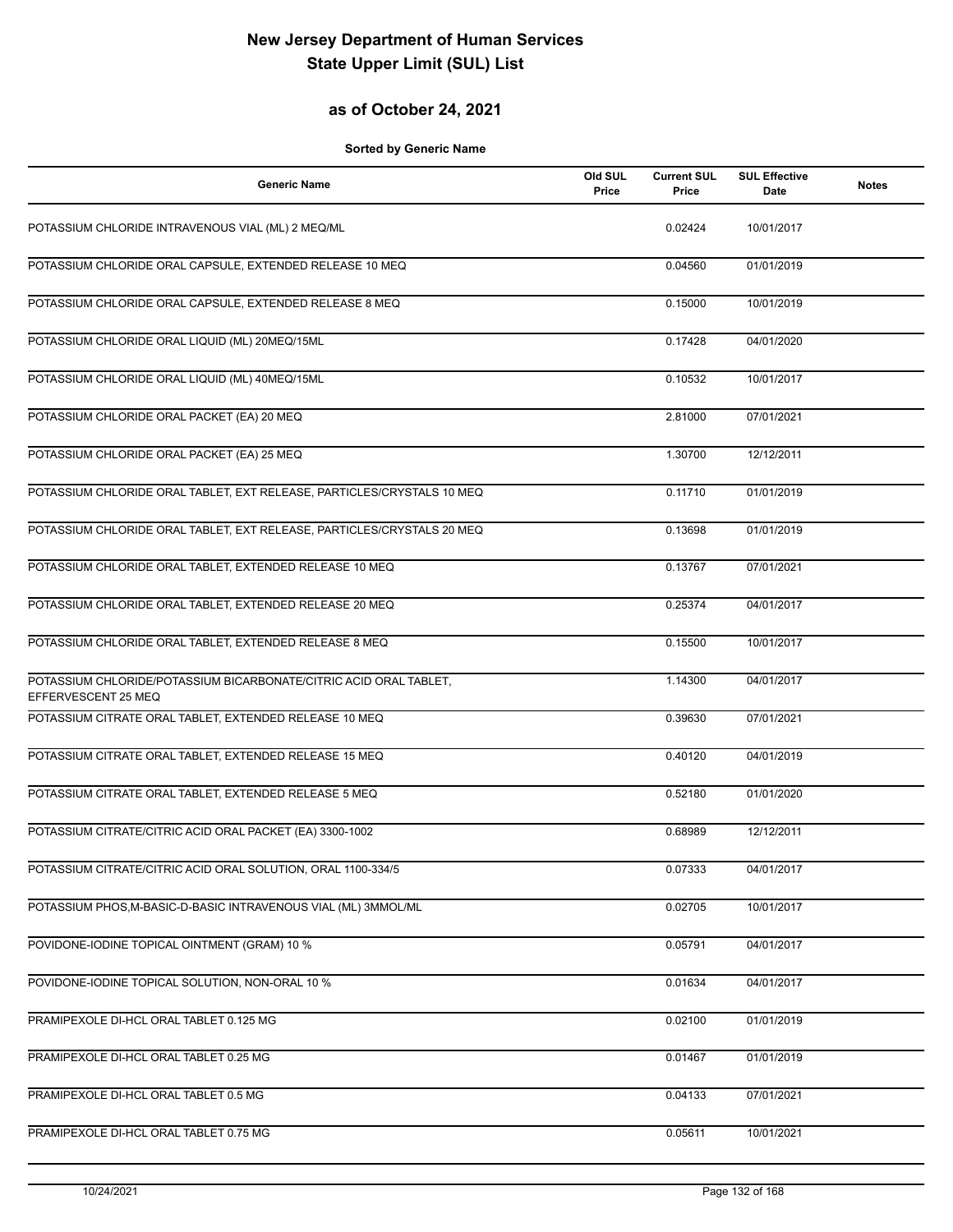## **as of October 24, 2021**

| <b>Generic Name</b>                                             | Old SUL<br>Price | <b>Current SUL</b><br>Price | <b>SUL Effective</b><br>Date | <b>Notes</b> |
|-----------------------------------------------------------------|------------------|-----------------------------|------------------------------|--------------|
| PRAMIPEXOLE DI-HCL ORAL TABLET 1 MG                             |                  | 0.04322                     | 04/01/2017                   |              |
| PRAMIPEXOLE DI-HCL ORAL TABLET 1.5 MG                           |                  | 0.05722                     | 04/01/2018                   |              |
| PRAMIPEXOLE DI-HCL ORAL TABLET, EXTENDED RELEASE 24 HR 0.375 MG |                  | 9.83333                     | 04/01/2017                   |              |
| PRAMIPEXOLE DI-HCL ORAL TABLET, EXTENDED RELEASE 24 HR 0.75 MG  |                  | 11.00233                    | 04/01/2017                   |              |
| PRAMIPEXOLE DI-HCL ORAL TABLET, EXTENDED RELEASE 24 HR 1.5 MG   |                  | 9.83333                     | 04/01/2017                   |              |
| PRAMIPEXOLE DI-HCL ORAL TABLET, EXTENDED RELEASE 24 HR 2.25 MG  |                  | 9.83333                     | 04/01/2017                   |              |
| PRAMIPEXOLE DI-HCL ORAL TABLET, EXTENDED RELEASE 24 HR 3 MG     |                  | 11.93707                    | 04/01/2017                   |              |
| PRAMIPEXOLE DI-HCL ORAL TABLET, EXTENDED RELEASE 24 HR 3.75 MG  |                  | 13.13800                    | 04/01/2017                   |              |
| PRAMIPEXOLE DI-HCL ORAL TABLET, EXTENDED RELEASE 24 HR 4.5 MG   |                  | 11.82500                    | 04/01/2017                   |              |
| PRAMOXINE HCL TOPICAL FOAM (GRAM) 1 %                           |                  | 2.66240                     | 04/01/2017                   |              |
| PRAMOXINE HCL TOPICAL LOTION (ML) 1 %                           |                  | 0.03045                     | 04/01/2017                   |              |
| PRAMOXINE HCL/CALAMINE TOPICAL LOTION (ML) 1 %-8 %              |                  | 0.01379                     | 04/01/2017                   |              |
| PRAMOXINE HCL/CAMPHOR/ZINC ACETATE TOPICAL LOTION (ML)          |                  | 0.01488                     | 04/01/2017                   |              |
| PRAMOXINE HCL/ZINC ACETATE TOPICAL LOTION (ML) 1 %-0.1 %        |                  | 0.01518                     | 04/01/2017                   |              |
| PRASUGREL HCL ORAL TABLET 10 MG                                 |                  | 0.22500                     | 01/01/2019                   |              |
| PRASUGREL HCL ORAL TABLET 5 MG                                  |                  | 0.51947                     | 10/01/2021                   |              |
| PRAVASTATIN SODIUM ORAL TABLET 10 MG                            |                  | 0.03100                     | 07/01/2018                   |              |
| PRAVASTATIN SODIUM ORAL TABLET 20 MG                            |                  | 0.03322                     | 07/01/2018                   |              |
| PRAVASTATIN SODIUM ORAL TABLET 40 MG                            |                  | 0.06144                     | 01/01/2019                   |              |
| PRAVASTATIN SODIUM ORAL TABLET 80 MG                            |                  | 0.08878                     | 07/01/2018                   |              |
| PRAZOSIN HCL ORAL CAPSULE 1 MG                                  |                  | 0.18267                     | 10/01/2021                   |              |
| PRAZOSIN HCL ORAL CAPSULE 2 MG                                  |                  | 0.12864                     | 10/01/2017                   |              |
| PRAZOSIN HCL ORAL CAPSULE 5 MG                                  |                  | 0.37754                     | 07/01/2019                   |              |
| PREDNICARBATE TOPICAL CREAM (GRAM) 0.1 %                        |                  | 1.90416                     | 04/01/2017                   |              |
| PREDNICARBATE TOPICAL OINTMENT (GRAM) 0.1 %                     |                  | 1.02483                     | 04/01/2017                   |              |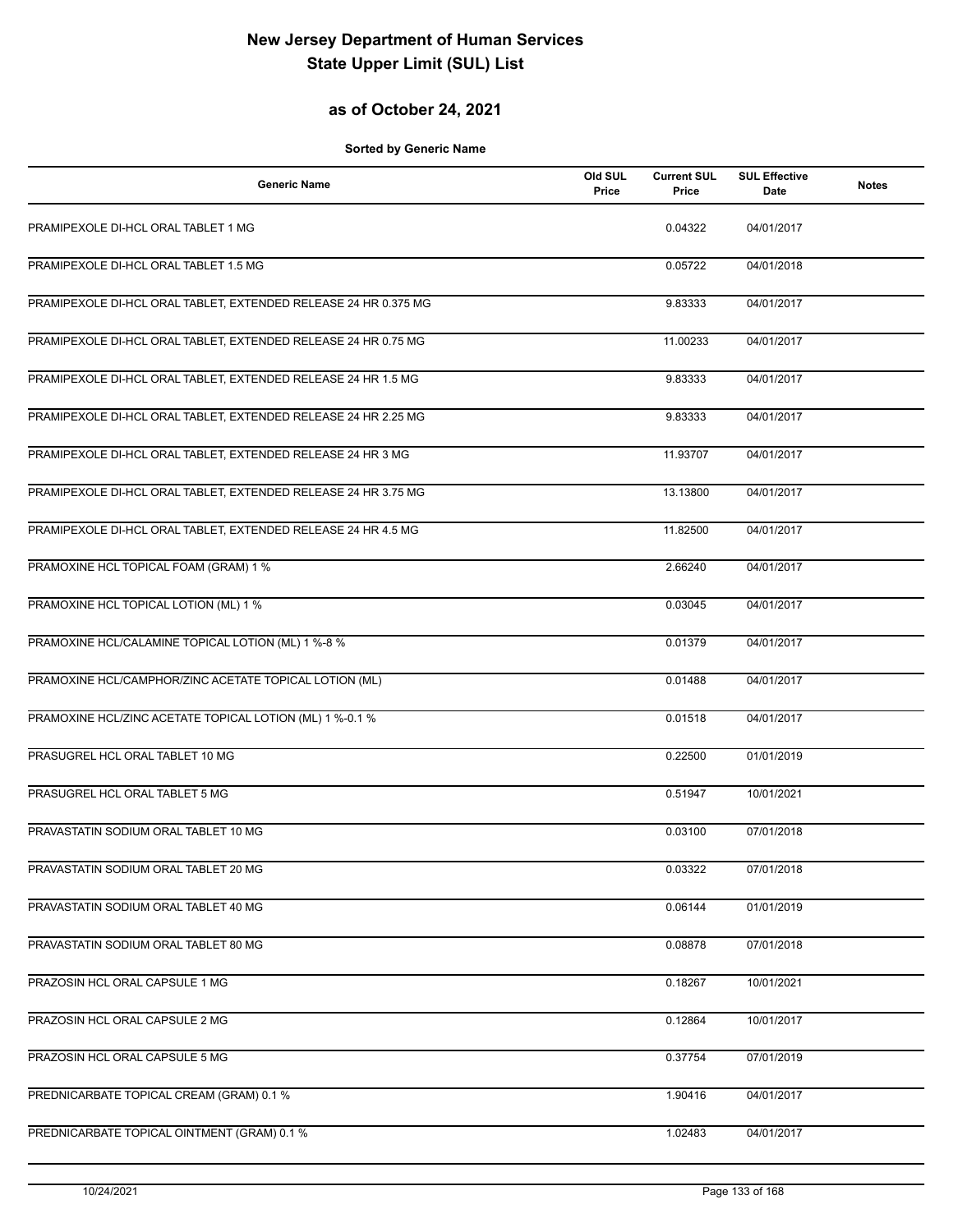## **as of October 24, 2021**

| <b>Generic Name</b>                                                            | Old SUL<br>Price | <b>Current SUL</b><br>Price | <b>SUL Effective</b><br>Date | <b>Notes</b> |
|--------------------------------------------------------------------------------|------------------|-----------------------------|------------------------------|--------------|
| PREDNISOLONE ACETATE OPHTHALMIC SUSPENSION, DROPS(FINAL DOSAGE FORM)(ML)<br>1% |                  | 5.00236                     | 07/01/2019                   |              |
| PREDNISOLONE ORAL SOLUTION, ORAL 15 MG/5 ML                                    |                  | 0.04250                     | 04/01/2017                   |              |
| PREDNISOLONE ORAL TABLET 5 MG                                                  |                  | 7.22430                     | 04/01/2017                   |              |
| PREDNISOLONE SOD PHOSPHATE OPHTHALMIC DROPS 1 %                                |                  | 1.06685                     | 10/01/2017                   |              |
| PREDNISOLONE SOD PHOSPHATE ORAL SOLUTION, ORAL 15 MG/5 ML                      |                  | 0.05667                     | 10/01/2017                   |              |
| PREDNISOLONE SOD PHOSPHATE ORAL SOLUTION, ORAL 25 MG/5 ML                      |                  | 0.94102                     | 04/01/2017                   |              |
| PREDNISOLONE SOD PHOSPHATE ORAL SOLUTION, ORAL 5 MG/5 ML                       |                  | 0.17302                     | 10/01/2017                   |              |
| PREDNISOLONE SOD PHOSPHATE ORAL TABLET, DISINTEGRATING 10 MG                   |                  | 10.41025                    | 04/01/2017                   |              |
| PREDNISOLONE SOD PHOSPHATE ORAL TABLET, DISINTEGRATING 15 MG                   |                  | 19.17875                    | 04/01/2017                   |              |
| PREDNISOLONE SOD PHOSPHATE ORAL TABLET, DISINTEGRATING 30 MG                   |                  | 24.65833                    | 04/01/2017                   |              |
| PREDNISONE ORAL SOLUTION, ORAL 5 MG/5 ML                                       |                  | 0.18413                     | 04/01/2017                   |              |
| PREDNISONE ORAL TABLET 1 MG                                                    |                  | 0.03080                     | 01/01/2019                   |              |
| PREDNISONE ORAL TABLET 10 MG                                                   |                  | 0.04940                     | 01/01/2019                   |              |
| PREDNISONE ORAL TABLET 2.5 MG                                                  |                  | 0.03518                     | 10/01/2017                   |              |
| PREDNISONE ORAL TABLET 20 MG                                                   |                  | 0.03517                     | 10/01/2017                   |              |
| PREDNISONE ORAL TABLET 5 MG                                                    |                  | 0.00868                     | 10/01/2017                   |              |
| PREDNISONE ORAL TABLET 50 MG                                                   |                  | 0.23081                     | 04/01/2017                   |              |
| PREDNISONE ORAL TABLET, DOSE PACK 10 MG                                        |                  | 0.10896                     | 10/01/2017                   |              |
| PREDNISONE ORAL TABLET, DOSE PACK 5 MG                                         |                  | 0.09667                     | 10/01/2017                   |              |
| PREGABALIN ORAL CAPSULE 100 MG                                                 |                  | 0.14356                     | 10/01/2020                   |              |
| PREGABALIN ORAL CAPSULE 150 MG                                                 |                  | 0.10500                     | 07/01/2021                   |              |
| PREGABALIN ORAL CAPSULE 200 MG                                                 |                  | 0.16680                     | 10/01/2021                   |              |
| PREGABALIN ORAL CAPSULE 225 MG                                                 |                  | 0.22595                     | 04/01/2020                   |              |
| PREGABALIN ORAL CAPSULE 25 MG                                                  |                  | 0.11111                     | 01/01/2020                   |              |
| PREGABALIN ORAL CAPSULE 300 MG                                                 |                  | 0.17767                     | 10/01/2020                   |              |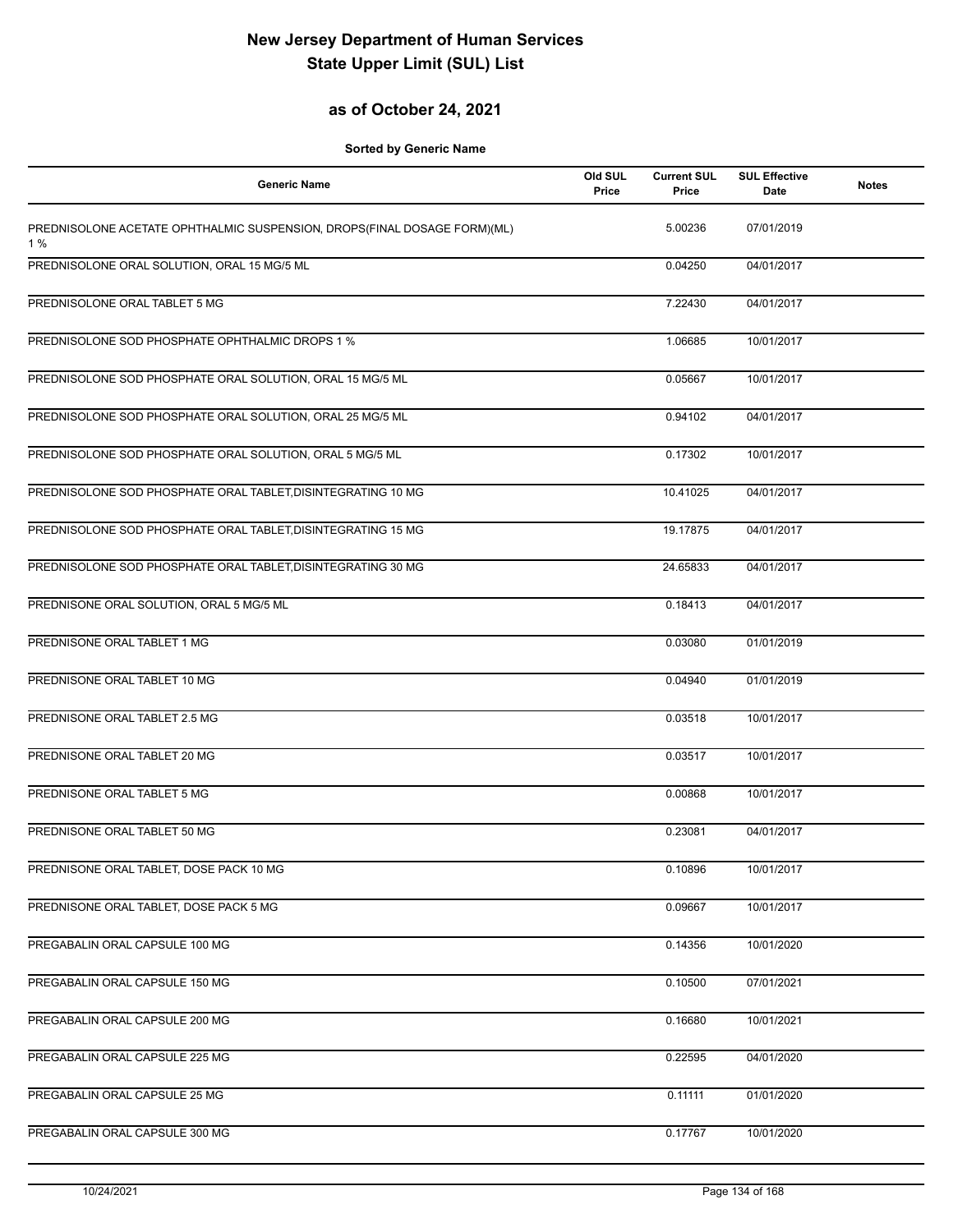## **as of October 24, 2021**

| <b>Generic Name</b>                                                                                                    | Old SUL<br>Price | <b>Current SUL</b><br>Price | <b>SUL Effective</b><br>Date | <b>Notes</b> |
|------------------------------------------------------------------------------------------------------------------------|------------------|-----------------------------|------------------------------|--------------|
| PREGABALIN ORAL CAPSULE 50 MG                                                                                          |                  | 0.07678                     | 10/01/2021                   |              |
| PREGABALIN ORAL CAPSULE 75 MG                                                                                          |                  | 0.11233                     | 10/01/2020                   |              |
| PREGABALIN ORAL SOLUTION, ORAL 20 MG/ML                                                                                |                  | 0.14000                     | 10/01/2019                   |              |
| PRENATAL VIT 55/IRON BISGLY HCL, SUC-PROT/FOLIC ACID/OMEGA-3 ORAL COMBINATION<br>PACKAGE, TABLET AND DR CAP 29-1-430MG |                  | 0.49783                     | 04/01/2017                   |              |
| PRENATAL VIT NO.16/IRON FUM, PS COMPLEX/FOLIC ACID/OMEGA-3 ORAL CAPSULE<br>35-1-200MG                                  |                  | 0.63168                     | 10/01/2017                   |              |
| PRENATAL VIT NO.19/IRON BG HCL, SUC-PROT/FOLIC ACID/OMEGA-3 ORAL COMBINATION<br>PACKAGE, TABLET AND DR CAP 29-1-400MG  |                  | 0.53083                     | 04/01/2017                   |              |
| PRENATAL VIT NO.2/IRON BG CHEL, SUCC-PROT/FOLIC ACID/OMEGA-3 ORAL COMBINATION<br>PACKAGE (EA) 29-1-250MG               |                  | 0.35240                     | 04/01/2017                   |              |
| PRENATAL VIT NO.21/IRON POLYSACCH, HEME POLYPEP/FOLIC ACID ORAL TABLET 28-6-1<br>MG                                    |                  | 1.41211                     | 04/01/2017                   |              |
| PRENATAL VIT NO.22/IRON CBN, GLUCON/FOLIC ACID/DOCUSATE/DHA ORAL COMBINATION<br>PACKAGE (EA) 27-1-50 MG                |                  | 0.75050                     | 04/01/2017                   |              |
| PRENATAL VIT NO.72/IRON CARBONY, GLUC/FOLIC ACID/DOCUSATE/DHA ORAL<br>COMBINATION PACKAGE (EA) 90-1-300MG              |                  | 1.30583                     | 04/01/2017                   |              |
| PRENATAL VIT NO.73/IRON CARBONY, GLUC/FOLIC ACID/DOCUSATE/DHA ORAL<br>COMBINATION PACKAGE (EA) 35-1-50 MG              |                  | 1.26033                     | 04/01/2017                   |              |
| PRENATAL VIT NO.81/SOD.FEREDETATE-IRON PS/FOLIC ACID/OMEGA-3 ORAL<br>COMBINATION PACKAGE, TABLET AND DR CAP 27-1-430MG |                  | 1.21200                     | 04/01/2017                   |              |
| PRENATAL VIT WITH CALCIUM #34/IRON/FOLIC ACID ORAL TABLET, EXTENDED RELEASE<br>MULTIPHASE 24 HR 28 MG-1 MG             |                  | 0.20988                     | 12/12/2011                   |              |
| PRENATAL VIT WITH CALCIUM NO. 40/IRON FUMARATE/FA CMB NO.1 ORAL TABLET 27 MG-1<br>MG.                                  |                  | 1.23151                     | 10/01/2017                   |              |
| PRENATAL VIT WITH CALCIUM NO.37/IRON, ASPG/FOLIC ACID/OMEGA-3 ORAL CAPSULE<br>27-1-330MG                               |                  | 0.76089                     | 04/01/2017                   |              |
| PRENATAL VIT WITH CALCIUM NO.68/IRON FUM/FOLIC ACID NO.1/DHA ORAL CAPSULE<br>28-1-300MG                                |                  | 1.27300                     | 01/01/2019                   |              |
| PRENATAL VIT WITH CALCIUM NO.69/IRON/FOLIC ACID/DOCUSATE/DHA ORAL CAPSULE<br>27-1-50 MG                                |                  | 1.04600                     | 04/01/2017                   |              |
| PRENATAL VIT WITH CALCIUM NO.69/IRON/FOLIC ACID/DOCUSATE/DHA ORAL CAPSULE<br>28-1-50 MG                                |                  | 1.36900                     | 04/01/2017                   |              |
| PRENATAL VIT, CALCIUM NO.35/IRON/FOLIC ACID/DOCUSATE/OMEGA-3 ORAL CAPSULE<br>27-1-50 MG                                |                  | 0.08682                     | 10/01/2017                   |              |
| PRENATAL VIT/FOLIC ACID/B6/CALCIUM PHOSPH DI, TRIBASIC/GINGER ORAL TABLET<br>1.2-40-100                                |                  | 0.70833                     | 04/01/2017                   |              |
| PRENATAL VITAMIN 27 WITH CALCIUM/FERROUS FUMARATE/FOLIC ACID ORAL TABLET 60<br>MG-1 MG                                 |                  | 0.16800                     | 10/01/2018                   |              |
| PRENATAL VITAMIN NO.15/IRON FUMARATE, POLYSAC COMP/FOLIC ACID ORAL CAPSULE<br>85 MG-1 MG                               |                  | 0.64513                     | 04/01/2017                   |              |
| PRENATAL VITAMIN NO.15/IRON, CARBONYL/FOLIC ACID/DOCUSATE SOD ORAL TABLET<br>90-1-50 MG                                |                  | 0.14689                     | 04/01/2017                   |              |
| PRENATAL VITAMIN NO.16/IRON, CARBONYL/FOLIC ACID/DOCUSATE SOD ORAL TABLET<br>90-1-50 MG                                |                  | 0.15789                     | 04/01/2017                   |              |
| PRENATAL VITAMIN NO.19/IRON POLYSAC, IRON HEME/FOLIC ACID/DHA ORAL CAPSULE<br>22-6-1-200                               |                  | 2.32800                     | 04/01/2017                   |              |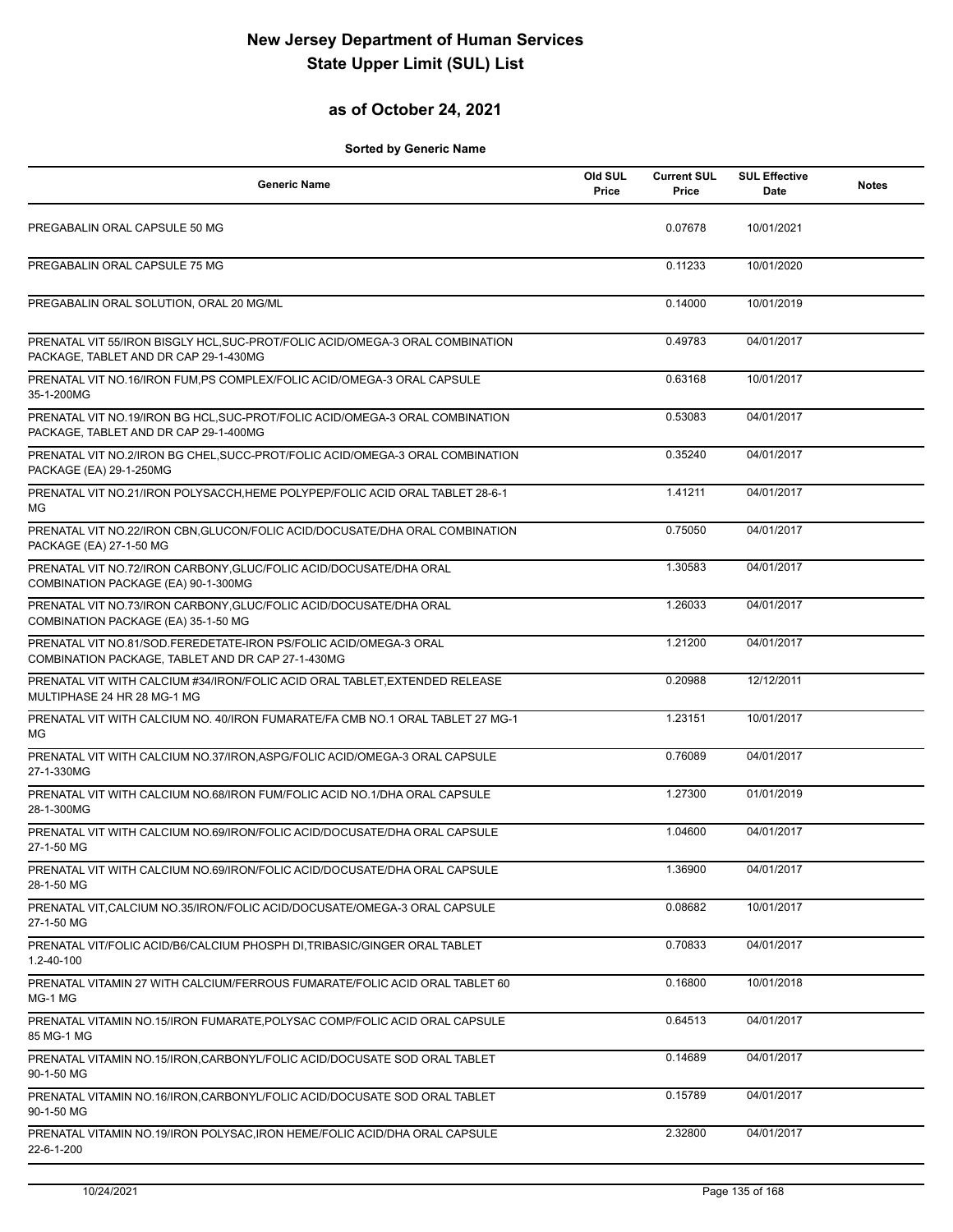## **as of October 24, 2021**

| <b>Generic Name</b>                                                                                      | Old SUL<br>Price | <b>Current SUL</b><br>Price | <b>SUL Effective</b><br>Date | <b>Notes</b> |
|----------------------------------------------------------------------------------------------------------|------------------|-----------------------------|------------------------------|--------------|
| PRENATAL VITAMIN NO.48/IRON, CARBONYL, GLUCONATE/FOLIC ACID/B6 ORAL TABLET,<br>SEQUENTIAL 20-1-25 MG     |                  | 0.59800                     | 04/01/2017                   |              |
| PRENATAL VITAMIN NO.57/IRON FUM/FOLIC ACID/DSS/DHA ORAL CAPSULE 29-1.25-55                               |                  | 2.13200                     | 04/01/2017                   |              |
| PRENATAL VITAMIN NO.86/IRON BIS-GLYCINATE/FOLIC ACID ORAL TABLET 32 MG-1 MG                              |                  | 1.01711                     | 04/01/2017                   |              |
| PRENATAL VITAMIN W-O VIT A/FERROUS FUMARATE/FOLIC ACID ORAL TABLET,<br>CHEWABLE 40-1MG                   |                  | 1.13596                     | 12/12/2011                   |              |
| PRENATAL VITAMINS COMB NO.115/IRON FUMARATE/FOLIC ACID/DSS ORAL TABLET 29-1-25<br>MG                     |                  | 0.40080                     | 04/01/2017                   |              |
| PRENATAL VITAMINS COMB NO.53/IRON B-G HCL SUC-P/FA/OMEGA-3 ORAL COMBINATION<br>PACKAGE (EA) 29-1-400MG   |                  | 0.39767                     | 10/01/2017                   |              |
| PRENATAL VITAMINS COMB NO.54/IRON B-G HCL SUC-P/FA/OMEGA-3 ORAL COMBINATION<br>PACKAGE (EA) 29-1-430MG   |                  | 0.43416                     | 04/01/2017                   |              |
| PRENATAL VITAMINS COMB NO.7/FE ASP GLY/DOCUSATE/FOLIC ACID ORAL TABLET<br>30-50-1MG                      |                  | 1.20762                     | 12/12/2011                   |              |
| PRENATAL VITAMINS COMB NO.71/FERROUS FUMARATE/FOLIC ACID ORAL TABLET 27<br>MG-1 MG                       |                  | 0.07605                     | 09/01/2011                   |              |
| PRENATAL VITAMINS COMB NO.87/IRON BISGLY/FOLIC ACID/DHA ORAL COMBINATION<br>PACKAGE (EA) 32-1-230MG      |                  | 0.71083                     | 04/01/2017                   |              |
| PRENATAL VITAMINS COMBO NO.14/FERROUS FUMARATE/FOLIC ACID ORAL TABLET,<br>CHEWABLE 29 MG-1 MG            |                  | 0.23154                     | 10/01/2017                   |              |
| PRENATAL VITAMINS COMBO NO.34/IRON, CARB/FOLIC ACID/DSS/DHA ORAL CAPSULE<br>30-1-50 MG                   |                  | 1.69066                     | 04/01/2017                   |              |
| PRENATAL VITAMINS COMBO NO.59/IRON, CARB/FOLIC ACID/DSS/DHA ORAL CAPSULE<br>29-1-50 MG                   |                  | 1.75866                     | 04/01/2017                   |              |
| PRENATAL VITAMINS NO.11/FERROUS FUMARATE/FOLIC ACID/OMEGA-3 ORAL CAPSULE<br>28-1-200MG                   |                  | 2.00007                     | 04/01/2017                   |              |
| PRENATAL VITAMINS NO.22/IRON CBN & GLUC/FOLIC ACID/DSS ORAL TABLET 27-1-50MG                             |                  | 0.46292                     | 12/12/2011                   |              |
| PRENATAL VITAMINS NO.5/FERROUS FUMARATE/FOLIC ACID ORAL CAPSULE 106.5-1MG                                |                  | 0.56290                     | 04/01/2017                   |              |
| PRENATAL VITAMINS/FERROUS FUMARATE/DOCUSATE/FOLIC ACID ORAL TABLET 29 MG-1<br>МG                         |                  | 0.33288                     | 12/12/2011                   |              |
| PRENATAL VITAMINS/FERROUS FUMARATE/FOLIC ACID ORAL TABLET 27 MG-1 MG                                     |                  | 0.08451                     | 12/12/2011                   |              |
| PRENATAL VITAMINS/FERROUS FUMARATE/FOLIC ACID ORAL TABLET 27MG-0.8MG                                     |                  | 0.08377                     | 12/12/2011                   |              |
| PRENATAL VITAMINS/FERROUS FUMARATE/FOLIC ACID ORAL TABLET 28MG-0.8MG                                     |                  | 0.08371                     | 12/12/2011                   |              |
| PRENATAL VITAMINS/FERROUS FUMARATE/FOLIC ACID ORAL TABLET, CHEWABLE 29 MG-1<br>МG                        |                  | 0.34558                     | 12/12/2011                   |              |
| PRENATAL VITAMINS/IRON, CARBONYL/DOCUSATE/FOLIC ACID ORAL TABLET 90-50-1MG                               |                  | 0.18750                     | 12/12/2011                   |              |
| PRENATAL VITS NO.119/IRON FUMARATE/FOLIC ACID/DOCUSATE SOD. ORAL TABLET<br>29-1-25 MG                    |                  | 0.43050                     | 10/01/2018                   |              |
| PRENATAL VITS W-O CA COMB. NO. 7 W/ IRON & FOLIC ACID & DHA ORAL CAPSULE<br>(HARD, SOFT, ETC.) 28-1.25MG |                  | 1.62300                     | 12/12/2011                   |              |
| PRENATAL VITS WITH CALCIUM #74/FERROUS FUMARATE/FOLIC ACID ORAL TABLET 27<br>MG-1 MG                     |                  | 0.05662                     | 10/01/2017                   |              |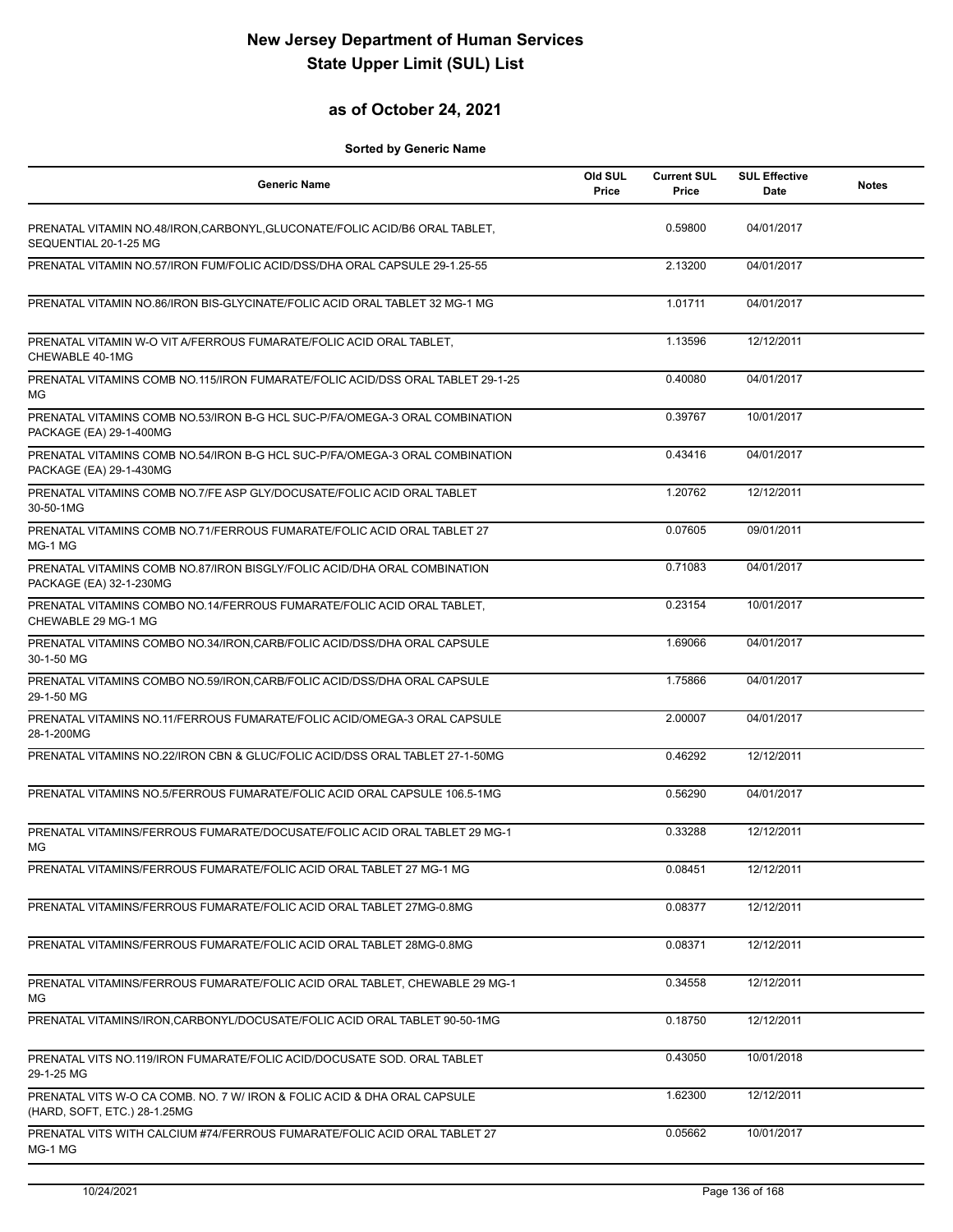## **as of October 24, 2021**

| <b>Generic Name</b>                                                                            | Old SUL<br>Price | <b>Current SUL</b><br>Price | <b>SUL Effective</b><br>Date | <b>Notes</b> |
|------------------------------------------------------------------------------------------------|------------------|-----------------------------|------------------------------|--------------|
| PRENATAL VITS WITH CALCIUM #76/IRON, CARBONYL/FOLIC ACID ORAL TABLET 29 MG-1<br>MG             |                  | 0.13802                     | 10/01/2017                   |              |
| PRENATAL VITS WITH CALCIUM #78/FERROUS FUMARATE/FOLIC ACID ORAL TABLET 29<br>MG-1 MG           |                  | 0.12050                     | 10/01/2017                   |              |
| PRENATAL VITS WITH CALCIUM 118/FERROUS FUMARATE/FOLIC ACID ORAL<br>TABLET, CHEWABLE 29 MG-1 MG |                  | 0.19280                     | 04/01/2019                   |              |
| PRENATAL VITS WITH CALCIUM 47/FERROUS FUM/FOLATE NO.1/DHA ORAL CAPSULE<br>27-1-300MG           |                  | 0.81153                     | 04/01/2017                   |              |
| PRENATAL VITS WITH CALCIUM 70/FERROUS FUMARATE/FOLIC AC/DHA ORAL CAPSULE<br>28-1-250MG         |                  | 3.37466                     | 04/01/2017                   |              |
| PRENATAL VITS WITH CALCIUM 72/FERROUS FUMARATE/FOLIC ACID ORAL TABLET 27<br>MG-1 MG            |                  | 0.07590                     | 04/01/2017                   |              |
| PRENATAL VITS WITH CALCIUM 73/FERROUS FUMARATE/FOLIC ACID ORAL TABLET 28<br>MG-1 MG            |                  | 0.39850                     | 04/01/2017                   |              |
| PRENATAL VITS WITH CALCIUM NO.80/IRON FUM/FOLIC ACID/DSS/DHA ORAL CAPSULE<br>29-1.25-55        |                  | 1.97266                     | 04/01/2017                   |              |
| PRENATAL VITS, CALCIUM NO.39/IRON FUM/FOLIC ACID/DOCUSATE/DHA ORAL CAPSULE<br>$30-1.2-55$      |                  | 1.12166                     | 04/01/2017                   |              |
| PRENATAL VITS, CALCIUM NO.66/IRON FUM/FOLIC ACID/DOCUSATE/DHA ORAL CAPSULE<br>26-1.2-55        |                  | 1.15633                     | 04/01/2017                   |              |
| PRENATAL VITS, CALCIUM NO.66/IRON FUM/FOLIC ACID/DOCUSATE/DHA ORAL CAPSULE<br>27-1.25-55       |                  | 0.53556                     | 04/01/2017                   |              |
| PRIMAQUINE PHOSPHATE ORAL TABLET 26.3 MG                                                       |                  | 1.33780                     | 04/01/2017                   |              |
| PRIMIDONE ORAL TABLET 250 MG                                                                   |                  | 0.08543                     | 10/01/2017                   |              |
| PRIMIDONE ORAL TABLET 50 MG                                                                    |                  | 0.05160                     | 01/01/2019                   |              |
| PROBENECID ORAL TABLET 500 MG                                                                  |                  | 0.37000                     | 07/01/2018                   |              |
| PROBENECID/COLCHICINE ORAL TABLET 500-0.5 MG                                                   |                  | 0.57437                     | 04/01/2017                   |              |
| PROCAINAMIDE HCL INJECTION VIAL (ML) 100 MG/ML                                                 |                  | 7.89300                     | 04/01/2017                   |              |
| PROCAINAMIDE HCL INJECTION VIAL (ML) 500 MG/ML                                                 |                  | 32.75000                    | 04/01/2017                   |              |
| PROCAINAMIDE HCL INTRAVENOUS SYRINGE (ML) 100 MG/ML                                            |                  | 8.50000                     | 04/01/2017                   |              |
| PROCHLORPERAZINE EDISYLATE INJECTION VIAL (ML) 10 MG/2 ML                                      |                  | 9.06500                     | 04/01/2017                   |              |
| PROCHLORPERAZINE EDISYLATE INJECTION VIAL (SDV, MDV OR ADDITIVE) (ML) 5 MG/ML                  |                  | 1.21154                     | 12/12/2011                   |              |
| PROCHLORPERAZINE MALEATE ORAL TABLET 10 MG                                                     |                  | 0.04020                     | 10/01/2017                   |              |
| PROCHLORPERAZINE MALEATE ORAL TABLET 5 MG                                                      |                  | 0.04600                     | 04/01/2017                   |              |
| PROCHLORPERAZINE RECTAL SUPPOSITORY, RECTAL 25 MG                                              |                  | 4.87250                     | 04/01/2020                   |              |
| PROGESTERONE INTRAMUSCULAR VIAL (ML) 50 MG/ML                                                  |                  | 1.52800                     | 07/01/2018                   |              |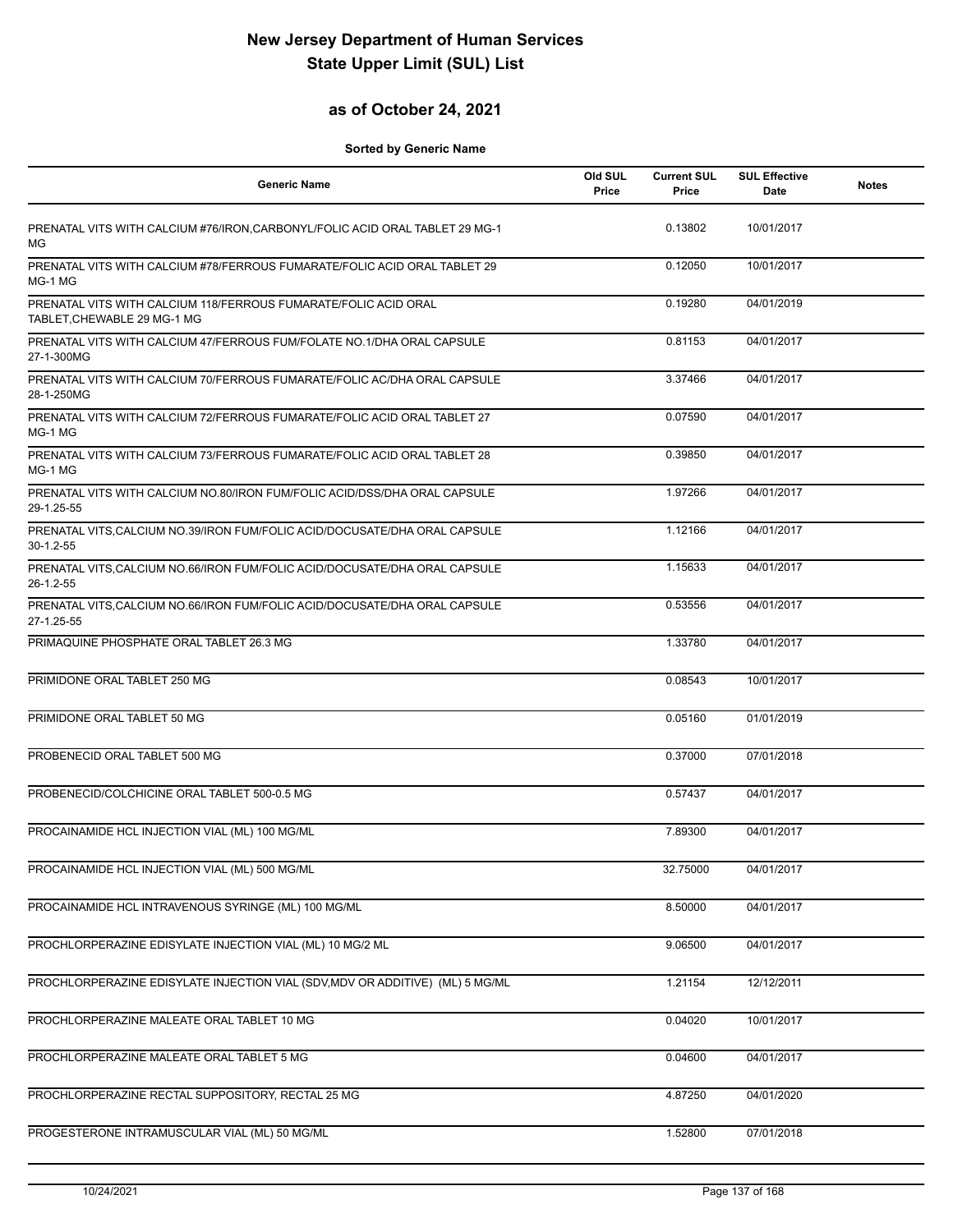## **as of October 24, 2021**

| <b>Generic Name</b>                                         | Old SUL<br>Price | <b>Current SUL</b><br>Price | <b>SUL Effective</b><br>Date | <b>Notes</b> |
|-------------------------------------------------------------|------------------|-----------------------------|------------------------------|--------------|
| PROGESTERONE, MICRONIZED ORAL CAPSULE 100 MG                |                  | 0.36080                     | 07/01/2018                   |              |
| PROGESTERONE, MICRONIZED ORAL CAPSULE 200 MG                |                  | 0.62600                     | 01/01/2018                   |              |
| PROGESTERONE, MICRONIZED MISCELLANEOUS POWDER (GRAM) 100 %  |                  | 0.43200                     | 12/12/2011                   |              |
| PROMETHAZINE HCL INJECTION AMPUL (ML) 25 MG/ML              |                  | 1.31213                     | 04/01/2017                   |              |
| PROMETHAZINE HCL INJECTION AMPUL (ML) 50 MG/ML              |                  | 1.39510                     | 10/01/2017                   |              |
| PROMETHAZINE HCL INJECTION VIAL (ML) 25 MG/ML               |                  | 1.23466                     | 04/01/2017                   |              |
| PROMETHAZINE HCL INJECTION VIAL (ML) 50 MG/ML               |                  | 2.20840                     | 04/01/2017                   |              |
| PROMETHAZINE HCL ORAL SYRUP 6.25MG/5ML                      |                  | 0.01240                     | 10/01/2017                   |              |
| PROMETHAZINE HCL ORAL TABLET 12.5 MG                        |                  | 0.05499                     | 04/01/2017                   |              |
| PROMETHAZINE HCL ORAL TABLET 25 MG                          |                  | 0.03240                     | 04/01/2017                   |              |
| PROMETHAZINE HCL ORAL TABLET 50 MG                          |                  | 0.05111                     | 04/01/2017                   |              |
| PROMETHAZINE HCL RECTAL SUPPOSITORY, RECTAL 12.5 MG         |                  | 0.87184                     | 10/01/2017                   |              |
| PROMETHAZINE HCL RECTAL SUPPOSITORY, RECTAL 25 MG           |                  | 3.70000                     | 07/01/2021                   |              |
| PROMETHAZINE HCL RECTAL SUPPOSITORY, RECTAL 50 MG           |                  | 26.40250                    | 04/01/2017                   |              |
| PROMETHAZINE HCL/CODEINE ORAL SYRUP 6.25-10/5               |                  | 0.01196                     | 04/01/2017                   |              |
| PROMETHAZINE HCL/DEXTROMETHORPHAN HBR ORAL SYRUP 6.25-15/5  |                  | 0.00846                     | 04/01/2017                   |              |
| PROMETHAZINE/PHENYLEPHRINE HCL/CODEINE ORAL SYRUP 6.25-5-10 |                  | 0.01101                     | 01/01/2018                   |              |
| PROPAFENONE HCL ORAL CAPSULE, EXTENDED RELEASE 12 HR 225 MG |                  | 1.88000                     | 07/01/2021                   |              |
| PROPAFENONE HCL ORAL CAPSULE, EXTENDED RELEASE 12 HR 325 MG |                  | 3.86333                     | 01/01/2018                   |              |
| PROPAFENONE HCL ORAL CAPSULE, EXTENDED RELEASE 12 HR 425 MG |                  | 2.29167                     | 07/01/2019                   |              |
| PROPAFENONE HCL ORAL TABLET 150 MG                          |                  | 0.11450                     | 10/01/2017                   |              |
| PROPAFENONE HCL ORAL TABLET 225 MG                          |                  | 0.18555                     | 04/01/2017                   |              |
| PROPAFENONE HCL ORAL TABLET 300 MG                          |                  | 0.45365                     | 04/01/2017                   |              |
| PROPANTHELINE BROMIDE ORAL TABLET 15 MG                     |                  | 0.59402                     | 04/01/2017                   |              |
| PROPARACAINE HCL OPHTHALMIC DROPS 0.5 %                     |                  | 0.14003                     | 10/01/2017                   |              |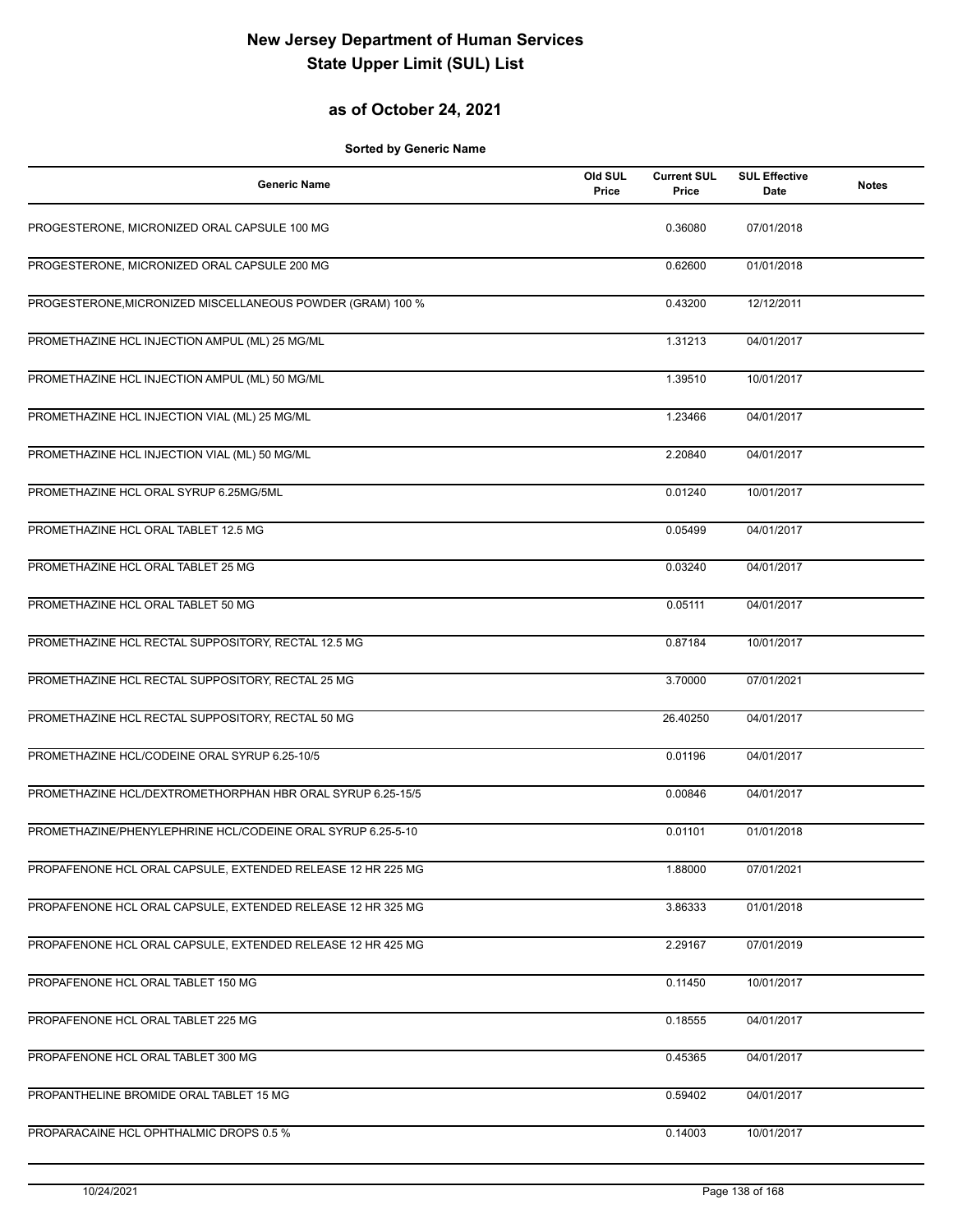## **as of October 24, 2021**

| <b>Generic Name</b>                                                  | Old SUL<br>Price | <b>Current SUL</b><br>Price | <b>SUL Effective</b><br>Date | <b>Notes</b> |
|----------------------------------------------------------------------|------------------|-----------------------------|------------------------------|--------------|
| PROPOFOL INTRAVENOUS VIAL (ML) 10 MG/ML                              |                  | 0.28000                     | 04/01/2017                   |              |
| PROPOXYPHENE HCL ORAL CAPSULE (HARD, SOFT, ETC.) 65 MG               |                  | 0.17597                     | 12/12/2011                   |              |
| PROPOXYPHENE HCL/ACETAMINOPHEN ORAL TABLET 65MG-650MG                |                  | 0.19477                     | 12/12/2011                   |              |
| PROPOXYPHENE NAPSYL/ACETAMINOPHEN ORAL TABLET 100-650 MG             |                  | 0.05218                     | 12/12/2011                   |              |
| PROPRANOLOL HCL INTRAVENOUS VIAL (ML) 1 MG/ML                        |                  | 8.00000                     | 04/01/2017                   |              |
| PROPRANOLOL HCL ORAL CAPSULE, EXTENDED RELEASE 24HR 120 MG           |                  | 0.46773                     | 10/01/2017                   |              |
| PROPRANOLOL HCL ORAL CAPSULE, EXTENDED RELEASE 24HR 160 MG           |                  | 0.35770                     | 01/01/2019                   |              |
| PROPRANOLOL HCL ORAL CAPSULE, EXTENDED RELEASE 24HR 60 MG            |                  | 0.32273                     | 10/01/2019                   |              |
| PROPRANOLOL HCL ORAL CAPSULE, EXTENDED RELEASE 24HR 80 MG            |                  | 0.36385                     | 10/01/2019                   |              |
| PROPRANOLOL HCL ORAL SOLUTION, ORAL 20 MG/5 ML                       |                  | 0.09318                     | 04/01/2017                   |              |
| PROPRANOLOL HCL ORAL SOLUTION, ORAL 40MG/5ML                         |                  | 0.13571                     | 04/01/2017                   |              |
| PROPRANOLOL HCL ORAL TABLET 10 MG                                    |                  | 0.07000                     | 01/01/2019                   |              |
| PROPRANOLOL HCL ORAL TABLET 20 MG                                    |                  | 0.02100                     | 10/01/2017                   |              |
| PROPRANOLOL HCL ORAL TABLET 40 MG                                    |                  | 0.13400                     | 04/01/2021                   |              |
| PROPRANOLOL HCL ORAL TABLET 60 MG                                    |                  | 0.50690                     | 04/01/2020                   |              |
| PROPRANOLOL HCL ORAL TABLET 80 MG                                    |                  | 0.04201                     | 10/01/2017                   |              |
| PROPRANOLOL HCL/HYDROCHLOROTHIAZIDE ORAL TABLET 40 MG-25MG           |                  | 0.05960                     | 10/01/2017                   |              |
| PROPRANOLOL HCL/HYDROCHLOROTHIAZIDE ORAL TABLET 80 MG-25MG           |                  | 0.09045                     | 10/01/2017                   |              |
| PROPYLENE GLYCOL/POLYETHYLENE GLYCOL 400 OPHTHALMIC DROPS 0.3 %-0.4% |                  | 0.12464                     | 04/01/2017                   |              |
| PROPYLTHIOURACIL ORAL TABLET 50 MG                                   |                  | 0.17870                     | 04/01/2020                   |              |
| PROTAMINE SULFATE INTRAVENOUS VIAL (ML) 10 MG/ML                     |                  | 0.89840                     | 04/01/2017                   |              |
| PROTRIPTYLINE HCL ORAL TABLET 10 MG                                  |                  | 1.23085                     | 04/01/2017                   |              |
| PROTRIPTYLINE HCL ORAL TABLET 5 MG                                   |                  | 1.02668                     | 04/01/2017                   |              |
| PSEUDOEPHEDRINE HCL ORAL LIQUID (ML) 15 MG/5 ML                      |                  | 0.01346                     | 04/01/2017                   |              |
| PSEUDOEPHEDRINE HCL ORAL LIQUID (ML) 30 MG/5 ML                      |                  | 0.00668                     | 04/01/2017                   |              |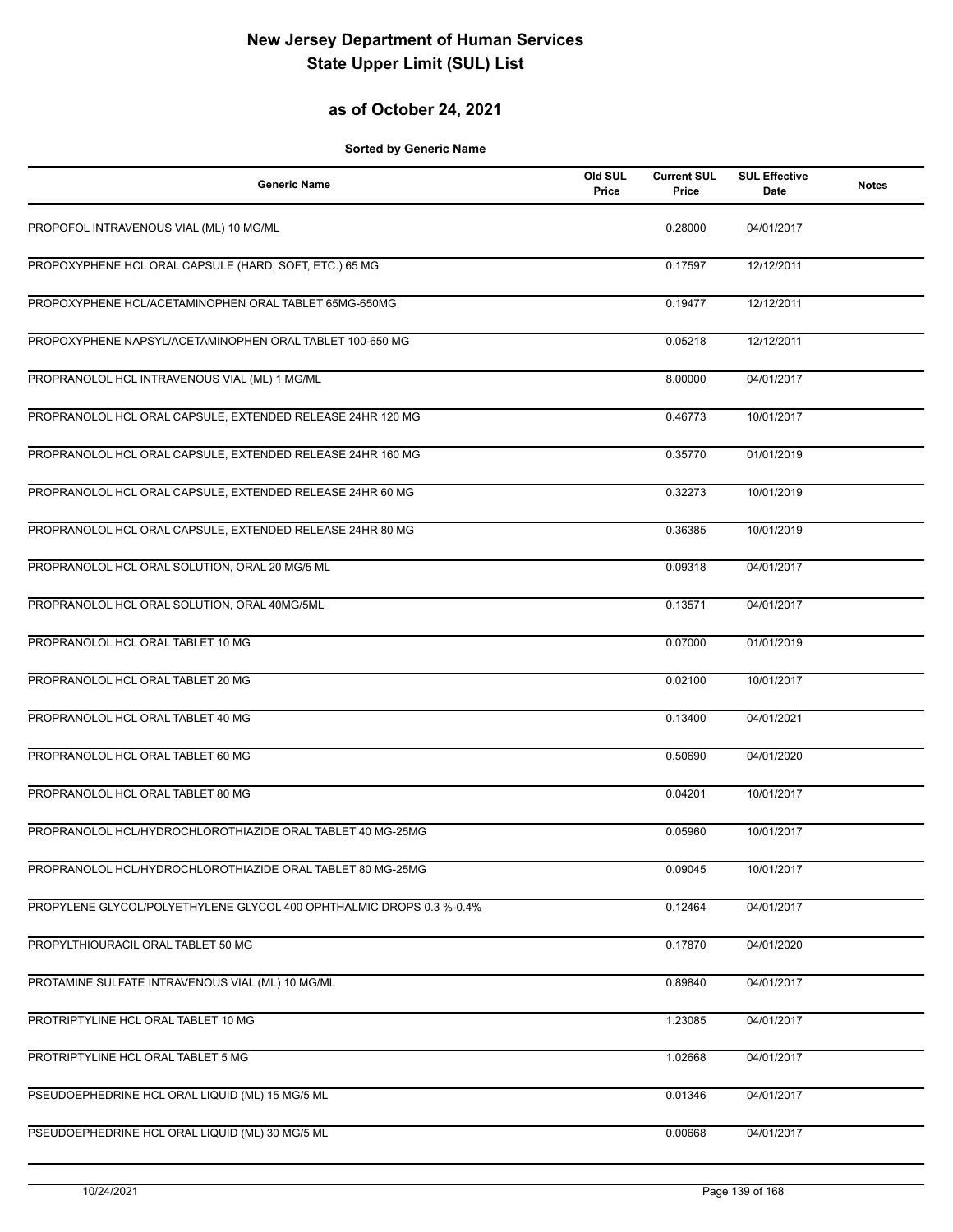## **as of October 24, 2021**

| <b>Generic Name</b>                                                     | Old SUL<br>Price | <b>Current SUL</b><br>Price | <b>SUL Effective</b><br>Date | <b>Notes</b> |
|-------------------------------------------------------------------------|------------------|-----------------------------|------------------------------|--------------|
| PSEUDOEPHEDRINE HCL ORAL SYRUP 30 MG/5 ML                               |                  | 0.02135                     | 12/12/2011                   |              |
| PSEUDOEPHEDRINE HCL ORAL TABLET 30 MG                                   |                  | 0.02604                     | 04/01/2020                   |              |
| PSEUDOEPHEDRINE HCL ORAL TABLET 60 MG                                   |                  | 0.03220                     | 04/01/2017                   |              |
| PSEUDOEPHEDRINE HCL ORAL TABLET, EXTENDED RELEASE 120 MG                |                  | 0.21415                     | 10/01/2017                   |              |
| PSEUDOEPHEDRINE HCL/CODEINE PHOSPHATE/GUAIFENESIN ORAL SYRUP 30-10-100  |                  | 0.19437                     | 04/01/2017                   |              |
| PSEUDOEPHEDRINE HCL/CODEINE/CHLORPHENIRAMINE ORAL LIQUID (ML) 30-10-2/5 |                  | 0.09665                     | 04/01/2017                   |              |
| PSEUDOEPHEDRINE HCL/TRIPROLIDINE HCL ORAL SYRUP 30-1.25/5               |                  | 0.00854                     | 12/12/2011                   |              |
| PSYLLIUM HUSK (WITH SUGAR) ORAL POWDER (GRAM) 3.4 G/12 G                |                  | 0.00888                     | 04/01/2017                   |              |
| PSYLLIUM HUSK (WITH SUGAR) ORAL POWDER (GRAM) 3.4 G/7 G                 |                  | 0.01273                     | 04/01/2017                   |              |
| PSYLLIUM HUSK (WITH SUGAR) ORAL POWDER (GRAM) 3.4G/11G                  |                  | 0.00943                     | 04/01/2017                   |              |
| PSYLLIUM HUSK (WITH SUGAR) ORAL POWDER IN PACKET (EA) 3.4 G             |                  | 0.21620                     | 04/01/2017                   |              |
| PSYLLIUM HUSK ORAL CAPSULE 0.52G                                        |                  | 0.04047                     | 04/01/2017                   |              |
| PSYLLIUM HUSK/ASPARTAME ORAL POWDER (GRAM) 3.4G/5.8G                    |                  | 0.01695                     | 04/01/2017                   |              |
| PSYLLIUM SEED (WITH DEXTROSE) ORAL POWDER (GRAM)                        |                  | 0.01267                     | 04/01/2017                   |              |
| PSYLLIUM SEED (WITH SUGAR) ORAL PACKET (EA)                             |                  | 0.26446                     | 12/12/2011                   |              |
| PSYLLIUM SEED (WITH SUGAR) ORAL POWDER (GRAM)                           |                  | 0.01324                     | 04/01/2017                   |              |
| PSYLLIUM SEED ORAL PACKET (EA)                                          |                  | 0.26406                     | 12/12/2011                   |              |
| PSYLLIUM SEED ORAL POWDER (GRAM)                                        |                  | 0.01959                     | 04/01/2017                   |              |
| PSYLLIUM SEED/ASPARTAME ORAL POWDER (GRAM)                              |                  | 0.01985                     | 12/12/2011                   |              |
| PYRAZINAMIDE ORAL TABLET 500 MG                                         |                  | 0.90008                     | 10/01/2017                   |              |
| PYRIDOSTIGMINE BROMIDE ORAL TABLET 60 MG                                |                  | 0.14670                     | 01/01/2019                   |              |
| PYRIDOSTIGMINE BROMIDE ORAL TABLET, EXTENDED RELEASE 180 MG             |                  | 5.49133                     | 10/01/2021                   |              |
| PYRIDOXINE HCL (VITAMIN B6) INJECTION VIAL (ML) 100 MG/ML               |                  | 15.20000                    | 04/01/2017                   |              |
| PYRIDOXINE HCL ORAL TABLET 100 MG                                       |                  | 0.03012                     | 12/12/2011                   |              |
| PYRIDOXINE HCL ORAL TABLET 25 MG                                        |                  | 0.02151                     | 12/12/2011                   |              |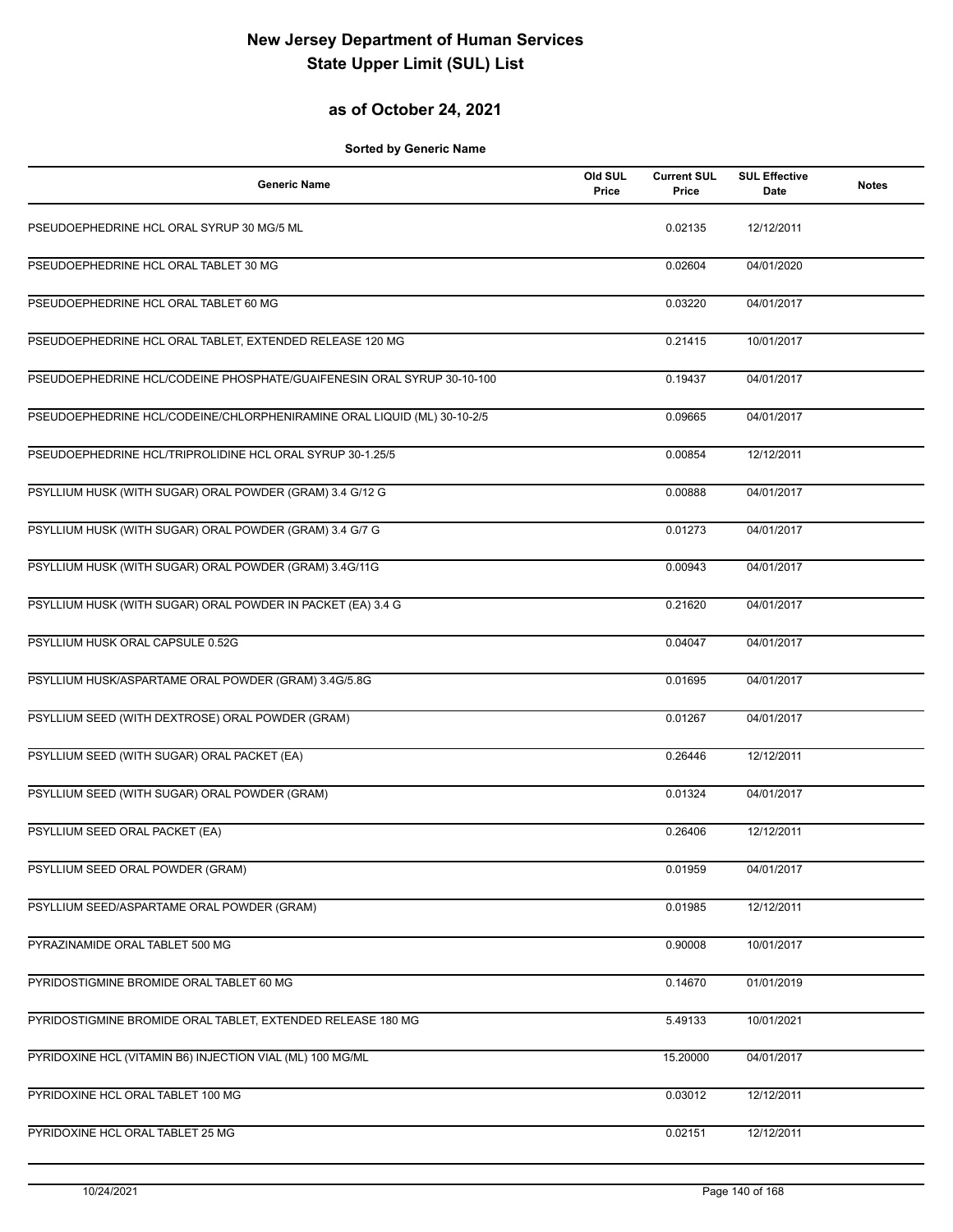## **as of October 24, 2021**

| <b>Generic Name</b>                                            | Old SUL<br>Price | <b>Current SUL</b><br>Price | <b>SUL Effective</b><br>Date | <b>Notes</b> |
|----------------------------------------------------------------|------------------|-----------------------------|------------------------------|--------------|
| PYRIDOXINE HCL ORAL TABLET 50 MG                               |                  | 0.02446                     | 12/12/2011                   |              |
| QUETIAPINE FUMARATE ORAL TABLET 100 MG                         |                  | 0.03100                     | 07/01/2018                   |              |
| QUETIAPINE FUMARATE ORAL TABLET 200 MG                         |                  | 0.06500                     | 01/01/2019                   |              |
| QUETIAPINE FUMARATE ORAL TABLET 25 MG                          |                  | 0.01990                     | 10/01/2017                   |              |
| QUETIAPINE FUMARATE ORAL TABLET 300 MG                         |                  | 0.08867                     | 04/01/2017                   |              |
| QUETIAPINE FUMARATE ORAL TABLET 400 MG                         |                  | 0.04417                     | 04/01/2017                   |              |
| QUETIAPINE FUMARATE ORAL TABLET 50 MG                          |                  | 0.01850                     | 01/01/2019                   |              |
| QUETIAPINE FUMARATE ORAL TABLET, EXTENDED RELEASE 24 HR 150 MG |                  | 0.27467                     | 04/01/2021                   |              |
| QUETIAPINE FUMARATE ORAL TABLET, EXTENDED RELEASE 24 HR 200 MG |                  | 0.25400                     | 01/01/2020                   |              |
| QUETIAPINE FUMARATE ORAL TABLET, EXTENDED RELEASE 24 HR 300 MG |                  | 0.22456                     | 07/01/2019                   |              |
| QUETIAPINE FUMARATE ORAL TABLET, EXTENDED RELEASE 24 HR 400 MG |                  | 0.22500                     | 01/01/2019                   |              |
| QUETIAPINE FUMARATE ORAL TABLET, EXTENDED RELEASE 24 HR 50 MG  |                  | 0.11959                     | 07/01/2019                   |              |
| QUINAPRIL HCL ORAL TABLET 10 MG                                |                  | 0.09217                     | 04/01/2017                   |              |
| QUINAPRIL HCL ORAL TABLET 20 MG                                |                  | 0.05000                     | 01/01/2019                   |              |
| QUINAPRIL HCL ORAL TABLET 40 MG                                |                  | 0.05522                     | 01/01/2019                   |              |
| QUINAPRIL HCL ORAL TABLET 5 MG                                 |                  | 0.09536                     | 04/01/2017                   |              |
| QUINAPRIL HCL/HYDROCHLOROTHIAZIDE ORAL TABLET 10-12.5MG        |                  | 0.31377                     | 10/01/2017                   |              |
| QUINAPRIL HCL/HYDROCHLOROTHIAZIDE ORAL TABLET 20 MG-25MG       |                  | 0.23233                     | 04/01/2017                   |              |
| QUINAPRIL HCL/HYDROCHLOROTHIAZIDE ORAL TABLET 20-12.5 MG       |                  | 0.33362                     | 04/01/2017                   |              |
| QUINIDINE GLUCONATE INJECTION VIAL (ML) 80 MG/ML               |                  | 1.79700                     | 04/01/2017                   |              |
| QUINIDINE GLUCONATE ORAL TABLET, EXTENDED RELEASE 324 MG       |                  | 0.40432                     | 10/01/2017                   |              |
| QUINIDINE SULFATE ORAL TABLET 200 MG                           |                  | 0.24650                     | 04/01/2017                   |              |
| QUINIDINE SULFATE ORAL TABLET 300 MG                           |                  | 0.19752                     | 04/01/2017                   |              |
| QUINIDINE SULFATE ORAL TABLET, EXTENDED RELEASE 300 MG         |                  | 0.77273                     | 12/12/2011                   |              |
| QUININE SULFATE ORAL CAPSULE 324 MG                            |                  | 1.90333                     | 04/01/2020                   |              |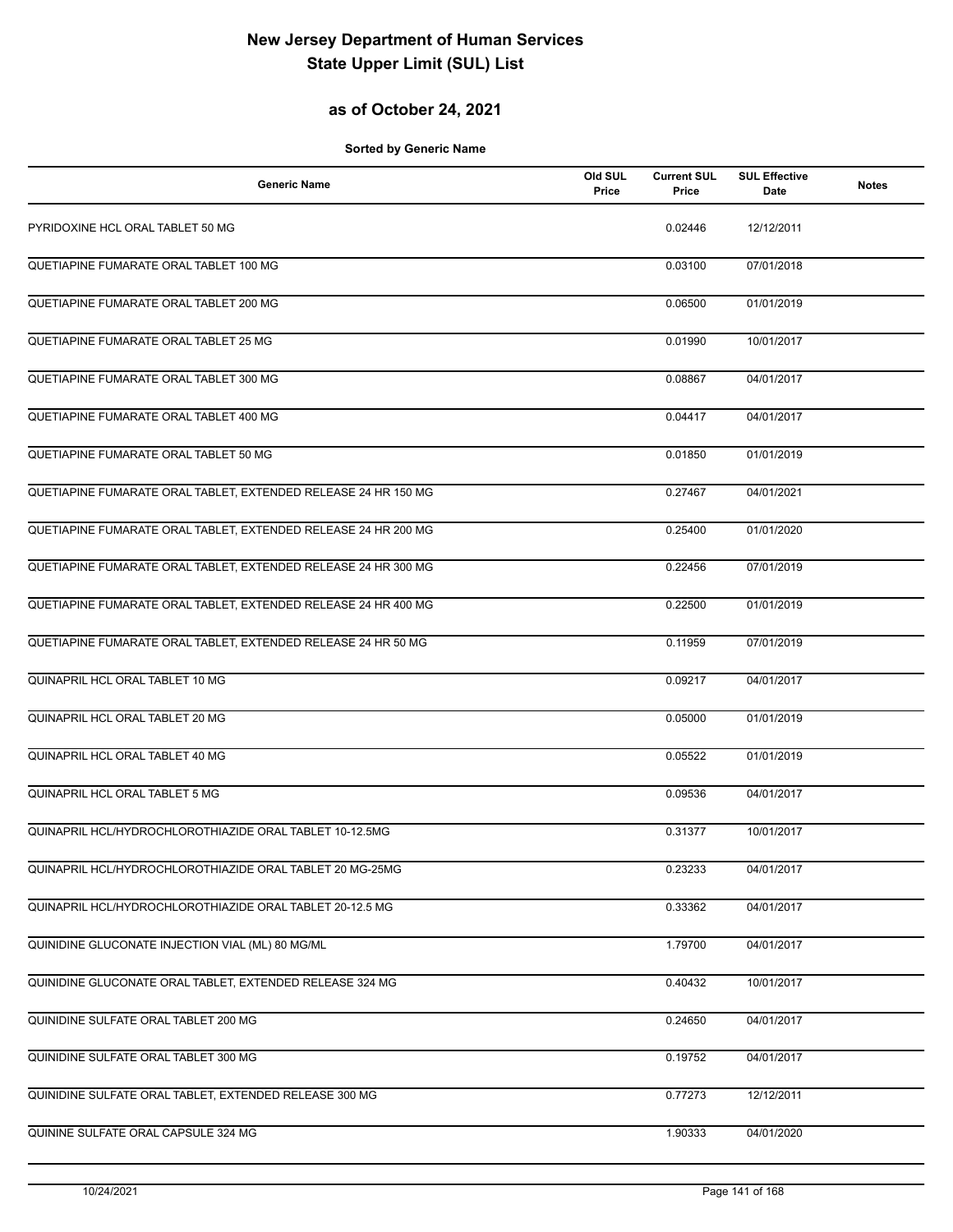## **as of October 24, 2021**

| <b>Generic Name</b>                                                    | Old SUL<br>Price | <b>Current SUL</b><br>Price | <b>SUL Effective</b><br>Date | <b>Notes</b> |
|------------------------------------------------------------------------|------------------|-----------------------------|------------------------------|--------------|
| RABEPRAZOLE SODIUM ORAL TABLET, DELAYED RELEASE (ENTERIC COATED) 20 MG |                  | 0.23333                     | 01/01/2021                   |              |
| RALOXIFENE HCL ORAL TABLET 60 MG                                       |                  | 0.29833                     | 01/01/2021                   |              |
| RAMELTEON ORAL TABLET 8 MG                                             |                  | 1.92700                     | 10/01/2020                   |              |
| RAMIPRIL ORAL CAPSULE 1.25 MG                                          |                  | 0.07507                     | 10/01/2017                   |              |
| RAMIPRIL ORAL CAPSULE 10 MG                                            |                  | 0.05050                     | 04/01/2018                   |              |
| RAMIPRIL ORAL CAPSULE 2.5 MG                                           |                  | 0.03457                     | 10/01/2017                   |              |
| RAMIPRIL ORAL CAPSULE 5 MG                                             |                  | 0.02820                     | 01/01/2019                   |              |
| RANITIDINE HCL INJECTION VIAL (ML) 25 MG/ML                            |                  | 6.18833                     | 04/01/2017                   |              |
| RANITIDINE HCL INJECTION VIAL (ML) 50 MG/2 ML                          |                  | 1.67333                     | 10/01/2017                   |              |
| RANITIDINE HCL ORAL CAPSULE 150 MG                                     |                  | 0.20603                     | 10/01/2017                   |              |
| RANITIDINE HCL ORAL CAPSULE 300 MG                                     |                  | 0.81033                     | 01/01/2019                   |              |
| RANITIDINE HCL ORAL SYRUP 15 MG/ML                                     |                  | 0.01482                     | 07/01/2017                   |              |
| RANITIDINE HCL ORAL TABLET 150 MG                                      |                  | 0.01759                     | 10/01/2017                   |              |
| RANITIDINE HCL ORAL TABLET 300 MG                                      |                  | 0.05680                     | 01/01/2019                   |              |
| RANITIDINE HCL ORAL TABLET 75 MG                                       |                  | 0.05750                     | 01/01/2018                   |              |
| RANOLAZINE ORAL TABLET, EXTENDED RELEASE 12 HR 1000 MG                 |                  | 0.72164                     | 04/01/2020                   |              |
| RANOLAZINE ORAL TABLET, EXTENDED RELEASE 12 HR 500 MG                  |                  | 0.35342                     | 07/01/2021                   |              |
| RASAGILINE MESYLATE ORAL TABLET 0.5 MG                                 |                  | 2.65200                     | 10/01/2019                   |              |
| RASAGILINE MESYLATE ORAL TABLET 1 MG                                   |                  | 4.40000                     | 01/01/2020                   |              |
| REPAGLINIDE ORAL TABLET 0.5 MG                                         |                  | 0.06740                     | 01/01/2019                   |              |
| REPAGLINIDE ORAL TABLET 1 MG                                           |                  | 0.06840                     | 01/01/2019                   |              |
| REPAGLINIDE ORAL TABLET 2 MG                                           |                  | 0.06740                     | 01/01/2019                   |              |
| REPAGLINIDE/METFORMIN HCL ORAL TABLET 1MG-500MG                        |                  | 4.91570                     | 04/01/2017                   |              |
| REPAGLINIDE/METFORMIN HCL ORAL TABLET 2 MG-500MG                       |                  | 4.91570                     | 04/01/2017                   |              |
| RIBAVIRIN INHALATION VIAL, NEBULIZER (EA) 6 G                          |                  | 23000.00000                 | 04/01/2017                   |              |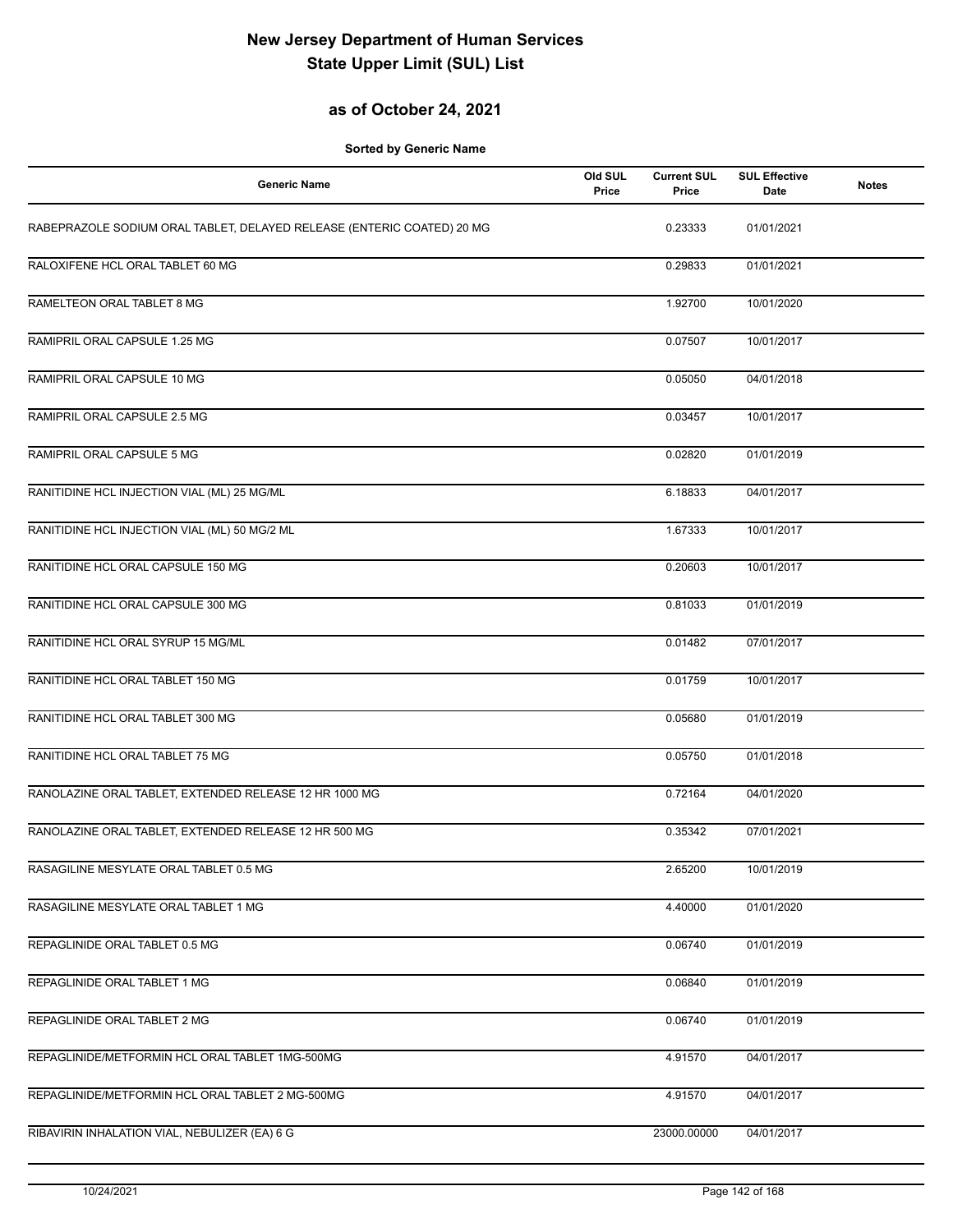## **as of October 24, 2021**

| <b>Generic Name</b>                                                    | Old SUL<br>Price | <b>Current SUL</b><br>Price | <b>SUL Effective</b><br>Date | <b>Notes</b> |
|------------------------------------------------------------------------|------------------|-----------------------------|------------------------------|--------------|
| RIBAVIRIN ORAL CAPSULE 200 MG                                          |                  | 0.38632                     | 10/01/2017                   |              |
| RIBAVIRIN ORAL TABLET 200 MG                                           |                  | 0.57662                     | 04/01/2017                   |              |
| RIBAVIRIN ORAL TABLET, DOSE PACK 200-400(7)                            |                  | 13.04392                    | 04/01/2017                   |              |
| RIBAVIRIN ORAL TABLET, DOSE PACK 400-400(7)                            |                  | 13.73035                    | 04/01/2017                   |              |
| RIBAVIRIN ORAL TABLET, DOSE PACK 600-400(7)                            |                  | 17.16321                    | 04/01/2017                   |              |
| RIBAVIRIN ORAL TABLET, DOSE PACK 600-600(7)                            |                  | 20.59553                    | 04/01/2017                   |              |
| RIFABUTIN ORAL CAPSULE 150 MG                                          |                  | 13.58362                    | 04/01/2017                   |              |
| RIFAMPIN INTRAVENOUS VIAL (EA) 600 MG                                  |                  | 108.00000                   | 04/01/2017                   |              |
| RIFAMPIN ORAL CAPSULE 150 MG                                           |                  | 0.76070                     | 04/01/2017                   |              |
| RIFAMPIN ORAL CAPSULE 300 MG                                           |                  | 0.48100                     | 01/01/2018                   |              |
| RILUZOLE ORAL TABLET 50 MG                                             |                  | 0.55908                     | 10/01/2020                   |              |
| RIMANTADINE HCL ORAL TABLET 100 MG                                     |                  | 0.85502                     | 10/01/2017                   |              |
| RINGERS SOLUTION INTRAVENOUS INTRAVENOUS SOLUTION                      |                  | 0.00200                     | 04/01/2017                   |              |
| RINGERS SOLUTION IRRIGATION SOLUTION, IRRIGATION                       |                  | 0.00284                     | 04/01/2017                   |              |
| RINGERS SOLUTION, LACTATED INTRAVENOUS INTRAVENOUS SOLUTION            |                  | 0.00155                     | 10/01/2017                   |              |
| RINGERS SOLUTION, LACTATED IRRIGATION SOLUTION, IRRIGATION             |                  | 0.00295                     | 04/01/2017                   |              |
| RISEDRONATE SODIUM ORAL TABLET 150 MG                                  |                  | 29.14556                    | 01/01/2020                   |              |
| RISEDRONATE SODIUM ORAL TABLET 30 MG                                   |                  | 27.45000                    | 04/01/2017                   |              |
| RISEDRONATE SODIUM ORAL TABLET 35 MG                                   |                  | 3.44000                     | 07/01/2021                   |              |
| RISEDRONATE SODIUM ORAL TABLET 5 MG                                    |                  | 4.81408                     | 10/01/2017                   |              |
| RISEDRONATE SODIUM ORAL TABLET, DELAYED RELEASE (ENTERIC COATED) 35 MG |                  | 21.54250                    | 07/01/2018                   |              |
| RISPERIDONE ORAL SOLUTION, ORAL 1 MG/ML                                |                  | 0.07167                     | 04/01/2018                   |              |
| RISPERIDONE ORAL TABLET 0.25 MG                                        |                  | 0.01568                     | 10/01/2017                   |              |
| RISPERIDONE ORAL TABLET 0.5 MG                                         |                  | 0.02026                     | 10/01/2020                   |              |
| RISPERIDONE ORAL TABLET 1 MG                                           |                  | 0.02583                     | 10/01/2017                   |              |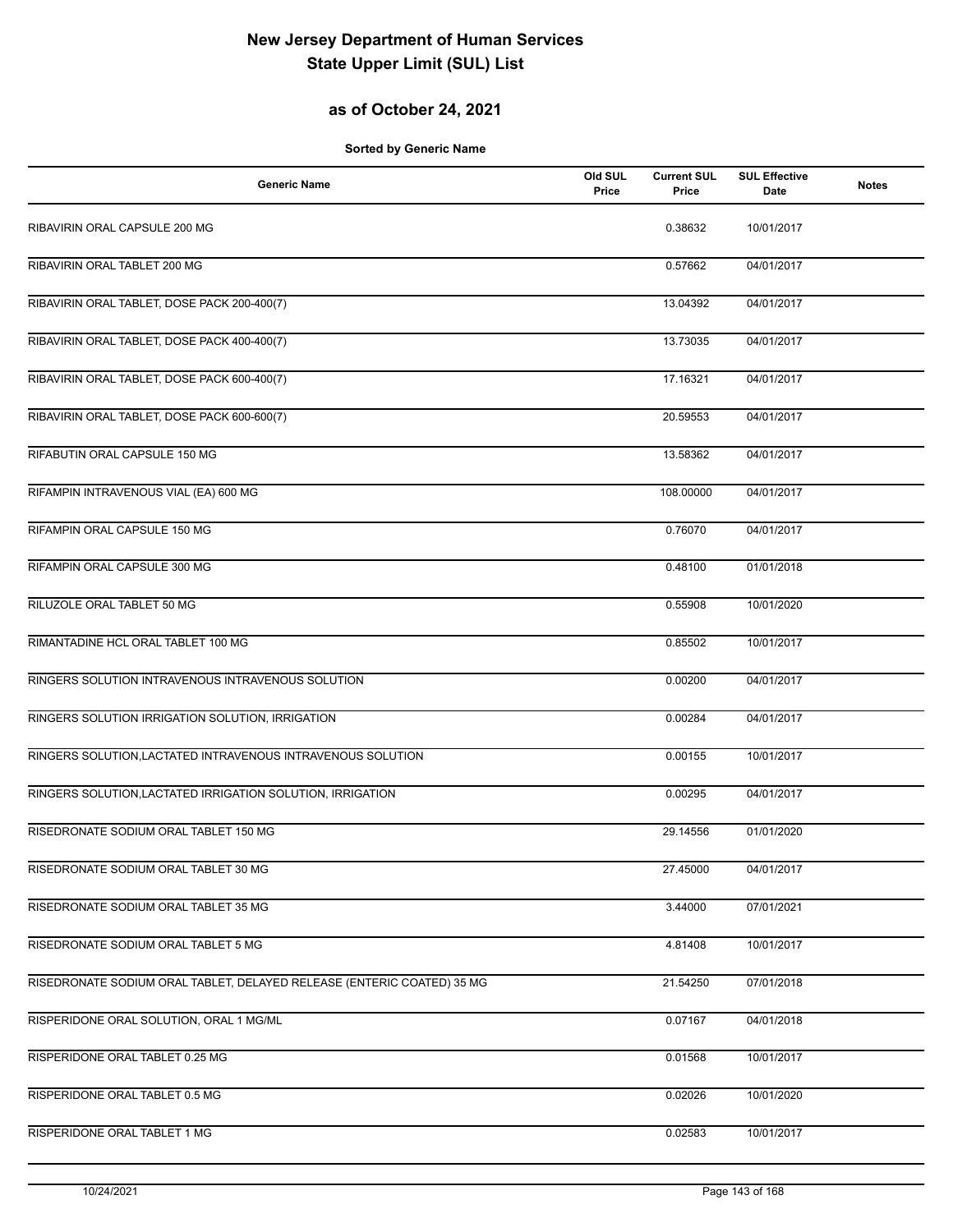## **as of October 24, 2021**

| <b>Generic Name</b>                                             | Old SUL<br>Price | <b>Current SUL</b><br>Price | <b>SUL Effective</b><br>Date | <b>Notes</b> |
|-----------------------------------------------------------------|------------------|-----------------------------|------------------------------|--------------|
| RISPERIDONE ORAL TABLET 2 MG                                    |                  | 0.02018                     | 01/01/2019                   |              |
| RISPERIDONE ORAL TABLET 3 MG                                    |                  | 0.02567                     | 01/01/2019                   |              |
| RISPERIDONE ORAL TABLET 4 MG                                    |                  | 0.03444                     | 07/01/2018                   |              |
| RISPERIDONE ORAL TABLET, DISINTEGRATING 0.25 MG                 |                  | 2.41973                     | 10/01/2017                   |              |
| RISPERIDONE ORAL TABLET, DISINTEGRATING 0.5 MG                  |                  | 0.52367                     | 10/01/2019                   |              |
| RISPERIDONE ORAL TABLET, DISINTEGRATING 1 MG                    |                  | 0.48786                     | 04/01/2018                   |              |
| RISPERIDONE ORAL TABLET, DISINTEGRATING 2 MG                    |                  | 1.44976                     | 01/01/2020                   |              |
| RISPERIDONE ORAL TABLET, DISINTEGRATING 3 MG                    |                  | 1.15500                     | 01/01/2020                   |              |
| RISPERIDONE ORAL TABLET, DISINTEGRATING 4 MG                    |                  | 3.22000                     | 10/01/2020                   |              |
| RITONAVIR ORAL TABLET 100 MG                                    |                  | 1.07617                     | 01/01/2021                   |              |
| RIVASTIGMINE TARTRATE ORAL CAPSULE 1.5 MG                       |                  | 0.09000                     | 01/01/2019                   |              |
| RIVASTIGMINE TARTRATE ORAL CAPSULE 3 MG                         |                  | 0.09000                     | 01/01/2019                   |              |
| RIVASTIGMINE TARTRATE ORAL CAPSULE 4.5 MG                       |                  | 0.11583                     | 07/01/2019                   |              |
| RIVASTIGMINE TARTRATE ORAL CAPSULE 6 MG                         |                  | 0.10250                     | 10/01/2019                   |              |
| RIVASTIGMINE TRANSDERMAL PATCH, TRANSDERMAL 24 HOURS 13.3MG/24H |                  | 2.78575                     | 04/01/2020                   |              |
| RIVASTIGMINE TRANSDERMAL PATCH, TRANSDERMAL 24 HOURS 4.6MG/24HR |                  | 1.79500                     | 04/01/2020                   |              |
| RIVASTIGMINE TRANSDERMAL PATCH, TRANSDERMAL 24 HOURS 9.5MG/24HR |                  | 2.99456                     | 04/01/2020                   |              |
| RIZATRIPTAN BENZOATE ORAL TABLET 10 MG                          |                  | 0.47700                     | 10/01/2021                   |              |
| RIZATRIPTAN BENZOATE ORAL TABLET 5 MG                           |                  | 0.61611                     | 10/01/2019                   |              |
| RIZATRIPTAN BENZOATE ORAL TABLET, DISINTEGRATING 10 MG          |                  | 0.59194                     | 10/01/2019                   |              |
| RIZATRIPTAN BENZOATE ORAL TABLET, DISINTEGRATING 5 MG           |                  | 0.55500                     | 10/01/2019                   |              |
| ROCURONIUM BROMIDE INTRAVENOUS VIAL (ML) 10 MG/ML               |                  | 0.70000                     | 04/01/2017                   |              |
| ROPINIROLE HCL ORAL TABLET 0.25 MG                              |                  | 0.01211                     | 10/01/2017                   |              |
| ROPINIROLE HCL ORAL TABLET 0.5 MG                               |                  | 0.03105                     | 10/01/2017                   |              |
| ROPINIROLE HCL ORAL TABLET 1 MG                                 |                  | 0.02800                     | 01/01/2019                   |              |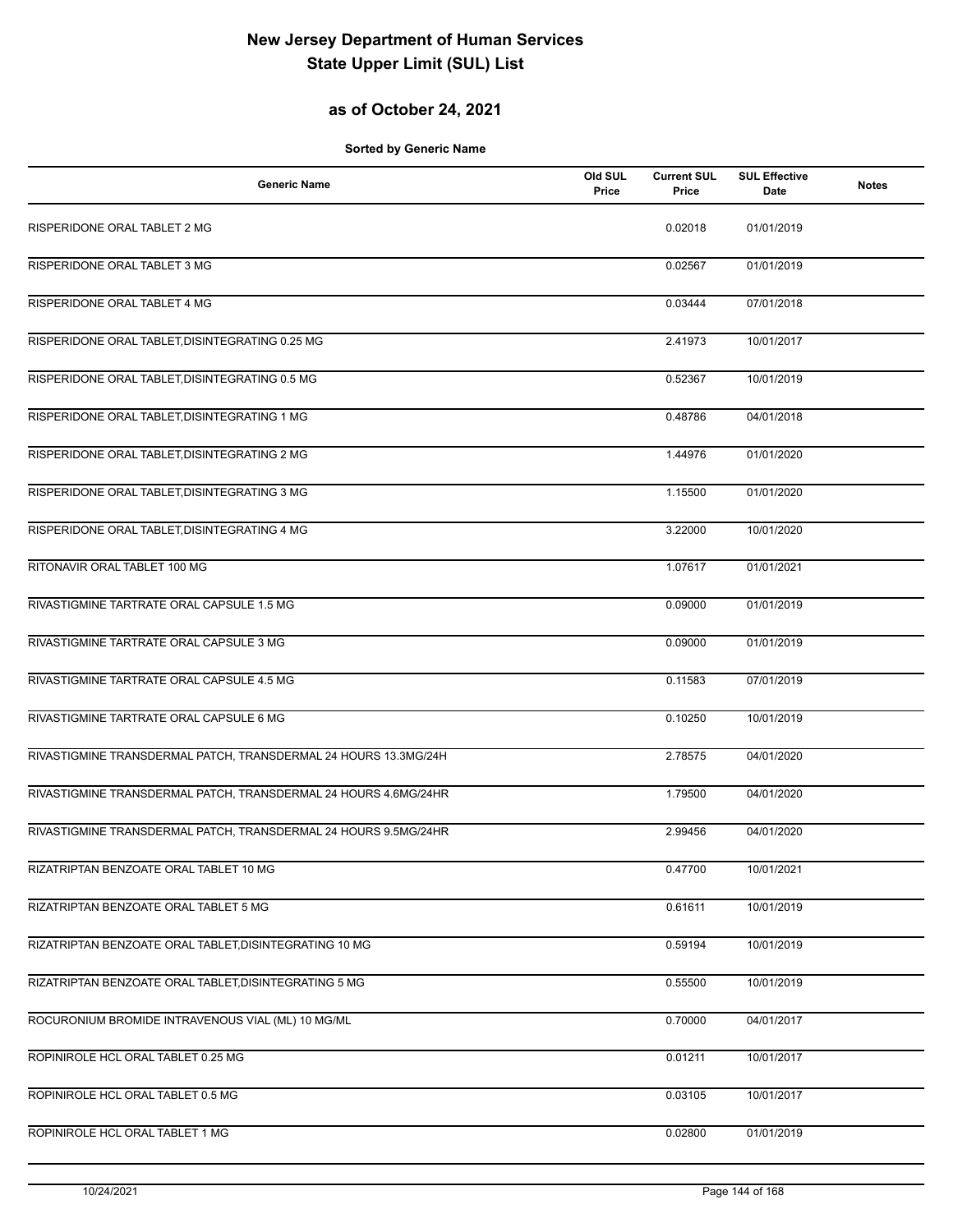### **as of October 24, 2021**

| <b>Generic Name</b>                                               | Old SUL<br>Price | <b>Current SUL</b><br>Price | <b>SUL Effective</b><br>Date | <b>Notes</b> |
|-------------------------------------------------------------------|------------------|-----------------------------|------------------------------|--------------|
| ROPINIROLE HCL ORAL TABLET 2 MG                                   |                  | 0.06085                     | 07/01/2019                   |              |
| ROPINIROLE HCL ORAL TABLET 3 MG                                   |                  | 0.06500                     | 07/01/2018                   |              |
| ROPINIROLE HCL ORAL TABLET 4 MG                                   |                  | 0.06920                     | 04/01/2019                   |              |
| ROPINIROLE HCL ORAL TABLET 5 MG                                   |                  | 0.08498                     | 04/01/2017                   |              |
| ROPINIROLE HCL ORAL TABLET, EXTENDED RELEASE 24 HR 12 MG          |                  | 6.05880                     | 04/01/2017                   |              |
| ROPINIROLE HCL ORAL TABLET, EXTENDED RELEASE 24 HR 2 MG           |                  | 0.74883                     | 01/01/2020                   |              |
| ROPINIROLE HCL ORAL TABLET, EXTENDED RELEASE 24 HR 4 MG           |                  | 1.18656                     | 10/01/2017                   |              |
| ROPINIROLE HCL ORAL TABLET, EXTENDED RELEASE 24 HR 6 MG           |                  | 1.61926                     | 10/01/2020                   |              |
| ROPINIROLE HCL ORAL TABLET, EXTENDED RELEASE 24 HR 8 MG           |                  | 1.88900                     | 10/01/2019                   |              |
| ROPIVACAINE HCL/PF INJECTION INFUSION BOTTLE (ML) 2 MG/ML         |                  | 0.40000                     | 04/01/2017                   |              |
| ROPIVACAINE HCL/PF INJECTION VIAL (ML) 10 MG/ML                   |                  | 0.34200                     | 04/01/2017                   |              |
| ROPIVACAINE HCL/PF INJECTION VIAL (ML) 2 MG/ML                    |                  | 0.15100                     | 04/01/2017                   |              |
| ROPIVACAINE HCL/PF INJECTION VIAL (ML) 5 MG/ML                    |                  | 0.20000                     | 04/01/2017                   |              |
| ROPIVACAINE HCL/PF INJECTION VIAL (ML) 7.5 MG/ML                  |                  | 0.31200                     | 04/01/2017                   |              |
| ROSUVASTATIN CALCIUM ORAL TABLET 10 MG                            |                  | 0.04022                     | 07/01/2018                   |              |
| ROSUVASTATIN CALCIUM ORAL TABLET 20 MG                            |                  | 0.03411                     | 01/01/2019                   |              |
| ROSUVASTATIN CALCIUM ORAL TABLET 40 MG                            |                  | 0.03767                     | 01/01/2019                   |              |
| ROSUVASTATIN CALCIUM ORAL TABLET 5 MG                             |                  | 0.03333                     | 01/01/2019                   |              |
| SACCHARIN MISCELLANEOUS POWDER (GRAM)                             |                  | 0.11077                     | 12/12/2011                   |              |
| SALICYLIC ACID TOPICAL CREAM (GRAM) 6 %                           |                  | 0.04356                     | 04/01/2017                   |              |
| SALICYLIC ACID TOPICAL CREAM, EXTENDED RELEASE (GRAM) 6 %         |                  | 0.19673                     | 12/12/2011                   |              |
| SALICYLIC ACID TOPICAL FILM-FORMING LIQUID WITH APPLICATOR 27.5 % |                  | 7.02400                     | 04/01/2017                   |              |
| SALICYLIC ACID TOPICAL GEL (GRAM) 17 %                            |                  | 1.23571                     | 04/01/2017                   |              |
| SALICYLIC ACID TOPICAL LIQUID (ML) 17 %                           |                  | 0.13773                     | 04/01/2017                   |              |
| SALICYLIC ACID TOPICAL LIQUID (ML) 26 %                           |                  | 6.00600                     | 04/01/2017                   |              |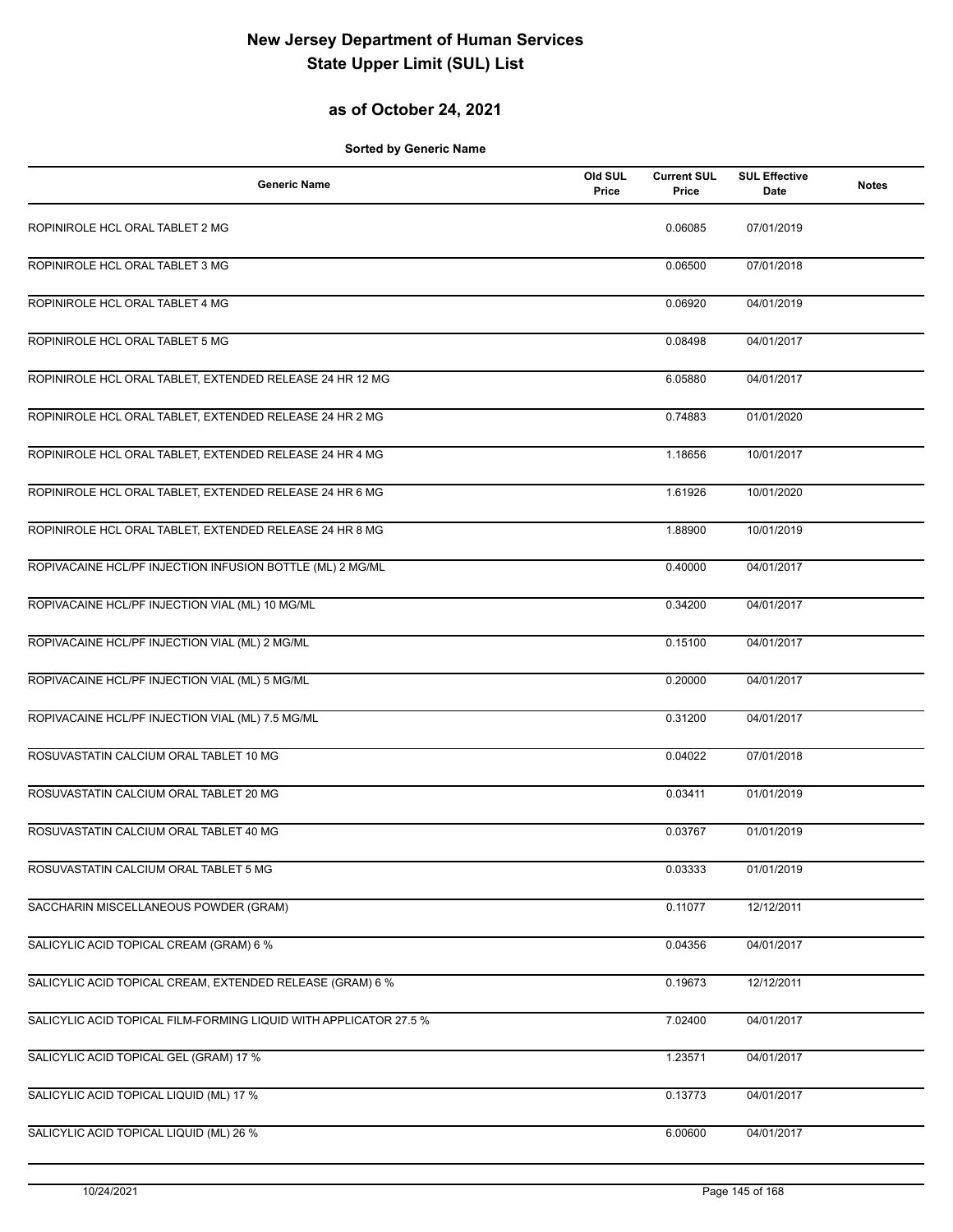### **as of October 24, 2021**

| <b>Generic Name</b>                                                      | Old SUL<br>Price | <b>Current SUL</b><br>Price | <b>SUL Effective</b><br>Date | <b>Notes</b> |
|--------------------------------------------------------------------------|------------------|-----------------------------|------------------------------|--------------|
| SALICYLIC ACID TOPICAL LIQUID (ML) 3 %                                   |                  | 0.04540                     | 04/01/2017                   |              |
| SALICYLIC ACID TOPICAL LOTION (ML) 6 %                                   |                  | 0.09229                     | 04/01/2017                   |              |
| SALICYLIC ACID TOPICAL LOTION, EXTENDED RELEASE (ML) 6 %                 |                  | 0.10145                     | 12/12/2011                   |              |
| SALICYLIC ACID TOPICAL OINTMENT (GRAM) 3 %                               |                  | 28.86666                    | 04/01/2017                   |              |
| SALICYLIC ACID TOPICAL SHAMPOO 3 %                                       |                  | 0.04475                     | 04/01/2017                   |              |
| SALICYLIC ACID TOPICAL SHAMPOO 6 %                                       |                  | 0.11643                     | 04/01/2017                   |              |
| SALICYLIC ACID/CERAMIDES 1,3,6-11 TOPICAL COMBINATION PACKAGE (ML) 6 %   |                  | 0.12770                     | 04/01/2017                   |              |
| SALICYLIC ACID/CERAMIDES 1,3,6-11 TOPICAL KIT, CLEANSER AND CREAM ER 6 % |                  | 760.38000                   | 04/01/2017                   |              |
| SALICYLIC ACID/COLLODION, FLEXIBLE TOPICAL LIQUID (ML) 17 %              |                  | 1.06466                     | 04/01/2017                   |              |
| SALICYLIC ACID/SULFUR TOPICAL SHAMPOO 2 %-2 %                            |                  | 0.02106                     | 04/01/2017                   |              |
| SALSALATE ORAL TABLET 500 MG                                             |                  | 0.03826                     | 10/01/2017                   |              |
| SALSALATE ORAL TABLET 750 MG                                             |                  | 0.30100                     | 10/01/2017                   |              |
| SCOPOLAMINE HYDROBROMIDE INJECTION VIAL (ML) 0.4 MG/ML                   |                  | 7.95000                     | 04/01/2017                   |              |
| SCOPOLAMINE TRANSDERMAL PATCH, TRANSDERMAL 3 DAY 1 MG/3 DAY              |                  | 9.83800                     | 04/01/2020                   |              |
| SELEGILINE HCL ORAL CAPSULE 5 MG                                         |                  | 0.84167                     | 10/01/2020                   |              |
| SELEGILINE HCL ORAL TABLET 5 MG                                          |                  | 1.38573                     | 04/01/2017                   |              |
| SELENIUM INTRAVENOUS VIAL (ML) 40 MCG/ML                                 |                  | 0.16235                     | 10/01/2017                   |              |
| SELENIUM SULFIDE TOPICAL LOTION (ML) 2.5 %                               |                  | 0.05306                     | 04/01/2017                   |              |
| SELENIUM SULFIDE TOPICAL SHAMPOO 2.25 %                                  |                  | 0.16000                     | 04/01/2020                   |              |
| SELENIUM SULFIDE TOPICAL SUSPENSION, TOPICAL (ML) 1 %                    |                  | 0.02204                     | 12/12/2011                   |              |
| SELENIUM SULFIDE TOPICAL SUSPENSION, TOPICAL (ML) 2.5 %                  |                  | 0.09375                     | 04/01/2012                   |              |
| SENNOSIDES ORAL SYRUP 8.8MG/5ML                                          |                  | 0.03882                     | 04/01/2017                   |              |
| SENNOSIDES ORAL TABLET 25 MG                                             |                  | 0.09875                     | 04/01/2017                   |              |
| SENNOSIDES ORAL TABLET 8.6 MG                                            |                  | 0.01500                     | 04/01/2017                   |              |
| SENNOSIDES/DOCUSATE SODIUM ORAL TABLET 8.6MG-50MG                        |                  | 0.01897                     | 04/01/2018                   |              |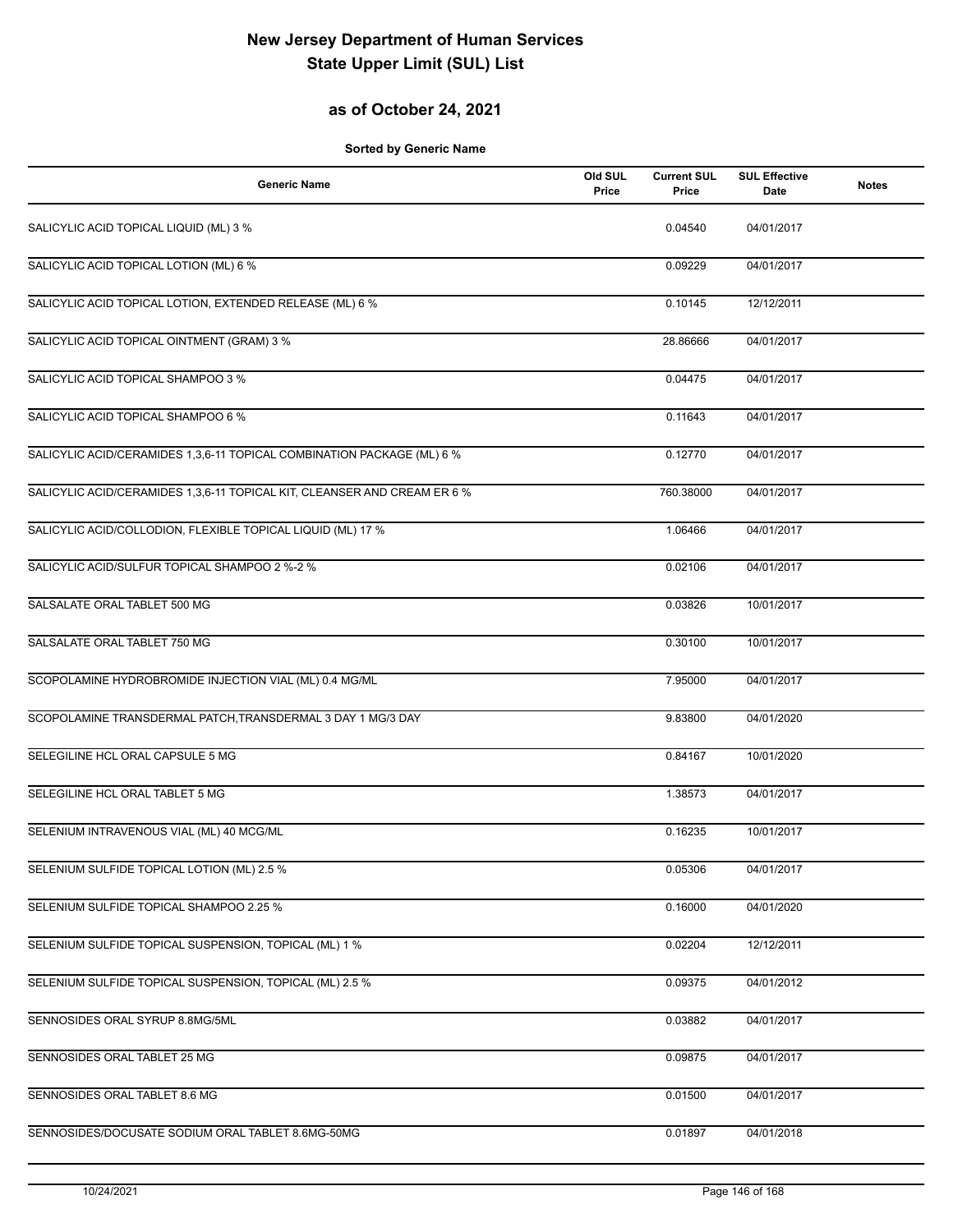### **as of October 24, 2021**

| <b>Generic Name</b>                                                  | Old SUL<br>Price | <b>Current SUL</b><br>Price | <b>SUL Effective</b><br>Date | <b>Notes</b> |
|----------------------------------------------------------------------|------------------|-----------------------------|------------------------------|--------------|
| SERTRALINE HCL ORAL CONCENTRATE, ORAL 20 MG/ML                       |                  | 0.43535                     | 10/01/2017                   |              |
| SERTRALINE HCL ORAL TABLET 100 MG                                    |                  | 0.03974                     | 04/01/2017                   |              |
| SERTRALINE HCL ORAL TABLET 25 MG                                     |                  | 0.03022                     | 04/01/2017                   |              |
| SERTRALINE HCL ORAL TABLET 50 MG                                     |                  | 0.02666                     | 01/01/2019                   |              |
| SEVELAMER CARBONATE ORAL POWDER IN PACKET (EA) 0.8 G                 |                  | 4.28722                     | 04/01/2020                   |              |
| SEVELAMER CARBONATE ORAL TABLET 800 MG                               |                  | 0.22591                     | 04/01/2021                   |              |
| SEVELAMER HCL ORAL TABLET 800 MG                                     |                  | 3.77928                     | 04/01/2020                   |              |
| SEVOFLURANE INHALATION LIQUID (ML)                                   |                  | 0.54400                     | 04/01/2017                   |              |
| SILDENAFIL CITRATE INTRAVENOUS VIAL (ML) 10 MG/12.5                  |                  | 14.80000                    | 04/01/2017                   |              |
| SILDENAFIL CITRATE MISCELLANEOUS POWDER (GRAM) 100 %                 |                  | 199.15500                   | 04/01/2017                   |              |
| SILDENAFIL CITRATE ORAL TABLET 100 MG                                |                  | 0.43300                     | 01/01/2019                   |              |
| SILDENAFIL CITRATE ORAL TABLET 20 MG                                 |                  | 0.07400                     | 10/01/2020                   |              |
| SILDENAFIL CITRATE ORAL TABLET 25 MG                                 |                  | 0.25033                     | 10/01/2020                   |              |
| SILDENAFIL CITRATE ORAL TABLET 50 MG                                 |                  | 0.16967                     | 01/01/2019                   |              |
| SILODOSIN ORAL CAPSULE 4 MG                                          |                  | 0.99967                     | 04/01/2021                   |              |
| SILODOSIN ORAL CAPSULE 8 MG                                          |                  | 0.58000                     | 10/01/2020                   |              |
| SILVER NITRATE TOPICAL SOLUTION, NON-ORAL 0.5 %                      |                  | 0.06280                     | 04/01/2017                   |              |
| SILVER SULFADIAZINE TOPICAL CREAM (GRAM) 1 %                         |                  | 0.11228                     | 01/01/2020                   |              |
| SIMETHICONE ORAL CAPSULE 125 MG                                      |                  | 0.04200                     | 07/01/2018                   |              |
| SIMETHICONE ORAL CAPSULE 180 MG                                      |                  | 0.03333                     | 04/01/2018                   |              |
| SIMETHICONE ORAL SUSPENSION, DROPS(FINAL DOSAGE FORM)(ML) 40MG/0.6ML |                  | 0.04456                     | 10/01/2017                   |              |
| SIMETHICONE ORAL TABLET, CHEWABLE 125 MG                             |                  | 0.06510                     | 04/01/2017                   |              |
| SIMETHICONE ORAL TABLET, CHEWABLE 80 MG                              |                  | 0.01560                     | 04/01/2019                   |              |
| SIMVASTATIN ORAL TABLET 10 MG                                        |                  | 0.01204                     | 04/01/2017                   |              |
| SIMVASTATIN ORAL TABLET 20 MG                                        |                  | 0.01500                     | 04/01/2017                   |              |
|                                                                      |                  |                             |                              |              |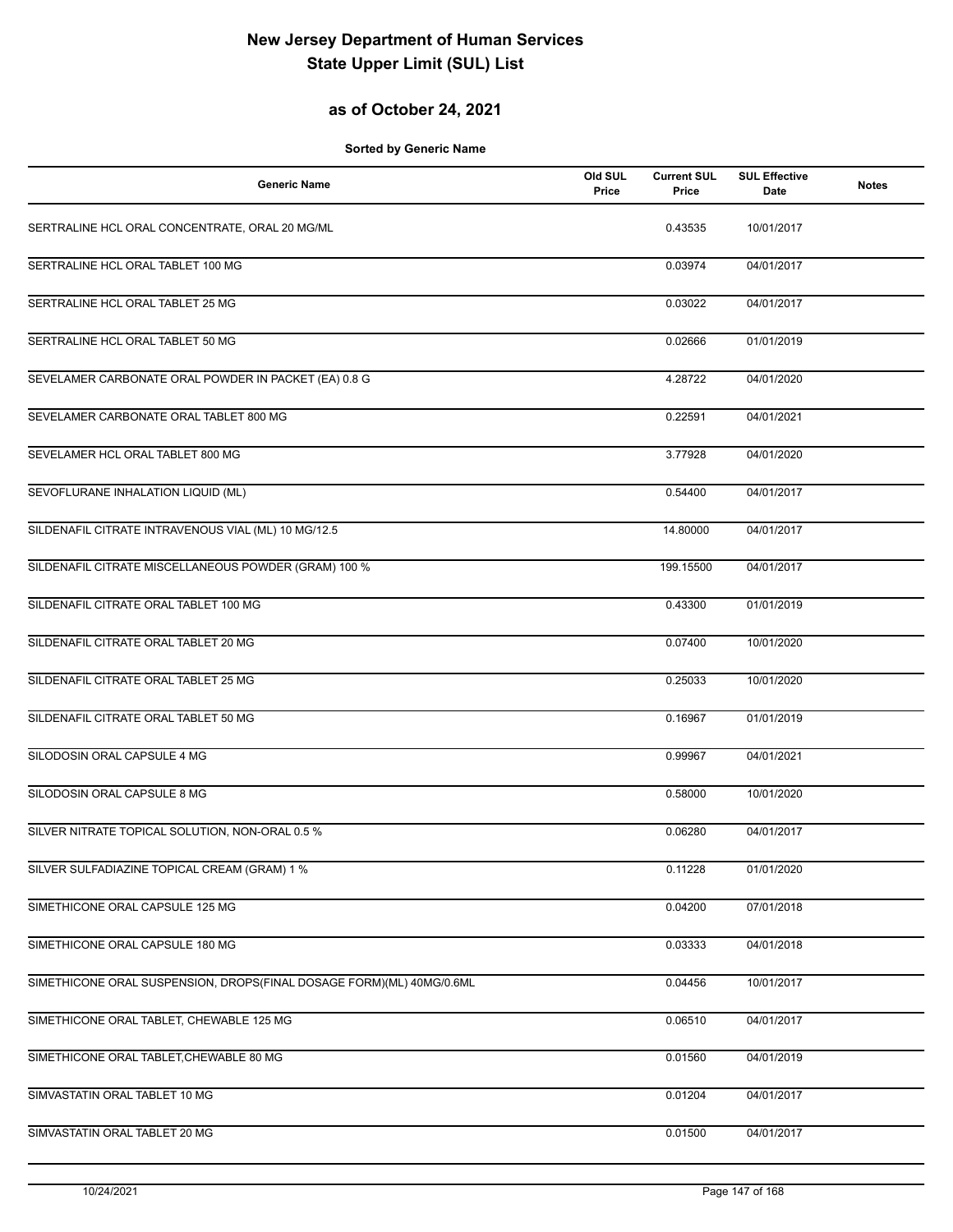### **as of October 24, 2021**

| <b>Generic Name</b>                                                  | Old SUL<br>Price | <b>Current SUL</b><br>Price | <b>SUL Effective</b><br><b>Date</b> | <b>Notes</b> |
|----------------------------------------------------------------------|------------------|-----------------------------|-------------------------------------|--------------|
| SIMVASTATIN ORAL TABLET 40 MG                                        |                  | 0.01508                     | 10/01/2017                          |              |
| SIMVASTATIN ORAL TABLET 5 MG                                         |                  | 0.02814                     | 10/01/2017                          |              |
| SIMVASTATIN ORAL TABLET 80 MG                                        |                  | 0.04911                     | 04/01/2017                          |              |
| SIROLIMUS ORAL SOLUTION, ORAL 1 MG/ML                                |                  | 17.54367                    | 10/01/2020                          |              |
| SIROLIMUS ORAL TABLET 0.5 MG                                         |                  | 5.50700                     | 10/01/2020                          |              |
| SIROLIMUS ORAL TABLET 1 MG                                           |                  | 7.28433                     | 10/01/2020                          |              |
| SIROLIMUS ORAL TABLET 2 MG                                           |                  | 13.50950                    | 01/01/2019                          |              |
| SODIUM ACETATE INTRAVENOUS VIAL (ML) 2 MEQ/ML                        |                  | 0.03325                     | 10/01/2017                          |              |
| SODIUM ACETATE INTRAVENOUS VIAL (ML) 4 MEQ/ML                        |                  | 0.06030                     | 10/01/2017                          |              |
| SODIUM BENZOATE/SODIUM PHENYLACETATE INTRAVENOUS VIAL (ML) 10 %-10 % |                  | 700.80000                   | 04/01/2017                          |              |
| SODIUM BICARBONATE INTRAVENOUS SYRINGE (ML) 0.5MEQ/ML                |                  | 1.08100                     | 04/01/2017                          |              |
| SODIUM BICARBONATE INTRAVENOUS SYRINGE (ML) 0.9MEQ/ML                |                  | 0.29260                     | 04/01/2017                          |              |
| SODIUM BICARBONATE INTRAVENOUS SYRINGE (ML) 1 MEQ/ML                 |                  | 0.17866                     | 04/01/2017                          |              |
| SODIUM BICARBONATE INTRAVENOUS SYRINGE (ML) 10MEQ/10ML               |                  | 1.40500                     | 04/01/2017                          |              |
| SODIUM BICARBONATE INTRAVENOUS VIAL (ML) 0.5MEQ/ML                   |                  | 0.51000                     | 04/01/2017                          |              |
| SODIUM BICARBONATE INTRAVENOUS VIAL (ML) 1 MEQ/ML                    |                  | 0.16699                     | 04/01/2017                          |              |
| SODIUM BICARBONATE ORAL TABLET 325 MG                                |                  | 0.01716                     | 04/01/2017                          |              |
| SODIUM BICARBONATE ORAL TABLET 650 MG                                |                  | 0.01149                     | 04/01/2017                          |              |
| SODIUM CHLORIDE 0.45 % INTRAVENOUS INTRAVENOUS SOLUTION 0.45 %       |                  | 0.00155                     | 10/01/2017                          |              |
| SODIUM CHLORIDE 0.45 % INTRAVENOUS PIGGYBACK WITH THREADED PORT (ML) |                  | 0.01256                     | 04/01/2017                          |              |
| SODIUM CHLORIDE 3 % INTRAVENOUS INTRAVENOUS SOLUTION 3 %             |                  | 0.00908                     | 10/01/2017                          |              |
| SODIUM CHLORIDE 5 % INTRAVENOUS INTRAVENOUS SOLUTION 5 %             |                  | 0.00376                     | 04/01/2017                          |              |
| SODIUM CHLORIDE FOR INHALATION INHALATION VIAL, NEBULIZER (ML) 0.9 % |                  | 0.03109                     | 10/01/2017                          |              |
| SODIUM CHLORIDE INTRAVENOUS VIAL (ML) 2.5 MEQ/ML                     |                  | 0.03375                     | 04/01/2017                          |              |
| SODIUM CHLORIDE INTRAVENOUS VIAL (ML) 4 MEQ/ML                       |                  | 0.05945                     | 10/01/2017                          |              |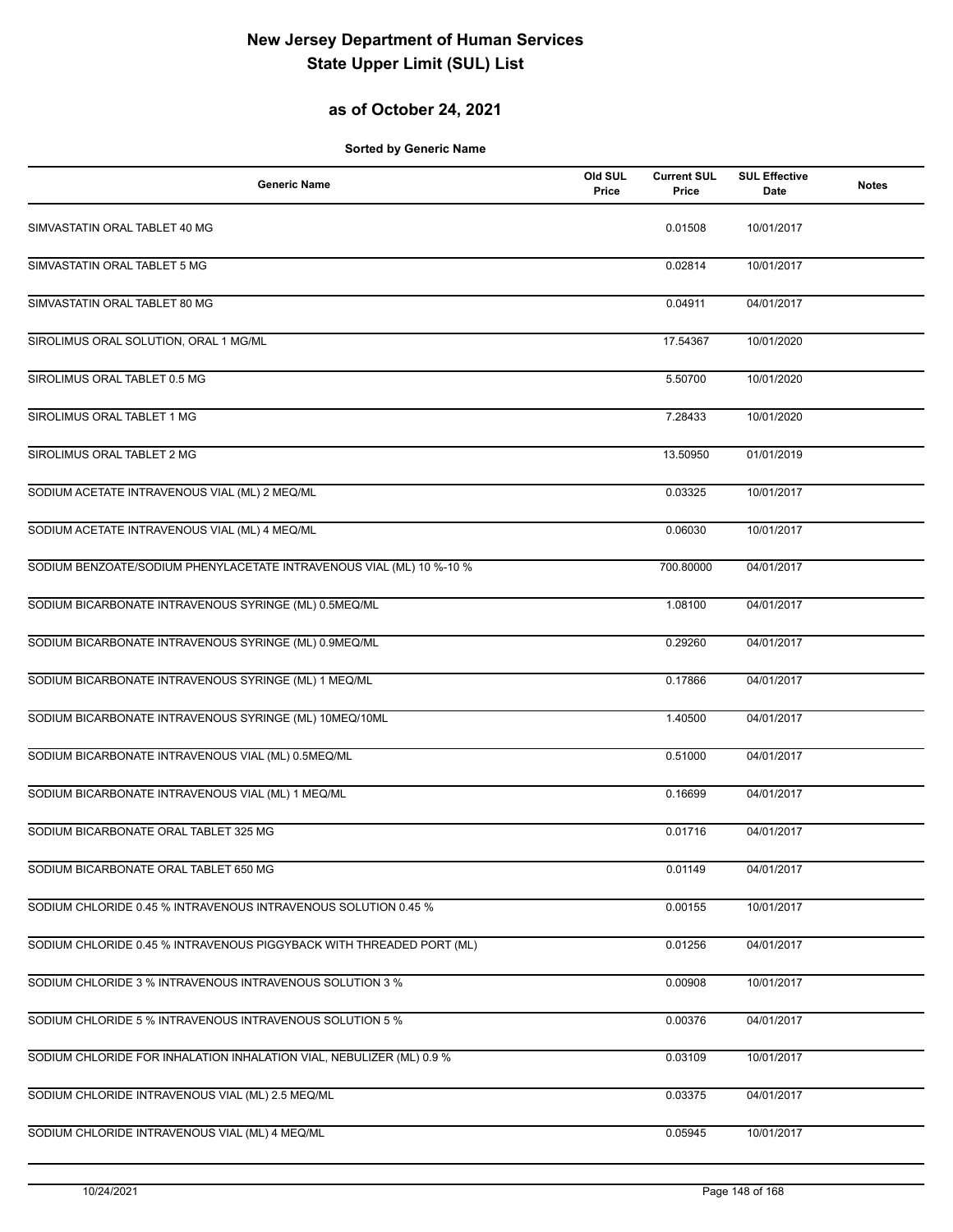### **as of October 24, 2021**

| <b>Generic Name</b>                                                                                  | Old SUL<br>Price | <b>Current SUL</b><br>Price | <b>SUL Effective</b><br>Date | <b>Notes</b> |
|------------------------------------------------------------------------------------------------------|------------------|-----------------------------|------------------------------|--------------|
| SODIUM CHLORIDE IRRIGATING SOLUTION IRRIGATION SOLUTION, IRRIGATION 0.9 %                            |                  | 0.00341                     | 10/01/2017                   |              |
| SODIUM CHLORIDE MISCELLANEOUS TABLET, SOLUBLE 1000 MG                                                |                  | 0.05265                     | 12/12/2011                   |              |
| SODIUM CHLORIDE NASAL AEROSOL, SPRAY (ML) 0.65 %                                                     |                  | 0.02523                     | 12/12/2011                   |              |
| SODIUM CHLORIDE OPHTHALMIC DROPS 2 %                                                                 |                  | 1.01200                     | 04/01/2017                   |              |
| SODIUM CHLORIDE OPHTHALMIC DROPS 5 %                                                                 |                  | 0.12464                     | 04/01/2017                   |              |
| SODIUM CHLORIDE OPHTHALMIC OINTMENT (GRAM) 5 %                                                       |                  | 1.85007                     | 04/01/2017                   |              |
| SODIUM CHLORIDE/SODIUM BICARBONATE/POTASSIUM CHLORIDE/PEG ORAL SOLUTION,<br>RECONSTITUTED, ORAL 420G |                  | 0.00299                     | 04/01/2017                   |              |
| SODIUM FERRIC GLUCONATE COMPLEX IN SUCROSE INTRAVENOUS VIAL (ML) 62.5MG/5ML                          |                  | 5.98160                     | 10/01/2018                   |              |
| SODIUM FLUORIDE DENTAL CREAM (GRAM) 1.1 %                                                            |                  | 0.03272                     | 10/01/2017                   |              |
| SODIUM FLUORIDE DENTAL GEL (GRAM) 1.1 %                                                              |                  | 0.05570                     | 04/01/2017                   |              |
| SODIUM FLUORIDE DENTAL SOLUTION, NON-ORAL 0.2 %                                                      |                  | 0.01236                     | 04/01/2017                   |              |
| SODIUM FLUORIDE ORAL DROPS 0.25MG/DRP                                                                |                  | 0.38126                     | 10/01/2014                   |              |
| SODIUM FLUORIDE ORAL TABLET, CHEWABLE 0.25(0.55)                                                     |                  | 0.02968                     | 04/01/2017                   |              |
| SODIUM FLUORIDE ORAL TABLET, CHEWABLE 0.5(1.1)MG                                                     |                  | 0.02718                     | 04/01/2017                   |              |
| SODIUM FLUORIDE ORAL TABLET, CHEWABLE 1MG(2.2MG)                                                     |                  | 0.03775                     | 04/01/2017                   |              |
| SODIUM LACTATE INTRAVENOUS VIAL (ML) 5 MEQ/ML                                                        |                  | 0.23600                     | 04/01/2017                   |              |
| SODIUM PHENYLBUTYRATE ORAL POWDER (GRAM) 0.94 G/G                                                    |                  | 17.99848                    | 04/01/2017                   |              |
| SODIUM PHOS, M-BASIC-D-BASIC INTRAVENOUS VIAL (ML) 3MMOL/ML                                          |                  | 0.03633                     | 10/01/2017                   |              |
| SODIUM PHOSPHATE, DIBASIC/POT PHOS, MONOB/SOD PHOSPHATE MONO ORAL TABLET<br>250 MG                   |                  | 0.15994                     | 10/01/2017                   |              |
| SODIUM PHOSPHATE, MONOBASIC/SODIUM PHOSPHATE, DIBASIC ORAL SOLUTION, ORAL                            |                  | 0.07413                     | 12/12/2011                   |              |
| SODIUM PHOSPHATE, MONOBASIC/SODIUM PHOSPHATE, DIBASIC RECTAL ENEMA (ML)<br>19G-7G/118                |                  | 0.00880                     | 10/01/2017                   |              |
| SODIUM POLYSTYRENE SULFONATE ORAL POWDER (GRAM)                                                      |                  | 0.08976                     | 04/01/2019                   |              |
| SODIUM POLYSTYRENE SULFONATE ORAL SUSPENSION, ORAL (FINAL DOSE FORM) 15<br>G/60 ML                   |                  | 0.04536                     | 01/01/2019                   |              |
| SODIUM POLYSTYRENE SULFONATE RECTAL ENEMA (ML) 30 G/120ML                                            |                  | 0.25358                     | 04/01/2017                   |              |
| SODIUM/POTASSIUM/POTASSIUM CITRATE/SODIUM CITRATE/CIT AC ORAL SOLUTION, ORAL<br>500-550/5            |                  | 0.03498                     | 04/01/2017                   |              |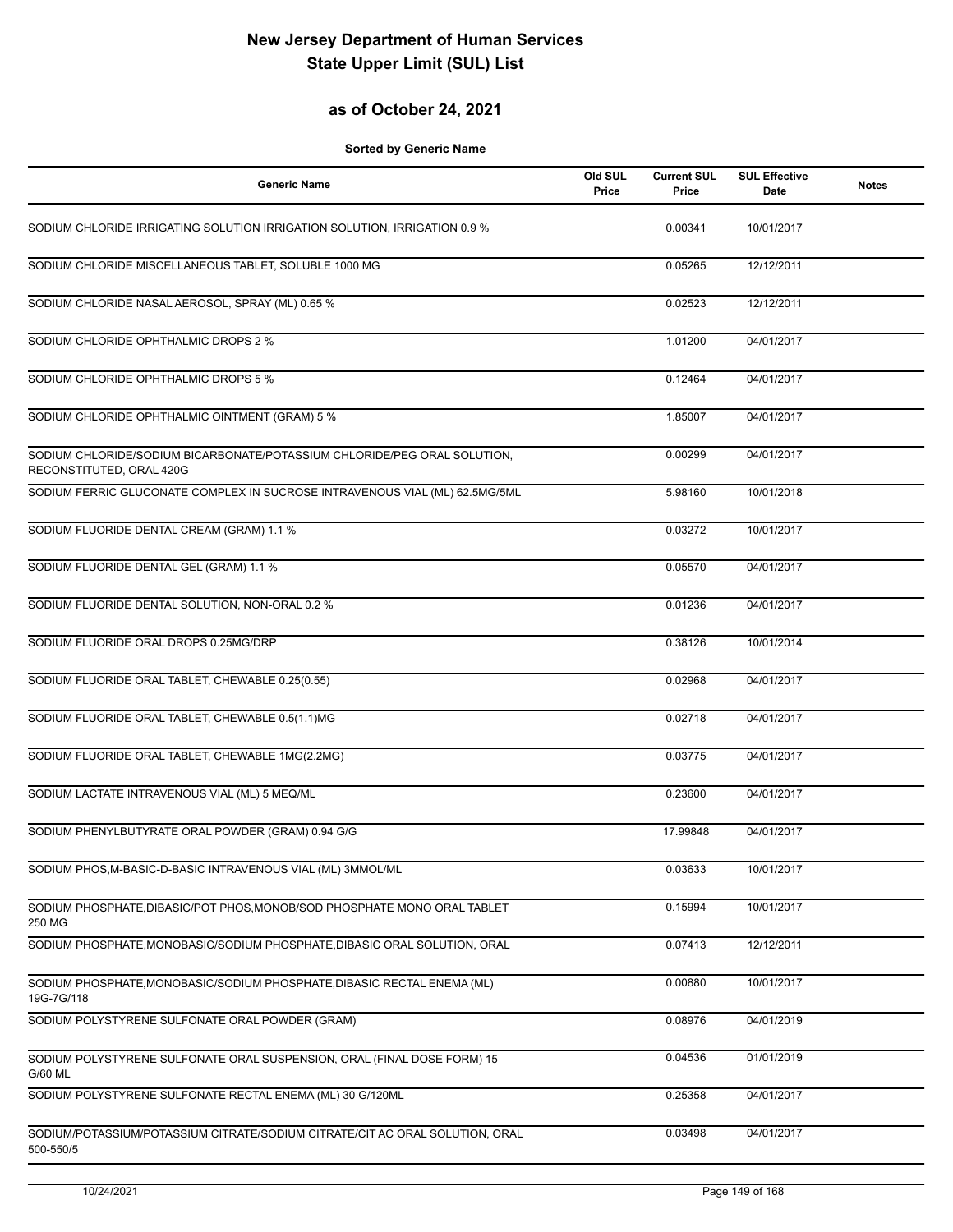### **as of October 24, 2021**

| <b>Generic Name</b>                                                                             | Old SUL<br>Price | <b>Current SUL</b><br>Price | <b>SUL Effective</b><br>Date | <b>Notes</b> |
|-------------------------------------------------------------------------------------------------|------------------|-----------------------------|------------------------------|--------------|
| SODIUM/POTASSIUM/SODIUM CHLORIDE OPHTHALMIC DROPS                                               |                  | 0.02781                     | 12/12/2011                   |              |
| SOLIFENACIN SUCCINATE ORAL TABLET 10 MG                                                         |                  | 0.16000                     | 01/01/2021                   |              |
| SOLIFENACIN SUCCINATE ORAL TABLET 5 MG                                                          |                  | 0.21444                     | 04/01/2020                   |              |
| SORBITAN SESQUIOLEATE/MINERAL OIL/BENZETHON CL/BASE3 TOPICAL COMBINATION<br>PACKAGE (EA) 0.13 % |                  | 0.76375                     | 04/01/2017                   |              |
| SORBITOL SOLUTION IRRIGATION SOLUTION, IRRIGATION 3 %                                           |                  | 0.00683                     | 04/01/2017                   |              |
| SORBITOL SOLUTION IRRIGATION SOLUTION, IRRIGATION 3.3 %                                         |                  | 0.00278                     | 04/01/2017                   |              |
| SOTALOL HCL ORAL TABLET 120 MG                                                                  |                  | 0.09290                     | 01/01/2020                   |              |
| SOTALOL HCL ORAL TABLET 160 MG                                                                  |                  | 0.12664                     | 04/01/2017                   |              |
| SOTALOL HCL ORAL TABLET 240 MG                                                                  |                  | 0.23888                     | 10/01/2017                   |              |
| SOTALOL HCL ORAL TABLET 80 MG                                                                   |                  | 0.05500                     | 01/01/2019                   |              |
| SPINOSAD TOPICAL SUSPENSION, TOPICAL (ML) 0.9 %                                                 |                  | 1.58525                     | 10/01/2017                   |              |
| SPIRONOLACTONE ORAL TABLET 100 MG                                                               |                  | 0.16980                     | 04/01/2019                   |              |
| SPIRONOLACTONE ORAL TABLET 25 MG                                                                |                  | 0.02310                     | 01/01/2019                   |              |
| SPIRONOLACTONE ORAL TABLET 50 MG                                                                |                  | 0.08500                     | 07/01/2018                   |              |
| SPIRONOLACTONE/HYDROCHLOROTHIAZIDE ORAL TABLET 25 MG-25MG                                       |                  | 0.56726                     | 01/01/2018                   |              |
| STAVUDINE ORAL CAPSULE 15 MG                                                                    |                  | 0.91610                     | 10/01/2017                   |              |
| STAVUDINE ORAL CAPSULE 20 MG                                                                    |                  | 1.16278                     | 04/01/2017                   |              |
| STAVUDINE ORAL CAPSULE 30 MG                                                                    |                  | 0.75350                     | 04/01/2017                   |              |
| STAVUDINE ORAL CAPSULE 40 MG                                                                    |                  | 0.90200                     | 04/01/2017                   |              |
| STAVUDINE ORAL SOLUTION, RECONSTITUTED, ORAL 1 MG/ML                                            |                  | 0.32795                     | 04/01/2017                   |              |
| STREPTOMYCIN SULFATE INTRAMUSCULAR VIAL (EA) 1 G                                                |                  | 18.75000                    | 04/01/2017                   |              |
| SUCRALFATE ORAL SUSPENSION, ORAL (FINAL DOSE FORM) 1 G/10 ML                                    |                  | 0.26664                     | 01/01/2021                   |              |
| SUCRALFATE ORAL TABLET 1 G                                                                      |                  | 0.11350                     | 04/01/2017                   |              |
| SUFENTANIL CITRATE INTRAVENOUS AMPUL (ML) 50 MCG/ML                                             |                  | 2.90000                     | 04/01/2017                   |              |
| SUFENTANIL CITRATE INTRAVENOUS VIAL (ML) 50 MCG/ML                                              |                  | 4.54000                     | 04/01/2017                   |              |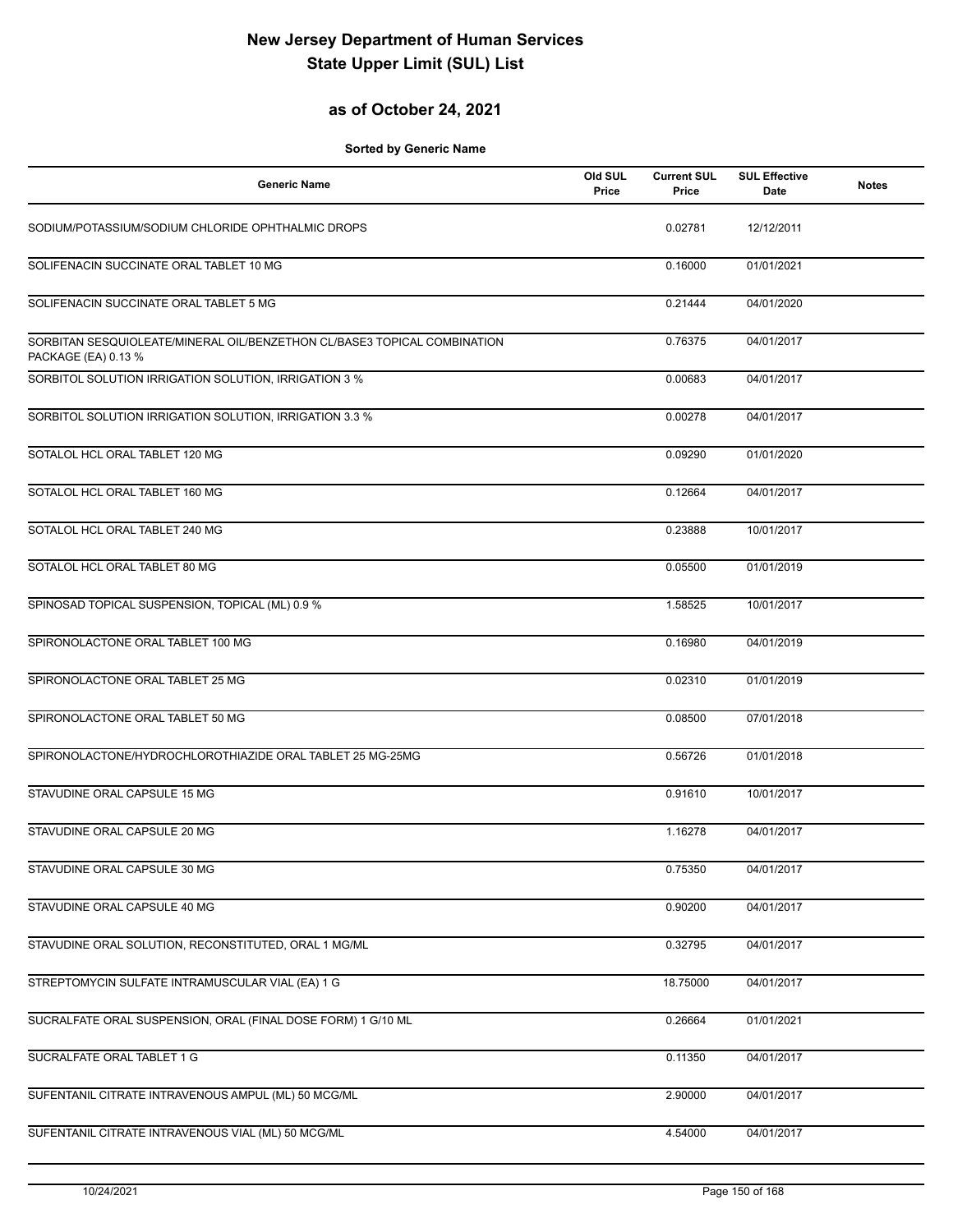### **as of October 24, 2021**

| <b>Generic Name</b>                                                                  | Old SUL<br>Price | <b>Current SUL</b><br>Price | <b>SUL Effective</b><br><b>Date</b> | <b>Notes</b> |
|--------------------------------------------------------------------------------------|------------------|-----------------------------|-------------------------------------|--------------|
| SULFACETAMIDE SODIUM OPHTHALMIC DROPS 10 %                                           |                  | 2.16100                     | 04/01/2020                          |              |
| SULFACETAMIDE SODIUM OPHTHALMIC OINTMENT (GRAM) 10 %                                 |                  | 15.68000                    | 04/01/2017                          |              |
| SULFACETAMIDE SODIUM TOPICAL CLEANSER (ML) 10 %                                      |                  | 0.20625                     | 07/01/2019                          |              |
| SULFACETAMIDE SODIUM TOPICAL CLEANSER, GEL (ML) 10 %                                 |                  | 1.17400                     | 04/01/2017                          |              |
| SULFACETAMIDE SODIUM TOPICAL SUSPENSION, TOPICAL (ML) 10 %                           |                  | 0.44645                     | 10/01/2017                          |              |
| SULFACETAMIDE SODIUM/AVOBENZONE/SULFUR TOPICAL CREAM (GRAM) 10 %-5 %                 |                  | 2.16366                     | 12/12/2011                          |              |
| SULFACETAMIDE SODIUM/PREDNISOLONE SODIUM PHOSPHATE OPHTHALMIC DROPS 10<br>$% -0.23%$ |                  | 2.28322                     | 04/01/2017                          |              |
| SULFACETAMIDE SODIUM/SULFUR TOPICAL CLEANSER (GRAM) 10 %-2 %                         |                  | 1.58682                     | 04/01/2017                          |              |
| SULFACETAMIDE SODIUM/SULFUR TOPICAL CLEANSER (GRAM) 10-5%(W/W)                       |                  | 0.09183                     | 10/01/2017                          |              |
| SULFACETAMIDE SODIUM/SULFUR TOPICAL CLEANSER (GRAM) 9 %-4.5 %                        |                  | 0.07082                     | 07/01/2019                          |              |
| SULFACETAMIDE SODIUM/SULFUR TOPICAL CLEANSER (GRAM) 9.8%-4.8%                        |                  | 1.43449                     | 04/01/2017                          |              |
| SULFACETAMIDE SODIUM/SULFUR TOPICAL CREAM (GRAM) 10 %-2 %                            |                  | 4.90386                     | 01/01/2018                          |              |
| SULFACETAMIDE SODIUM/SULFUR TOPICAL CREAM (GRAM) 10-5%(W/W)                          |                  | 1.90292                     | 04/01/2017                          |              |
| SULFACETAMIDE SODIUM/SULFUR TOPICAL FOAM (GRAM) 10 %-5 %                             |                  | 1.50930                     | 04/01/2017                          |              |
| SULFACETAMIDE SODIUM/SULFUR TOPICAL LOTION (GRAM) 10-5%(W/V)                         |                  | 0.81243                     | 09/01/2011                          |              |
| SULFACETAMIDE SODIUM/SULFUR TOPICAL LOTION (GRAM) 10-5%(W/W)                         |                  | 0.81242                     | 12/12/2011                          |              |
| SULFACETAMIDE SODIUM/SULFUR TOPICAL PADS, MEDICATED (EA) 10 %-4 %                    |                  | 4.23217                     | 01/01/2020                          |              |
| SULFACETAMIDE SODIUM/SULFUR TOPICAL PADS, MEDICATED (EA) 10 %-5 %                    |                  | 2.74566                     | 10/01/2017                          |              |
| SULFACETAMIDE SODIUM/SULFUR TOPICAL SUSPENSION, TOPICAL (ML) 8 %-4 %                 |                  | 0.12000                     | 07/01/2019                          |              |
| SULFACETAMIDE SODIUM/SULFUR/SKIN CLEANSER COMB NO.23 TOPICAL KIT 9 %-4.5 %           |                  | 440.25000                   | 04/01/2017                          |              |
| SULFACETAMIDE SODIUM/SULFUR/UREA TOPICAL CLEANSER (ML) 10%-5%-10%                    |                  | 0.56197                     | 04/01/2017                          |              |
| SULFADIAZINE ORAL TABLET 500 MG                                                      |                  | 3.14840                     | 04/01/2019                          |              |
| SULFAMETHOXAZOLE/TRIMETHOPRIM INTRAVENOUS VIAL (ML) 80-16MG/ML                       |                  | 0.44600                     | 04/01/2017                          |              |
| SULFAMETHOXAZOLE/TRIMETHOPRIM ORAL SUSPENSION, ORAL (FINAL DOSE FORM)<br>200-40MG/5  |                  | 0.08977                     | 10/01/2017                          |              |
| SULFAMETHOXAZOLE/TRIMETHOPRIM ORAL SUSPENSION, ORAL (FINAL DOSE FORM)<br>800-160/20  |                  | 0.19750                     | 04/01/2017                          |              |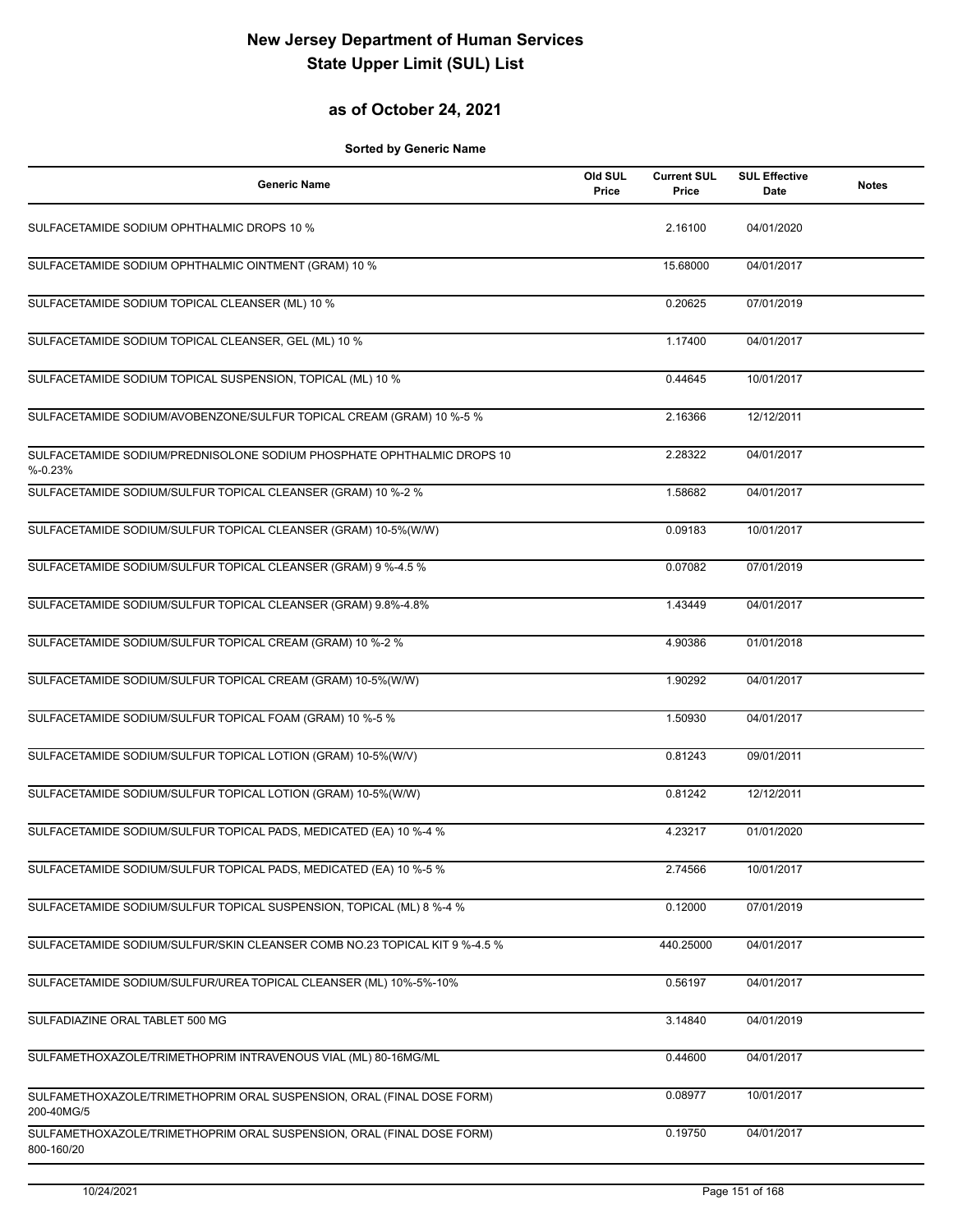### **as of October 24, 2021**

| <b>Generic Name</b>                                                | Old SUL<br>Price | <b>Current SUL</b><br>Price | <b>SUL Effective</b><br><b>Date</b> | <b>Notes</b> |
|--------------------------------------------------------------------|------------------|-----------------------------|-------------------------------------|--------------|
| SULFAMETHOXAZOLE/TRIMETHOPRIM ORAL TABLET 400MG-80MG               |                  | 0.05122                     | 01/01/2019                          |              |
| SULFAMETHOXAZOLE/TRIMETHOPRIM ORAL TABLET 800-160 MG               |                  | 0.02990                     | 07/01/2018                          |              |
| SULFASALAZINE ORAL TABLET 500 MG                                   |                  | 0.05025                     | 10/01/2017                          |              |
| SULFASALAZINE ORAL TABLET, DELAYED RELEASE (ENTERIC COATED) 500 MG |                  | 0.12670                     | 10/01/2017                          |              |
| SULINDAC ORAL TABLET 150 MG                                        |                  | 0.10000                     | 07/01/2018                          |              |
| SULINDAC ORAL TABLET 200 MG                                        |                  | 0.15726                     | 04/01/2017                          |              |
| SUMATRIPTAN NASAL SPRAY, NON-AEROSOL (EA) 20 MG                    |                  | 38.25667                    | 10/01/2021                          |              |
| SUMATRIPTAN NASAL SPRAY, NON-AEROSOL (EA) 5 MG                     |                  | 38.32500                    | 10/01/2020                          |              |
| SUMATRIPTAN SUCCINATE ORAL TABLET 100 MG                           |                  | 0.36778                     | 04/01/2018                          |              |
| SUMATRIPTAN SUCCINATE ORAL TABLET 25 MG                            |                  | 0.34111                     | 10/01/2020                          |              |
| SUMATRIPTAN SUCCINATE ORAL TABLET 50 MG                            |                  | 0.27222                     | 01/01/2019                          |              |
| SUMATRIPTAN SUCCINATE SUBCUTANEOUS CARTRIDGE (ML) 4 MG/0.5ML       |                  | 106.68462                   | 10/01/2017                          |              |
| SUMATRIPTAN SUCCINATE SUBCUTANEOUS CARTRIDGE (ML) 6 MG/0.5ML       |                  | 114.01226                   | 04/01/2017                          |              |
| SUMATRIPTAN SUCCINATE SUBCUTANEOUS PEN INJECTOR (ML) 4 MG/0.5ML    |                  | 112.69915                   | 10/01/2017                          |              |
| SUMATRIPTAN SUCCINATE SUBCUTANEOUS PEN INJECTOR (ML) 6 MG/0.5ML    |                  | 69.87308                    | 04/01/2021                          |              |
| SUMATRIPTAN SUCCINATE SUBCUTANEOUS SYRINGE (ML) 6 MG/0.5ML         |                  | 36.18000                    | 10/01/2017                          |              |
| SUMATRIPTAN SUCCINATE SUBCUTANEOUS VIAL (ML) 6 MG/0.5ML            |                  | 26.27050                    | 10/01/2020                          |              |
| TACROLIMUS ORAL CAPSULE 0.5 MG                                     |                  | 0.08770                     | 04/01/2017                          |              |
| TACROLIMUS ORAL CAPSULE 1 MG                                       |                  | 0.10130                     | 01/01/2019                          |              |
| TACROLIMUS ORAL CAPSULE 5 MG                                       |                  | 0.39610                     | 10/01/2018                          |              |
| TACROLIMUS TOPICAL OINTMENT (GRAM) 0.03 %                          |                  | 2.83333                     | 01/01/2020                          |              |
| TACROLIMUS TOPICAL OINTMENT (GRAM) 0.1 %                           |                  | 2.24164                     | 01/01/2020                          |              |
| TADALAFIL ORAL TABLET 10 MG                                        |                  | 0.72000                     | 04/01/2020                          |              |
| TADALAFIL ORAL TABLET 20 MG                                        |                  | 0.63300                     | 10/01/2020                          |              |
| TADALAFIL ORAL TABLET 20 MG                                        |                  | 0.46283                     | 04/01/2020                          |              |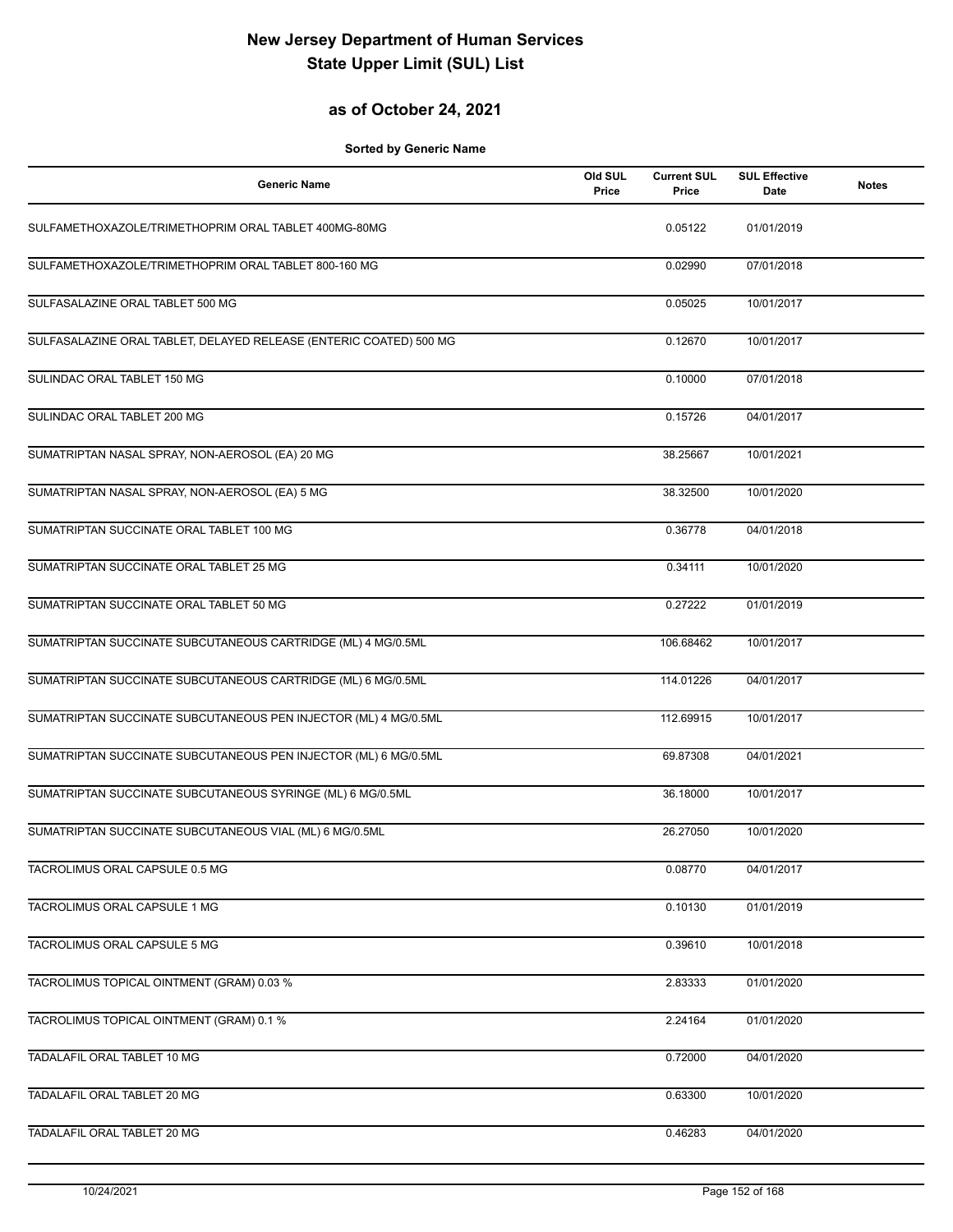### **as of October 24, 2021**

| <b>Generic Name</b>                                    | Old SUL<br>Price | <b>Current SUL</b><br>Price | <b>SUL Effective</b><br>Date | <b>Notes</b> |
|--------------------------------------------------------|------------------|-----------------------------|------------------------------|--------------|
| TADALAFIL ORAL TABLET 5 MG                             |                  | 0.24689                     | 10/01/2020                   |              |
| TAMOXIFEN CITRATE ORAL TABLET 10 MG                    |                  | 0.15000                     | 01/01/2018                   |              |
| TAMOXIFEN CITRATE ORAL TABLET 20 MG                    |                  | 0.18392                     | 10/01/2017                   |              |
| TAMSULOSIN HCL ORAL CAPSULE 0.4 MG                     |                  | 0.03960                     | 01/01/2019                   |              |
| TELMISARTAN ORAL TABLET 20 MG                          |                  | 0.13809                     | 04/01/2017                   |              |
| TELMISARTAN ORAL TABLET 40 MG                          |                  | 0.06667                     | 01/01/2019                   |              |
| TELMISARTAN ORAL TABLET 80 MG                          |                  | 0.07133                     | 01/01/2019                   |              |
| TELMISARTAN/AMLODIPINE BESYLATE ORAL TABLET 40 MG-10MG |                  | 4.14666                     | 04/01/2017                   |              |
| TELMISARTAN/AMLODIPINE BESYLATE ORAL TABLET 40 MG-5 MG |                  | 4.14666                     | 04/01/2017                   |              |
| TELMISARTAN/AMLODIPINE BESYLATE ORAL TABLET 80 MG-10MG |                  | 4.14666                     | 04/01/2017                   |              |
| TELMISARTAN/AMLODIPINE BESYLATE ORAL TABLET 80 MG-5 MG |                  | 3.79100                     | 04/01/2017                   |              |
| TELMISARTAN/HYDROCHLOROTHIAZIDE ORAL TABLET 40-12.5 MG |                  | 0.73467                     | 07/01/2018                   |              |
| TELMISARTAN/HYDROCHLOROTHIAZIDE ORAL TABLET 80 MG-25MG |                  | 0.56667                     | 01/01/2020                   |              |
| TELMISARTAN/HYDROCHLOROTHIAZIDE ORAL TABLET 80-12.5MG  |                  | 1.17000                     | 04/01/2019                   |              |
| TEMAZEPAM ORAL CAPSULE 15 MG                           |                  | 0.04590                     | 04/01/2018                   |              |
| TEMAZEPAM ORAL CAPSULE 22.5 MG                         |                  | 4.17825                     | 04/01/2017                   |              |
| TEMAZEPAM ORAL CAPSULE 30 MG                           |                  | 0.07842                     | 04/01/2017                   |              |
| TEMAZEPAM ORAL CAPSULE 7.5 MG                          |                  | 0.16000                     | 04/01/2021                   |              |
| TEMOZOLOMIDE ORAL CAPSULE 100 MG                       |                  | 19.52800                    | 10/01/2021                   |              |
| TEMOZOLOMIDE ORAL CAPSULE 140 MG                       |                  | 32.50000                    | 10/01/2019                   |              |
| TEMOZOLOMIDE ORAL CAPSULE 180 MG                       |                  | 42.50000                    | 04/01/2019                   |              |
| TEMOZOLOMIDE ORAL CAPSULE 20 MG                        |                  | 4.07143                     | 04/01/2019                   |              |
| TEMOZOLOMIDE ORAL CAPSULE 250 MG                       |                  | 69.13100                    | 10/01/2019                   |              |
| TEMOZOLOMIDE ORAL CAPSULE 5 MG                         |                  | 1.35714                     | 04/01/2019                   |              |
| TENIPOSIDE INTRAVENOUS AMPUL (ML) 50 MG/5 ML           |                  | 499.19000                   | 04/01/2017                   |              |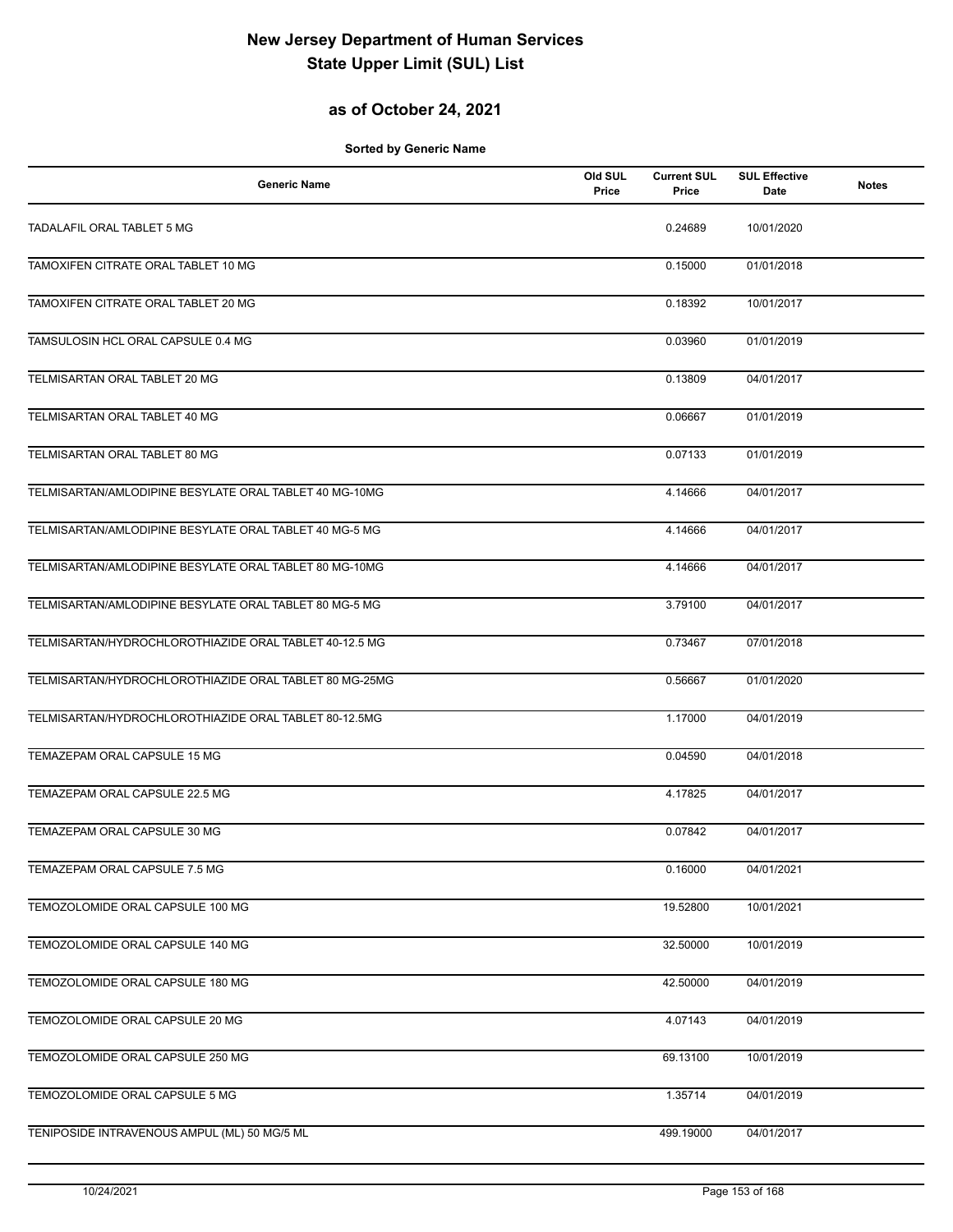### **as of October 24, 2021**

| <b>Generic Name</b>                                          | Old SUL<br>Price | <b>Current SUL</b><br>Price | <b>SUL Effective</b><br>Date | <b>Notes</b> |
|--------------------------------------------------------------|------------------|-----------------------------|------------------------------|--------------|
| TENOFOVIR DISOPROXIL FUMARATE ORAL TABLET 300 MG             |                  | 0.32174                     | 07/01/2021                   |              |
| TERAZOSIN HCL ORAL CAPSULE 1 MG                              |                  | 0.04960                     | 04/01/2017                   |              |
| TERAZOSIN HCL ORAL CAPSULE 10 MG                             |                  | 0.04130                     | 10/01/2017                   |              |
| TERAZOSIN HCL ORAL CAPSULE 2 MG                              |                  | 0.04330                     | 04/01/2017                   |              |
| TERAZOSIN HCL ORAL CAPSULE 5 MG                              |                  | 0.06080                     | 04/01/2017                   |              |
| TERBINAFINE HCL ORAL TABLET 250 MG                           |                  | 0.10133                     | 07/01/2017                   |              |
| TERBINAFINE HCL TOPICAL CREAM (GRAM) 1 %                     |                  | 0.21646                     | 10/01/2017                   |              |
| TERBUTALINE SULFATE ORAL TABLET 2.5 MG                       |                  | 0.95222                     | 10/01/2017                   |              |
| TERBUTALINE SULFATE ORAL TABLET 5 MG                         |                  | 0.34120                     | 10/01/2017                   |              |
| TERBUTALINE SULFATE SUBCUTANEOUS VIAL (ML) 1 MG/ML           |                  | 4.00000                     | 04/01/2017                   |              |
| TERCONAZOLE VAGINAL CREAM WITH APPLICATOR 0.4 %              |                  | 0.19765                     | 10/01/2017                   |              |
| TERCONAZOLE VAGINAL CREAM WITH APPLICATOR 0.8 %              |                  | 1.00000                     | 04/01/2017                   |              |
| TERCONAZOLE VAGINAL SUPPOSITORY, VAGINAL 80 MG               |                  | 9.35617                     | 10/01/2017                   |              |
| TESTOSTERONE CYPIONATE INTRAMUSCULAR VIAL (ML) 100 MG/ML     |                  | 3.86188                     | 04/01/2017                   |              |
| TESTOSTERONE CYPIONATE INTRAMUSCULAR VIAL (ML) 200 MG/ML     |                  | 3.00800                     | 04/01/2017                   |              |
| TESTOSTERONE ENANTHATE INTRAMUSCULAR VIAL (ML) 200 MG/ML     |                  | 9.90924                     | 04/01/2017                   |              |
| TESTOSTERONE MISCELLANEOUS POWDER (GRAM)                     |                  | 0.22085                     | 12/12/2011                   |              |
| TESTOSTERONE TRANSDERMAL GEL (GRAM) 50 MG (1%)               |                  | 1.28256                     | 04/01/2017                   |              |
| TESTOSTERONE TRANSDERMAL GEL IN METERED-DOSE PUMP 10 MG (2%) |                  | 4.45105                     | 04/01/2017                   |              |
| TESTOSTERONE TRANSDERMAL GEL IN METERED-DOSE PUMP 12.5/1.25G |                  | 1.04000                     | 07/01/2019                   |              |
| TESTOSTERONE TRANSDERMAL GEL IN PACKET (GRAM) 25MG(1%)       |                  | 2.53307                     | 10/01/2017                   |              |
| TESTOSTERONE TRANSDERMAL GEL IN PACKET (GRAM) 50 MG (1%)     |                  | 0.48173                     | 04/01/2020                   |              |
| TETRABENAZINE ORAL TABLET 12.5 MG                            |                  | 13.06000                    | 10/01/2020                   |              |
| TETRABENAZINE ORAL TABLET 25 MG                              |                  | 26.16000                    | 10/01/2020                   |              |
| TETRACAINE HCL OPHTHALMIC DROPS 0.5 %                        |                  | 0.56314                     | 04/01/2017                   |              |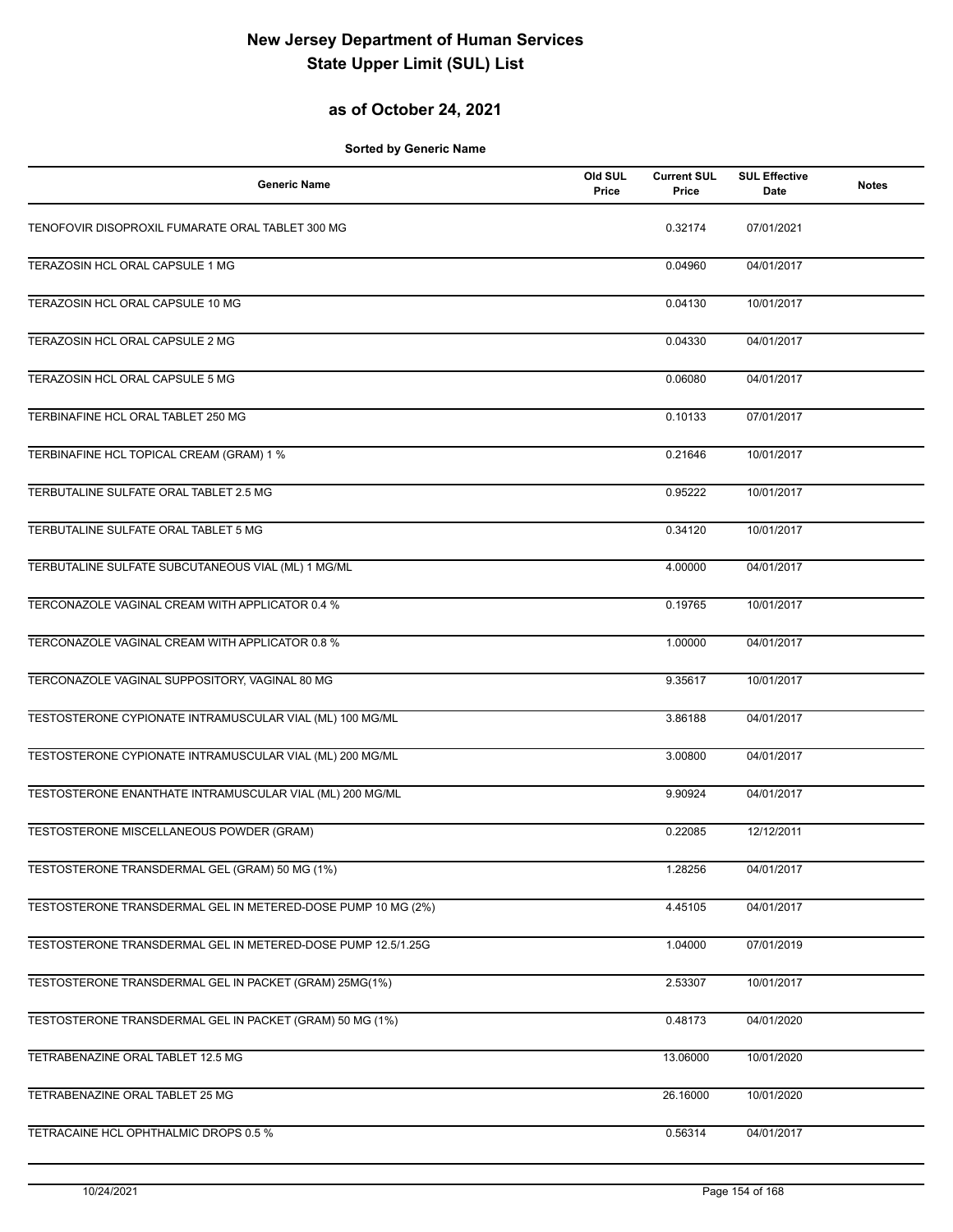### **as of October 24, 2021**

| Generic Name                                                                                  | Old SUL<br>Price | <b>Current SUL</b><br>Price | <b>SUL Effective</b><br>Date | <b>Notes</b> |
|-----------------------------------------------------------------------------------------------|------------------|-----------------------------|------------------------------|--------------|
| TETRACAINE HCL/PF OPHTHALMIC DROPS 0.5 %                                                      |                  | 0.56548                     | 10/01/2017                   |              |
| TETRACYCLINE HCL ORAL CAPSULE 250 MG                                                          |                  | 2.86425                     | 10/01/2017                   |              |
| TETRACYCLINE HCL ORAL CAPSULE 500 MG                                                          |                  | 0.04523                     | 10/01/2017                   |              |
| TETRAHYDROZOLINE HCL OPHTHALMIC DROPS 0.05 %                                                  |                  | 0.09490                     | 04/01/2017                   |              |
| TETRAHYDROZOLINE HCL/DEXTRAN 70/POLYETHYLENE GL 400/POVIDONE OPHTHALMIC<br>DROPS 0.05-.1-1%   |                  | 0.09600                     | 07/01/2019                   |              |
| TETRAHYDROZOLINE HCL/POLYETHYLENE GLYCOLS OPHTHALMIC DROPS 0.05 %-1 %                         |                  | 0.19548                     | 12/12/2011                   |              |
| TETRAHYDROZOLINE HCL/ZINC SULFATE OPHTHALMIC DROPS 0.05-0.25%                                 |                  | 0.19548                     | 12/12/2011                   |              |
| THEOPHYLLINE ANHYDROUS ORAL ELIXIR 80 MG/15ML                                                 |                  | 0.66666                     | 04/01/2017                   |              |
| THEOPHYLLINE ANHYDROUS ORAL SOLUTION, ORAL 80 MG/15ML                                         |                  | 0.13094                     | 04/01/2017                   |              |
| THEOPHYLLINE ANHYDROUS ORAL TABLET, EXTENDED RELEASE 12 HR 100 MG                             |                  | 0.10804                     | 10/01/2017                   |              |
| THEOPHYLLINE ANHYDROUS ORAL TABLET, EXTENDED RELEASE 12 HR 200 MG                             |                  | 0.13869                     | 10/01/2017                   |              |
| THEOPHYLLINE ANHYDROUS ORAL TABLET, EXTENDED RELEASE 12 HR 300 MG                             |                  | 1.40000                     | 01/01/2019                   |              |
| THEOPHYLLINE ANHYDROUS ORAL TABLET, EXTENDED RELEASE 12 HR 450 MG                             |                  | 0.34827                     | 10/01/2017                   |              |
| THEOPHYLLINE ANHYDROUS ORAL TABLET, EXTENDED RELEASE 24 HR 400 MG                             |                  | 0.52770                     | 01/01/2020                   |              |
| THEOPHYLLINE ANHYDROUS ORAL TABLET, EXTENDED RELEASE 24 HR 600 MG                             |                  | 1.12840                     | 04/01/2020                   |              |
| THEOPHYLLINE ANHYDROUS ORAL TABLET, EXTENDED RELEASE 400 MG                                   |                  | 1.25093                     | 12/12/2011                   |              |
| THEOPHYLLINE ANHYDROUS ORAL TABLET, EXTENDED RELEASE 600 MG                                   |                  | 1.31330                     | 04/01/2016                   |              |
| THEOPHYLLINE IN DEXTROSE 5 % IN WATER INTRAVENOUS INTRAVENOUS SOLUTION<br>400MG/0.5L          |                  | 0.00696                     | 04/01/2017                   |              |
| THIAMINE HCL INJECTION VIAL (ML) 100 MG/ML                                                    |                  | 3.46000                     | 04/01/2017                   |              |
| THIAMINE HCL ORAL TABLET 100 MG                                                               |                  | 0.02573                     | 12/12/2011                   |              |
| THIAMINE HCL ORAL TABLET 50 MG                                                                |                  | 0.01581                     | 12/12/2011                   |              |
| THIAMINE HCL/RIBOFLAVIN/NIACINAMIDE/DEXPANTHENOL/PYRIDOXINE INJECTION VIAL<br>(ML) 100-2MG/ML |                  | 6.15633                     | 04/01/2017                   |              |
| THIORIDAZINE HCL ORAL TABLET 10 MG                                                            |                  | 0.41750                     | 04/01/2018                   |              |
| THIORIDAZINE HCL ORAL TABLET 100 MG                                                           |                  | 0.21015                     | 10/01/2017                   |              |
| THIORIDAZINE HCL ORAL TABLET 25 MG                                                            |                  | 0.10754                     | 10/01/2017                   |              |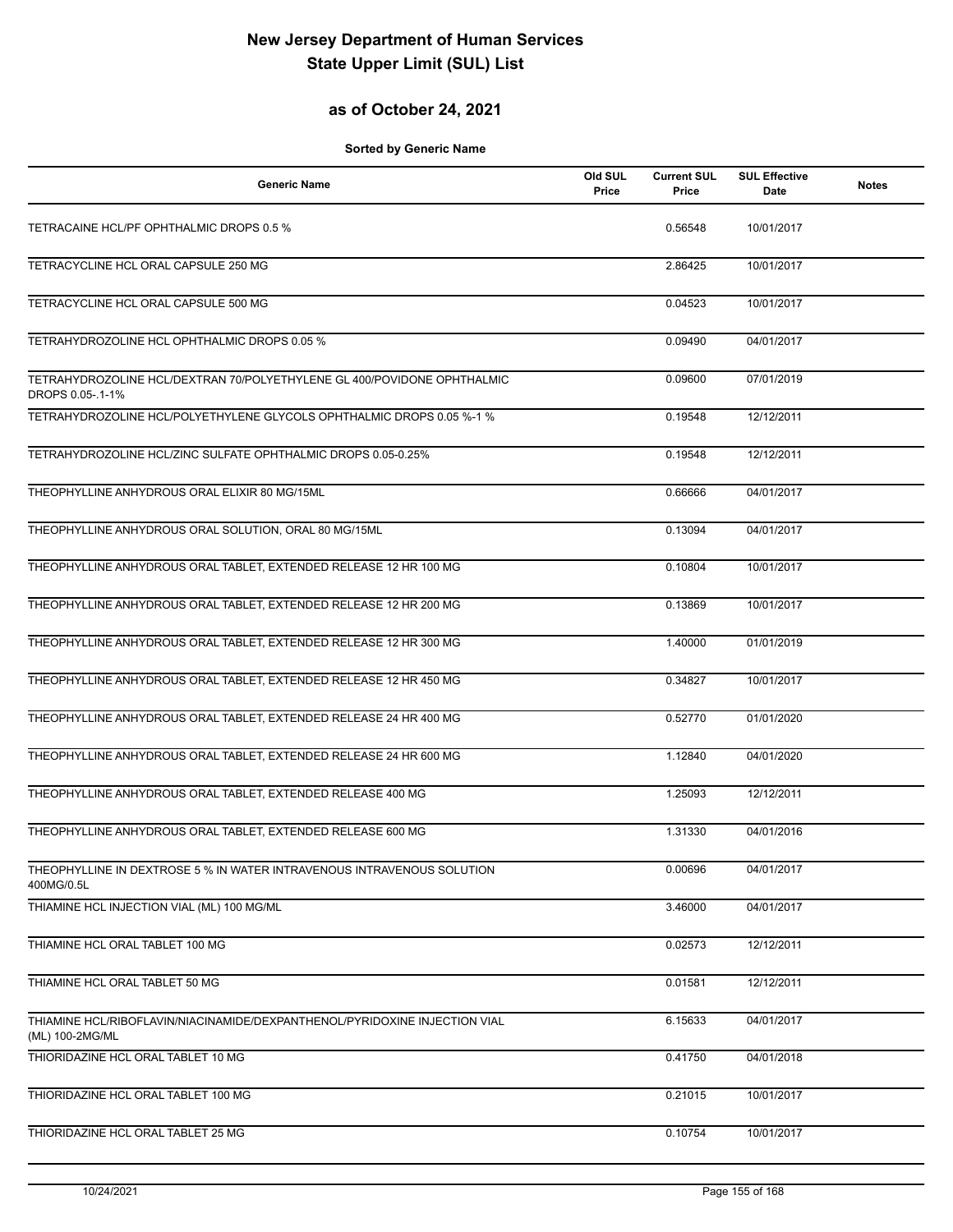### **as of October 24, 2021**

| <b>Generic Name</b>                                    | Old SUL<br>Price | <b>Current SUL</b><br>Price | <b>SUL Effective</b><br>Date | <b>Notes</b> |
|--------------------------------------------------------|------------------|-----------------------------|------------------------------|--------------|
| THIORIDAZINE HCL ORAL TABLET 50 MG                     |                  | 0.12563                     | 10/01/2017                   |              |
| THIOTEPA INJECTION VIAL (EA) 15 MG                     |                  | 1400.00000                  | 04/01/2017                   |              |
| THIOTHIXENE ORAL CAPSULE 1 MG                          |                  | 0.06281                     | 10/01/2017                   |              |
| THIOTHIXENE ORAL CAPSULE 10 MG                         |                  | 1.84450                     | 10/01/2017                   |              |
| THIOTHIXENE ORAL CAPSULE 2 MG                          |                  | 0.97090                     | 04/01/2017                   |              |
| THIOTHIXENE ORAL CAPSULE 5 MG                          |                  | 1.35560                     | 10/01/2017                   |              |
| THYROID, PORK ORAL TABLET 120 MG                       |                  | 0.96070                     | 01/01/2019                   |              |
| THYROID, PORK ORAL TABLET 15 MG                        |                  | 0.34890                     | 04/01/2017                   |              |
| THYROID, PORK ORAL TABLET 30 MG                        |                  | 0.48580                     | 01/01/2019                   |              |
| THYROID, PORK ORAL TABLET 60 MG                        |                  | 0.42000                     | 07/01/2018                   |              |
| THYROID, PORK ORAL TABLET 90 MG                        |                  | 0.82090                     | 01/01/2019                   |              |
| TIAGABINE HCL ORAL TABLET 2 MG                         |                  | 4.77440                     | 04/01/2017                   |              |
| TIAGABINE HCL ORAL TABLET 4 MG                         |                  | 5.30293                     | 04/01/2017                   |              |
| TICLOPIDINE HCL ORAL TABLET 250 MG                     |                  | 1.40857                     | 04/01/2017                   |              |
| TIGECYCLINE INTRAVENOUS VIAL (EA) 50 MG                |                  | 156.00000                   | 04/01/2017                   |              |
| TIMOLOL MALEATE OPHTHALMIC DROPS 0.25 %                |                  | 0.26063                     | 10/01/2017                   |              |
| TIMOLOL MALEATE OPHTHALMIC DROPS 0.5 %                 |                  | 0.27800                     | 04/01/2017                   |              |
| TIMOLOL MALEATE OPHTHALMIC DROPS, ONCE DAILY 0.5 %     |                  | 25.79800                    | 07/01/2021                   |              |
| TIMOLOL MALEATE OPHTHALMIC GEL-FORMING SOLUTION 0.25 % |                  | 20.38200                    | 04/01/2017                   |              |
| TIMOLOL MALEATE OPHTHALMIC GEL-FORMING SOLUTION 0.5 %  |                  | 13.45000                    | 07/01/2017                   |              |
| TIMOLOL MALEATE ORAL TABLET 10 MG                      |                  | 0.25759                     | 10/01/2017                   |              |
| TIMOLOL MALEATE ORAL TABLET 20 MG                      |                  | 0.30150                     | 10/01/2017                   |              |
| TIMOLOL MALEATE ORAL TABLET 5 MG                       |                  | 0.20641                     | 10/01/2017                   |              |
| TINIDAZOLE ORAL TABLET 250 MG                          |                  | 3.30394                     | 10/01/2017                   |              |
| TINIDAZOLE ORAL TABLET 500 MG                          |                  | 2.19850                     | 01/01/2020                   |              |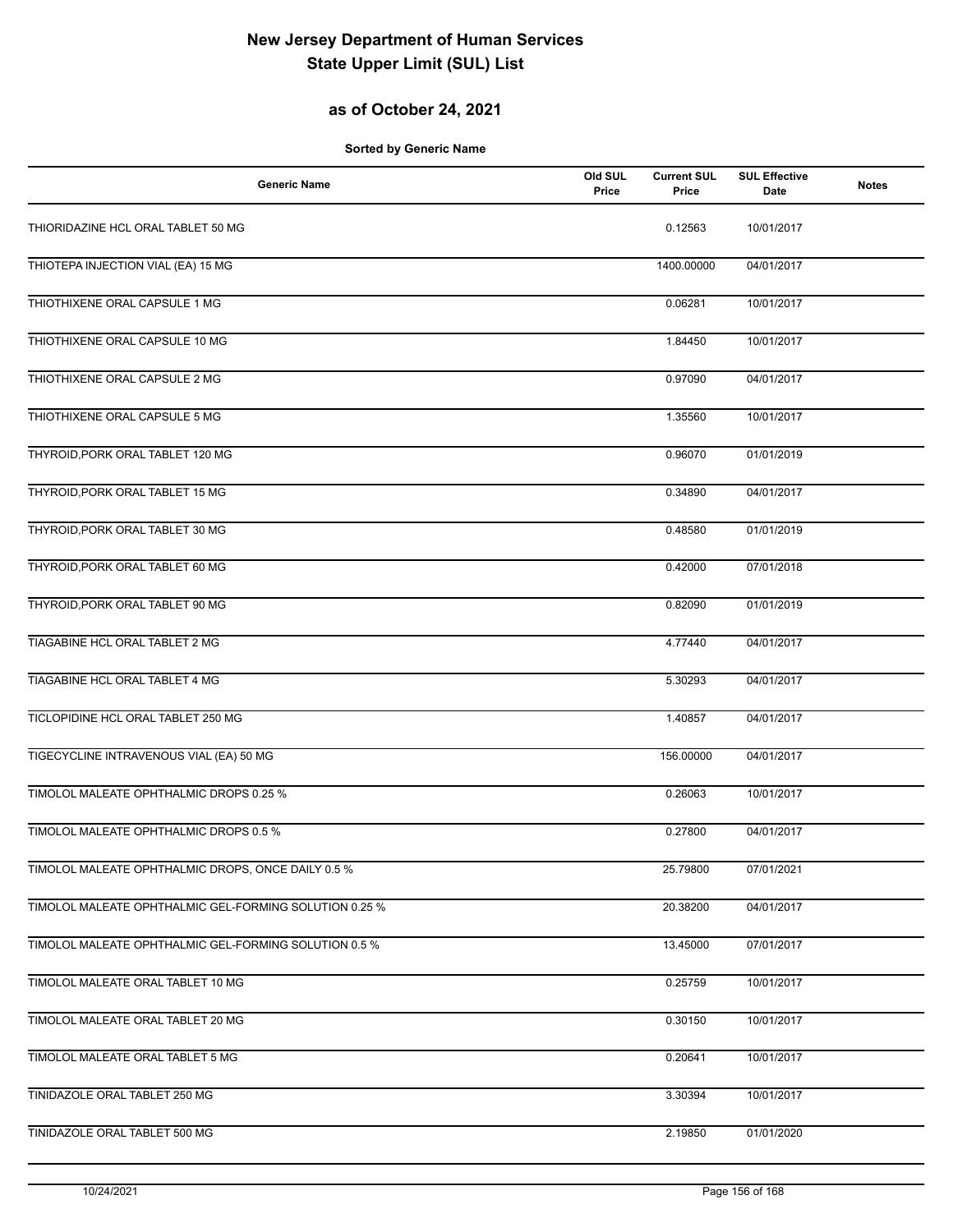### **as of October 24, 2021**

| <b>Generic Name</b>                                                                        | Old SUL<br>Price | <b>Current SUL</b><br>Price | <b>SUL Effective</b><br>Date | <b>Notes</b> |
|--------------------------------------------------------------------------------------------|------------------|-----------------------------|------------------------------|--------------|
| TIOCONAZOLE VAGINAL OINTMENT WITH PREFILLED APPLICATOR 6.5 %                               |                  | 2.12521                     | 04/01/2017                   |              |
| TIZANIDINE HCL ORAL CAPSULE 2 MG                                                           |                  | 0.29733                     | 04/01/2020                   |              |
| TIZANIDINE HCL ORAL CAPSULE 4 MG                                                           |                  | 0.40807                     | 04/01/2020                   |              |
| TIZANIDINE HCL ORAL CAPSULE 6 MG                                                           |                  | 1.86993                     | 01/01/2019                   |              |
| TIZANIDINE HCL ORAL TABLET 2 MG                                                            |                  | 0.02233                     | 01/01/2019                   |              |
| TIZANIDINE HCL ORAL TABLET 4 MG                                                            |                  | 0.03812                     | 01/01/2019                   |              |
| TOBRAMYCIN IN 0.225 % SODIUM CHLORIDE INHALATION AMPUL FOR NEBULIZATION (ML)<br>300 MG/5ML |                  | 3.75611                     | 04/01/2021                   |              |
| TOBRAMYCIN OPHTHALMIC DROPS 0.3 %                                                          |                  | 0.59697                     | 10/01/2017                   |              |
| TOBRAMYCIN SULFATE INJECTION VIAL (EA) 1.2 G                                               |                  | 77.70000                    | 04/01/2017                   |              |
| TOBRAMYCIN SULFATE INJECTION VIAL (ML) 10 MG/ML                                            |                  | 1.91000                     | 04/01/2017                   |              |
| TOBRAMYCIN SULFATE INJECTION VIAL (ML) 40 MG/ML                                            |                  | 0.43880                     | 01/01/2019                   |              |
| TOBRAMYCIN SULFATE OPHTHALMIC DROPS 0.3 %                                                  |                  | 0.99900                     | 07/01/2012                   |              |
| TOBRAMYCIN/DEXAMETHASONE OPHTHALMIC SUSPENSION, DROPS(FINAL DOSAGE<br>FORM)(ML) 0.3 %-0.1% |                  | 11.90750                    | 01/01/2018                   |              |
| TOLAZAMIDE ORAL TABLET 250 MG                                                              |                  | 0.14410                     | 10/01/2017                   |              |
| TOLAZAMIDE ORAL TABLET 500 MG                                                              |                  | 0.56156                     | 10/01/2017                   |              |
| TOLBUTAMIDE ORAL TABLET 500 MG                                                             |                  | 0.05412                     | 10/01/2017                   |              |
| TOLCAPONE ORAL TABLET 100 MG                                                               |                  | 87.00077                    | 04/01/2017                   |              |
| TOLMETIN SODIUM ORAL CAPSULE 400 MG                                                        |                  | 0.54347                     | 10/01/2017                   |              |
| TOLMETIN SODIUM ORAL TABLET 200 MG                                                         |                  | 0.51178                     | 10/01/2017                   |              |
| TOLMETIN SODIUM ORAL TABLET 600 MG                                                         |                  | 0.87195                     | 10/01/2017                   |              |
| TOLNAFTATE TOPICAL AEROSOL, POWDER (GRAM) 1 %                                              |                  | 0.02522                     | 04/01/2017                   |              |
| TOLNAFTATE TOPICAL AEROSOL, SPRAY (GRAM) 1 %                                               |                  | 0.02737                     | 10/01/2017                   |              |
| TOLNAFTATE TOPICAL CREAM (GRAM) 1 %                                                        |                  | 0.10569                     | 04/01/2017                   |              |
| TOLNAFTATE TOPICAL POWDER (GRAM) 1 %                                                       |                  | 0.04698                     | 04/01/2017                   |              |
| TOLNAFTATE TOPICAL SOLUTION, NON-ORAL 1 %                                                  |                  | 0.19000                     | 04/01/2017                   |              |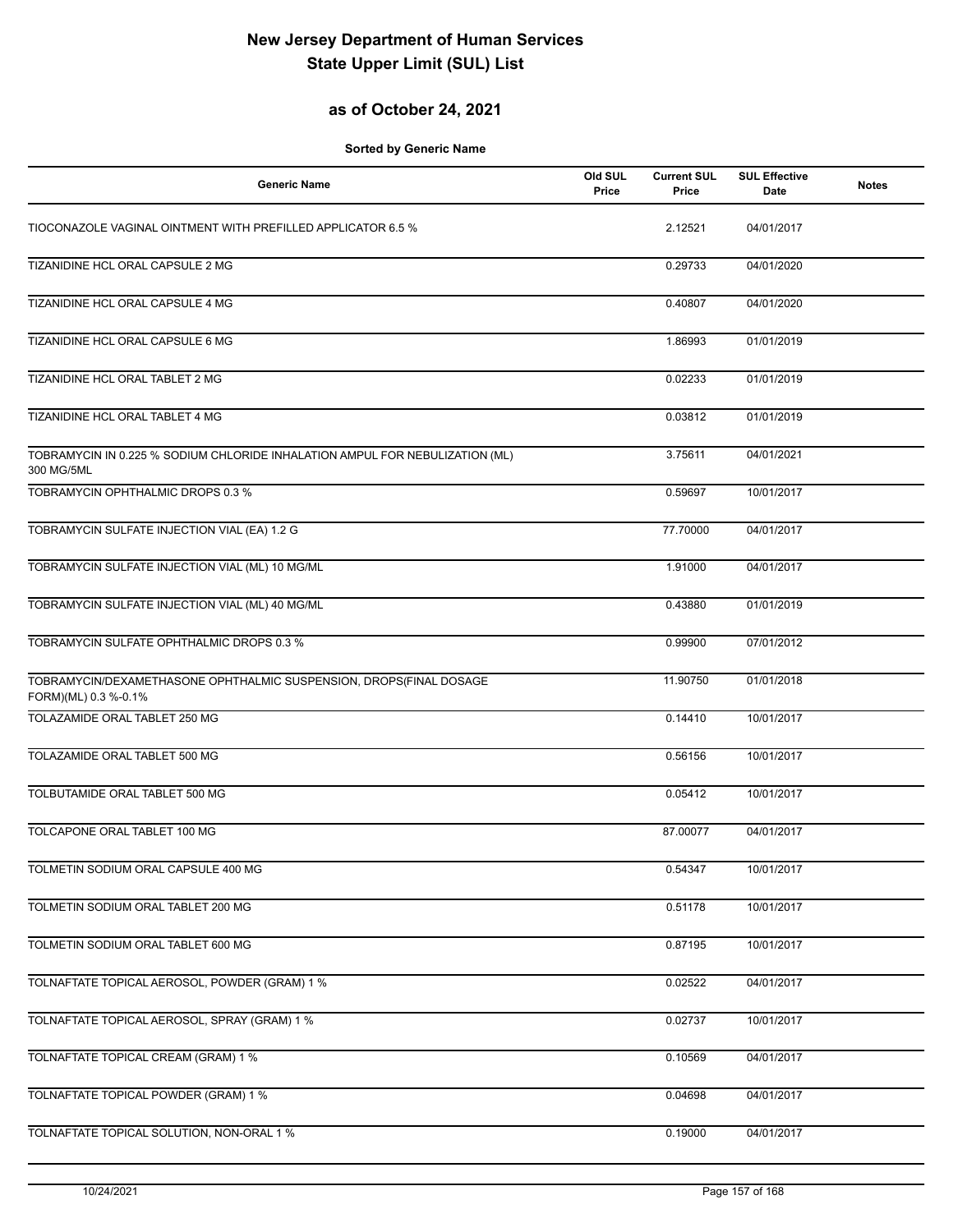#### **as of October 24, 2021**

| <b>Generic Name</b>                                                 | Old SUL<br>Price | <b>Current SUL</b><br>Price | <b>SUL Effective</b><br>Date | <b>Notes</b> |
|---------------------------------------------------------------------|------------------|-----------------------------|------------------------------|--------------|
| TOLTERODINE TARTRATE ORAL CAPSULE, EXT RELEASE 24 HR 2 MG           |                  | 1.23033                     | 10/01/2020                   |              |
| TOLTERODINE TARTRATE ORAL CAPSULE, EXT RELEASE 24 HR 4 MG           |                  | 0.90000                     | 10/01/2021                   |              |
| TOLTERODINE TARTRATE ORAL TABLET 1 MG                               |                  | 0.43100                     | 01/01/2020                   |              |
| TOLTERODINE TARTRATE ORAL TABLET 2 MG                               |                  | 0.16500                     | 01/01/2019                   |              |
| TOPIRAMATE ORAL CAPSULE SPRINKLE, EXTENDED RELEASE 24 HR 100 MG     |                  | 10.06822                    | 04/01/2017                   |              |
| TOPIRAMATE ORAL CAPSULE SPRINKLE, EXTENDED RELEASE 24 HR 150 MG     |                  | 13.54066                    | 04/01/2017                   |              |
| TOPIRAMATE ORAL CAPSULE SPRINKLE, EXTENDED RELEASE 24 HR 200 MG     |                  | 13.32420                    | 04/01/2017                   |              |
| TOPIRAMATE ORAL CAPSULE SPRINKLE, EXTENDED RELEASE 24 HR 25 MG      |                  | 4.26566                     | 04/01/2017                   |              |
| TOPIRAMATE ORAL CAPSULE SPRINKLE, EXTENDED RELEASE 24 HR 50 MG      |                  | 5.18560                     | 04/01/2017                   |              |
| TOPIRAMATE ORAL CAPSULE, SPRINKLE 15 MG                             |                  | 0.26700                     | 04/01/2018                   |              |
| TOPIRAMATE ORAL CAPSULE, SPRINKLE 25 MG                             |                  | 0.26867                     | 04/01/2017                   |              |
| TOPIRAMATE ORAL TABLET 100 MG                                       |                  | 0.03100                     | 01/01/2019                   |              |
| TOPIRAMATE ORAL TABLET 200 MG                                       |                  | 0.06417                     | 04/01/2017                   |              |
| TOPIRAMATE ORAL TABLET 25 MG                                        |                  | 0.01545                     | 04/01/2017                   |              |
| TOPIRAMATE ORAL TABLET 50 MG                                        |                  | 0.03024                     | 04/01/2017                   |              |
| TOPOTECAN HCL INTRAVENOUS VIAL (EA) 4 MG                            |                  | 140.00000                   | 04/01/2017                   |              |
| TOPOTECAN HCL INTRAVENOUS VIAL (ML) 4 MG/4 ML                       |                  | 26.72000                    | 04/01/2017                   |              |
| TORSEMIDE ORAL TABLET 10 MG                                         |                  | 0.04500                     | 07/01/2018                   |              |
| TORSEMIDE ORAL TABLET 100 MG                                        |                  | 0.10820                     | 01/01/2019                   |              |
| TORSEMIDE ORAL TABLET 20 MG                                         |                  | 0.05990                     | 01/01/2019                   |              |
| TORSEMIDE ORAL TABLET 5 MG                                          |                  | 0.05390                     | 01/01/2019                   |              |
| TRAMADOL HCL ORAL CAPSULE, EXT. RELEASE 24 HR BIPHASIC 17-83 300 MG |                  | 13.87266                    | 04/01/2017                   |              |
| TRAMADOL HCL ORAL CAPSULE, EXT. RELEASE 24 HR BIPHASIC 25-75 100 MG |                  | 7.65333                     | 04/01/2017                   |              |
| TRAMADOL HCL ORAL CAPSULE, EXT.RELEASE 24 HR BIPHASIC 25-75 200 MG  |                  | 10.02933                    | 04/01/2017                   |              |
| TRAMADOL HCL ORAL TABLET 50 MG                                      |                  | 0.01473                     | 04/01/2017                   |              |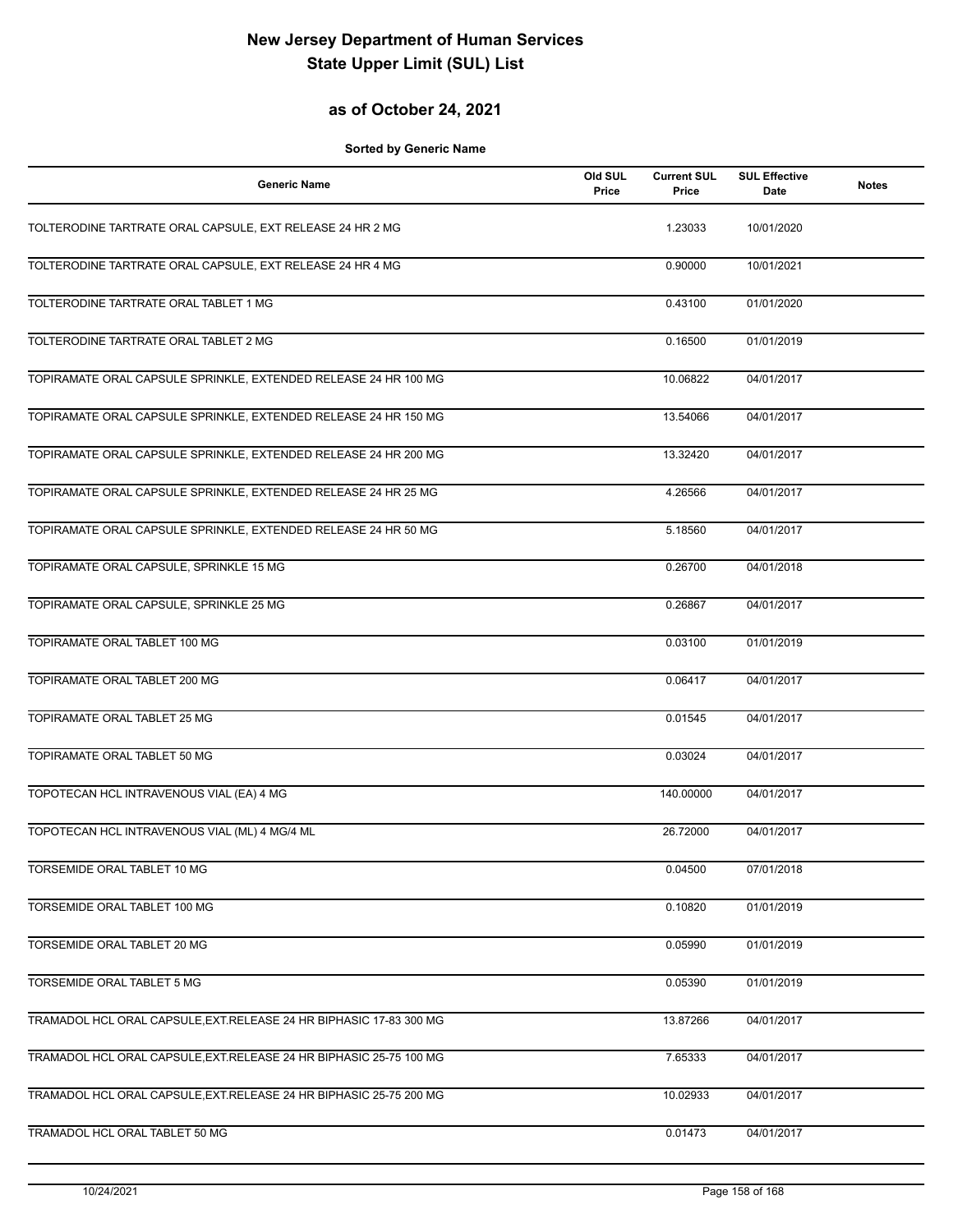### **as of October 24, 2021**

| <b>Generic Name</b>                                                                            | Old SUL<br>Price | <b>Current SUL</b><br>Price | <b>SUL Effective</b><br>Date | <b>Notes</b> |
|------------------------------------------------------------------------------------------------|------------------|-----------------------------|------------------------------|--------------|
| TRAMADOL HCL ORAL TABLET, EXTENDED RELEASE 24 HR 100 MG                                        |                  | 1.24734                     | 04/01/2021                   |              |
| TRAMADOL HCL ORAL TABLET, EXTENDED RELEASE 24 HR 200 MG                                        |                  | 1.30933                     | 10/01/2020                   |              |
| TRAMADOL HCL ORAL TABLET, EXTENDED RELEASE 24 HR 300 MG                                        |                  | 3.23534                     | 04/01/2017                   |              |
| TRAMADOL HCL ORAL TABLET, EXTENDED RELEASE MULTIPHASE 24 HR 100 MG                             |                  | 2.22726                     | 04/01/2017                   |              |
| TRAMADOL HCL ORAL TABLET, EXTENDED RELEASE MULTIPHASE 24 HR 200 MG                             |                  | 3.51095                     | 04/01/2017                   |              |
| TRAMADOL HCL ORAL TABLET, EXTENDED RELEASE MULTIPHASE 24 HR 300 MG                             |                  | 3.56651                     | 04/01/2017                   |              |
| TRAMADOL HCL/ACETAMINOPHEN ORAL TABLET 37.5-325MG                                              |                  | 0.08010                     | 10/01/2021                   |              |
| TRANDOLAPRIL ORAL TABLET 1 MG                                                                  |                  | 0.21120                     | 10/01/2017                   |              |
| TRANDOLAPRIL ORAL TABLET 2 MG                                                                  |                  | 0.17991                     | 04/01/2017                   |              |
| TRANDOLAPRIL ORAL TABLET 4 MG                                                                  |                  | 0.14284                     | 04/01/2017                   |              |
| TRANDOLAPRIL/VERAPAMIL HCL ORAL TABLET, IMMED AND EXTEND REL BIPHASE 24HR<br>1MG-240 MG        |                  | 4.23220                     | 04/01/2017                   |              |
| TRANDOLAPRIL/VERAPAMIL HCL ORAL TABLET, IMMED AND EXTEND REL BIPHASE 24HR 2<br><b>MG-180MG</b> |                  | 4.23220                     | 04/01/2017                   |              |
| TRANDOLAPRIL/VERAPAMIL HCL ORAL TABLET, IMMED AND EXTEND REL BIPHASE 24HR<br>2MG-240 MG        |                  | 4.23220                     | 04/01/2017                   |              |
| TRANDOLAPRIL/VERAPAMIL HCL ORAL TABLET, IMMED AND EXTEND REL BIPHASE 24HR<br>4MG-240 MG        |                  | 3.25000                     | 10/01/2020                   |              |
| TRANEXAMIC ACID INTRAVENOUS AMPUL (ML) 1000 MG/10                                              |                  | 1.40000                     | 04/01/2017                   |              |
| TRANEXAMIC ACID INTRAVENOUS VIAL (ML) 1000 MG/10                                               |                  | 2.30000                     | 04/01/2017                   |              |
| TRANEXAMIC ACID ORAL TABLET 650 MG                                                             |                  | 1.07400                     | 07/01/2019                   |              |
| TRANYLCYPROMINE SULFATE ORAL TABLET 10 MG                                                      |                  | 0.37108                     | 10/01/2017                   |              |
| TRAVOPROST OPHTHALMIC DROPS 0.004 %                                                            |                  | 39.69800                    | 07/01/2021                   |              |
| TRAZODONE HCL ORAL TABLET 100 MG                                                               |                  | 0.05000                     | 07/01/2018                   |              |
| TRAZODONE HCL ORAL TABLET 150 MG                                                               |                  | 0.05494                     | 10/01/2017                   |              |
| TRAZODONE HCL ORAL TABLET 300 MG                                                               |                  | 1.52750                     | 04/01/2021                   |              |
| TRAZODONE HCL ORAL TABLET 50 MG                                                                |                  | 0.01804                     | 10/01/2017                   |              |
| TRETINOIN MICROSPHERES TOPICAL GEL (GRAM) 0.04 %                                               |                  | 6.14978                     | 01/01/2020                   |              |
| TRETINOIN MICROSPHERES TOPICAL GEL (GRAM) 0.1 %                                                |                  | 9.22556                     | 04/01/2017                   |              |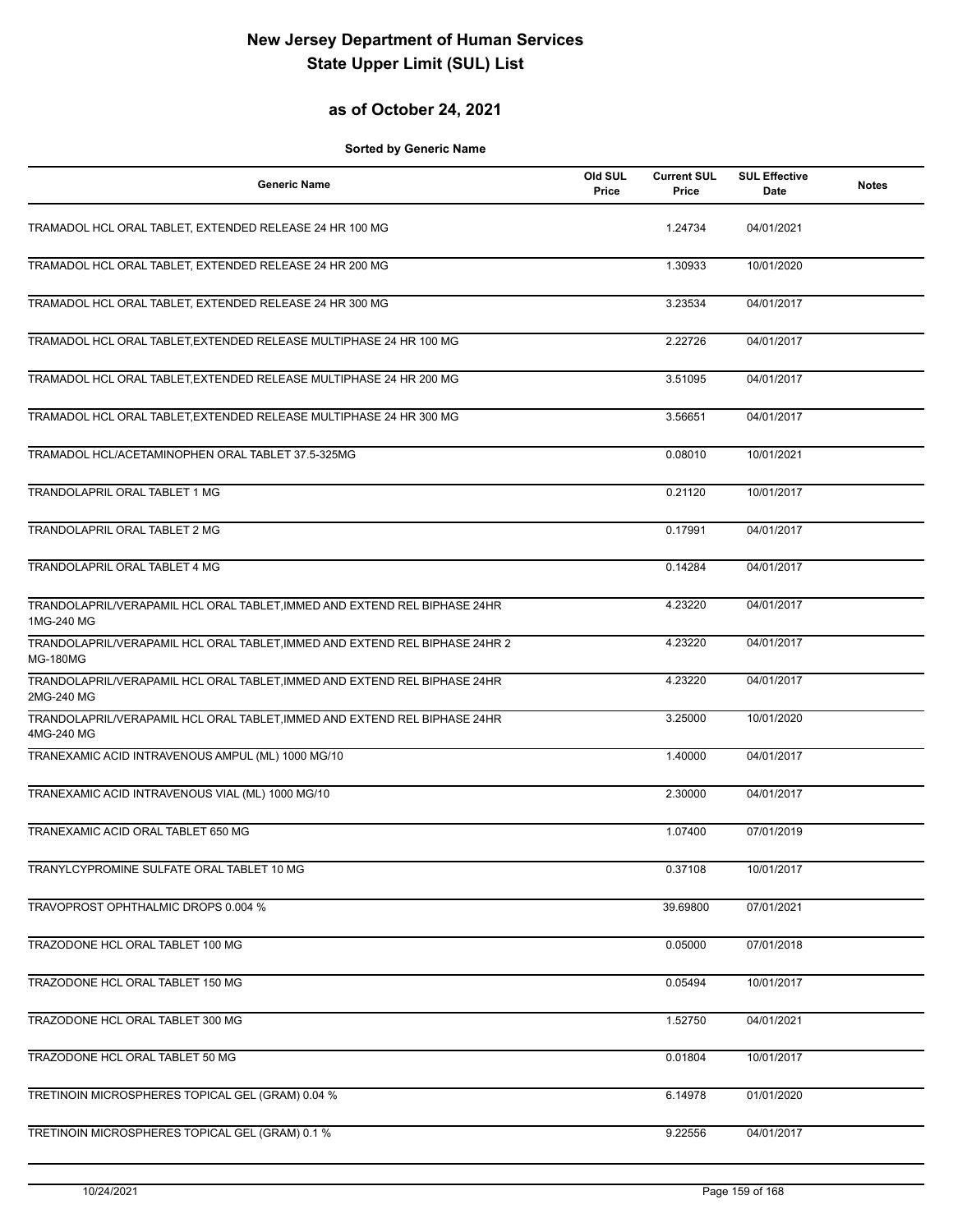### **as of October 24, 2021**

| <b>Generic Name</b>                                        | Old SUL<br>Price | <b>Current SUL</b><br>Price | <b>SUL Effective</b><br><b>Date</b> | <b>Notes</b> |
|------------------------------------------------------------|------------------|-----------------------------|-------------------------------------|--------------|
| TRETINOIN MICROSPHERES TOPICAL GEL WITH PUMP (GRAM) 0.04 % |                  | 9.59636                     | 04/01/2017                          |              |
| TRETINOIN MICROSPHERES TOPICAL GEL WITH PUMP (GRAM) 0.1 %  |                  | 8.12032                     | 04/01/2017                          |              |
| <b>TRETINOIN ORAL CAPSULE 10 MG</b>                        |                  | 10.73980                    | 07/01/2019                          |              |
| TRETINOIN TOPICAL CREAM (GRAM) 0.025 %                     |                  | 0.50306                     | 10/01/2017                          |              |
| TRETINOIN TOPICAL CREAM (GRAM) 0.05 %                      |                  | 2.88125                     | 07/01/2021                          |              |
| TRETINOIN TOPICAL CREAM (GRAM) 0.1 %                       |                  | 0.79284                     | 10/01/2017                          |              |
| TRETINOIN TOPICAL GEL (GRAM) 0.01 %                        |                  | 3.18981                     | 07/01/2017                          |              |
| TRETINOIN TOPICAL GEL (GRAM) 0.025 %                       |                  | 0.70774                     | 10/01/2017                          |              |
| TRETINOIN TOPICAL GEL (GRAM) 0.05 %                        |                  | 4.50226                     | 04/01/2017                          |              |
| TRETINOIN/EMOLLIENT TOPICAL CREAM (GRAM) 0.05 %            |                  | 2.01923                     | 12/12/2011                          |              |
| TRIAMCINOLONE ACETONIDE DENTAL PASTE (GRAM) 0.1 %          |                  | 5.19600                     | 01/01/2021                          |              |
| TRIAMCINOLONE ACETONIDE INJECTION VIAL (ML) 40 MG/ML       |                  | 6.57200                     | 04/01/2019                          |              |
| TRIAMCINOLONE ACETONIDE NASAL AEROSOL, SPRAY (GRAM) 55 MCG |                  | 0.88250                     | 10/01/2015                          |              |
| TRIAMCINOLONE ACETONIDE NASAL AEROSOL, SPRAY (ML) 55 MCG   |                  | 0.65089                     | 10/01/2018                          |              |
| TRIAMCINOLONE ACETONIDE TOPICAL AEROSOL (GRAM) 0.147MG/G   |                  | 3.02730                     | 04/01/2017                          |              |
| TRIAMCINOLONE ACETONIDE TOPICAL CREAM (GRAM) 0.025 %       |                  | 0.07520                     | 04/01/2017                          |              |
| TRIAMCINOLONE ACETONIDE TOPICAL CREAM (GRAM) 0.1 %         |                  | 0.03401                     | 04/01/2017                          |              |
| TRIAMCINOLONE ACETONIDE TOPICAL CREAM (GRAM) 0.5 %         |                  | 0.30600                     | 01/01/2020                          |              |
| TRIAMCINOLONE ACETONIDE TOPICAL LOTION (ML) 0.025 %        |                  | 0.29745                     | 10/01/2017                          |              |
| TRIAMCINOLONE ACETONIDE TOPICAL LOTION (ML) 0.1 %          |                  | 0.35998                     | 04/01/2017                          |              |
| TRIAMCINOLONE ACETONIDE TOPICAL OINTMENT (GRAM) 0.025 %    |                  | 0.06875                     | 04/01/2017                          |              |
| TRIAMCINOLONE ACETONIDE TOPICAL OINTMENT (GRAM) 0.05 %     |                  | 2.00000                     | 04/01/2017                          |              |
| TRIAMCINOLONE ACETONIDE TOPICAL OINTMENT (GRAM) 0.1 %      |                  | 0.04040                     | 04/01/2017                          |              |
| TRIAMCINOLONE ACETONIDE TOPICAL OINTMENT (GRAM) 0.5 %      |                  | 0.11860                     | 10/01/2017                          |              |
| TRIAMTERENE/HYDROCHLOROTHIAZIDE ORAL CAPSULE 37.5-25 MG    |                  | 0.04750                     | 04/01/2017                          |              |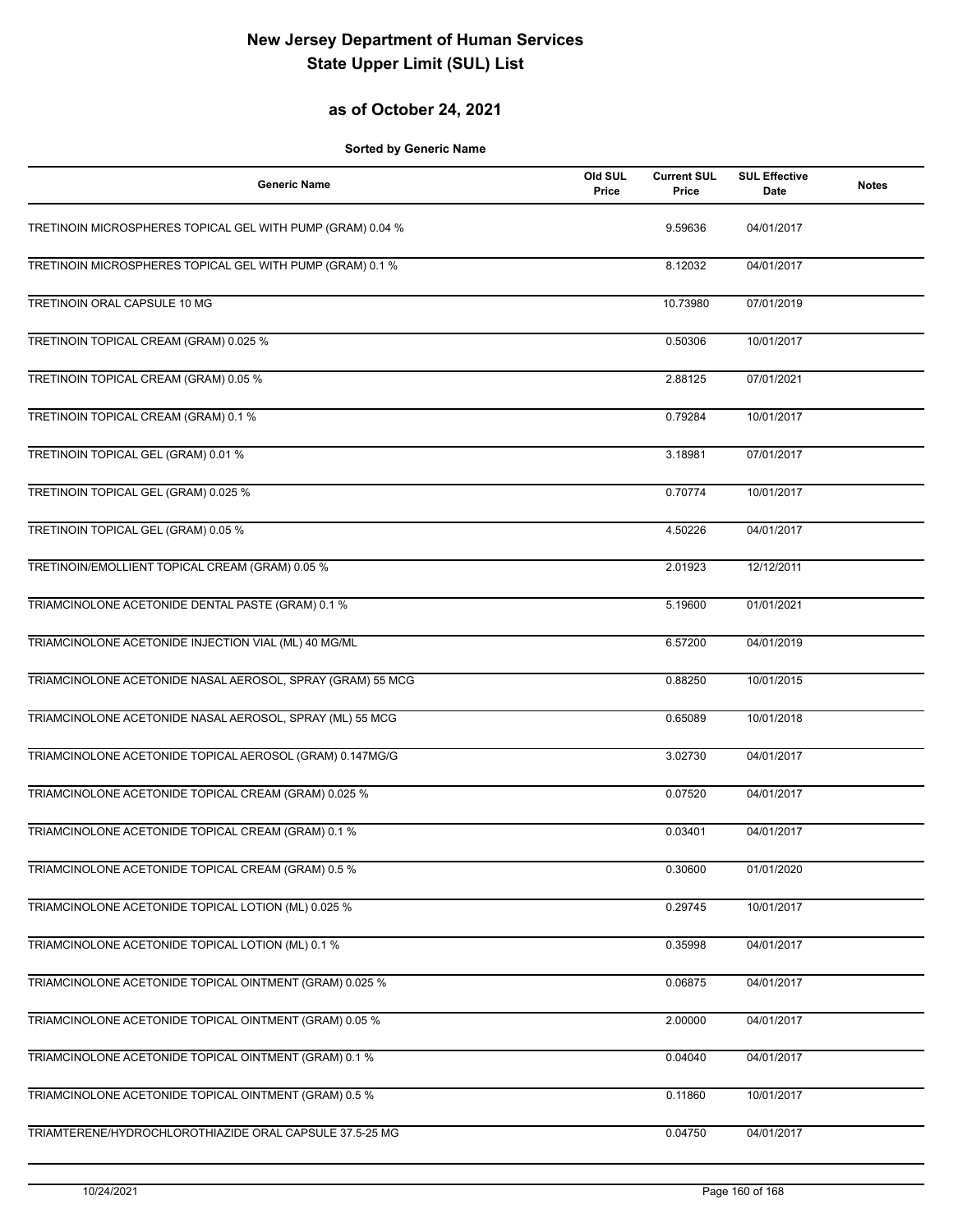#### **as of October 24, 2021**

| <b>Generic Name</b>                                         | Old SUL<br>Price | <b>Current SUL</b><br>Price | <b>SUL Effective</b><br>Date | <b>Notes</b> |
|-------------------------------------------------------------|------------------|-----------------------------|------------------------------|--------------|
| TRIAMTERENE/HYDROCHLOROTHIAZIDE ORAL CAPSULE 50 MG-25MG     |                  | 1.26607                     | 04/01/2017                   |              |
| TRIAMTERENE/HYDROCHLOROTHIAZIDE ORAL TABLET 37.5-25 MG      |                  | 0.02281                     | 10/01/2017                   |              |
| TRIAMTERENE/HYDROCHLOROTHIAZIDE ORAL TABLET 75 MG-50MG      |                  | 0.02726                     | 10/01/2017                   |              |
| TRIAZOLAM ORAL TABLET 0.125 MG                              |                  | 1.33621                     | 04/01/2017                   |              |
| TRIAZOLAM ORAL TABLET 0.25 MG                               |                  | 1.22522                     | 04/01/2017                   |              |
| TRIFLUOPERAZINE HCL ORAL TABLET 1 MG                        |                  | 0.18809                     | 10/01/2017                   |              |
| TRIFLUOPERAZINE HCL ORAL TABLET 10 MG                       |                  | 0.55134                     | 10/01/2017                   |              |
| TRIFLUOPERAZINE HCL ORAL TABLET 2 MG                        |                  | 0.69000                     | 07/01/2018                   |              |
| TRIFLUOPERAZINE HCL ORAL TABLET 5 MG                        |                  | 0.35165                     | 10/01/2017                   |              |
| TRIFLURIDINE OPHTHALMIC DROPS 1 %                           |                  | 14.31756                    | 04/01/2017                   |              |
| TRIHEXYPHENIDYL HCL ORAL ELIXIR 2 MG/5 ML                   |                  | 0.03584                     | 01/01/2019                   |              |
| TRIHEXYPHENIDYL HCL ORAL TABLET 2 MG                        |                  | 0.03270                     | 04/01/2017                   |              |
| TRIHEXYPHENIDYL HCL ORAL TABLET 5 MG                        |                  | 0.09007                     | 04/01/2018                   |              |
| TRIMETHOBENZAMIDE HCL ORAL CAPSULE 300 MG                   |                  | 0.87596                     | 04/01/2017                   |              |
| TRIMETHOPRIM ORAL TABLET 100 MG                             |                  | 0.16650                     | 01/01/2018                   |              |
| TRIMIPRAMINE MALEATE ORAL CAPSULE 100 MG                    |                  | 7.55033                     | 04/01/2017                   |              |
| TRIMIPRAMINE MALEATE ORAL CAPSULE 25 MG                     |                  | 3.27533                     | 04/01/2017                   |              |
| TRIMIPRAMINE MALEATE ORAL CAPSULE 50 MG                     |                  | 5.35733                     | 04/01/2017                   |              |
| TRIPROLIDINE HCL ORAL DROPS 0.625MG/ML                      |                  | 1.60480                     | 04/01/2017                   |              |
| TRIPROLIDINE HCL/PSEUDOEPHEDRINE HCL ORAL TABLET 2.5MG-60MG |                  | 0.02598                     | 10/01/2017                   |              |
| TROLAMINE SALICYLATE TOPICAL CREAM (GRAM) 10 %              |                  | 0.02507                     | 04/01/2017                   |              |
| TROPICAMIDE OPHTHALMIC DROPS 0.5 %                          |                  | 0.50637                     | 10/01/2017                   |              |
| TROPICAMIDE OPHTHALMIC DROPS 1 %                            |                  | 0.34733                     | 01/01/2018                   |              |
| TROSPIUM CHLORIDE ORAL CAPSULE, EXT RELEASE 24 HR 60 MG     |                  | 3.77843                     | 04/01/2017                   |              |
| TROSPIUM CHLORIDE ORAL TABLET 20 MG                         |                  | 0.25217                     | 07/01/2019                   |              |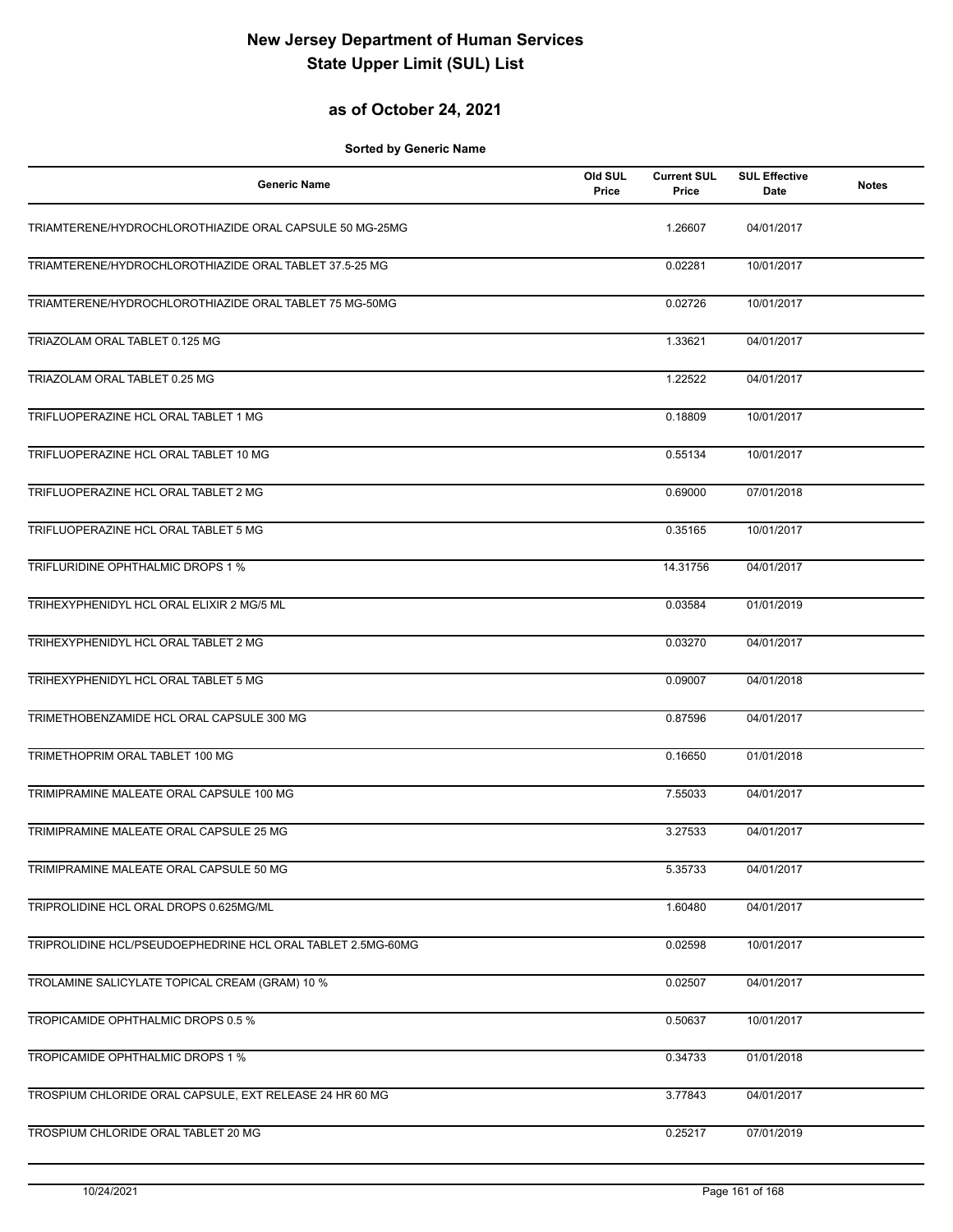### **as of October 24, 2021**

| <b>Generic Name</b>                                                                   | Old SUL<br>Price | <b>Current SUL</b><br>Price | <b>SUL Effective</b><br>Date | <b>Notes</b> |
|---------------------------------------------------------------------------------------|------------------|-----------------------------|------------------------------|--------------|
| UBIDECARENONE ORAL CAPSULE (HARD, SOFT, ETC.) 100 MG                                  |                  | 0.48548                     | 12/12/2011                   |              |
| UREA TOPICAL CREAM (GRAM) 20 %                                                        |                  | 0.09750                     | 12/12/2011                   |              |
| UREA TOPICAL CREAM (GRAM) 39 %                                                        |                  | 1.07473                     | 04/01/2017                   |              |
| UREA TOPICAL CREAM (GRAM) 40 %                                                        |                  | 0.08941                     | 10/01/2017                   |              |
| UREA TOPICAL CREAM (GRAM) 50 %                                                        |                  | 0.80769                     | 12/12/2011                   |              |
| UREA TOPICAL FOAM (GRAM) 40 %                                                         |                  | 2.10070                     | 04/01/2017                   |              |
| UREA TOPICAL GEL (ML) 40 %                                                            |                  | 2.64650                     | 10/01/2017                   |              |
| UREA TOPICAL GEL (ML) 50 %                                                            |                  | 4.50000                     | 12/12/2011                   |              |
| UREA TOPICAL GEL WITH PREFILLED APPLICATOR (ML) 45 %                                  |                  | 10.46800                    | 04/01/2017                   |              |
| UREA TOPICAL LOTION (GRAM) 40 %                                                       |                  | 0.38779                     | 01/01/2018                   |              |
| UREA TOPICAL LOTION (ML) 35 %                                                         |                  | 0.13283                     | 12/12/2011                   |              |
| UREA TOPICAL LOTION (ML) 40 %                                                         |                  | 0.06596                     | 04/01/2017                   |              |
| UREA TOPICAL OINTMENT (GRAM) 50 %                                                     |                  | 0.54267                     | 12/12/2011                   |              |
| UREA TOPICAL SOLUTION WITH PREFILLED APPLICATOR (ML) 50 %                             |                  | 4.78022                     | 12/12/2011                   |              |
| URSODIOL ORAL CAPSULE 300 MG                                                          |                  | 0.51356                     | 04/01/2021                   |              |
| URSODIOL ORAL TABLET 250 MG                                                           |                  | 0.56460                     | 10/01/2018                   |              |
| URSODIOL ORAL TABLET 500 MG                                                           |                  | 0.63240                     | 07/01/2019                   |              |
| VALACYCLOVIR HCL ORAL TABLET 1000 MG                                                  |                  | 0.32133                     | 01/01/2019                   |              |
| VALACYCLOVIR HCL ORAL TABLET 500 MG                                                   |                  | 0.20000                     | 01/01/2019                   |              |
| VALGANCICLOVIR HCL ORAL SOLUTION, RECONSTITUTED, ORAL 50 MG/ML                        |                  | 9.09386                     | 04/01/2017                   |              |
| VALGANCICLOVIR HCL ORAL TABLET 450 MG                                                 |                  | 4.48050                     | 04/01/2020                   |              |
| VALPROIC ACID (AS SODIUM SALT) (VALPROATE SODIUM) INTRAVENOUS VIAL (ML) 500<br>MG/5ML |                  | 0.41200                     | 04/01/2017                   |              |
| VALPROIC ACID (AS SODIUM SALT) (VALPROATE SODIUM) ORAL SOLUTION, ORAL 250<br>MG/5ML   |                  | 0.01522                     | 04/01/2017                   |              |
| VALPROIC ACID (AS SODIUM SALT) (VALPROATE SODIUM) ORAL SOLUTION, ORAL 250<br>MG/5ML   |                  | 0.12400                     | 04/01/2017                   |              |
| VALPROIC ACID (AS SODIUM SALT) (VALPROATE SODIUM) ORAL SOLUTION, ORAL<br>500MG/10ML   |                  | 0.08439                     | 04/01/2017                   |              |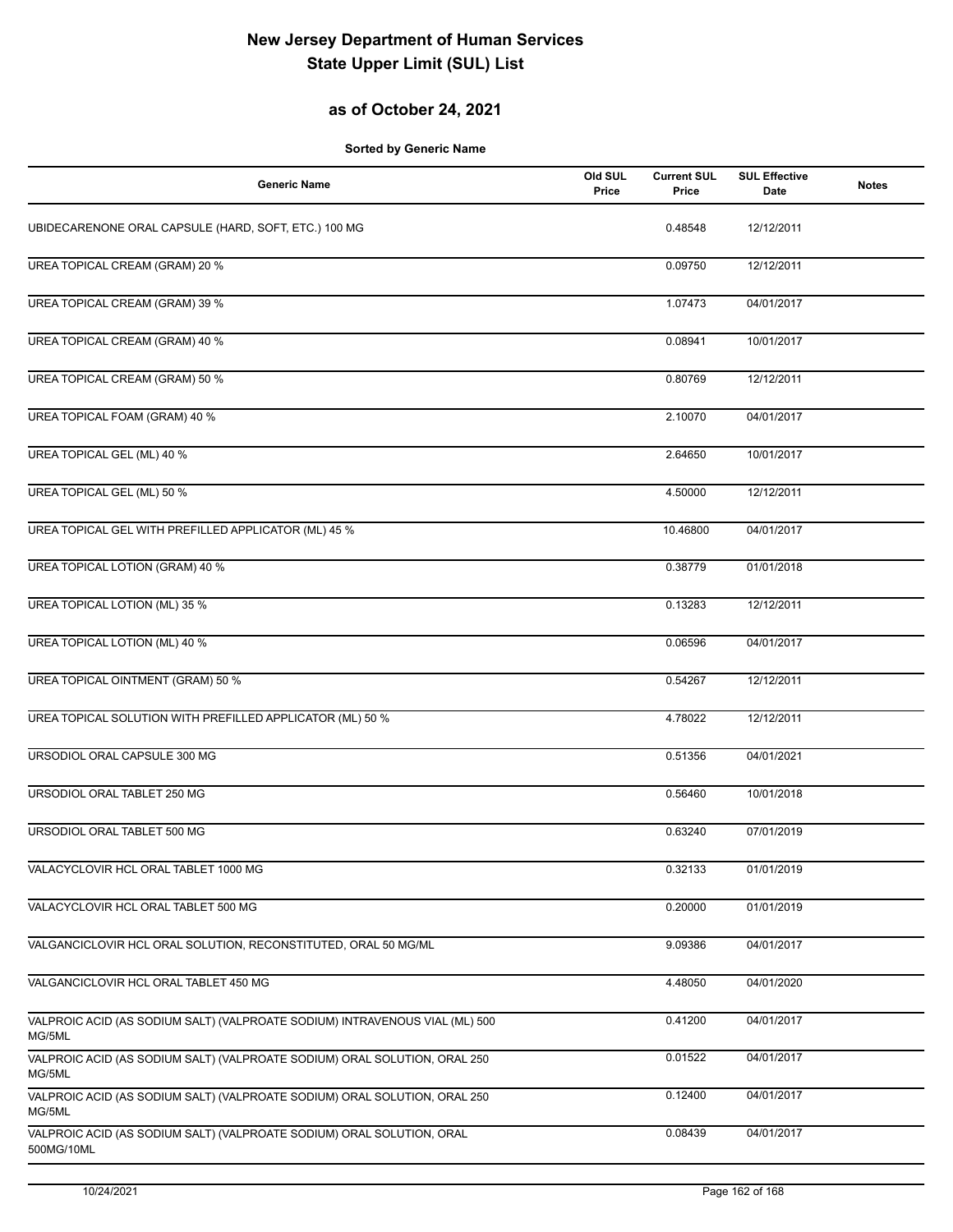### **as of October 24, 2021**

| <b>Generic Name</b>                                                                                     | Old SUL<br>Price | <b>Current SUL</b><br>Price | <b>SUL Effective</b><br>Date | <b>Notes</b> |
|---------------------------------------------------------------------------------------------------------|------------------|-----------------------------|------------------------------|--------------|
| VALPROIC ACID (AS SODIUM SALT) (VALPROATE SODIUM) ORAL SYRINGE (ML) 250 MG/5ML                          |                  | 0.22948                     | 04/01/2017                   |              |
| VALPROIC ACID ORAL CAPSULE 250 MG                                                                       |                  | 0.12720                     | 10/01/2017                   |              |
| VALSARTAN ORAL TABLET 160 MG                                                                            |                  | 0.06556                     | 07/01/2018                   |              |
| VALSARTAN ORAL TABLET 320 MG                                                                            |                  | 0.08789                     | 07/01/2018                   |              |
| VALSARTAN ORAL TABLET 40 MG                                                                             |                  | 0.06233                     | 04/01/2017                   |              |
| VALSARTAN ORAL TABLET 80 MG                                                                             |                  | 0.03744                     | 07/01/2018                   |              |
| VALSARTAN/HYDROCHLOROTHIAZIDE ORAL TABLET 160-12.5MG                                                    |                  | 0.10156                     | 04/01/2017                   |              |
| VALSARTAN/HYDROCHLOROTHIAZIDE ORAL TABLET 160-25MG                                                      |                  | 0.13333                     | 04/01/2017                   |              |
| VALSARTAN/HYDROCHLOROTHIAZIDE ORAL TABLET 320-12.5MG                                                    |                  | 0.16444                     | 07/01/2018                   |              |
| VALSARTAN/HYDROCHLOROTHIAZIDE ORAL TABLET 320MG-25MG                                                    |                  | 0.11111                     | 07/01/2018                   |              |
| VALSARTAN/HYDROCHLOROTHIAZIDE ORAL TABLET 80-12.5MG                                                     |                  | 0.12778                     | 01/01/2019                   |              |
| VANCOMYCIN HCL INTRAVENOUS VIAL (EA) 1 G                                                                |                  | 3.43040                     | 10/01/2017                   |              |
| VANCOMYCIN HCL INTRAVENOUS VIAL (EA) 10 G                                                               |                  | 4.06300                     | 07/01/2019                   |              |
| VANCOMYCIN HCL INTRAVENOUS VIAL (EA) 5 G                                                                |                  | 16.34130                    | 10/01/2017                   |              |
| VANCOMYCIN HCL INTRAVENOUS VIAL (EA) 500 MG                                                             |                  | 3.05319                     | 10/01/2017                   |              |
| VANCOMYCIN HCL INTRAVENOUS VIAL (EA) 750 MG                                                             |                  | 9.50000                     | 04/01/2017                   |              |
| VANCOMYCIN HCL INTRAVENOUS VIAL WITH THREADED PORT (EA) 1 G                                             |                  | 11.68767                    | 04/01/2017                   |              |
| VANCOMYCIN HCL INTRAVENOUS VIAL WITH THREADED PORT (EA) 500 MG                                          |                  | 10.69000                    | 04/01/2017                   |              |
| VANCOMYCIN HCL INTRAVENOUS VIAL WITH THREADED PORT (EA) 750 MG                                          |                  | 10.97000                    | 04/01/2017                   |              |
| VANCOMYCIN HCL ORAL CAPSULE 125 MG                                                                      |                  | 2.10033                     | 04/01/2020                   |              |
| VANCOMYCIN HCL ORAL CAPSULE 250 MG                                                                      |                  | 3.73646                     | 10/01/2021                   |              |
| VANCOMYCIN HCL/DEXTROSE 5 % IN WATER INTRAVENOUS IV SOLUTION, PIGGYBACK<br>PREMIX FROZEN(ML) 1G/200ML   |                  | 0.11348                     | 10/01/2017                   |              |
| VANCOMYCIN HCL/DEXTROSE 5 % IN WATER INTRAVENOUS IV SOLUTION, PIGGYBACK<br>PREMIX FROZEN(ML) 500MG/0.1L |                  | 0.06600                     | 04/01/2017                   |              |
| VANCOMYCIN HCL/DEXTROSE 5 % IN WATER INTRAVENOUS IV SOLUTION, PIGGYBACK<br>PREMIX FROZEN(ML) 750MG/.15L |                  | 0.08053                     | 04/01/2017                   |              |
| VANCOMYCIN IN 0.9 % SODIUM CHLORIDE INTRAVENOUS IV SOLUTION, PIGGYBACK<br>PREMIX FROZEN(ML) 1G/200ML    |                  | 0.11895                     | 04/01/2017                   |              |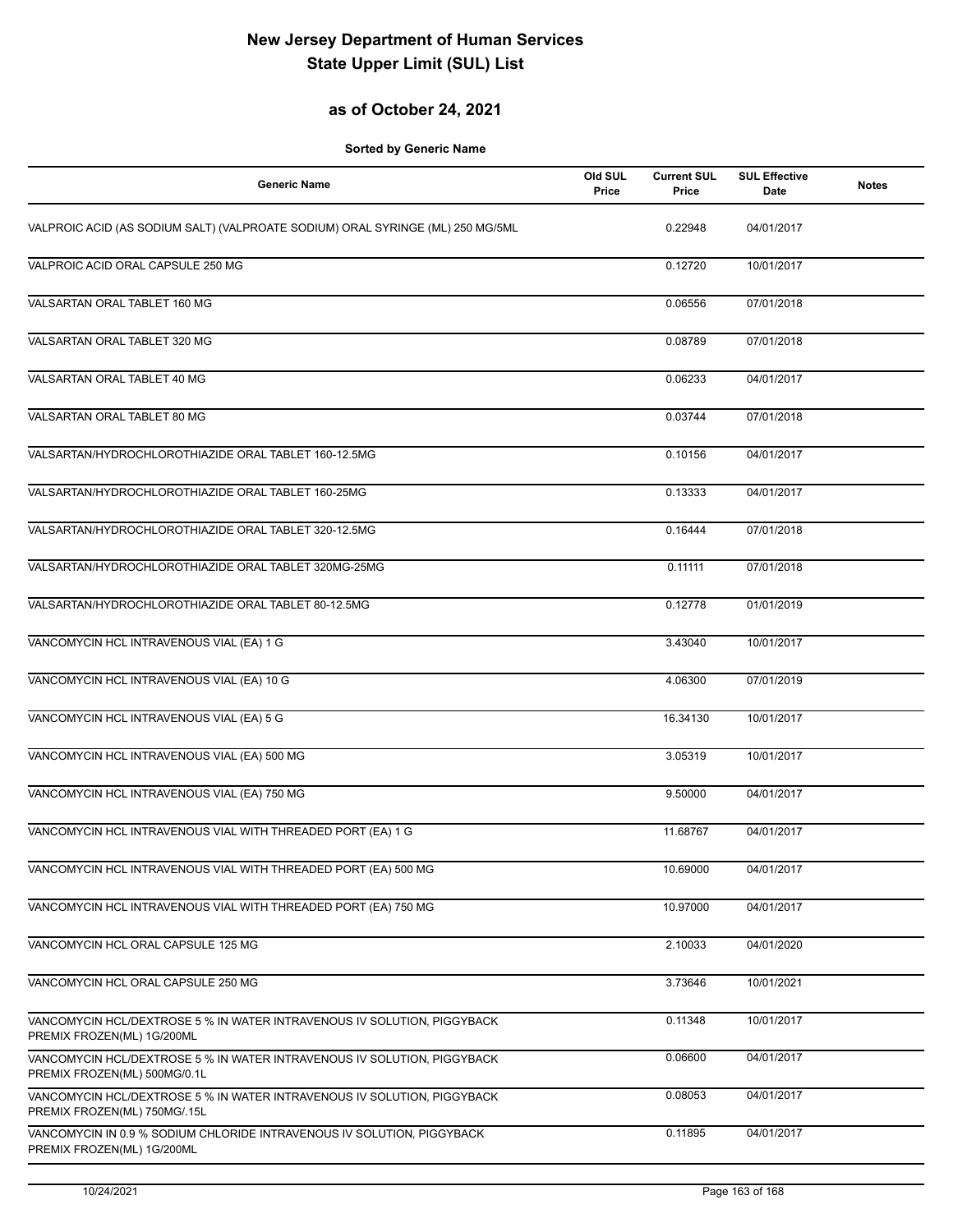### **as of October 24, 2021**

| <b>Generic Name</b>                                                                                    | Old SUL<br>Price | <b>Current SUL</b><br>Price | <b>SUL Effective</b><br><b>Date</b> | <b>Notes</b> |
|--------------------------------------------------------------------------------------------------------|------------------|-----------------------------|-------------------------------------|--------------|
| VANCOMYCIN IN 0.9 % SODIUM CHLORIDE INTRAVENOUS IV SOLUTION, PIGGYBACK<br>PREMIX FROZEN(ML) 500MG/0.1L |                  | 0.07350                     | 04/01/2017                          |              |
| VANCOMYCIN IN 0.9 % SODIUM CHLORIDE INTRAVENOUS IV SOLUTION, PIGGYBACK<br>PREMIX FROZEN(ML) 750MG/.15L |                  | 0.08553                     | 04/01/2017                          |              |
| VARDENAFIL HCL ORAL TABLET 20 MG                                                                       |                  | 48.41500                    | 01/01/2019                          |              |
| VASOPRESSIN INJECTION VIAL (ML) 20 UNIT/ML                                                             |                  | 2.41000                     | 04/01/2017                          |              |
| VECURONIUM BROMIDE INTRAVENOUS VIAL (EA) 10 MG                                                         |                  | 2.90000                     | 04/01/2017                          |              |
| VECURONIUM BROMIDE INTRAVENOUS VIAL (EA) 20 MG                                                         |                  | 9.00000                     | 04/01/2017                          |              |
| VENLAFAXINE HCL ORAL CAPSULE, EXT RELEASE 24 HR 150 MG                                                 |                  | 0.10167                     | 04/01/2017                          |              |
| VENLAFAXINE HCL ORAL CAPSULE, EXT RELEASE 24 HR 37.5 MG                                                |                  | 0.05511                     | 01/01/2019                          |              |
| VENLAFAXINE HCL ORAL CAPSULE, EXT RELEASE 24 HR 75 MG                                                  |                  | 0.07889                     | 01/01/2019                          |              |
| VENLAFAXINE HCL ORAL TABLET 100 MG                                                                     |                  | 0.09980                     | 10/01/2019                          |              |
| VENLAFAXINE HCL ORAL TABLET 25 MG                                                                      |                  | 0.11520                     | 01/01/2019                          |              |
| VENLAFAXINE HCL ORAL TABLET 37.5 MG                                                                    |                  | 0.11788                     | 04/01/2021                          |              |
| VENLAFAXINE HCL ORAL TABLET 50 MG                                                                      |                  | 0.03520                     | 10/01/2019                          |              |
| VENLAFAXINE HCL ORAL TABLET 75 MG                                                                      |                  | 0.05919                     | 10/01/2017                          |              |
| VENLAFAXINE HCL ORAL TABLET, EXTENDED RELEASE 24 HR 150 MG                                             |                  | 2.48400                     | 04/01/2017                          |              |
| VENLAFAXINE HCL ORAL TABLET, EXTENDED RELEASE 24 HR 225 MG                                             |                  | 3.59542                     | 07/01/2021                          |              |
| VENLAFAXINE HCL ORAL TABLET, EXTENDED RELEASE 24 HR 37.5 MG                                            |                  | 1.51785                     | 10/01/2017                          |              |
| VENLAFAXINE HCL ORAL TABLET, EXTENDED RELEASE 24 HR 75 MG                                              |                  | 2.95194                     | 10/01/2017                          |              |
| VERAPAMIL HCL INTRAVENOUS AMPUL (ML) 2.5 MG/ML                                                         |                  | 8.24000                     | 04/01/2017                          |              |
| VERAPAMIL HCL INTRAVENOUS SYRINGE (ML) 2.5 MG/ML                                                       |                  | 12.01250                    | 04/01/2017                          |              |
| VERAPAMIL HCL INTRAVENOUS VIAL (ML) 2.5 MG/ML                                                          |                  | 7.27750                     | 04/01/2017                          |              |
| VERAPAMIL HCL ORAL CAPSULE, EXTENDED RELEASE PELLETS 24 HR 120 MG                                      |                  | 0.53862                     | 10/01/2017                          |              |
| VERAPAMIL HCL ORAL CAPSULE, EXTENDED RELEASE PELLETS 24 HR 180 MG                                      |                  | 0.25668                     | 10/01/2017                          |              |
| VERAPAMIL HCL ORAL CAPSULE, EXTENDED RELEASE PELLETS 24 HR 240 MG                                      |                  | 0.40190                     | 10/01/2017                          |              |
| VERAPAMIL HCL ORAL CAPSULE, EXTENDED RELEASE PELLETS 24 HR 360 MG                                      |                  | 1.67785                     | 10/01/2017                          |              |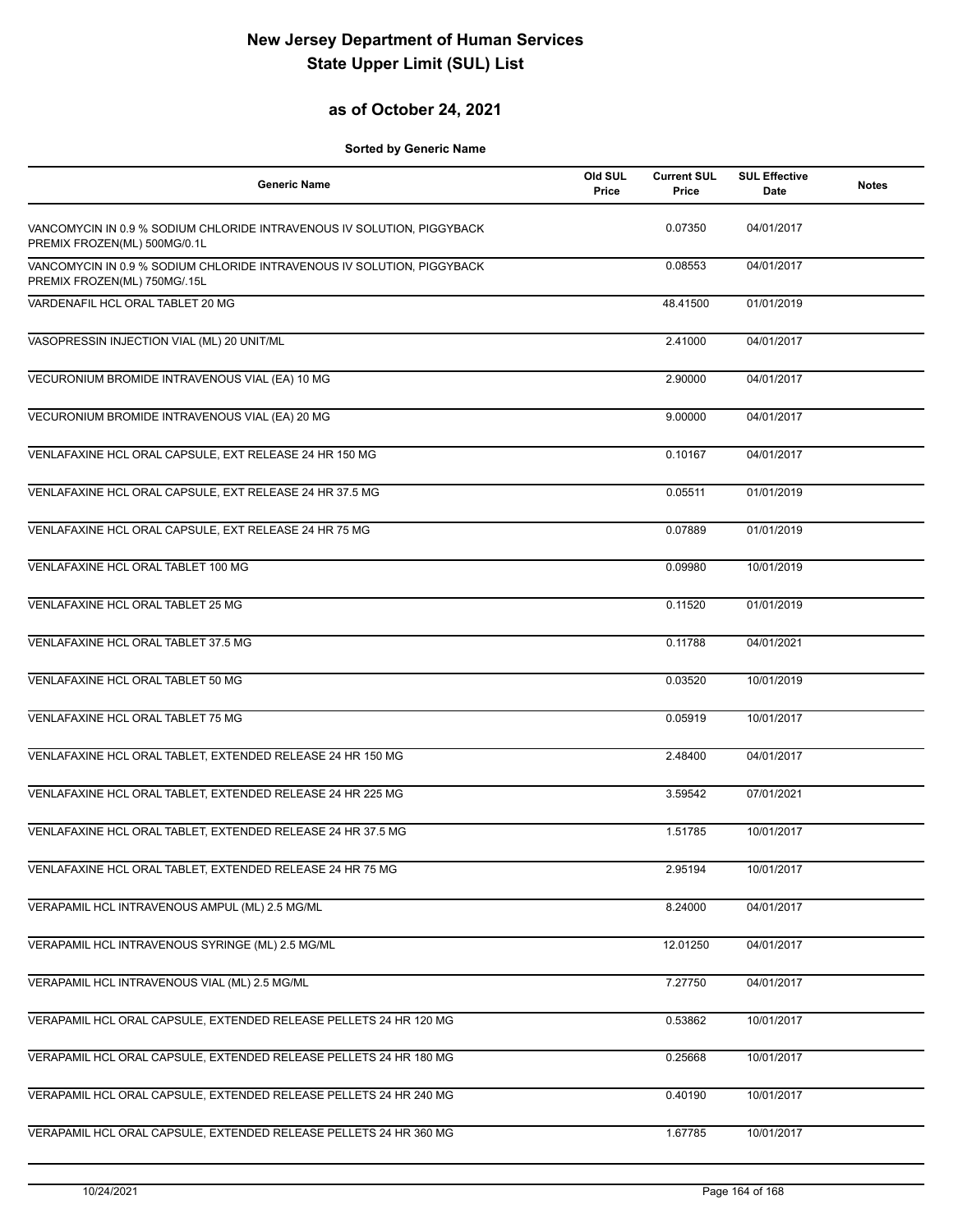#### **as of October 24, 2021**

| <b>Generic Name</b>                                                        | Old SUL<br>Price | <b>Current SUL</b><br>Price | <b>SUL Effective</b><br>Date | <b>Notes</b> |
|----------------------------------------------------------------------------|------------------|-----------------------------|------------------------------|--------------|
| VERAPAMIL HCL ORAL CAPSULE, 24HR EXTENDED RELEASE PELLET CT 100 MG         |                  | 0.74820                     | 04/01/2017                   |              |
| VERAPAMIL HCL ORAL CAPSULE, 24HR EXTENDED RELEASE PELLET CT 200 MG         |                  | 0.79429                     | 10/01/2017                   |              |
| VERAPAMIL HCL ORAL CAPSULE, 24HR EXTENDED RELEASE PELLET CT 300 MG         |                  | 1.05737                     | 04/01/2017                   |              |
| VERAPAMIL HCL ORAL TABLET 120 MG                                           |                  | 0.05666                     | 04/01/2018                   |              |
| VERAPAMIL HCL ORAL TABLET 40 MG                                            |                  | 0.09230                     | 04/01/2021                   |              |
| VERAPAMIL HCL ORAL TABLET 80 MG                                            |                  | 0.05000                     | 04/01/2017                   |              |
| VERAPAMIL HCL ORAL TABLET, EXTENDED RELEASE 120 MG                         |                  | 0.06693                     | 10/01/2017                   |              |
| VERAPAMIL HCL ORAL TABLET, EXTENDED RELEASE 180 MG                         |                  | 0.09870                     | 04/01/2019                   |              |
| VERAPAMIL HCL ORAL TABLET, EXTENDED RELEASE 240 MG                         |                  | 0.04910                     | 01/01/2019                   |              |
| VINBLASTINE SULFATE INTRAVENOUS VIAL (ML) 1 MG/ML                          |                  | 4.30700                     | 04/01/2017                   |              |
| VINCRISTINE SULFATE INTRAVENOUS VIAL (ML) 1 MG/ML                          |                  | 5.66000                     | 04/01/2017                   |              |
| VINCRISTINE SULFATE INTRAVENOUS VIAL (ML) 2 MG/2 ML                        |                  | 5.26500                     | 04/01/2017                   |              |
| VINORELBINE TARTRATE INTRAVENOUS VIAL (ML) 10 MG/ML                        |                  | 18.00000                    | 04/01/2017                   |              |
| VINORELBINE TARTRATE INTRAVENOUS VIAL (ML) 50 MG/5 ML                      |                  | 8.76800                     | 04/01/2017                   |              |
| VITAMIN B COMPLEX & VITAMIN C NO.20/FOLIC ACID ORAL CAPSULE 1 MG           |                  | 0.00000                     | 04/01/2015                   |              |
| VITAMIN B COMPLEX ORAL CAPSULE (HARD, SOFT, ETC.)                          |                  | 0.04488                     | 12/12/2011                   |              |
| VITAMIN B COMPLX NO.3/FOLIC ACID/ASCORBIC ACID/BIOTIN ORAL TABLET 1MG-60MG |                  | 0.09967                     | 04/01/2017                   |              |
| VITAMIN E ACETATE ORAL CAPSULE (HARD, SOFT, ETC.) 400 UNIT                 |                  | 0.05758                     | 12/12/2011                   |              |
| VITAMIN E ACETATE/WHEAT GERM OIL/ALOE VERA TOPICAL OINTMENT (GRAM)         |                  | 0.05288                     | 12/12/2011                   |              |
| VITAMIN E ORAL CAPSULE (HARD, SOFT, ETC.) 100 UNIT                         |                  | 0.03450                     | 12/12/2011                   |              |
| VITAMIN E ORAL CAPSULE (HARD, SOFT, ETC.) 1000 UNIT                        |                  | 0.11540                     | 12/12/2011                   |              |
| VITAMIN E ORAL CAPSULE (HARD, SOFT, ETC.) 200 UNIT                         |                  | 0.03508                     | 12/12/2011                   |              |
| VITAMIN E ORAL CAPSULE (HARD, SOFT, ETC.) 400 UNIT                         |                  | 0.05758                     | 12/12/2011                   |              |
| VITAMIN E ORAL DROPS 50 UNIT/ML                                            |                  | 1.23081                     | 12/12/2011                   |              |
| VITAMINS A AND D TOPICAL OINTMENT (GRAM)                                   |                  | 0.02712                     | 12/12/2011                   |              |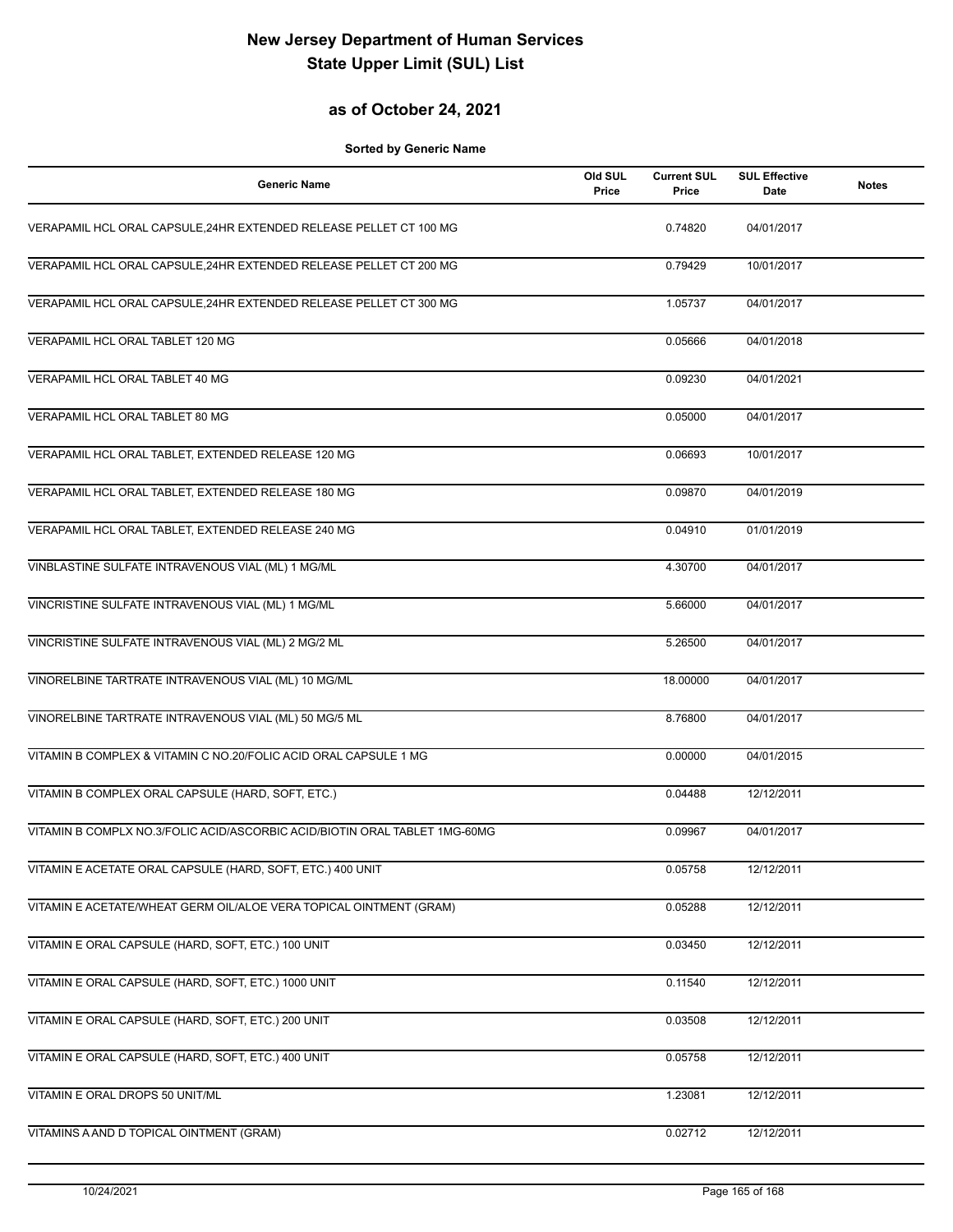### **as of October 24, 2021**

| <b>Generic Name</b>                                                               | Old SUL<br>Price | <b>Current SUL</b><br>Price | <b>SUL Effective</b><br>Date | <b>Notes</b> |
|-----------------------------------------------------------------------------------|------------------|-----------------------------|------------------------------|--------------|
| VITAMINS A AND D/WHITE PETROLATUM/LANOLIN TOPICAL OINTMENT (GRAM)                 |                  | 0.04237                     | 04/01/2017                   |              |
| VITAMINS A AND D/WHITE PETROLATUM/LANOLIN TOPICAL OINTMENT IN PACKET (GRAM)       |                  | 0.04391                     | 04/01/2017                   |              |
| VITAMINS A, C, AND D ORAL DROPS 1500-35                                           |                  | 0.08961                     | 12/12/2011                   |              |
| VORICONAZOLE INTRAVENOUS VIAL (EA) 200 MG                                         |                  | 122.07000                   | 04/01/2017                   |              |
| VORICONAZOLE ORAL SUSPENSION, RECONSTITUTED, ORAL (ML) 200 MG/5ML                 |                  | 10.69373                    | 04/01/2017                   |              |
| VORICONAZOLE ORAL TABLET 200 MG                                                   |                  | 3.00000                     | 07/01/2019                   |              |
| VORICONAZOLE ORAL TABLET 50 MG                                                    |                  | 0.89967                     | 10/01/2017                   |              |
| WARFARIN SODIUM ORAL TABLET 1 MG                                                  |                  | 0.02470                     | 01/01/2019                   |              |
| WARFARIN SODIUM ORAL TABLET 10 MG                                                 |                  | 0.03920                     | 10/01/2017                   |              |
| WARFARIN SODIUM ORAL TABLET 2 MG                                                  |                  | 0.05176                     | 10/01/2017                   |              |
| WARFARIN SODIUM ORAL TABLET 2.5 MG                                                |                  | 0.03000                     | 07/01/2018                   |              |
| WARFARIN SODIUM ORAL TABLET 3 MG                                                  |                  | 0.05360                     | 07/01/2019                   |              |
| WARFARIN SODIUM ORAL TABLET 4 MG                                                  |                  | 0.06365                     | 04/01/2021                   |              |
| WARFARIN SODIUM ORAL TABLET 5 MG                                                  |                  | 0.02633                     | 10/01/2017                   |              |
| WARFARIN SODIUM ORAL TABLET 6 MG                                                  |                  | 0.06573                     | 10/01/2017                   |              |
| WARFARIN SODIUM ORAL TABLET 7.5 MG                                                |                  | 0.08420                     | 07/01/2018                   |              |
| WATER FOR INJ., BACTERIOSTATIC INJECTION VIAL (ML)                                |                  | 0.01933                     | 10/01/2017                   |              |
| WATER FOR INJ., BACTERIOSTATIC/METHYLPARABEN/PROPYLPARABEN INJECTION VIAL<br>(ML) |                  | 0.03015                     | 10/01/2017                   |              |
| WATER FOR INJECTION, STERILE INJECTION AMPUL (ML)                                 |                  | 0.00231                     | 12/12/2011                   |              |
| WATER FOR INJECTION, STERILE INJECTION VIAL (ML)                                  |                  | 0.05031                     | 10/01/2017                   |              |
| WATER FOR INJECTION, STERILE INTRAVENOUS INTRAVENOUS SOLUTION                     |                  | 0.00155                     | 10/01/2017                   |              |
| WATER FOR IRRIGATION, STERILE IRRIGATION SOLUTION, IRRIGATION                     |                  | 0.00439                     | 04/01/2017                   |              |
| WITCH HAZEL LEAF TOPICAL LIQUID (ML)                                              |                  | 0.00412                     | 04/01/2017                   |              |
| YOHIMBINE HCL ORAL TABLET 5.4 MG                                                  |                  | 0.28304                     | 12/12/2011                   |              |
| ZAFIRLUKAST ORAL TABLET 10 MG                                                     |                  | 1.39236                     | 04/01/2017                   |              |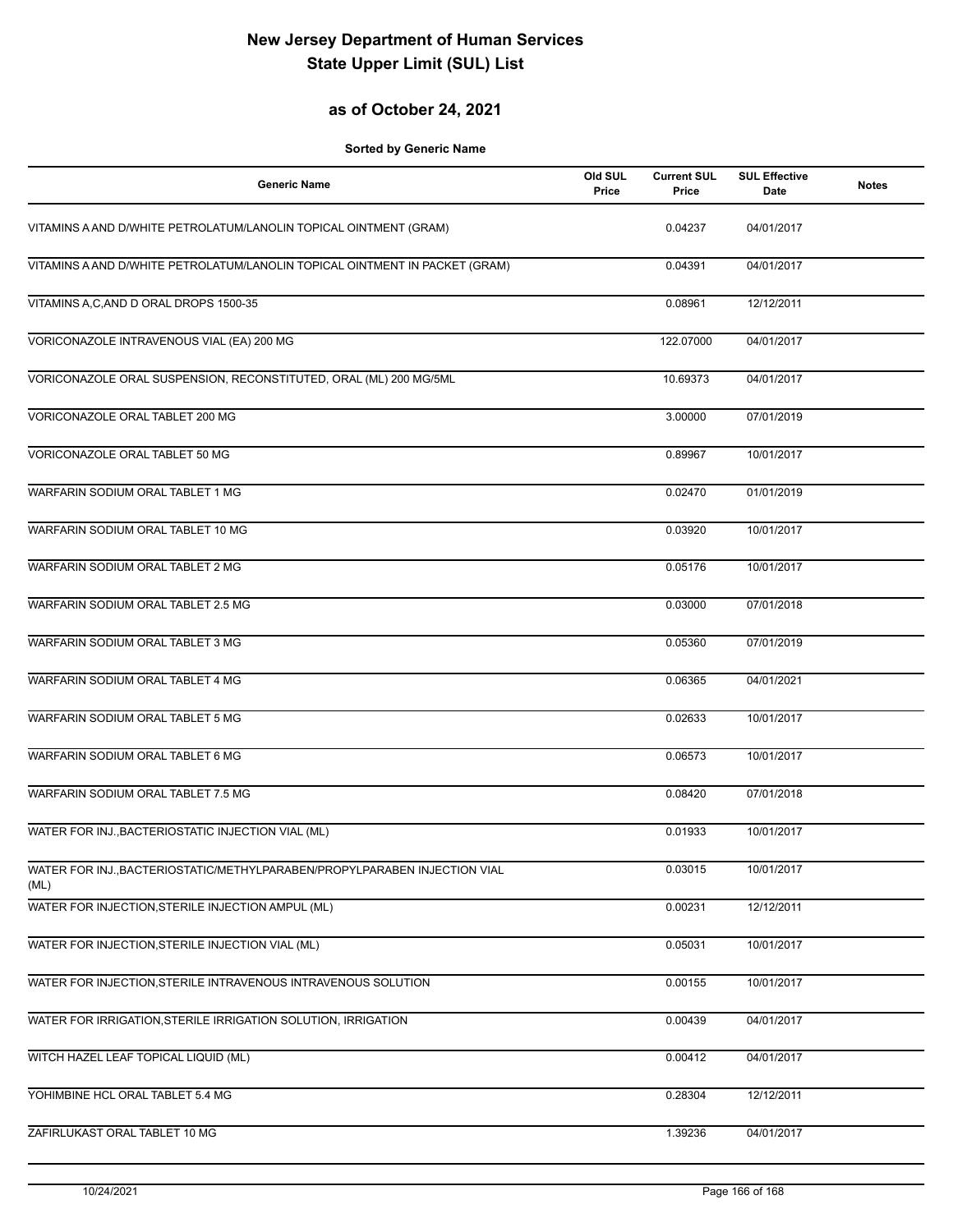### **as of October 24, 2021**

| <b>Generic Name</b>                                                                                                | Old SUL<br>Price | <b>Current SUL</b><br>Price | <b>SUL Effective</b><br><b>Date</b> | <b>Notes</b> |
|--------------------------------------------------------------------------------------------------------------------|------------------|-----------------------------|-------------------------------------|--------------|
| ZAFIRLUKAST ORAL TABLET 20 MG                                                                                      |                  | 0.77624                     | 10/01/2017                          |              |
| ZALEPLON ORAL CAPSULE 10 MG                                                                                        |                  | 0.24611                     | 04/01/2017                          |              |
| ZALEPLON ORAL CAPSULE 5 MG                                                                                         |                  | 0.17120                     | 10/01/2018                          |              |
| ZIDOVUDINE ORAL CAPSULE 100 MG                                                                                     |                  | 1.22587                     | 10/01/2017                          |              |
| ZIDOVUDINE ORAL SYRUP 10 MG/ML                                                                                     |                  | 0.09521                     | 01/01/2018                          |              |
| ZIDOVUDINE ORAL TABLET 300 MG                                                                                      |                  | 0.14500                     | 10/01/2018                          |              |
| ZINC CHLORIDE INTRAVENOUS VIAL (ML) 1 MG/ML                                                                        |                  | 0.05335                     | 10/01/2017                          |              |
| ZINC OXIDE TOPICAL CREAM (GRAM) 10 %                                                                               |                  | 0.14205                     | 04/01/2017                          |              |
| ZINC OXIDE TOPICAL CREAM (GRAM) 30.6 %                                                                             |                  | 0.10423                     | 04/01/2017                          |              |
| ZINC OXIDE TOPICAL OINTMENT (GRAM) 20 %                                                                            |                  | 0.00945                     | 10/01/2017                          |              |
| ZINC OXIDE/BENZETHONIUM CHLORIDE TOPICAL COMBINATION PACKAGE (EA) 10%-0.13%                                        |                  | 17.94000                    | 04/01/2017                          |              |
| ZINC SULFATE HEPTAHYDRATE/CUSO4 P-HYD/MANGANESE/CHROMIUM/SEL<br>INTRAVENOUS VIAL (ML) 20-1000                      |                  | 0.70149                     | 10/01/2017                          |              |
| ZINC SULFATE HEPTAHYDRATE/CUSO4 P-HYD/MANGANESE/CHROMIUM/SEL<br>INTRAVENOUS VIAL (ML) 5-1-500/ML                   |                  | 0.29377                     | 10/01/2017                          |              |
| ZINC SULFATE INTRAVENOUS VIAL (ML) 1 MG/ML                                                                         |                  | 0.13460                     | 10/01/2017                          |              |
| ZINC SULFATE INTRAVENOUS VIAL (ML) 5 MG/ML                                                                         |                  | 0.53984                     | 10/01/2017                          |              |
| ZINC SULFATE/CUPRIC SULFATE/MANGANESE SULF/CHROMIC CHLORIDE INTRAVENOUS<br>VIAL (ML) 1-0.4-0.1                     |                  | 0.70000                     | 04/01/2017                          |              |
| ZINC SULFATE/CUPRIC SULFATE/MANGANESE SULF/CHROMIC CHLORIDE INTRAVENOUS<br>VIAL (ML) 1.5-0.1-25                    |                  | 3.00000                     | 04/01/2017                          |              |
| ZINC SULFATE/CUPRIC SULFATE/MANGANESE SULF/CHROMIC CHLORIDE INTRAVENOUS<br>VIAL (ML) 5-1-0.5-10                    |                  | 1.00000                     | 04/01/2017                          |              |
| ZIPRASIDONE HCL ORAL CAPSULE 20 MG                                                                                 |                  | 0.19050                     | 07/01/2018                          |              |
| ZIPRASIDONE HCL ORAL CAPSULE 40 MG                                                                                 |                  | 0.13750                     | 01/01/2019                          |              |
| ZIPRASIDONE HCL ORAL CAPSULE 60 MG                                                                                 |                  | 0.24917                     | 07/01/2019                          |              |
| ZIPRASIDONE HCL ORAL CAPSULE 80 MG                                                                                 |                  | 0.17367                     | 01/01/2019                          |              |
| ZOLEDRONIC ACID IN MANNITOL AND WATER FOR INJECTION INTRAVENOUS INFUSION<br>BOTTLE (ML) 5 MG/100ML                 |                  | 2.75000                     | 04/01/2017                          |              |
| ZOLEDRONIC ACID IN MANNITOL AND WATER FOR INJECTION INTRAVENOUS INTRAVENOUS<br>SOLUTION, PIGGYBACK (ML) 4 MG/100ML |                  | 0.60000                     | 04/01/2017                          |              |
| ZOLEDRONIC ACID IN MANNITOL AND WATER FOR INJECTION INTRAVENOUS INTRAVENOUS<br>SOLUTION, PIGGYBACK (ML) 5 MG/100ML |                  | 3.50000                     | 04/01/2017                          |              |